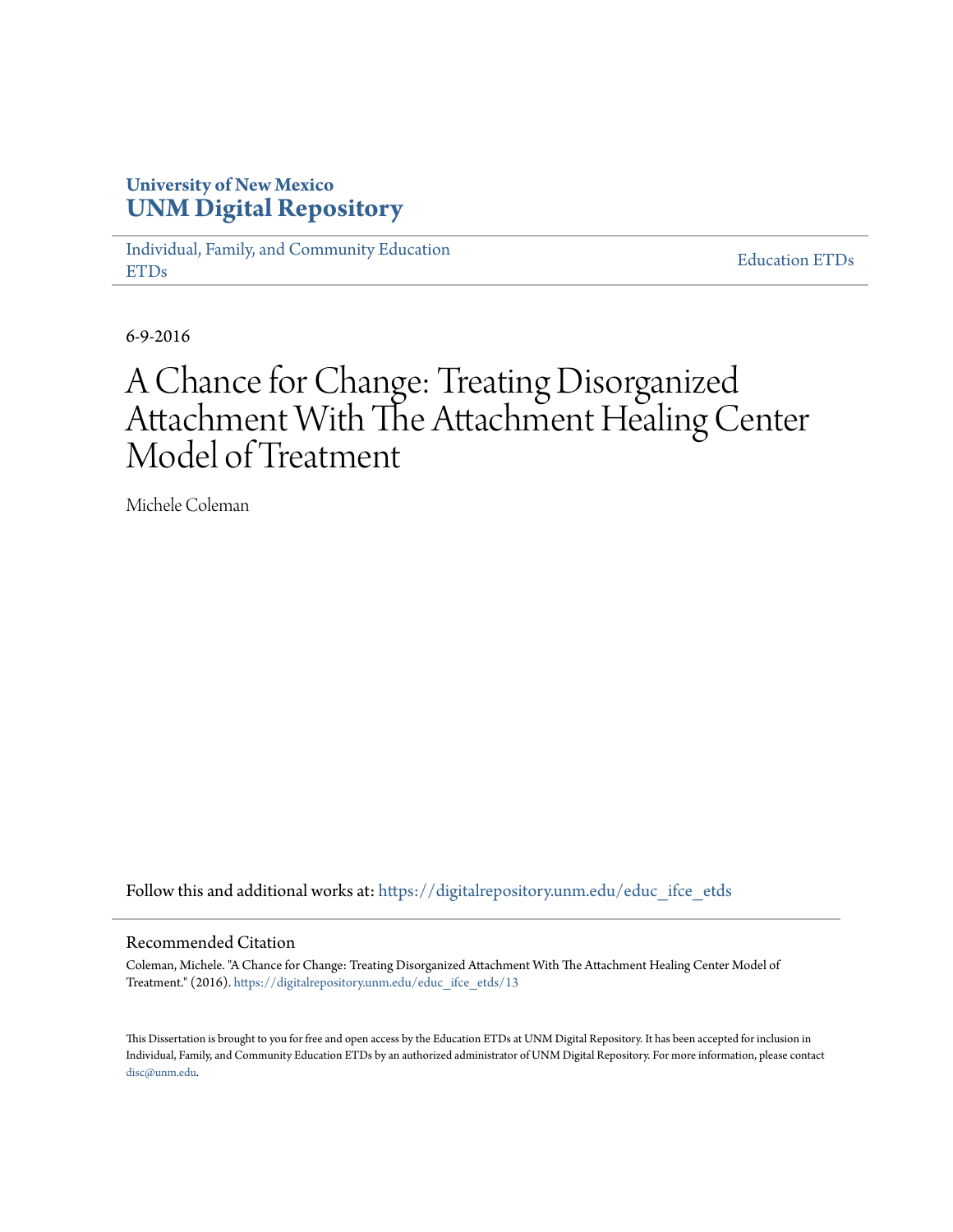Michele H. Coleman

*Candidate*

 Individual, Family and Community Education *Department*

This dissertation is approved, and it is acceptable in quality and form for publication:

*Approved by the Dissertation Committee:*

Dr. Kristopher Michael Goodrich , Chairperson

Dr. Bruce Alan Noll

Dr. Sharon Warner

Dr. Thomas Anthony Chavez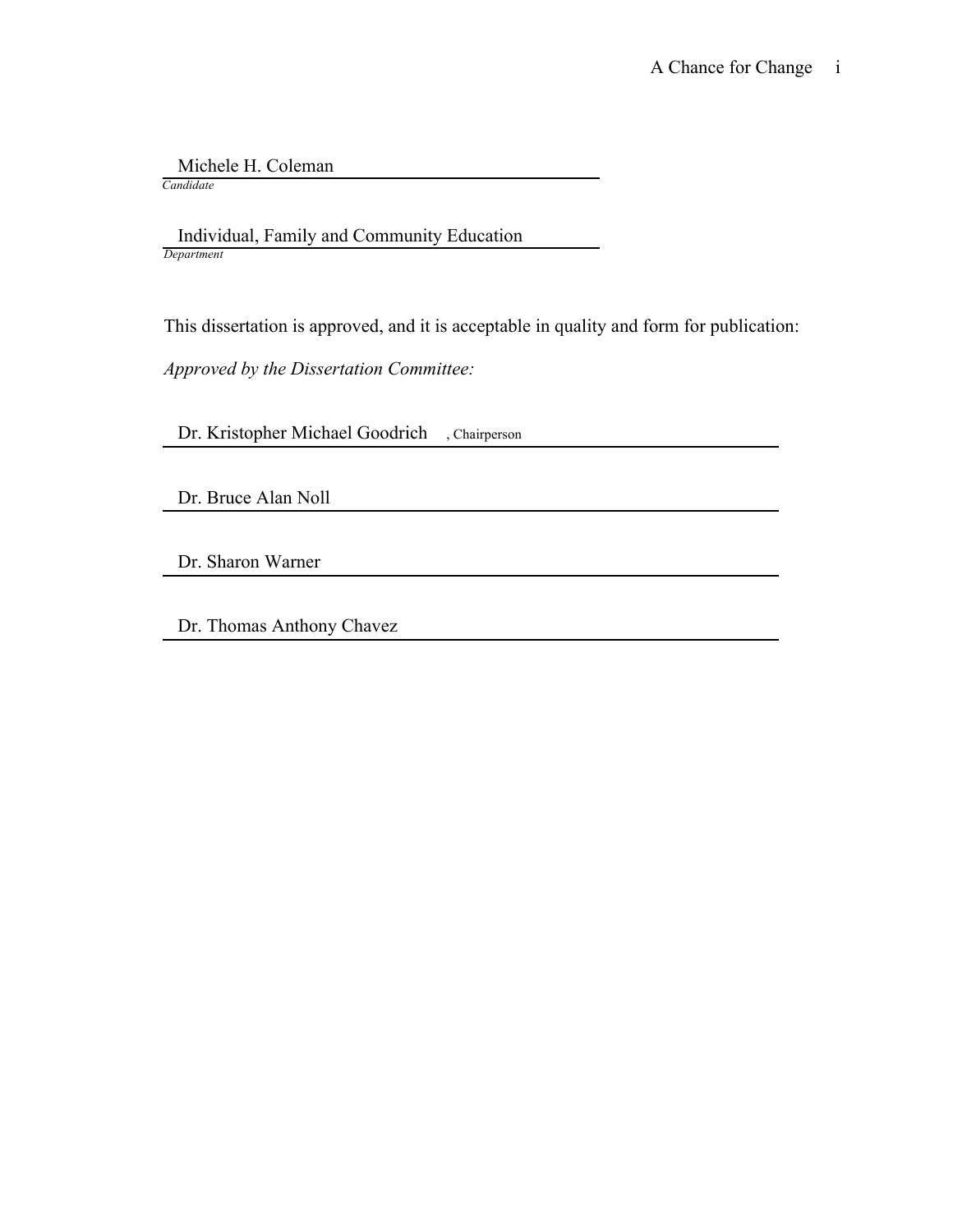# **A CHANCE FOR CHANGE: TREATING DISORGANIZED ATTACHMENT WITH THE ATTACHMENT HEALING CENTER MODEL OF TREATMENT**

**BY**

# **MICHELE H. COLEMAN**

B.A., Psychology, Wesleyan University, 1976 M.S., Human Development, Virginia Polytechnic Institute and State University, 2000

# **DISSERTATION**

# Submitted in Partial Fulfillment of the Requirements for the Degree of **Doctor of Philosophy**

# **Counselor Education**

The University of New Mexico Albuquerque, New Mexico

May 2016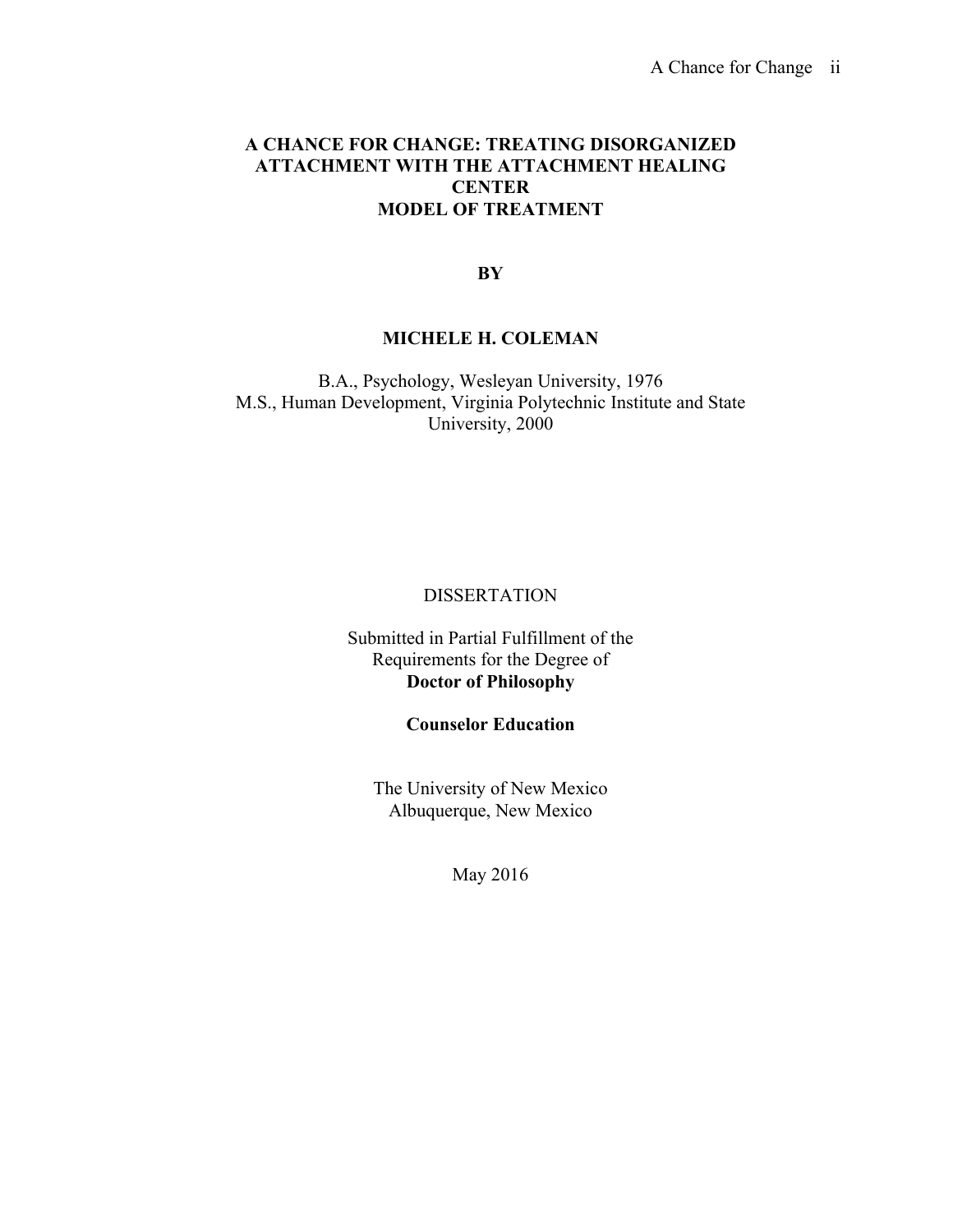#### **DEDICATION**

To my family, thank you for your love and commitment to my success in this life. Thank you Mom, my Great Aunt Harryette, for loving me and raising me as your precious baby, and instilling in me a love for learning. Thank you Great Aunt Louise, Great Aunt Kitty, Great, Great Uncle George for your loving presence and guidance. Thank you cousin Arthur Thomas for encouraging me to follow my dream. Thank you to my stepdad, Herman Walker, for demonstrating what it means to live a Christ-like life. To my brother Roland Selby who is always in my corner whether I am laughing or crying. Thank you for always being there for me. To my daughters Kathryn James, Kimber Sharp and Kelsi Sharp who provided me the experience of what it is like to be loved as Mom. Thank you for your love and patience with me as I worked tirelessly to bring about change in the lives of children and families. I am so appreciative of everyone at the Attachment Healing Center who supported me in this endeavor, especially Michelle Schilling and Taylor Janis. Without your belief and commitment to the work we do in the community, this study never could have gotten off the ground. Thank you so much for your support. And I am forever grateful to my life partner, Terry Morris for your undying love and support despite the late hours and endless work commitments.

It is because of all the love that has been poured into me that I am who I am in the world today. Thank you for believing in me.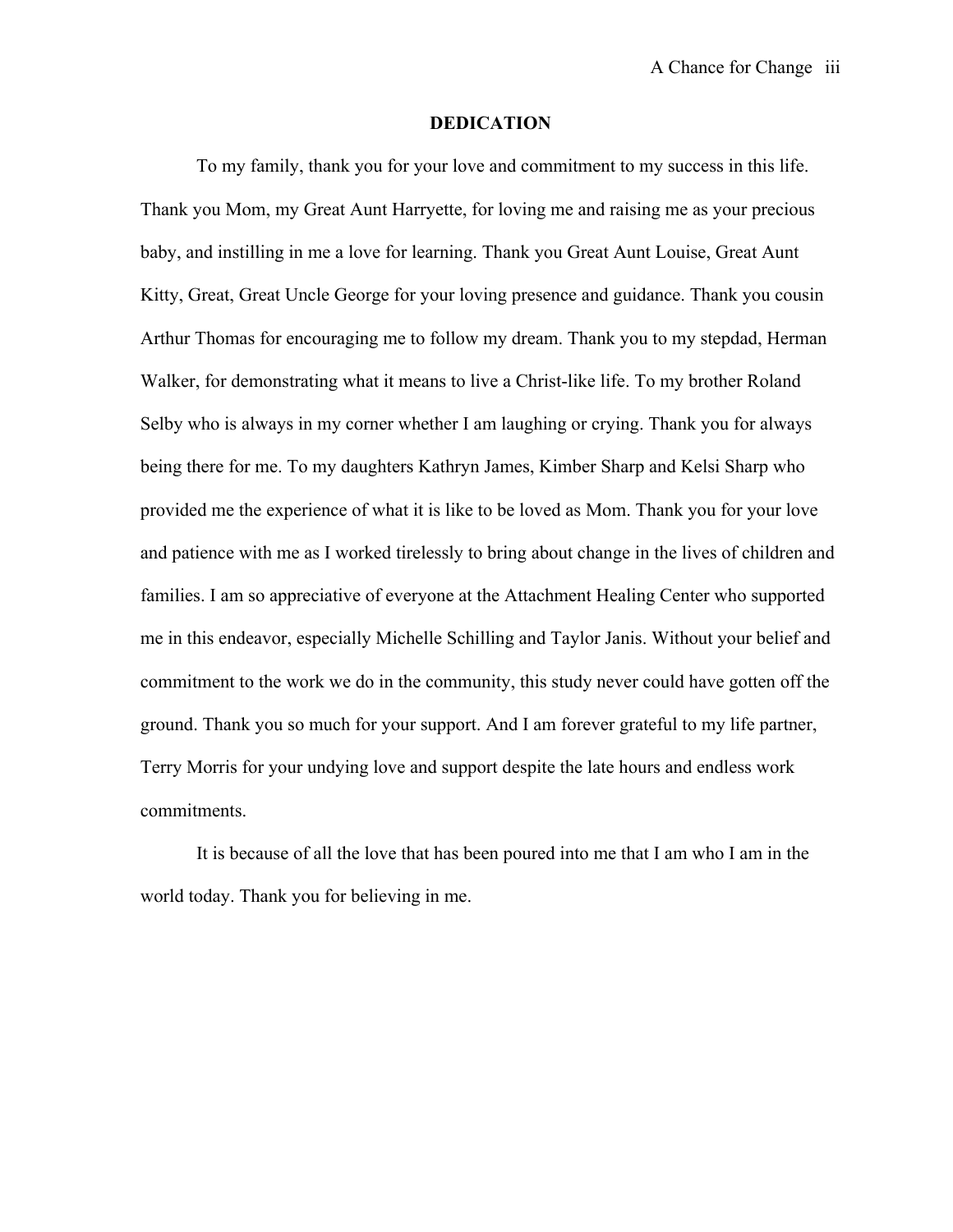### **ACKNOWLEDGMENTS**

I have been so blessed to have Dr. Kristopher Michael Goodrich chair my committee as you challenged me to be my best. Thank you for being there when I was stranded and in need of guidance and support. When you joined the team the bar was raised. As a result, I rose to the occasion and the result is an outstanding study dedicated to making a difference in the lives of children and families.

I am fortunate to have met Dr. Bruce Noll in my minor of Organizational Learning and Instructional Technology. I now know how to teach and reach the adult population like teachers, parents and counselors. Thank you for calling me higher and never accepting anything less than my best. There are things I could hear from you that I might have fought had others tried to share.

My writing has improved by leaps and bounds since my first English class with Dr. Sharon Warner. I love the way you challenge us all to examine and consider how our writing will impact our audience. You created such safety and support in your classes that was no way I could emerge from any of your classes without my writing being exemplary. Thank you not only for the instructor you are but for the humble, loving servant you are to all of your students. I have been gifted with your presence in my life.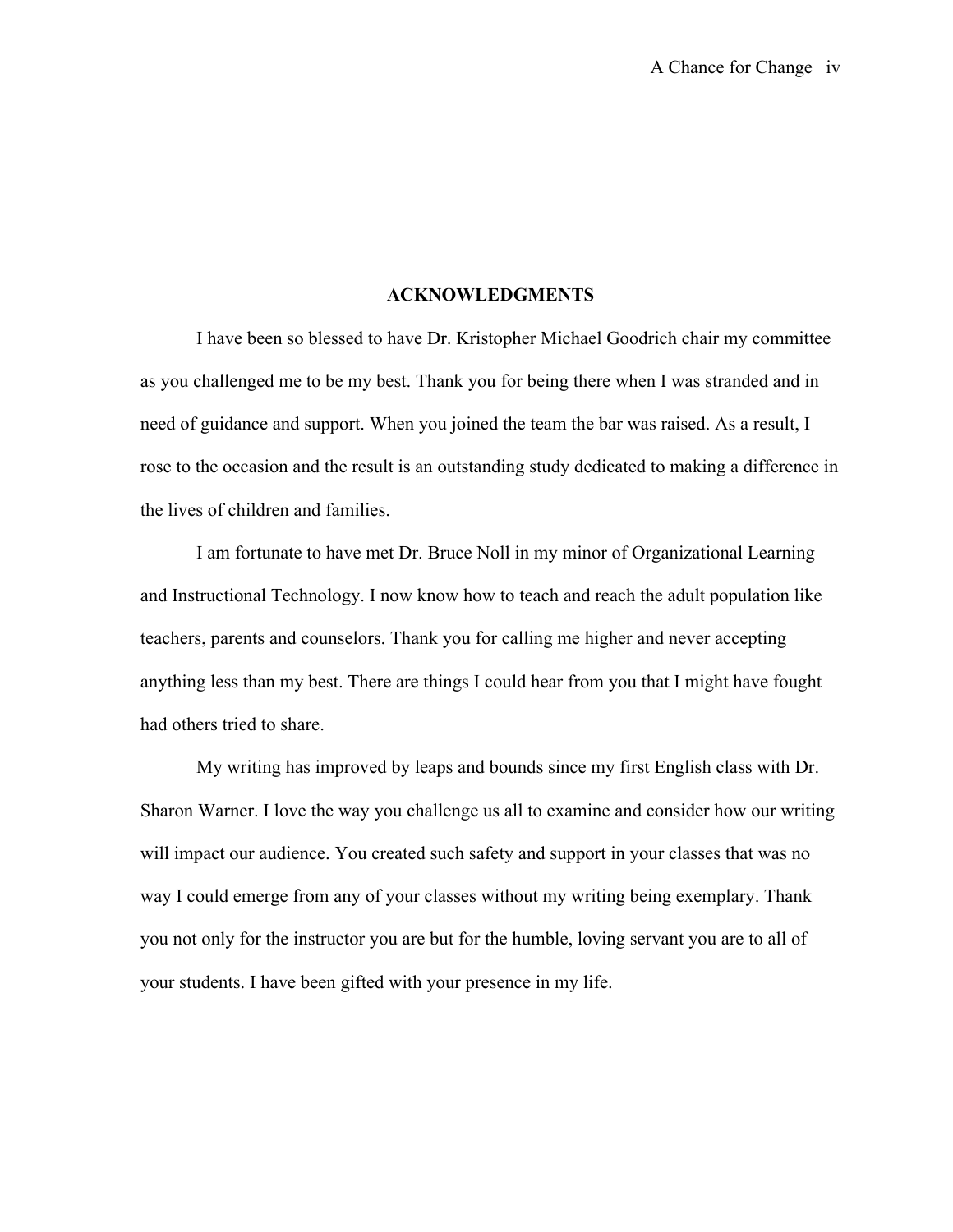Dr. Thomas Chavez I am grateful for your willingness to pinch hit at the last moment. Without you, this dissertation would not have been possible. Thank you for saying yes and for bringing your wisdom about family functioning and qualitative research to the table.

The completion of this entire PhD process never could have been accomplished without the undying support of my agency angels Rebecca Sue Hurst and Jane McCoy. Thank you for your commitment to me and the work we bring to the world.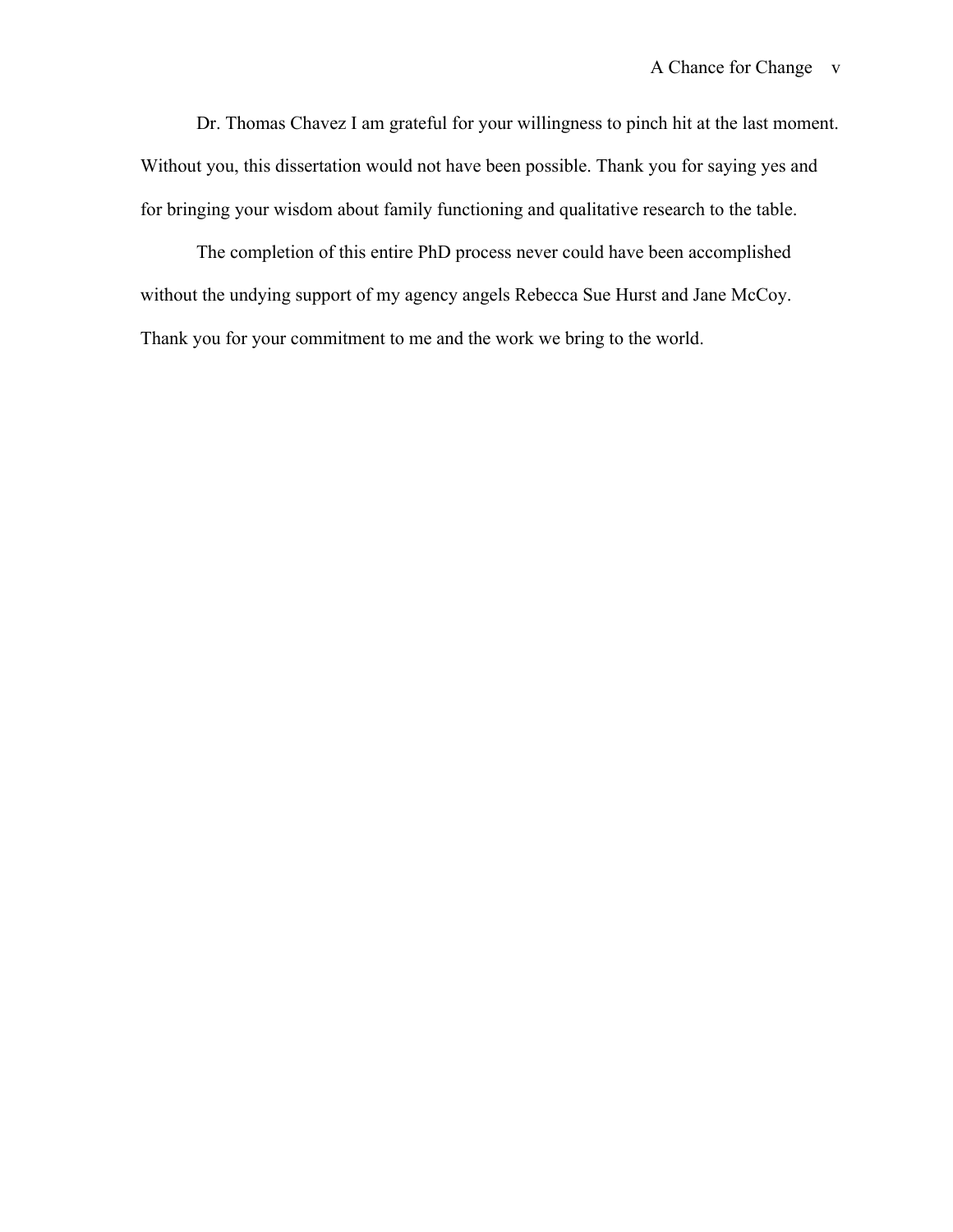# **A CHANCE FOR CHANGE: TREATING DISORGANIZED ATTACHMENT WITH THE ATTACHMENT HEALING CENTER MODEL OF TREATMENT BY**

#### **Michele H. Coleman**

B.A., Psychology, Wesleyan University, 1976 M.S., Human Development, Virginia Polytechnic Institute and State University, 2000 PhD., Counselor Education, University of New Mexico, 2016

# **ABSTRACT**

In this study I investigated the psycho-educational component of the Healing in Resonance model of treatment as implemented at the Attachment Healing Center for working with children who have been identified as having disorganized attachment. Multi-case methodology was used with five families representing five parents and five children. Grounded theory was used to analyze the journals, interviews and focus group discourse of the participants. There were also some quantitative tools used to diagnose the children and to quantify their behavioral changes. The grounded theory analysis revealed the importance of the child's caregivers taking ownership for how they show up in relationship to their child. In this relationship the parent must address the child's underlying need and not their behavior. While the therapeutic component of the model of treatment was not studied, the parents reported that the relationship they had with their therapist was critical to their ability to implement interventions and perspectives they were learning in the groups. As the parents saw the interventions modeled by the clinician working with the family, the parents were able to see the changes they needed to implement in the relationship with their child. As the child's behavior began to shift in response to the parents' change the parents expressed a sense of hopefulness and gratitude. The change came about more quickly than the parents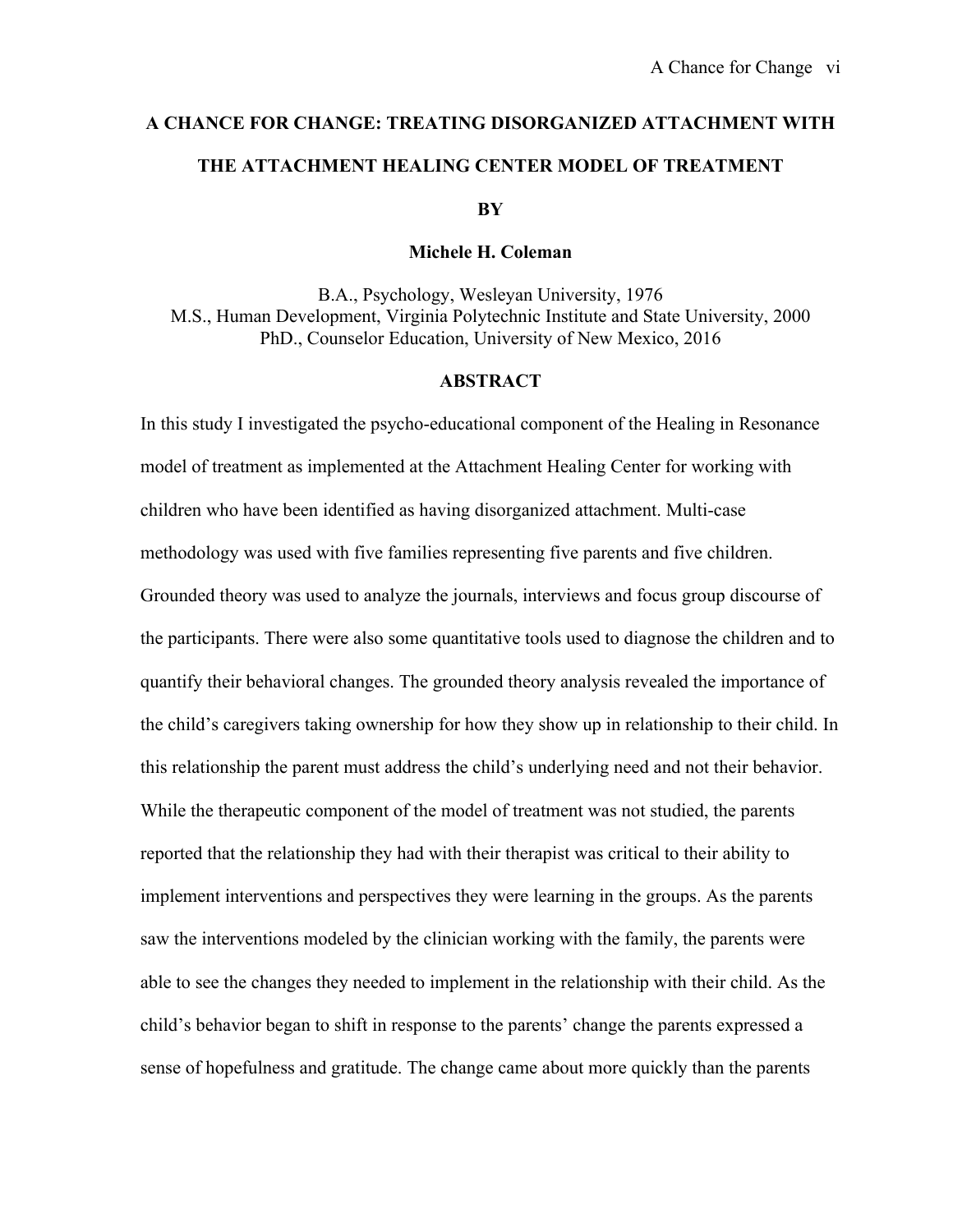anticipated as most of the parents had previously implemented a behavioral modification approach to helping their child change and this relationship approach brought about change more quickly than the parents thought possible. As the child's behaviors began to change the parents were grateful for the changes and stated that the family moved from chaos to calm or from conflict to cooperation. From the research findings the critical training components that most impacted the parents and supported their bringing about change in their parenting style were discussed. Additionally, I also provided suggestions for further research.

**Keywords:** *attachment, emotional regulation, attunement, disorganized attachment, adoption, foster care, multi-case study, grounded theory, reactive attachment disorder*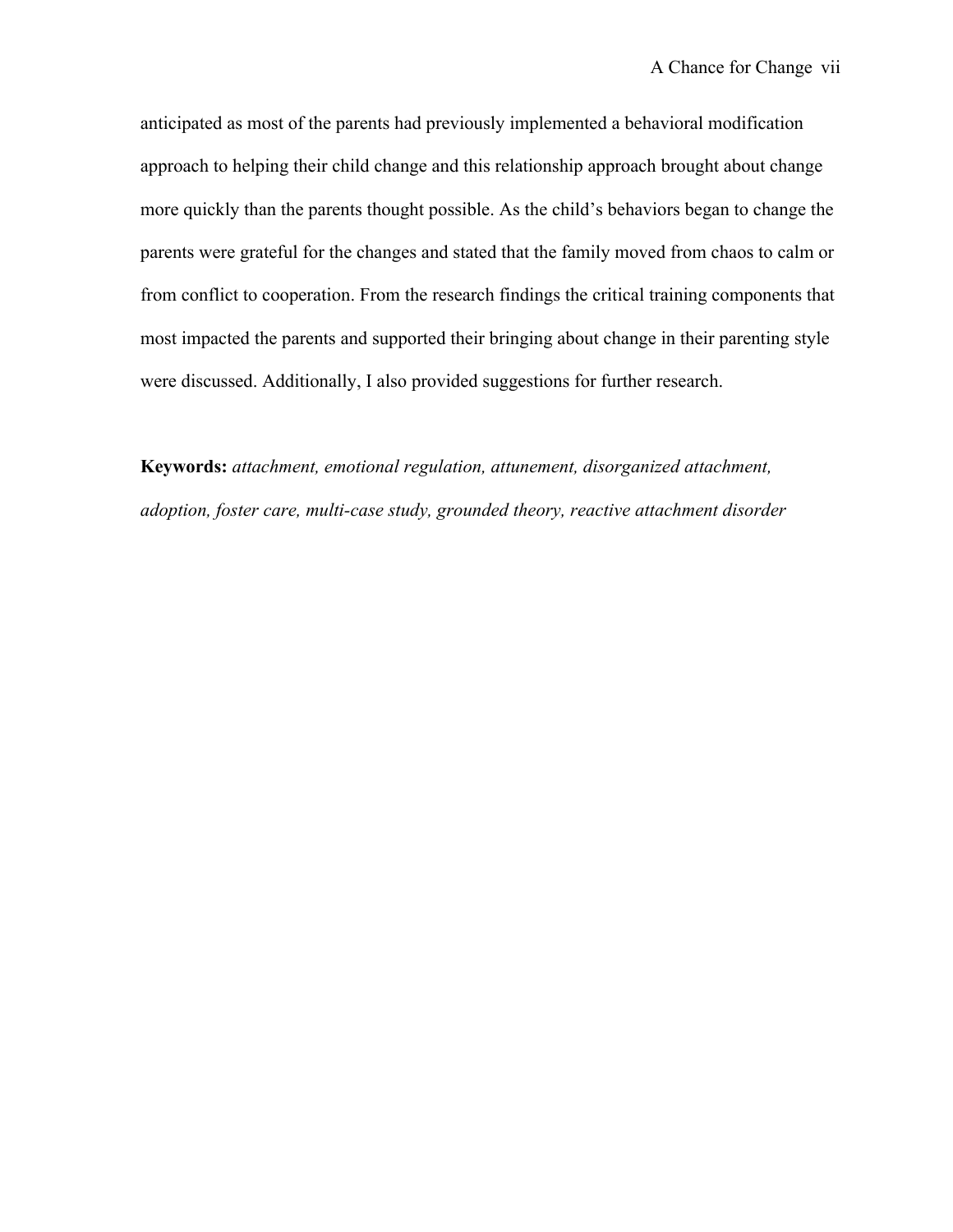#### **Preface**

I was raised by my great-aunt whose relationship with alcohol was less than ideal. Despite her challenges, throughout my life I knew I was loved. Next to alcohol, I was the most important thing in her life. By today's standards I think they would say we were homeless for the first nine years of my life. We stayed on more people's spare beds, or couches, and empty basements than I can remember. But despite all of these moves, my Great-Aunt, who I refer to as my mom, was always there with me.

For summers, one of my mom's older sisters would give her a break and I would stay with this great-aunt and her five children. This relationship started when I was just a couple of months old. My mom wanted to go to a party, so she drove the three hours to her sister's house and asked if they could watch the baby. I was so cute, so of course her sister said yes. Three months later, my mom returned to get me.

During this chaotic upbringing, my mother was not always in a state to ensure my safety. From the age of six to nine, I was sexually abused by her main boyfriend. At times, she would call on him to "babysit" me so she could go out. One time she walked in on him and she was outraged. It only took him an hour to weasel his way back into her good graces. However, the next time she arranged for him to "babysit" me, I insisted on having a friend stay with me. It was a good thing too, because he brought a friend. It did not matter because with a friend I could fight my way to safety, and that is exactly what my girlfriend and I did.

It was about this time that my mom had a nervous breakdown. One night she started seeing men flying around the bedroom. As she and I shared a bed, this meant the men were flying around me too. She kept swatting at them and yelling at them and bouncing on the bed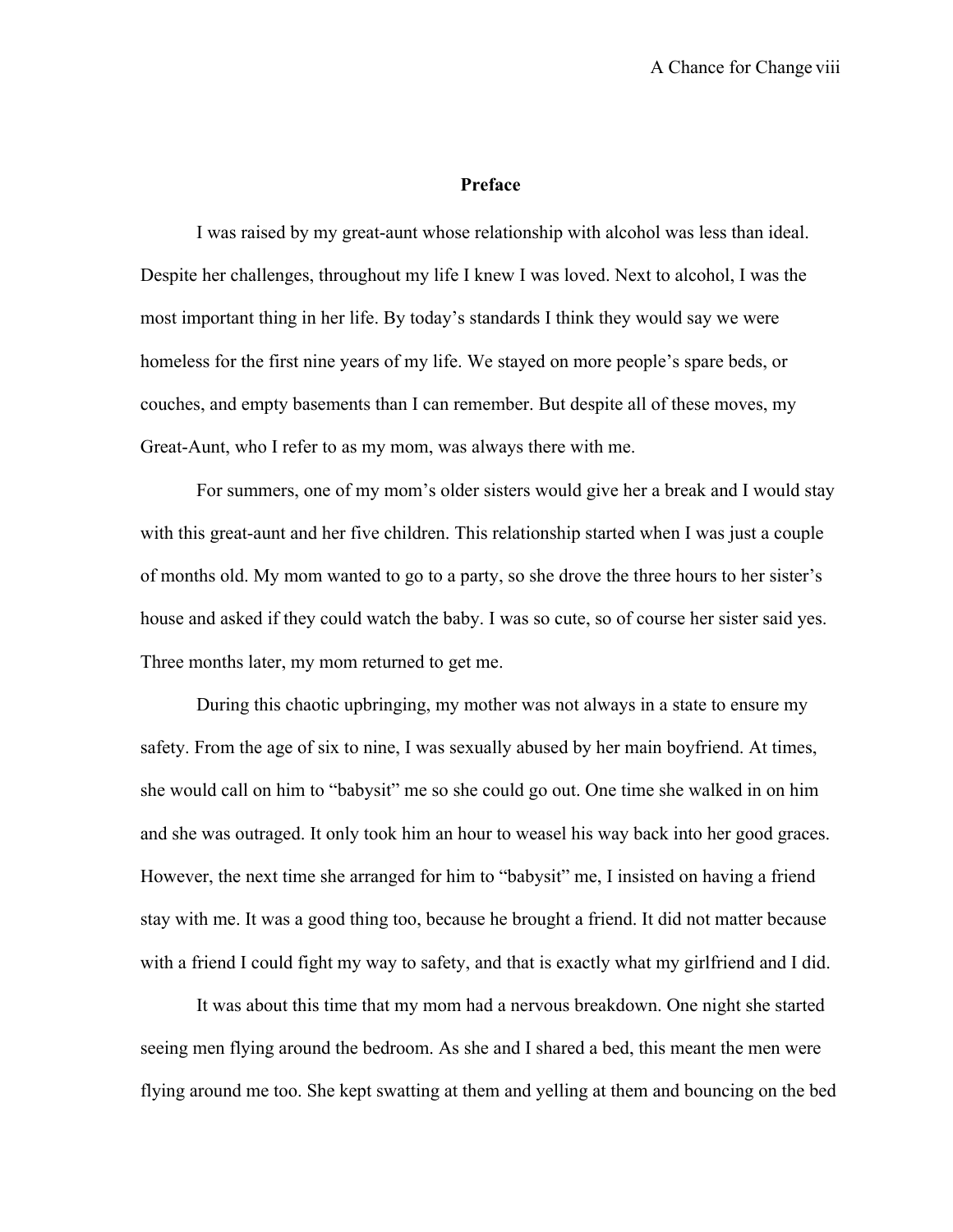like they were under the bed trying to get at her. After several hours of being tormented in this way, she got me dressed and we went outside to wait for her boyfriend to come and rescue her. At three am in the morning on 14<sup>th</sup> Street in Washington, D.C., my mom and I waited to be rescued. This just happened to be the same street where ladies of the night await their dates. Needless to say there were many curious looks coming our way. After standing on this street corner for two hours without her boyfriend arriving to rescue us, she decided to chance going back into the apartment. By this time, it was almost time to start getting dressed for school. When I arrived home from school that day, I waited for Mom to come home from work, but she never did. I don't know if it really took this long, but in my young child's brain it seems to me I was left for four days before my mom's youngest sister and her oldest daughter arrived at the apartment to take me to a stranger's house. Being a latchkey child and accustomed to taking care of myself both before and after school, being alone this long was not a survival issue for me. When my relatives arrived, they told me my mom was in the hospital. She had had a nervous breakdown. I did not know what that meant, and I went in to a state of numbness.

In this numb, bewildered state I was taken to a couple's house. I had never seen this couple in my entire life. Later that year I was to learn that my mom's youngest sister was actually my grandmother and her oldest daughter was my birth mother. The couple I was taken to were friends of my birth mother. They had agreed to take me in until my mom who was raising me, who I refer to as my real Mom, was out of the hospital and stable enough to resume her role as a parent. The adults were doing a lot of talking. It seemed like the words were just floating over my head. Eventually, the loving couple asked me a question in a real gentle tone and all I could do was look at them. I could not make sense of what they had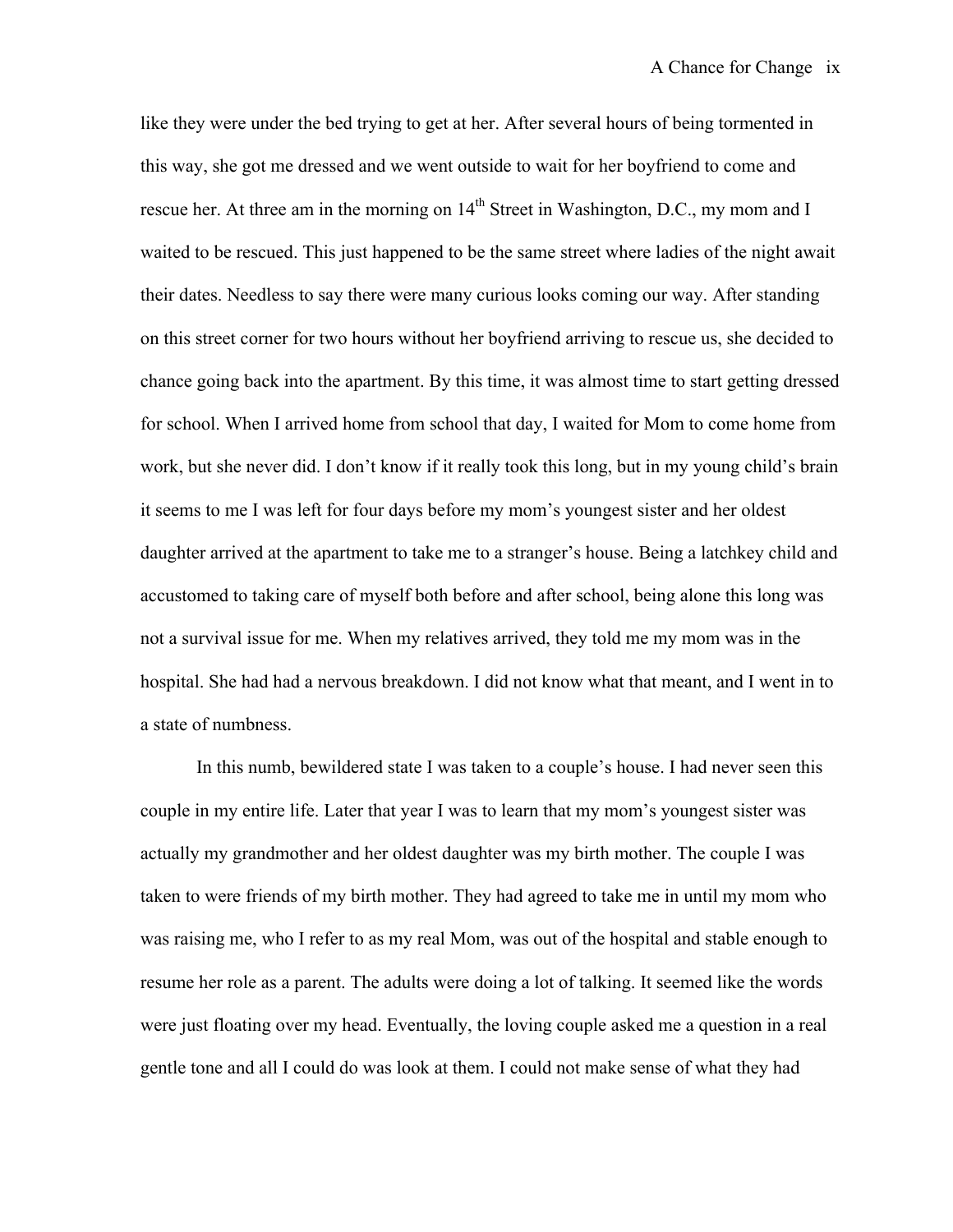asked me, and I certainly could not make my voice work in a way that would convey how I was actually feeling. I just sat there and stared at them. Somehow, they understood and came over and helped me get settled into their home. I stayed in this home for a year with this loving couple and their daughter.

Despite all of my moves, this was the first time I was away from my greataunt/mother. I was not even allowed to talk to her on the phone. I missed her terribly. In today's terms this placement would have been referred to as foster care. I lovingly refer to it as informal foster care. This was my first experience with an out-of-

home placement. For me this experience was extremely positive because in this couple's home I learned what it meant to live a stable family life. Their daughter was a monster to me, but they seemed to take to me, loved on me, and treated me as family. It brings tears of love to my eyes now as I write about them. The blueprint for how to do family was laid down in my brain during the year I lived with this loving couple.

My Mom did indeed get herself together and after a year I returned to her care. That year we moved to another state so my Mom could have support in her parenting duties. We moved to New York to live with another one of her older sisters. We lasted less than a year in the one bedroom apartment shared with my great-aunt and her husband. From here we moved to a great-great uncle's home in upstate New York. It was this year that I put my foot down about moving from school to school. All through my elementary years, I went to a minimum of two schools a year. Most years I attended three schools in one academic school year. So despite being an hour and a half away from my school, I commuted from upstate New York by subway to Greenwich Village in order to stay in the same school.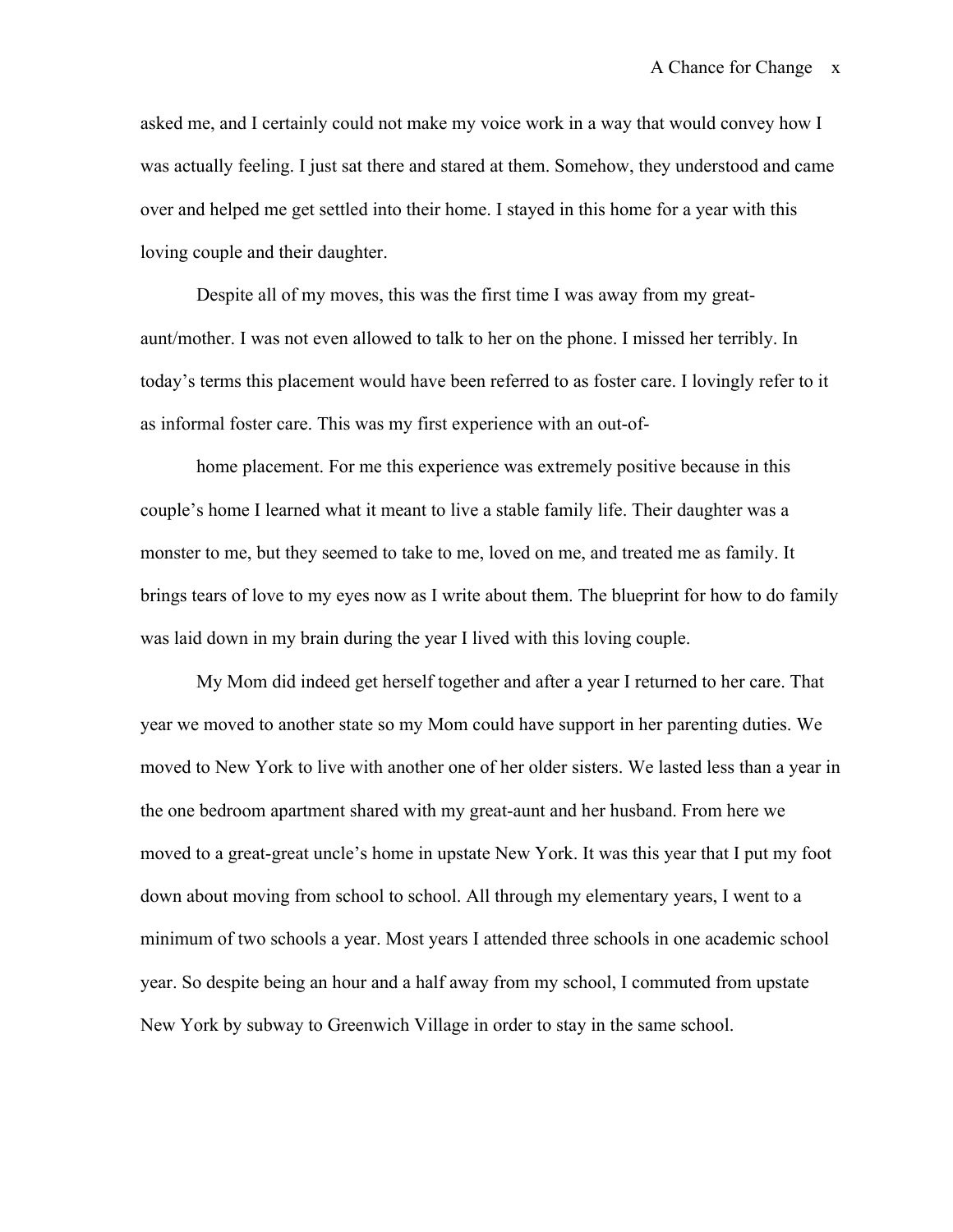It was in my great-great uncle's home that I was told my Mom who was raising me, was not my birth mother. My world fell apart. I did not know who I was. I did not know where I belonged. I felt like my whole life had been a lie. I literally came apart. Despite this internal turmoil, when my uncle discovered that my great-aunt/mother was an alcoholic, he devised a plan to get me away from her. He said she had a disease that made her an unfit mother. While that might be true, she was the one who was always there for me. I loved her. I knew she loved me.

One night when my mother returned from the graveyard shift at her job, she was locked out of the house. As she banged on the door and woke the family up, my uncle answered by throwing her clothes out to her and yelling that she was not welcomed back in his home. I was at the top of the stairs screaming for my mother, begging my uncle to let her in. She was my Mom and I loved her. I did not want to experience another year of life without her. He demanded I return to my room. Distraught, I did as I was told. My greatgreat uncle worked with other family members to take my great-aunt/mother to court to get me away from her. During the year I lived with my great-great uncle and his wife, he reparented me and taught me how to live a refined life. My uncle loved me immensely and he poured that love into preparing me to be a gracious, intelligent, and cultured young woman.

The day we arrived in court, the judge took me and my mother into his chambers and asked me who I wanted to live with. I looked him in the eye and told him I only knew one Mom and I wanted to live with her. This would never happen today, but the judge looked at my great-aunt/mother and instructed her to get married and establish a stable environment for me. She had one year to do as he was asking. He returned to the courtroom and announced his decision that I was to live with my grandmother, my mother's baby sister, for one year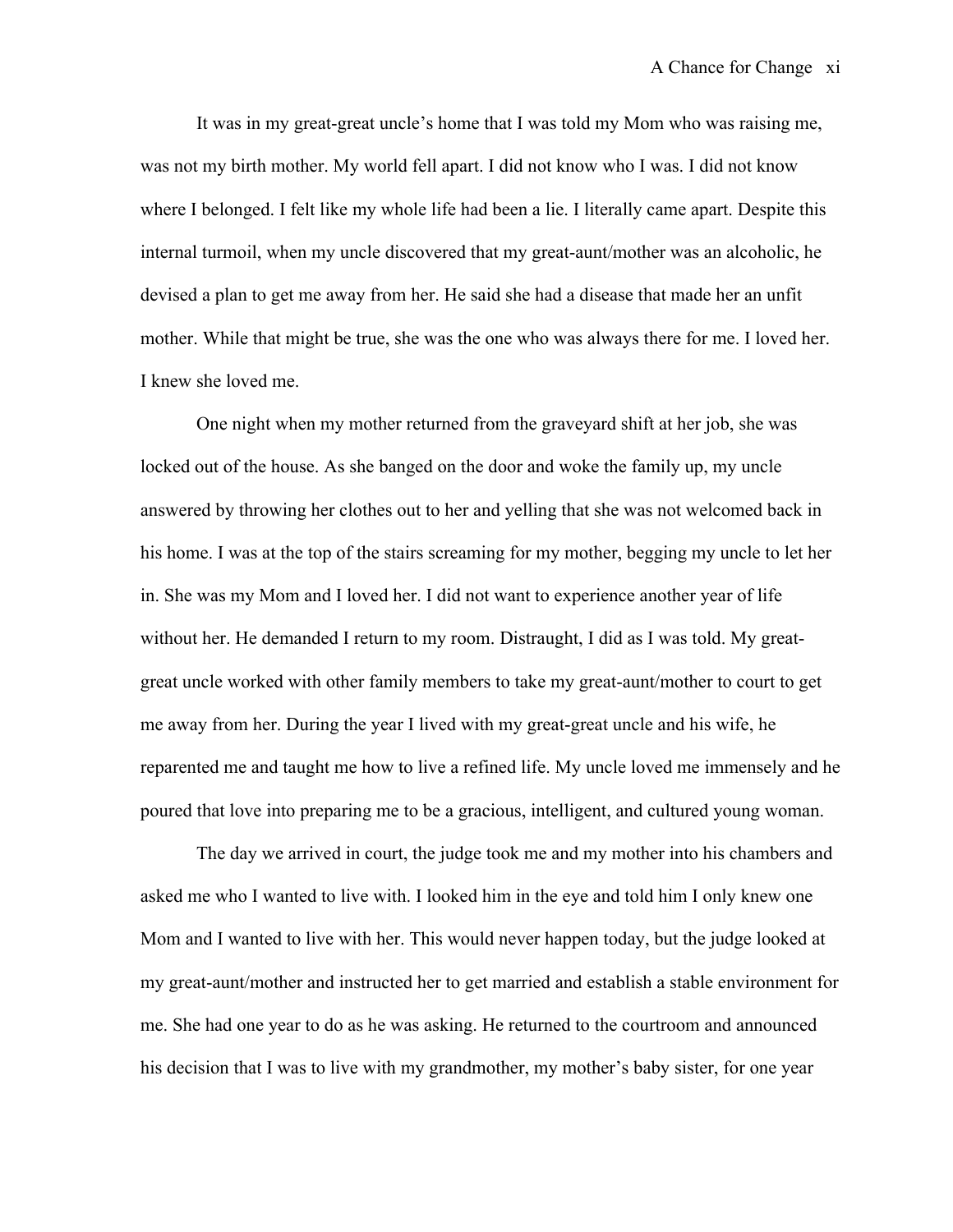while my mother stabilized her life. The judge was clear I was not to live with my birth mother, although she could have contact with me. He was emphatic that I was to be cared for by my grandmother. The gavel then hit the block.

I am now sixty-two years old and to this day, that year I lived with my grandmother was the worst year of my life. This was the year I experienced kinship care. It seemed to me that my grandmother blamed me for everything that was wrong with her life. It was all my fault that I was born. Her middle daughter who was a few months younger than me, tortured me by telling her friends of my abusive past. Again, it felt like it was all my fault that these experiences happened to me. Somehow, I was damaged material. I was not good enough for my aunt's friends to play with. They would point fingers, giggle and whisper things about me. It was this year that I became a loner. I did not need people. My Mom sent me letters and in one of these letters she included a picture of herself with the man she intended to marry. I kept that photo under my mattress and looked at it for comfort whenever life became unbearable. I spoke to my mother twice during this year. On the day of my mother's wedding I returned to her loving arms, and met the most gentle soul I call my stepfather.

One day when I was about fourteen, in her frustration, my mother picked up a belt or whatever was handy and proceeded to beat me as she had done so many times before in her attempt to discipline me. This time, however, I was different. In the past, I did not know any better, and assumed as a child I had to let my mother beat me. After several years living in other people's homes though, I now had an understanding of a different way of disciplining a child. I put my hand on my mother's hand that held the weapon and I stopped it in midair. She looked at me with wide eyes and no words. I told her, "No, you will not hit me anymore." I released her hand and walked away. Beating me had never had the impact my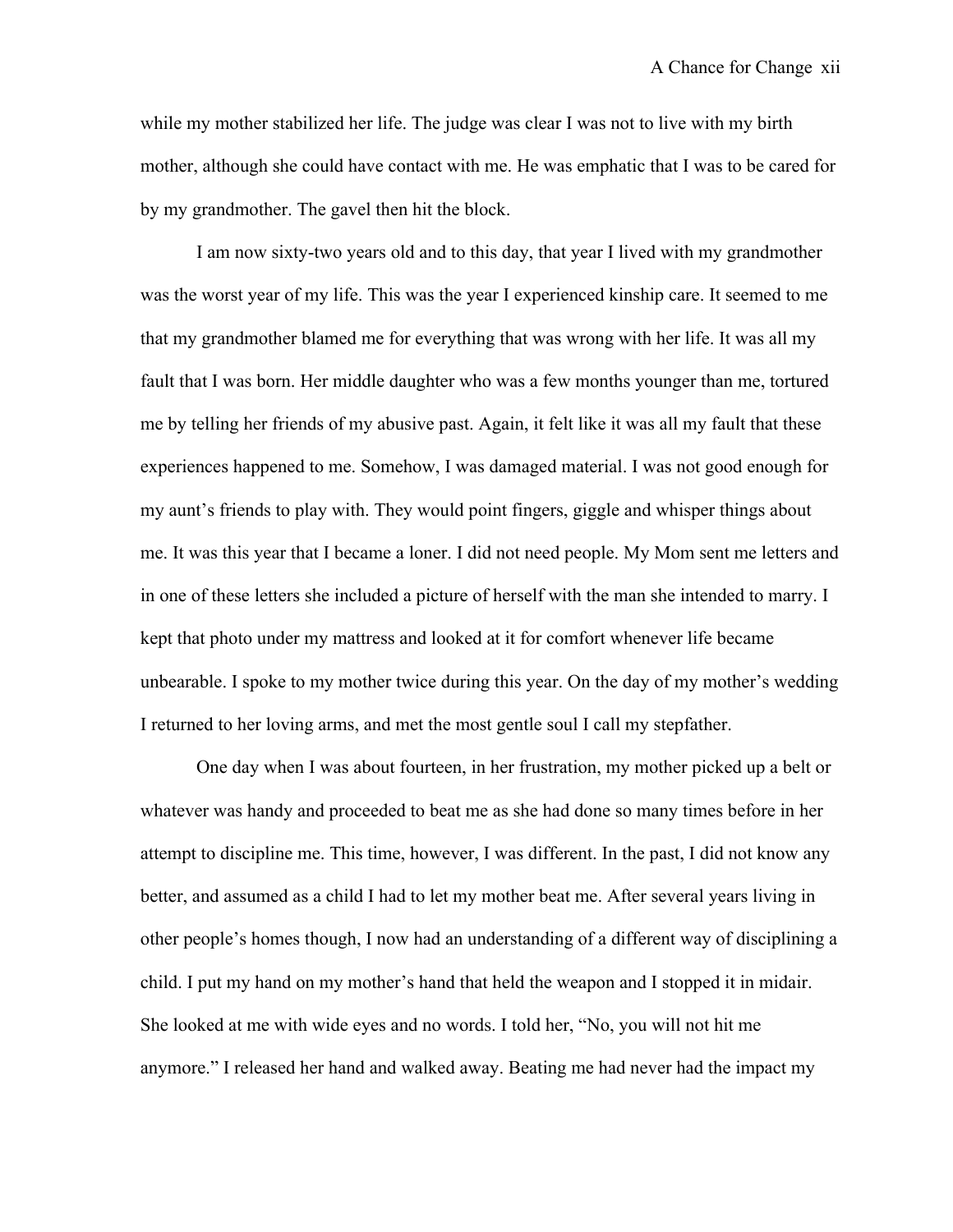mother thought it would. My behaviors never changed. I thought I was a stupid child who had to be beat for the same things over and over again. It was not until I was an adult that I discovered the brain does not change from a focus on the negative.

From the experiences of the first fourteen years of my life, I have an intimate understanding of what it means to be raised in a less than ideal home. I know what foster and kinship care can be like. I know what it is like to be sexually and physically abused. I know what it is like to be homeless and to go without food. I know that these experiences do not define who I am and I also know that surviving these experiences has significantly contributed to the depth of understanding that I bring to my work. I am not saying every child's experience was like my experience, but I have a framework from which to understand another person's unique experience. I know not to judge the child for what the adults did to him. I know the child was not responsible for the conditions under which she was raised. I know the child developed some behaviors, attitudes and perspectives that helped him or her survive their environment. I also know those behaviors can be changed when the child is placed in a different environment. My early childhood experiences inform my commitment to working with this population – children in the foster care and adoption system. I even work with birth children to help the families bring about the necessary changes to be reunited with their children. I know how much it means to the child to stay with their family. My experiences inform my commitment and dedication to developing a model of treatment that will release the child from unhealthy, dysfunctional, coping behaviors so he or she can relearn what it means to live in a family. It is from this perspective that I undertook this research to study the model of treatment that has helped hundreds of children just like myself learn how to allow adult caregivers to take care of them. Researching the effectiveness of this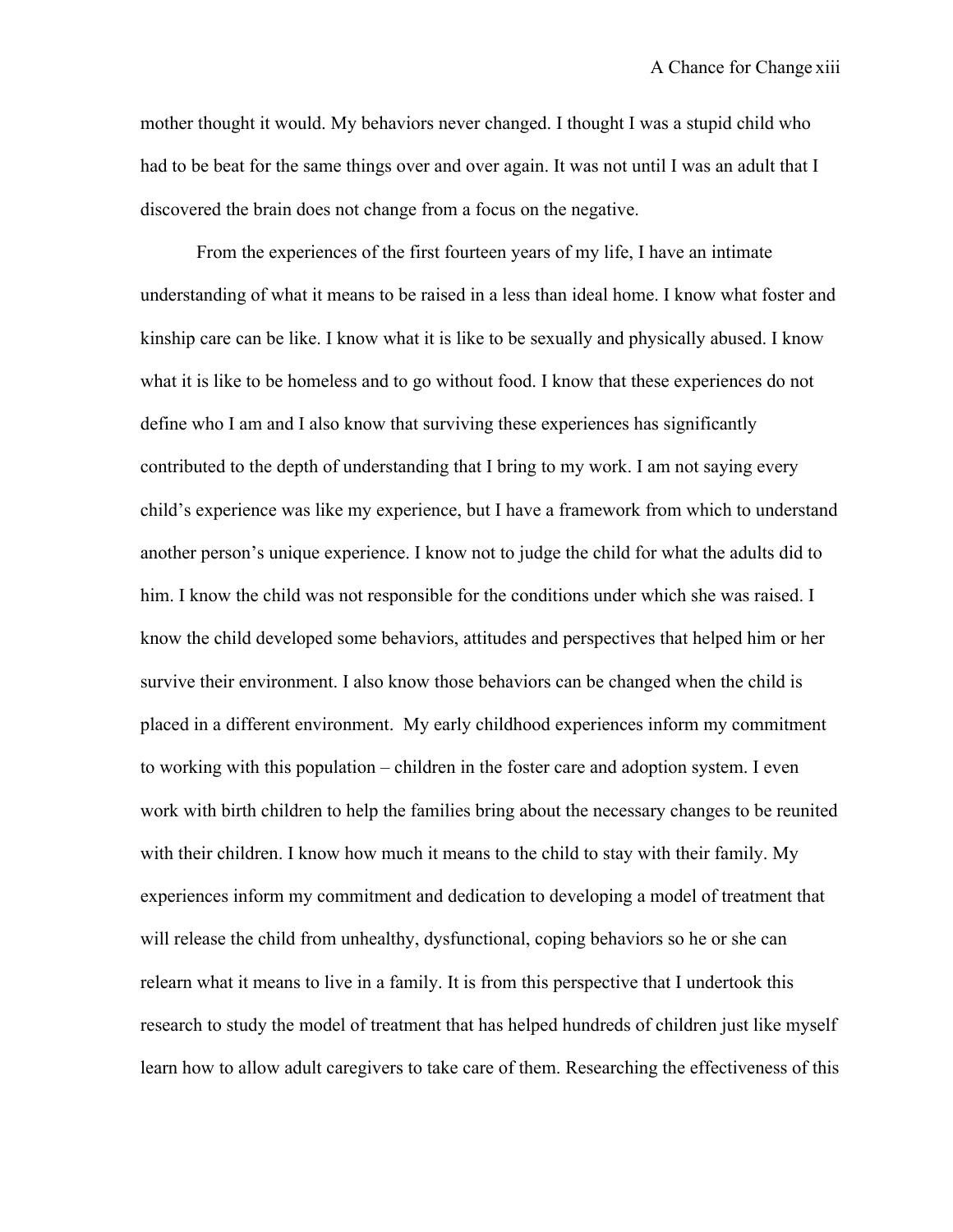model of treatment and concretizing the model's components might impact the lives of many as we can then teach the model to others so children just like myself can benefit from the love of a family. This is my goal.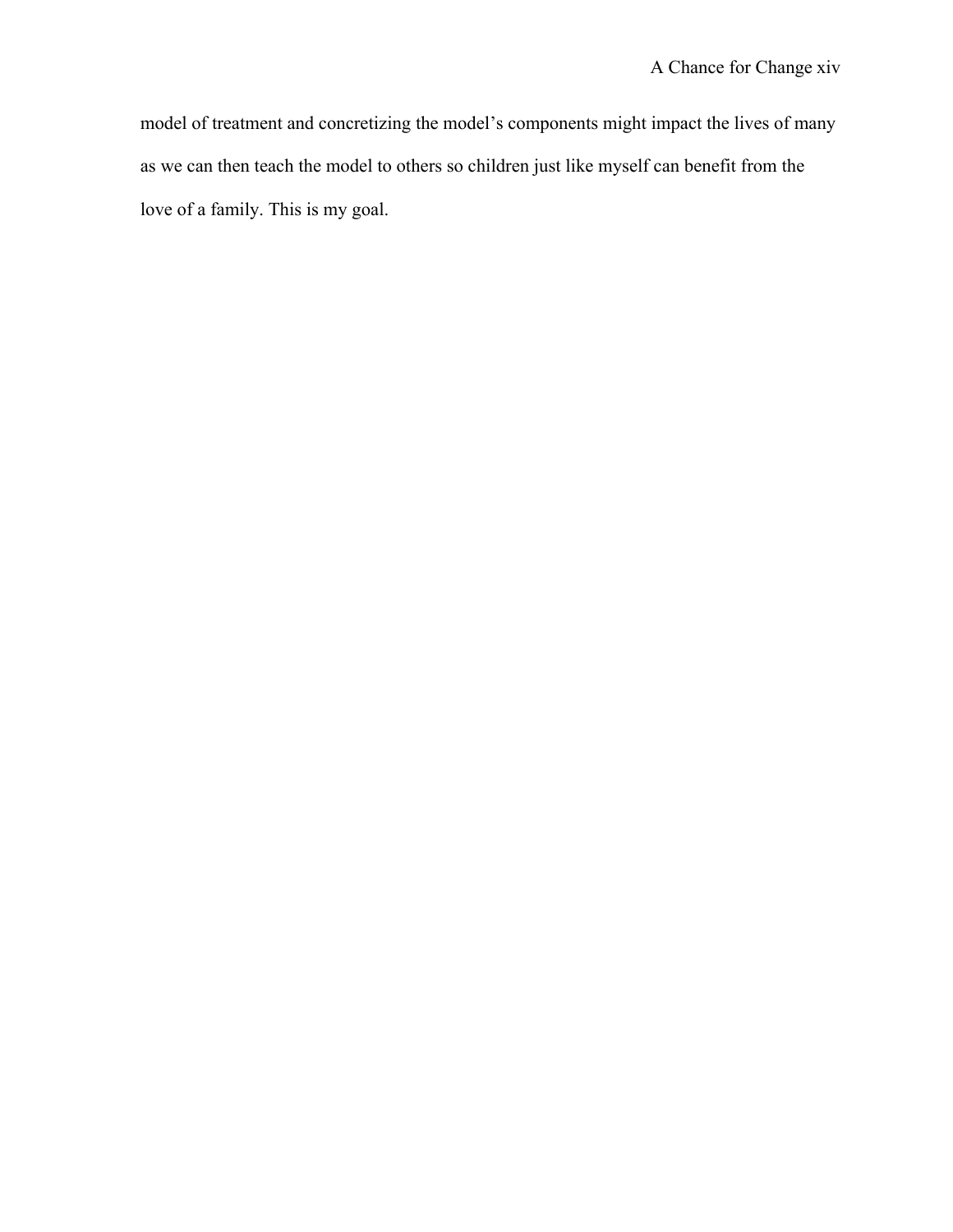# **Table of Contents**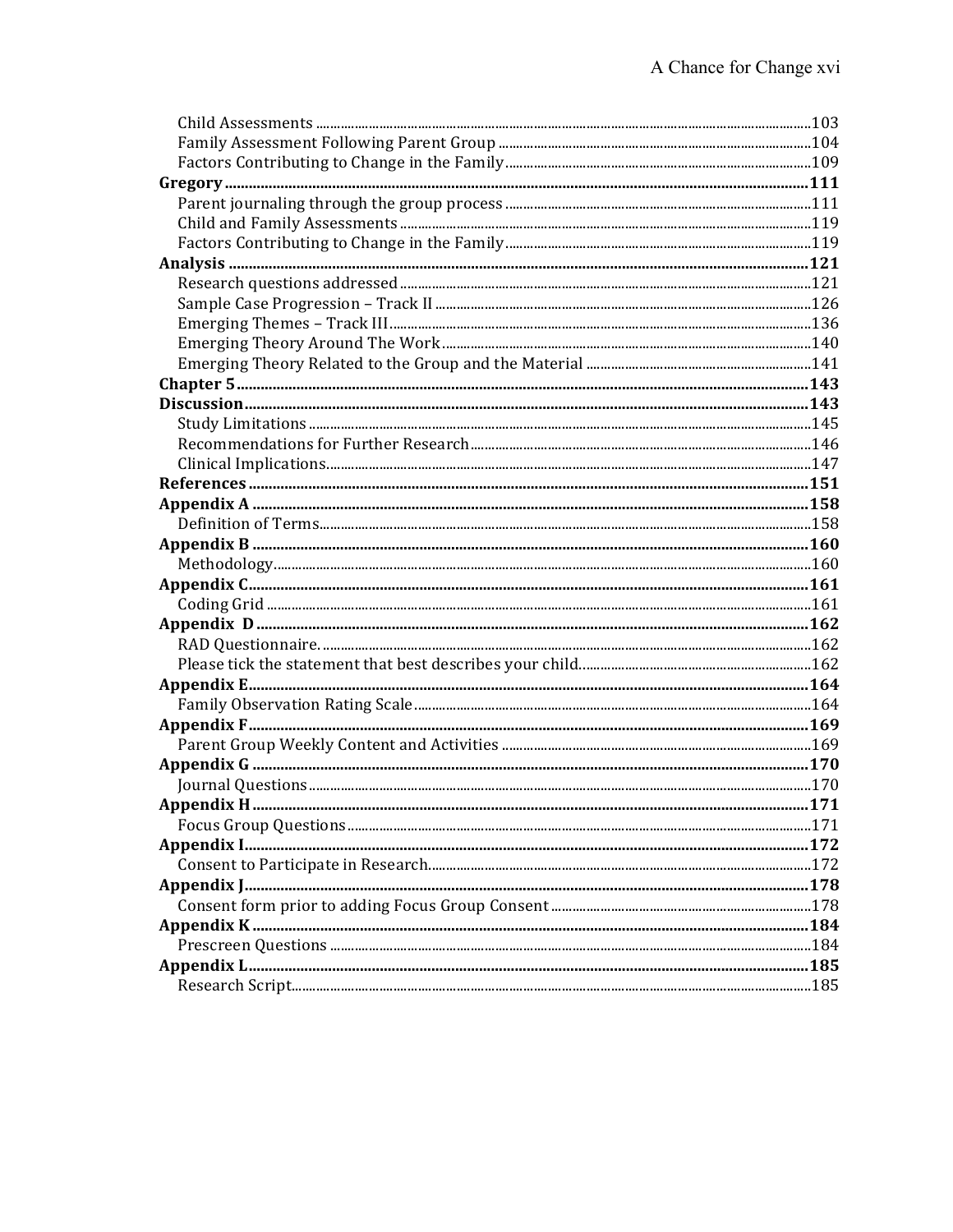#### **Chapter 1**

## **Introduction to the Study**

#### **Background**

Children who have been abused and/or neglected since birth continue to challenge our foster care, adoption, and mental health communities. Such children are labeled as "special needs" (Festinger, 2002). Whether the child with special needs is born in the United States, or born internationally and raised in the United States, treating the behaviors such a child brings has not proven to be a simple endeavor (Festinger, 2002). Parenting a child whose brain did not receive the foundational experiences necessary for normal healthy development requires more than what most parents bring to the relationship (Siegel & Hartzell, 2004). Through my various roles over the past fifteen years with Child Protective Services, I have learned that foster and adoptive parents are not told of these challenges. Sometimes families are not told because the social workers themselves do not know what the child has been exposed to and sometimes families are not told most because little is known about what it takes to successfully help a child who was abused or neglected in his or her early childhood development.

According to the US Department of Health and Human Services (2012), the mean age of a child entering foster care is five years old. Fortunately for over 463,000 children in the US foster care system, there are homes and families available (National Foster Care Coalition, 2012). While foster care is designed to be a temporary system, on average a child is in the system for approximately two years with an average of three moves (National Foster Care Coalition, 2012). This means that a child for one reason or another is not able to stay with one family for that entire two years. Something happens in the first family unit that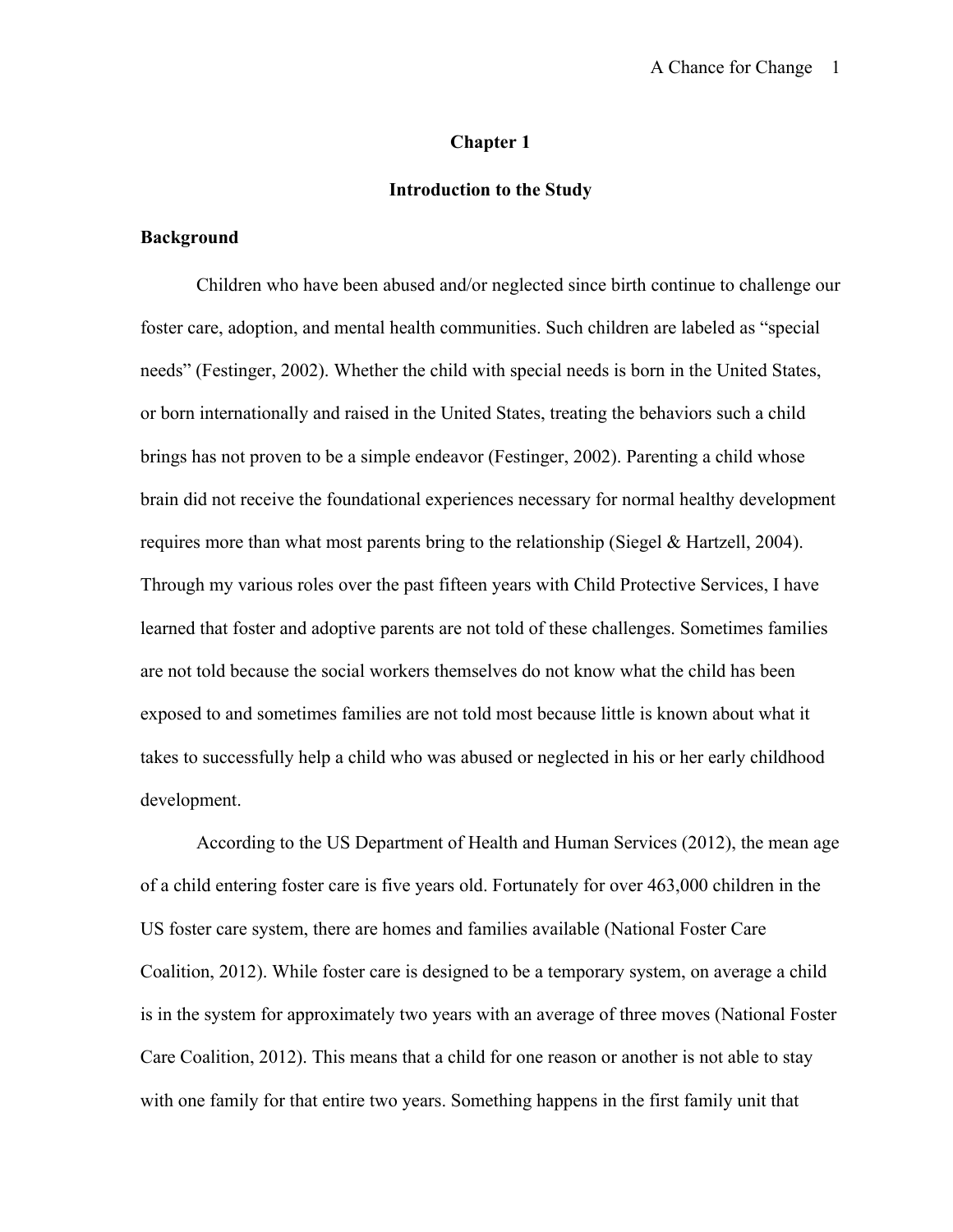causes the child to leave the family before being adopted which is referred to as a disruption. Sometimes the child is moved to another family. Sometimes the child leaves the pre-adoptive home and is placed in a residential setting like a group home, hospital, day treatment, or residential facility. Rather than having a family in which to connect, children placed in facilities have "staff" to rely on to meet their needs. With each move there is a change in routine, or a change in schools. There is a chance they are moved away from brothers and sisters, and have to start over in figuring out how to live within a family so they do not experience yet another disruption (Hardy, 2007).

According to the National Foster Care Coalition (2012), foster care affects all ages of children. In 2008, of children in the foster care system 35 % were under 6 years of age; 27% were ages 6 to 12; and 38% were between 13 and 21 years of age. The Coalition reported that the numbers of children in foster care waiting for adoption or reunification has decreased over the past 10 years, while the number of children aging out of the system, meaning the child turned 18 or 21 without being permanently connected to a family support system, has increased. Children who age out of the system are at higher risk for unemployment, health issues, homelessness, and incarceration (Heimpel, 2009).

If children are in foster care for an average of two years and they represent all age groups, the question seems to be, how does a child age out of the system? This is a good question for which there is very little data. Through my experience with Virginia and New Mexico Children Youth and Family Departments I ran across numerous stories of children who entered the system at a young age, but could not be maintained in a family setting and had to be sent to a facility to get the needed help before they are placed once again in a family. In theory, this out-of-home placement should have provided the necessary treatment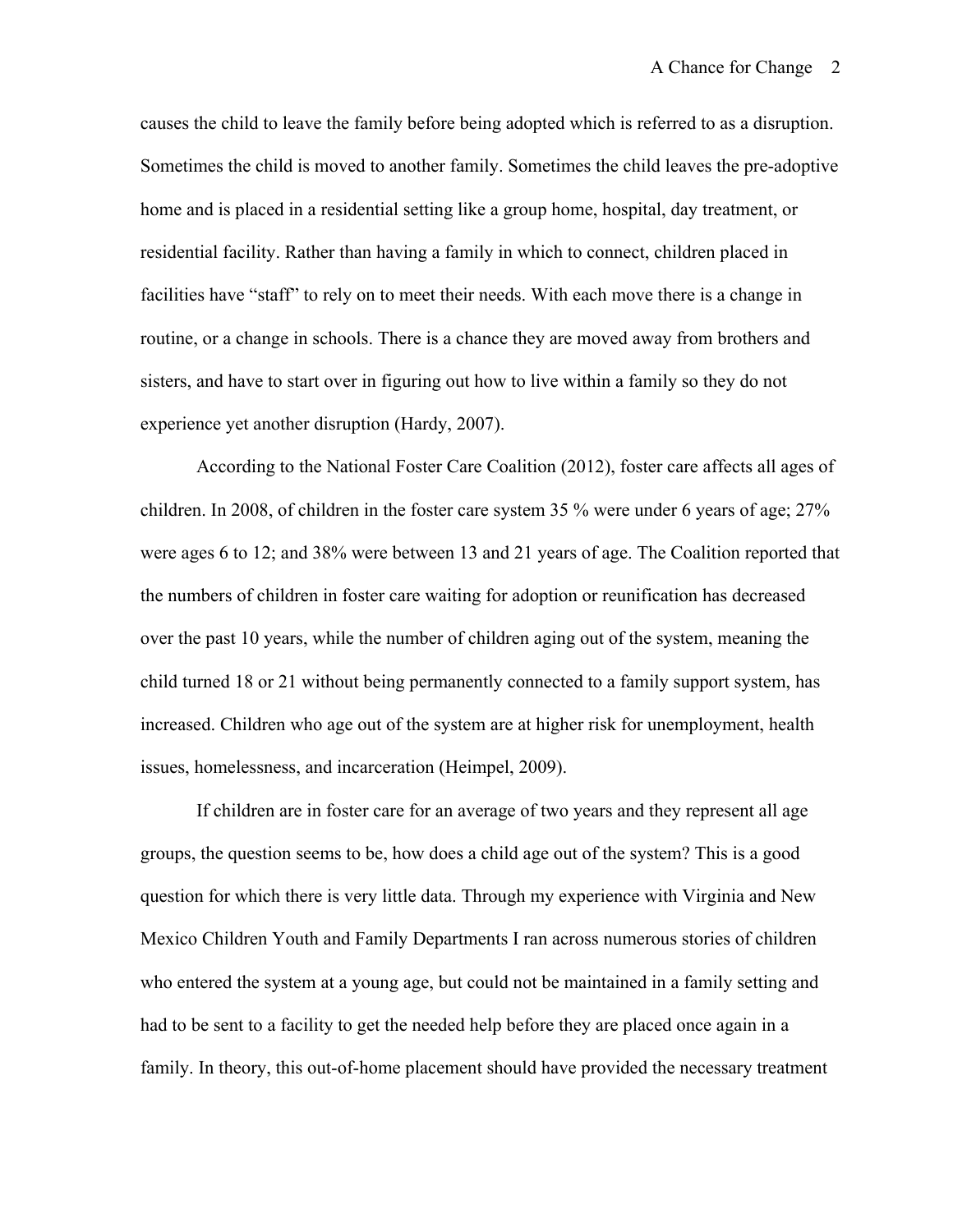for the child to learn how to function successfully in a family. Unfortunately, all too often this is not the case. Based on these experiences I have coined the phrase, "the revolving door of treatment."

Department of Health and Human Services estimated that anywhere from 10-25% of the children who are in the process of being adopted, end up not being adopted (Festinger, 2002). This refers to the child's behavior becoming so severe the potential adoptive parents no longer feel they can adequately parent that child so the family returns the child to the foster care system. If the family makes this decision after the adoption has been legally finalized, some Child Protective Systems say the adoption was dissolved. Unfortunately, there are no good statistics on the number of children who are returned to a state's custody since after adoption the family may change the child's name. In many states, returning an adopted child is a criminal charge against the parents and they are no longer able to foster or adopt in the state. Festinger (2002) reported that dissolutions occur because families who adopt special needs children lack information about where to find services, and when families are able to find services the cost is prohibitive.

Coleman (2000) looked at the foster care system and evaluated one aspect of the breakdown in the parent child relationship: the behaviors an abused child brings into their new family. This research study picked up where that thesis left off and, in addition to addressing such behaviors, explored the issue of treatment. What can be done to help our children who are distressed learn how to live and function normally in a family?

This study aimed to benefit children who were adopted from domestic and international sources. Regardless of where the child was adopted from, any child removed from their birth family experiences challenges that prove problematic for the adoptive family.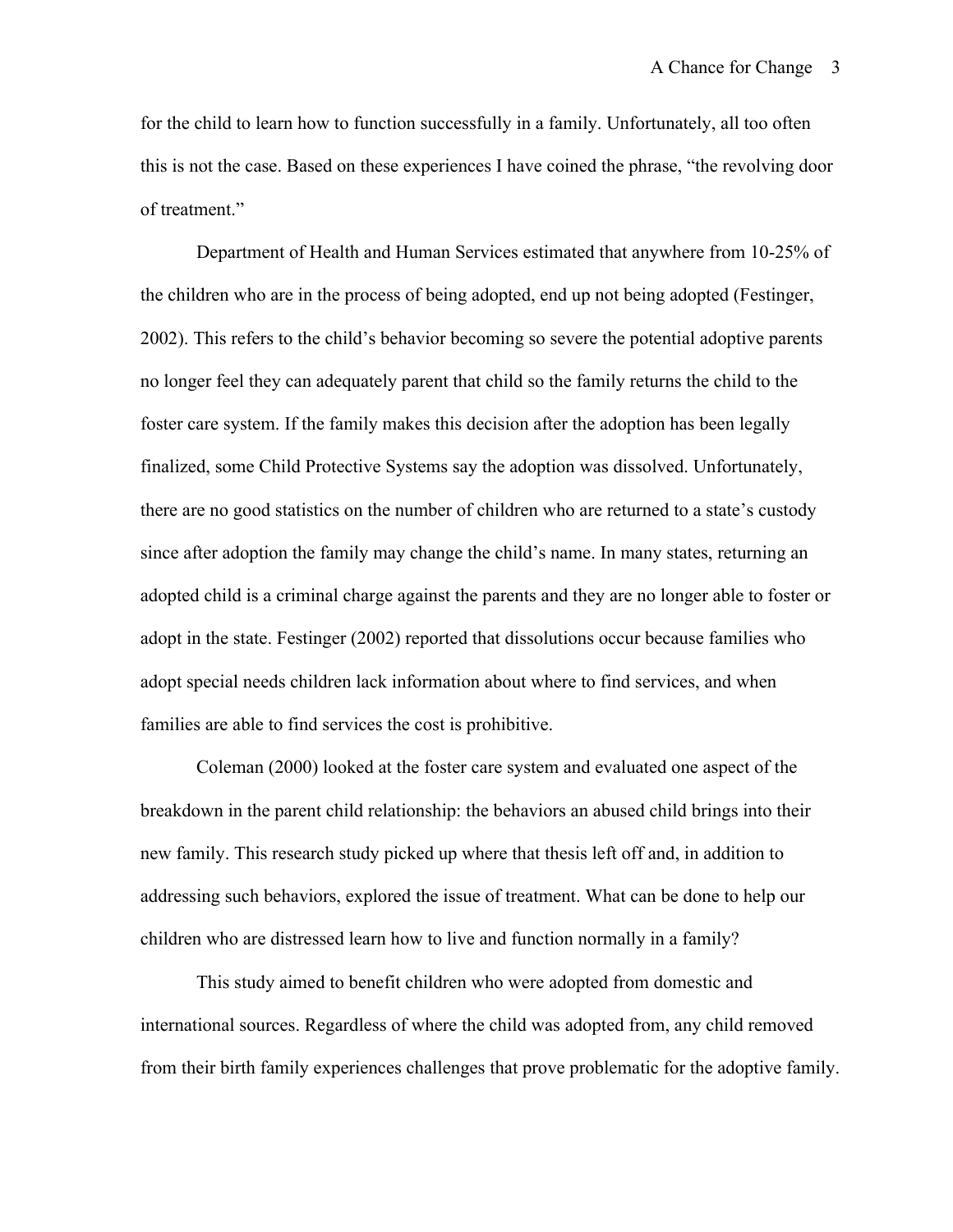Many of these parents are challenged by the behaviors their children present. Parents of international adoptees often have the means to place their children in residential facilities that will keep the child for extended periods of time. However, the result is the same; the child can turn 18 and enter the world without connections to a family or support system. The question this study asked was: what can be done to help the child who is difficult to parent? Can something be done to help stabilize the child's extreme behaviors so that they can learn to function in a family?

The Attachment Healing Center (AHC) opened in 2006 with a model of treatment rooted in neuroscience concepts and designed to address the needs of a child and family where the child has been identified as having disorganized attachment and some have the diagnosis of Reactive Attachment Disorder (RAD), (APA, 2000). Children with disorganized attachment or with the diagnosis of RAD do not trust their adult caregivers, based on the neglectful or abusive parenting they received as an infant through age two. A child with an attachment disorder can be aggressive, defiant, charming, and manipulative.

Based on the therapeutic approach of working with these children and their caregivers, the Attachment AHC has steadily grown over the past ten years with an increase in referrals, and in increase in the number of agencies doing the referring. With each successive year there is an increase in the number of children who discharge from treatment no longer qualifying for a diagnosis of reactive attachment disorder. It is precisely because of the Agency's success rate that AHC continues to grow serving more than twelve regions of the state of New Mexico. This study aimed to research the effectiveness of this model of treating disorganized attachment.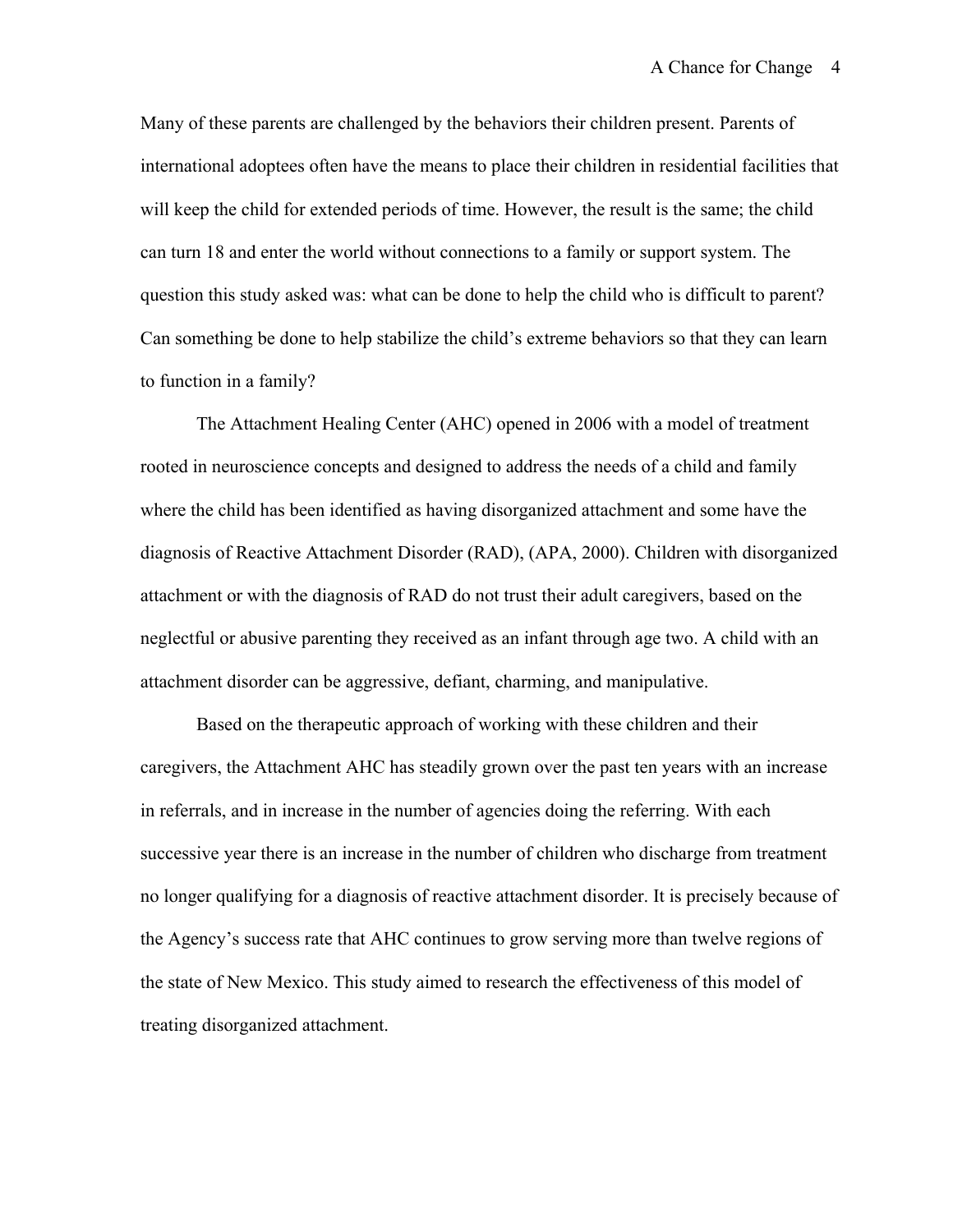#### **Theoretical Underpinnings for the Study**

John Bowlby (1988) provided the foundation for attachment theory with his groundbreaking work outlined in his book *Secure Base.* The theoretical perspective for this study was a combination of the latest attachment neuroscience concepts as taught by Allan Schore (2003), and Dan Siegel (2004, 2007, 2012). This author decided to take the neuroscience findings of Siegel and Schore and add them to Bowlby for the resultant model of treatment being tested in this study. These concepts are explored in depth in the next section.

The Global Association for Interpersonal Neurobiology Studies (GAINS) is comprised of scientists, researchers and practitioners dedicated to informing the public about critical neuroscience concepts that impact our daily life. Siegel (personal communication, 20t05) has stated that he hopes those involved in GAINS will take the neuroscience information and find ways to apply it to bring about significant change and betterment for the populations the members serve in the community. Many populations served by the mental health community are represented in the GAINS organization.

This author took seriously Siegel's call to action to apply his information to the population served. The concepts learned through various associations like GAINS, along with educational training from the University of New Mexico, Virginia Polytechnic Institute, and Portland State University have been used to develop a model of mental health treatment for children deemed resistant to treatment. As a result of the research shared by these scientists and others, there is now access to learning how one human brain connects to another and how the human brain learns to bring about change in behavioral functioning. Childre and Martin of the HeartMath Institute, Dr. Allan Schore, Dr. Dan Siegel, Diana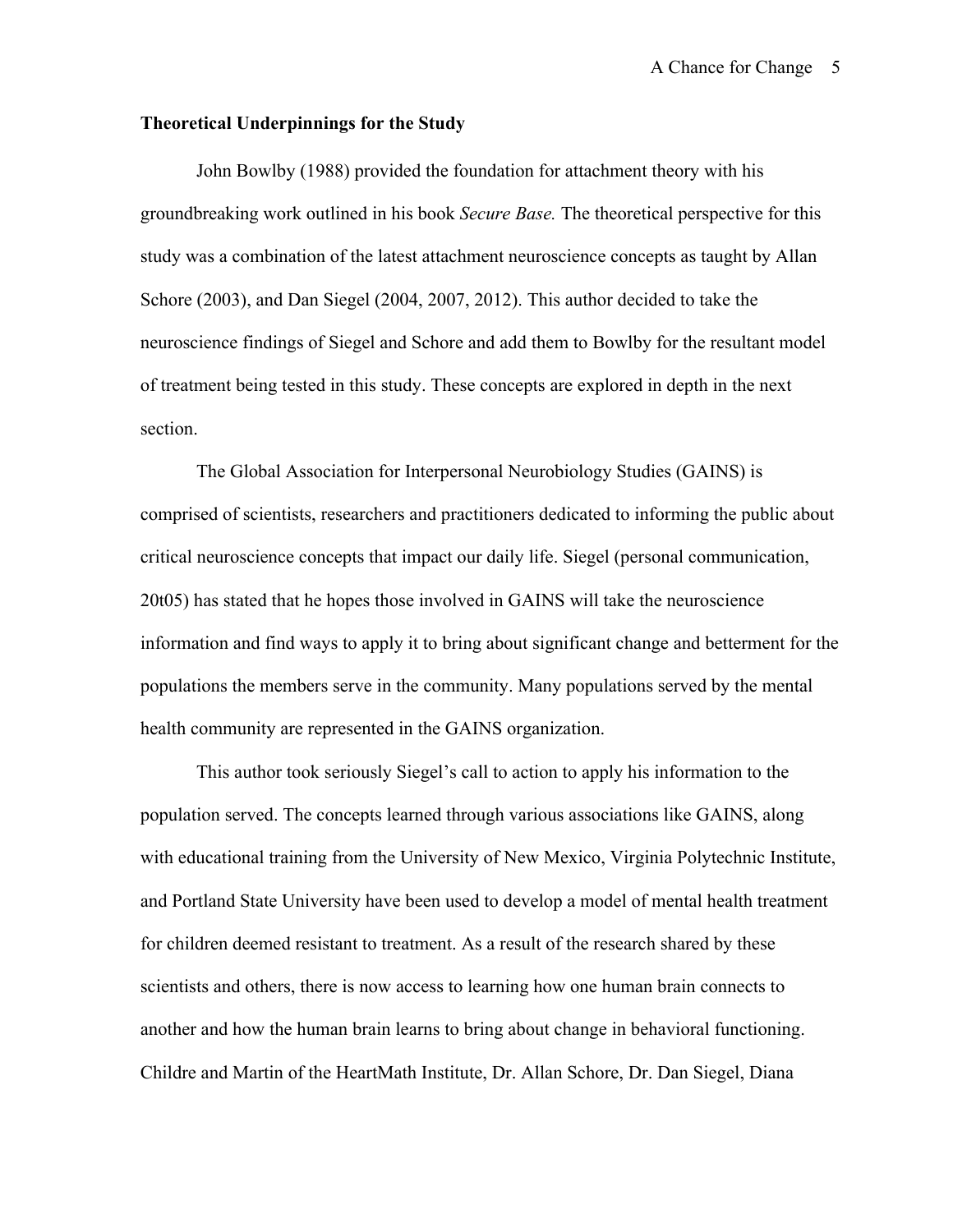Fosha, Lynne McTaggert, and others have documented how to bring about change in the behavior of a child whose early childhood experiences included abuse and neglect. This study built on the foundation laid by these pioneers.

**Attachment.** Neuroscience is the study of how the brain works. There are neural fibers in the human brain that come together in networks and these networks correspond to behaviors. (Doidge, 2007). In order to change behavior, it is important to change the connections within these neural networks. Neuroscience informs us that there are two components necessary to changing the wiring of the brain. The first is that experience changes the structure of the brain and secondly, the brain changes in relation to another brain (Siegal, 2007). Neuroplasticity is the fact that the brain is always changing (Doidge, 2007). From the time we are born until we die, our brains are changing based on the experiences we have. For children, the critical "other" brain is the adult caregiver's brain. When the adult caregiver is unable to meet the child's physical and emotional needs, the child turns elsewhere to get their needs met. Children whose needs are not met as infants, learn to depend only on themselves to meet any needs that arise, whether physical or emotional (Keck & Kupecky, 2009).

The most important emotional need to be met in childhood is that of attachment. According to John Bowlby (1988), one's initial attachment occurs within the first two years of life. During this critical time period, the infant learns to look to the caregiver to meet his or her physical needs, provide safety and protection as well as emotional comfort and regulation.

The nature of the attachment relationship is determined by how responsive the adult caregiver is to the infant. When the infant's physical and emotional needs are met on a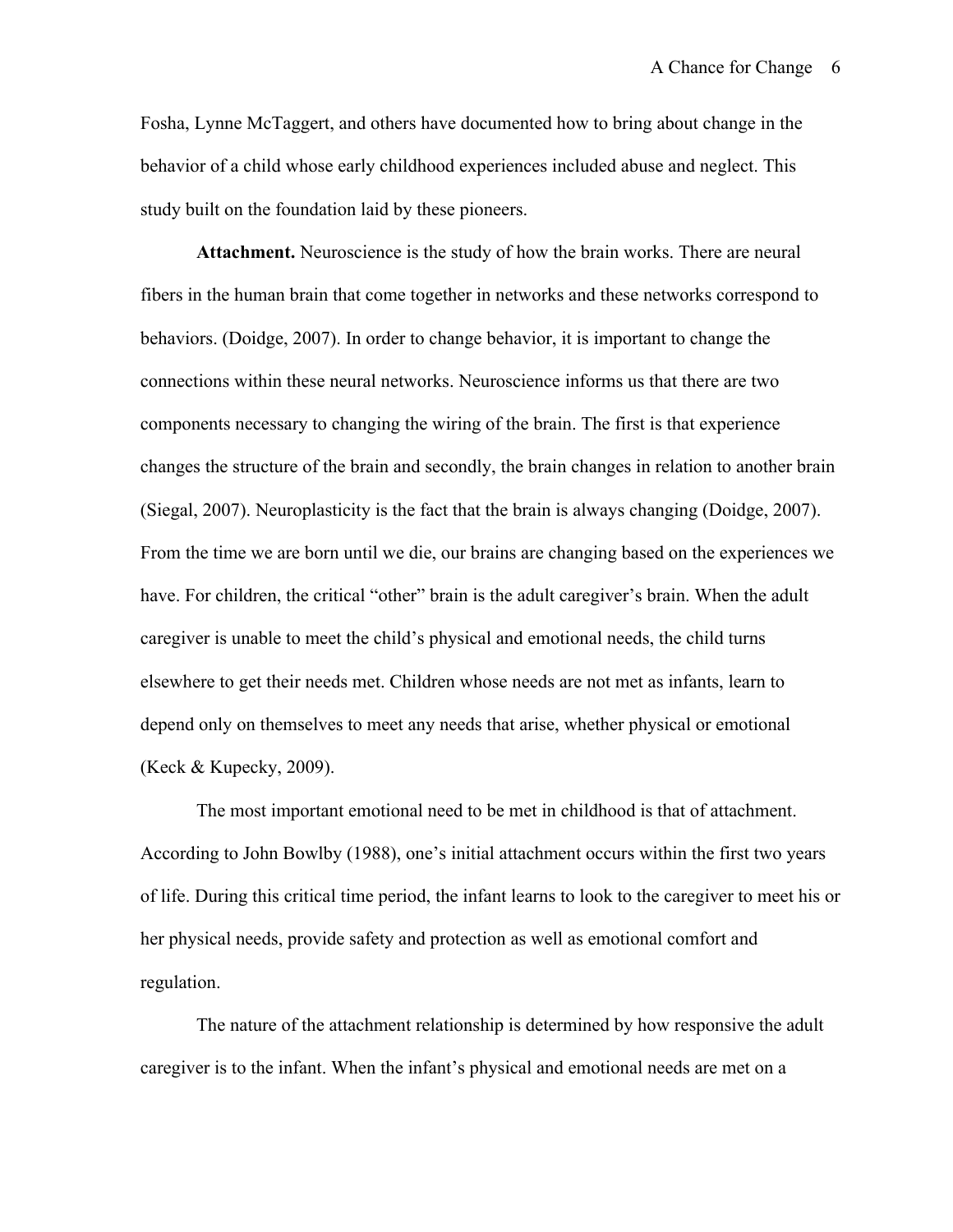consistent basis, the infant learns to trust that someone outside of himself will meet his needs. Consequently, as the infant grows into adulthood, he communicates his needs clearly to others, with the expectation that those needs will be consistently met. A child who has needs consistently met is said to be Securely Attached. If in the early years, a child does not learn to trust others, but rather learns to depend on adults as an older child or as an adult, then this type of person's attachment style is referred to as Earned Secure (Siegel, 2007).

At the other end of the continuum is Disorganized Attachment. When an infant does not have her needs consistently met, or she cries to communicate there is a need, and that need is met with a negative response from the caregiver, the child learns not to communicate needs to another human being. In these situations, infants learn to repress any physical or emotional need and instead work to manipulate the environment in order to get the adults to take care of her without allowing the adults to come in close (Siegel, 2007).

If many needs go unmet, the child's brain shuts down to the pain signal associated with the need (Keck & Kupecky, 2009). This can be compared to an individual who has been hungry for a very long time because they could not take a break to eat a meal. After awhile, the hunger pain goes away, yet the individual has not eaten. The hunger pain goes away because the brain cannot stand to be in pain or agitation for long, and so it stops processing the pain signal coming from the stomach. *The pain goes away, but the need is not met*. This is experienced by the infant as if she met her own need (Keck & Kupecky, 2009). Consequently, these children become attached to themselves. They learn that to communicate a need to another means certain death. For death is what it feels like to the child when she cannot get fed when hungry, clothed when cold, or held when lonely (Coleman, 2000). The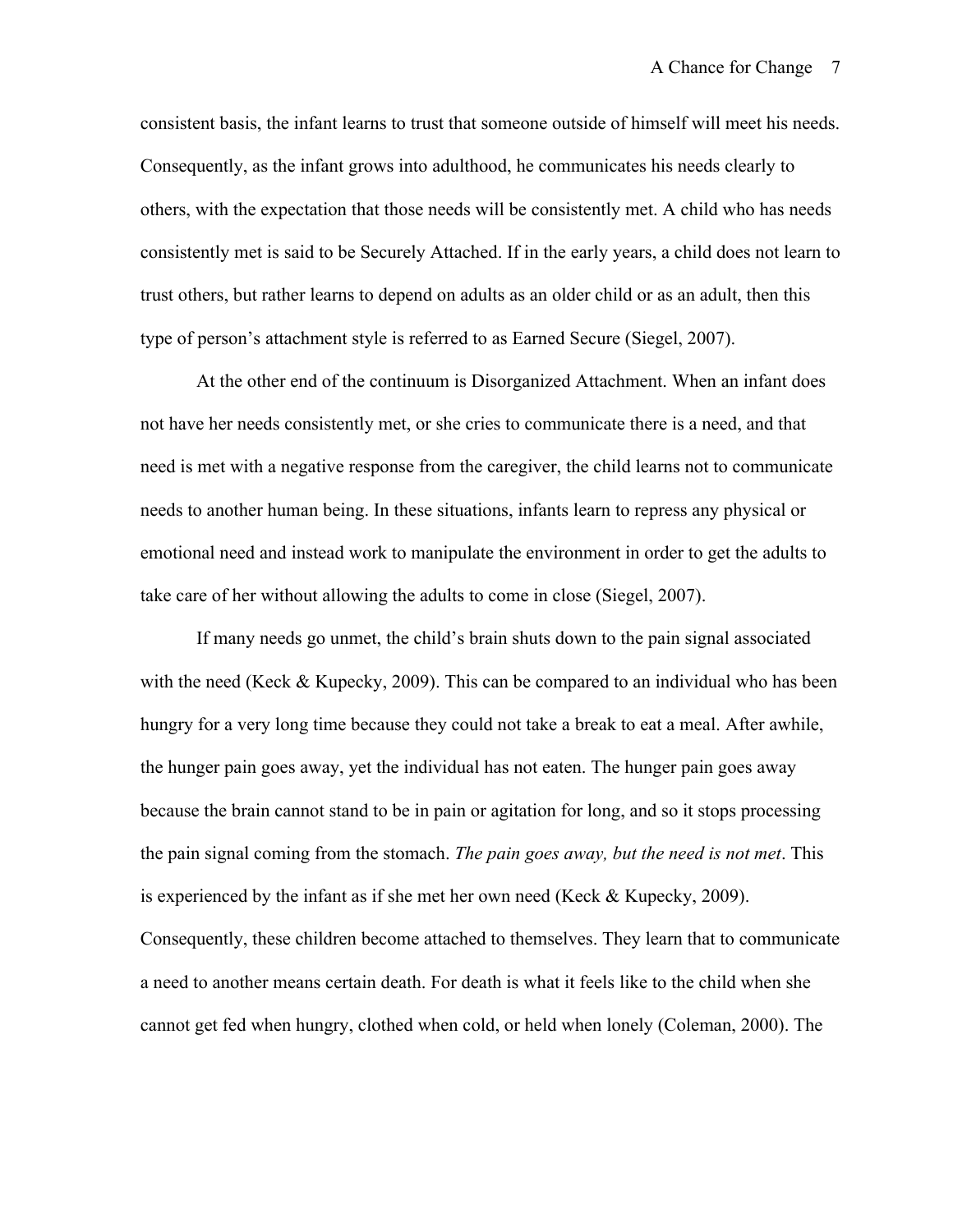diagnosis for children with disorganized attachment is Reactive Attachment Disorder (RAD) (APA, 2000).

In between secure and disorganized attachment is Anxious Attachment. This is the child who cannot anticipate when his needs will be met because his needs are met so inconsistently (Siegel, 2012). A child's attachment style becomes important when an adult is looking at how to connect with the child in order to help. A parent might want to connect in order to be that other brain that helps the child re-wire their neural networks. As a result of the child being held in positive regard by a caring other, the child's brain pathway is primed for changing (Siegel, 2012). As the child opens up emotionally to another, he is able to release the behaviors that have been used to communicate his feelings (Fosha, 2000). The result is the child experiences a change in his behavior.

**Emotional regulation.** A child's attachment style determines how she will handle the regulation of her emotions (Schore, 2003). Emotional regulation is a component of Attachment. Attachment provides safety and security to the infant as well as emotional regulation. Emotional regulation is defined as being able to calm the infant when she becomes distressed. An infant becomes emotionally dysregulated when she has a need and becomes distressed as she communicates that need to the world (Schore, 2003). From a brain perspective, the child goes to a negative place, feeling that she will not be okay. When the positive, nurturing caregiver comes to soothe the infant and determines what the need is and meets that need, the child slowly begins to calm down and emotionally ends up in a calm, peaceful state of being. Once she is calm, we say the child is emotionally regulated.

Based on Schore's (2003) research initial emotional regulation takes place in the interactions between the infant and the caregiver. Schore calls this co-regulation. Co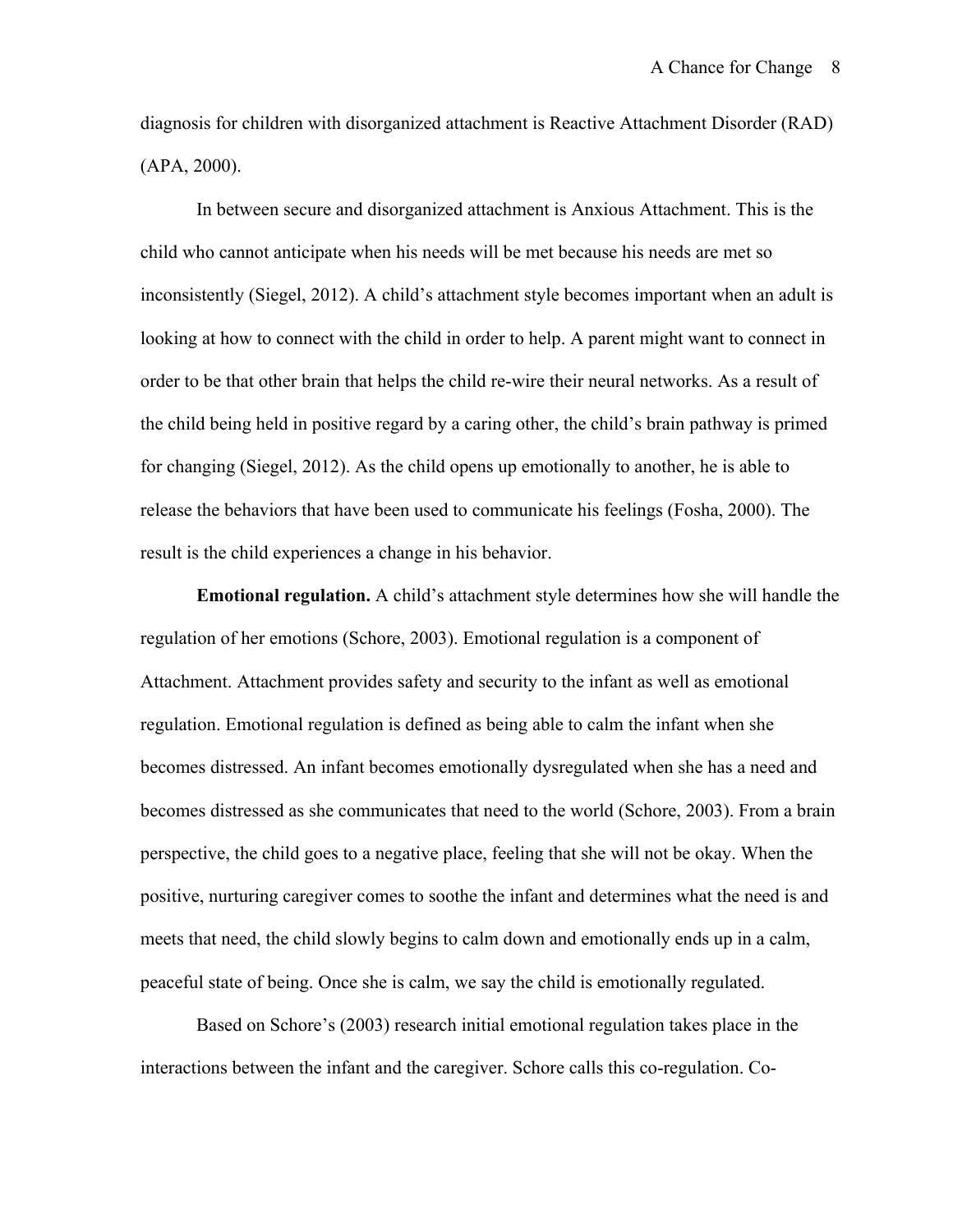regulation develops during the first two years of life. As the infant's brain learns all of the necessary functions to exist on his own, he also learns how to calm or regulate himself based on how the caregiver's brain calms and regulates the infant's immature brain. It is important that a child learn there is a positive place that can be reached after something bad or distressful happens. If the child's brain cannot find this place, what happens is the child may fall into a negative or a shame place and end up staying there. Becoming dysregulated and not knowing how to become calm is demonstrated when a child who has disorganized attachment is told "No." The child's emotional system becomes so overloaded he begins to tantrum in an effort to throw off the anxiety and extreme discomfort he is experiencing (Schore, 2003).

Emotional regulation is key in the attachment relationship. Emotional regulation is critical in any relationship, not just the primary attachment relationship. If as children we learned that others care about what we think and feel, we will be more inclined to share our thoughts and feelings to their natural resolution (Fosha, 2007).

There is an emotional release and healing that takes place when a positive, caring other can stay connected in communication through the expression of difficult emotions (Siegel & Hartzell, 2004). An individual can have a difficult emotional experience and be able to release the energy from that experience by sharing the emotional component of the experience with a caring other. This is neuroscience at work. The pain and stress of the negative emotional experience is transformed. In a secure attachment, the damage caused by the stress the client experienced can be corrected by exposure to a caring and responsive other (Baylis, 2006; Siegel, 2012;).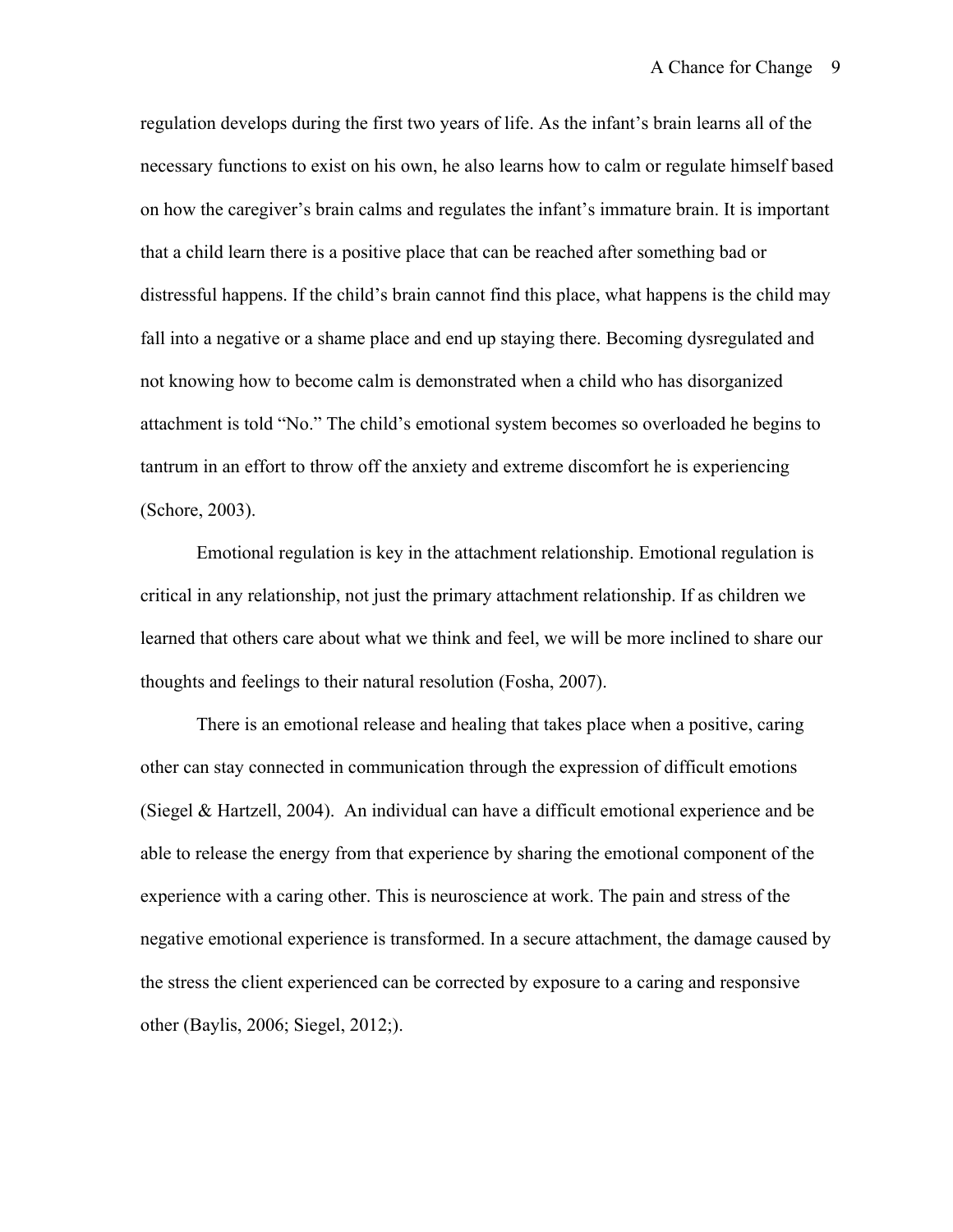Siegel (2007) and Baylis (2006) discussed the relationship between therapist and client. In a secure attachment between therapist and client, a corrective experience is accomplished by the establishment of an attuned/connected relationship in which the emotional state of the therapist is used to calm the emotional state of the client (Siegel, 2007). As the client learns how to down regulate her dysfunctional coping mechanism through her interaction with a caring and regulated other, she eventually learns how to do this on her own without the other having to be present during stressful times. When the two can link up their emotional or affective states of being, there is a chemical reaction within the brain. This chemical reaction causes new neural connections to be formed based on the experience between the two who are securely attached. Additionally, one is open to learning and growing by being "held" by the caring other providing a positive environment with positive feedback and minimizing negative feedback (Schore, 2003; Siegal, 2012).

These affective positive states are achieved through mutually coordinated communication. According to Allan Schore, the purpose of an attachment relationship is to regulate affective states (2003). One way in which this is achieved is through the production of oxytocin that is released in the body in response to positive experiences. These experiences in a therapeutic and parenting relationship are times when the interactional pattern is one in which the parent is attentive, caring, and aligns with the child in such a way that the child experiences emotional relief and is able to be calmed and soothed as a result of being heard, validated, and felt. When one experiences this chemical in response to positive experiences, the effect is that the individual wants to repeat the experience because it feels so good. As a consequence of providing positive feedback in a caring manner, the child has an increased desire to continue to learn and grow in order to be rewarded.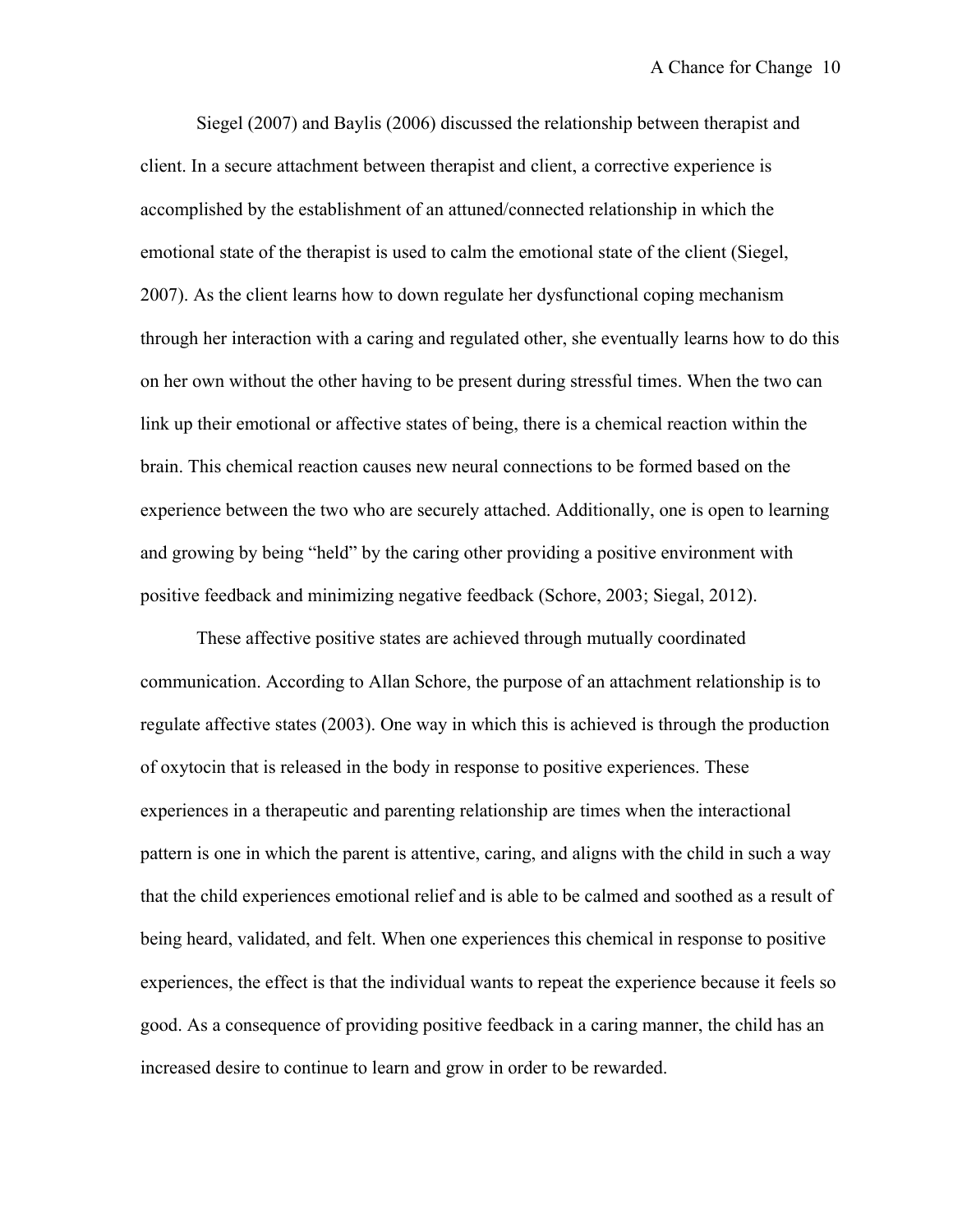Changes in brain patterns or neuronal connections occur because there is activation of certain neural networks, and there is incentive for the neurons to change their wiring pattern. That incentive can be in the form of a positive chemical reaction that feels good to the body or it can be in the form of a positive outcome for change in behavior. Either of these will cause the neurons to be motivated to fire together in similar circumstances (Cozolino, 2002). Thus it is critical for a parent to punctuate when a child has achieved some level of functioning or desired outcome so that the likelihood of that behavior occurring is increased.

There are more neural networks from the emotional part of the brain or the limbic system than there are from the cognitive part of the brain (Fishbane, 2007). As a result, we seem to be wired to experience life through our emotions. Unfortunately in our upbringing, our emotional life is what gets stunted. We are taught not to feel or to blunt our feelings so as not to be overwhelmed or not to be abandoned and left all alone with our emotions (Fosha, 2002). Consequently, by the time we become adults, we have learned some fairly sophisticated ways of numbing our feelings in our interactions with others. This behavior keeps us from experiencing an authentic and satisfying life. It becomes the parent's job to help the child experience these emotions in a caring, supportive, nurturing relationship. As a result of being that caring other, the parent assists the child in bringing about desired and lasting change in their behavior, by changing the child's brain. In making this connection between therapist and client Baylis stated, "As therapists lend themselves to their clients, the attachment or bond that develops is reflected through improvements in outcome associated with neurological change" (Baylis, 2006).

This is a daunting task for a parent and equally daunting for the therapist who is responsible for helping the parent through training, consulting and overseeing how the parent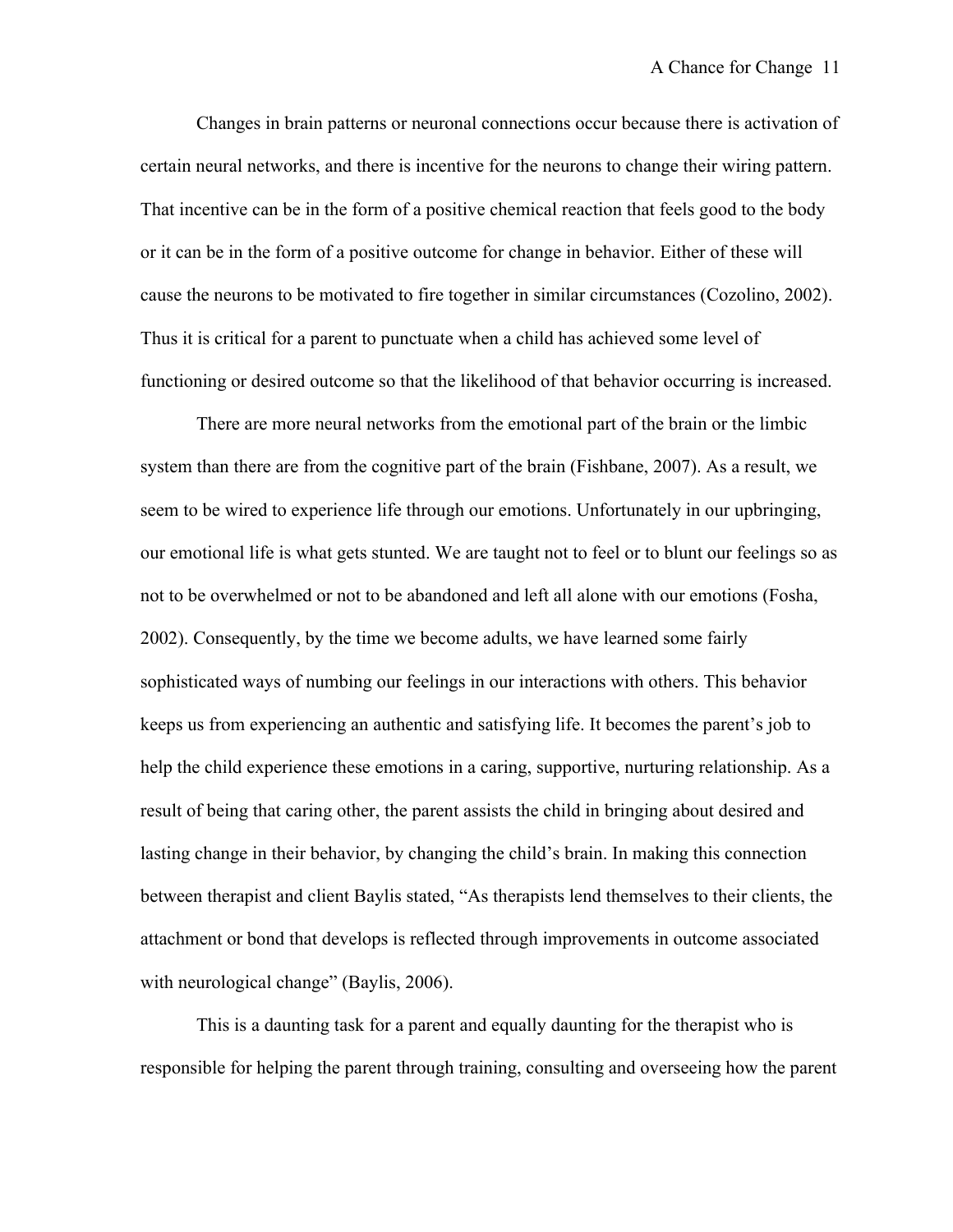implements the interventions provided. In the therapeutic relationship, the child is impacted by the relationship the therapist has with the parent. If the parent is to be regulated and supportive of the child's process, then the therapist likewise needs to be regulated and supportive of the parent's growth process as well. The therapist who strives to be that supportive other to the parent must have unconditional regard for the parent and must take care to develop their own capacity to connect with another.

Through the therapist's ability to connect with the parent, any distress, agitation or issue needing to be worked through can be done within the relationship. The caregiver who helps children work through their trauma and attachment issues needs to release the energy from that intensive work in a supportive and nurturing relationship. They need a therapist who can be mindful of their own state of being in order to be attuned or connected to the parent's state of being. When the communication between the parent and therapist or parent and child is mutually coordinated with a give and take flow we say there is attuned communication taking place.

In this attuned relationship, the parent is able to release the energy associated with the therapeutic experience or experiences they had with their children. The parent is down regulated and thus able to resume their caregiving work from a regulated, attuned, positive place of being.

**Right brain communication.** There are two hemispheres to the human brain (Schore, 2003). Allan Schore's (2003) team of neuroscientists study how one hemisphere communicates with another hemisphere. The left hemisphere is considered to be in charge of linguistic expression along with analytical and problem solving skills. The left hemisphere is also believed to be focused on the past and the future and sees the individual as being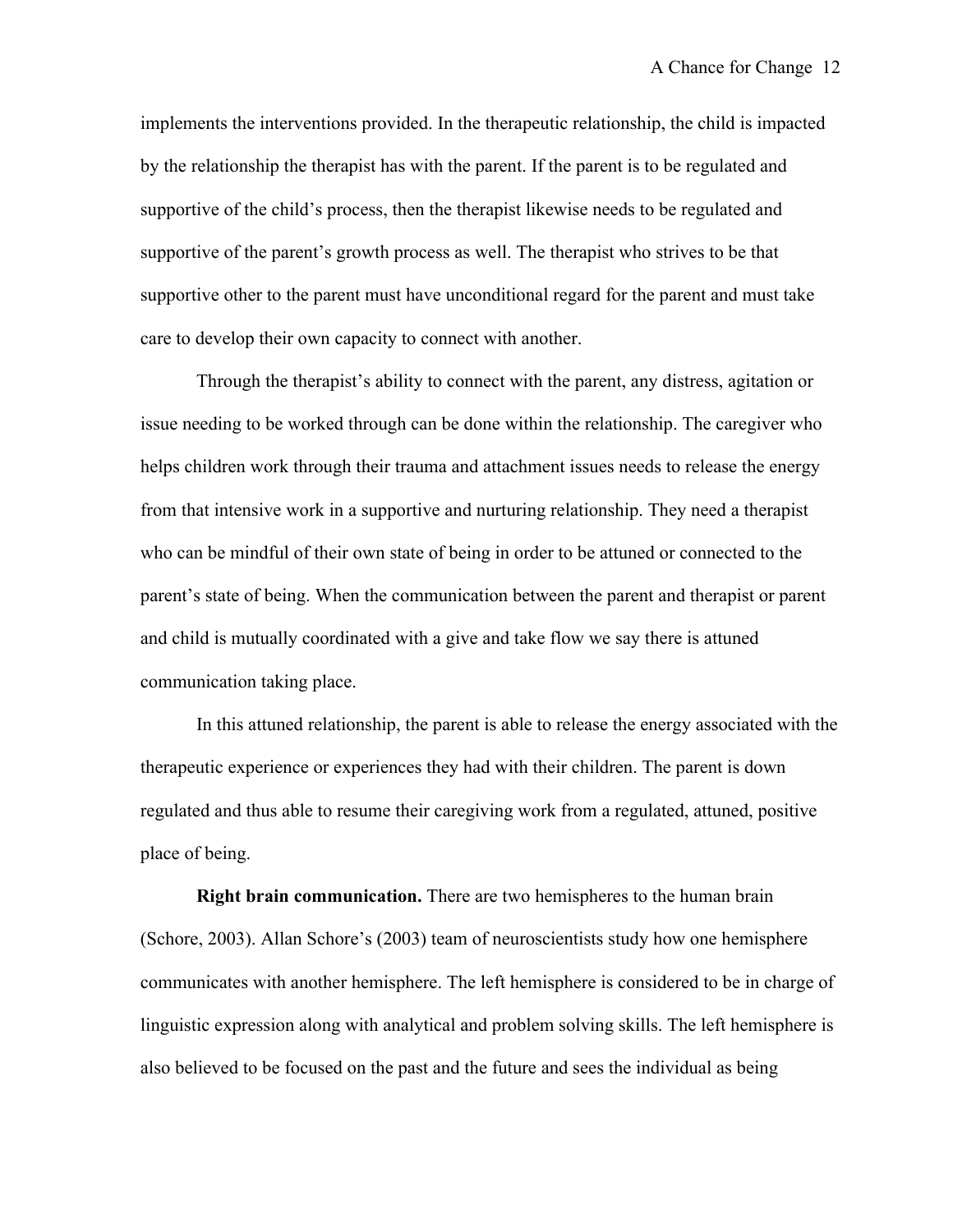separate and apart from all else. In the author's experience it seems as if children who have suffered early childhood abuse and neglect have a strongly developed left-brain that is responsible for their ability to survive in an adverse environment.

By contrast, the right hemisphere is believed to be the creative and intuitive hemisphere (Taylor, 2008). The right hemisphere is focused on the present moment and sees the individual as an integral part of the whole universe. The right brain experiences no separation. In the infant/caregiver dyad, Schore (2003), stated the right brain of the adult caregiver is communicating with the infant's right brain. The infant's brain is learning how to perform all kinds of physiological functions from this communication during those critical first two years of life. One of the most critical functions being learned is how to get calm when distressed.

This too is a component of one's attachment style. A child's distress can be cured when there are high levels of empathy, unconditional regard, and acceptance by a positive, caring adult (Bowlby, 1988; Siegel, 2004). As such, it becomes critical for the caregiver to place significant emphasis on developing an emotionally attuned, nurturing and supportive relationship with the child such that she feels heard and felt.

**Resonance.** To achieve resonance in the parent child dyad, a connection must be made between the caregiver and child. Heart Math (Childre, 2000) described the electromagnetic frequency that one's heart puts out as a signal that broadcasts to everyone. When the frequency of two hearts is in alignment, it is said there is resonance between those two individuals. The frequency alliance that is created between individuals enhances the likelihood that there will be emotional resonance. Emotional resonance occurs when the right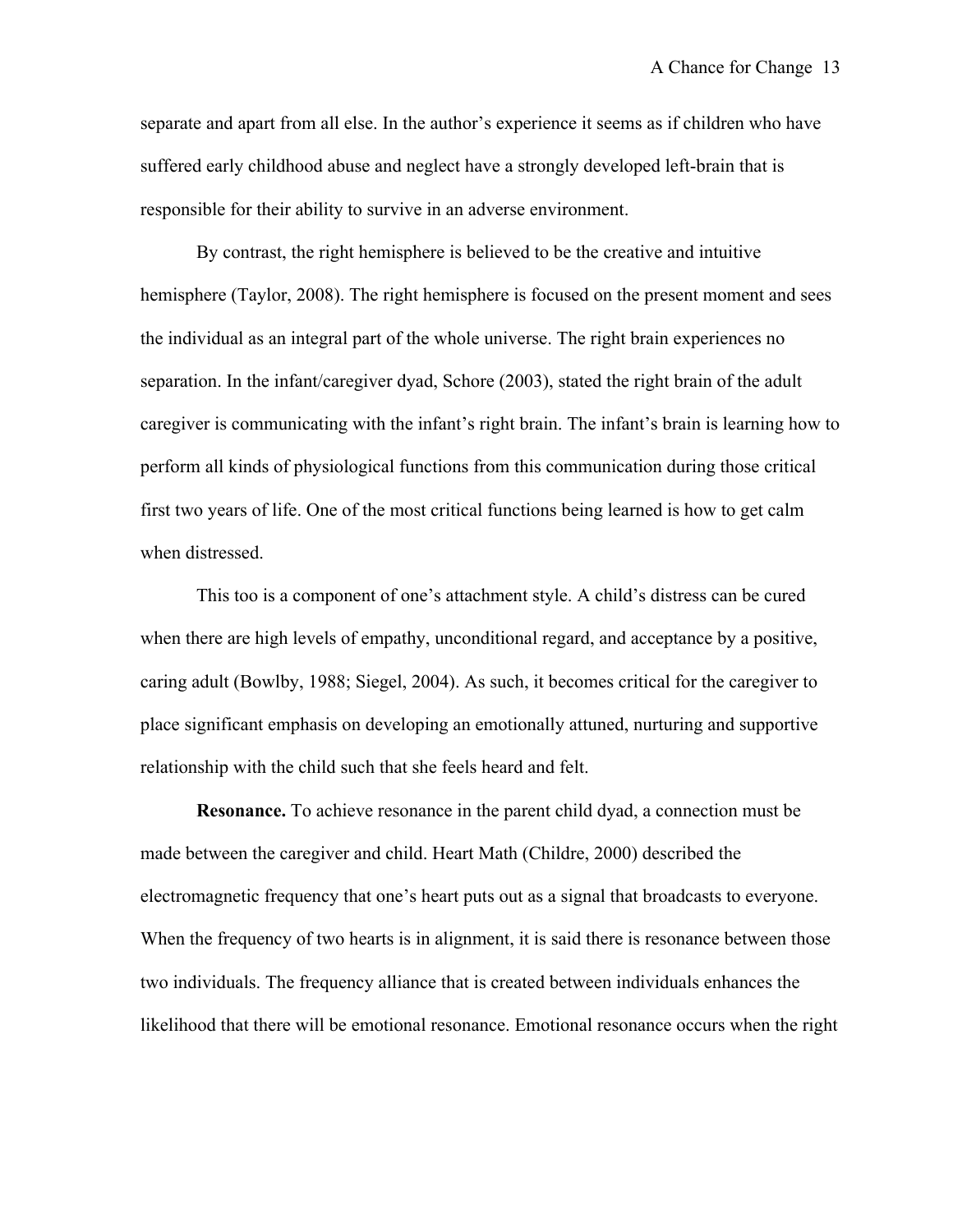brains of two individuals are synchronized as a result of their electromagnetic frequency being coherent.

Through emotional resonance, there is significant nonverbal, communication between the two individual's right brains (Schore, 2003; Siegel 2012). While Schore's, (2003) neuroscience team can verify that there are about 40,000 pieces of information shared from one right brain hemisphere to another, the team is still researching how this sharing of information occurs. To date, they are aware of five modes of nonverbal communication, through 1) eye contact, 2) facial expression, 3) tone of voice, 4) closeness or proximity and 5) body language, one has the ability to communicate his or her internal state to another.

**Coherence.** When the brain and heart are in alignment or their brain and heart waves have a similar pattern, it is said the individual is in a state of coherence (Childre, 2000). When individuals are coherent, their systems operate at optimal efficiency (Childre, 2000). Based on McCraty's (2003) research it is now understood that the heart is responsible for emotional processing. The heart acts as an information processor enabling us to learn and remember. This function operates without input from the neocortex (McCraty, 2003, p.3) This correlates to Schore's (2003) work of right hemisphere brain functioning, stating that it is the heart that is responsible for our emotional processing. McCraty has maintained that the heart influences, "... higher brain centers involved in perception and emotional processing" (p. 3)

Positive emotions along with feelings of appreciation have been correlated with physiological states of coherence (McCraty, 2003). Such a state of coherence has also been shown to improve cognitive functioning and mental clarity as well as an increased sense of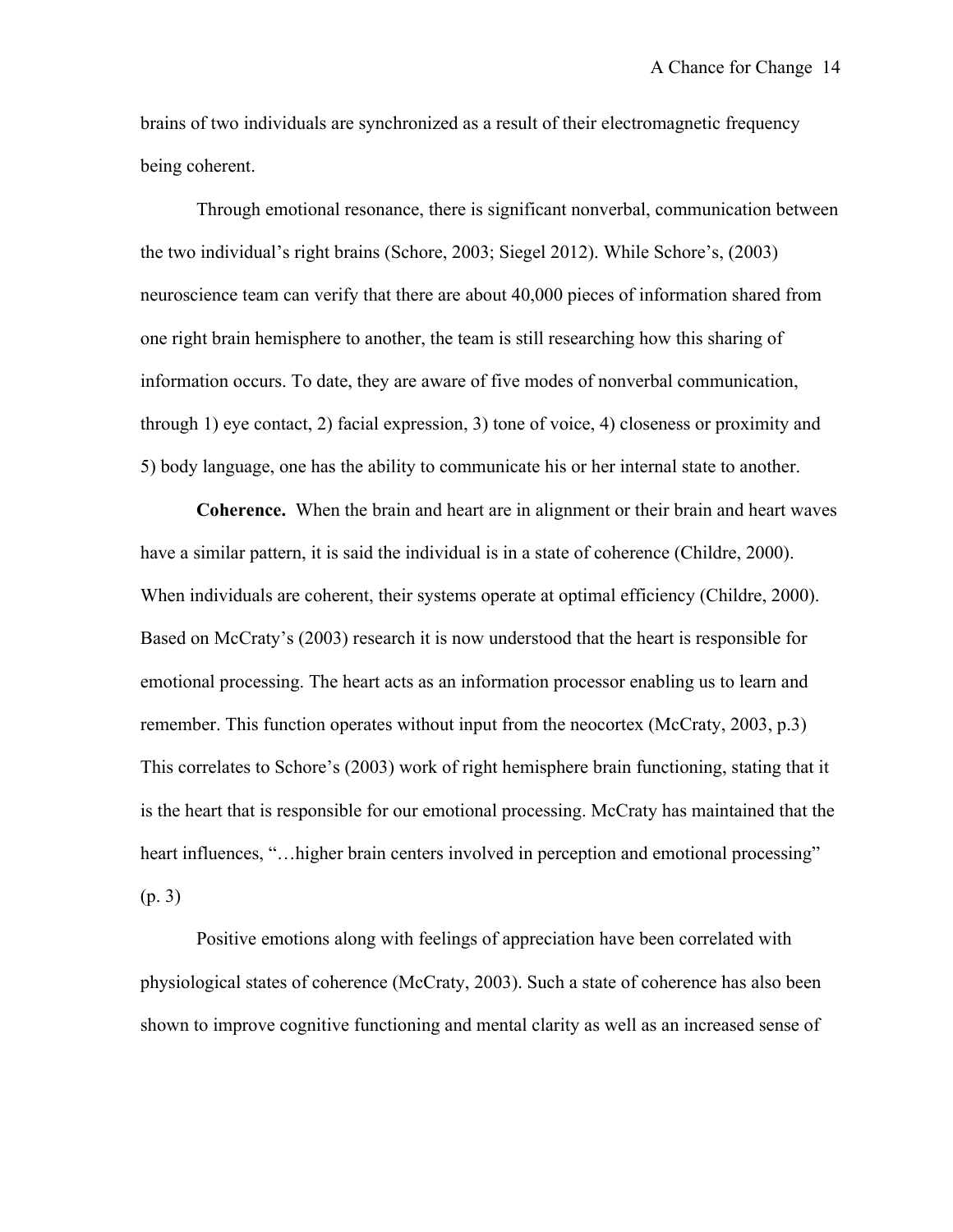well-being and emotional stability (McCraty, 2003, p.5). When two coherent systems are entrained, or their wave patterns are synchronized, they are said to be in resonance.

#### **Statement of the Problem**

Is it possible to teach a parent and child how to achieve coherence within themselves and then facilitate resonance or heart to heart connection between the two? If our brain changes in relation to another brain, can we change the brain of a child whose early childhood experiences taught them the world was a hostile place in which they were responsible for their survival, to a brain that knows there are others who care about them and will look after their physical and emotional needs? "Once a new pattern is established, the brain strives to maintain a match with the new program, thus increasing the probability of maintaining coherence and reducing stress, even during challenging situations" (McCraty, 2003, p. 5).

In the current approach to treating children with attachment issues, the child is responsible when their behaviors do not get better. Could it instead be that the treatment approaches used to assist families in bringing about behavioral change are the problem and not the child? What if, as neuroscientists tell us, the need to connect or attach to a loving caring other remains with us throughout the lifespan? If approached from a neuroscience perspective is it possible that parents could be taught how to reach and connect to these behaviorally challenged children whose early childhood experiences taught them that adults were not to be trusted?

The problem is if we don't reach our children who are merely victims of stressful lives, these children face incredible obstacles to becoming healthy, functioning, contributing members of society. In my work with this population of children, I am amazed at how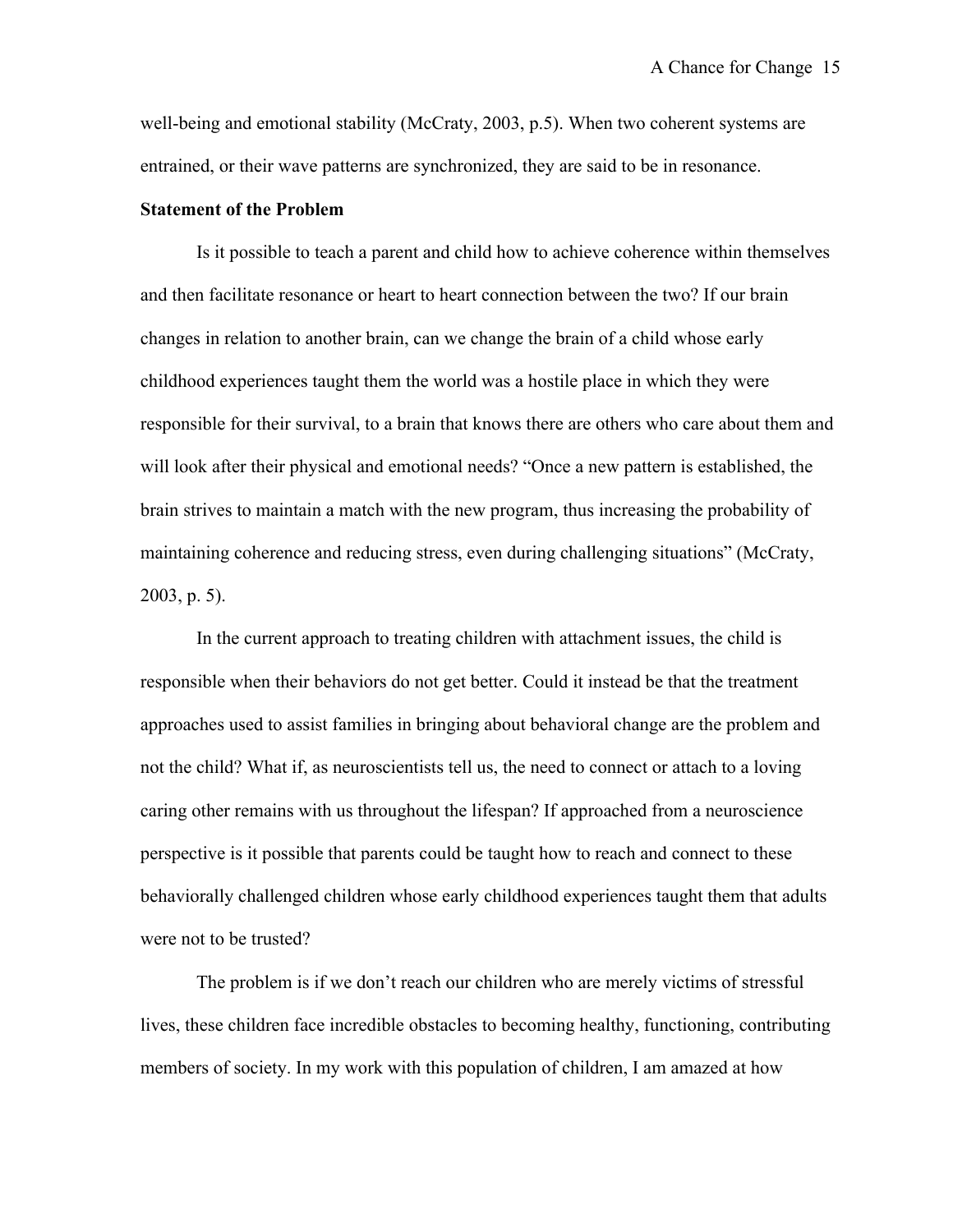brilliant they are and what an insightful perspective they bring to life when they are given a chance to emerge as connected individuals able to heal and grow. This perspective is in contrast to the child showing up in life with behaviors designed for protection from the next perceived threat to their survival. The past sixteen years of serving this population of children and their caregivers has taught me these children do indeed change and are not resistant to treatment when the treatment approaches them and their families from a perspective of changing their environment. If the mental health approach to serving this population of child does not change, thousands of children annually age out of the foster care system not connected to a family structure only to face high odds of experiencing unemployment, incarceration, homelessness, and ill-health (Heimpel, 2009).

#### **Purpose of the Study**

If the connection between parent and child is important then studying this connection and exploring what can be done to enhance the connection is important as well. The Attachment Healing Center (AHC) model of treatment teaches parents how to create an environment in which the child is able to heal, grow and trust the adults to take care of them. In evaluating a treatment modality for Reactive Attachment Disorder, Becker-Weidman (2008) stated that it is the affective attuned communication that makes a difference in treating children who do not trust.

At AHC we believe we increase a parent's ability to become attuned to their child. We also work with the child to teach them how to allow themselves to feel vulnerable in this type of relationship that they have not experienced before. The purpose of this research is to study what specifically the AHC model of treatment does to enhance the attuned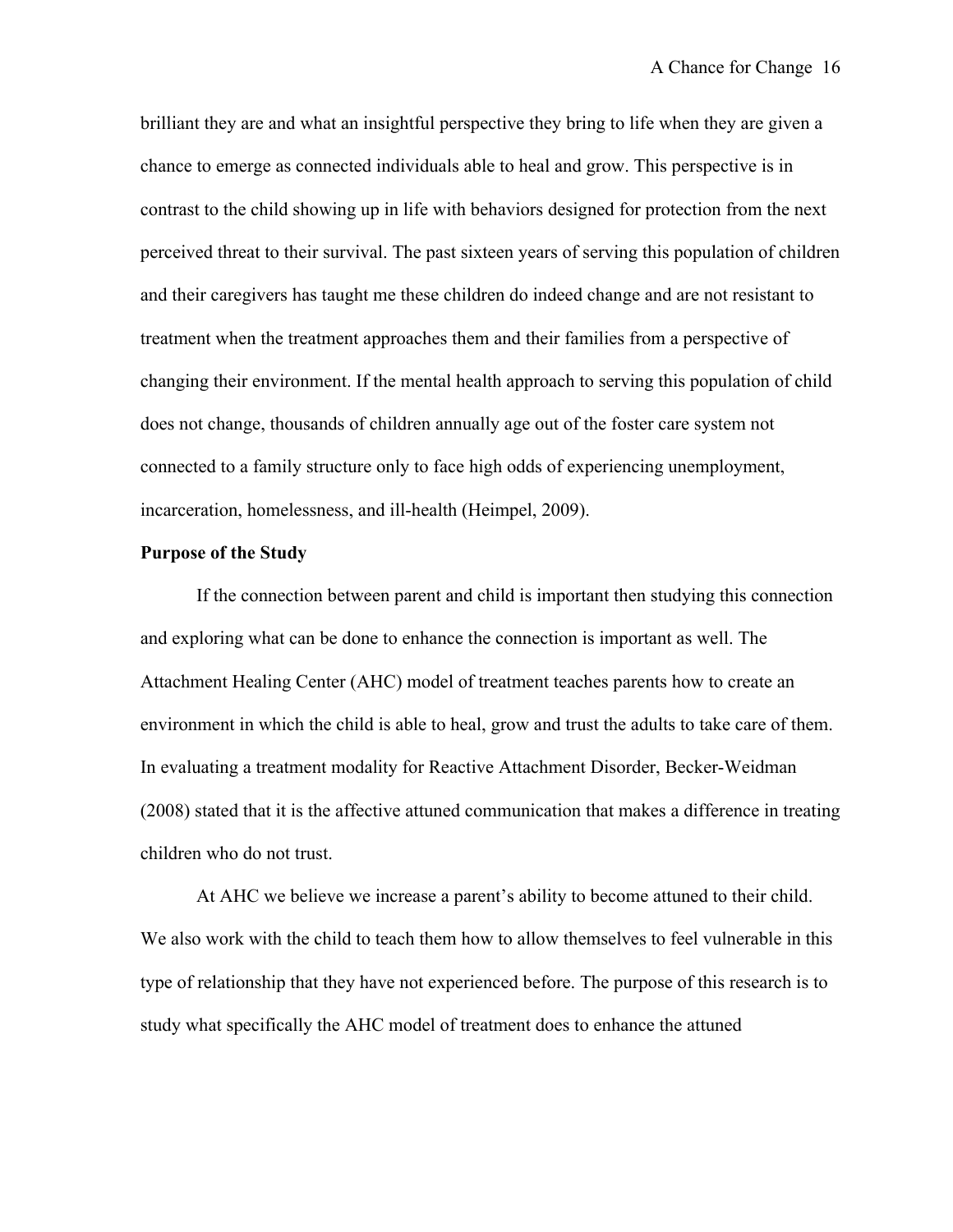communication between parent and child. The model of treatment is called, Healing in Resonance.

Through studies conducted at HeartMath Institute (2000) it has been demonstrated that when one person is motivated to connect to another, being coherent within one's self increases the likelihood of being in resonance or connecting physiologically with another. Allan Schore (2003) has researched the importance of right brain development in infants and informs us that the most important connection to be made during infancy is the connection of the adult caregivers right brain with the infant's right brain. Through this right brain to right brain connection, a child learns emotional regulation and has the experience of being seen, felt and heard by a caring other (Siegel, 2012).

A child emerging from a home where they were abused or neglected learned that in order to survive they had to learn how to manipulate, charm, and control the adult caregivers in order to get their needs met. This is done without letting the adults stay in close too long so that the child does not end up being hurt again. In order to function in a family, a child must learn how to trust that adults will meet their needs without inflicting harm. As a child learns to trust they discover that adults can meet their needs and that it can feel good to have an adult be responsible for taking care of them. By allowing the adult caregivers to really care for them, the child has an opportunity to move out of survival mode into growth mode (Lipton, 2008). In growth mode a child has an opportunity to get connected to a family, learn how to get along with their peers and can possibly excel in school.

We believe there is a way to teach such a child how to trust and it is the purpose of this study to research our model of treatment to determine its effectiveness in working with this population. After researching the Attachment Healing Center model our aim is to then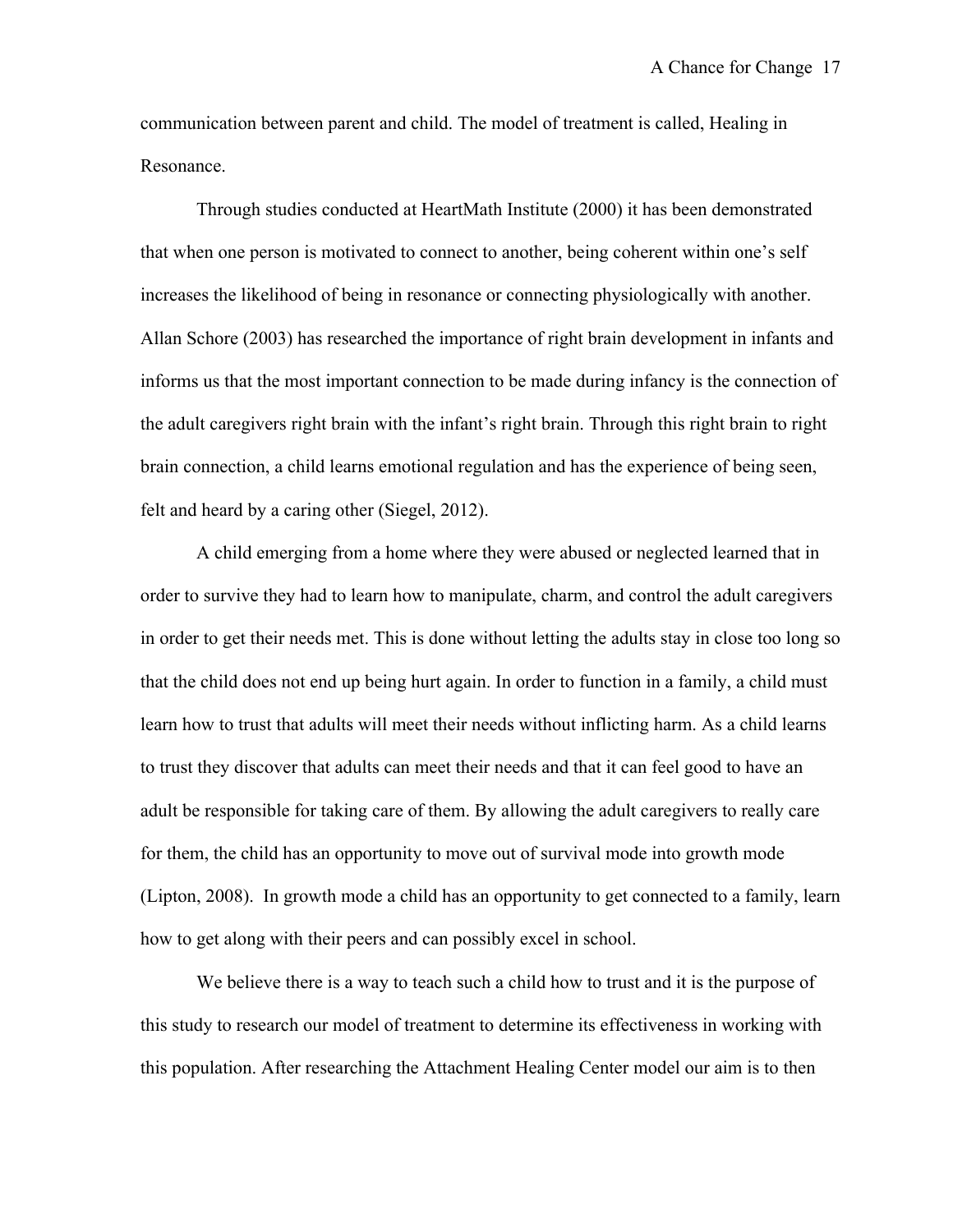teach others, parents, teachers, and counselors, how to work with children and their caregivers to bring about a different life experience for children who had less than an ideal beginning to life.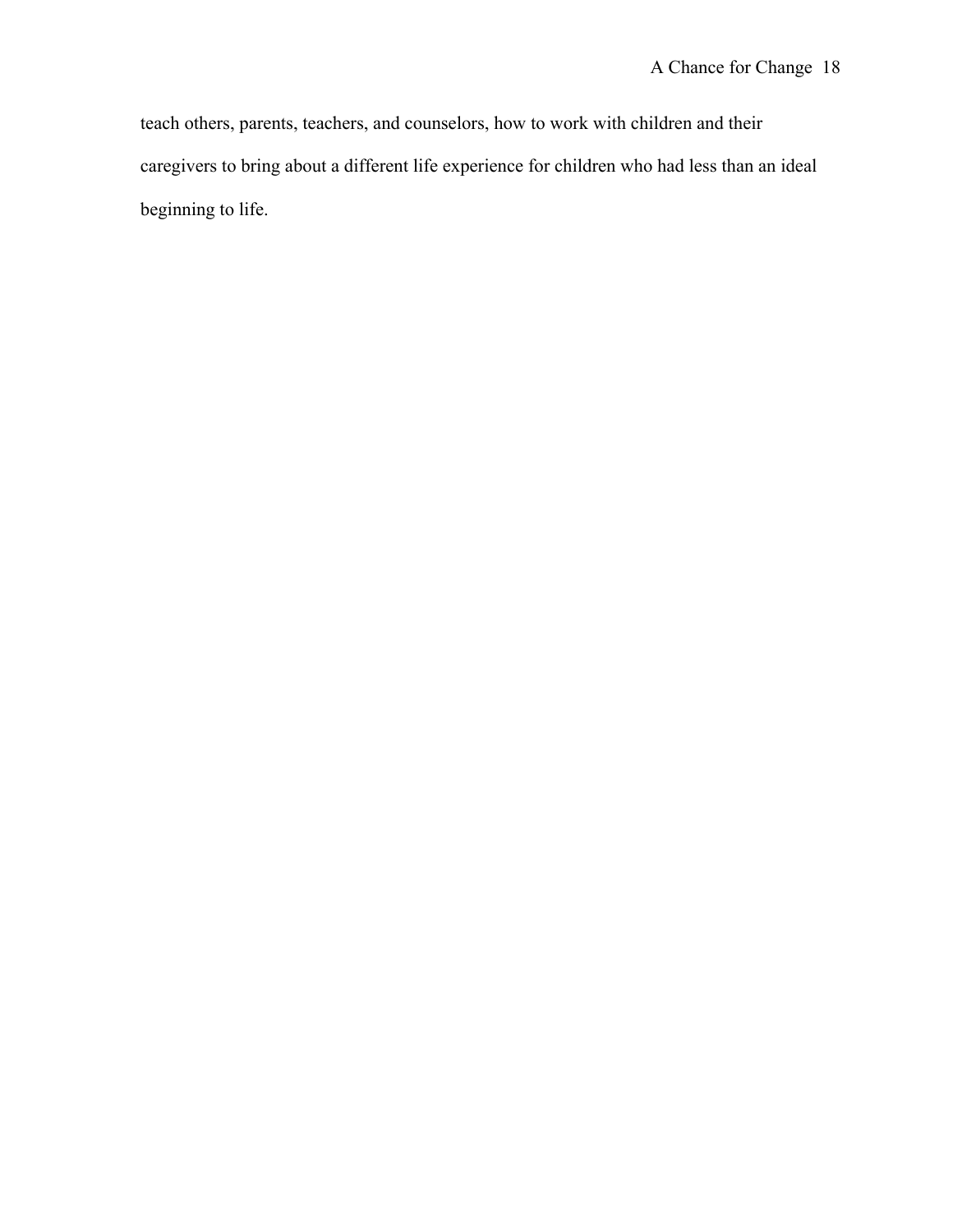#### **Literature Review**

# **Significance of the Study**

This study was undertaken to address the need for an effective treatment for children identified as displaying behaviors and emotional issues associated with the diagnosis of Reactive Attachment Disorder (RAD). These behaviors are severe and the need for treatment is dire (Festinger, 2002; Hardy, 2007). Heimpel (2009) states that the plight of children who age out of the foster care system without being connected to a family or caring adult are at risk for unemployment, serious health issues, incarceration, and homelessness. Is it possible these children emerge from the system alone because we do not know how to meet the needs of this population?

Festinger (2002) discussed the need for post adoption services to help families and children. To date, services are few and have limited effectiveness (Hardy, 2007). If it were possible to determine how to repair the damage done by the abuse and neglect a child receives as an infant, perhaps we would stand a chance of reversing the behaviors a child diagnosed with reactive attachment disorder displays. Golden (2011) outlined the following characteristics as possible behaviors displayed by children with attachment difficulties: Failure to relate to others in socially and age appropriate ways; Contradictory responses; Indiscriminate sociability; Resist comforting. The purpose of this research was to study what specifically the Attachment Healing Center model of treatment, Healing in Resonance, does to enhance the connection between parent and child that helps the child learn to trust adults.

## **Diagnosing Attachment Disorder**

According to the Diagnostic and Statistical Manual (DSM) (American Psychiatric Association, 2000) pathological care provided by the caregiver contributes to the child's poor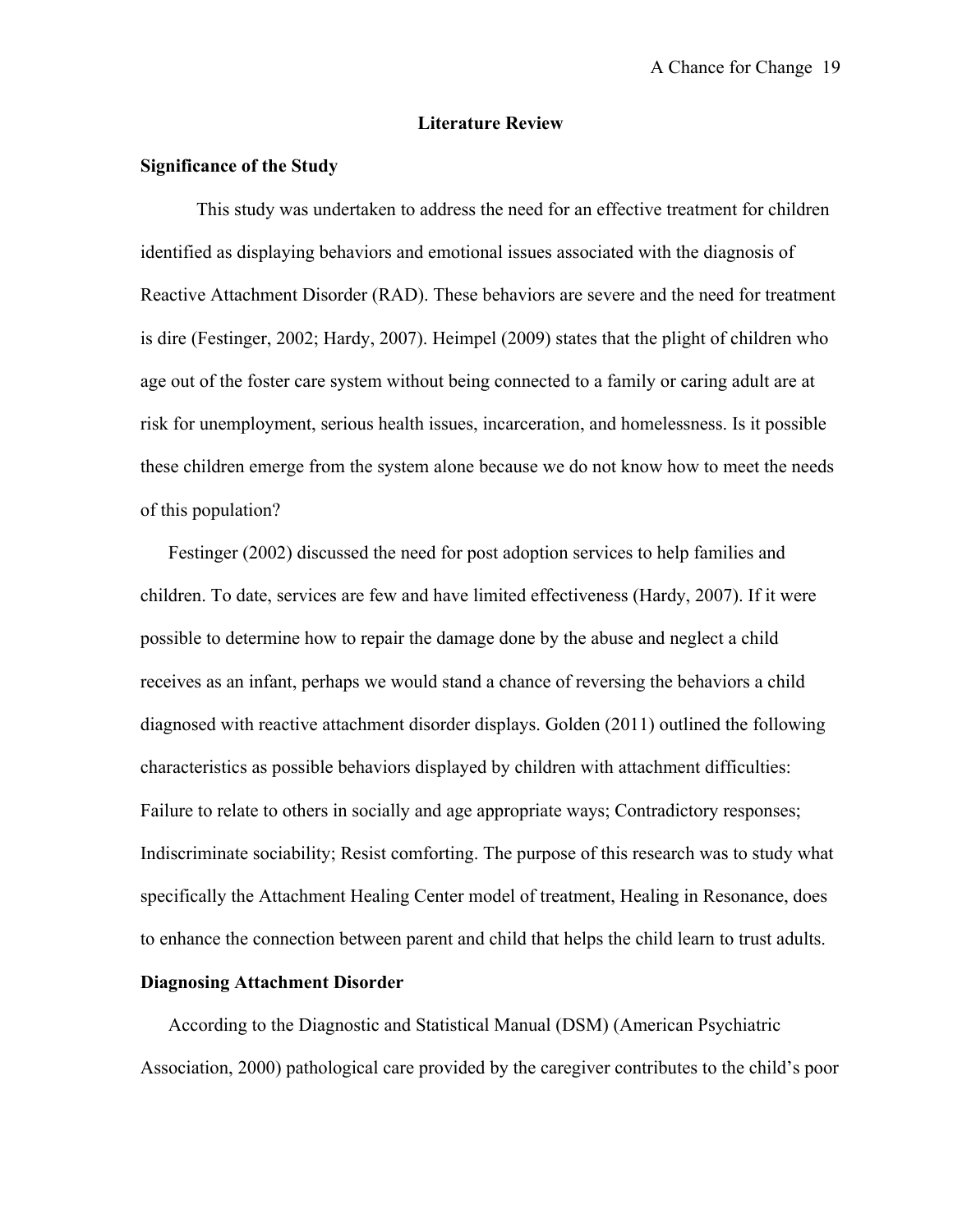social behavior in relation to others. The DSM is also clear that every child experiencing abuse or neglect in the first five years of life does not necessarily end up with reactive attachment disorder (RAD).

Diagnosing a child with reactive attachment disorder is challenging. There are some assessment tools, however there is a debate about how effective these tools are in diagnosing the disorder (Puckering, 2011). Some clinicians are reluctant to give a child the diagnosis because of the stigma associated with the disorder. There is the belief the child will not get better because the disorder is resistant to treatment (Sherpis, Doggett, Hoda, Blanchard, Rendro-Michel, Holdiness & Schlagheck, 2003). No one wants to be responsible for pinning a terminal label on a child (S. Marin, personal communication, April 2007).

In order to meet the requirements of the diagnosis, these behaviors must be present prior to age five. There are two types of reactive attachment disorder, inhibited type where the child is more withdrawn and disinhibited type, where the child is more aggressive. According to the DSM-IV-TR (APA, 2000) this disorder is associated with "grossly pathological care" (p. 127) provided by the caregiver. The three criteria for pathological care are: 1) persistent disregard of the child's basic emotional needs for comfort, stimulation, and affection; 2) persistent disregard for the child's basic physical needs; 3) repeated changes of primary caregiver that prevent formation of stable attachments.

#### **Treatment approaches for disorganized attachment**

The third criteria for RAD, repeated changes of primary caregiver that prevent formation of stable attachments, can present a challenge when evaluating the living conditions of children in foster care. Who is to say what contributes to a child moving from one foster home to another. Could it be the child's inability to function effectively in a family setting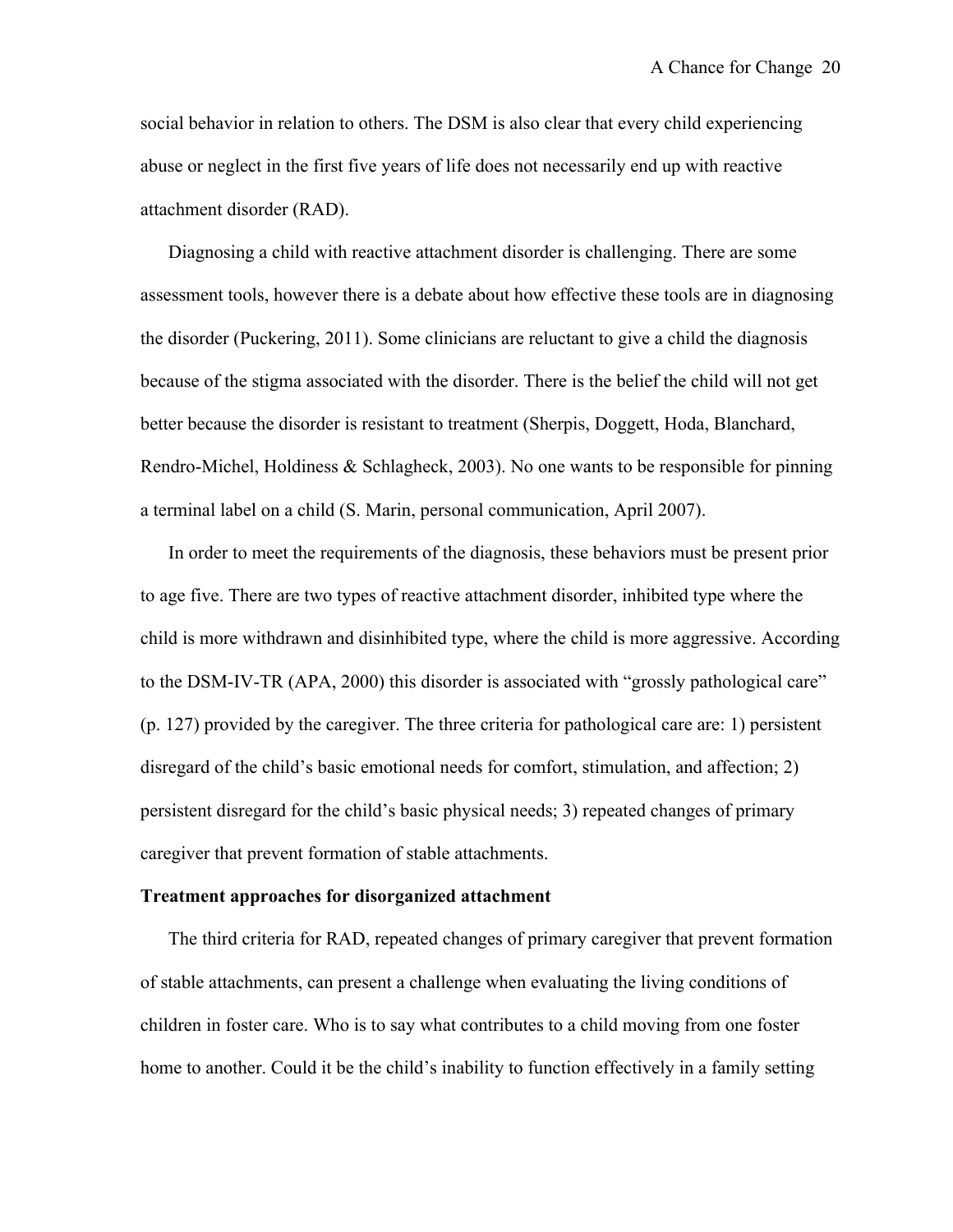that contributes to their being removed from one family to another? Is it possible that the child does not settle into one family because the family setting itself feels unsafe to the child? Perhaps it is not the moves that contributes to the child having an attachment disorder, but rather what precipitates the moves. After several moves where parents declare that the child's need exceeds their abilities, a child is often placed in an out-of-home facility like a hospital or residential treatment center.

Children with attachment issues are routinely admitted to inpatient facilities because their behaviors can become so severe it is near to impossible to keep them safe in a family setting (S. Marin, personal communication, March 2011). Current treatment approaches seem to focus on the behaviors the child exhibits or on the parenting skills of the provider. One such program is the Mellow Parenting Programme (Puckering, 2011). This approach was proven effective in improving the parent/child relationship where the child still resides with the birth family and the children were at risk due to marital difficulties, domestic violence, and social disadvantages. Parents in the population served had mental health issues identified and the children had behavioral difficulties. This treatment program ran for one full day a week for 14 weeks. There was a group for the mothers, videotaping of the interactions between mother and child and shared mealtimes. Based on the success of the program with young children and their parents, the Mellow program was modified to work with school-aged children identified as having attachment difficulties.

While this approach proved highly effective with the original population studied, the results were not as favorable with school-aged children diagnosed with RAD. Some of the children in the pilot study did not live with their biological families and were of a different age than normally treated with this approach, although other demographics seemed to match.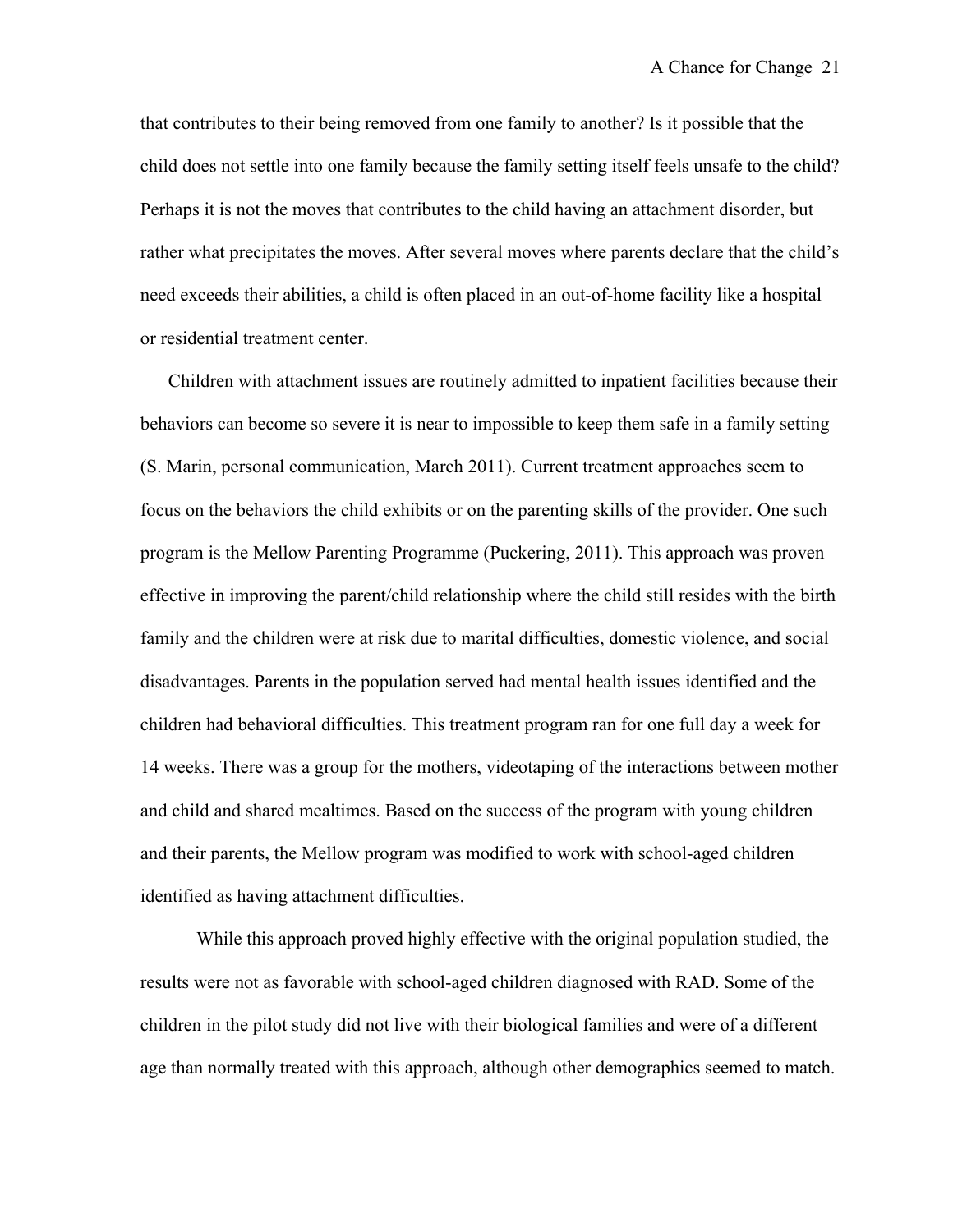The researchers felt the fact that some of the children were in foster care and not with their biological families possibly contributed to the parents not being as invested in examining their own issues as a component of treatment for the foster child. The parent seeing their role as significant in the treatment of the child identified as having an attachment issue seemed to be a key factor. While the parents' emotional health improved, there was no significant improvement of the children's behavioral presentation (Puckering et al., 2011)

Hardy (2007) reported on a case study from a residential facility where staff members were split as to the approach they felt would be best for an eight year old child identified as having attachment issues. Some staff felt the child needed structure, while others felt the approach should be more nurturing. Regardless of which approach was used, the child resisted all attempts at helping him bring about a change in his aggressive behaviors. By the end of the case study, even the staff members who were initially in favor of approaching the resident with a nurturing demeanor had been reduced to having no patience with the child and resenting the fact that the young boy resisted all attempts at connection. This suggests that treatment should focus on the nature of the relationship between the child and the adult caregiver and not solely on the child's behavior.

The approaches raised above appear to address the child's behaviors or the parent's mental health presentation. The connection between the child and caregiver has not been addressed. It is my belief that this is where treatment should be focused.

# **Attachment system**

The attachment system between caregiver and child is an infant's key to survival when all goes right (Connors, 2011). An infant's attachment system provides safety and protection, allows the infant to get their needs met and when developed appropriately,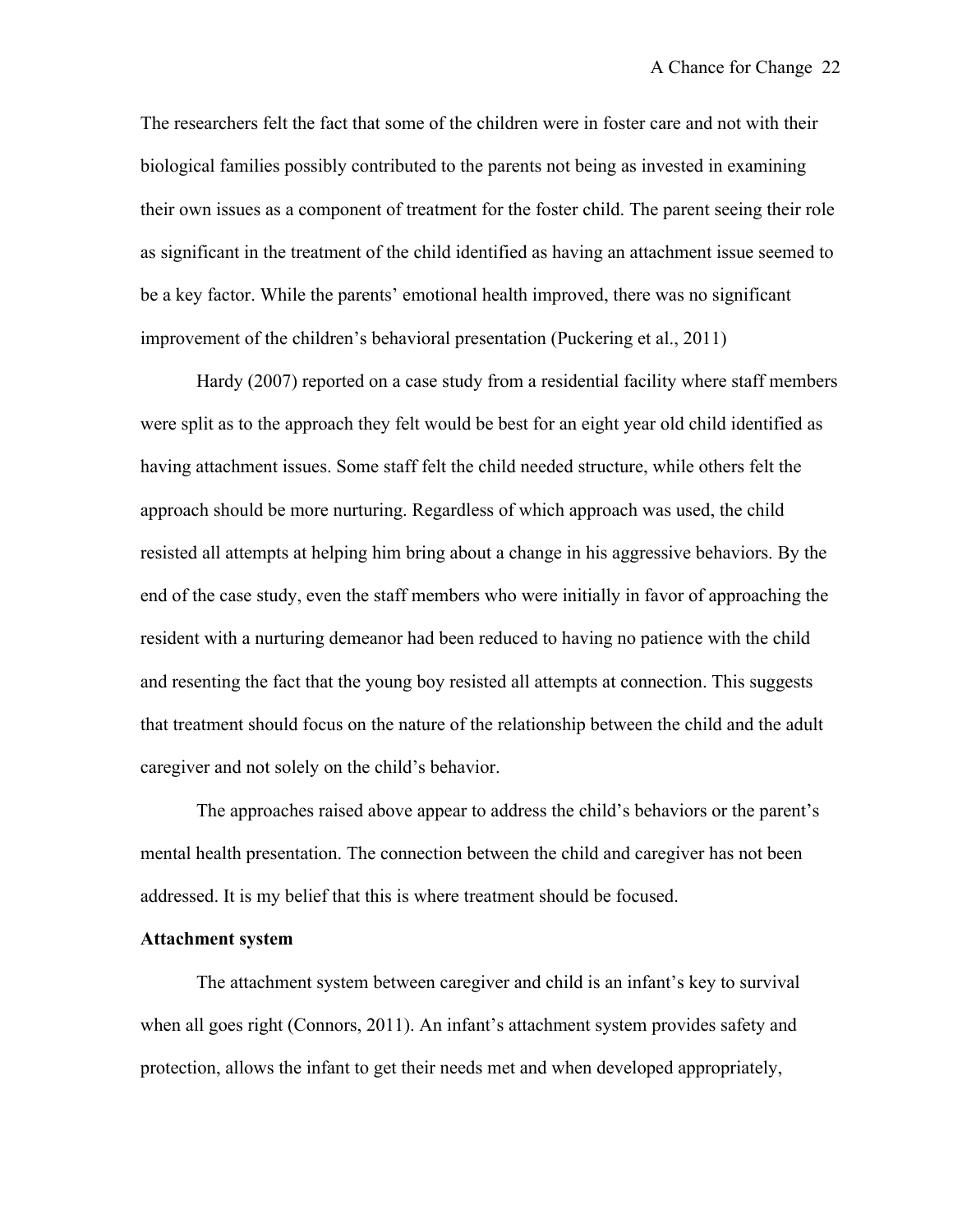enables emotional regulation. In monitoring the state of the environment to determine if it is safe or threatening, Connors stated the infant's attachment system is probably always operating and is doing so out of awareness. "The infant or child actively organizes information concerning the attachment figure's availability and regulates his or her behavior accordingly in order to optimize security" (Connors, 2011, p. 351). A child with secure attachment uses the adult figure to maintain emotional regulation. A child reared without an adult caregiver to depend on, develops strategies for relying on themselves to ensure safety and to achieve some level of emotional stability (Main, 1995).

There are two attachment styles that come from a child receiving pathological care, insecure attachment and disorganized attachment. According to Main (1995) an infant who has received dismissive care minimizes a display of emotion in order to maintain an attachment with their caregiver. Such an infant is said to have an insecure attachment style. This infant will stay close to the adult in an effort to find ways to conditionally meet their emotional needs. An infant whose mother has been self-absorbed and is only responsive periodically learns to maximize their display of emotional need in order to garnish some of the caregiver's attention. Disorganized attachment is said to result when the infant has not developed a strategy for managing overwhelming affect and has not found an effective way to get their needs met (Siegel, 2007).

One's attachment style initially developed in infancy, determines how an individual handles relationships (Siegel, 2012). Connors stated it is from an infant developed attachment style that one learns about the self in relation to others. This is the initial blueprint from which the developing infant determines how to show up in peer relations, in relationships with other adults, and with authority figures, such as teachers.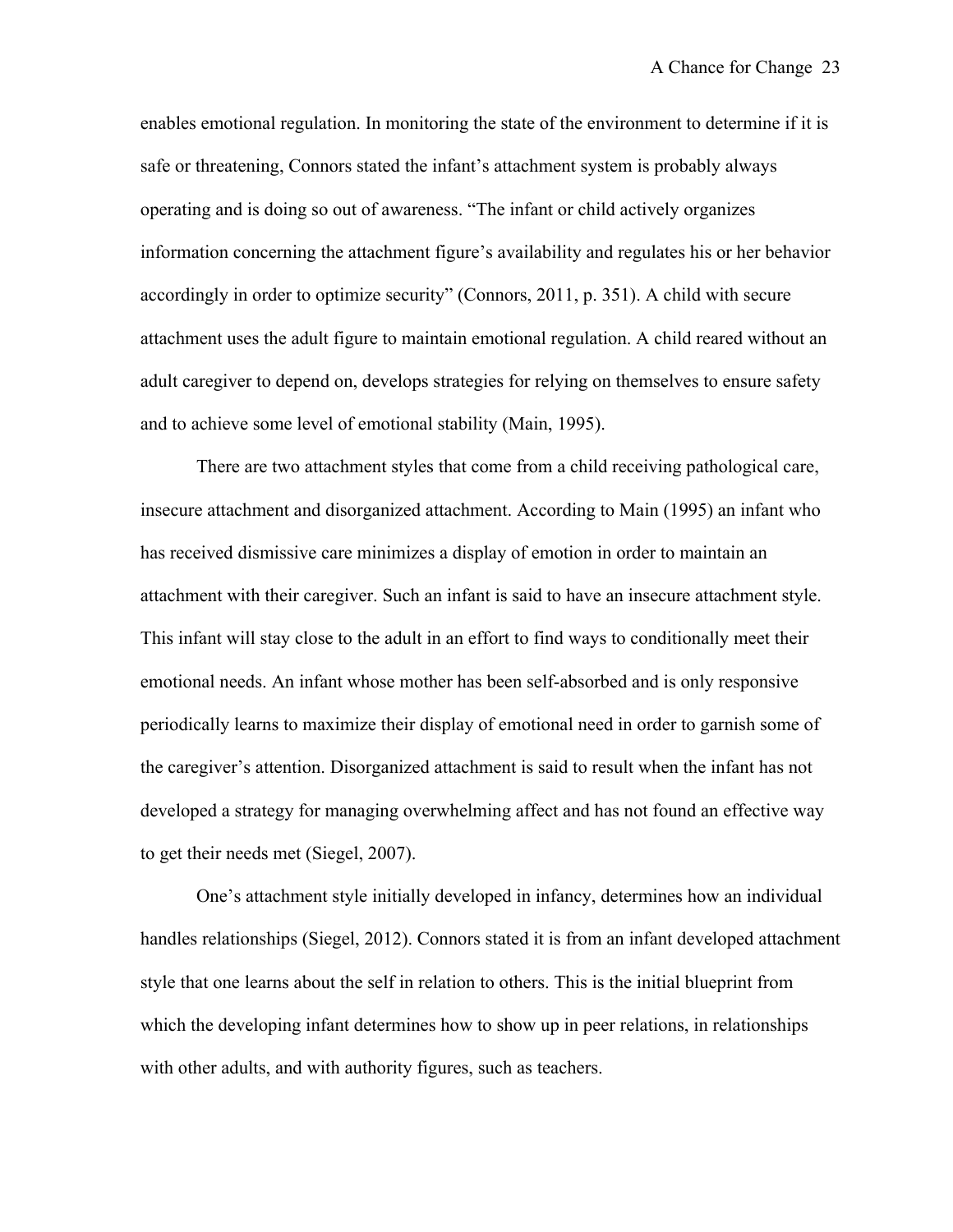## **Parent child relationship**

In talking about an infant's original development, Peirce (2009) quoted Joseph Chilton Pearce (1992) when discussing the fact that it is through the heart that the embryo communicates with the mother. After birth, it is this connection between mother and child through their hearts' communication that remains vital. Quoting Pearce, Penney Peirce (2009) stated, "When the mother's subtle sphere overlaps the infant's, a major communication takes place. This subtle communication might be below the level of awareness for the mother, but is the only level of awareness fully active in the infant." Peirce concludes, "So, the heart-to-heart skill of *feeling into* – child to mother and mother to child – is our original method of growth and survival" (pp. 54-55).

The cell biologist Bruce Lipton, in *Biology of Belief* (2005), stated that it is the environment that communicates to the cell. In a safe environment the cell is able to grow. In a hostile environment, the cell must do whatever is necessary in order to ensure its survival. In essence, a cell is either in growth or in survival mode, but it cannot be in both modes at the same time. The cell determines how to behave – to grow or to survive, based on the environmental cues. The pathological care an infant received communicates an unsafe environment and the infant has to adapt their behaviors to ensure their survival; this is a critical concept. The behaviors associated with children identified as reactive or as disorganized attachment are behaviors designed to ensure the infant's survival. And given the number of children with these behaviors whether or not they have received the diagnosis, it seems as if the cellular system was quite successful in surviving a hostile environment.

According to Lipton (2008) when that infant grows those behaviors that ensured his initial survival are now the behaviors that are inhibiting the child from experiencing a safe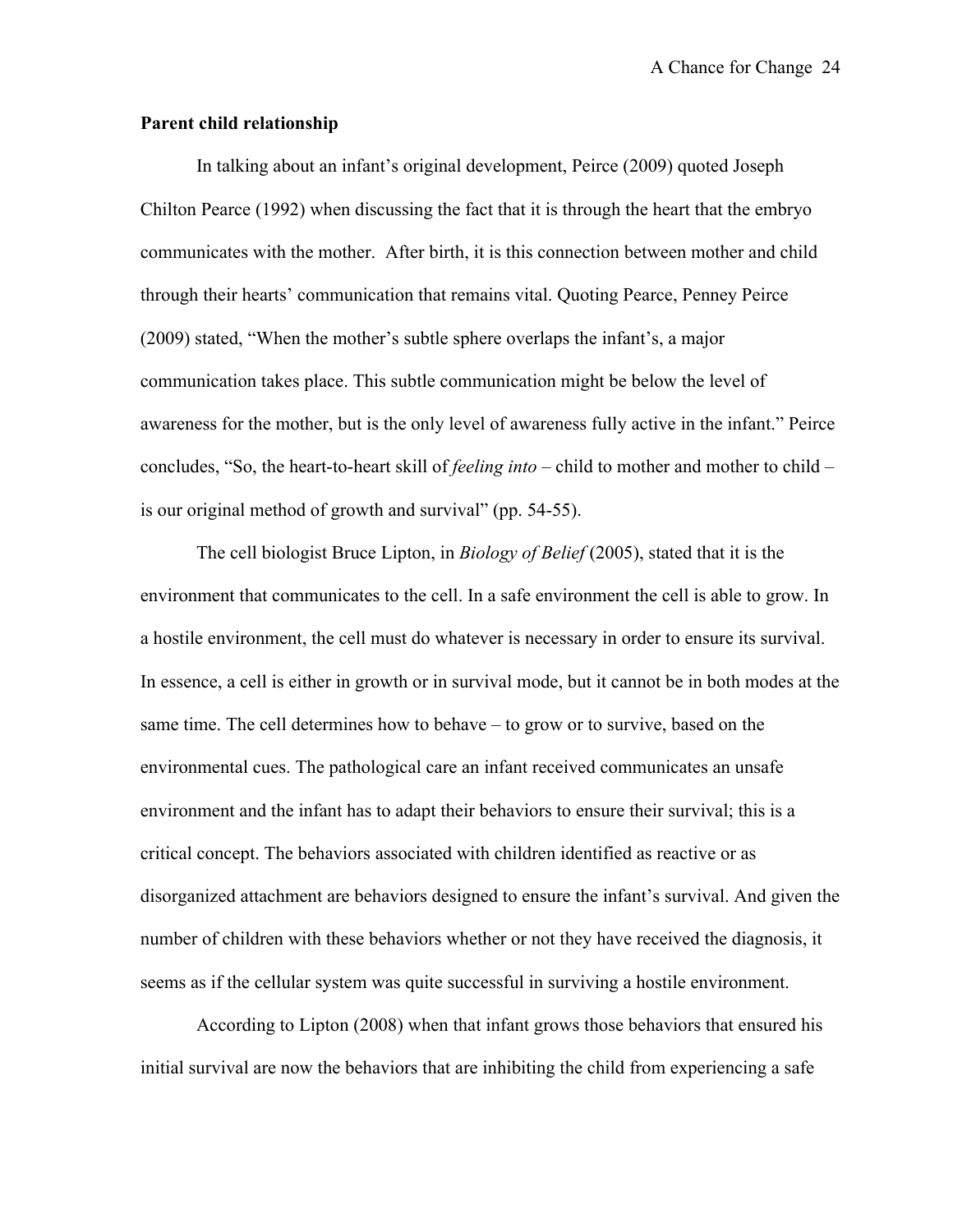environment. For example, in the original home due to the caregiver's inability to meet the child's physical need for food, a child might steal or hoard food on a regular basis and hide it in his room until it rots. This child now needs different behaviors to support them in entering growth mode. This child now must learn that their hunger needs can be regularly met by the adult caregivers. The child also needs to learn that it is safe to have an adult in close proximity. For many of our children having an adult in close brings fear because of early childhood experiences with adults inducing pain when in close proximity. The child must have the experience of safety in his environment with adult caregivers. When a child can have an experience of safety at the hands of an adult caregiver, he has a chance of entering growth mode in which he can learn new behaviors. As a result of leaving survival and entering growth mode, the child would have a new paradigm for how to effectively do relationships with others without having to protect himself in the process.

Based on the pathological care the infant has received, the decision is made that the environment is hostile. As Connors (2011) has suggested, the infant is constantly scanning her environment. Pearce (2009) stated it is through the heart that the child receives the information about the state of the environment. When an infant has a shocking experience, and not having your needs met or receiving pain as a result of expressing a need is indeed a shock to an infant, a vigilant part of that infant is switched on to ensure this experience does not happen again. Unfortunately in an attempt to protect the organism, for older children, that system of protection that was switched on is alerted any time an adult or another person comes close and begins engaging in similar behaviors that activated that initial alarm to bring about safety ensuring behaviors. Instead of those behaviors keeping the child safe as they grow, those behaviors are actually pushing away the adult caregiver and the safe environment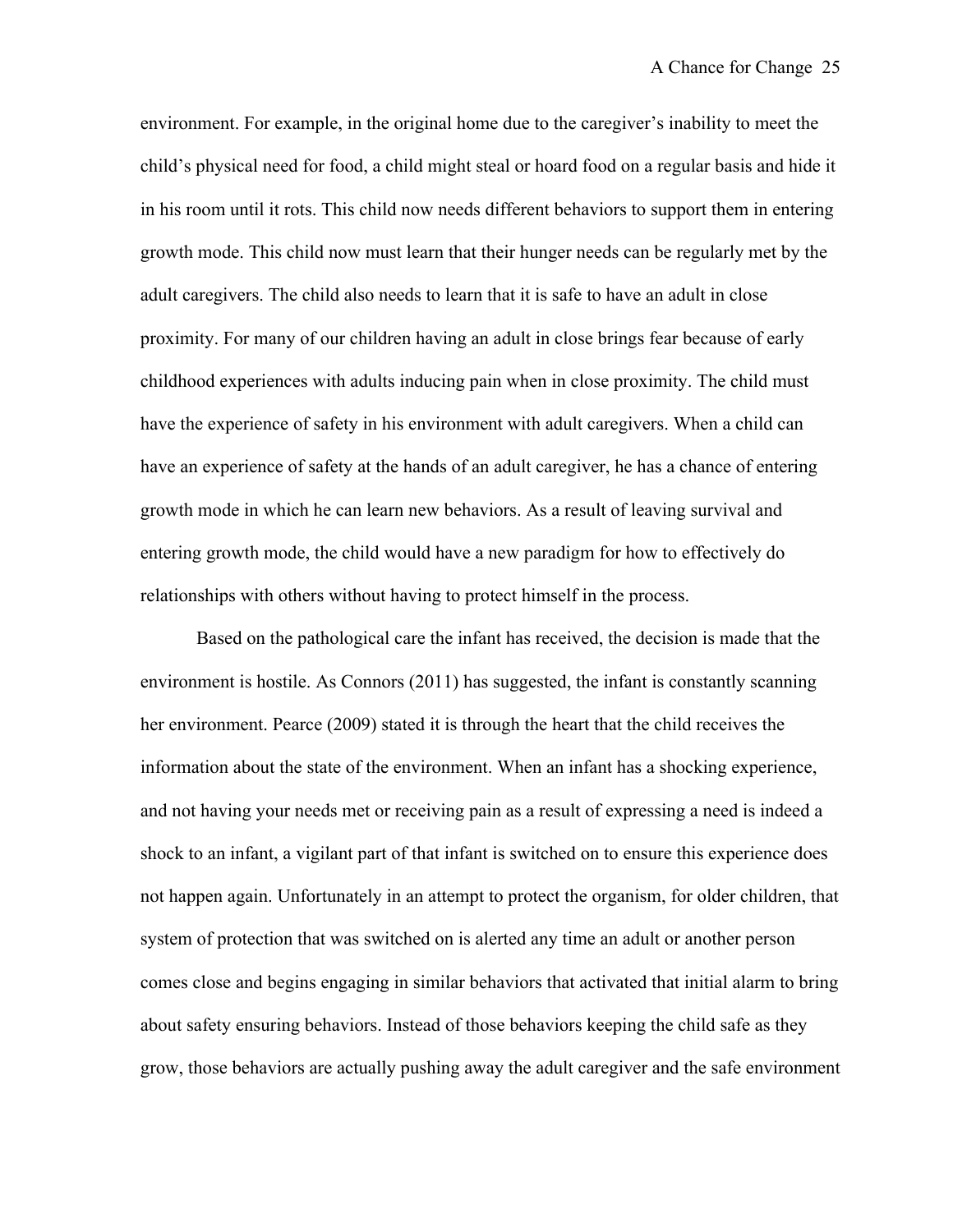the child needs cannot be attained. Pearce said to heal this cycle, the key is to return to the original shocking experience and reprogram that automatic response.

Schore (2003) informed us that the attachment system is a lifespan system. It comes online in the third trimester in utero and is active until the day we die. Since this system is operating below the level of awareness, reprogramming or repairing an automatic attachment response seems to have to occur at this level as well.

### **Emotional regulation**

The dynamic described among right brain communication, coherence, resonance and attuned communication is emotional regulation. As outlined earlier, the infant learns many physiological functions through the heart to heart or right brain to right brain connection with the mother. This connection and resultant communication starts in utero and continues after the baby's birth. Emotional regulation is a critical component of attachment. Emotional regulation speaks to the concept of how a baby learns to get calm when distressed (Schore, 2003).

### **Attuned communication**

The HeartMath Institute (Childre & Martin, 2000) has done extensive research into the resonant connection that is made between individuals, what Schore (2003) called attuned communication. When a person is coherent, meaning their heart and brain waves have a similar pattern, the electromagnetic field produced by the heart can be measured up to ten feet away (Buhner, 2006; Childre & Martin, 2000). According to Buhner (2006) we communicate information about ourselves as an organism through our electromagnetic field (EM). EM passes from the heart of one individual to the heart of another, it then travels to the brain where the information contained within the field is decoded. Perhaps this is the field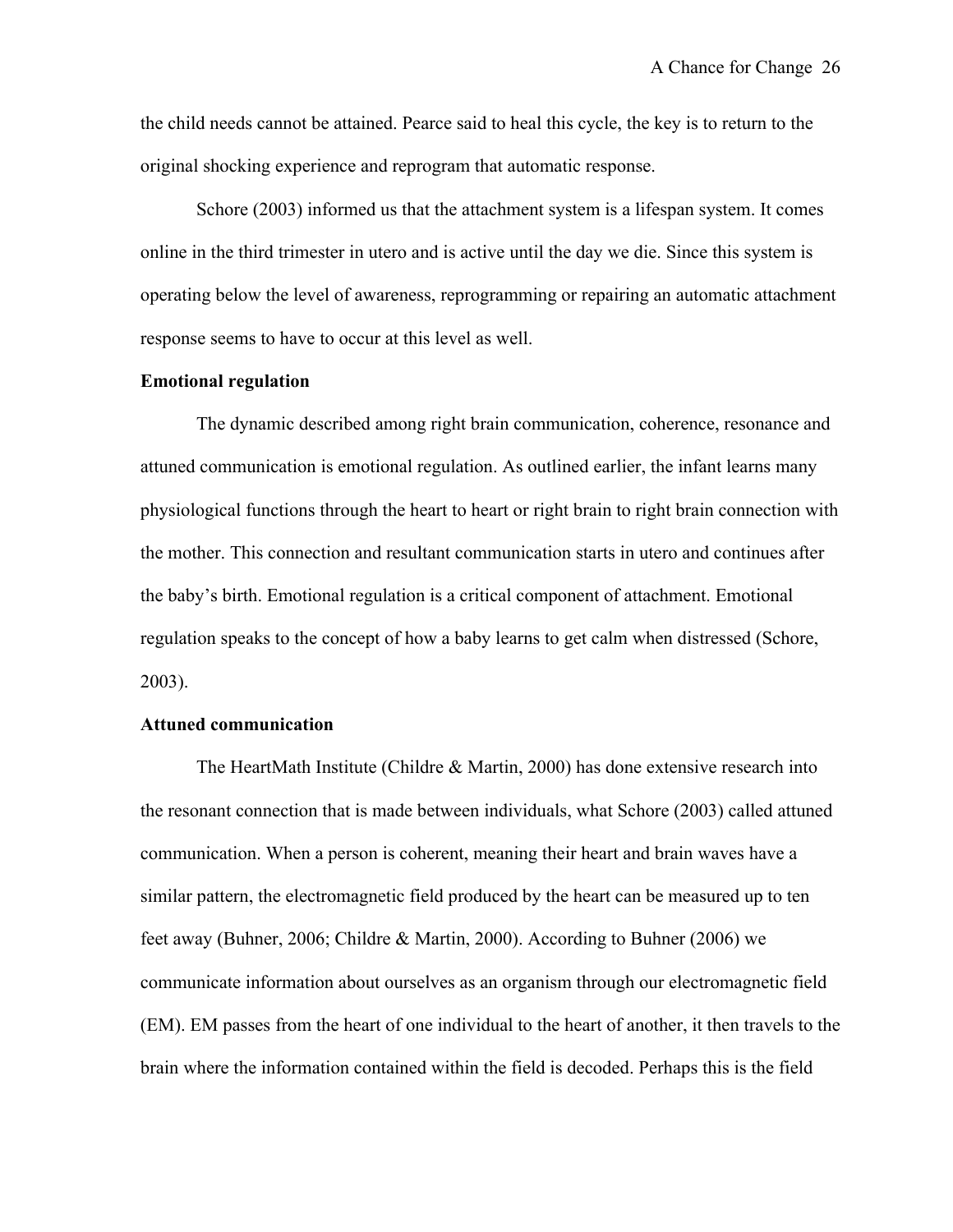Pearce (2002) spoke of when he stated that there is subtle communication between the infant and the caregiver. McCraty (2003) stated that this energetic system of communication is present in adults as well, and operates below the level of awareness.

McCraty (2003) took a closer look at the energetic system of communication and provided further insight into the role of the heart. As a person's emotions change, so does their heart rate variability. According to McCraty, emotions are actually the result of the brain and heart working together. Positive emotions produce increased physiological coherence, meaning the heart and brain are working together. McCraty stated that such states contribute to an increase in emotional stability and well-being, or what we would call emotional regulation. Through the expression of positive emotions, like appreciation, an individual can experience a prolonged state of coherence. With continued practice achieving a coherent state, the brain learns this new pattern and aims to maintain it even during stressful situations. This is exactly what the infant brain needs in order to stay open to new possibilities when encountering an adult. Without a state of coherence our hypothetical child is depending on what was learned in infancy. In infancy adults meant pain and the need to be in survival mode to ensure protection. Instead of retreating to a place of fear, if we can help the child achieve a state of coherence in the face of an adult caregiver, perhaps we have a chance of healing the initial shock that resulted in the behaviors that are now seen as dysfunctional in a family setting.

When an adult caregiver can get coherent within themselves they are more likely to help the child achieve coherence as well. When the parent and child are in coherence within themselves and connected to one another we say they are attuned. Attunement here refers to the adult being coherent, or their heart and brain waves in alignment and as a result of the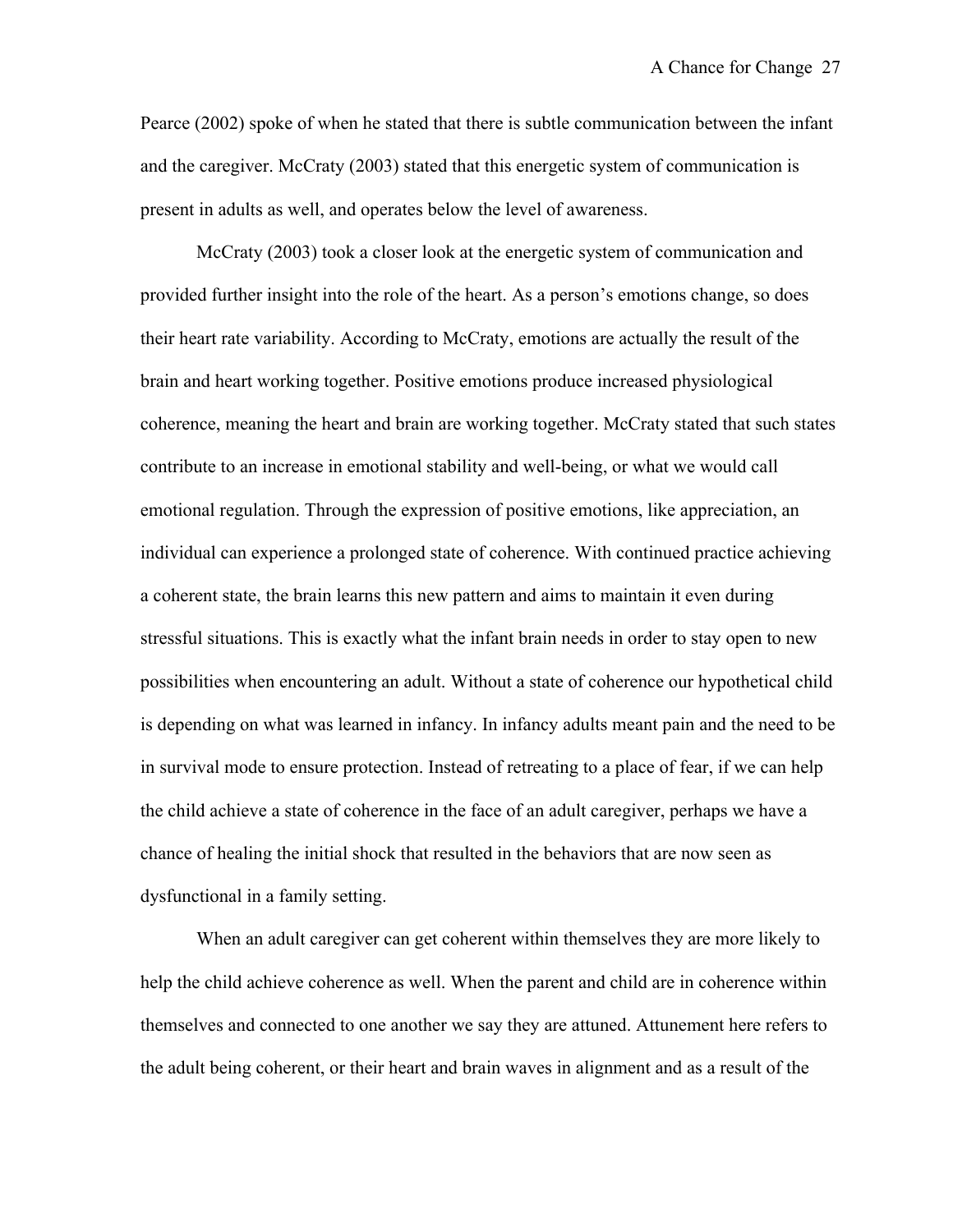adult being calm, regulated and coherent they are able to energetically connect with the child. When the adult in this state of coherence connects with the child it helps the child's brain and heart become coherent and between the adult and child there is a give and receive of energetic information and connection which can be observed through their give and take of verbal and non-verbal communication.

Through measures of heart-rate variability, attunement between clinician and client have been measured (Robinson, Herman, & Kaplan, 1982). These times of attunement were directly connected to times when the clinician was experiencing high levels of empathy for the client. Attunement has also been measured in a firewalking ritual (Konvalinka et al., 2011). Based on measures of heart-rate variability, the study found that empathy only enhanced synchrony and attunement when the observer was related to the firewalker. The authors noted that while attunement had been measured in family members, it had never been measured in a natural setting. There also seems to be a gap in the literature concerning measuring attunement between caregiver and child.

### **Trust vs. Mistrust**

Erikson talks about eight stages of human development. The first stage which occurs in infancy and is believed to run from birth to about 18 months of age. During this stage of development a child learns to look to the adult caregiver to meet their daily physical and emotional needs. If a child does not learn to trust the adults during this time, can they learn it at a later date?

# **Repairing Attachment**

McCarty (2003), as well as Gudzer, Bond, Rabiau, Zelkowitz, and Rohar (2011), stressed the importance of all those involved in treatment being motivated to bring about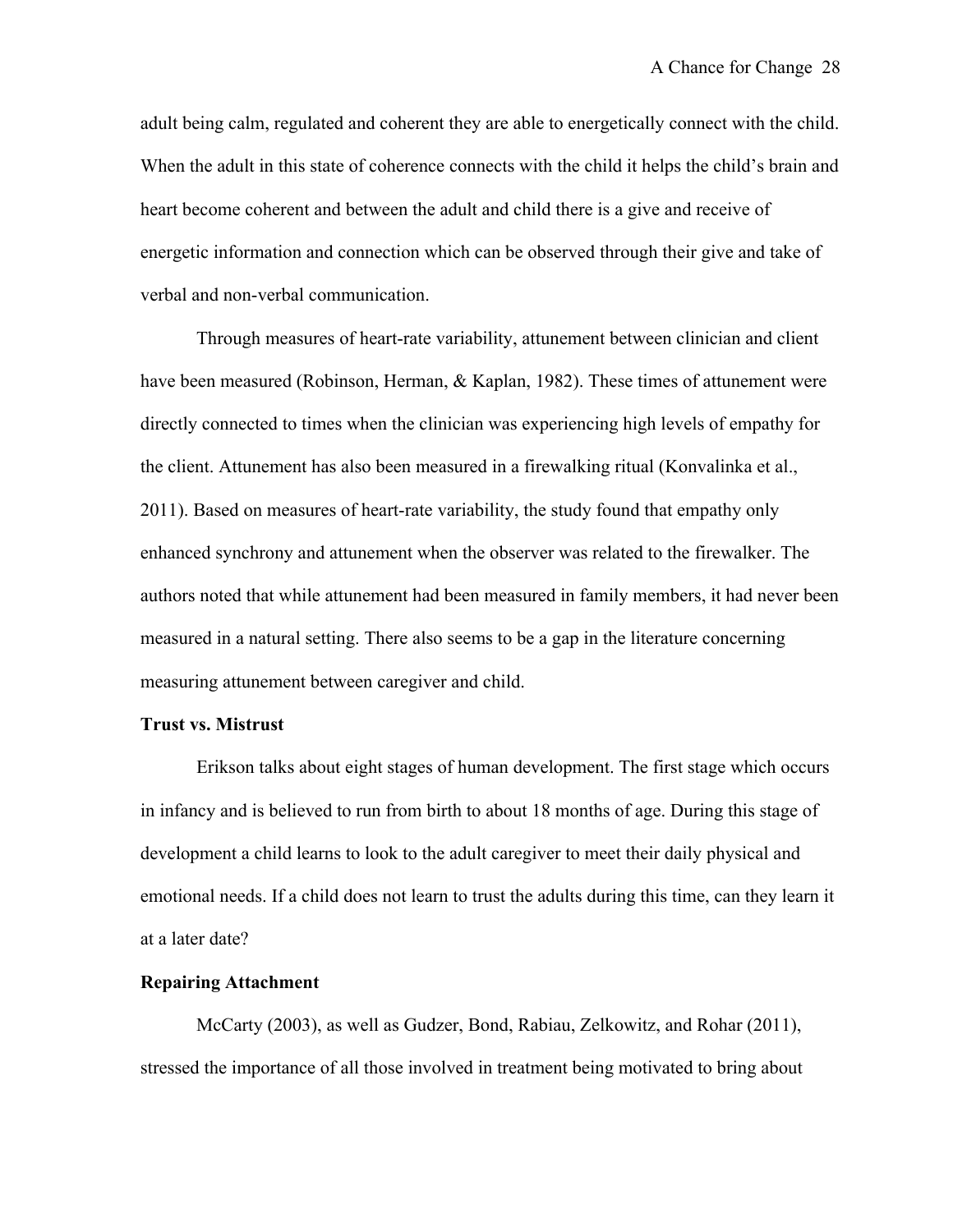change. Escudero, Friedlander, Varela, and Abascal (2008) called this a "shared sense of purpose" (p. 203) and stated that the therapist and family sharing a sense of purpose is a significant contributing factor to bringing about a change in family dynamics. McCraty (personal communication, December 10, 2011) stated it is also necessary for a caregiver and child to share a sense of purpose in order for there to be a resonant connection established which can then be measured through heart-rate variability.

# **Research Assumptions**

This study was undertaken as the first test of the Healing in Resonance treatment modality as practiced at the Attachment Healing Center. This research was the first step in asking if a resonant connection can be made between a child who experienced abuse, neglect or other trauma in the first few years of life and an adult caregiver who is taught the neuroscience of attachment. Once a child has learned mistrust in Erikson's first stage of development is it possible to teach them to trust? Traditional therapeutic approaches tend to miss the mark in bringing about lasting change with a child who does not trust adults due to traumatic experiences from the first few years of life. The second question is does this treatment approach help to bring about a lasting change in a child's behavior? While this study did not look at the in-home or in-office therapeutic component, it asked this question of one aspect of the treatment approach. Did the psycho-educational parent group contribute to bringing about lasting change in the parent-child relationship?

The first assumption is that there was heart-to-heart communication going on below our level of awareness (McCraty, 2003). The next assumption is that this communication began in infancy (Pearce, 2002) when the child was receiving pathological care which communicated that there were elements of the relationship between child and adult that were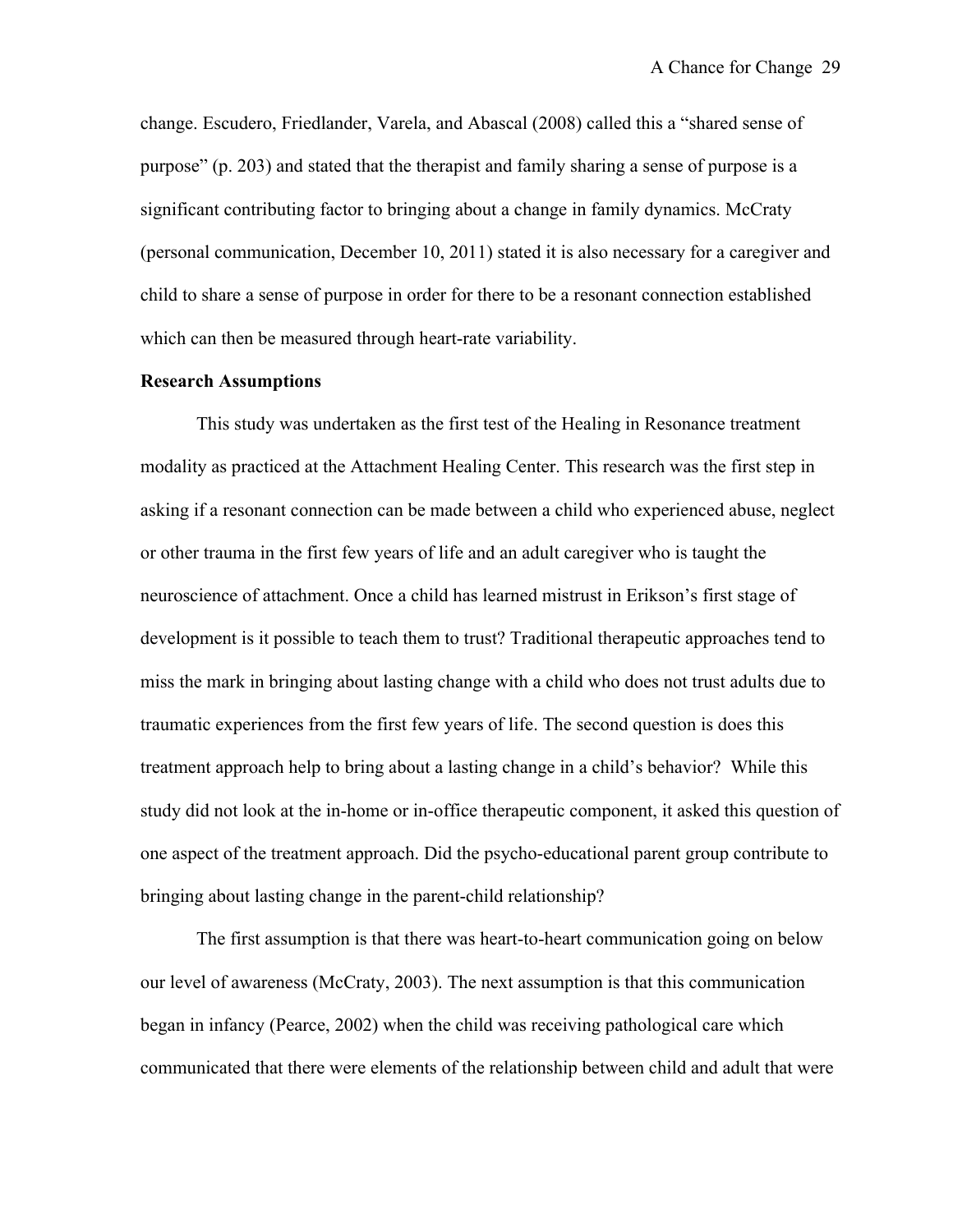unsafe. An unsafe environment would trigger in the child an urgency to protect themselves in order to survive (Lipton, 2005). The research question then was, can we consciously learn another way to enter that state of attunement or connection and provide the child with a different experience so that the original wounding and shock to the system can be healed through the parent-child connection, where the wounding first occurred, even if the original wounding did not occur with the current adult guardian? Is repair between parent and child possible so that the child can learn to release her defenses and begin to trust adult caregivers to meet her needs and have control over her? In other words, can the child learn trust of care and trust of control after the trust versus mistrust stage of development has passed? This study aimed to determine if indeed a state of resonance can be reached in a parent/child dyad where all involved are motivated to bring about a change, through the use of positive emotions like appreciation and empathy. Once achieved can that state of resonance then be measured in a natural setting through heart-rate variability? If such a state between caregiver and child can be reached, and this state can be measured, the next step is to determine if sustaining such a state has an impact on the behaviors of the child in relation to others. We did not directly measure heart-rate variability in this study, however we qualitatively measured if the parent's experience of the parent-child relationship changed and if the child's behaviors changed as a result of the parent's experienced change in the dyad.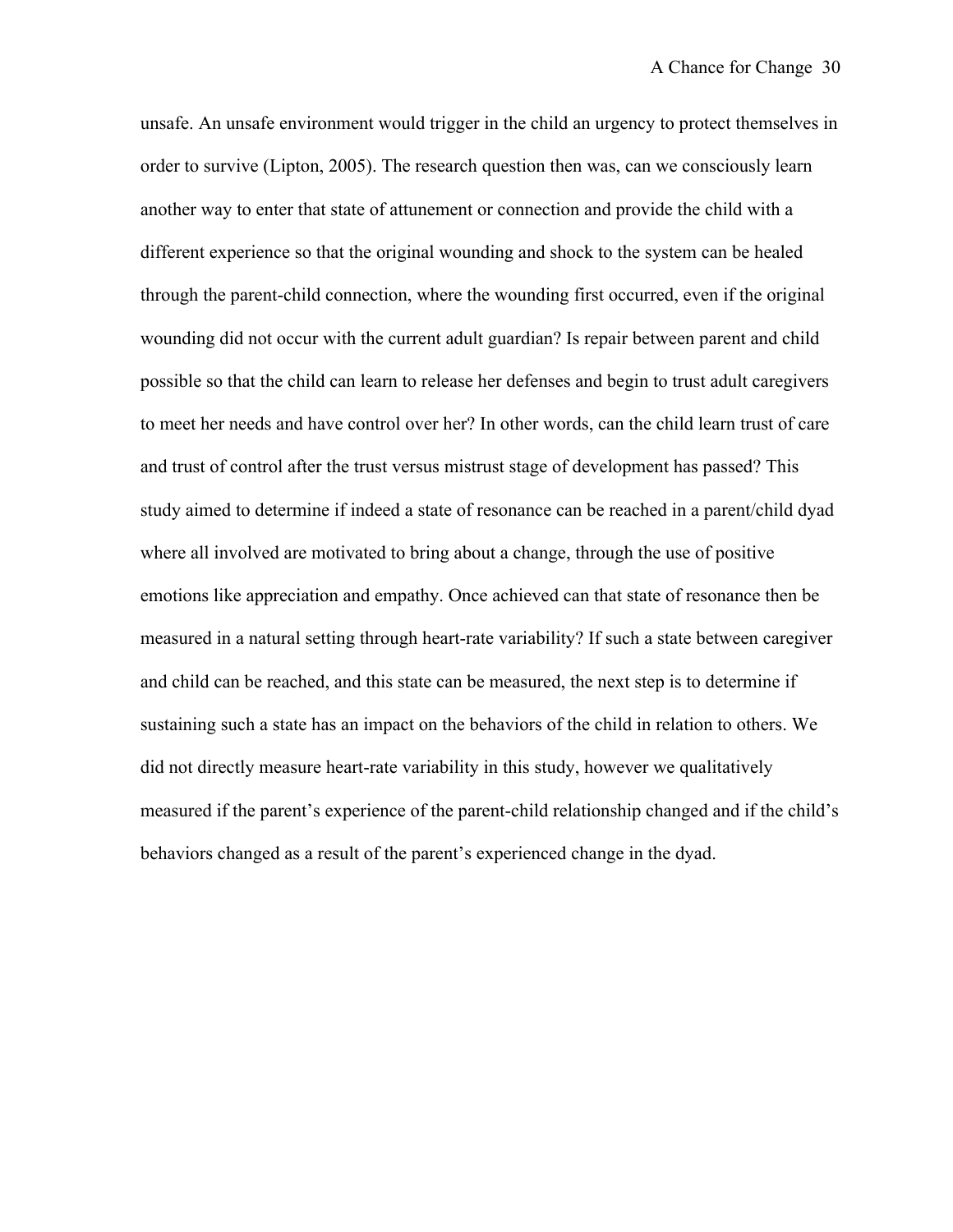## **Methodology**

# **Chapter 3**

This research aimed to investigate the parent group training aspect of the Healing in Resonance model of treatment as practiced at the Attachment Healing Center (AHC) where children identified as having disorganized attachment are treated. When a child has had severe abuse or neglect as a part of their upbringing prior to the age of five and they present with opposition, defiance, aggression, and resistance to adult care they can be diagnosed with Reactive Attachment Disorder (RAD). Not all children with disorganized attachment receive such a diagnosis.

Helen Minnis (2006) describes the internal process of what happens to a child who has misattuned communication as discordant intersubjectivity. Minnis described intersubjectivity as, "…the process whereby an infant's brain development is 'supported by the intuitive responses of parents and other human companions" (p. 339). Coupling the concept of intersubjectivity with the RAD diagnosis, children who have suffered what the DSM-IV (APA, 2000) refers to as "grossly pathogenic care," Minnis says these children "…have not experienced subtle distortions of essentially normal relationships, but major distortions, inconsistencies or even the absence of healthy relationships" (p.338). What these children learned instead is that the caregiver they need for comfort and survival is also someone to fear. There is a confusion experienced within the child that results in a disorganized attachment style. Children who fear their caregivers tend to show up either shut down and not allowing the parents to care for them (referred to as inhibited) or children are extremely physically and verbally abusive as a means of preventing the parents from caring for them (referred to as disinhibited).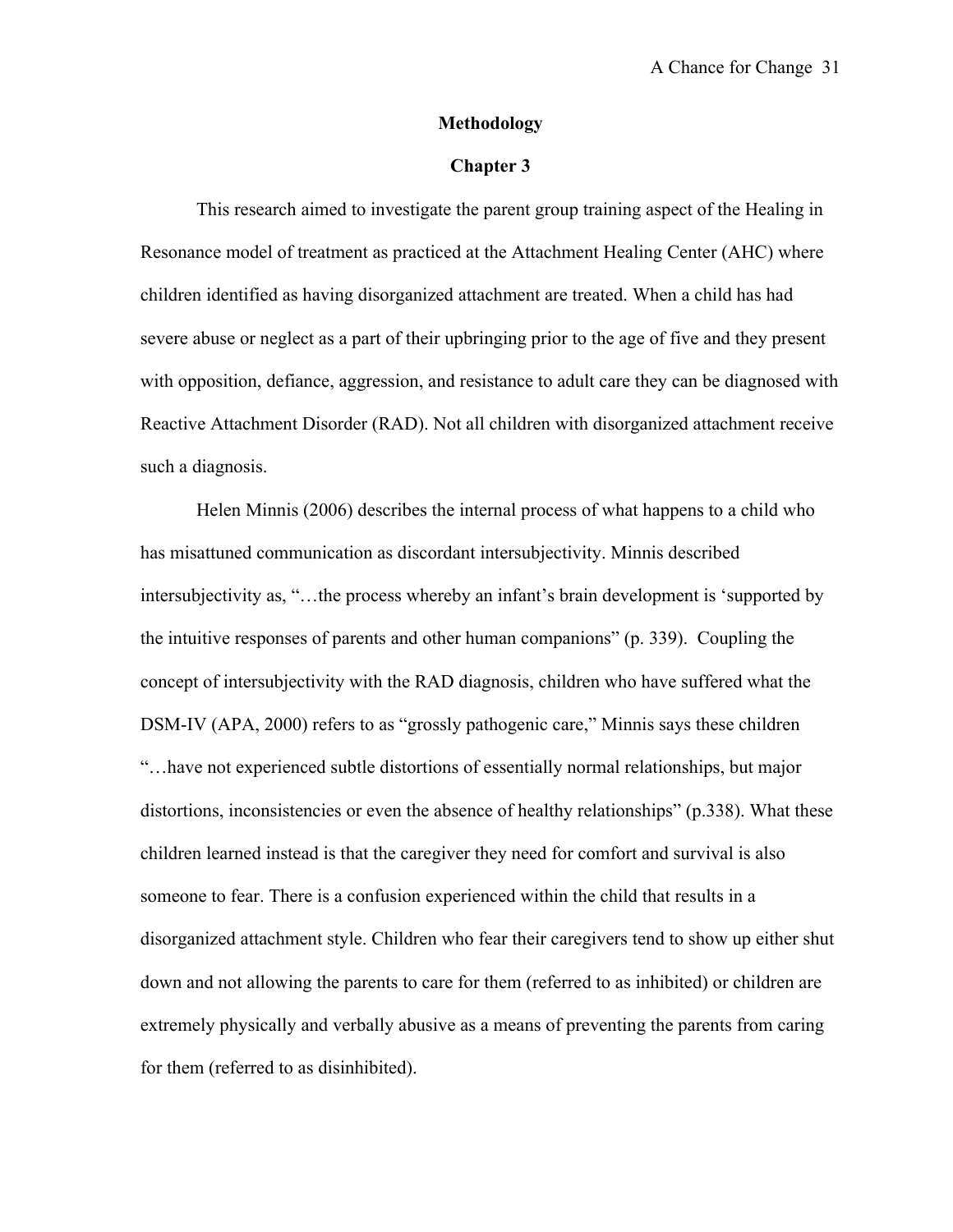Parenting children who fear their caregivers yet need them to meet daily physical, emotional and developmental survival needs is extremely challenging. The Healing in Resonance model of treatment used at AHC aims to teach parents how to connect with a child that is terrified of connecting with adult caregivers. Training the parents in a group was recommended by numerous AHC therapists who struggled to get parents' attention while conducting therapy in home environments that tended to be very chaotic due to the behaviors exhibited by the child or children.

During the parent group training the parents are taught the neuroscience concepts that help parents understand their child's brain. The training also provides a new perspective on how to do parent child relationships in an effort to help the child heal. From here the parents are taught how to be the agent of change who through implementation of the neuroscienceinformed interventions bring about a different experience for their child in relationship with the parent. The disorder developed in relationship with the primary caregiver, and so this study assumed its remedy was found in relationship with a positive, caring, nurturing caregiver who could bring about corrective experiences for the child.

Through these corrective experiences the child is able to have attuned, concordant communication and thus learns that connecting with his caregiver has a rewarding and pleasing quality. The child then seeks these positive interpersonal experiences on a regular and more consistent basis. As the child learns a new way of interacting with adult caregivers his brain is changed as evidenced by his change in behavior. The Healing in Resonance approach to treatment does not aim to manage behaviors, but rather to change the child's brain. The result is that the child's brain is changed along with their perspective on the nature of being in relationship with adult caregivers.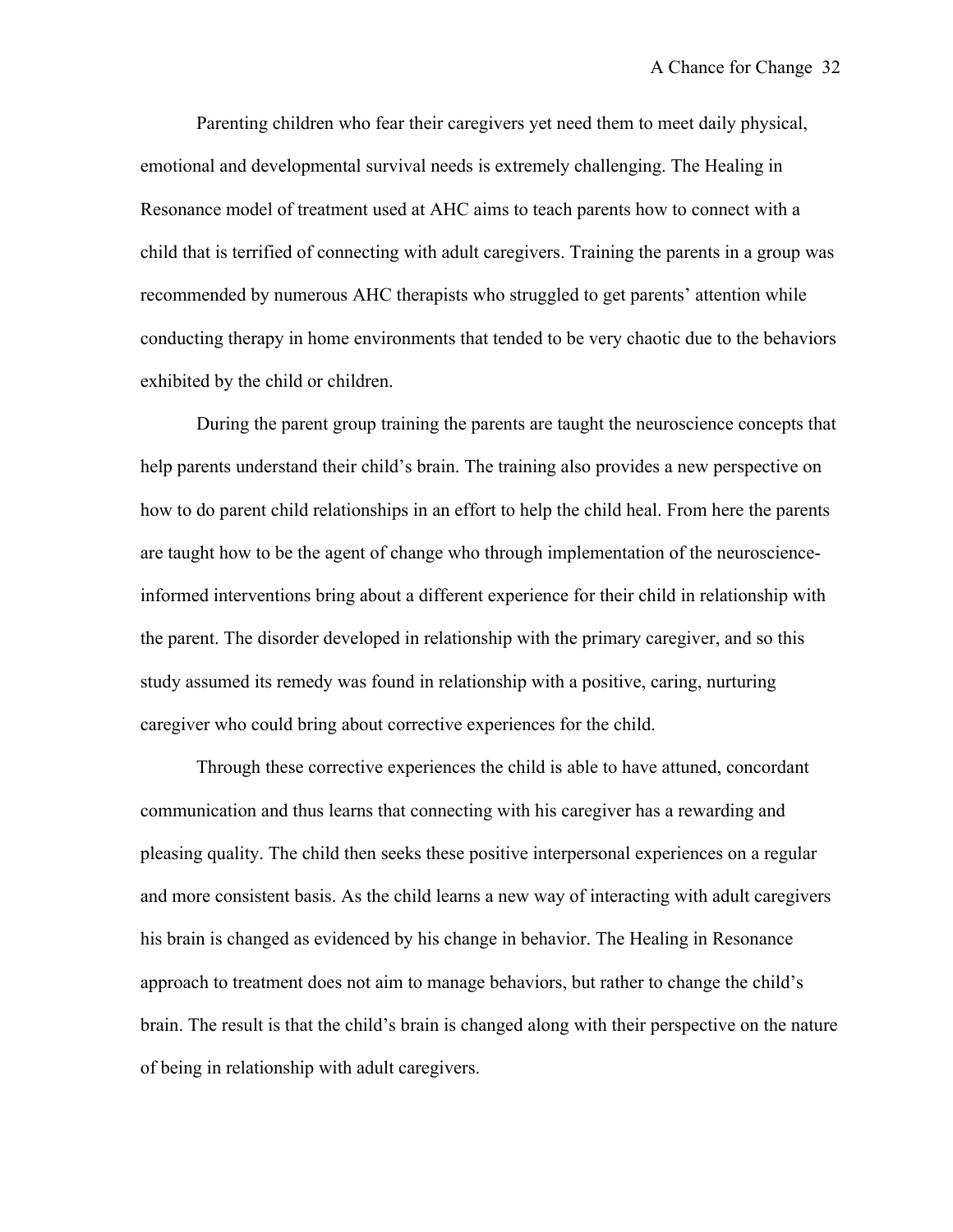# **Participant characteristics**

The population studied was parents of children between the ages of three and eighteen years of age who through clinical interviews by current and former clinicians were identified as having disorganized attachment. Each of these children was living with an adult caregiver, defined as either a birth or adoptive parent. Four of the parents identified as White U.S. citizens with a college degree. One participant identified as mixed race, identifying as White, Mexican and Irish. This participant had a junior college degree. The participants were all English-as-their-first-language speakers and they all had an annual household income greater than \$50,000. Only one parent indicated any prior experience working with children identified as having attachment or trauma issues. This parent has fostered over 100 children and home-schools special needs children.

The exclusion criteria for participant selection was: adult caregiver not over 18 years of age; adult caregiver's child's age was younger than 3 or older than 17; adult caregiver was not the legal guardian; the family was seeking mental health counseling through another agency; the family previously received treatment through the Attachment Healing Center; none of the adult caregivers were willing to travel to the four weeks of group; none of the adult caregivers were willing to attend all four weeks of the psycho-educational group; the adult caregiver was not able to speak and write in English; the adult caregiver was not willing to journal about their experience of implementing what was taught in group into their parenting style with the child identified as having disorganized attachment; adult caregiver was not willing to be interviewed about implementing the material discussed in group; the adult caregiver was not willing to be observed parenting their child; and there were comorbid disorders in the parent or child that excluded them from this study.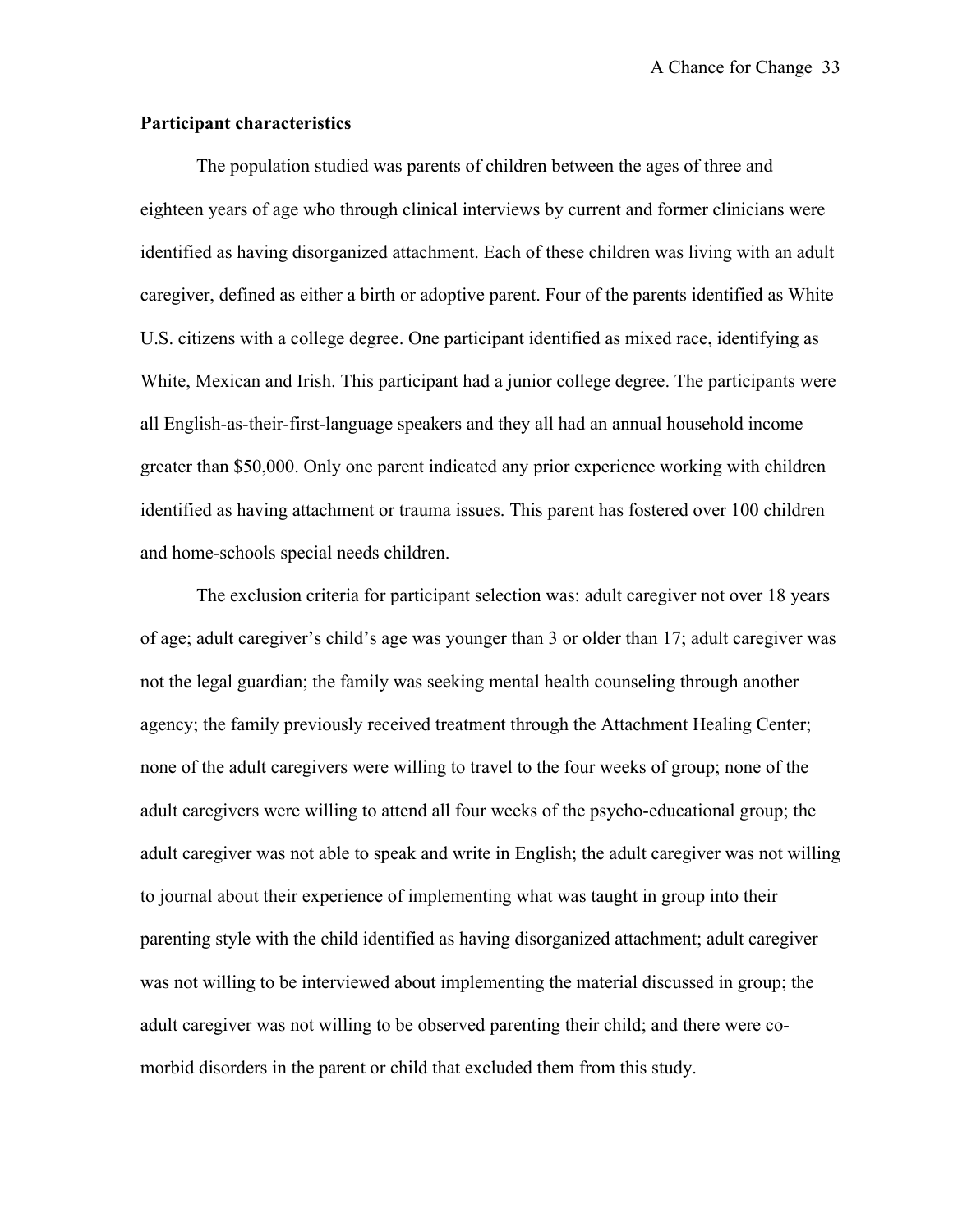The participants received in-home family counseling and in-home without-client counseling. There was a four-week psycho-educational group for the caregivers while the children attended a four-week emotion-focused group. The participants were all willing to travel to the Las Cruces office for the entire four weeks of the parent group training.

Efforts were taken to ensure that participants were of varying socioeconomic levels and representative of various ethnic and racial backgrounds by recruiting from the current list of families enrolled in treatment at AHC. Children and families are referred to the agency through the New Mexico Children Youth and Family Department in Las Cruces, as well as from the local hospital and residential and treatment foster care facilities. However, while the children were of Hispanic, White or African-American backgrounds, the parents were all White. The children also came from varying socioeconomic environments prior to their current living situation.

The resultant participants were recruited from three different parent groups. These five parents are the ones who were able to follow through with the research requirements. During the first parent group of volunteer parents, the researcher explained the study and obtained the potential participants' informed consent. Children of the parents who volunteered were informed of the study and their informed consent was also obtained. Of the eight parents over three groups who signed the informed consent in the first group only five parents completed all of the study requirements. While the invitation to participate in the research was extended to about 45 parents only five of those parents were able to commit and complete all of the research requirements.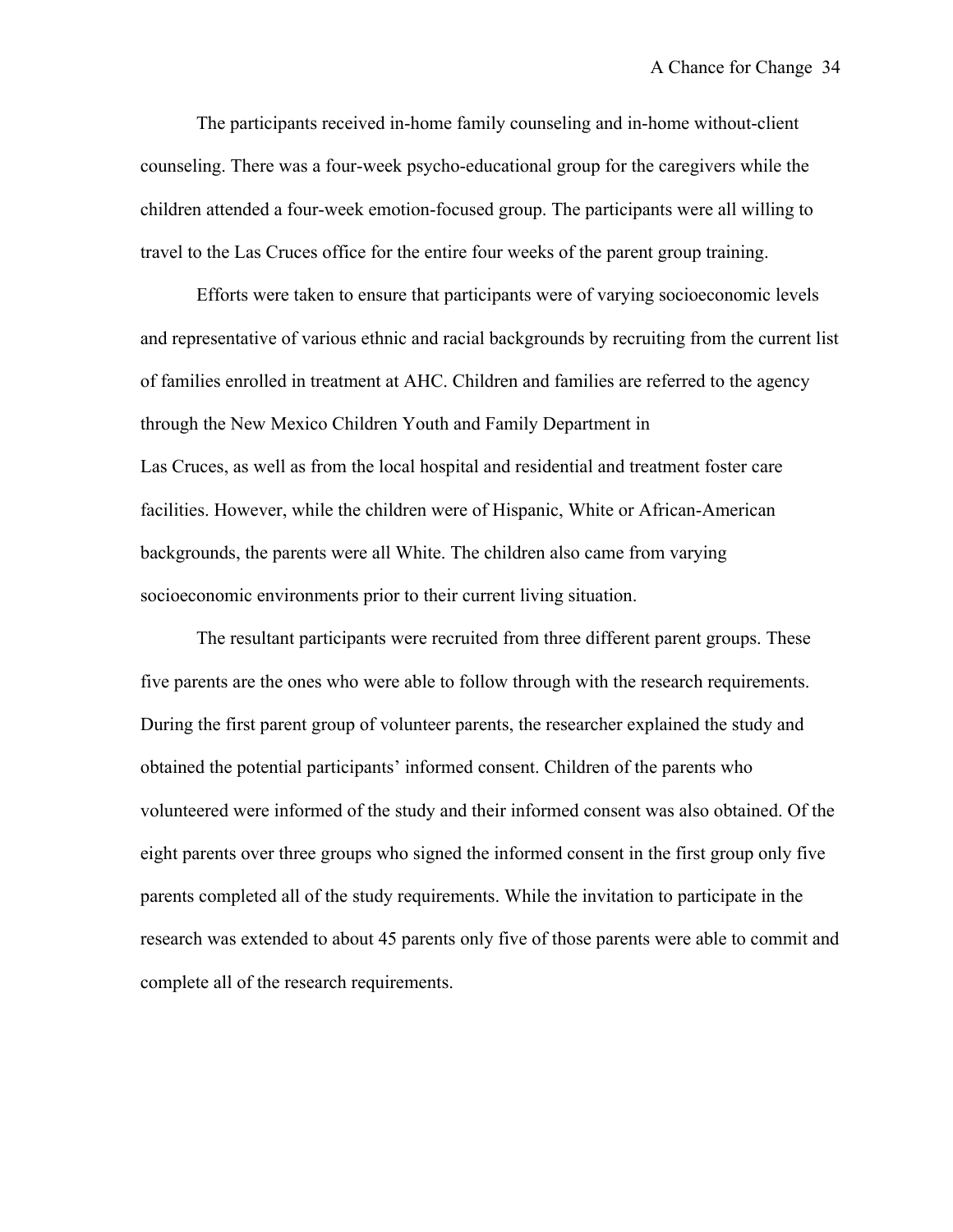## **Participant Selection**

Stake (1993) spoke to multi-case study as an opportunity to study a phenomenon across different environments. Parents attending the AHC psycho-educational parent groups were asked to participate in the study looking at the impact of the group on the treatment of their child and family.

The study included the adult caregivers attending four two-hour psycho-educational groups that informed the caregivers of the neuroscience concepts used in the development of the model that was being researched. While the adults attended a psycho-educational group, the children attended a peer group aimed at helping the children get in touch with their feelings that are not being appropriately expressed.

This study aimed to determine the effectiveness of the parent group in supporting the AHC model in treating children identified as having disorganized attachment styles. Disorganized attachment styles develop in infancy. Due to the pathological care the child received they learned how to survive a family setting by pulling adults in close to get basic needs met and then pushing the adults away before the caregiver had a chance to inflict pain on the child. Many treatments for this attachment style have been attempted, but for various reasons, they do not seem to be able to help a child learn how to feel safe in a family environment. Each year, about 25% of the 463,000 children who are in foster care age out of the system without being connected to a family support system (Hardy, 2007). Determining the effectiveness of this treatment approach aimed to help the caregiver of a child with disorganized attachment learn how to teach their child to trust the parents. Once the child learns to trust they have a chance of being raised in a family setting instead of a residential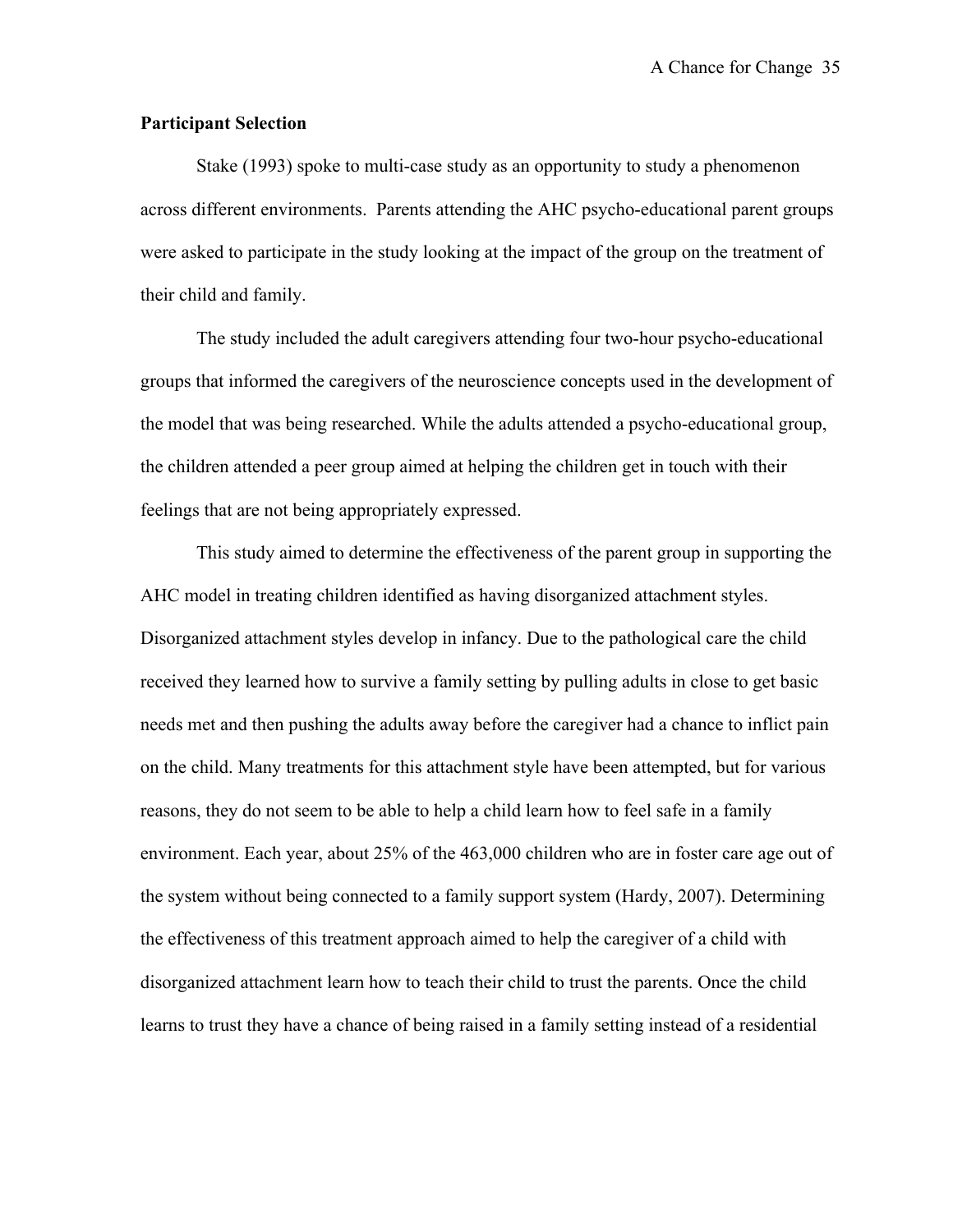setting. Such a treatment would set this child up to be connected to a family support system after the child turns eighteen and enters the world as a young adult.

Not every child we see and treat meets the criteria to be diagnosed with RAD, however, they may still have disorganized attachment. Some of these children are referred to AHC with the diagnosis of Reactive Attachment Disorder (RAD) and some do not have that diagnosis when referred, yet have all of the symptoms. Four of the five children whose parents were in the study were diagnosed with RAD. The fifth child had severe RAD symptoms but did not have the diagnosis when referred.

## **Procedures**

Once the adult participants signed an agreement to be part of the study, they were given questions to answer after each week of attendance at the psycho-educational group. Every child over the age of seven was also given a child assent giving permission to be observed during a family therapy session once the parent had completed four weeks of journaling. The parents journaled about their experience applying the concepts covered in group. The parents also were asked to journal about how their relationship with their child was or was not changing as a result of implementing the information learned in the parenting group. A copy of the journal questions can be found in Appendix G.

The participants were each given four envelopes in which they could seal each week's journal and present it to the research assistant at the start of the following week's group. The researcher collected all of the journals and transported them in a locked box to Albuquerque for data analysis. Once the parents completed their journals, the researcher observed a family therapy session.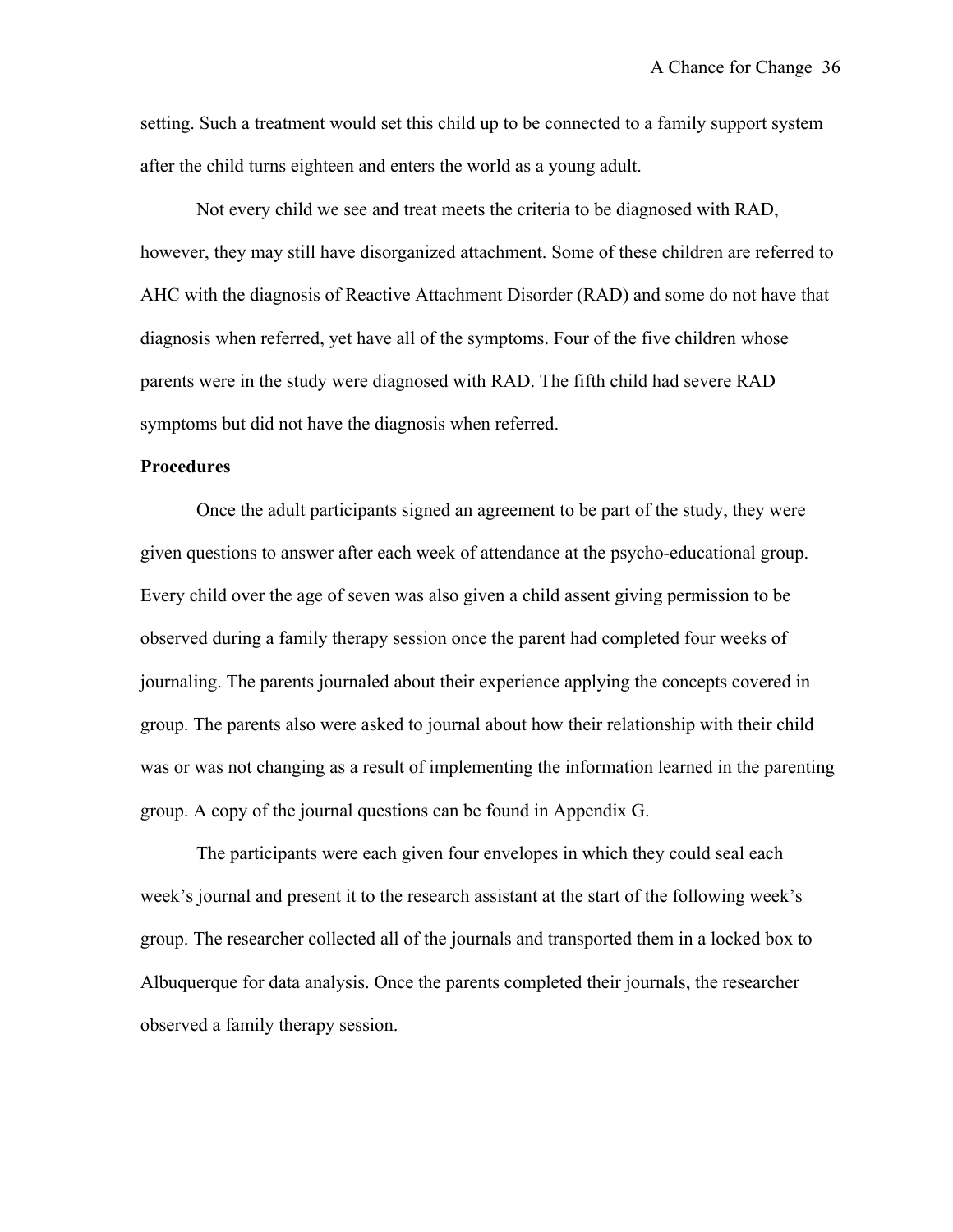A family session was observed to determine the quality of the relationship between the child and the adult caregiver. A Family Therapist Rating Scale (Piercy, Laird & Mohammed, 1983) was used to capture the attachment behaviors and relationship style between child and parent. Following the observations, the researcher interviewed the parents. One family had discharged from treatment by the time the observation was scheduled, so an interview was conducted in the family home where the relationship between child and one of the parents could be observed.

Conducted as a focus group, the findings of the research were presented by the researcher and research assistant to all of the parents who took part in the study. While the intent of the focus group was to present the findings, the participants took the opportunity to connect with one another and shared how they were able to sustain the success they achieved using the AHC approach to treatment. A study code was assigned to each adult participant so the findings are anonymous. The findings are posted on the agency's website.

### **Data Collection**

Journals from all adult participants were collected and placed in a locking box for transport to the agency headquarters in Albuquerque, NM. The initial diagnostic assessment was used to determine if one of the children in the home had disorganized attachment or presented with symptoms of trauma or attachment disorder. All of the children whose parents agreed to be in the study were either diagnosed with RAD or had RAD symptoms. A summary of the clinical assessment was included in the study, but the assessments themselves were not included.

Once the journals were collected, the researcher conducted an observation of the child and parent in a regularly scheduled therapy session. Following the observation, the researcher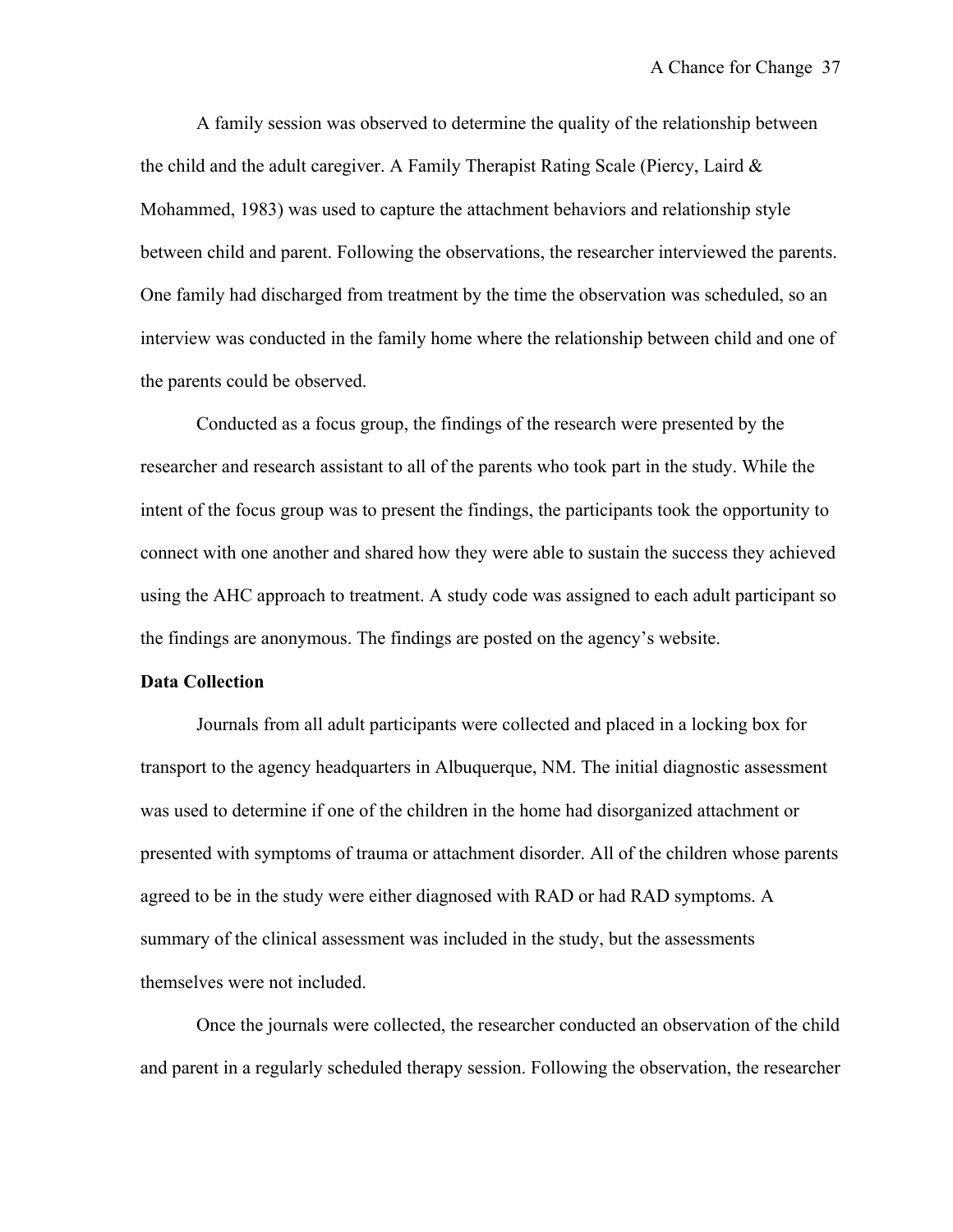interviewed the parent to address any questions raised as a result of reading the journals. The interview and observation were conducted as a part of ensuring that the meaning being constructed through the data gathering was consistent with the meaning the research participants assigned to the data (Stake, 1995).

The study findings were presented to the research participants in a focus group. Prior to the focus group, each participant had an opportunity to read and edit the vignette that was created based on their journals, interview and observation. Fassinger (2005) states the importance of allowing the research participants an opportunity to verify the accuracy of the data collected and to clarify the data they have provided. There were a set of focus group questions created prior to the group, however, once the group was underway the questions evolved. The final list of questions can be found in Appendix H.

## **Instruments**

It was not necessary for the children in the study to be diagnosed with RAD, but it was necessary for them to present with a disorganized attachment style of relating to their caregiver. In order to determine that every child in the study either had reactive attachment disorder (RAD), or had disorganized attachment without the diagnosis, a complete diagnostic clinical interview assessment was administered by the Branch Clinical Director who was also the research assistant. This clinical assessment took place during the initial meeting with the child and parent to determine if the family was appropriate for the study. To assess the child for the diagnosis of reactive attachment disorder the DSM-IV-TR was used to determine if all of the criteria were met, along with the Minnis 17-item questionnaire for reactive attachment disorder (Minnis, Rabe-Hesketh, & Wolkind, 2002). The Minnis RAD questionnaire was completed at the start of treatment during the assessment, prior to the and during the focus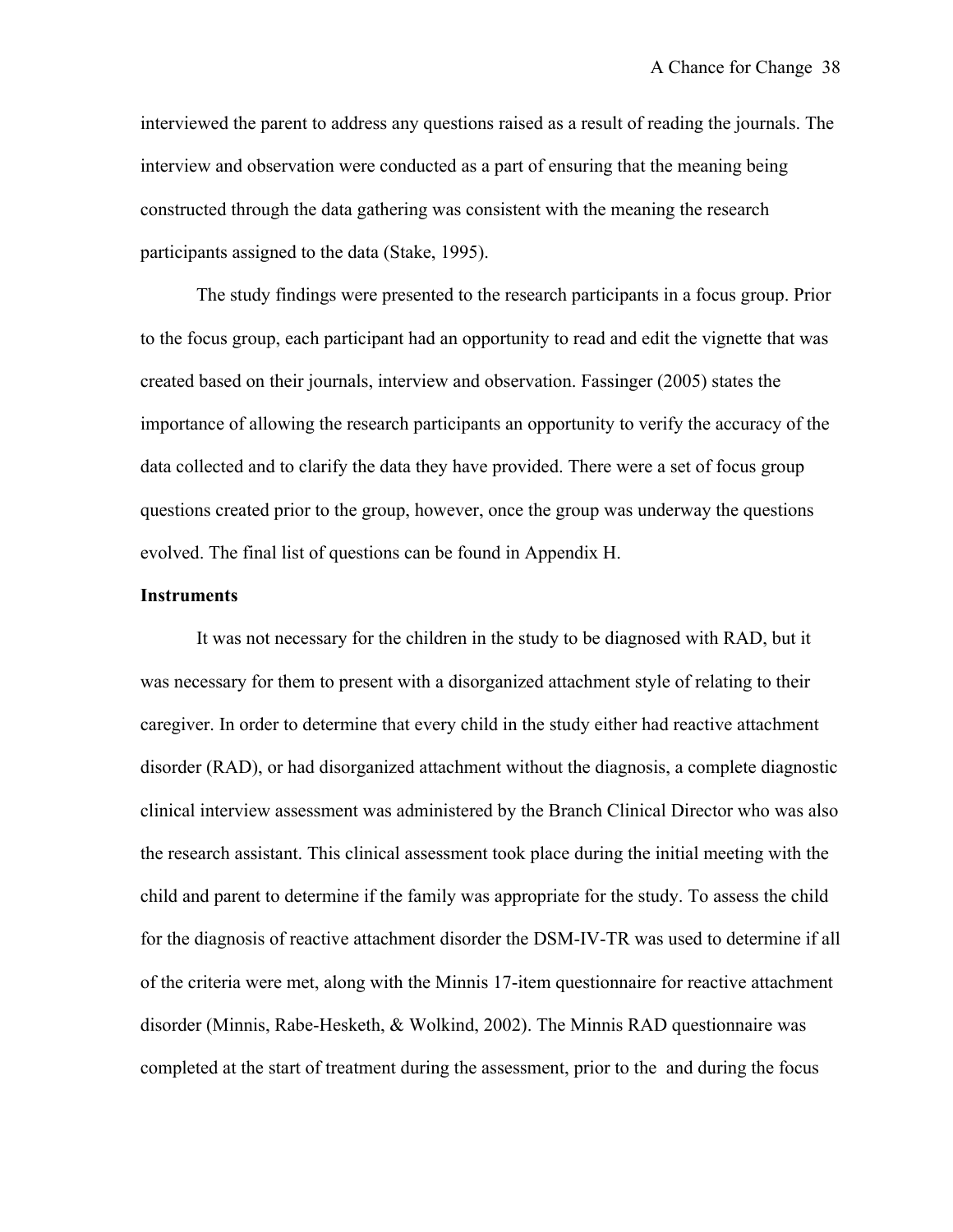group to determine if there was a change in behaviors as a result of parents attending the parent group training. All of the families received in-home or in-office family counseling in addition to the group training. Any resultant changes in the child's behaviors cannot be solely attributed to the parents' attendance in group.

There are two subtypes of the reactive attachment disorder, inhibited type and disinhibited type (APA 2000). In the inhibited type the child fails to respond to social interactions in age appropriate ways and in the disinhibited type the child demonstrates indiscriminate charm with all adults. In the cluster analysis of the Minnis questionnaire, two of the three groups in their instrument test corresponded with the two subtypes of the disorder. The questionnaire scores were significantly associated with many of the symptoms associated with the disorder, for example, conduct problems and problems with peer relations (Minnis, et al., 2010).

The RAD questionnaire (Minnis, 2002) was developed for use with children between the ages of 18 months and 17 years of age. The RAD questionnaire is a 17-item assessment that has good internal consistency with a Cronbach's alpha of 0.70. The items are broken down into clusters associated with Attachment Disorder – Disinhibited type (AD-D) and Attachment Disorder – Inhibited type (AD-I). The AD-D cluster has a Cronbach's alpha of 0.66 and the AD-I cluster 0.70. The inter-rater reliability was 0.81. The intra-class correlation of the test-retest study was 0.78. The Minnis questionnaire can be found in Appendix D.

Based on the initial assessment of the child, the Minnis RAD questionnaire was completed to determine the level of severity the child presented with at the start of treatment. The RAD questionnaire was also used at the end of the Parent Group which was before the interviews to determine the level of change in behaviors exhibited by the child. To capture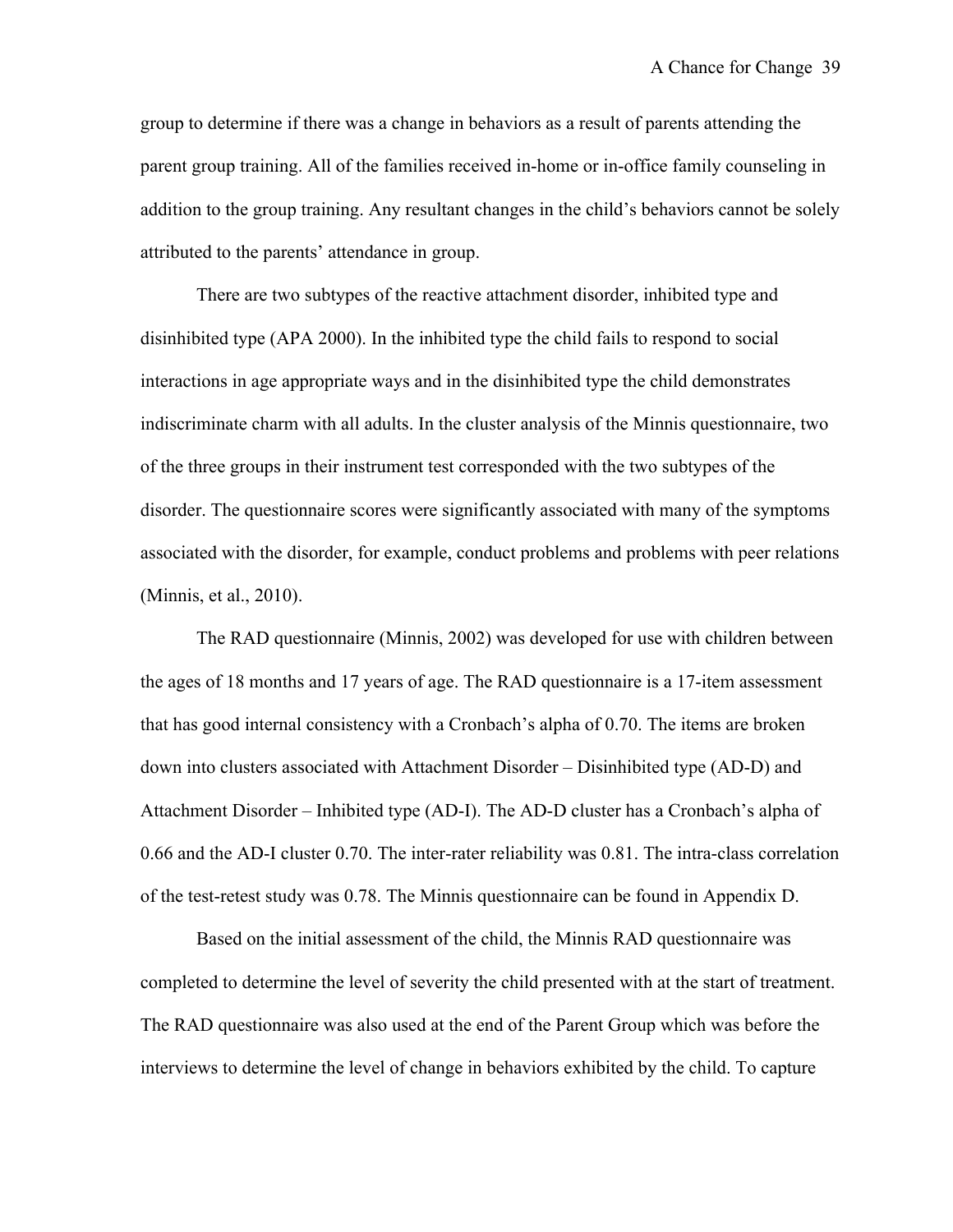the child and parent relationship characteristics observed during the family session, A Family Therapist Rating Scale (Piercy, Laird & Mohammed, 1983) was used to identify the interpersonal behaviors the parent was engaging in to express concordant communication with their child. Given this is the experience the child needed to have corrected, this was the behavior the researcher sought to observe. The rating scale was used during the observation of the regularly scheduled therapy session. While this scale is not a validated instrument for observing parent child interactions, it is a good scale for observing the interpersonal relationship skills needed to create emotional safety in a relationship as one interacts with a child in an effort to rewire their brain around how to do intimate relationships. This scale was used as a means of concretizing the behaviors being observed between parent and child where the behaviors surrounding the mutually coordinated communication is critical to capture. A copy of this instrument can be found in Appendix E. For this study the scale was renamed Family Observation Rating Scale.

#### **Research design**

Stake (1995) indicated that qualitative research is used when the researcher wants to find out about the processes of a phenomenon. If the AHC approach to treatment, Healing in Resonance, was effective, and the training the parents received as a part of treatment contributed to that effectiveness, what was it about the parenting training that was making a difference? Stake also stressed the importance of the role of the investigator. It is important for me as the researcher to be aware of the perspectives I bring to the study and to capture how I am impacted by the data gathering process.

Yin (1993) stressed the importance of identifying what descriptors are important and will be included versus what descriptors will be excluded. For this study to compare the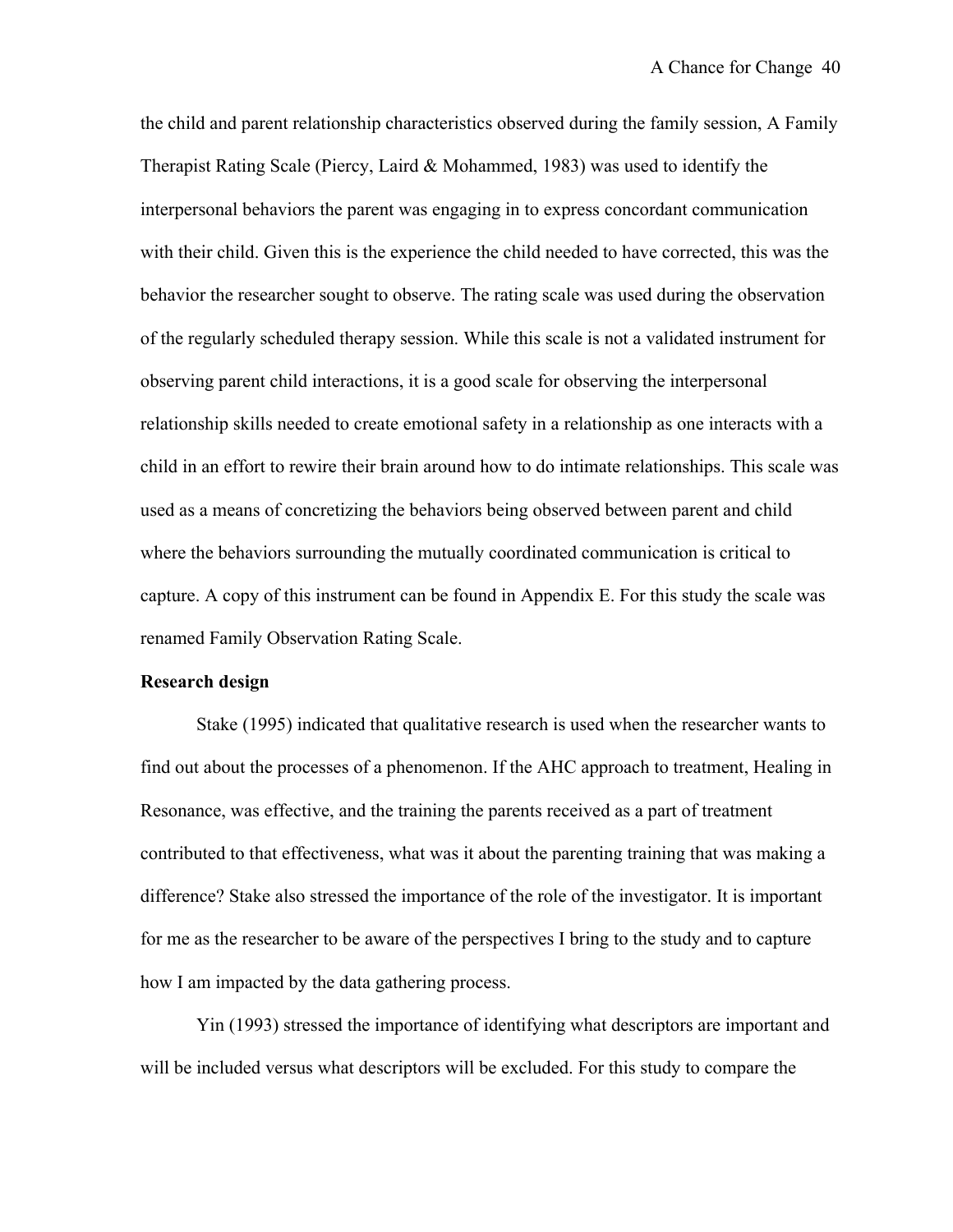effectiveness of this treatment approach against any other approach, it was important to know if the participants have tried other treatment modalities before coming to AHC. Additionally, the age of the child and whether or not they were a birth or adoptive child was a descriptor that was included. The behaviors the child presented at the start of treatment compared to the behaviors witnessed during the study were important to compare. If there were differences, it was important to ask what if anything contributed to those differences. In particular, it was important to gather the adult participant's experience with the group as a contributor to the child's behavioral change. Once these questions were answered, the data gathered was used to generalize to a theory of what if anything, contributed to the parent and child's change in relationship, (Yin, 1993).

### **Treatment intervention**

The AHC model of treatment, Healing in Resonance, consists of in-home and inoffice outpatient treatment for children with severe behaviors. When the behaviors are not as oppositional or defiant towards the adult caregivers, the child and family can be seen in the office. From a family systems perspective (Minuchin, 1998) it is best not to put the parent in the middle when trying to address disturbing behaviors. When children with severe issues come into the office they tend to be more anxious. As a result, they don't demonstrate the behaviors the parents typically experience when the child is at home. A child presents differently at home when they feel more comfortable in his or her surroundings. For this reason the model of treatment indicates that a child with severe acting out behaviors be seen in the home, so that the therapist can witness these behaviors and address them directly instead of stating to the child that the parents told the therapist about the disturbing behaviors.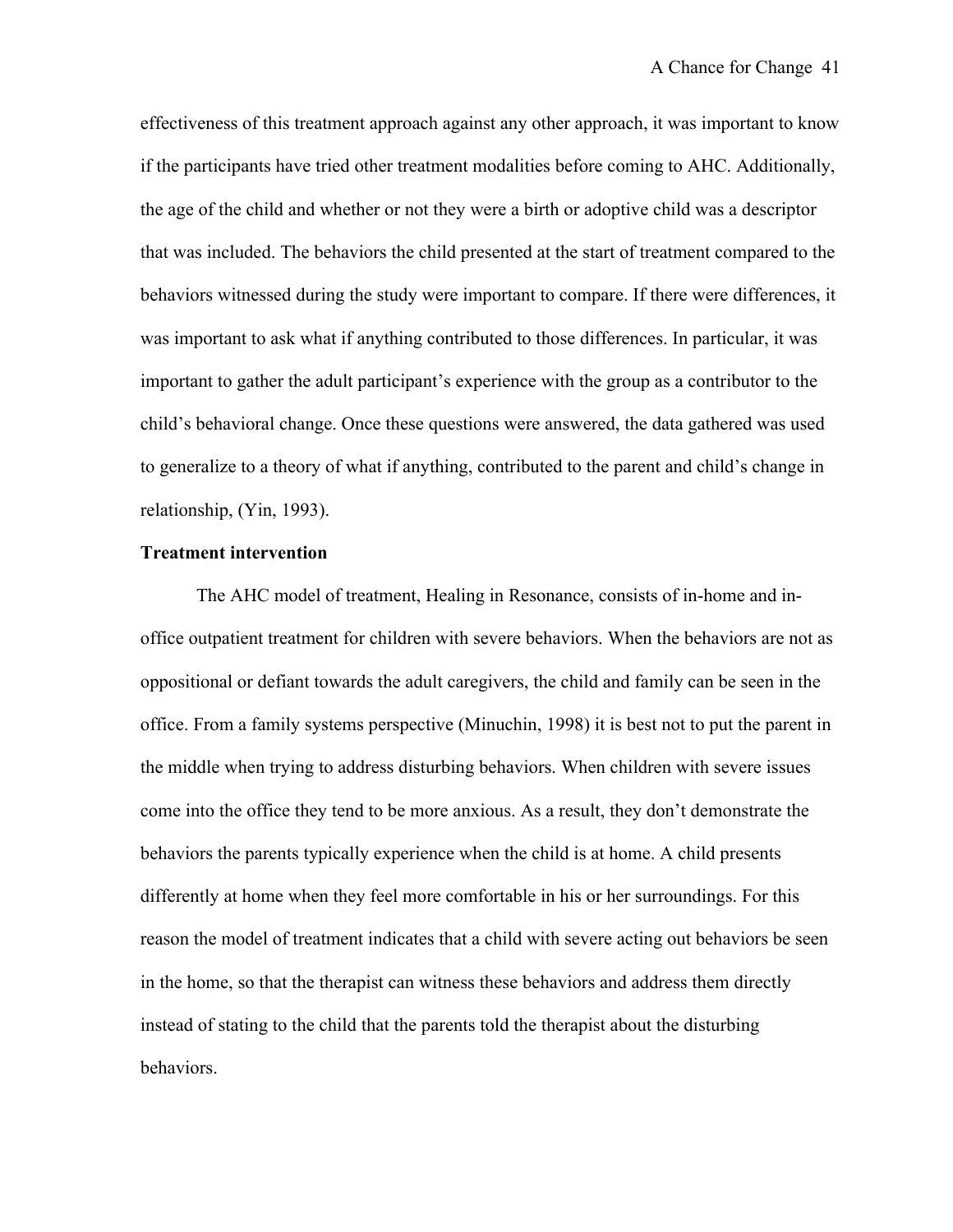A child's behavioral severity is judged by how verbally and physically aggressive the child is in preventing the adult caregiver from meeting the child's needs and having control of the child's life. Severity is also judged based on the child's lack of emotional regulation. When a child gets anxious or aggressive and does not have a means for calming himself without doing damage to himself or another, this is categorized as severe. When the behaviors are mild or moderate, the child and family can be seen in the office. As the child begins to stabilize and behaviors begin to normalize, treatment is transferred to the office. Transferring the location of treatment from the home to the office is also another way of indicating hope to the family that healing is possible.

In addition to seeing the child and family either in the home or office, the clinical team has asked for assistance in having the parents attend a psycho-educational group with other parents so that without the distraction of the children, the parents can learn and ask questions about the neuroscience that drives the AHC approach to treatment. This study addresses the effectiveness of the parent group as a contributor to the AHC model of treatment, Healing in Resonance.

Following the guidelines of neuroscience on healing attachment wounding in addition to following structural family systems approaches to treating children, the treatment approach comes through the adult caregiver(s). Realizing the caregiver's unhealed childhood wounding would be triggered as a result of parenting a child with trauma and attachment issues, the treatment focus included the mental wellbeing of the caregiver as well as the child. Once the caregiver was able to remain grounded and not reactive, the three requirements of neuroplasticity could be implemented. The three requirements were 1) there had to be a mature, in charge, calm, regulated adult the child could get into relationship with,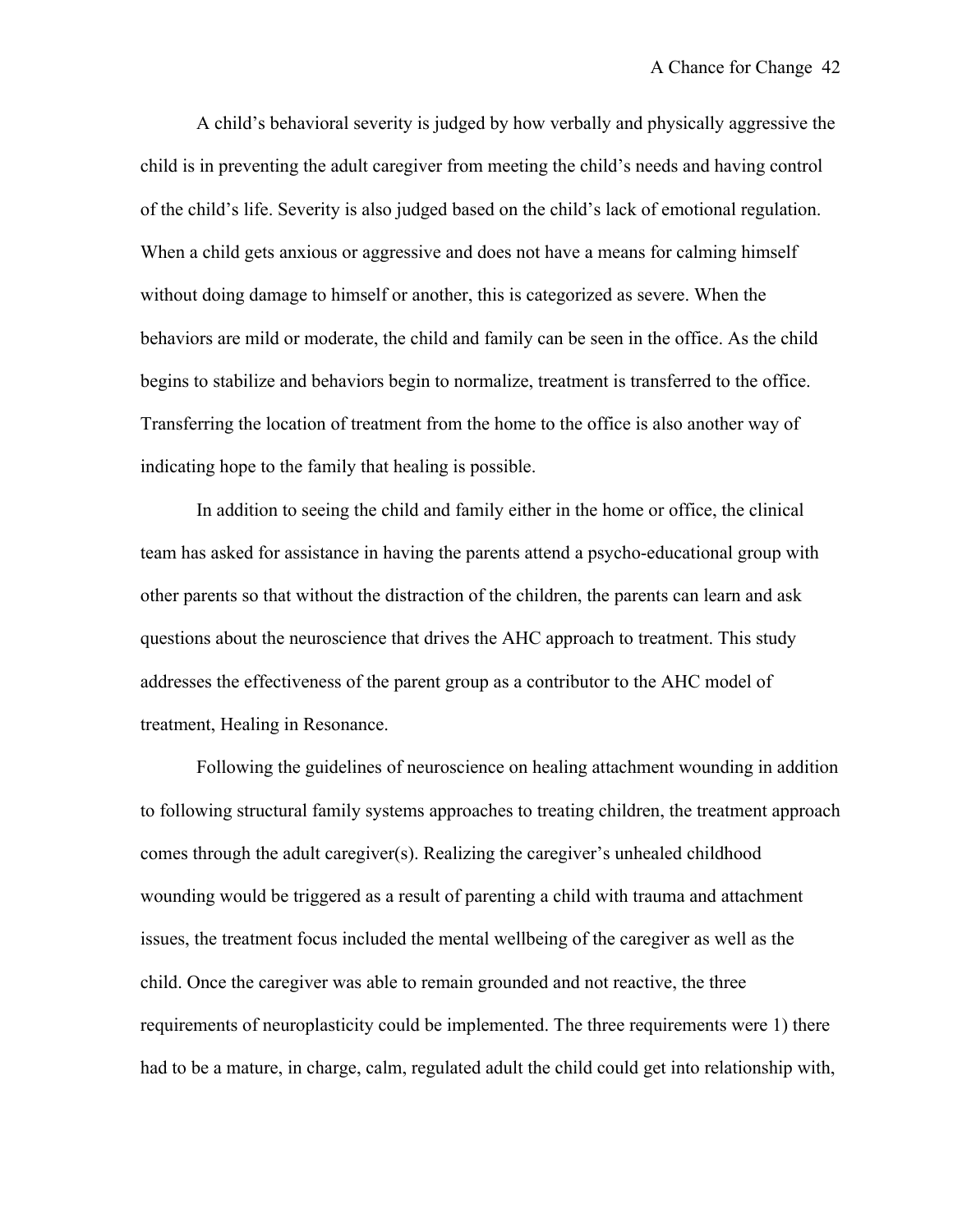2) the child needed to have corrective experiences within that positive relationship and, 3) both sides had to be motivated to change.

### **Attachment Healing Center Model of Treatment**

The model being studied was developed as the result of training and a master's degree in Marriage and Family Therapy Systems, coupled with a five-year certification program in Dr. Dan Siegel's Interpersonal Neurobiology studies. The concepts learned around brain development, attachment, trauma and the importance of attuned affective expression have all contributed to the development of this model of treatment, Healing in Resonance.

The model's first foundational concept is that the child's brain changes in relation to a positive, caring other through corrective experiences (Siegel, 2012) where both the child and caregiver are motivated to change (Escudero, 2008). When an adult caregiver aims to provide a corrective experience to the child in their home it is essential that they remember the child's brain can change, but only when the caregiver is that positive, caring other. This means, regardless of how the child is behaving, the caregiver must respond from a nurturing stance. This speaks to the second foundational concept: an individual can change when the environment is safe enough to allow them to shift from a stance of survival into a stance of growth and change (Lipton, 2008).

The third foundational concept is that emotional regulation, a component of attachment, is learned and healed through a nurturing, relationship in which there is attuned, concordant communication. A child learns to get calm by being pulled in close to a regulated, nurturing adult caregiver. When the caregiver can stay regulated they can co-regulate the distressed child. Through co-regulation, and attuned affective communication, the child becomes regulated as well (Schore, 2003). As the child repeats corrective experiences in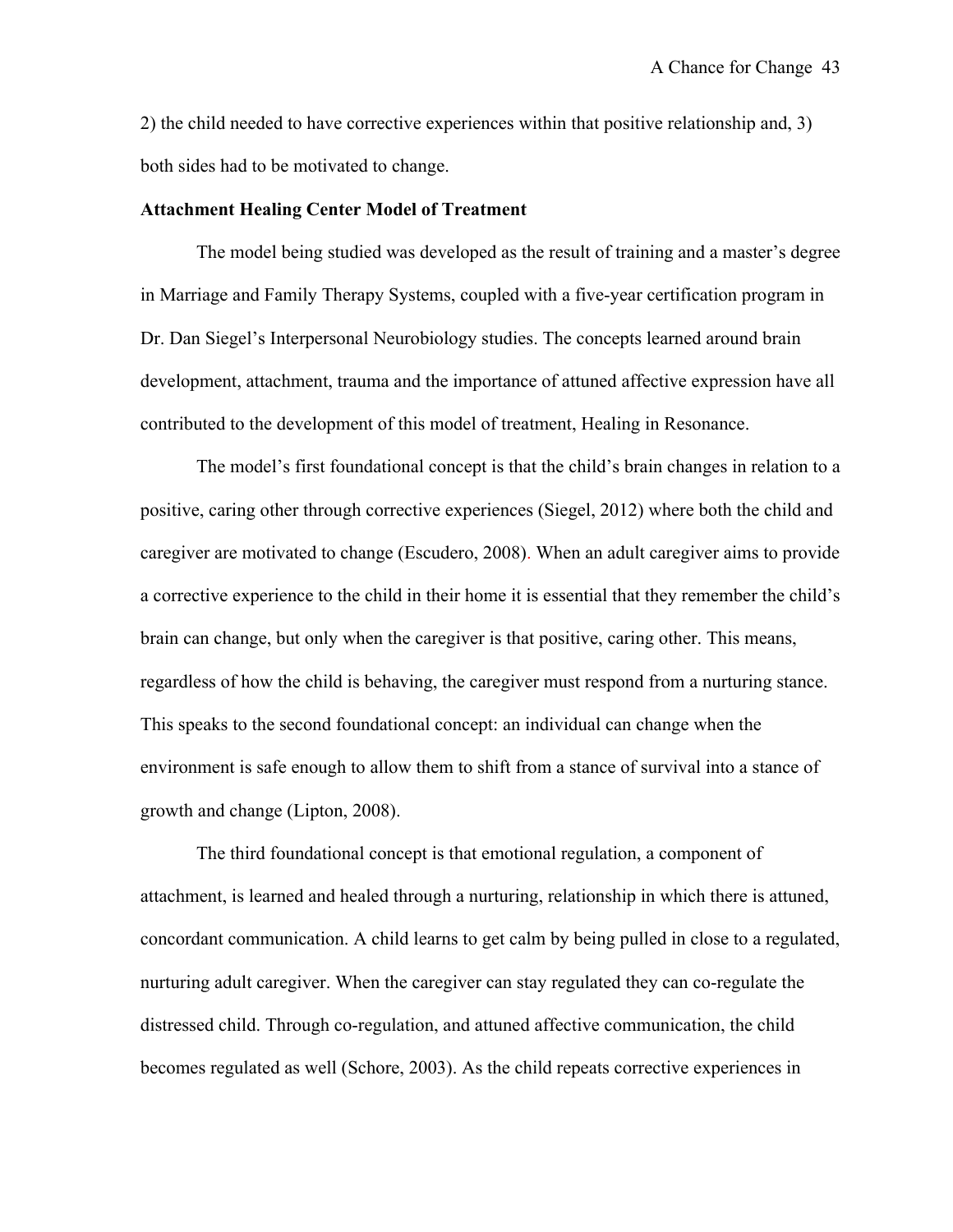response to their distress signal, the child learns to trust another. A child's distress signal can look like defiance, aggression, lying, charm, manipulation, and resistance. As the adult responds calmly to the child's behaviors, the child learns how to get calm in the middle of a dysregulating experience. As these experiences are repeated, the child learns to trust another.

This ties into the fourth foundational concept, which is that the child's disobedience, defiance and opposition are an expression of the child not trusting the adults to meet their need. It is important for the caregiver to remember these four foundational concepts in responding to their child's need, regardless of how the child is communicating the need.

The fifth foundational concept comes from two family systems theorists, Murray Bowen (Gilbert, 2006) and Salvadore Minuchin (1998). The parents are in charge (Gilbert, 2006), so it is through the parents that the clinicians work to bring about change in the child's behavior. The majority of the interventions are tools the parents use in day- to-day parenting activities. The five foundational concepts are all implemented according to a modified version of Minuchin's Structural Family Therapy. There are five steps in our process 1) joining with the parents, 2) creating an enactment or marking one that occurs naturally, 3) restructuring by helping the parents view the interaction from a healing perspective and implement an intervention that will shift the interactional pattern, 4) reframing the behavior and providing positive feedback whenever the child shifts in relation to the caregiver regardless of how minimal that shift may be, and 5) closure with homework to provide practice for the new skills acquired during the session. The model was implemented in two therapeutic sessions within each family visit. The first segment was a family session without the client to join and guide the parents and the second was a family session with the child to help the family bring about change in the moment.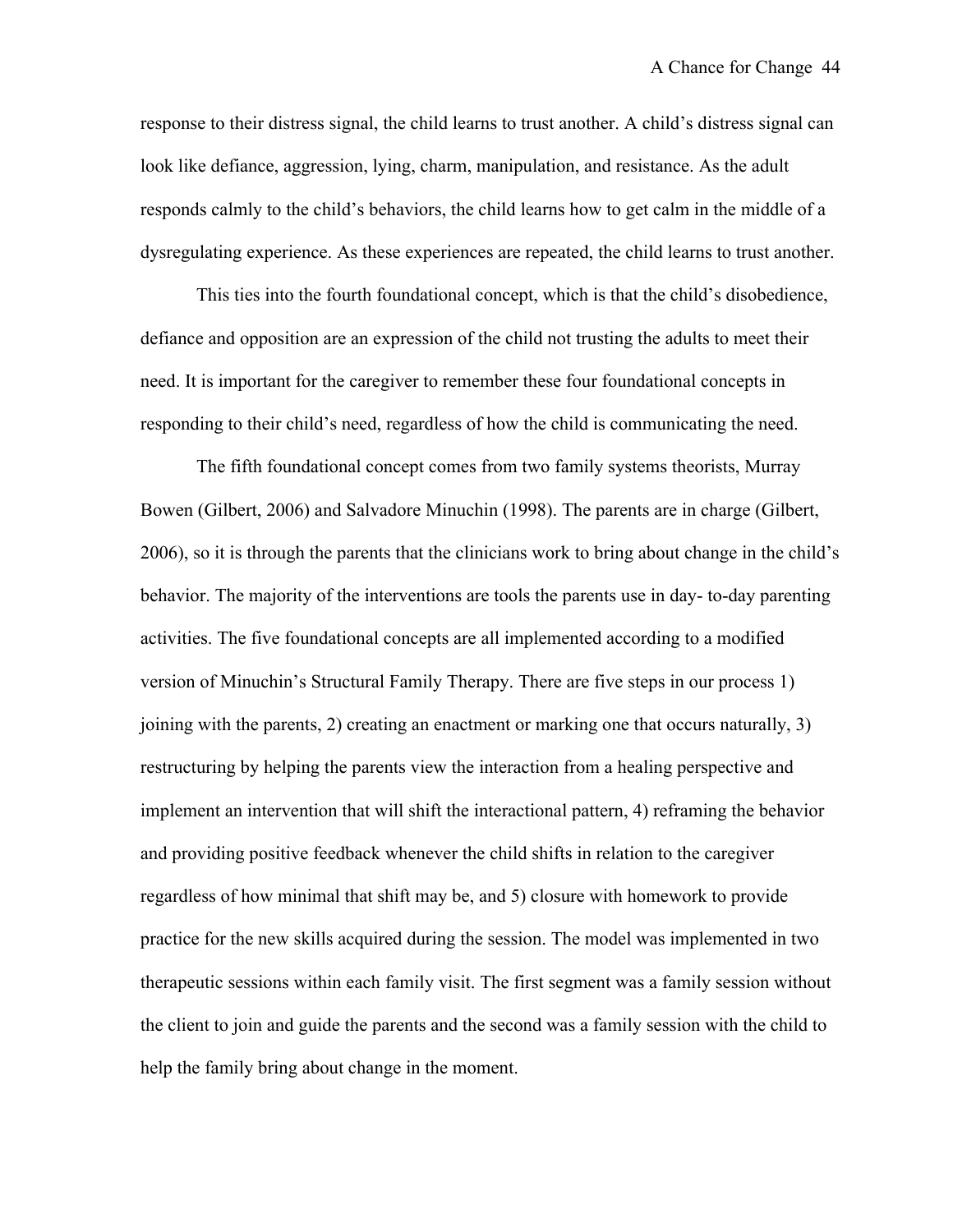There was an overarching principle that drove the work in the family system. Both the child and the parent had to be motivated to bring about change in their own behavior (Escudero, Friendlander, Varela & Abascal, 2008). No change would come about if both sides of the equation were not motivated to change.

**Clinical training.** In preparing to deliver the four-week parent group centered in neuroscience, one of the research assistants was trained to facilitate the groups. Additionally, the clinicians who provided therapy for these families were also trained in the AHC model of treatment, even though for this study there was no focus on the therapy. The student investigator was not connected to training the parents. The student investigator did, however, conduct the family observation session, interviews and focus group.

Each training session lasted two hours with two to four hours of preparation prior to the training. The research assistant's preparation took the form of reading original works and sometimes writing a response to the reading. Training for the research assistant/facilitator and clinicians included modules on: attachment theory according to Bowlby (1988); attachment from a neuroscience perspective according to Schore (2003); attachment from a brain perspective by Siegel (2012); attachment from a heart perspective by HeartMath (Childre & Martin, 2000); resonance and relationships according to McCraty (2003); energy of relationships according to McTaggert (2007) and Peirce (2009); nature or nurture according to Lipton (2008); self-care; power of relationships (Luquet, 1996); Structural Family Therapy (Minuchin, 1974); Bowen family therapy (Gilbert, 1996, 1992); and power of emotions (Fosha, 2000).

The researcher/facilitator demonstrated mastery of the information by leading discussions, creating activities for teaching the information to others and role playing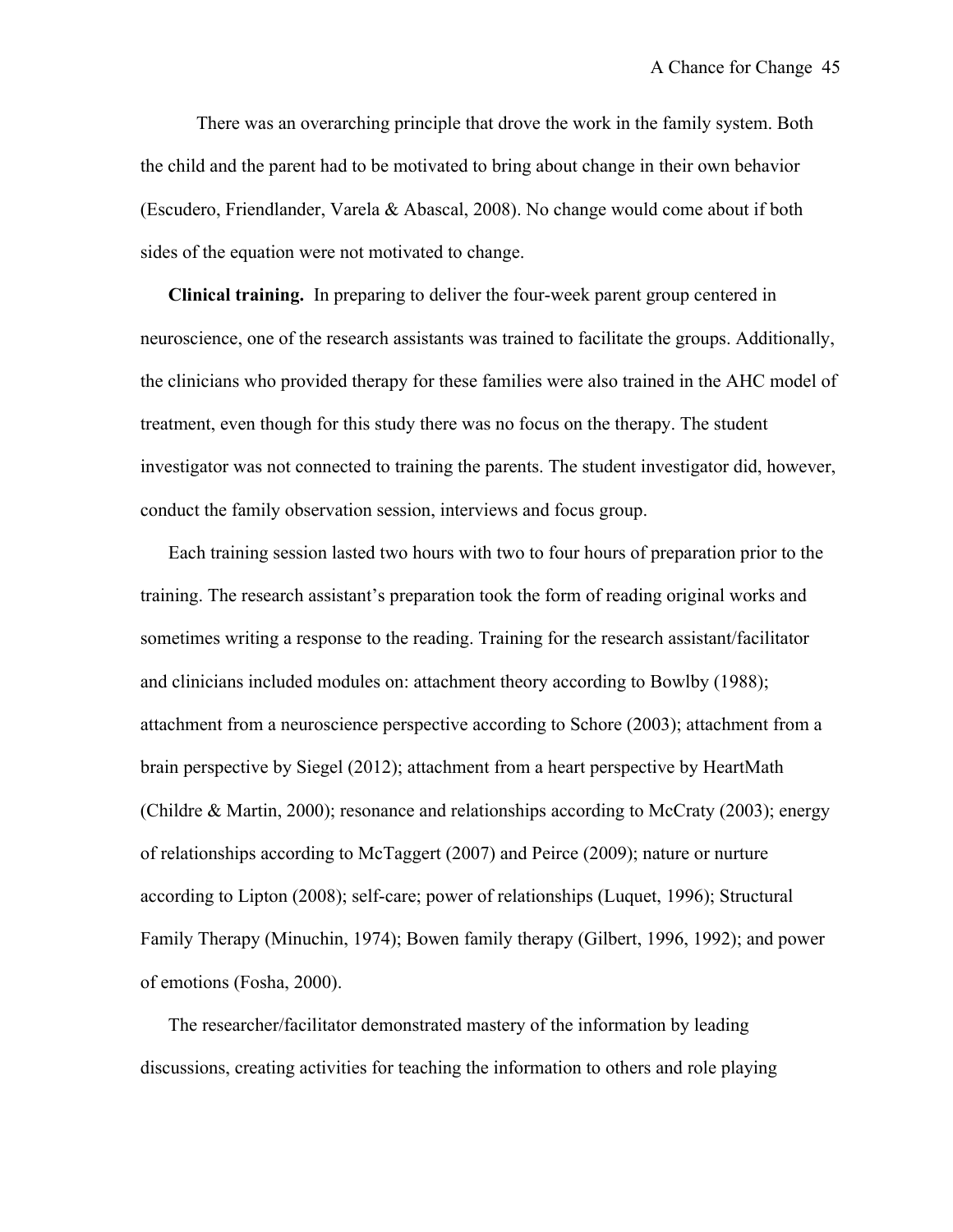applications of the theoretical perspectives in challenging scenarios. Additionally, the facilitator/research assistant and clinicians were able to discuss the principles underlying every intervention that could possibly be used with a family in treatment.

**Parenting training.** Five parents received eight hours of training on the basics of attachment, neuroscience, and heart-brain connection. During this training, the impact of various interventions were discussed in conjunction with how to implement these interventions with one's child. The modules covered in the parenting training included: week one – attachment and the cycle of trust; week two – triune brain, mirror neurons, four defenses; week three – right brain communication, emotion focus, schemas; week four – selfcare. Training for the parents took place weekly for approximately two hours each week over a four-week period. Appendix F contains a chart outlining the parent group content, interventions and activities.

#### **Researcher's Position**

Stake (2006) encouraged the researcher to share their biases and perspectives in evaluating cases studied. With that in mind, the reader should know that I am the main researcher and owner of the Attachment Healing Center. I also developed treatment modality and materials being studied. As the main researcher, however, I did not facilitate the parent groups, but rather trained another clinician in the model of treatment being studied and this research assistant conducted the parent groups. Additionally, other than the observations of the family therapy sessions, as the main researcher I did not conduct or supervise any of the therapy delivered to the research participants.

Additionally, I am currently raising an adoptive son diagnosed with Reactive Attachment Disorder. My son was adopted two years ago. He was 11 years old when we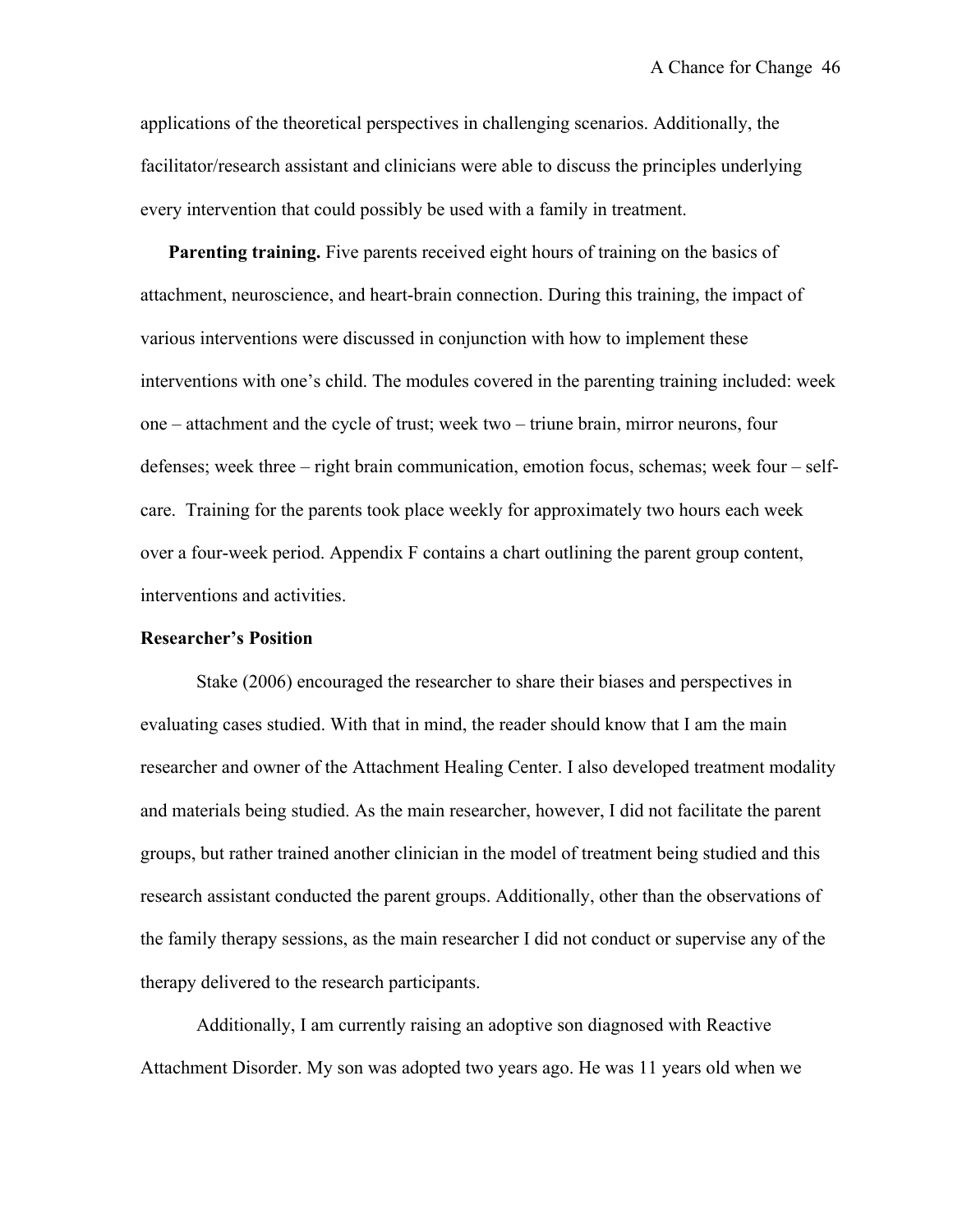adopted him. At that time he could not read on a first-grade level. Over the past two years, in addition to the academic challenges, there have been severe behavioral challenges, with severe defiance and physical as well as verbal aggression towards us, his adoptive parents.

After two years of intense work, my son can now read on a fifth-grade level, and instead of sitting in the back of his class being the clown, he sits in the front of the class engaged with the academic material. While there have been significant academic gains, the behavioral gains have been slower to materialize.

As I read through the participants' journals it was as if the parents were pulling in close and reminding me of all the tools and interventions that helped them bring about change in their own homes with their children. These reminders helped me stay grounded and, instead of reacting to my son's aggressive and violent outbursts, I was able to get curious about what need was underneath these behaviors. Throughout the process of coding and analyzing the participants' journals, interviews and family session observations, I felt supported to implement what was being studied in a day-to-day, moment-by-moment basis. As a result, my son's behavioral challenges are finally shifting on a major level, rather than in small increments. Seeing this change in my own family, I have been impacted with the importance of offering parent support groups following the first round of Parent Trainings. The ongoing support from parents who have been through the process is invaluable in helping a parent stay the course with a behaviorally challenged child who does not trust his adult caregivers to meet the ongoing day-to-day needs or to have control over him.

### **Trustworthiness**

Maxwell (2005) discussed respondent validation as the "single most important way of ruling out the possibility of misinterpreting the meaning of what participants say and do and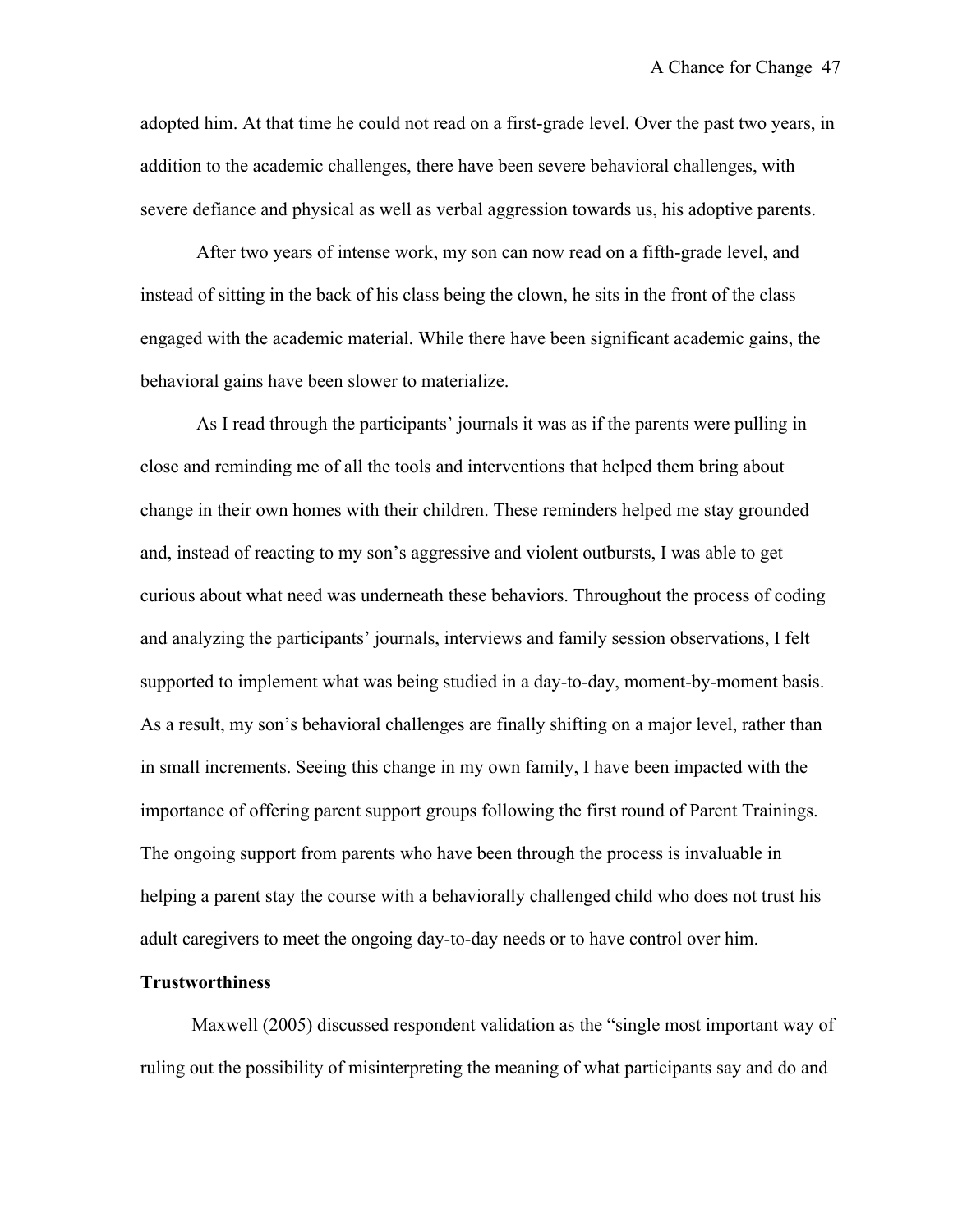the perspective they have on what is going on, as well as being an important way of identifying your own biases and misunderstandings of what you observed" (p. 111). In providing the research participants an opportunity to verify the findings each participant was allowed to review and edit the vignette created from their journals, interview and family session.

Additionally, a focus group was held where the findings were discussed. The response to the focus group was overwhelmingly positive. In addition to verifying the trustworthiness of the themes and emerging theories presented, the research participants highlighted the importance of the work coming through the parents. They said when they took the focus off their child and put on themselves and the schemas and wounding they as parents needed to heal, this made all the difference.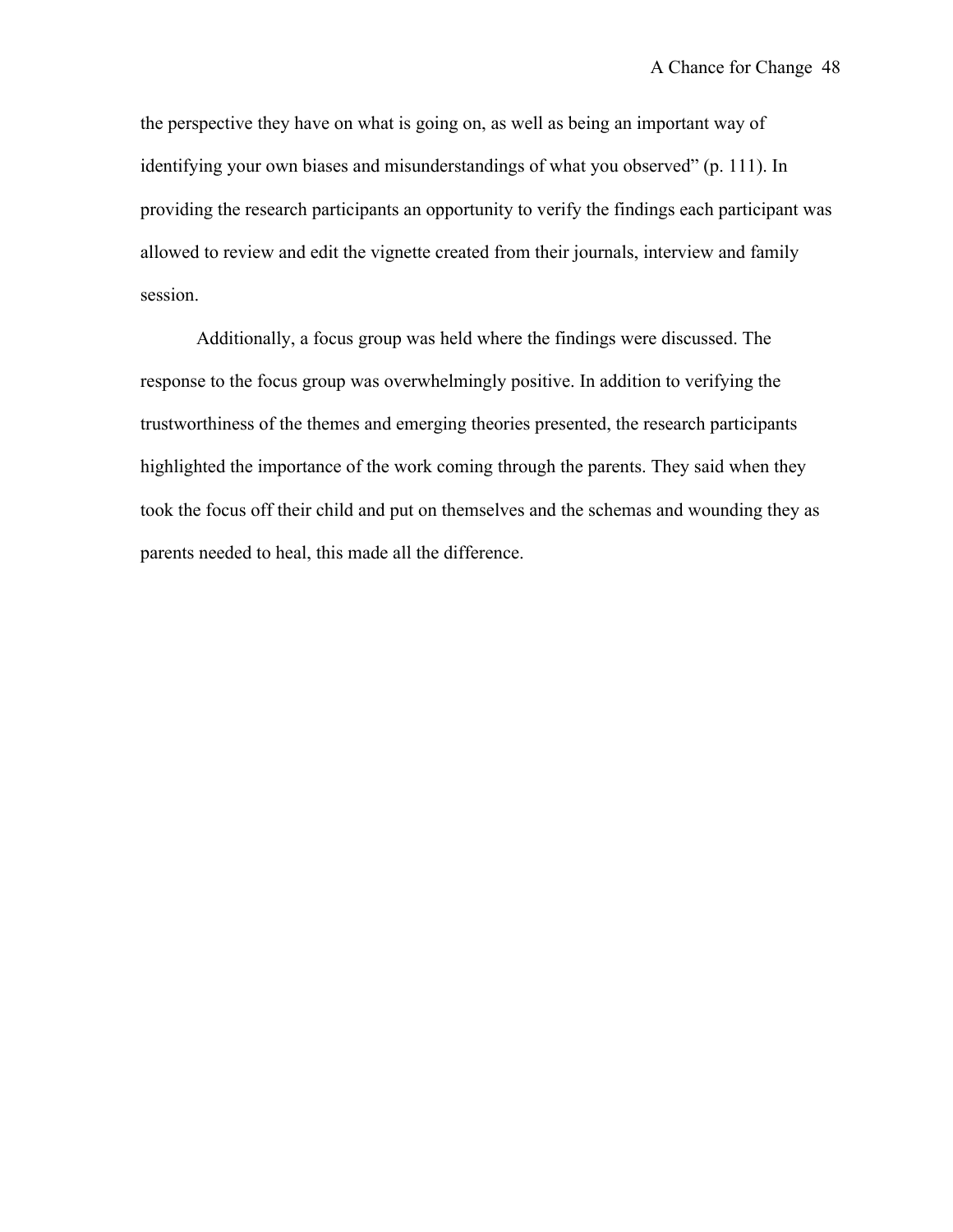#### **Chapter 4**

# **Results**

Five parents of five children were asked to journal about their experience in a four week parent psychoeducational group. Following the journaling, the parents were interviewed in order to have an opportunity to expand on their writings. There were four assessments completed on the children including the observation of the family's functioning. Only the RAD Questionnaire was used as a pre and post assessment. The results of the RAD Questionnaire along with the Family Observation Rating Scale are presented as a part of each individual case study, as a means of validating any change the parents expressed occurred within their family. The results of the pre and post RAD questionnaire assessments given to the children are presented in Appendix D following the blank RAD Questionnaire form.

The name of each participant presented here is a pseudonym. Appendix B contains a chart of the activities the participants engaged in as a part of this study. Appendix F contains a list of the topics covered in each week's psychoeducational class including interventions discussed along with activities presented.

The factors addressed during the case study were: What behaviors did the children exhibit that triggered the parents? How did the parents respond to those behaviors before, during and after the training? If the parents changed as a result of the training, did the child's behavior change as well? If change occurred, what if anything from the training contributed to that change? These questions are addressed in each case review.

Stake (2006) cautioned against comparing the cases to one another, but rather to look at each case to determine what that case had to contribute to the phenomenon being studied. With this in mind, each parent's experience is presented individually. While each case is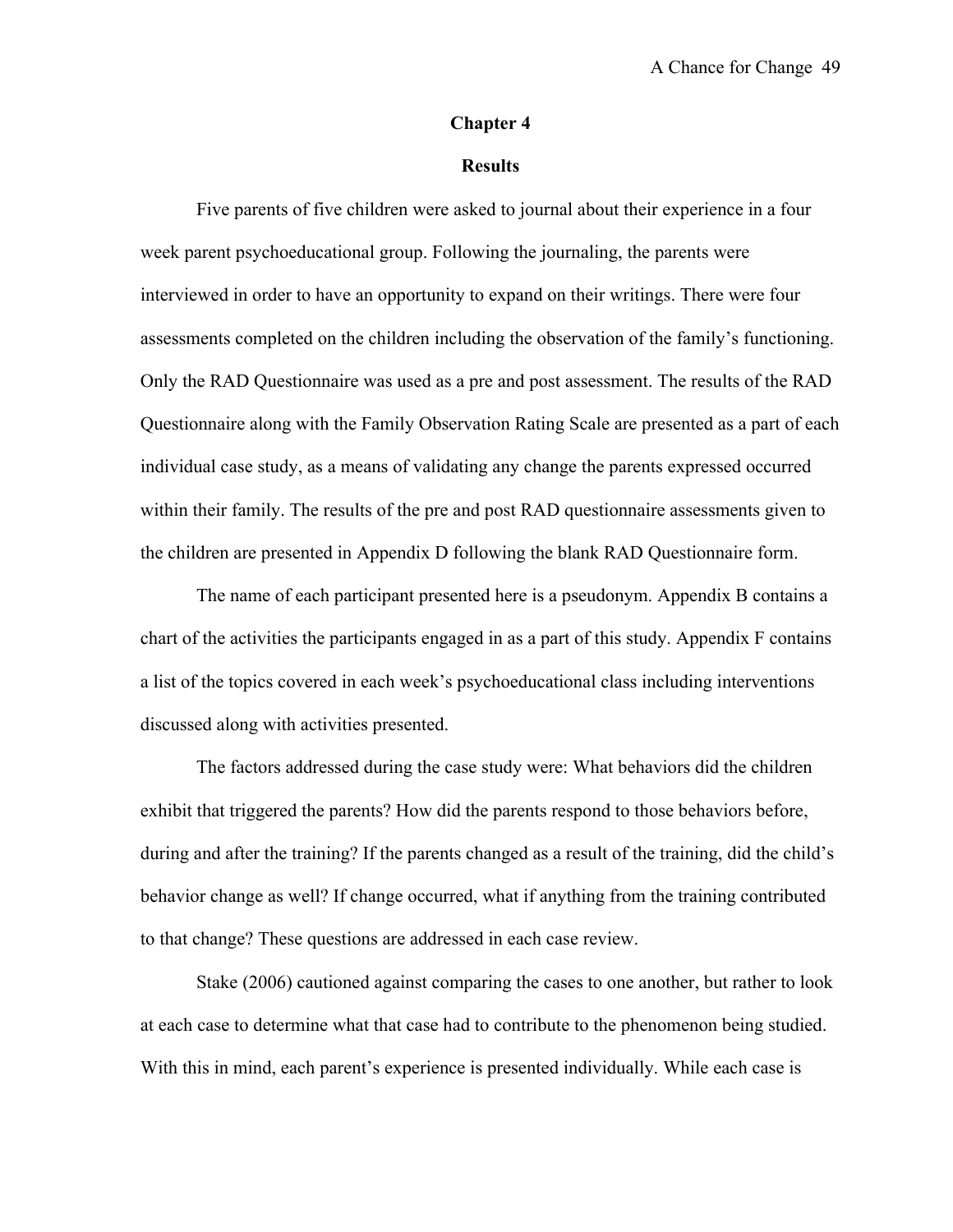presented individually, there are emerging themes across cases. These themes will be highlighted in a consolidated cross-case synthesis of what information emerged from each individual case. The cross-case synthesis is not meant to be a generalization of the study's findings across cases.

### **Data Analysis**

**Coding.** A grounded theory approach was used to analyze the data collected through journals, interviews and observations. The first step in allowing a theory to emerge from the data was open coding. The student investigator created a chart according to the Miles and Huberman (1994) column format for tracking each participants' answer to the journal questions. Each question was laid out in a grid and the participant's answer to that question was written in the column assigned to that question. One of the questions is presented in Appendix C for an example of how the grid was used.

Meanings were assigned to each participants' answers. These meanings were then grouped together into categories that included all of the concepts. Once this was done for the journals, the transcribed data from the interviews was added to the grid and compared to see if additional coding concepts not already included in the categories emerged. The categories were modified to ensure all new data coding were represented in the categories.

Once the categories were completed from the interview and journal data, the third step in the process was axial coding. During this process the relationships between the categories were examined. There was a constant comparison to see if several categories could be combined into key categories. For instance, the following statements were combined for one statement that reflected there was a change in parenting style: Parent and child getting closer; better communication between parent and child; relationships continue to improve;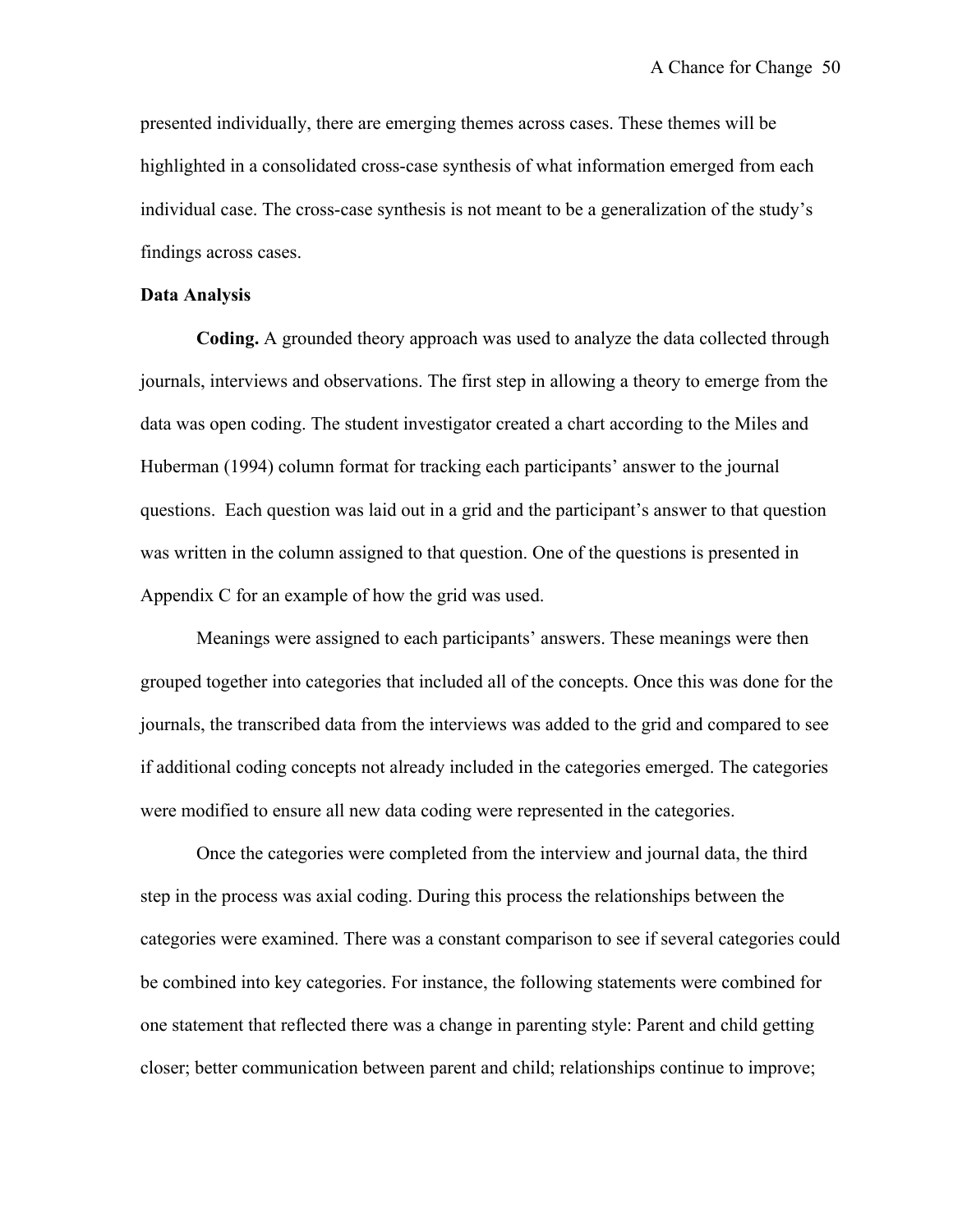less raising of voice; improved relationships with my children; all 3 children shifting; children able to stay regulated in the unknown. These statements were combined into a category of "improved relationships with my children." This category was combined with the category that addressed the change the parents were bringing about in how they were interacting with their children. Those statements were: adult emotions calmed before engaging child; connected positively to each other's emotions; I stay calm, in control of my words and actions; less reactive; working to stay grounded; awareness helps; logic and anger don't help bring about change; not engaging in power struggles now; I have more patience; staying regulated when my child blows up I don't have a strong reaction; take ownership for our beliefs that drive our parenting; challenge parents to think through their own belief system; take time to calm self first before engaging the child; now aware of anxiety triggers; I used to get overwhelmed with feeling everyone looked to me to fix things; breathing and slowing things down, helps. These statements were combined into the category of "focus on parent's emotional state first". The category of "focus on parents first" was combined with the category of "improved relationships with my children" to get "the parent child relationship improves when the parents focus on themselves first."

There was a constant comparison with four different types of comparisons implemented. First categories and related sub categories were compared. Next these categories were compared to new data as it was transcribed and added to the grid. The third step was to identify and expand the properties of the categories and place them along a continuum. The last comparison step was to place each participant's study classification along the continuum to capture the variations in their experiences. Below is a figure of the categories "information was helpful" and "information was easy to understand."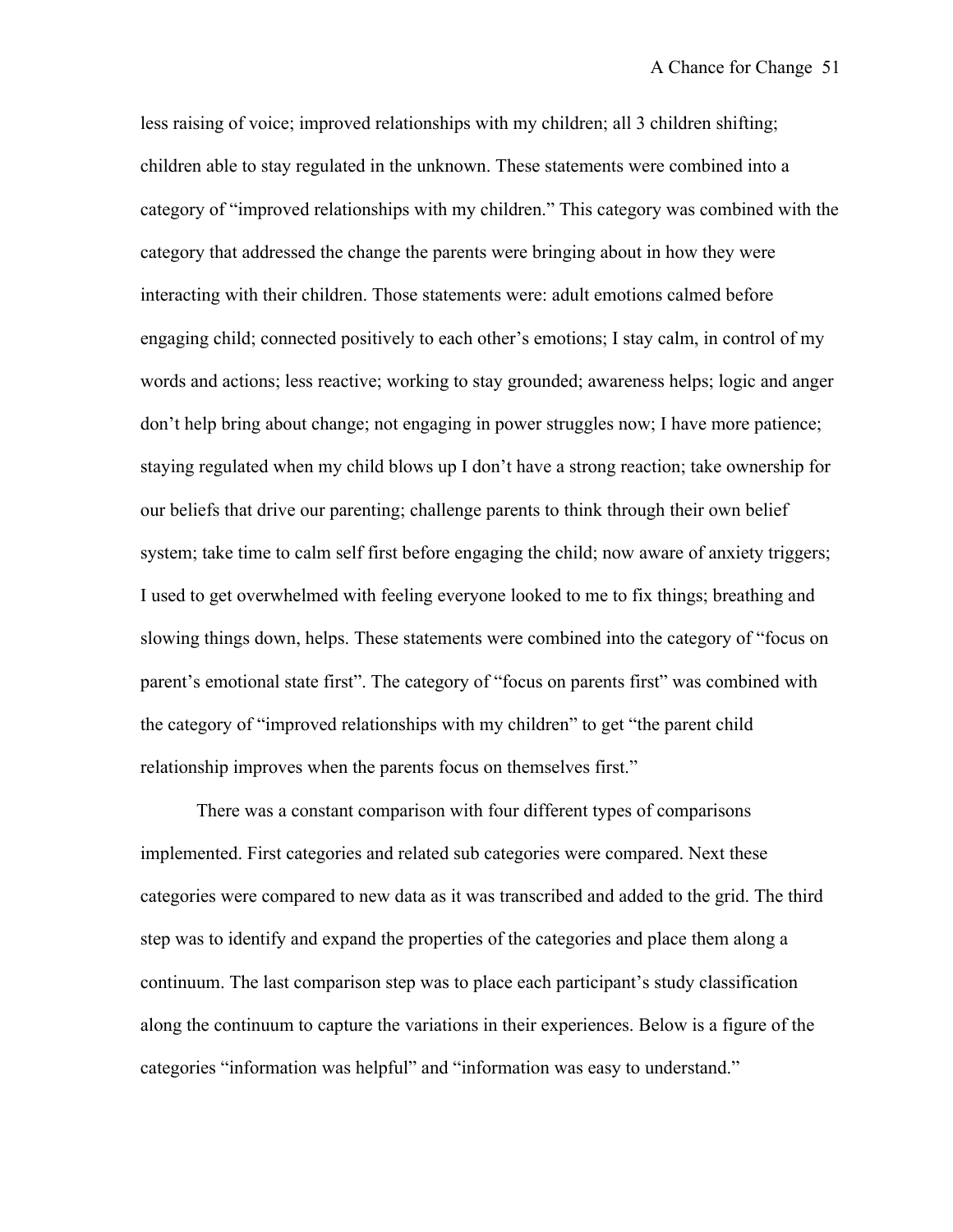| Info difficult to understand |                       | Info easy to understand |                   |
|------------------------------|-----------------------|-------------------------|-------------------|
|                              | Stephen               |                         | Gloria            |
|                              | Cheryl                | Sharon                  | Gregory           |
| Info not helpful             | All Info very helpful |                         |                   |
|                              |                       | Gregory                 | Gloria            |
|                              |                       |                         | Stephen<br>Cheryl |
|                              |                       |                         | Sharon            |

This comparison process of evaluating categories and their relationship stopped when the resultant categories seemed to satisfactorily capture the participants' experiences. As the coding from the interviews was added to the journal coding and there was no new information that did not already fit in an identified category, it was clear there was no additional data emerging.

The final stage in the grounded theory approach of allowing a theory to emerge from the data was conducted through selective coding. All of the categories that emerged from the data were reviewed to see if there was a core or central category that integrated all of the other categories into a core story that speaks to the relationship among all of the categories (Fassinger, 2005). One of the research assistants mirrored the coding process to validate the researcher's categories that were being captured from the data were consistent with the emerging themes they saw in the journals and interviews.

The emerging theory was constantly compared to the data to validate that the theory was grounded in the participants' experiences. The emerging theory was also compared to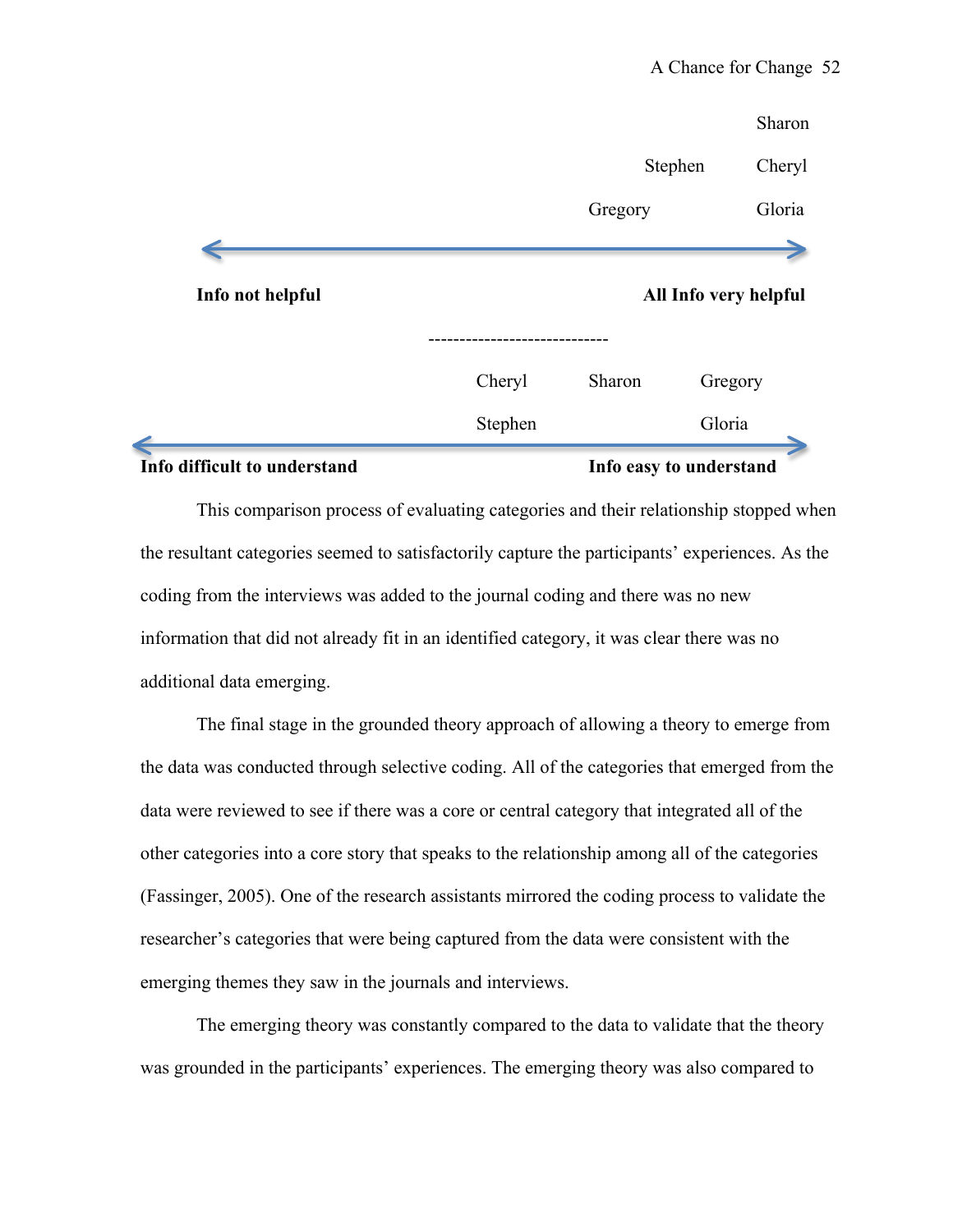the current literature on attachment disorder to enrich the understanding and offer an explanation of what had occurred during the change process (Fassinger, 2005). The result was an identified theory that had a set of well-developed categories with statements that spoke to the relationship among the categories.

This emergent theory is being used to contribute knowledge to the field of counseling. The goal was to determine what if anything can be done to help children who experienced early childhood trauma in their primary relationship with their caregivers learn to move from mistrust to trust of adult caregivers. This therapeutic work was being undertaken in an effort to bring about lasting change in the child's behavior and ability to do relationships in a family setting.

The data from the journals and interviews spoke to the emerging theory of what contributed to change in the parent's relationship interaction pattern with their child. The RAD questionnaires and observation data were used to confirm that change had indeed come about in the parent-child relationship.

The questionnaire used in the first study group was slightly different than the questionnaire used in the last study group. Two questions were added as a result of modifying the research from including a focus on the therapy to not including a focus on the therapy. Those two questions were, "Describe your relationship with your child before the training" and "Describe your current relationship with your child."

The results of the RAD Questionnaire and the diagnostic assessments were used in creating the vignettes for each parent. Within each vignette the behaviors observed through the use of the Family Observation Rating Scale were addressed. A cross-case synthesis was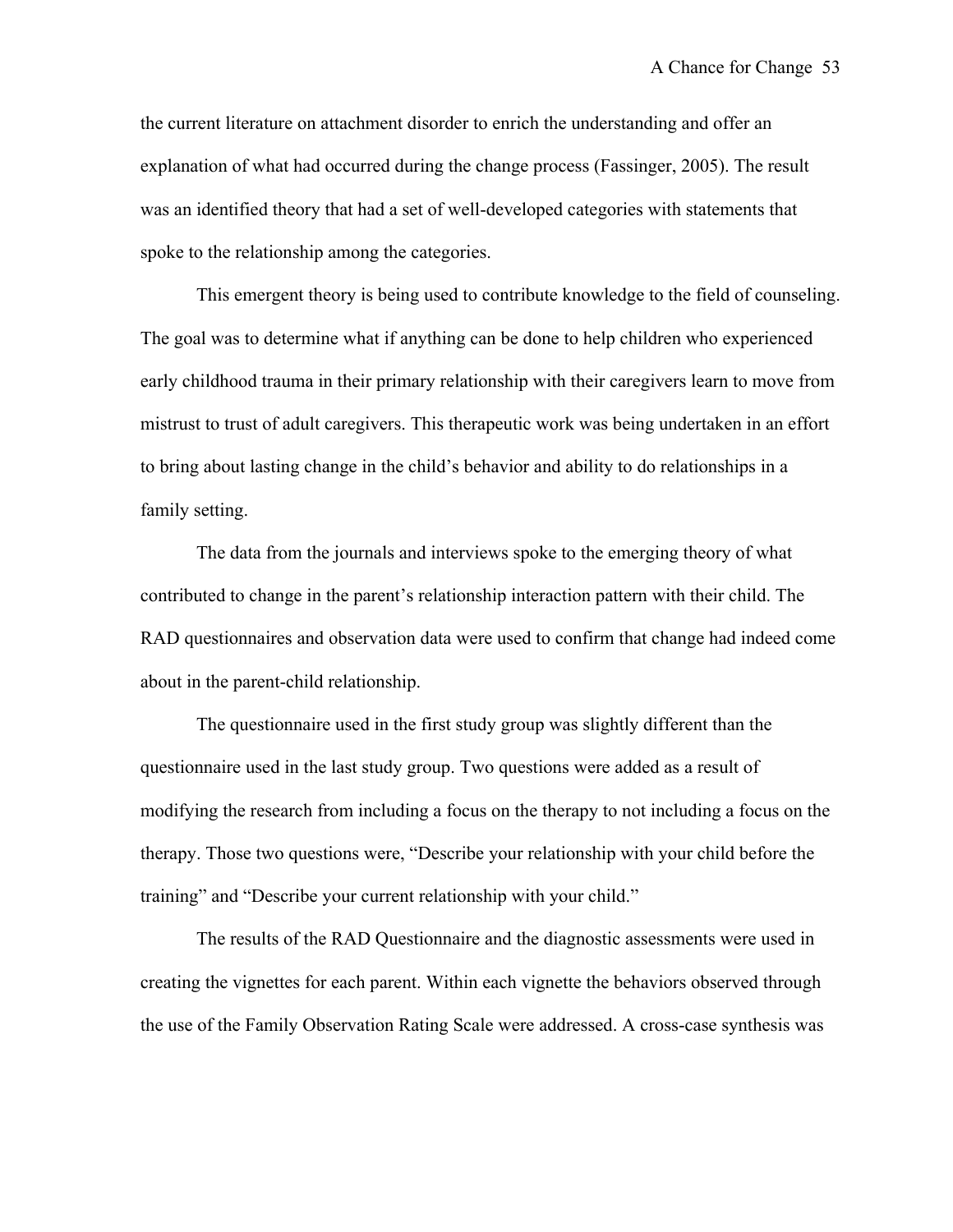developed based on this emergent theory outlining the relationship among the categories and themes.

In presenting findings, Stake recommends three analysis tracks in which the assertions being made in each case can be reviewed. Track I focuses on each case, thereby preserving situationality. Track I analysis is presented below as vignettes for each participant. The researcher with assistance from the data auditor, pulled together a skeleton story based on the journals and interviews. The researcher then built on the skeleton including additional information from the journals, interviews, observations, assessments, and focus group. At the beginning of each vignette is the result of the clinical diagnostic assessment of the child at intake, prior to the parent taking the training, and a diagnostic assessment just prior to the researcher's observation of the family session. Additionally, at the end of each vignette, the results of the diagnostic assessment tools are presented.

According to Stake, Track II will merge similar findings across cases. According to Stake (2006) "Remember, Case Findings merge to some extent across Cases, some of them around a framework of proposed multicase Themes" (p. 50). This cross case analysis is not a generalization but rather a synthesis of what each participant stated that was similar to other participants. Track II is presented as a Sample Case Progression. Stake's last track is Track III where the emerging themes from all of the participants is presented.

**Theoretical sampling.** Theoretical sampling took place during the focus group with the research participants for clarification and elaboration on their earlier journals and interviews. The process of open, axial, and selective coding started over with the data from the focus group to ensure the final emergent theory and categories were still accurate in expressing the participants' experiences. The focus group data validated the emergent theory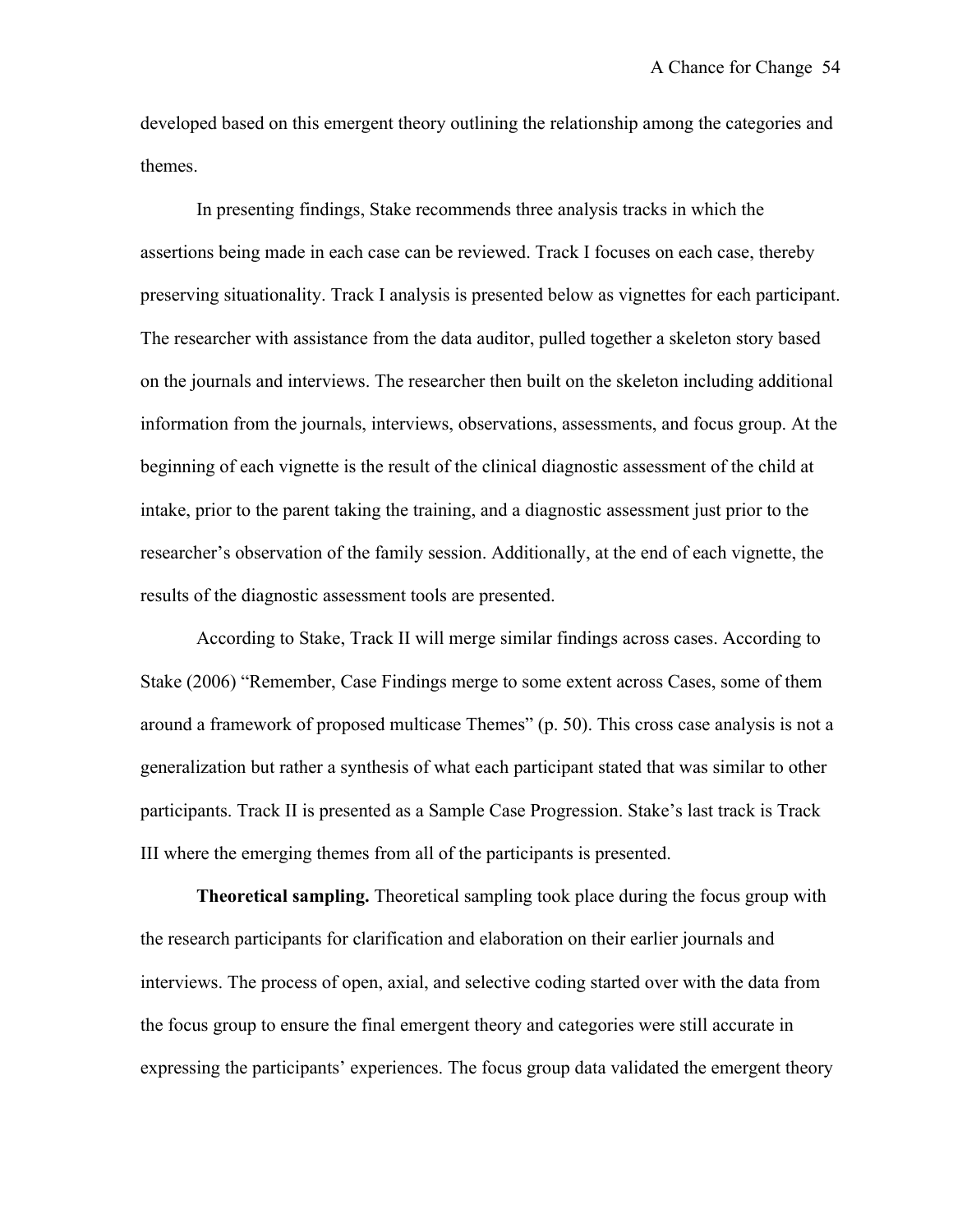and related categories. Through the process of the focus group one of the emergent themes and an intervention were highlighted as being essential in being able to bring about lasting change in a family's interactional pattern.

The research participants were adamant that the focus on the child and their behavior does not work. It actually keeps the family stuck. Instead, while it may seem counterintuitive what the parent is to do is focus on their personal healing. The parent is to take the focus off the child and put it on themselves. The parent looks at themselves to see what wounding is being triggered by the child's behavior and then heal that in themselves first.

When the parent heals their personal wounding the result is the parent shows up differently in relation to their child and through the day-to-day interactions with the calm, regulated parent, the child changes their experience of the interpersonal relationship between parent and child. One of the research participants, Gloria put it this way, "It takes more than just going through the motions and doing it [the model] you have to become it."

**Memo writing and auditing.** The student investigator kept a journal throughout the data analysis process recording developing ideas, assumptions, insights, feelings and connections to personal experiences with the material being studied. As the theory was emerging the constructive process was recorded through memo and journal writing.

The data auditor who supported the student investigator in analyzing the data also journaled about his experiences with the data from the journals and transcriptions from the interviews and focus group. The communication between the data auditor and the student investigator are also a part of the data used in coding and analyzing the data to reach an emergent theory with associated themes.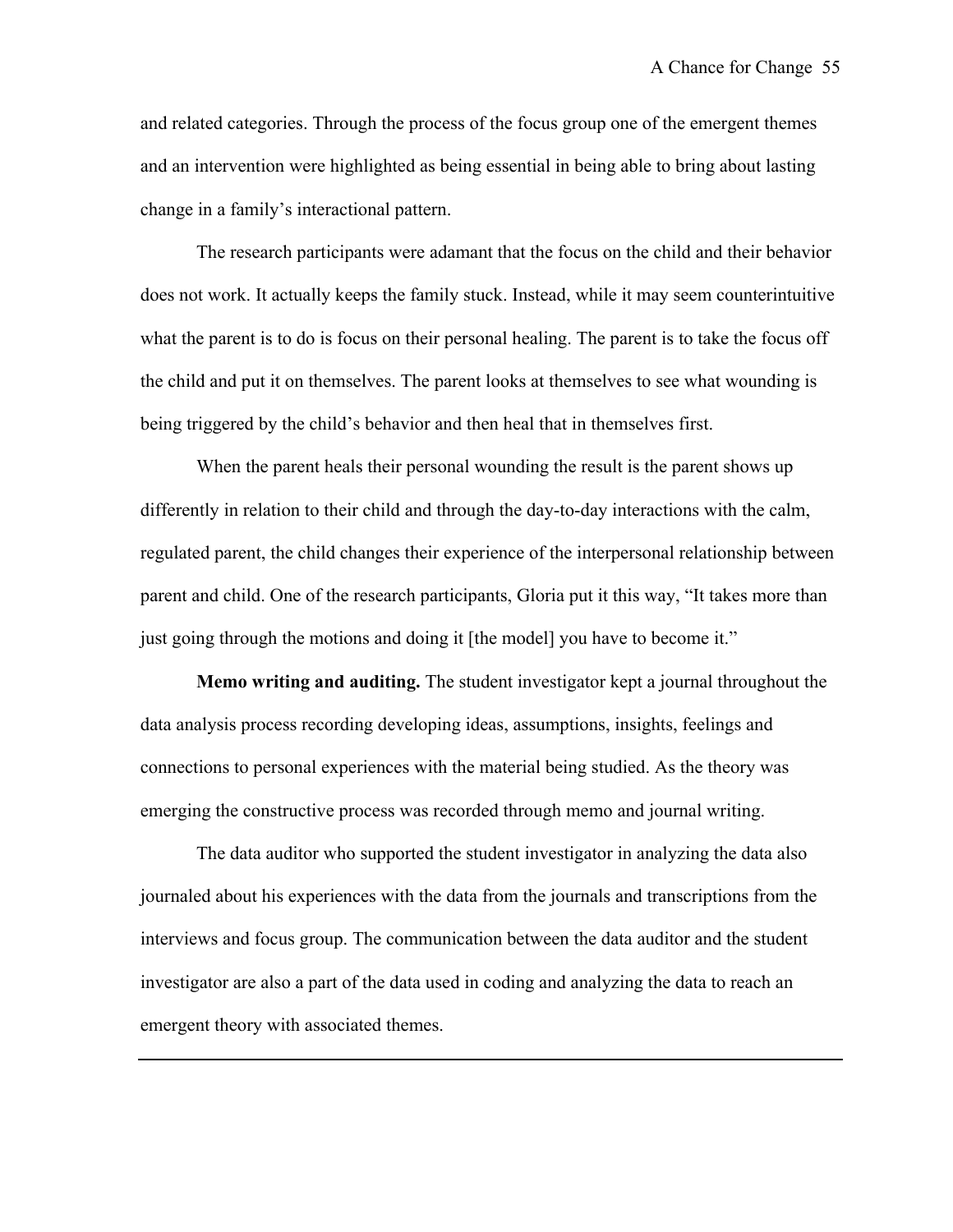The data auditor supported the student investigator in the auditing process. As the student investigator worked on the coding process of allowing the theory to emerge, the data auditor supported the process of categorizing, theorizing and theme development by reading the journals and interviews to ensure the coding was consistent with what they saw emerging from the data. The researcher and data auditor stayed in constant communication sharing back and forth the emerging categories and themes they each felt the data was reflecting. The student investigator's advisor provided oversight on the unfolding process to ensure the process adhered to acceptable procedures.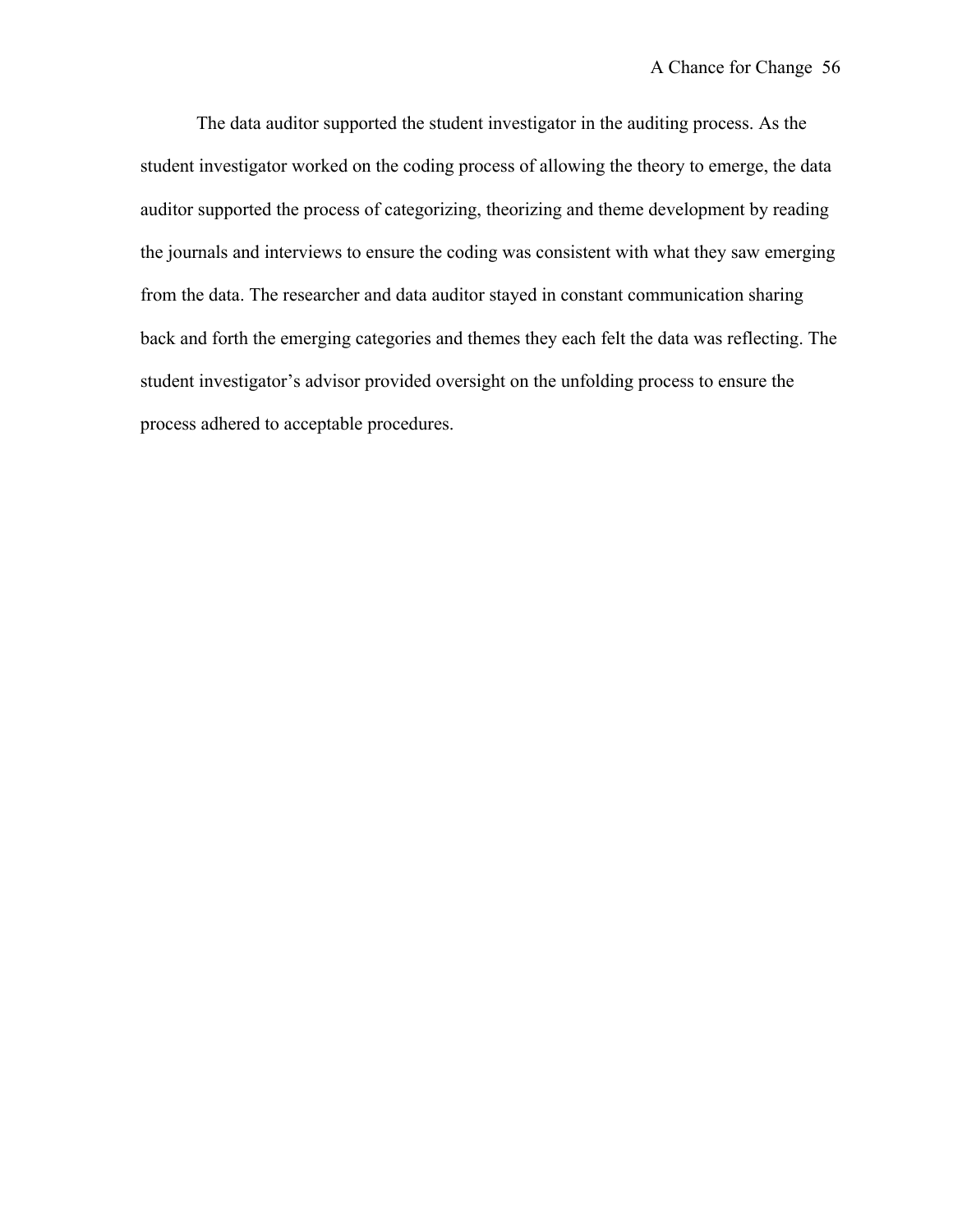This next section is Track I from Stake (2006) where each participant is presented as a vignette.

### **Sharon**

Sharon had a six year-old birth daughter, Olivia. Olivia was just four years old with a younger sister who was one year old when Sharon divorced their father. During the study both girls lived with Sharon and visited their father on the weekends. Sharon had joint custody of Olivia and her sister.

Prior to coming to the parent training, Sharon described her relationship with Olivia as difficult and riddled with arguments and yelling on a daily basis. According to Sharon, "It was strained. I feel we both had anxiety because every day was a fight to do everyday things." Olivia would get triggered when plans changed or when she felt out-of-control in the decision-making process. Sharon reported becoming triggered when she couldn't find a solution to a problem, or when Olivia said hurtful things, such as, "You don't love me," or "I want to stay with my Dad and not you!"

Sharon stated, "I acted more like a dictator with a 'my way or the highway' approach. It never worked and now I know why after learning the model." "My threshold for the tantrums has recently been very low. When I am tired and emotionally low, it would trigger me my daughter was continually negative and obstinate. I'm trying to communicate with my daughter before things escalate to let her know that I need time to sort my feelings." Sharon said she did not know what to do to help Olivia or to improve their relationship. Sharon felt she and Olivia were not a team but seemed instead to be constantly battling each other. "I didn't feel like we were a team. It was her against me and vice versa." By week four, Sharon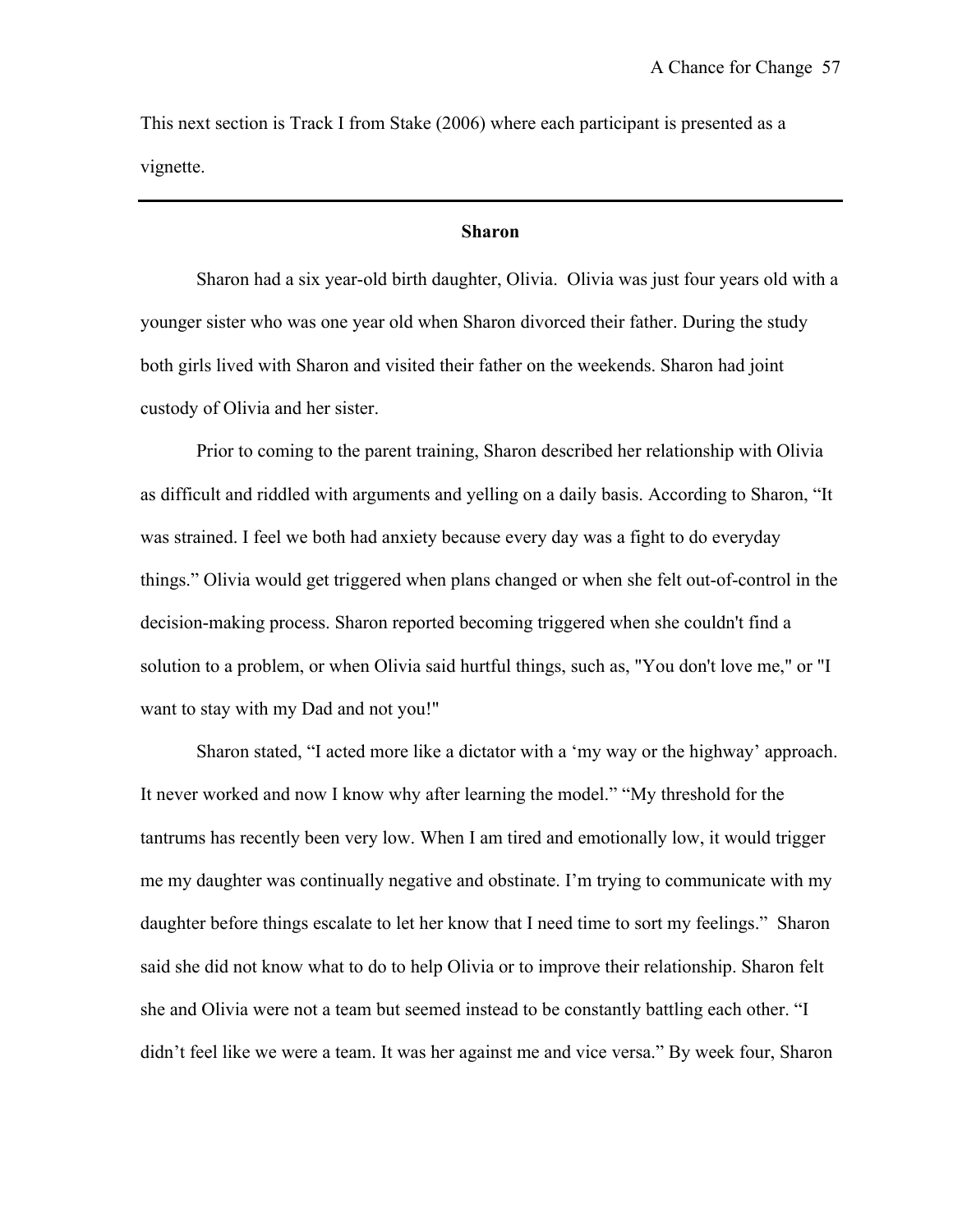was looking back and seeing how far the two of them had come, "I am far less stressed at home, whereas before my stress was home."

At the time of the initial assessment, Sharon stated that Olivia was running the house. Whenever she did not get her way, Olivia would throw a big tantrum and run outside to the backyard where she knew she was not allowed to go because of safety concerns. Sharon could tell her daughter was not letting her be in charge. At the start of the Parent Group, Sharon expressed hopelessness over having no control of her child and family life. "I feel hopeless and not in control of the situation."

According to Sharon, it seemed as if her daughter was in need of someone to be in charge. When the therapist came into her home and started interacting with the family, Sharon stated that it seemed as if the therapist went into full crisis intervention therapy mode. During the family observation, Sharon reflected that in the beginning of therapy it seemed as if her daughter wanted someone to be in charge, so the therapist took over and modeled for Sharon how to be the adult in charge. Sharon reported that she was grateful for this, because it showed her what she needed to do to restore safety and parental authority in her home.

In her journal Sharon wrote that she was surprised Olivia responded so well to the therapist taking charge. When a person struggles to say what their real need is, but rather the need shows up in the behavior, we say the child or adult is miscuing. Even though Olivia was continually miscuing, the therapist could tell Olivia was ready for change. Through this therapeutic process, Sharon was very supportive and open. According to the therapist, both Mom and daughter seemed highly motivated to bring about change in their relationship.

The therapist stated that she felt resourced, like her well was full when she left the house. This is a sign of resonance. When the parent is motivated and working hard with the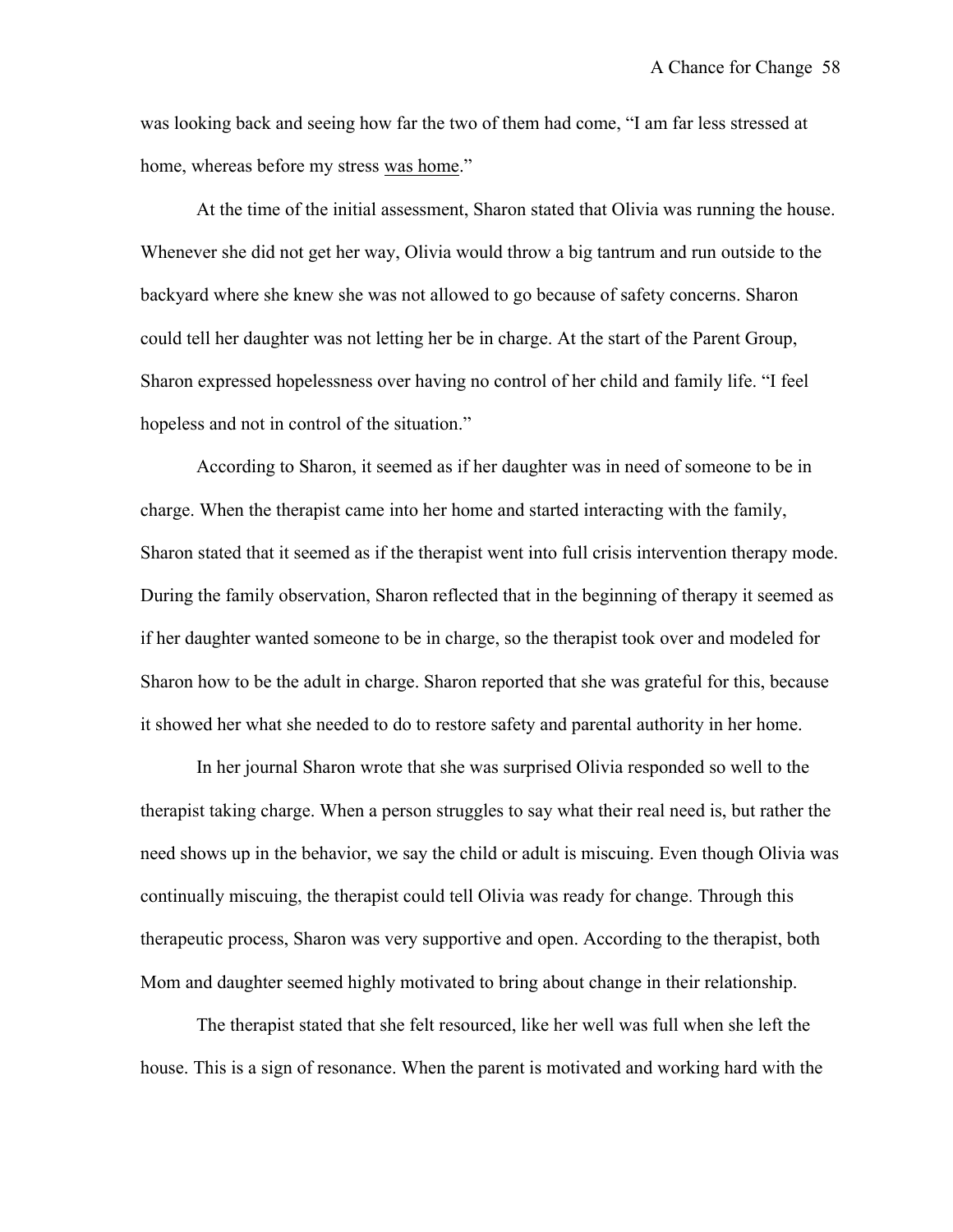therapist to bring about change, it can be seen that both the client and the therapist are coherent. When two individuals are coherent together HeartMath (Childre and Martin, 2000) states that this is a condition for resonance. In resonance the two coherent beings energize one another as the connection is experienced as more than one plus one equals two. The therapist stated that she felt this was going to be one of the "miracle families."

Sharon and Olivia started therapy with the Branch Clinical Director. Typically, the Director, who is also a therapist starts with a family and then brings a new therapist on to train them. As the new therapist learns the model of treatment and is clinically up to implementing the model with the family, the Director will remove herself from the case, checking in on the family monthly to do live supervision, ensuring the quality of care the family receives is appropriate. As Sharon and Olivia were transferred to another therapist, they continued to make progress in therapy.

## **Parent journaling through the group process**

In the Parent Group, Sharon said she felt like she was learning valuable new skills. For example, she learned to not internalize what her daughter said. She learned that when Olivia gets upset, she as the Mom and adult in charge needs to maintain her composure and stay at her baseline, making an effort to lower her own emotions before she engaged her child. "Our communication has improved quite a bit." "I learned that when she is upset I need to maintain my composure and stay at my baseline." Sharon learned about miscues and how to see that behind bad behavior was a need.

Sharon said she also learned about how to be in control without being a dictator. "I make the decisions for our family but I let her choose between 2 options when possible. I have talked to her about plans changing and explained that it can be good at times." This kept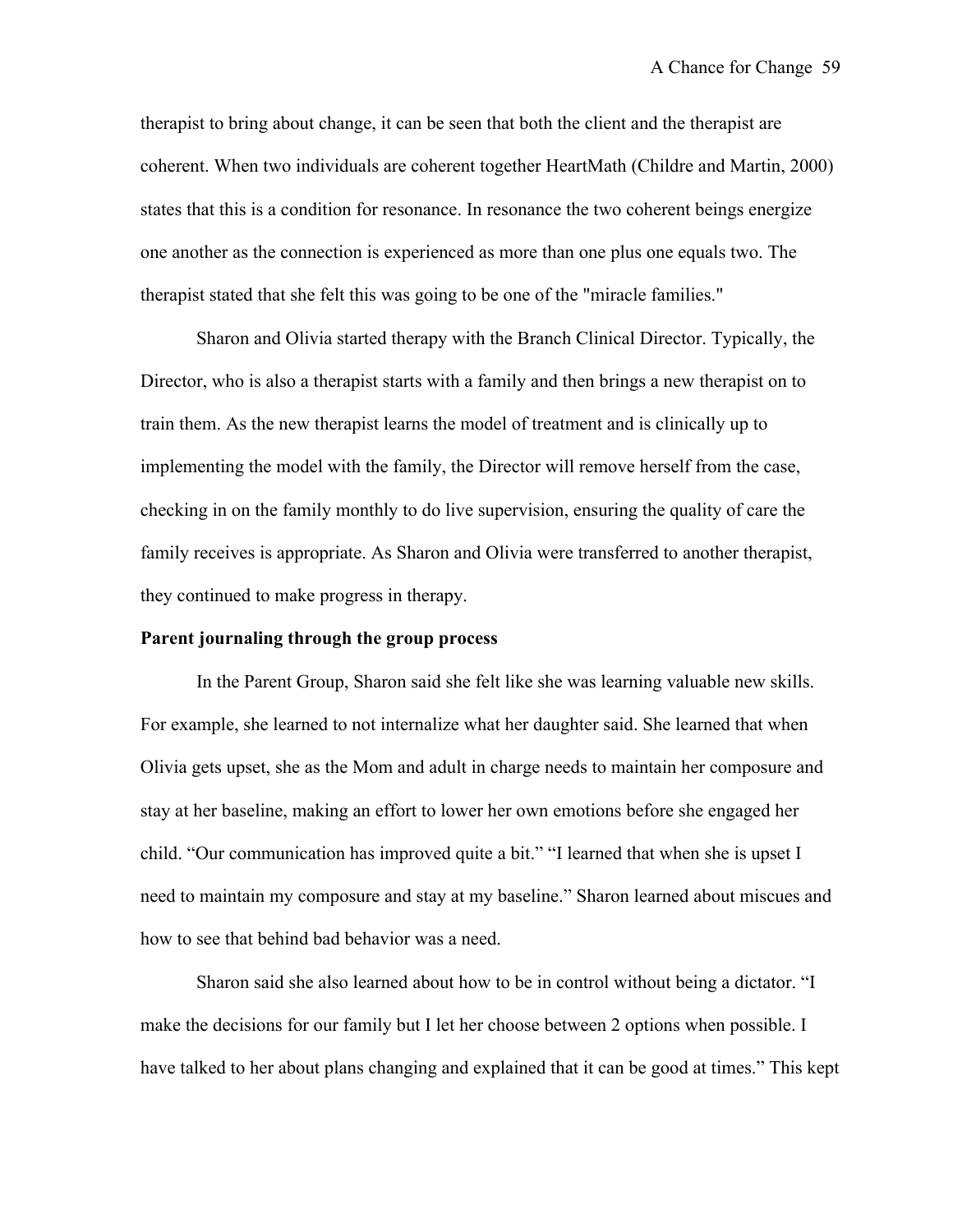Sharon in control, but it also gave Olivia a sense of control and a feeling of being respected. Sharon also learned how to maintain her authority, by not becoming activated as easily as she had in the past. "I feel as though I have less anxiety during these situations and neither of us get as escalated as usual." In the focus group Sharon reported that watching the therapist model how to get calm and approach her daughter and seeing her daughter respond differently to the therapist than she did to Mom, opened Sharon's eyes to how to interact differently with her child. "My child stopped her normal behavior and became curious about what the therapist was doing. My daughter responded."

Additionally, Sharon said she learned new communication skills in the Parenting Group. She talked with Olivia about how plans change and explained that it can be good at times. "When I feel that she is going to escalate I try to calm myself and we talk it out." During this conversation, Sharon would let her daughter know that Mom needed time to sort out her feelings. Sharon learned that it was okay at times to communicate how she was feeling to Olivia. "It helped learning that it is okay to let your child know what you're feeling and take time for yourself to ground."

In week four's journal, Sharon reported she learned about meditation, grounding, selfcare and the importance of taking time every day for herself. "I will dedicate time for myself. I can't pour from an empty cup and I need to be able to give my kids my all, so doing things for myself is imperative." Furthermore, as Sharon began to understand how her behaviors were connected to her daughter's trauma, she became interested in doing her personal healing work. "I plan on looking into some of my own trauma and try to identify some of my own triggers."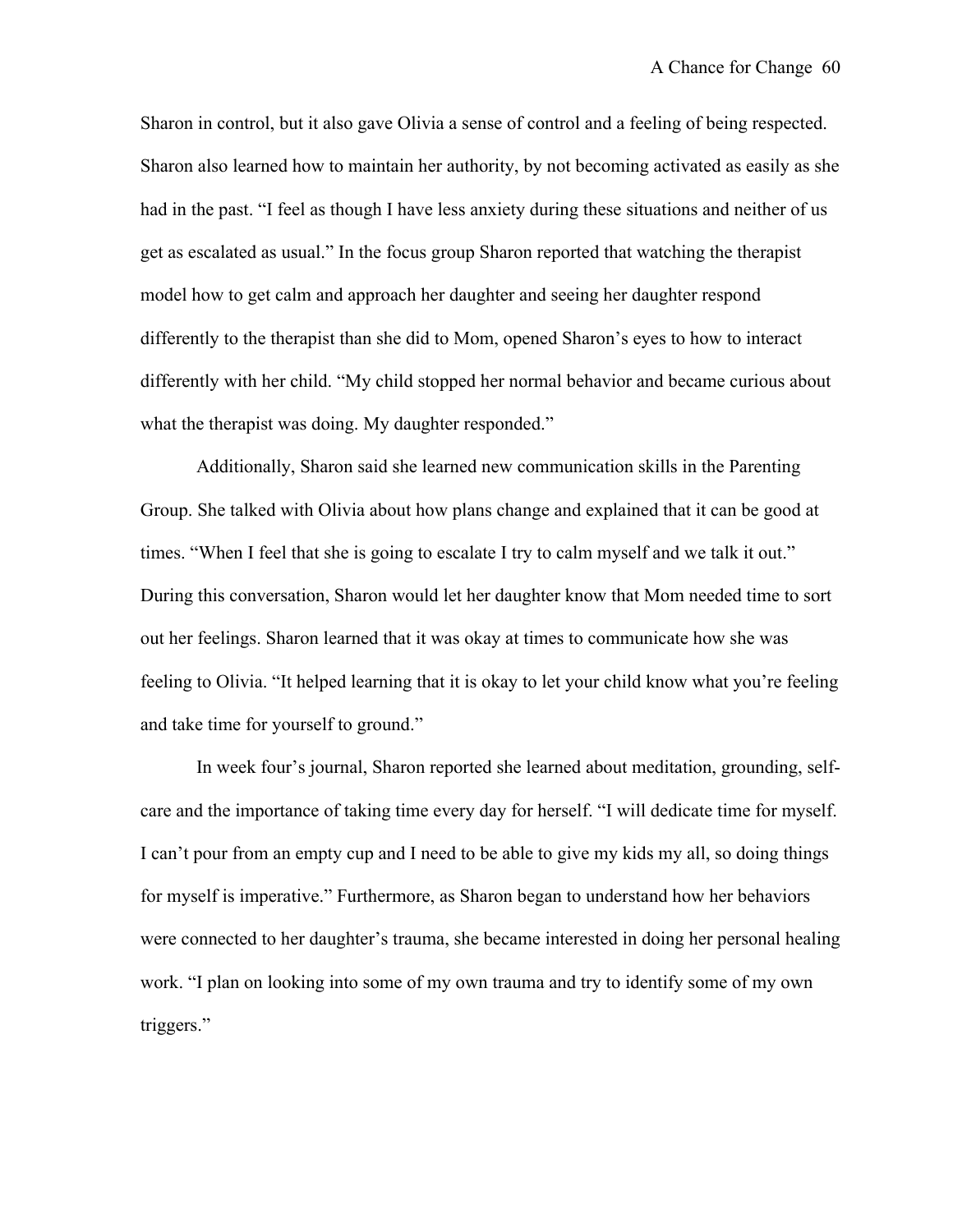Over the course of the Parenting Group and after, Sharon reported seeing signs of change in herself: She was less stressed and as a result, could approach situations with a more peaceful mentality. Sharon was much less stressed at home in particular. "I am far less stressed at home, whereas before my stress was home." She was better able to stay calm when she felt her daughter was going to escalate. As a result of the training, Sharon stated she was better able to be firm but loving.

Sharon reported seeing many signs of change in Olivia as well. Instead of acting out, Olivia was verbalizing more about her feelings. Sharon also felt that her daughter was talking more in general. "It seems so much more open. She tells me her feelings instead of screaming or acting out and she talks a lot more in general." By week four Sharon noticed, Olivia "has started to understand how to compromise and she has also learned when an issue is nonnegotiable. She is learning boundaries."

When conflicts did arise, Sharon felt less anxious, better able to remain calm, and as a result, both mother and daughter were able to have more times when they could talk things out. "We talk so much more and we are more connected to each other's emotions. We are both working towards the same goal." Before the Parent Group, Sharon said their relationship felt like a battle between opposing sides, now they are working towards the same goal.

During the Focus Group, Sharon shared that after the Parent Group she took the focus off herself and her healing work and began focusing on changing her daughter's behavior. As a result, Sharon and her daughter got stuck in their interactional pattern and Olivia's behaviors began to revert to where they were when the family started with AHC. During the focus group process, one of the other parents, Gloria, poured out her story and begged Sharon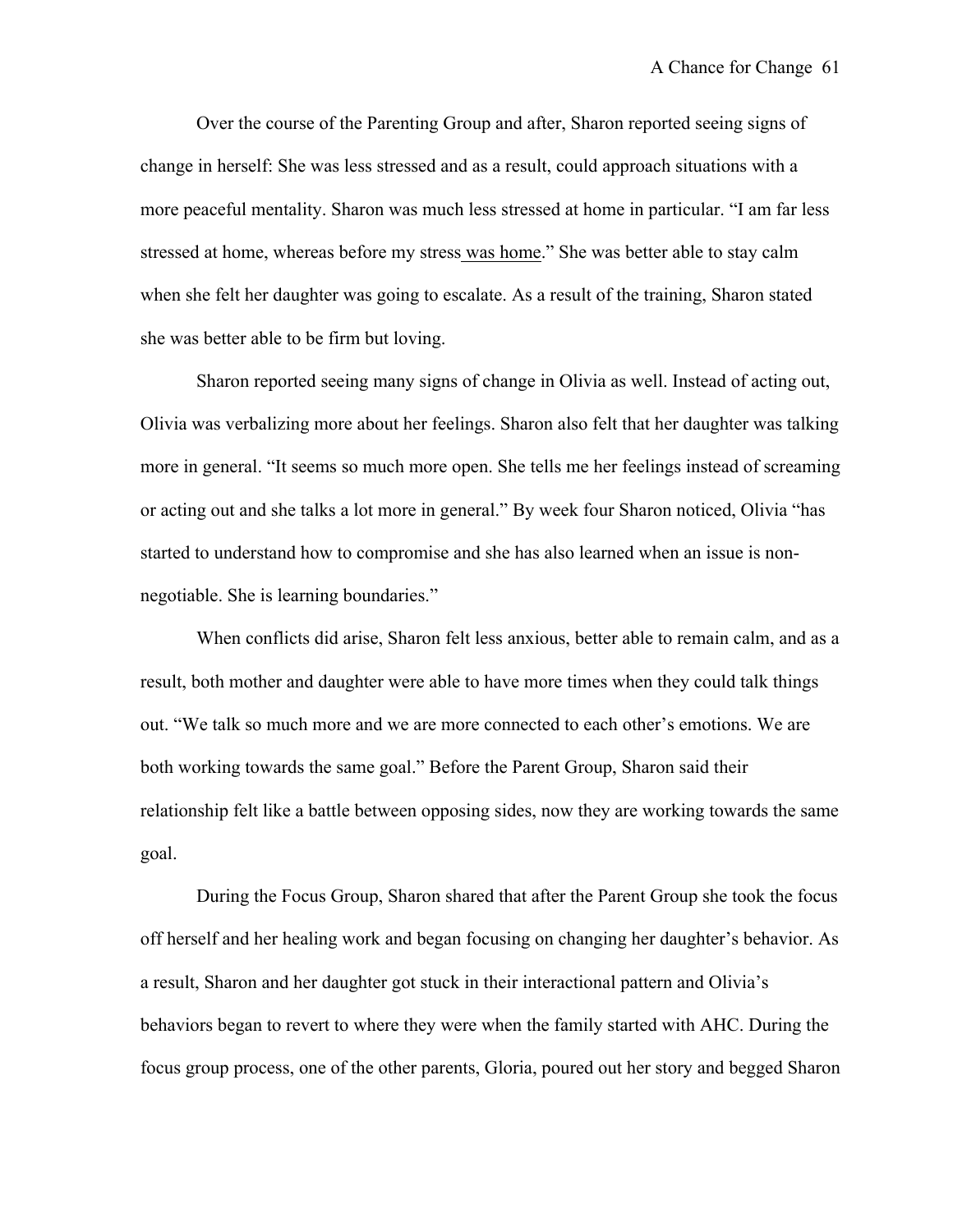to trust the process. Gloria told Sharon that once she, "…released the fear that drives the train…" the child's behaviors go away and the mother daughter relationship improves.

## **Child Assessments**

At intake, prior to any interventions, Olivia scored a 41 on the RAD Questionnaire. The majority of her points (28) were scored in Cluster 3, which indicates she is definitely suffering from an attachment disorder exhibiting behaviors associated with both disinhibited type and inhibited type.

Olivia was extremely demanding of her mother's time and attention and could not be soothed. Mom tried to address Olivia's needs, but Olivia would not allow her mother to soothe her, take care of her or direct her actions. During the family session, Olivia stated that she worried about her mom's emotional state. Based on this statement it seemed as if Olivia saw her mother as fragile. The therapist asked probing questions around Olivia's behavior of trying to keep her emotional expression hidden from her Mom.

Through the therapist's questioning Olivia revealed that she held that view of her mom based on things her father had told her. Olivia did not feel she could approach her mother and ask certain questions for clarification or to understand better, so she kept what her father shared to herself. During the observation of the family session. Olivia started to cry as she shared with her mother some of the things her father had told her that made her keep her distance from her mother.

Sharon handled the disclosures extremely well. Sharon had journaled that she was learning to stay more calm and regulated in her interactions with her daughter, and this is what the researcher observed Sharon doing. As Olivia hunched over, crying, Sharon moved her body in close to Olivia and gently pulled Olivia into her lap. Despite Olivia's struggling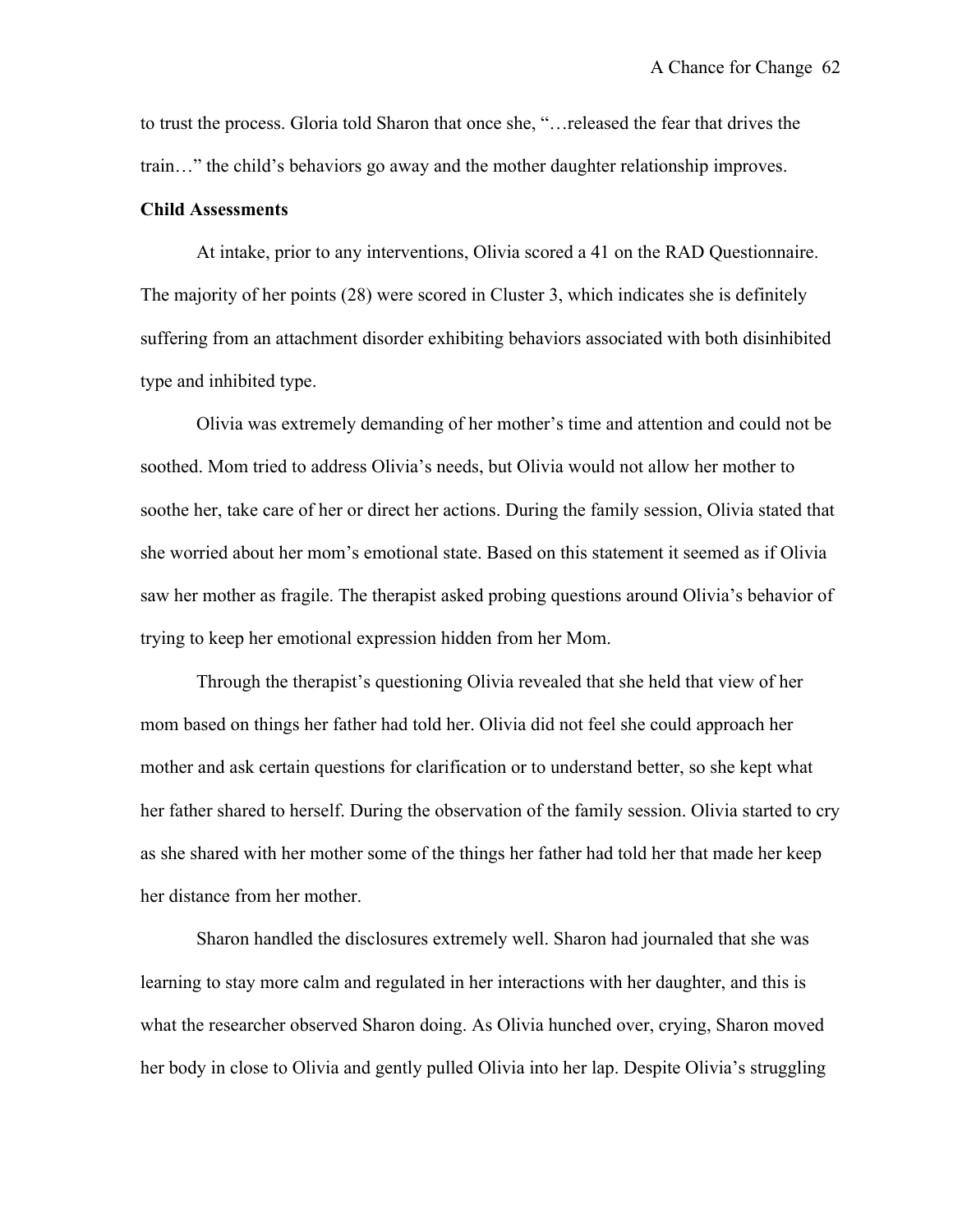and not wanting to tell her mother her feelings, it became evident that Mom's strong, yet nurturing stance communicated to Olivia that it was safe to share all of her feelings with her mother. As Sharon pulled her daughter in close and took many breaths to stay grounded, Olivia began to open up and eventually they both cried as Sharon held her daughter on her lap and in her arms.

Sharon and her daughter had been receiving services for seven months at the time of the post assessment during which Olivia scored a 17 on the RAD questionnaire. The areas of the most significant improvements were: Is demanding or attention seeking; Tends to be afraid of new things or situations; Is difficult to comfort when fearful/scared; Can be aggressive towards him/herself e.g., using bad language about him/herself, head banging, cutting, etc.; If you approach him/her, he/she often runs away or refuses to be approached; Has few friends; Acts younger than his/her age; Very 'clingy'/ wants to be with you all the time; If you approach him/her, you never know whether he/she will be friendly or unfriendly.

Oliva scored a 14 on the RAD Questionnaire completed during the Focus Group. Such a score indicates continued progress in the parent child relationship, however, Sharon could still see there was work she had to do in bringing about a healing in their relationship.

# **Family Assessment following Parent Group**

Many positive interactions were observed during the family session. When one way of connecting with her daughter did not work, the researcher observed Sharon shifting her approach. She got down on the floor next to Olivia. Sharon first started asking Olivia what was wrong, and then when she saw her daughter begin to withdraw, she shifted and said, "I was so frustrated. I should have stopped and asked if we were safe. If we can talk about it, it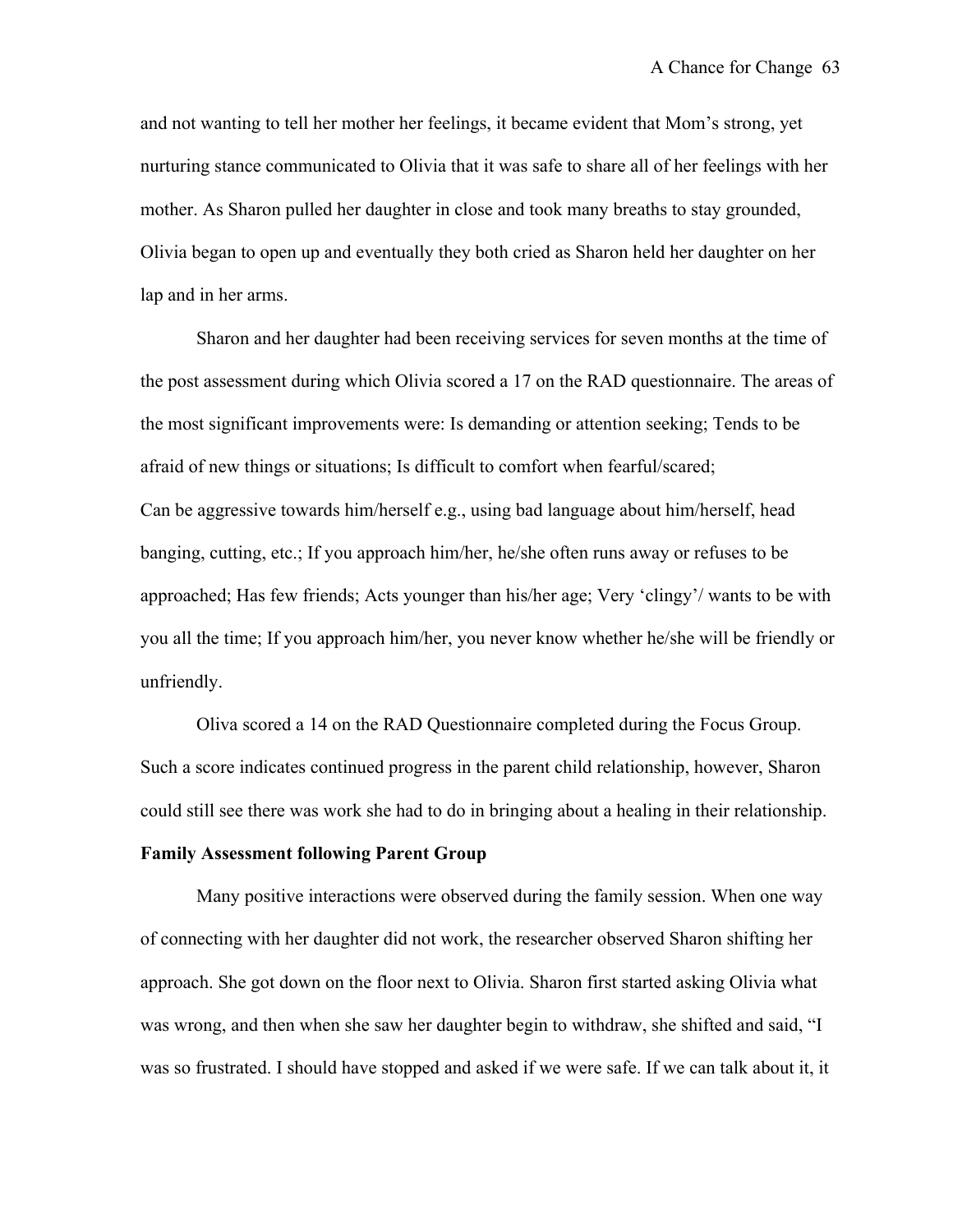will help us." With this shift in tone and perspective, Olivia moved in close to her mom and with her head in her mom's lap began sharing some of her scary feelings.

The focus of therapy in the home had been for Olivia to be able to tell her mother she was mad about the divorce. In this family session, Olivia moved in close to her feelings and found the support and comfort to tell her mother in words how she felt about what her father recently told her around her mother and father no longer being married.

Mom established appropriate boundaries with Olivia and maintained being the adult in charge. This was witnessed when Sharon redirected her daughter to leave her cousins and stop playing to come and join the family session. Sharon used her tone of voice. Mom's posture, along with her tone of voice communicated to Olivia that Mom expected her to follow her directions and consequently Olivia left her play and without an argument moved into the family session.

To communicate empathy and sensitivity to her daughter's feelings, Sharon spoke at a comfortable pace and moved in close using her right-brain communication tools. At one point Sharon said, "I love you a whole lot. I just want you and your sister to be happy." In response, Olivia opened up and shared what her Dad had told her during her last visit that had disturbed her. Until this family session, Olivia had been reluctant to tell Mom anything shared by her Dad. However, during this session Olivia opened up. Confirming her child's experience, Sharon responded with, "Thank you for sharing those tough feelings around the divorce."

Throughout the observation of the family session, Sharon consistently spoke at a comfortable pace and was clear and concise in her communication with her daughter. As Olivia began to struggle with wanting to tell her mother of her painful feelings, she dropped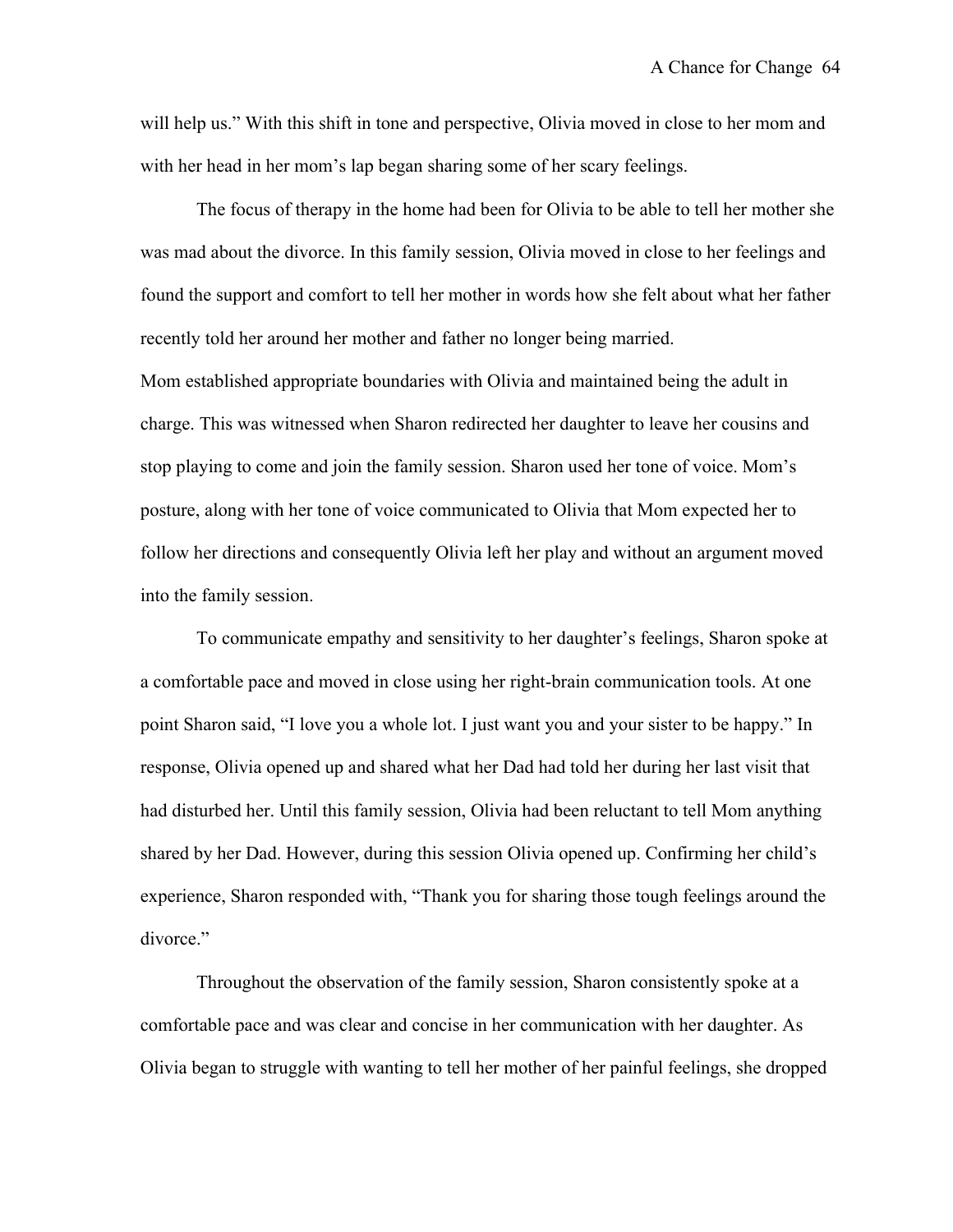her head and began to withdraw. Mom moved in close and got down on her daughter's level. She then used her right brain communication skills to maintain being a safe adult in charge open to connecting emotionally with Olivia.

Instead of being pulled into Olivia's miscue of shutting down and not engaging verbally or physically, Mom identified that her daughter needed some additional emotional support. Just talking was not helping Olivia share what she was afraid of saying. Recognizing that her daughter was not shifting and seemed to be focused on wanting to take care of mom's emotional state, Sharon physically moved in closer to determine what was in the way of her daughter sharing all of her emotions, and asked, "Can I hold you? Will it help if I hold you?" This demonstrated Sharon's attunement to her daughter's need over the behavior that was presenting as a miscue. As a result, with this request to be pulled in close, Olivia allowed her mother to put her onto her lap.

Once she was pulled in closer, Olivia began to share. As she shared, she looked up to see how Mom was doing emotionally with what was being said. Sharon was crying and it seemed to impact Olivia's ability to stay open to continue sharing. Olivia started to shut down and stopped sharing. Sharon maintained being the adult in charge by not letting her daughter's emotional disconnect drive mom's behavior. Instead Sharon remained grounded with some silent breaths and then co-regulated her daughter and added, "Mommy is crying because she loves you so much. I'm crying now because I wish I could do something every day to make it better." By this statement, Sharon demonstrated her ability to focus on the solution over the problem. This statement also communicated that mom was okay even though she was crying. Through this statement Sharon removed an obstacle that was in the way of Olivia connecting emotionally with her mother. Olivia believed her mother was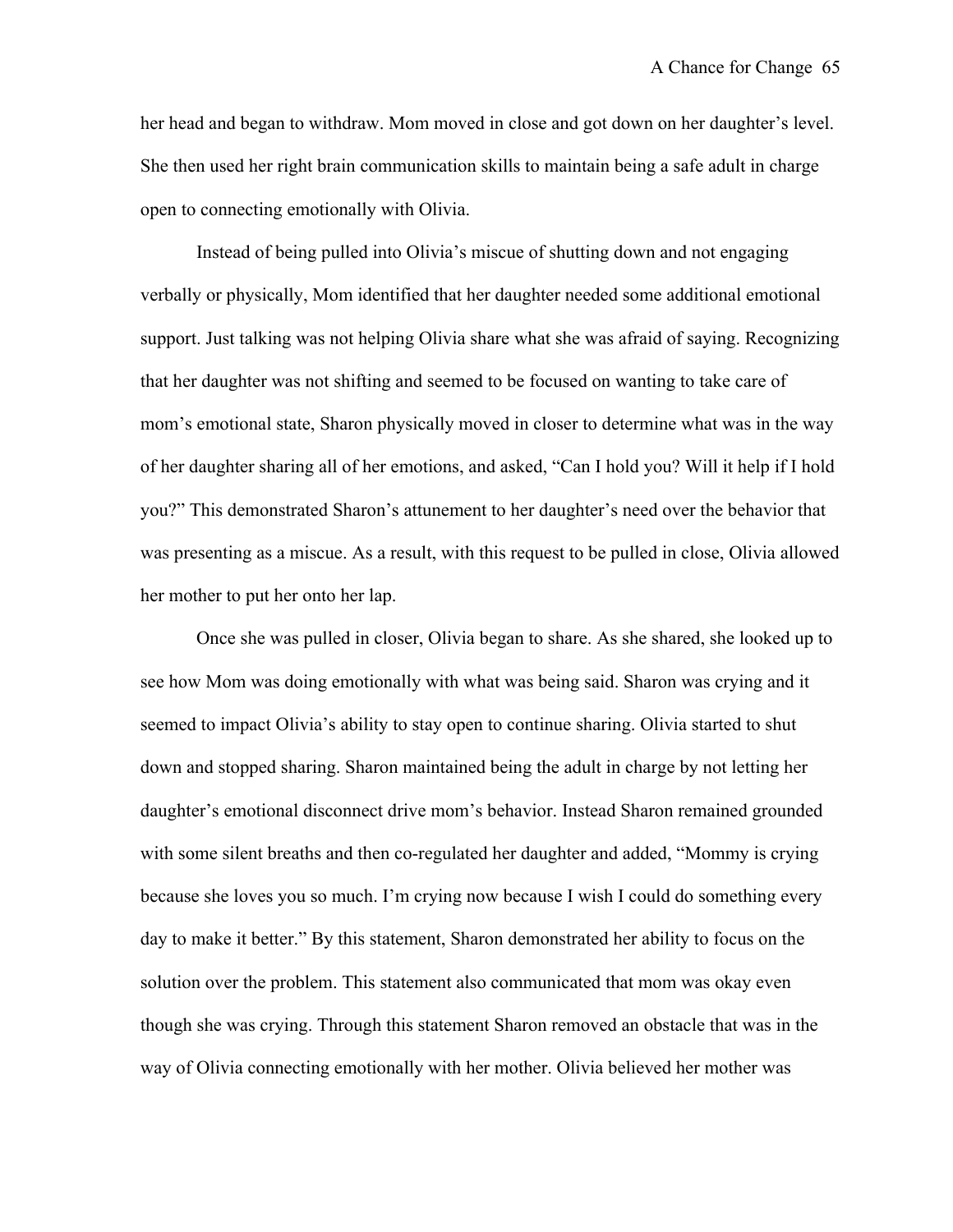crying for these reasons and seemed to understand it was okay to continue sharing even though tears were involved in the conversation.

As Olivia continued sharing, Sharon worked to discover what additional things were needed to motivate her daughter to bring about change. "Cause Mommy doesn't always have the right answers, but I'm trying. I want you to always know you are safe. Anything Mommy can do to make you feel safe, I want you to tell me." Sharon used her own discomfort to appropriately elicit and give voice to Olivia's emotional pain. "Mommy can sense the feelings you have." This allowed Olivia to go deeper in sharing her emotions about how it makes her feel when her father shares painful things about her mother.

In hearing her daughter's sharing, Sharon worked to discover what she could do to motivate the two of them to bring about lasting change. "So what's our plan? 'Cause you know Mommy has to have a plan. Do you think returning to Mommy minutes would be helpful? How can we do that?" The family session ended on a high note with hopefulness of the two being able to continue the progress made in this particular session. In getting to this point, the additional relationship skills that were maximally effective and observed included: Shifts approach when one way of connecting is not working; Helps the child maintain the position of the child in the family dynamic; Assumes the role of calm, regulated parent in charge when the child wants to take control; Connects with the child before correcting them; Uses relationship is key as a means of determining what the child can and cannot do; Responds when the child initiates communication; Parent pays attention to their own discomfort and uses it appropriately in relation to their child; Uses own affect to elicit affect in child; Keeps the interaction in the here and now; Facilitates child using her words to ask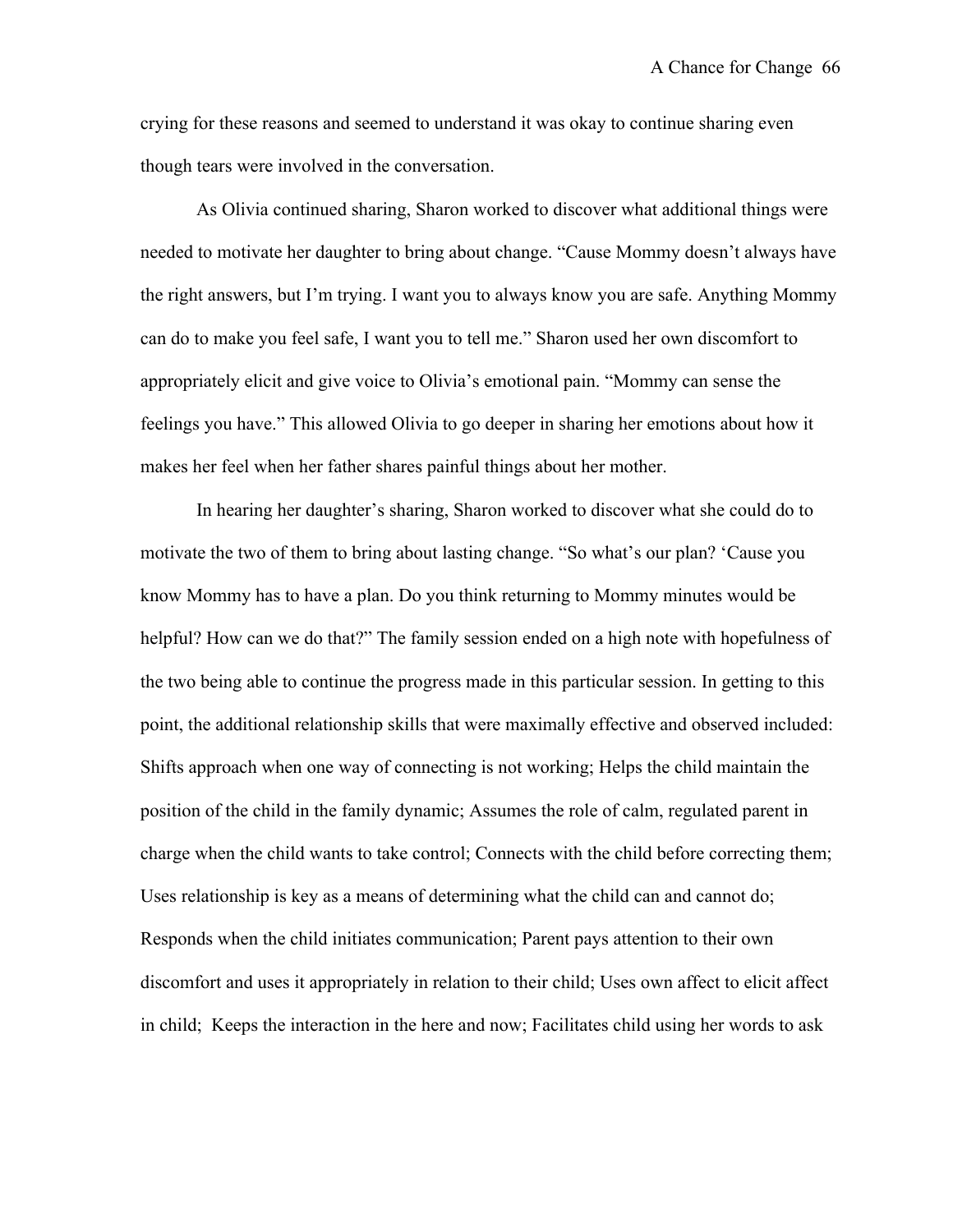for their needs and wants; Helps the child see they have a choice in how they respond; Consistently marks miscues with curiosity.

#### **Factors Contributing to Change in the Family**

The combination of training with other parents along with in-home therapy seemed to be a critical factor in helping Sharon bring about change in her family. From in-home therapy, Sharon realized she could be the adult in charge without being a dominating parent. When Sharon witnessed the therapist being the adult in-charge in a loving and gentle way, and then saw how her daughter responded to having a safe in charge adult, Sharon realized this was one aspect of taking back control of her home and family life.

John Bowlby (1988) the original author of attachment theory, theorized that a child needs a secure base to connect with in order to work through any distress. The adult caregiver is to be that secure base. When the adult caregiver can be the calm mature brain in charge, this provides a sense of security for the child. Sharon was willing to learn how to be the safe, calm adult in charge in order to bring about change in the relationship with her daughter.

According to the therapist, both Sharon and Olivia were motivated to change. Escudero (2008) indicated that in order to bring about change in a relationship it is essential that both sides be motivated to change. Having Sharon and Olivia interested in doing their part to bring about a change in their mother-daughter relationship was a critical component to their following through on therapeutic interventions recommended by their therapist.

From the parent group, Sharon learned she had to be emotionally calm when Olivia began to dysregulate. She also learned not to take anything personally that Olivia said to hurt her feelings. Sharon remained the adult in charge by not allowing herself to become activated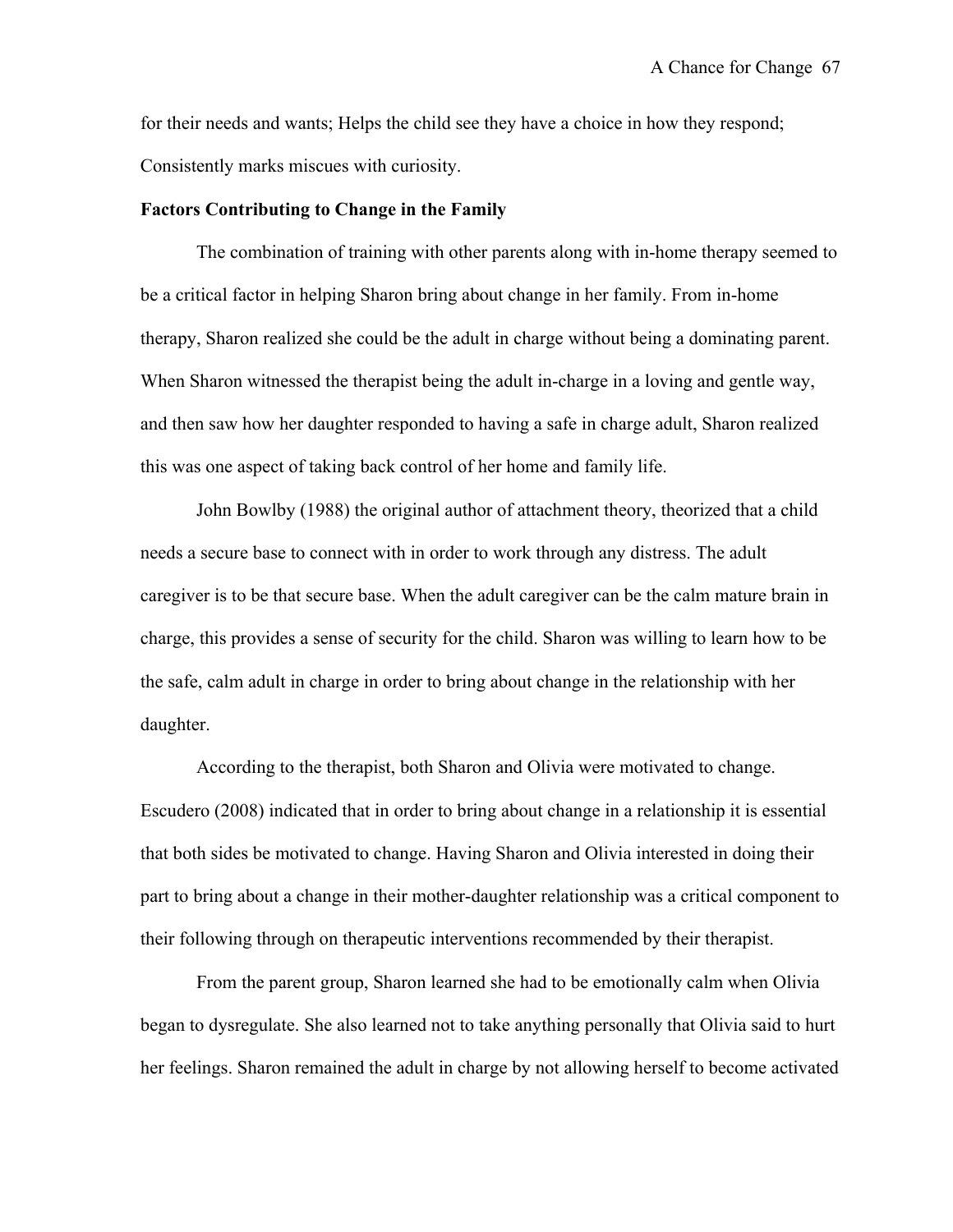by how her daughter behaved. Sharon also learned the value of looking beneath the behavior to see what need the behavior was pointing to that needed to be addressed.

As Sharon took responsibility for how she was showing up in her relationship with her daughter, her daughter's behavior began to change. Sharon became focused on self-care and in addition to meditating and grounding, she started individual therapy to address her own wounding. As Sharon took her self-care seriously, she had more patience for her daughter.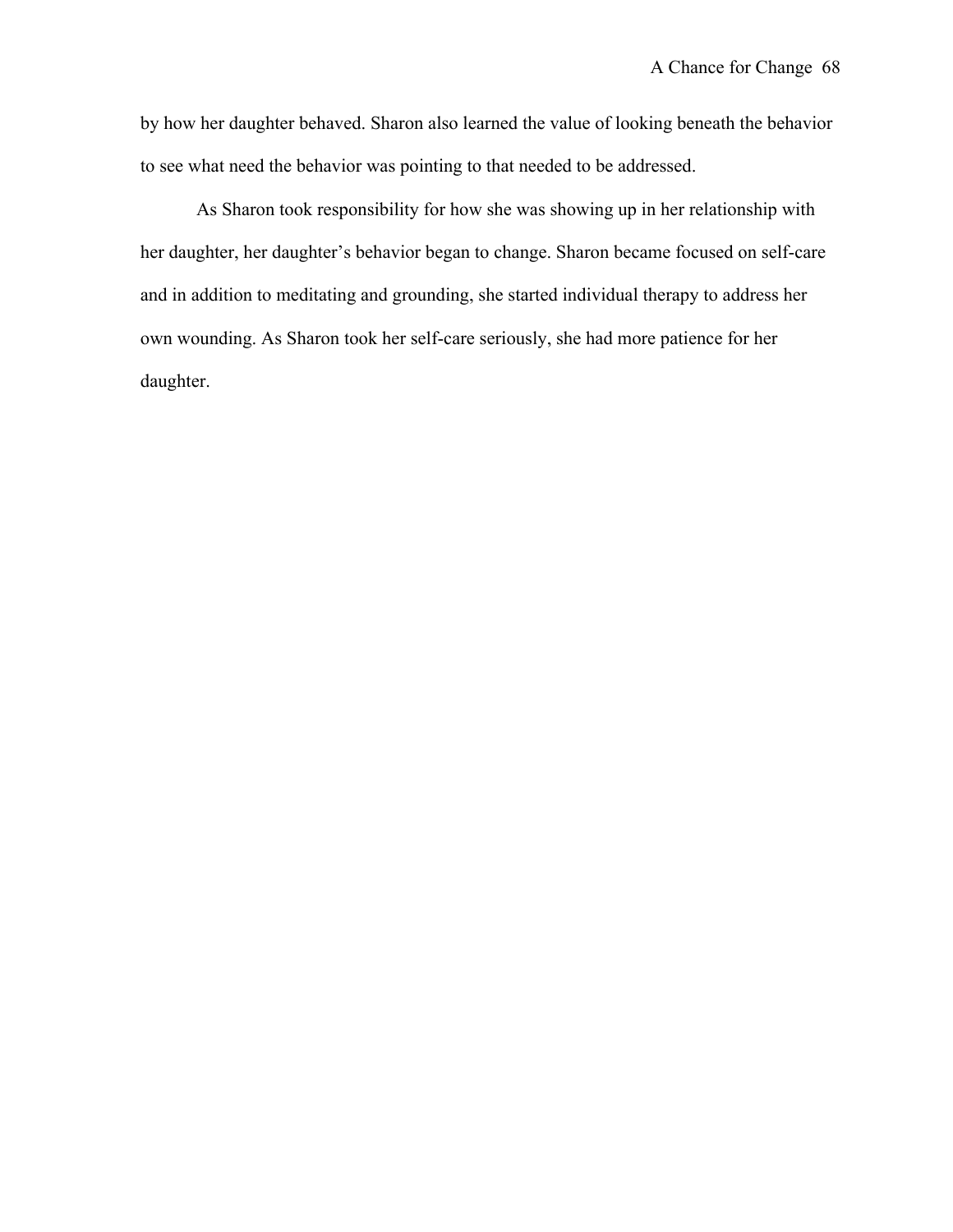#### **Stephen**

Stephen is married to Cheryl. They have raised four birth children into adulthood. They then adopted five special needs children, three of which have symptoms of trauma and disorganized attachment, but only two have the diagnosis of reactive attachment disorder. These two are siblings and were adopted at the ages of three and four, after experiencing severe neglect and extreme sexual abuse in their birth family.

The siblings have been in this adoptive home for 11 years. In their adoptive home, the children have lied, stolen from stores, experienced enuresis, been aggressive with younger siblings and peers at school, hoarded food or overate, and presented with poor hygiene. The couple had the children in therapy for 11 years with no change in their behavior. The couple was desperate and willing to try anything when they found the Attachment Healing Center. According to Stephen's journal they did not really think this treatment approach would make a difference, but they thought, "What do we have to lose? Let's give them a try."

Stephen and Cheryl had received treatment from AHC prior to taking their first parent group, however, the therapist that served the family did not use the Healing in Resonance model of treatment. Having had therapy at AHC previously is an exclusion criteria. Stephen and Cheryl were allowed into the research because the treatment they received was not characteristic of the AHC therapeutic approach and hence it was felt they had not truly experienced treatment characteristic of the Attachment Healing Center.

Stephen and his wife Cheryl took the Parent Group twice before. This was their third time through the material. Both Stephen and his wife Cheryl participated in the research. Their vignettes will be presented separately as their journals and observations of their family sessions were conducted separately.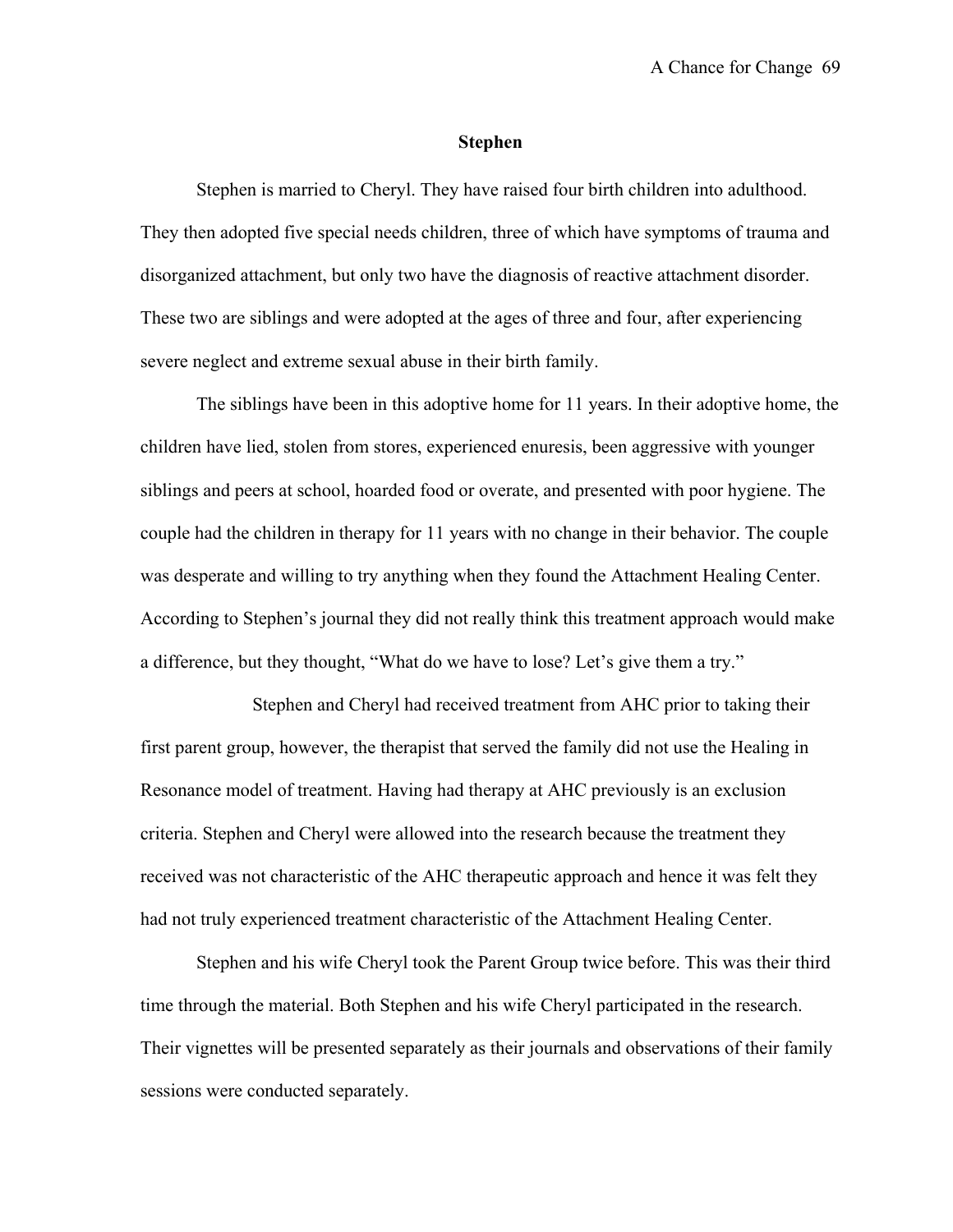## **Parent journaling through the group process**

After the first week of parent group, Stephen reported in his journal that he was feeling very frustrated in his relationship with his children. The children would often act defiantly, saying, "No," refusing to do what was asked of them, sticking out their tongue, throwing things or making a rude comment. Sometimes they would even angrily say, "I hate you." He felt that he previously didn't know how to address his children. "A lot of frustration – just not knowing how to address the defiance without starting a major altercation."

After the second Parent Group, Stephen wrote that he was trying to keep calm and grounded, even when his children were completely out of control. In the past, when his children would act defiantly, it triggered him. He wrote in his journal it felt like his, "heart was tightening up." But now he was keeping calm and getting down to their level to talk to them.

According to his journal, in class Stephen continued to learn the importance of keeping himself grounded. He also learned about the importance of being right brained. "If my brain is full of words I know I am being left-brained. If I am thinking in images then I am being right-brained." Stephen wrote that he appreciated learning about being right brained and wanted to learn more.

Schore (2003) researches the role of right brain communication and functioning in interpersonal relationships. While Schore's work influences the model of treatment, the parents are introduced to this concept of left versus right brain functioning in a manner that makes the information interesting and easy to understand.

During the Parent Group, parents were introduced to the two hemispheres of the brain by watching the TED talk by Dr. Jill Bolte Taylor. Dr. Taylor is a neuroanatomist who had a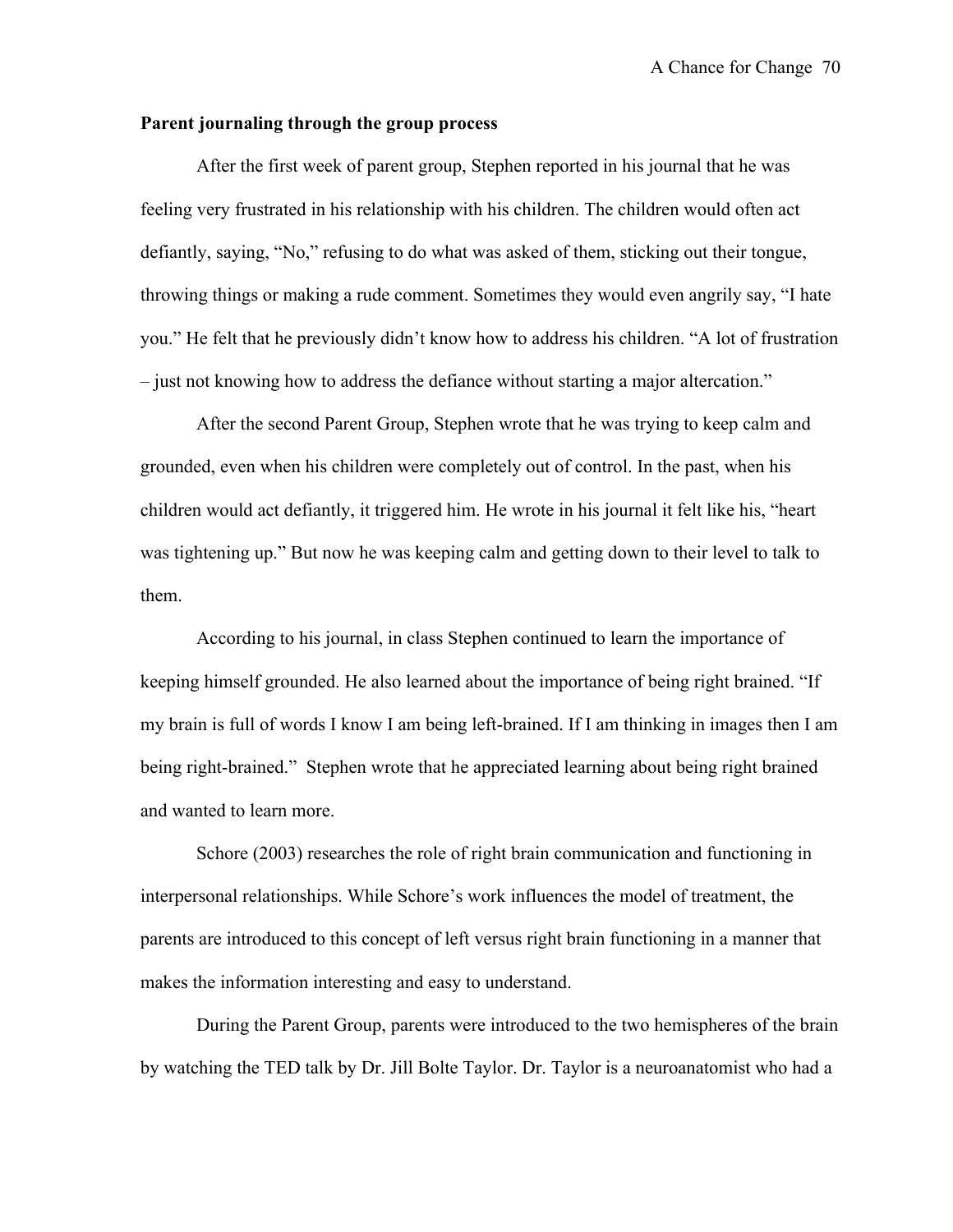stroke and from the inside is able to tell the story of how she experienced her two hemispheres working independently. Based on this video the facilitator has the parents list what characteristics are in the left versus the right hemisphere. The lists are created on the board so the parents have a visual of how distinctly these two hemispheres influence our behavior.

The left brain is detailed oriented with a focus on the past and the future. It is also more judgmental and analytical, and works as a serial processor able to handle only seven pieces of information per second. The right brain by comparison is more big picture oriented. While the left brain is a verbal brain with a focus on words, the right brain is a visual brain with a focus on pictures and patterns. The right brain is also aware of its connection to all, and is sensory based, processes emotions, and lives in the now moment. If compared to a computer, the right brain operates like a parallel processor, able to handle multiple pieces of information at one time. Given that the right brain can process multiple pieces of input at once, it can handle eleven million bits of information per second (Schore, 2003).

As parents when we operate from our right brains we are not letting our past experiences as children cloud our judgment, but rather are able to be open and receptive to the current non-verbal information coming from our child. Since the right brain is all about connection, it is the brain that works to find a solution by putting all the pieces together as a puzzle. One of the parents, Cheryl, actually experiences learning the model of puzzle pieces that finally fit together. Here Stephen is reflecting on how he shows up differently when he parents from his right brain that cares about emotions and connections. "That right brain communication is more effective than trying to reason or be 'bigger' than the child."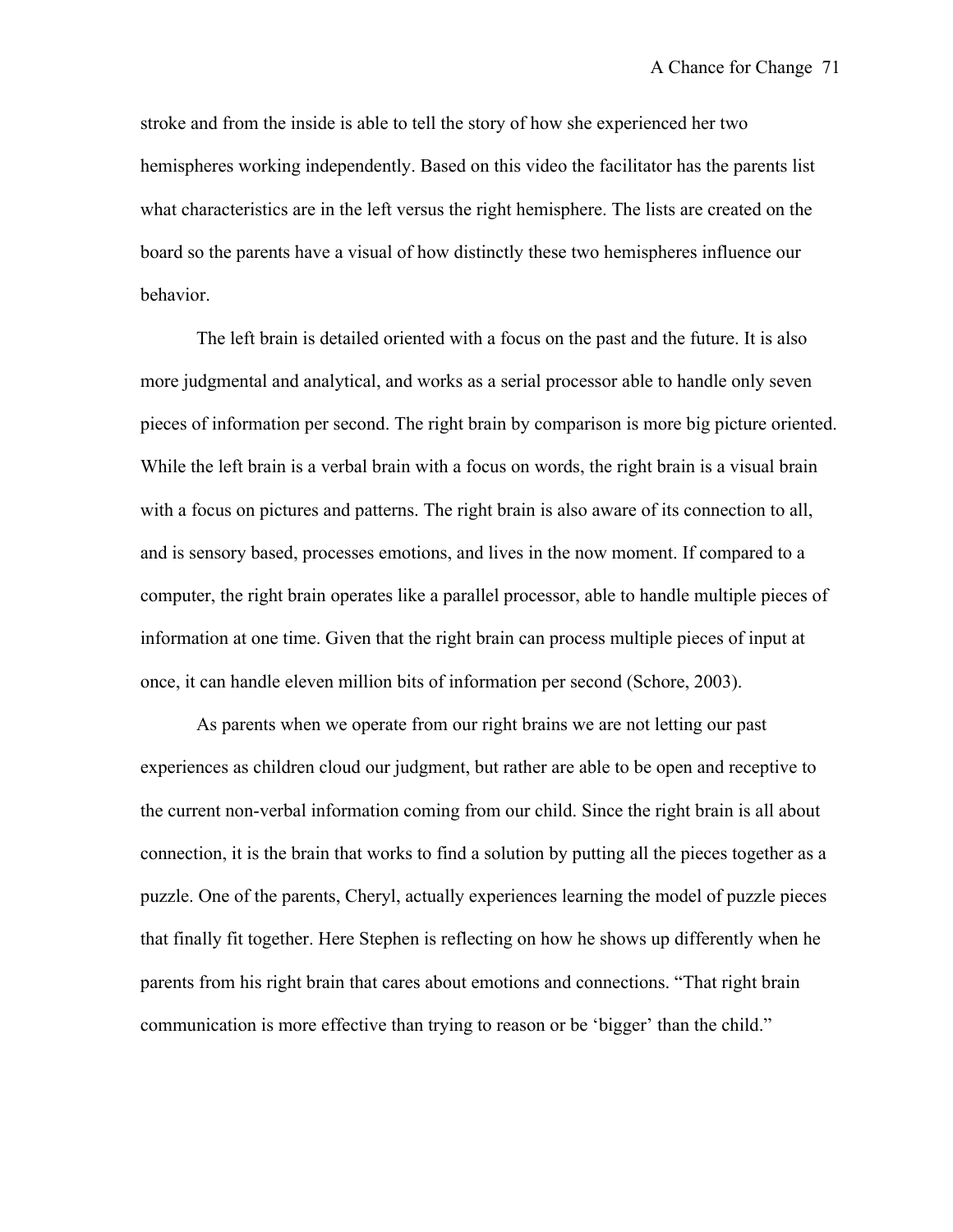Stephen felt that what he was learning was making sense, and he could see the changes at home. "It seems to be making a lot of sense." He stated that he felt there was more unity in his family. He also felt there was more of a sense of peace. "More of a sense of peace with them. Conflicts take some time to get resolved, but they do get resolved and not just 'stuffed inside' to keep simmering."

After the third Parent Group, Stephen wrote in his journal that he was feeling more peaceful. At the same time, he also noticed that he sometimes felt impatient inside. "More peaceful, but sometimes I feel inpatient inside, that I am wasting my time and things are not changing as fast as I would like." "I am trying to keep calm and grounded, even with my children completely out of control."

He wrote that he learned in class that right-brain communication is more effective. "That right brain communication is more effective than trying to reason or be 'bigger' than the child." He also learned about marking. "About positive marking – that the correct type of praise can really affect the child's behavior." Stephen reported that the material seemed clearer this time through the class.

Marking is one of the interventions in the Healing in Resonance model of treatment. Rather than pointing out what our children do wrong and giving them a lecture over it, we instruct the parents to simply note that it happened. We call it marking. It is a one sentence observation. We find with our children if we don't mark when they do something, going forward they have no memory of doing it at all. After we mark the incident, when the child asks for something, we connect with them around their courage in asking for their needs and wants.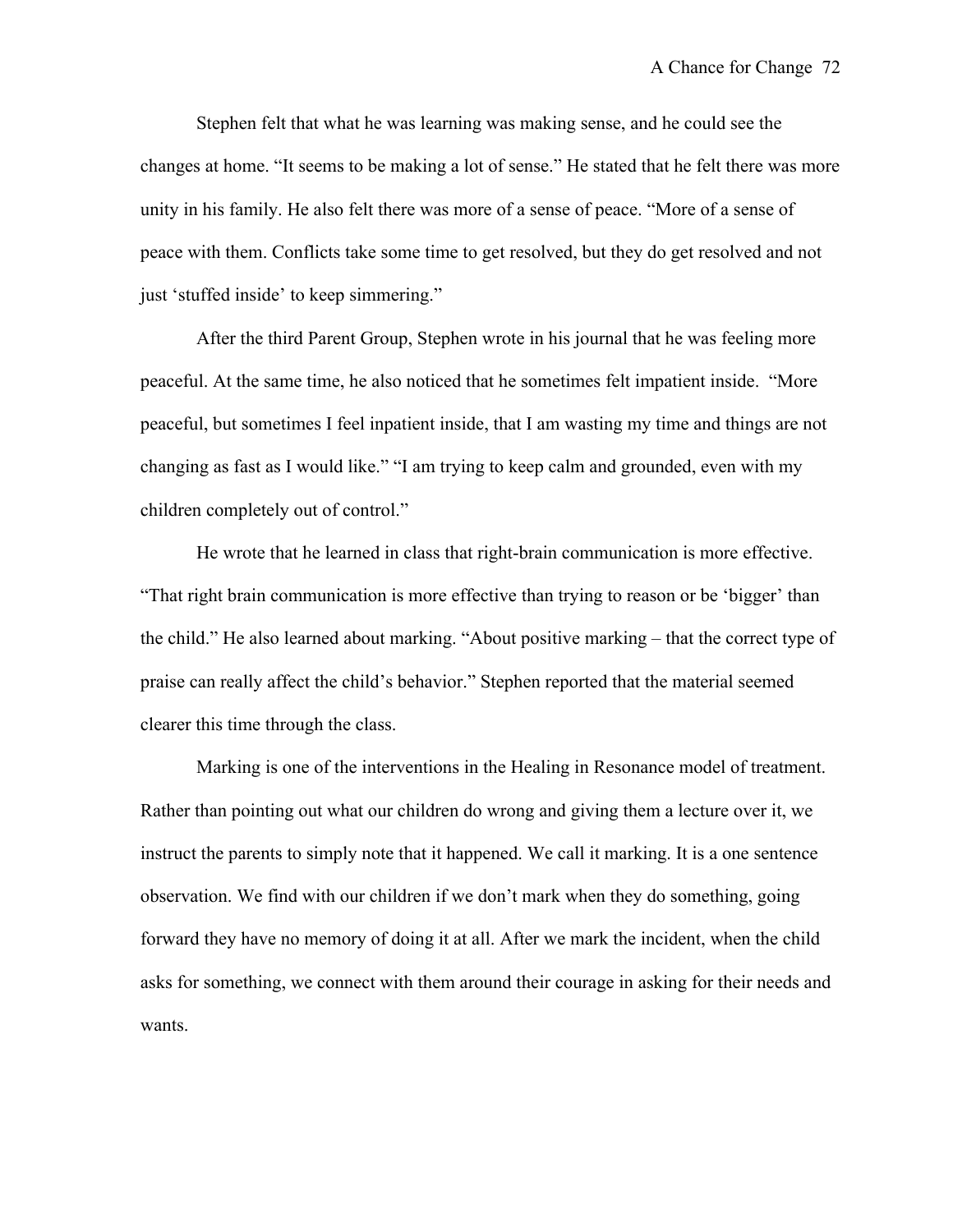As parents, we base whether or not they get what they are asking for on how they have been doing in relationship with us. If we asked them to do something and they did not, we mark it, and when they want to play with their friends, we connect their not listening to us and doing as we asked as to their desire to be in a relationship where the other's requests are not honored. The result is, they don't get to play with their friends, but it is based on how they are treating the parents. Conversely, if the child is doing well, this too is marked and connected to whether or not they get what they ask for because they are doing as their parents have asked. This intervention helps the child learn to focus on their relationship with the parents.

At home, Stephen stated he felt the relationships with his children were definitely not perfect but had improved. There was less unproductive arguing going on. "Definitely not perfect, but the relationship is improved with less arguing and getting nowhere." He planned this week at home to focus on looking for schemas in the children's brains and for what was underneath the acting out.

After the fourth Parent Group, Stephen wrote he noticed he was feeling much closer to his children and did not seem to get upset as easily as he used to. "Get on his level and somewhat close to him and get curious- ask a curious question – particularly about his feelings at the time, and looking for what is underneath his actions."

Week four is when the parents are taught the importance of focusing on themselves and paying attention to their self-care regimen. "The importance of self-care, that it is essential in helping keep ourselves calm and in control of our actions and the words we speak." After the group on self-care Stephen began to see his role as the change agent in his son's life. "That staying 'grounded' that is remaining relatively calm and in particular control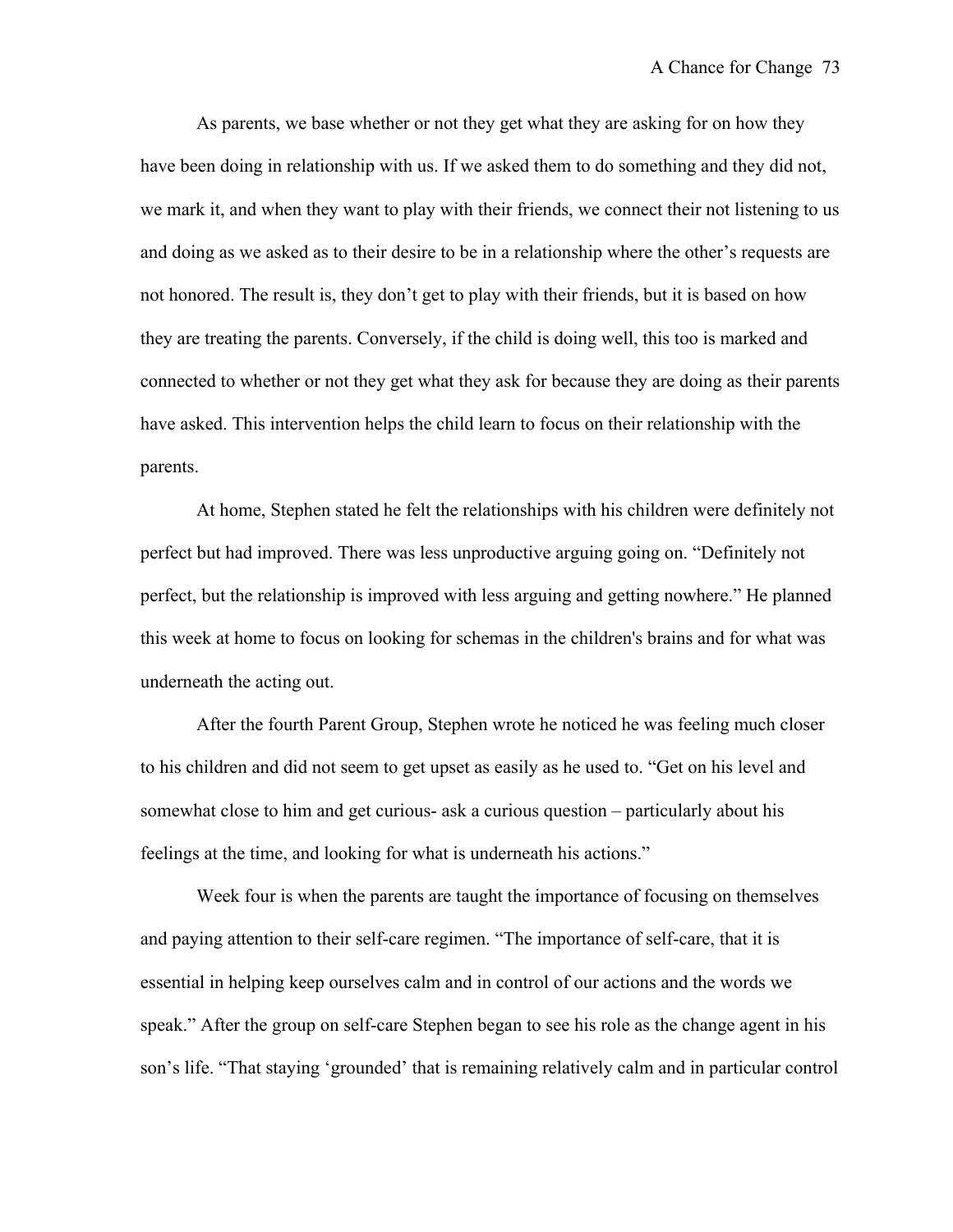our actions and tone of voice is very important for it maintains positive personal relationships."

Another intervention taught in the model is to scan for and highlight the positive behaviors our children engage in. It can be a challenge for parents to notice the positive because it is sandwiched in between so much negative. However, as Stephen stepped into being the change agent in his son's life he began to see the value of scanning for and highlighting the positive. "About positive marking – that the correct types of praise can really affect the child's behavior." "I am implementing the positive marking more."

As a result, Stephen reported that he noticed his tension was greatly reduced and that it seemed to be reduced in his children, too. "The tension is greatly reduced in me and it also seems to be greatly reduced in him as well. His tone of voice softens in particular." He felt that a big influence in these changes was what he had learned in the previous class about looking for what is actually underneath the actions versus what was coming out on the surface in his son's behaviors. "Looking for schemas in the children's behaviors. Looking for what is underneath the acting out."

Through the progression of the parent group, we can see how Stephen's relationship with his son evolved as we look at his answers to the question, *Describe your current relationship with your child.* After week two Stephen wrote, "More unity – even though they still don't obey instantly. More of a sense of peace with them. Conflicts take some time to get resolved, but they do get resolved and not just 'stuffed inside' to keep simmering." Following week three Stephen wrote, "Definitely not perfect, but the relationship is improved with less arguing and getting nowhere." Concluding with week four where Stephen is seeing a definite connection to a change in their ability to talk through things and how he is beginning to feel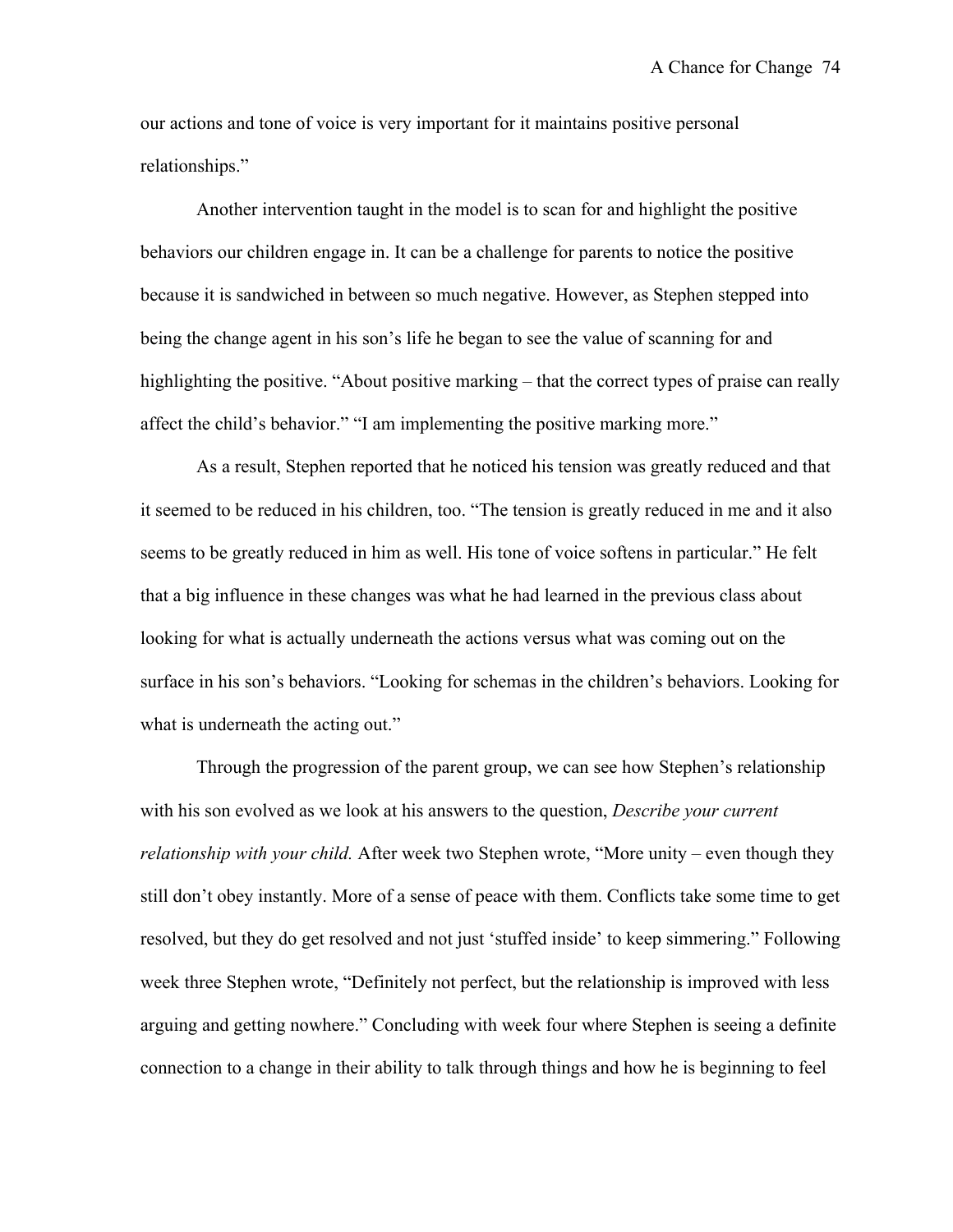towards his son. "Conflicts that are slightly less frequent, but after a 5 to 10 minute 'grounded' discussion seems to be at least partially resolved and leave a peaceful feeling between us."

Stephen wrote that in class he learned about the importance of self-care. "The importance of self-care, that it is essential in helping keep ourselves calm and in control of our actions and the words we speak." He also understood that staying grounded was very important for maintaining positive personal relationships. "That staying 'grounded,' that is remaining relatively calm and particularly control my actions and tone of voice, is very important for maintaining positive personal relationships." Overall, Stephen's reflection on the group was, "The material seems to be straightforward and clear particular when I go back and review it."

During the interview, conducted a few months following the end of the Parent Group, Stephen reported that things at home were much improved. "Less stress, less tension, less conflict. Less bad things." In his journal Stephen talked about scanning for calm in his home. In the interview he was asked to explain what that meant. "I see my kids reading books, and they are not pulling them away from each other. I see them ask each other nicely for the things they want. Our birth kids did that but they did not have the trauma our adoptive kids had. I don't usually separate the two."

Stephen stated that he felt shocked to see this change in behavior, which was from the oldest child to the youngest. In his interview Stephen stated, "When I'm scanning for calm, I see a calmness over the home. I'm shocked to see this change in behavior. It is from the oldest to the youngest. Food, it used to be you touch it, you die. Now my daughter said, you can have my dessert. I was like, who is this child?"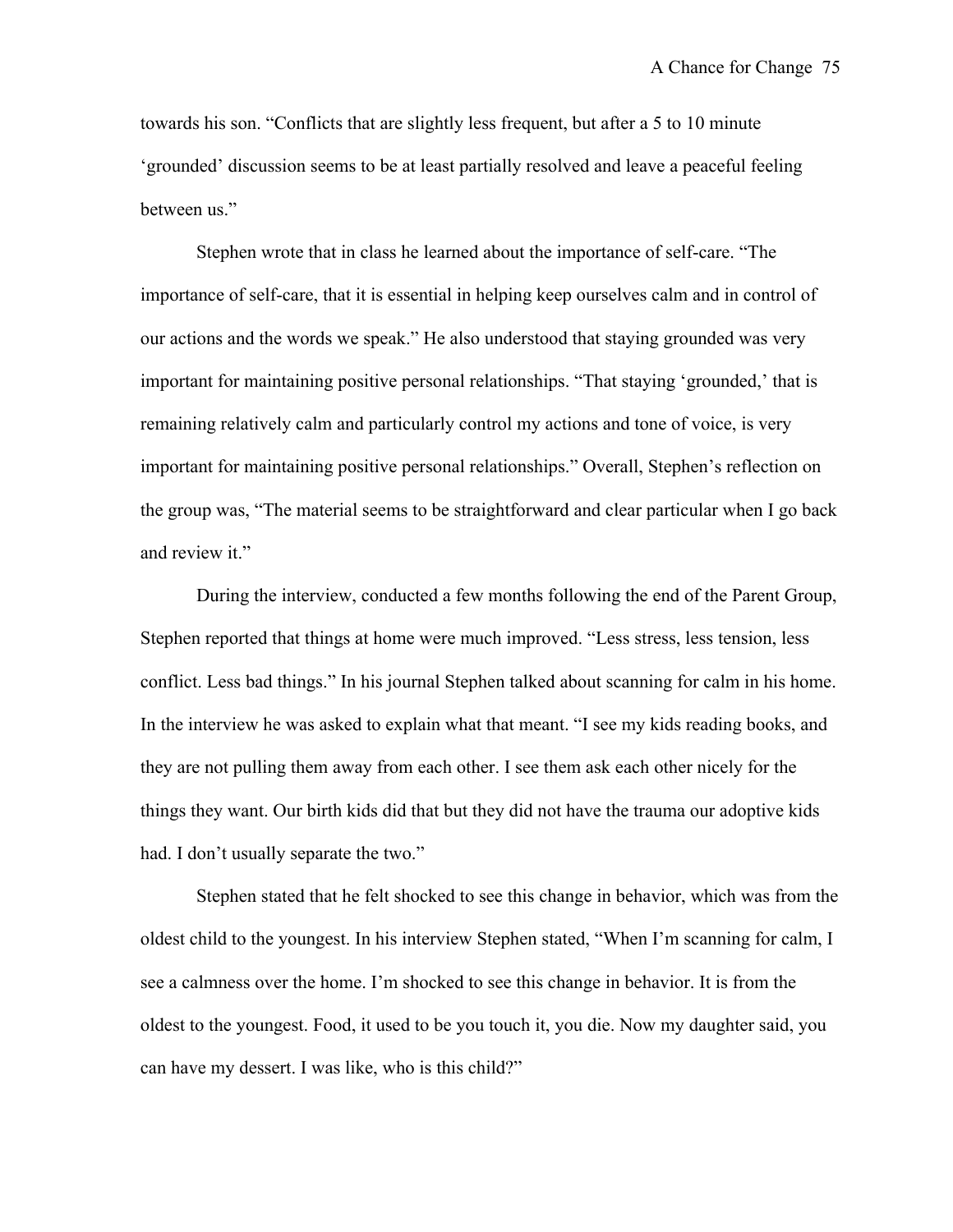Stephen reported that his most important realization from the Parent Group was things that come up on the surface are not the real issues. Most other therapeutic approaches try to treat the surface behaviors without investigating what is driving the behavior. "Mostly, the things that come up on the surface are not the real issue. Most other therapies try to treat that. We have to stop and see what the real issues are. Here we go underneath to see what the child is really expressing. When my son says, "I hate you, he doesn't really hate me, he is expressing something else."

### **Child Assessments**

Hogan is the oldest of the children adopted by Stephen and his wife Cheryl. Hogan was neglected and physically abused by his birth family, leading to adoption by his current family at age four. His abuse also included severe sexual abuse. Hogan, now 16, was having issues with physical aggression towards his siblings and verbal aggression towards all family members. He struggled with enuresis, binge eating and hygiene issues, refusing to wash when in the shower. Mom reported concerns about sexual inappropriateness. He was hit or miss on taking medications, completing chores, and demonstrated explosive behaviors. He was at risk for out-of-home placement or Treatment Foster Care, meeting criteria for the latter at the time of intake. At that time, he was also diagnosed with Reactive Attachment Disorder and Post Traumatic Stress Disorder.

Hogan scored an 18 on the RAD Questionnaire. Hogan's highest scores are in Clusters 1 indicating his behaviors are associated with children who have disinhibited type of attachment disorder (AD-D) and grouped with children who might be classified as having an anxious or immature attachment style. In the post assessment conducted prior to the family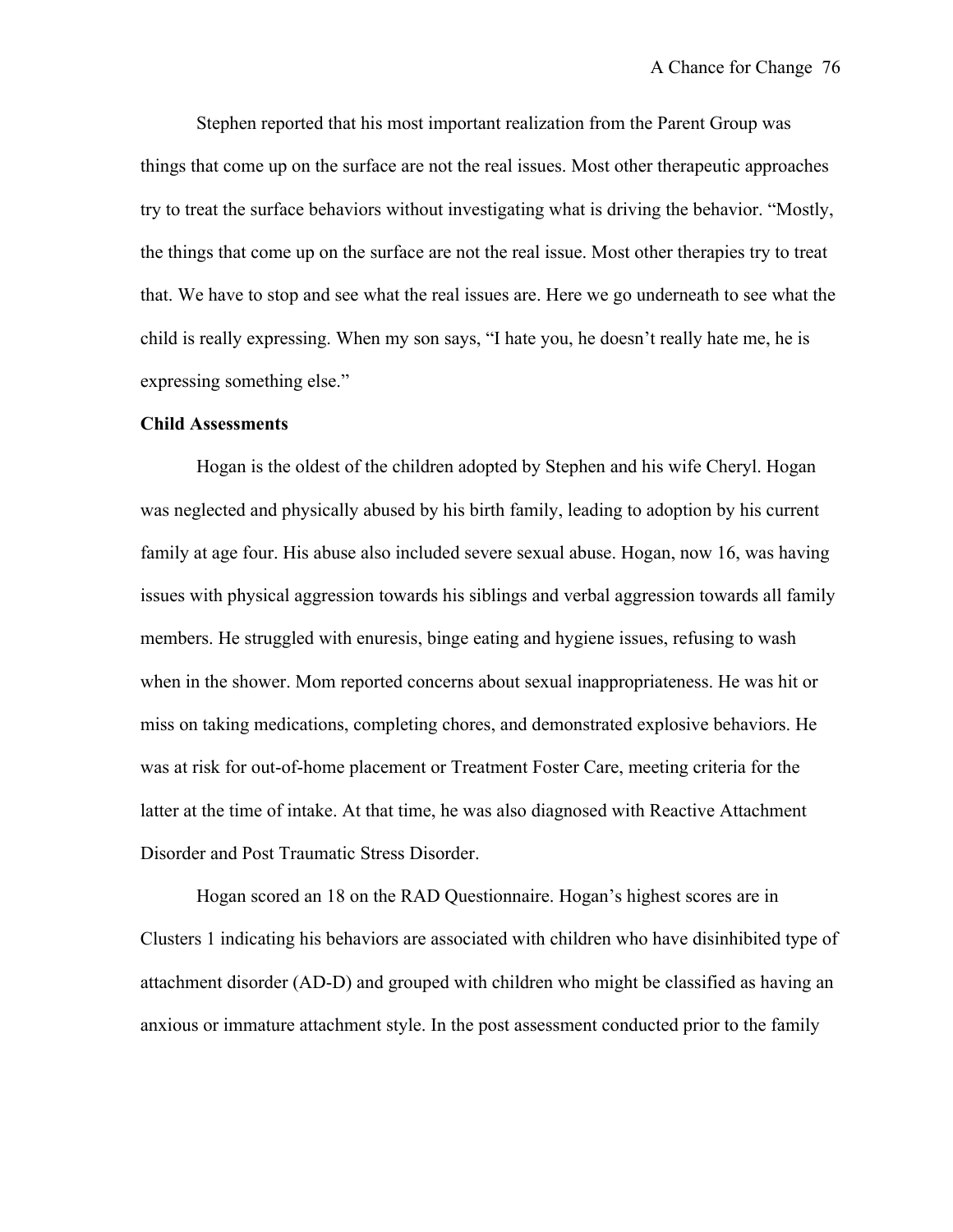observation, the one area Hogan had significantly improved in was "Can be aggressive towards him/herself e.g., using bad language about him/herself, head banging, cutting, etc."

According to Stephen in the interview, Hogan seems to have a conscience now as he shares difficult feelings with his father. As his son's relationship improved with Stephen and his wife, their son's emotional safety seemed to improve. This was evident by the difficult conversations their son initiated about his past trauma. As Stephen and his wife continued to communicate emotional safety through their own emotional regulation in relation to their son, they reported feeling closer to their son because he began to let them into his life.

Now that Stephen has attended the Parent Group three times, he reported that he now sees that his first therapist assigned to him from the agency did not use the model of treatment and was not doing their deep and meaningful personal work. As a result, Stephen's family was in chaos for a bit. However, after being assigned a different therapist, who was doing her personal work and was familiar with the healing in resonance model of treatment, Stephen reported that he began to see some major shifts in his children in a very short while.

After three months, both parents reported fewer enuresis incidents, less lying, less over eating, and a reduction in aggression. Stephen and his wife reported that the sibling group and their youngest child were able to come to their parents when they were emotionally distressed and allowed Stephen and his wife to co-regulate them and to take care of their needs.

During the Focus Group, Stephen scored Hogan a 12 on the RAD Questionnaire, while his wife scored Hogan a 13. This score demonstrated the gains Hogan made during the therapeutic process were still in place and there was even more progress in Hogan's ability to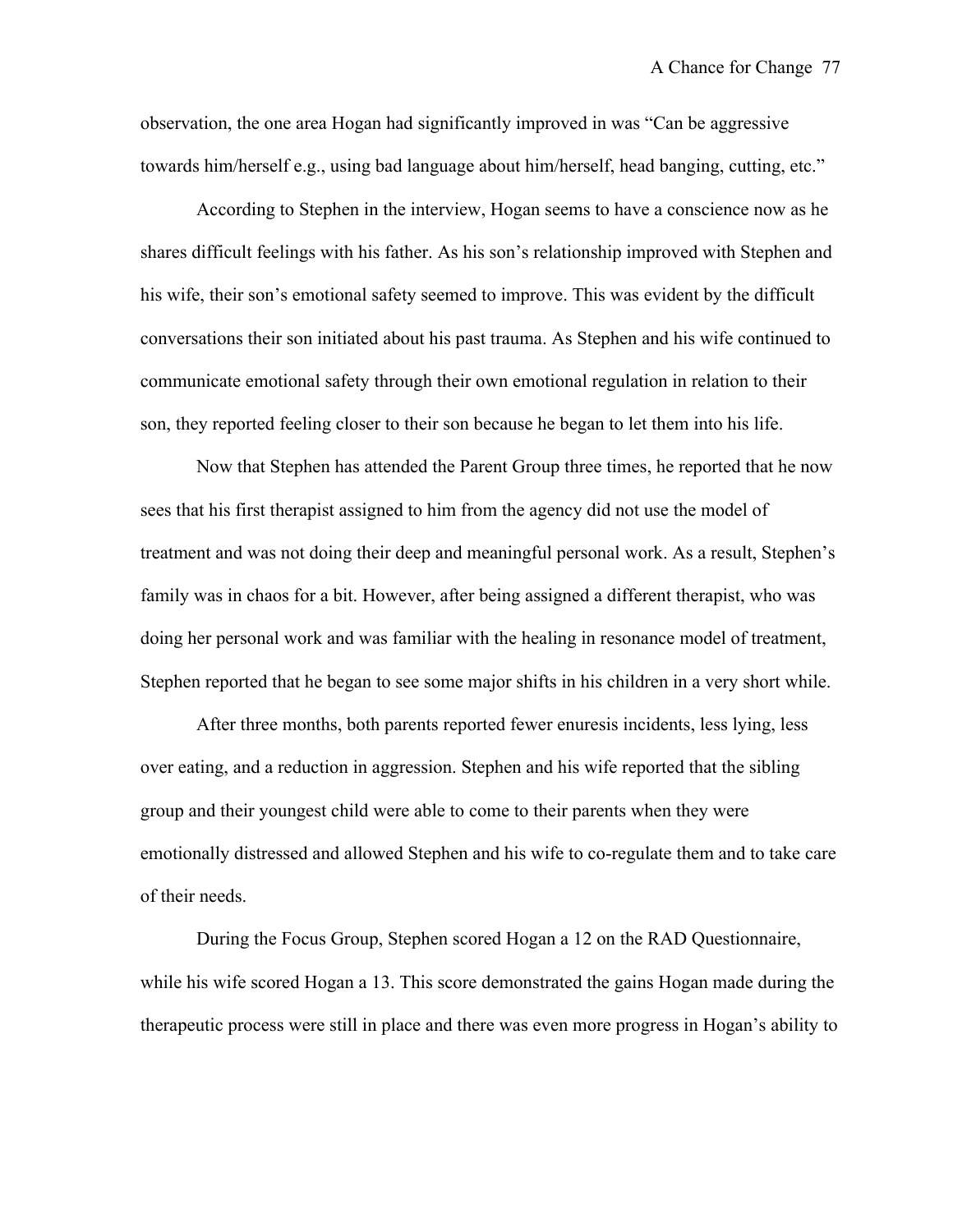allow his parents to meet his needs and have control of his affairs. Hogan was learning to interact appropriately with his parents.

#### **Family Assessment Following Parent Group**

Stephen was observed in family session with his oldest adopted son, Hogan. During this session Stephen was observed using short, specific and clear communication while speaking at a comfortable and relaxed pace. After his son discussed an event that happened at home, Stephen confirmed his child's experience of that event. His son continued to stay engaged with his dad while he spoke to the therapist and his father about his week and his challenges.

When his son expressed nervousness around sharing, Stephen responded appropriately to his son's emotional distress. Stephen used his own affect to connect with his son's affect and anchored the emotional mirroring in a positive scan for something his son was doing well at home. This strong emotionally connected support seemed to provide Stephen's son with the courage to share his inner thoughts and feelings during the session. While his son shared and struggled, Stephen consistently focused on the solution over the problem, consistently marking the miscue with curiosity. Stephen and his son stayed oriented towards one another even when the topic being discussed was difficult for the two of them.

## **Factors Contributing to Change in the Family**

Stephen's main contributor to change in his family seemed to start with Stephen's sense of calm within. As Stephen learned to shift from his logical left brain to his right brain that was more focused on emotional regulation and connection, Stephen began to see a calm spread over his family and in his home. Schore (2003) researched right-brain communication and taught the importance of the mature brain getting calm and regulated *before* engaging the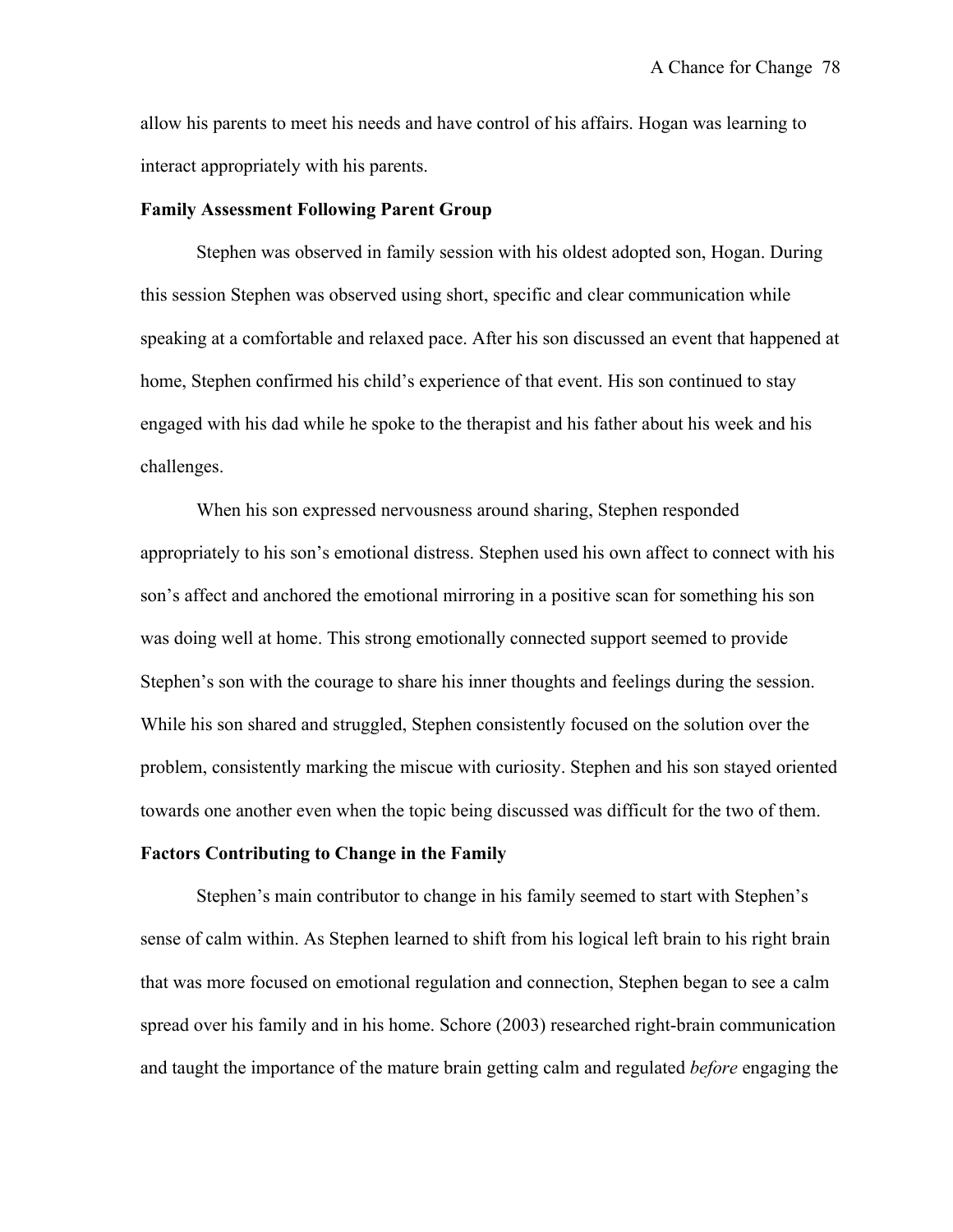dysregulated child's brain. Stephen seemed to experience the change in his children's behaviors by focusing on calming himself first. Maintaining this calm in his home when interacting with his children took Stephen a few weeks to master. However, he points to this critical factor as being the turning point in the relationships he had with his children and that they had with one another.

Keck and Kupecky (2009), discussed attending to the need underneath a child's behavior in order to determine what is driving the behavior. Stephen learned to remain curious about what need was underneath his children's behavior. As Stephen remained curious about the need and did not allow the behavior to anger him or dysregulate him, Stephen found that he could facilitate what he called "grounded" conversations that helped to restore peace in the family. Once his child or children had an opportunity to talk about what was bothering them, the need for the behavior to express seemed to disappear.

As Stephen created emotional safety for his children to discuss what was bothering them, he noticed more peace throughout his home. His children began getting along more cooperatively not just with their parents, but also with one another. In order to maintain his calm and curious attitude, Stephen learned the importance of self-care and endeavored to continue his focus on taking care of himself because he saw the impact it had on his family's functioning.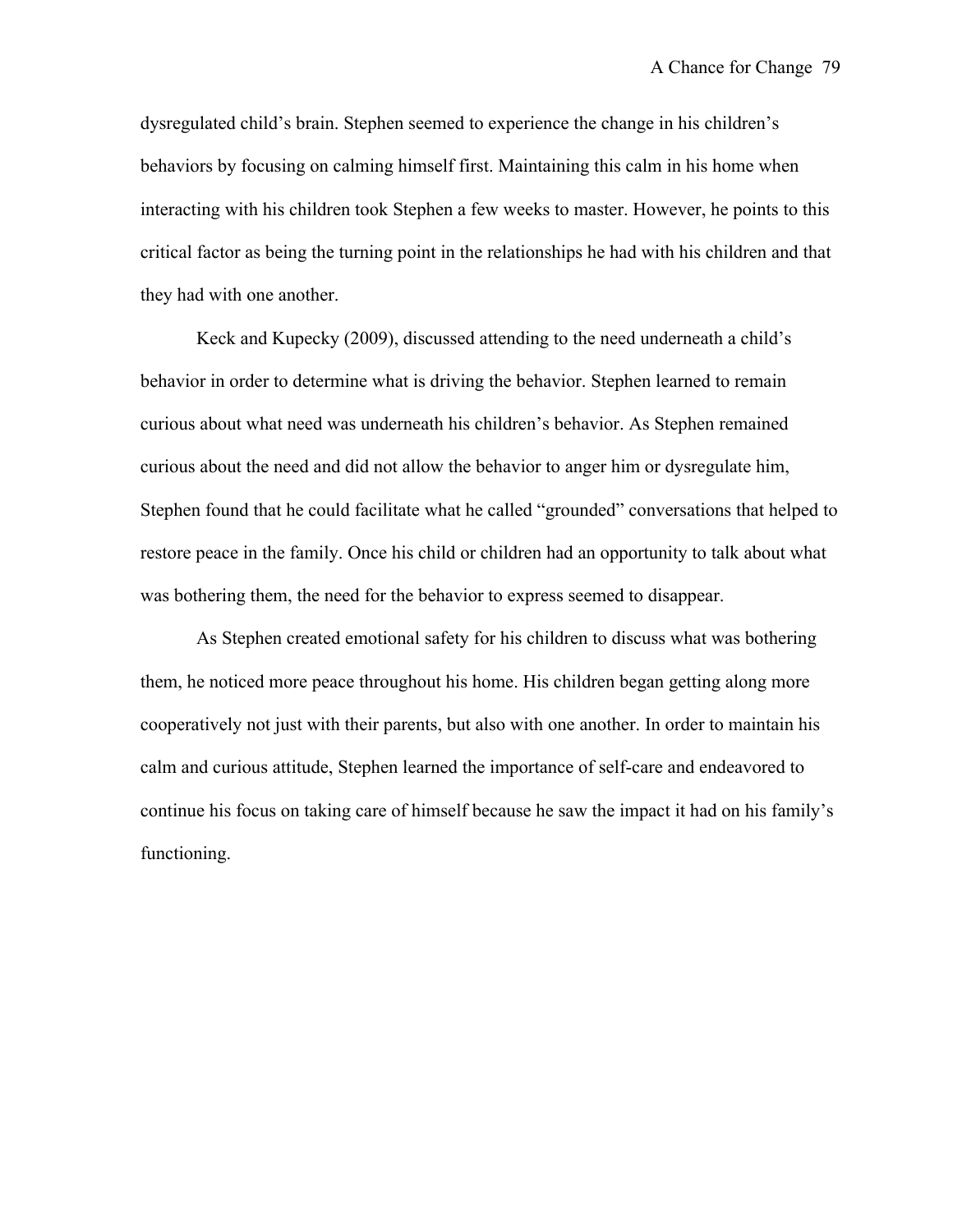#### **Cheryl**

Cheryl is married to Stephen. They have raised four adult children of their own and have adopted five special needs children. As a couple, this is their third time going through the Parent Group. In some ways, Cheryl said she was skeptical of the material, feeling that she had tried these things and they didn't work if the child refused to cooperate. Cheryl also wished she had been taught how to intervene with her children before their behaviors escalated.

For the research we are looking at Cheryl's relationship with her daughter Elizabeth and youngest son Noah. Elizabeth was severely abused and neglected for the first few years of life. This included severe sexual abuse. By the time she was three years old she had been removed from her birth family and was adopted by her current family.

Now 14, almost 15, Elizabeth was reported by Mom to regularly lie, cheat and steal. She had stolen at least four times from WalMart. She was highly aggressive with her younger siblings, as well as with her peers in school. She ate and hoarded food compulsively. She also had terrible personal hygiene and regular enuresis, after which she would not clean herself. Additionally, according to Mom, Elizabeth regularly hid her medications and refused to do any chores around the house.

During the interview, this is what Cheryl shared around starting treatment with AHC. "When the family started with AHC in June, I thought my daughter was going to go to RTC, [residential treatment center] and I knew she would not come back. Six places in state and 6 out of state rejected her because they said she would burn out their staff. The process was burning me out as we were getting nowhere with it, and I told my husband I could not keep up with the process. This was my Hail Mary pass. Even when you said we have had people in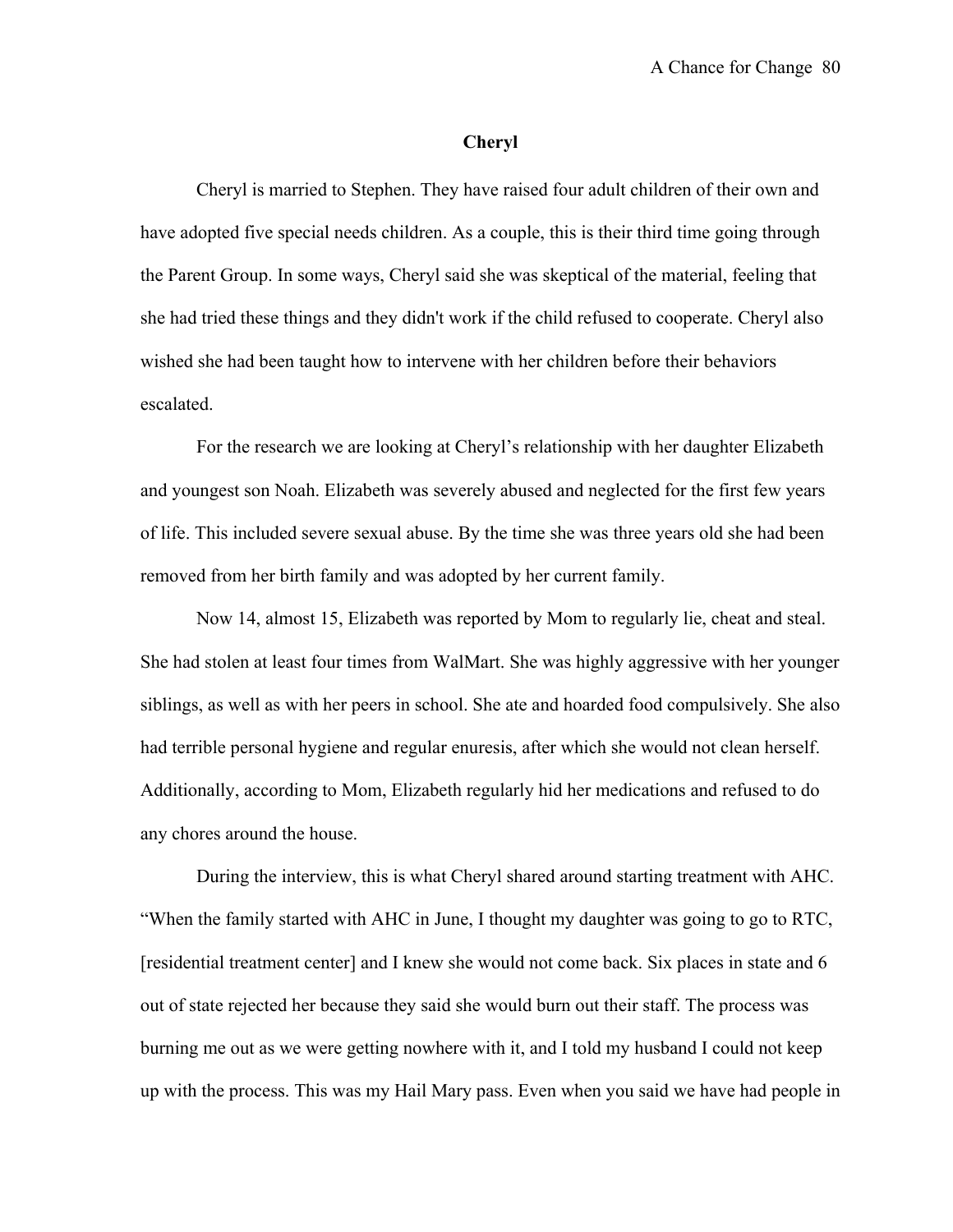the past who were going to go residential but didn't. I thought, 'You have not met my daughter.' I felt double minded at that point as I was trying to say goodbye to my daughter in my heart. By August, I knew she would not be going to go away." At the time of assessment with AHC, Elizabeth was diagnosed with Reactive Attachment Disorder and Post Traumatic Stress Disorder and met criteria for treatment foster care intake.

Noah was removed from the home of his biological parents when he was eight months old. He was then placed with relatives for six months before also being removed from that home as a result of abuse. At the age of two, he was placed in regular foster care, at which time he stopped saying words. Cheryl wrote, "Noah was placed in two 'forever homes' but disrupted in each. The State had to do a BIP (Best Interest Placement) with us. The State told us the only place left was to institutionalize [Noah]." After being adopted by Cheryl and Stephen and being placed in speech therapy Noah started speaking again. At three years of age, Noah was adopted by Stephen and Cheryl. According to Cheryl, "With the birth home as his first home, and his adoption home as his last home, Noah has lived with seven families.

Now eight years old, Noah struggles with defiance and imposing on sibling boundaries. Cheryl reported that Noah became impulsive and hyperactive when asked to complete any task and thus had trouble following through. His anxiety levels were high, and he couldn't stand it when family members raised their voice. Noah also had significant anxiety about sleeping alone in his room and struggled with both enuresis and encopresis. Previously diagnosed with ADHD at intake, Noah was also diagnosed with Fetal Alcohol Syndrome.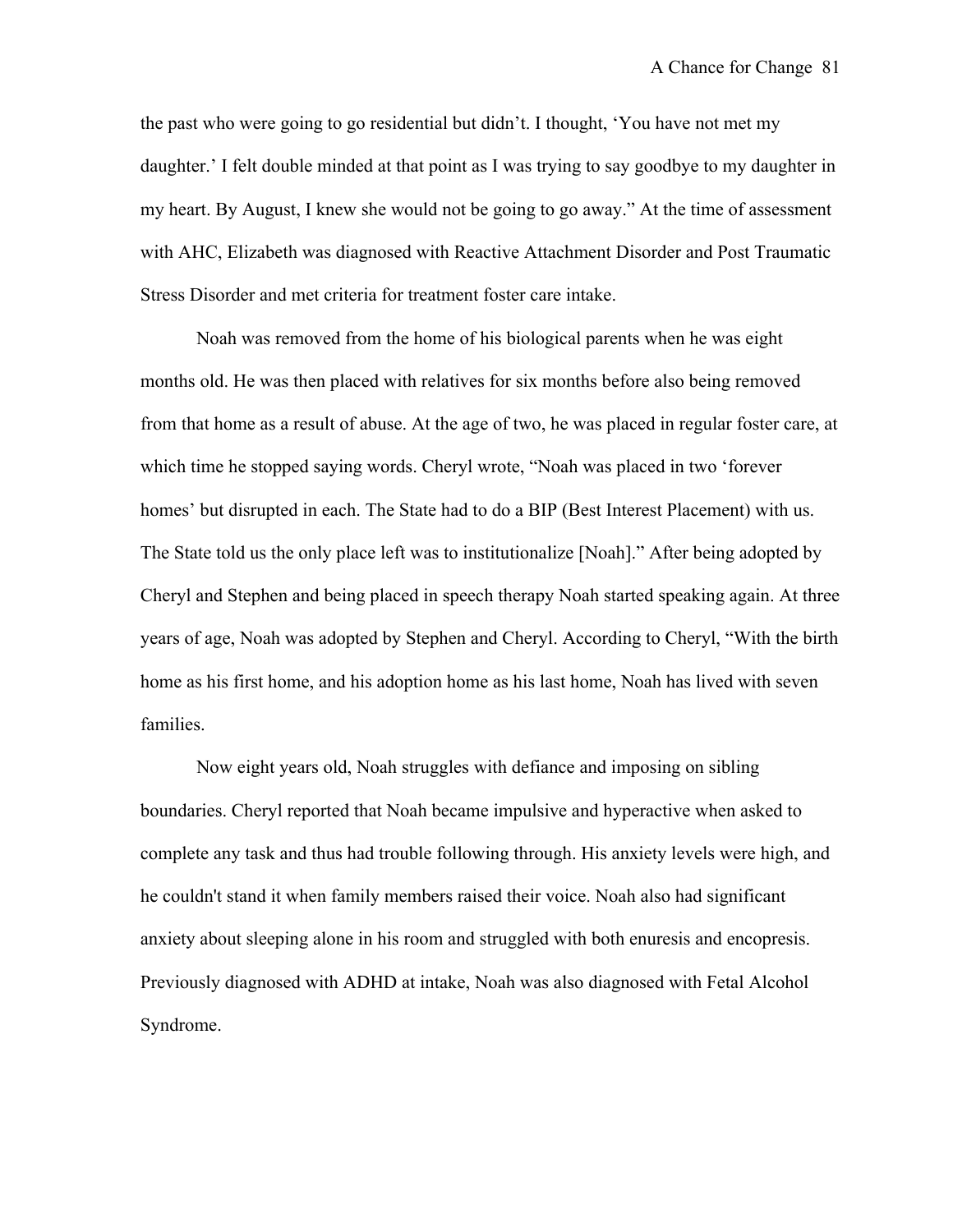In week two when asked to reflect on what her relationship was like with her children prior to the Parent Group Cheryl wrote, "Broken, hurting individual. We both wanted to relate but didn't know (all of the children actually) how to do it without triggering each other." In reflecting on the past relationship in week three Cheryl wrote, "**CHAOS –** it seemed they thrived in the craziness." By week four she was able to talk about the lack of emotional connection, "I tried to put out emotional fires that flared up but never able to put out the coals."

## **Parent journaling through the group process**

At the start of the parent group when asked to write about how she handled her children's acting out behaviors, Cheryl wrote, "I get frustrated with myself because I don't seem to get through to them on a lot of levels – logic is not processed well." As a result of not seeming to get through to her children Cheryl's body responded with, "Tension, headaches, tiredness, despair, worry." Cheryl wrote that it seemed as if everyone was expecting her to "fix" things.

This was Cheryl's third time going through the Parent Group, however, after the first Parent Group in this cycle, Cheryl wrote, "Most of it we already had with CYFD, but it gives me hope again." Cheryl wrote about one important takeaway after the first class, "I need to change, not just the kids." Another important fact Cheryl reported on was, "I don't make as many mess-ups as I thought." As she wrote about how she was relating to the information Cheryl said, "I use some of this material already so I know I am doing something right."

After week two of the Parent Group, Cheryl wrote in her journal that she felt she was becoming more regulated, more relaxed and was not on high alert all the time. "I am more regulated and therefore my children are more regulated. We are able to praise the children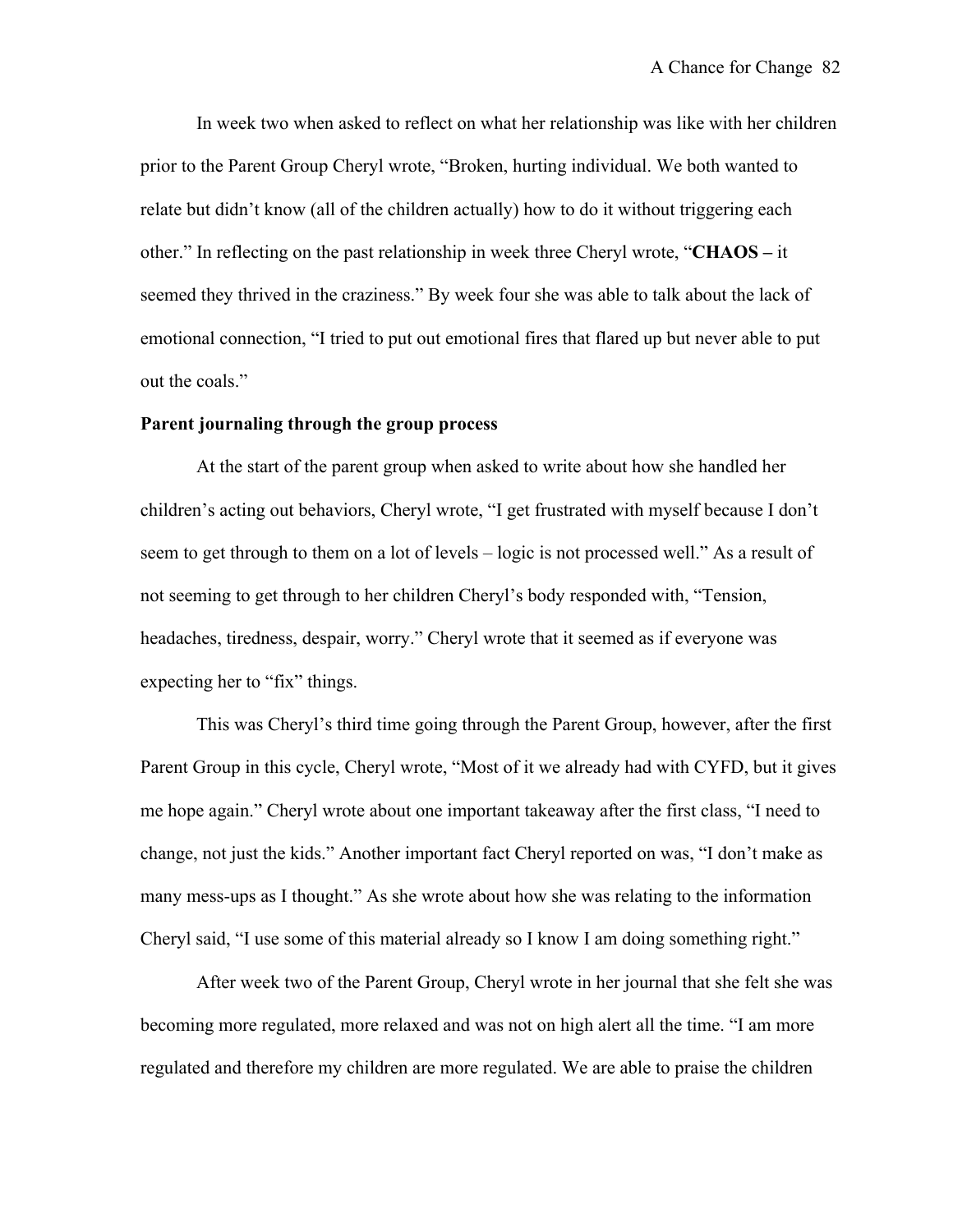after pushing pause and see it go in." She compared their former behavior to how they were currently showing up. "When my child would disrupt by stealing, cheating, etc., I had a hard time pulling her in because 'here we are again'. But now I am finding it easier to push pause." Cheryl journaled on the things that were helping her bring about these changes. "Breathing, getting grounded and then seeing the miscue, pausing it, going under it and curious questioning." In her body she noted, "More relaxed not on high alert and hypervigilant all the time." In the focus group Cheryl shared that it was seeing the small changes in her children as a result of using the treatment approach that helped her stay focused on continuing to implement the interventions she was being taught. "When you could start seeing changes, it makes all the difference."

More and more, Cheryl was understanding that her children's behavior was not the issue. "Learning that we all miscue but we have actions now that by following the model we can parent by going under the miscue rather than chasing the behavior."

Cheryl wrote that the more she heard the information in the classes, the more she understood how each piece fit together to complete the model. "I am understanding how the model works together and not just bits and pieces." As she applied what she was learning she reflected on how the family used to do relationships, "Broken, hurting individuals. We both wanted to relate by didn't know (all of the children actually) how to do it without trigging each other." As compared to how they related now, "A family learning to work together mending broken hearts and emotions." During the focus group Cheryl added, "Learning that I as the parent benefit staying on bridge even when the child pushes me off helps me to get back on bridge and try again. It becomes about being in relationship rather than 'teaching the child a lesson about pushing me off bridge." By working at getting back on bridge and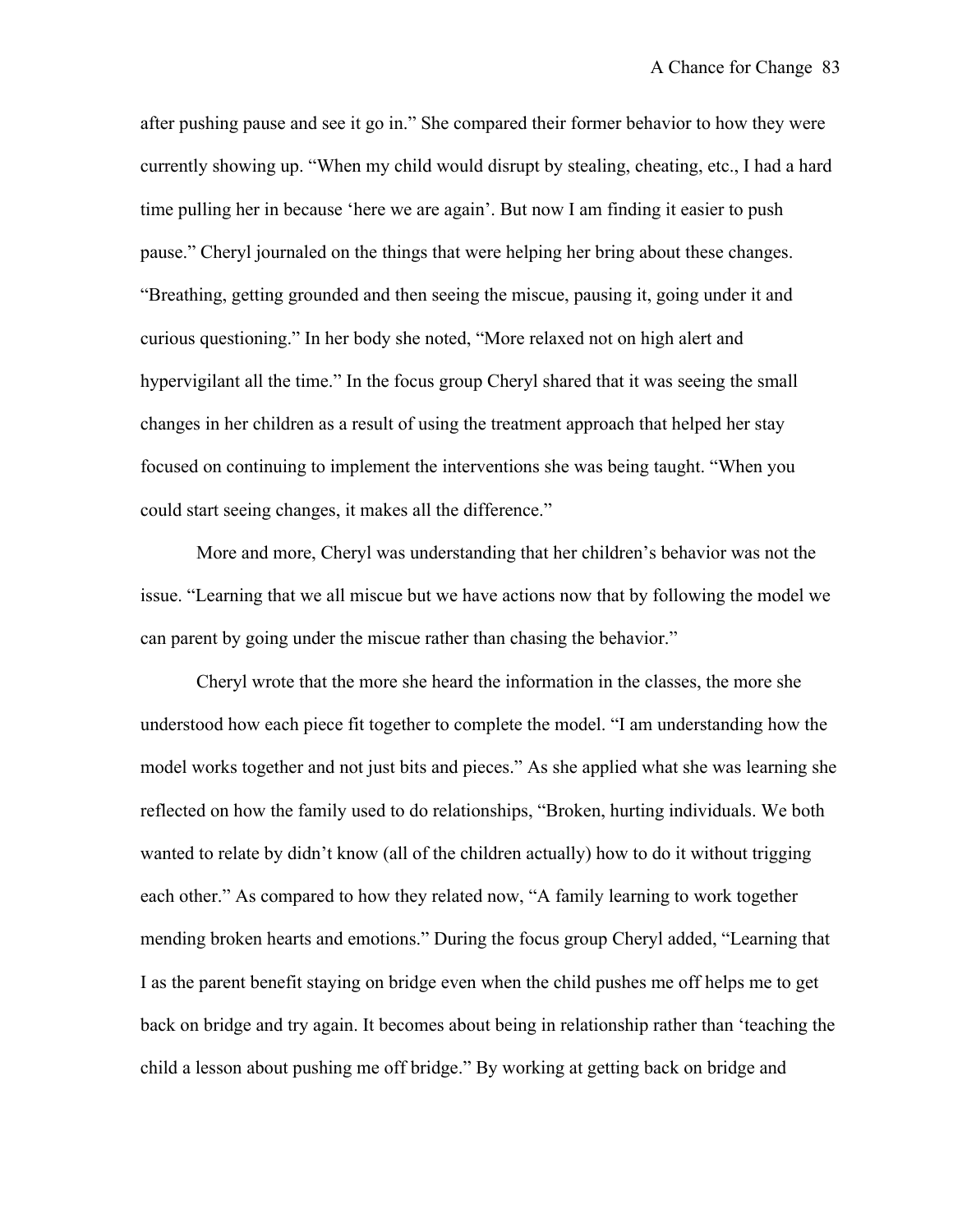encouraging my child to join me helps them to see that healing can happen with past broken hearts and emotions."

While the information was useful, it seemed like a lot. "It is a lot to take in and I feel we need more time." As she invested taking the four-week class three times, Cheryl could see what she was gaining. "The more I hear the info the more I understand how each piece fits together to complete the model. I learn more each time I take the class."

After the second class Cheryl started noticing changes in family functioning, "A family learning to work together mending broken hearts & emotions." By the time of the third Parent Class, Cheryl wrote that she noticed the new approaches she was learning were having an impact at home. "Calm is beginning – we are able to shift them down faster  $\&$ even their speech is not as hurried."

At the same time, Cheryl reported that as the family was more regulated, the children's trauma was beginning to surface. "One is bringing up lots of trauma and wants to rid himself of it. One is spinning in her trauma and disrupting. One is getting so much better – co-regulating with my husband and I."

In her journal, Cheryl wrote she continued to resonate with the teachings about getting under the behaviors and seeing what was coming up for her children. "I am worn out but in a good way – like I'm running a marathon because it is good work." When asked what she was learning that was supporting the changes in her family, Cheryl said, "That if we are chasing behaviors we are not getting to the trauma we are parenting the miscues rather than dealing with what is coming up for him and us. Behaviors are very loud and distracting!"

Cheryl reflected in her journal that after the first parenting class she was a little skeptical about the material being presented in the group. Here for the third time though, she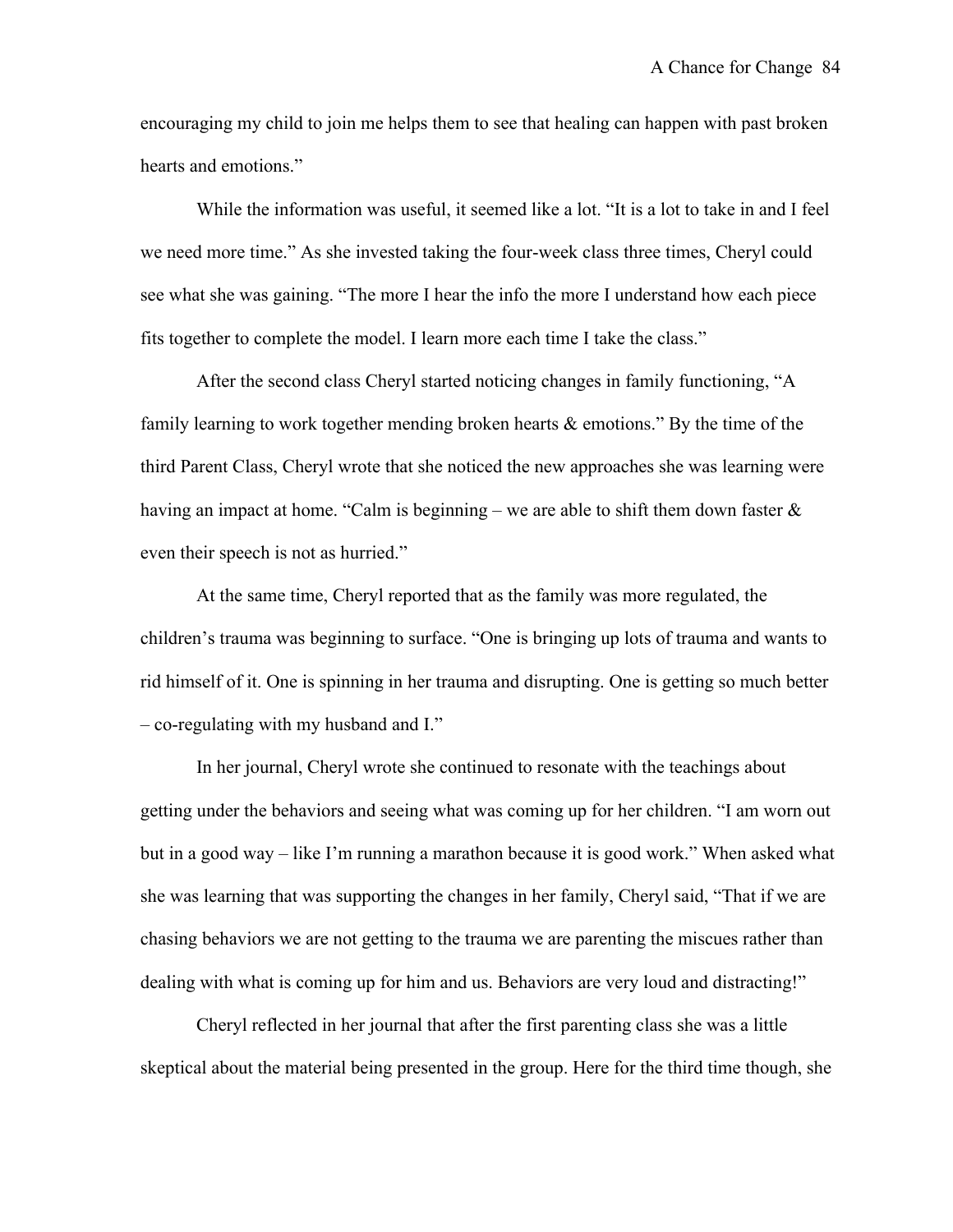had a different experience, "**IT WORKS!** I am finally being given tools that I understand to connect with my child."

As classes continued Cheryl gained insight and felt now that it was never too late. "Slow progress is still progress. The brain can heal." After week three Cheryl journaled about her insight around what helped bring about this healing process, "I have to be grounded and regulated *before* I try to help co-regulate my RAD kids."

After the fourth Parent Group, Cheryl wrote about her increased awareness about her own emotional state, "I am starting to feel my anxiety going up. I am able to stay or return to calmness faster using the relaxation techniques shown us." Cheryl was breathing consciously, "Breathing, slowing things down." Cheryl reported feeling calmer internally. "I am calmer and therefore our children are calmer and are moving into an emotionally healthier state."

Cheryl journaled about one important self-care message she received, "I was given permission to take care of myself. I have never heard that info before it has always been taking care of our special needs children." And the impact of putting herself first was not lost on Cheryl, "If I don't take care of myself I can't take care of others." "I deserve to do the best for myself and I am still a good mother."

Looking back on the class, Cheryl wrote, "It has been wonderful getting to know others that share our journey." Cheryl also wrote about how she felt she was really now learning firsthand why the model worked. In contrast to the chaos Cheryl said she felt in her home when the group began, she now felt she was enjoying her children, "I tried to put out emotional fires that flared up but never able to put out the coals." When writing about the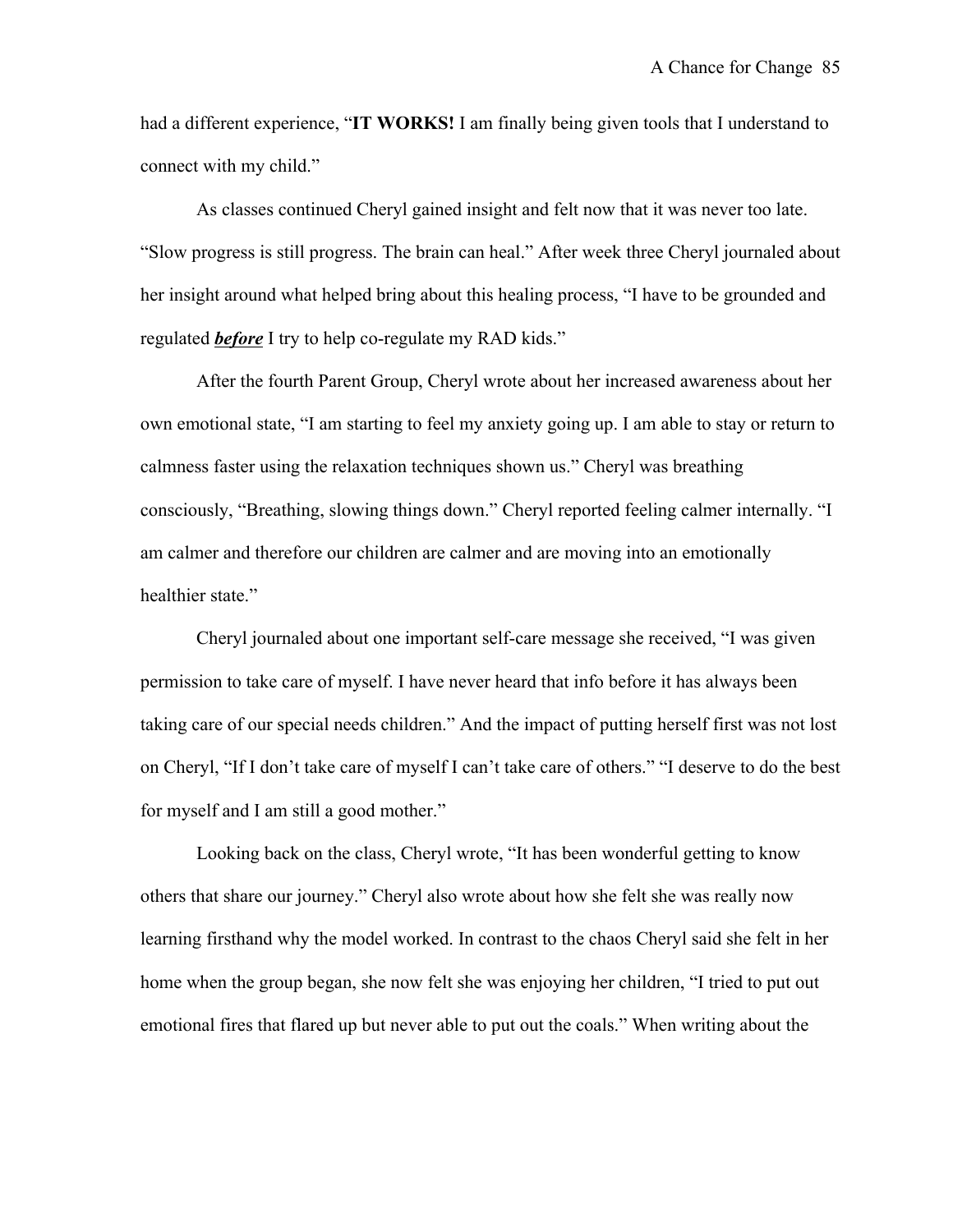relationship with her children after the fourth class, Cheryl wrote, "I enjoy them – I delight in them."

Cheryl said she was in awe at the speed with which change occurred. "The speed at which this change happened, I am in awe. We were in therapy for 11 years. We said the same things for 11 years, but she gets it now. It goes in. And my other two boys as well." Before it seemed as if nothing could help Elizabeth shift her behaviors. Now, after working with AHC, Elizabeth's behaviors were less defiant. It seemed as if the things Cheryl had been trying to teach her daughter for the past eleven years, were finally going in. Not only were Elizabeth's behaviors shifting, but Hogan and Noah were allowing their parents to take care of and have control of them as well.

As an example, Cheryl told how they were recently visiting friends in Los Alamos, and Noah ran out of medication. "My youngest, this last week, we were in Taos, and we ran out of medication for him for two days. Usually if he misses it one day he has to write a letter to his teacher apologizing because he is off the wall. Here we are away from home, in this little tiny car, in the two days there was only one time when he struggled, and it was fidgeting. We helped him ground and he did an incredible job. I am amazed! We had an appointment in Albuquerque to get him diagnosed with ADHD, so he could get a higher medication. He got diagnosed with it, but now I am not sure that is the issue. This would be emotional regulation."

## **Child Assessments**

Noah scored a 30 on the Minnis RAD Questionnaire. The majority of his high scores are in Cluster 1 with mostly Factor 2 behavioral symptoms like Acts younger than his age.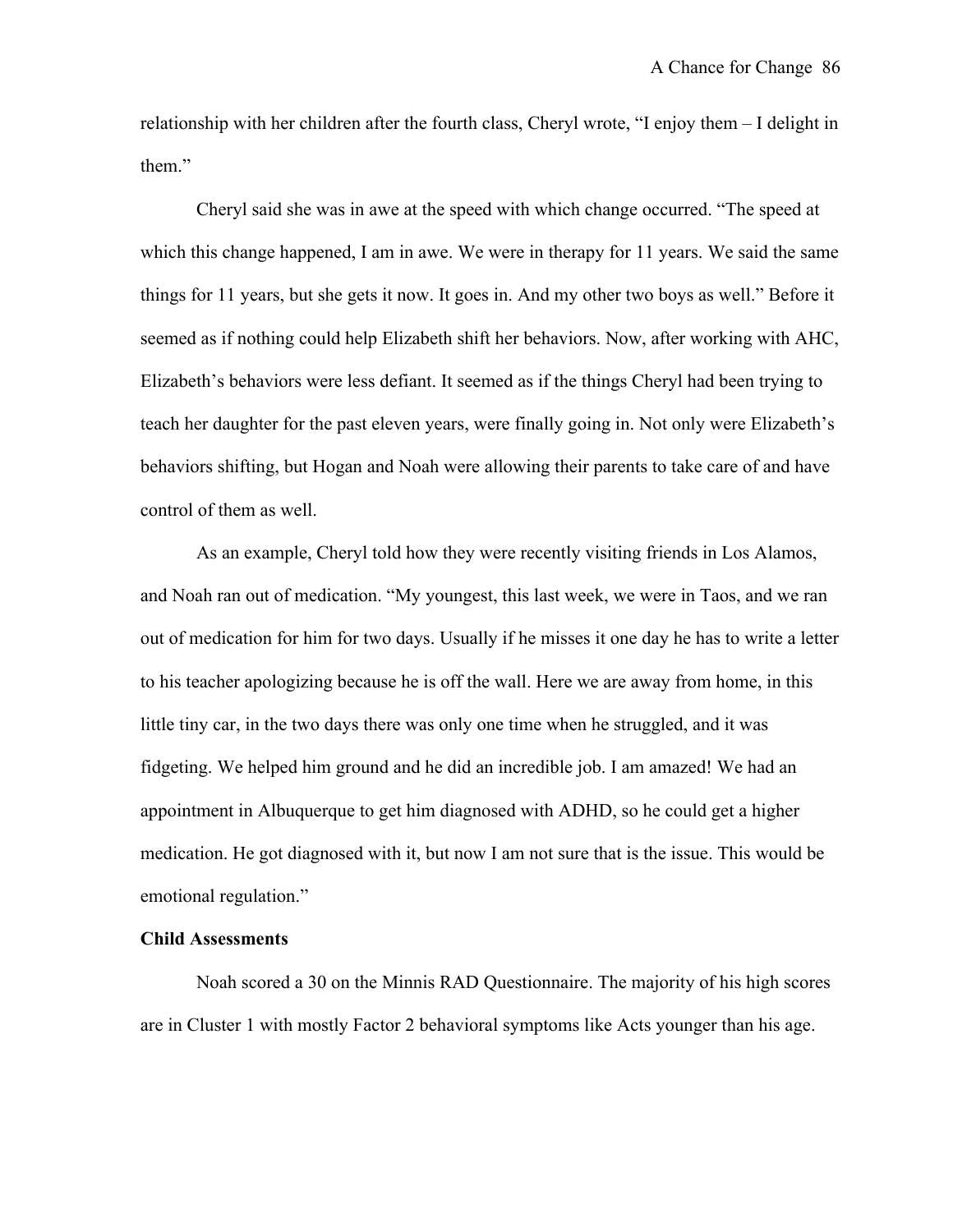The behaviors Noah exhibited are associated with disinhibited type attachment disorder (AD-D) and/or anxious/immature attachment style. (Minnis, 2006).

In the post assessment Noah showed improvement in the following areas: Tends to be afraid of new things or situations; Acts younger than his/her age; Is often unhappy, tearful or distrustful; Can be aggressive towards him/herself e.g., using bad language about him/herself, head banging, cutting etc.; Has few friends; Is too friendly with strangers; Often gives you cuddles; Often starts a conversation; Is demanding or attention seeking; If you approach him/her, he/she often cuddles you.

Prior to the Focus Group, Cheryl scored Noah a 17 on the RAD Questionnaire, indicating that he was continuing to make significant progress in his ability to trust his parents. During the Focus Group, Cheryl shared that Noah is now connected to Dad with a string around Stephen's belt loop so Noah always feels physically connected to and protected by his father. Additionally, when Noah goes to the store with a family member he is placed in the shopping cart to keep him from becoming overly anxious and running away. When Cheryl asked if he knew why he was in the cart, she reported Noah saying, "Yeah, it's to keep me safe!" Cheryl said this made her feel relieved that Noah sees being in the cart as a good thing.

Elizabeth scored a 31 on the pre assessment Minnis RAD Questionnaire. The majority of her behavioral symptoms lie in Cluster 1 and 3 indicating that she exhibits characteristics associated with both disinhibited (AD-D) and inhibited attachment disorder (AD-I). Some of her behaviors are also associated with an anxious/immature attachment style. Elizabeth showed improvement in her behavioral expression with the most significant changes in the following areas: Tends to be afraid of new things or situations; Is often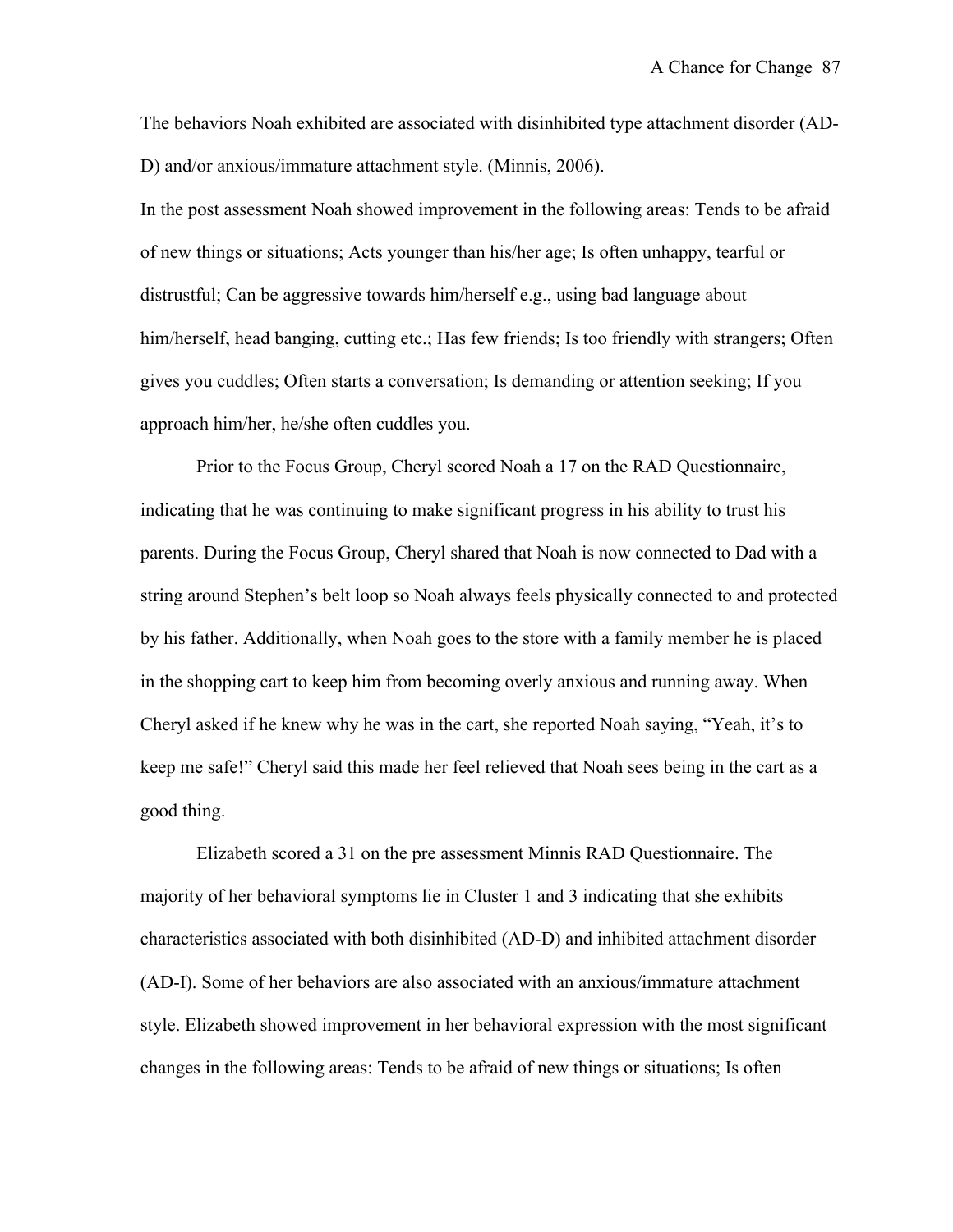unhappy, tearful or distressed; Has few friends; Is too friendly with strangers; Very 'clingy'/wants to be with you all the time; Is difficult to comfort when fearful or scared; Is demanding or attention seeking; If you approach him/her, you never know whether he/she will be friendly or unfriendly.

According to the pre and post RAD Questionnaires, Elizabeth made progress in acting more like her age. She now has a few friends, whereas she struggled making friends during the initial assessment. Elizabeth started out being indiscriminately charming with strangers, and now is better at waiting until she gets to know the person before befriending them. Her attention- seeking behaviors are improving. She used to be clingy and difficult to soothe when distressed, however, now she allows her mother and her father to comfort her on occasion.

In the scoring completed before the Focus Group, Cheryl scored Elizabeth a 20 on the RAD Questionnaire. This score indicated that Elizabeth is continuing to interact more appropriately with her parents allowing them to care for and have control of her affairs. Prior to the focus group Cheryl shared that Elizabeth has now allowed Noah to join the mother/daughter early morning time together. "I never expected her to get to a place of being able to share my time. She even gets on the floor with Noah and completes a puzzle with him before she comes and sits by me for her one-on-one time."

#### **Family assessment following parent group**

For the post parent group family therapy observation Cheryl was observed with her daughter Elizabeth. Cheryl was observed using short, specific and clear communication with her daughter. Starting the session Cheryl scanned for the positive and made it big by focusing on what was different in their morning routine. Mom started with, "This morning we had a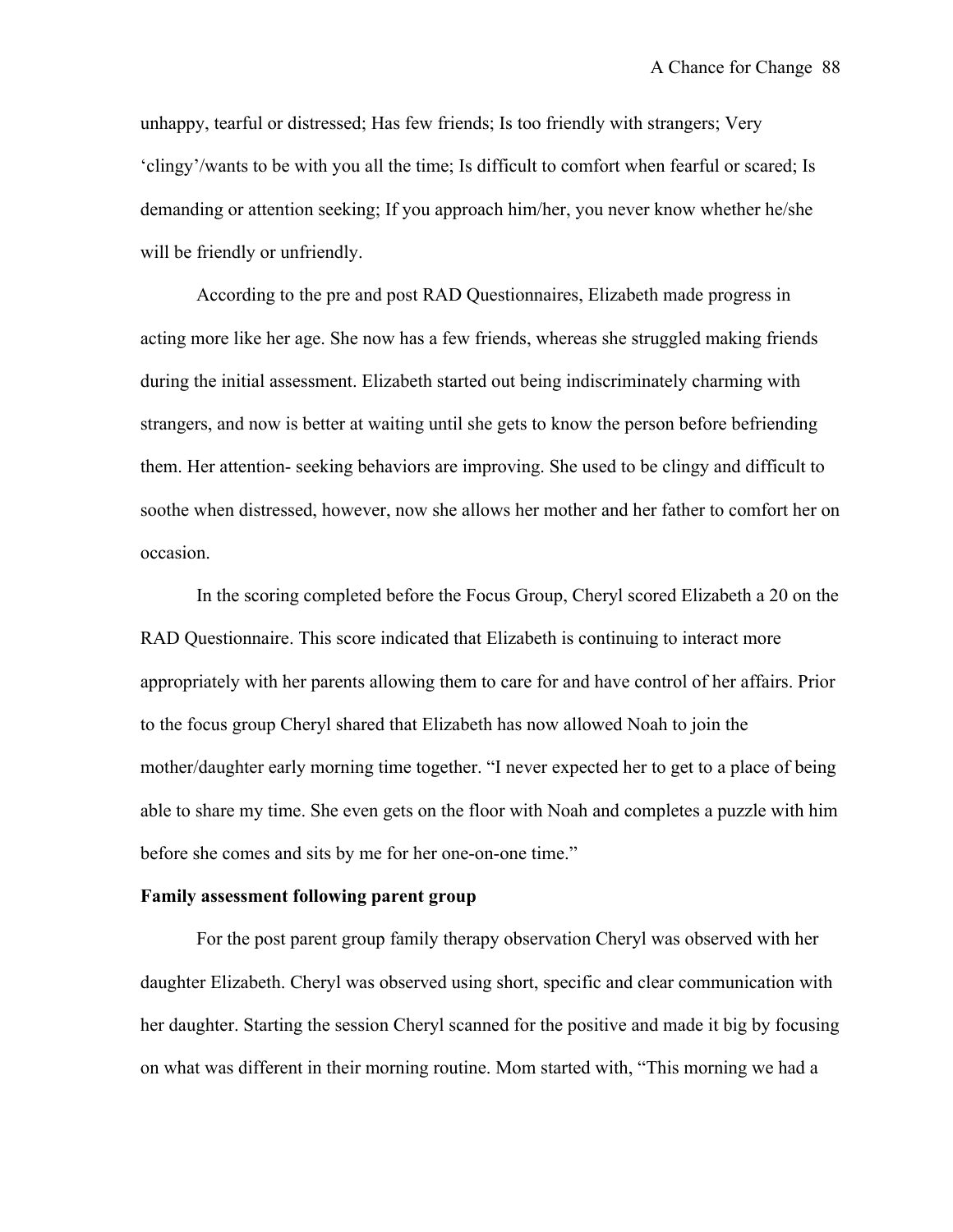breakthrough on something we have worked on for 11 years. Today she made some really big steps and used words to express her deep feelings." The therapist asked what was different about this morning. Cheryl responded with, "We have been very busy lately, where I could see this situation where she was not present emotionally. Today I saw it at our coffee time. I get her up an hour before the other children. I would not have been able to connect with my mother in this way, however, my daughter looks forward to our time."

Cheryl discussed the taking of a family photo and how during the setup Elizabeth moved away from everyone. Cheryl said, "She will come if she is invited, but not if she is not invited." This family photo experience tied in with a writing assignment their therapist had assigned. The therapist asked Elizabeth to write about what she recalled concerning her birth mother. Cheryl asked what had been written. Elizabeth responded with, "She didn't feed me. So I know she didn't love me." As Elizabeth began sharing her memories of her birth home, Cheryl was observed moving in close seemingly to provide emotional support. Cheryl used right-brain communication to convey empathy and sensitivity to Elizabeth's feelings. Cheryl confirmed Elizabeth's experience of her early childhood experience and added a compassionate piece about Elizabeth's birth mother doing the best she could. As Elizabeth went on to talk about her writing concerning her birth mother, Cheryl stated that she saw a light go on in Elizabeth's eyes that she had never seen before. "When she shared her experience with her birth mother made her feel like she was not wanted, I saw a light go on in her eyes. I have never seen this before."

Cheryl continued her sharing, "I would say it was like watching you be born. Watching you come alive as we talked about it." Elizabeth's response was to make a bid for her mother's closeness as she said, "I feel affectionate." Cheryl then motioned for Elizabeth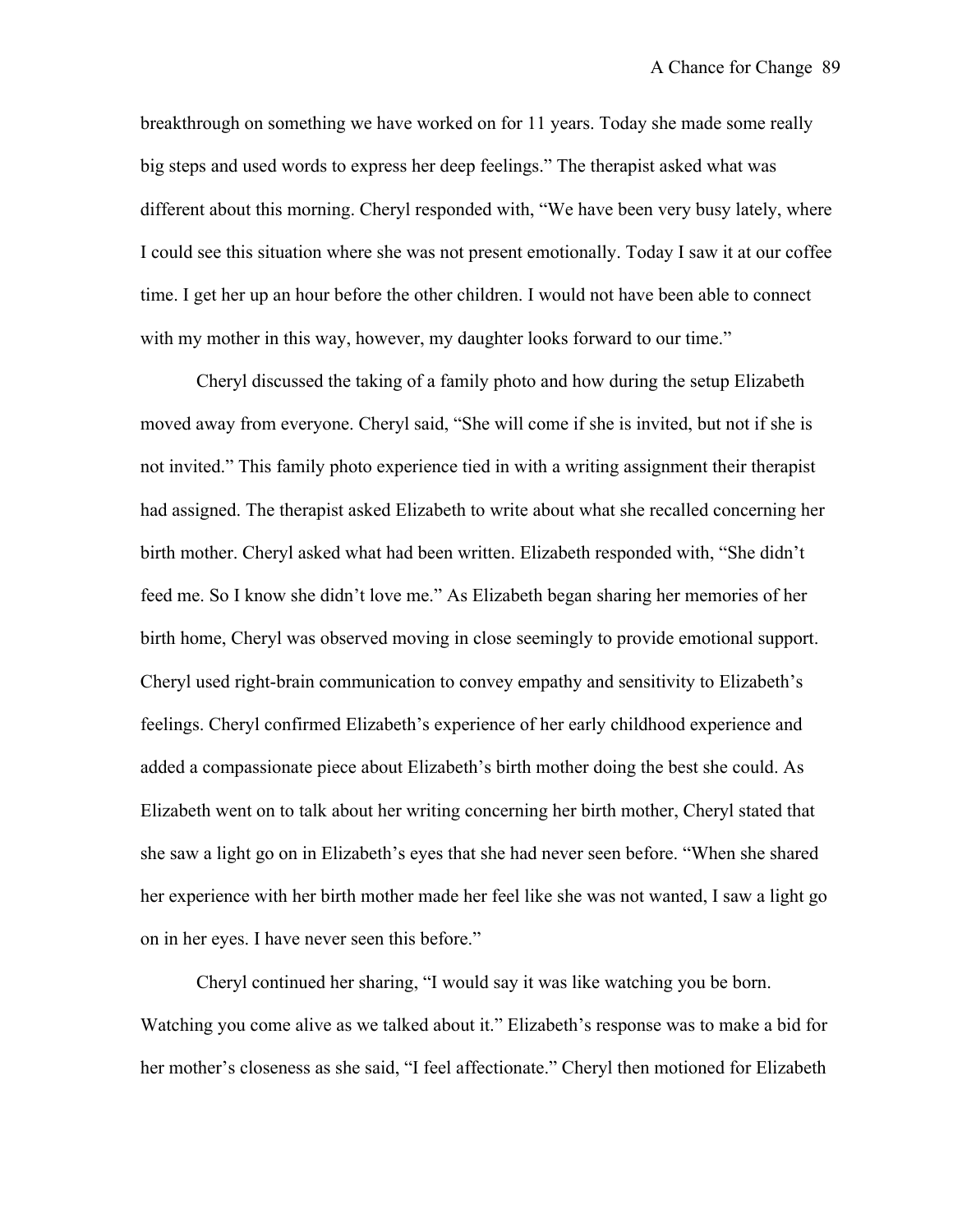to come into her mother's arms as Elizabeth began to go deeper into her emotional expression.

Cheryl was observed creating safe emotional space for Elizabeth to continue sharing the painful memories of her mother and what messages this less than ideal care embedded in Elizabeth about her worth and place in a family. Throughout the observation of this dynamic the researcher saw Cheryl use curiosity to gather information about Elizabeth's perception of her early childhood memories. Elizabeth continued to share painful memories, "My brother used to go to the neighbor's to get food." Cheryl continued to praise Elizabeth for her courage in sharing these difficult memories and for being open to discuss the meaning Elizabeth gave these experiences.

Cheryl moved at Elizabeth's pace, allowing the child to set the tone for the discussion. Elizabeth expressed not feeling like she had a place in the family. As Cheryl validated Elizabeth's internal experience of being in a family, Elizabeth's posture noticeably relaxed and she began to breathe deeper, as she moved in even closer to her mother. Cheryl demonstrated an ability to be attuned to her daughter by moving in closer. Cheryl placed her arm around her daughter and by doing so seemed to engender hope and communicate safety. Cheryl then engaged Elizabeth and encouraged her to share her perspective. It is unclear whether or not this conversation had taken place in previous family sessions. However, Elizabeth continued sharing about her memories of her birth family. While Cheryl felt Elizabeth was too young to have any real memories of what transpired, she nonetheless communicated that Elizabeth's feelings and memories from her birth family were of real importance.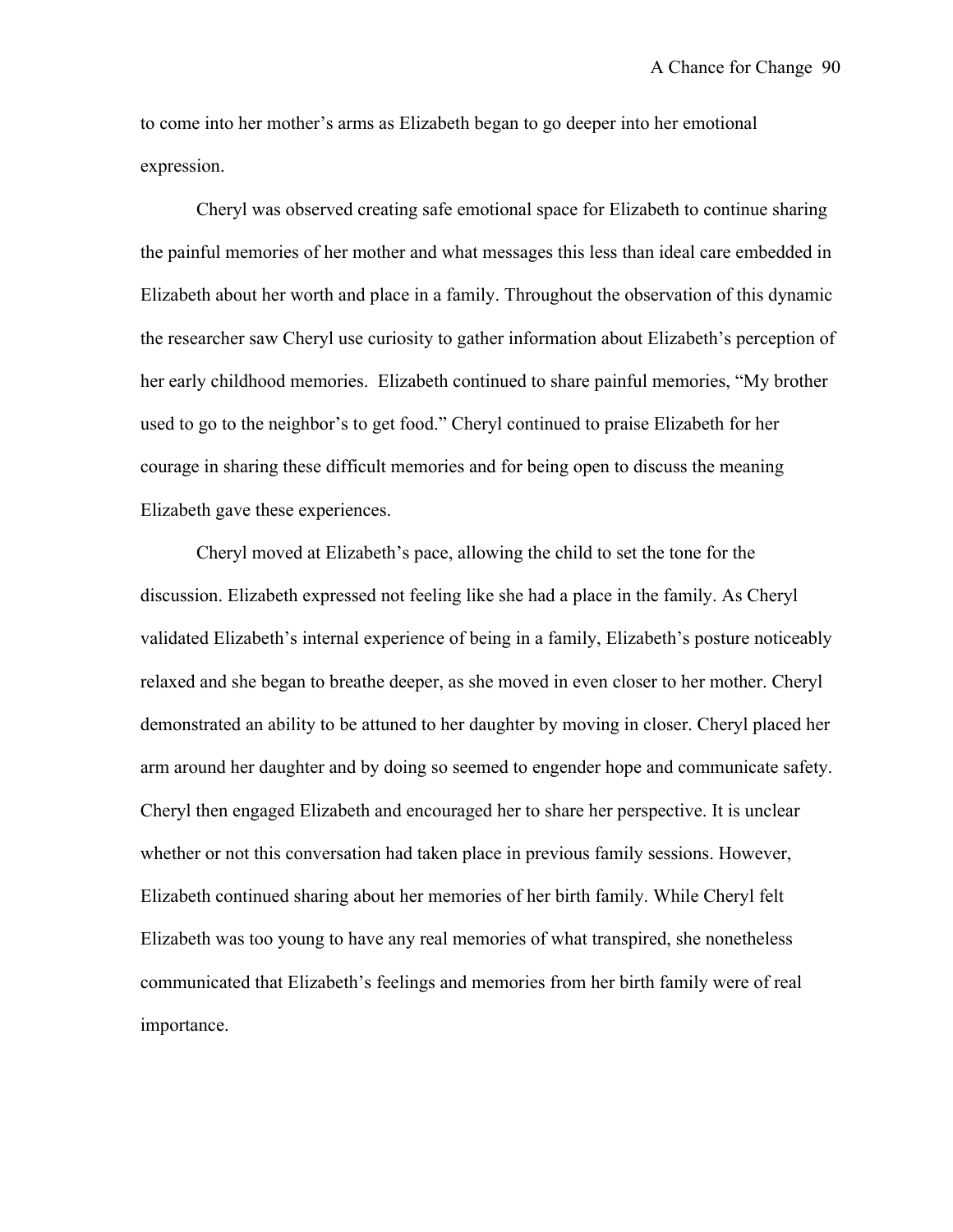From there Cheryl began talking about how she and Elizabeth got up early this morning before anyone else in the house, so they could spend their one-on-one time together. Elizabeth shared how connecting with mom in this way made her feel wanted. With this sharing, it seemed as if Cheryl was connecting with her daughter in a deep and meaningful way. Cheryl seemed to sense this was a special moment, and so she asked her daughter, what made her take food? Elizabeth stated that she had a big hole and she was trying to fill it with food. Whenever she did not feel wanted, she would eat large quantities of food to satisfy that feeling. Elizabeth shared when she saw Mom giving the other children in the home affection and attention, it made Elizabeth feel worse. It was during these times that she had the cravings to eat. Cheryl used curiosity to gather additional information about this behavior, and because Cheryl was doing a great job of using her right brain to communicate emotional safety and regulation, Elizabeth was able to talk in depth about her eating to fill the hole.

Cheryl encouraged Elizabeth to focus on a solution over the problem. Cheryl also helped Elizabeth see she had a choice in how she responded when the other children in the home received affection and attention. Cheryl did a great job of not going over all the historical times of when Elizabeth hoarded food, but rather stayed in the here and now in her communication around the situation. Cheryl facilitated Elizabeth using her words to ask for her needs and wants to solve the problem going forward.

In addition to these behaviors, during the family session, Cheryl was also observed: Responding when Elizabeth initiated communication; Asking Elizabeth for her current feelings; Scanning for and highlighting the positive; Concentrating on meeting the need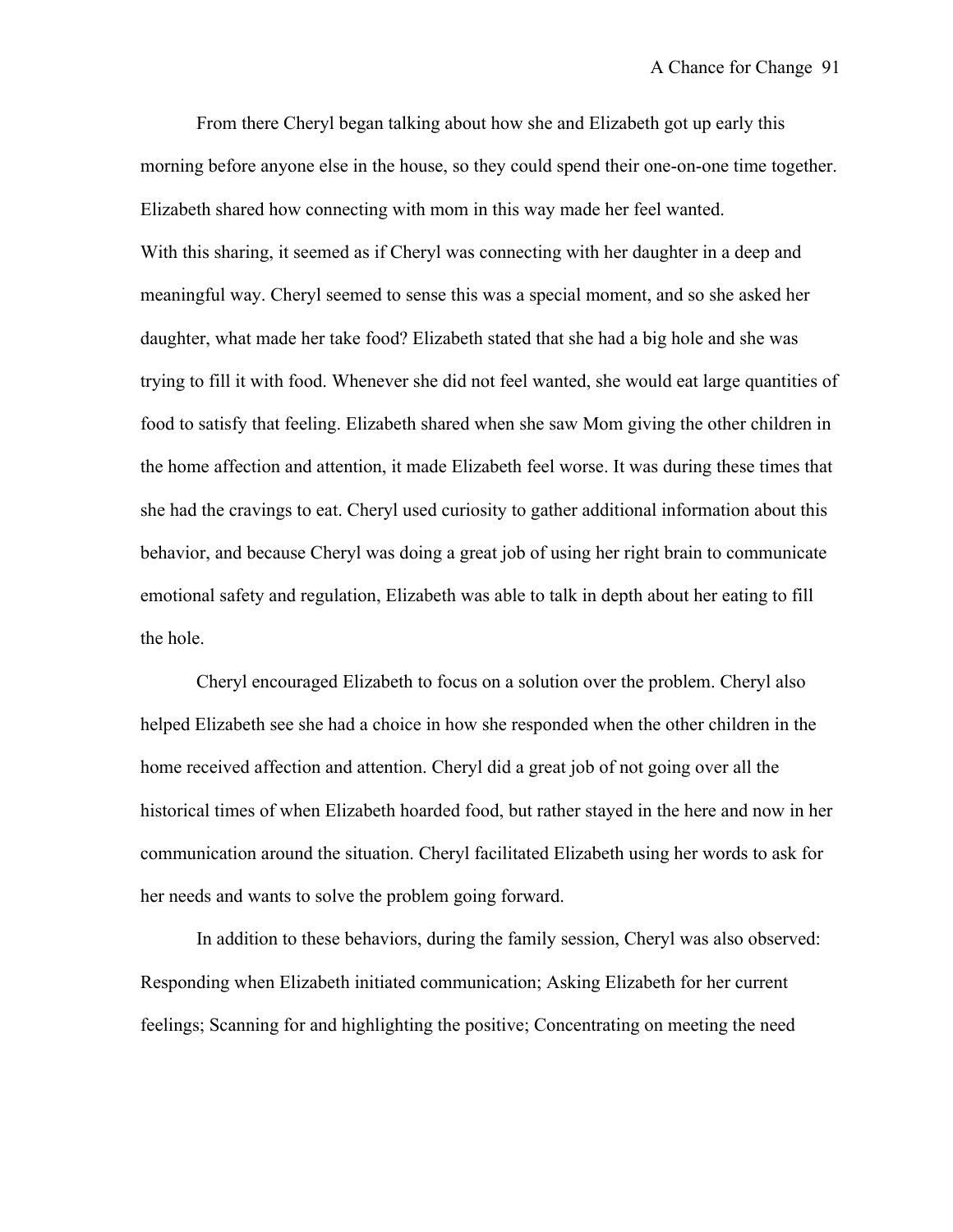instead of the miscue; Identifying obstacles that tended to get in the way of her connecting with Elizabeth; Empathizing with Elizabeth; Asking for current feelings.

## **Factors Contributing to Change in the Family**

Cheryl's journals and interviews seemed to point to three main factors that helped Cheryl bring about change in her family's functioning. The first of these was Cheryl's ability to focus on her emotional state and when she felt herself becoming anxious or overwhelmed by one of her children's behaviors, she would breathe and get grounded. Siegel and Hartzell (2004) highlighted the importance of the parent taking care of themselves and doing their personal work in order to enhance their parenting. Cheryl did just that. She paid attention to her emotional state in the moment, and if she needed to breathe or get grounded she took the time to do so. Additionally, she went a step farther and focused on taking care of herself on a regular basis which seemed to increase her patience and resilience with her children.

The third critical factor Cheryl wrote and spoke about that changed her family's dynamic was her ability to look beyond her children's behaviors to the need that was expressing. In order to see beyond their behaviors and to reframe those behaviors as trauma expressing, Cheryl once again connected it to her being able to stay emotionally regulated so she could co-regulate her child and provide them the space and emotional safety to talk about what was really bothering them.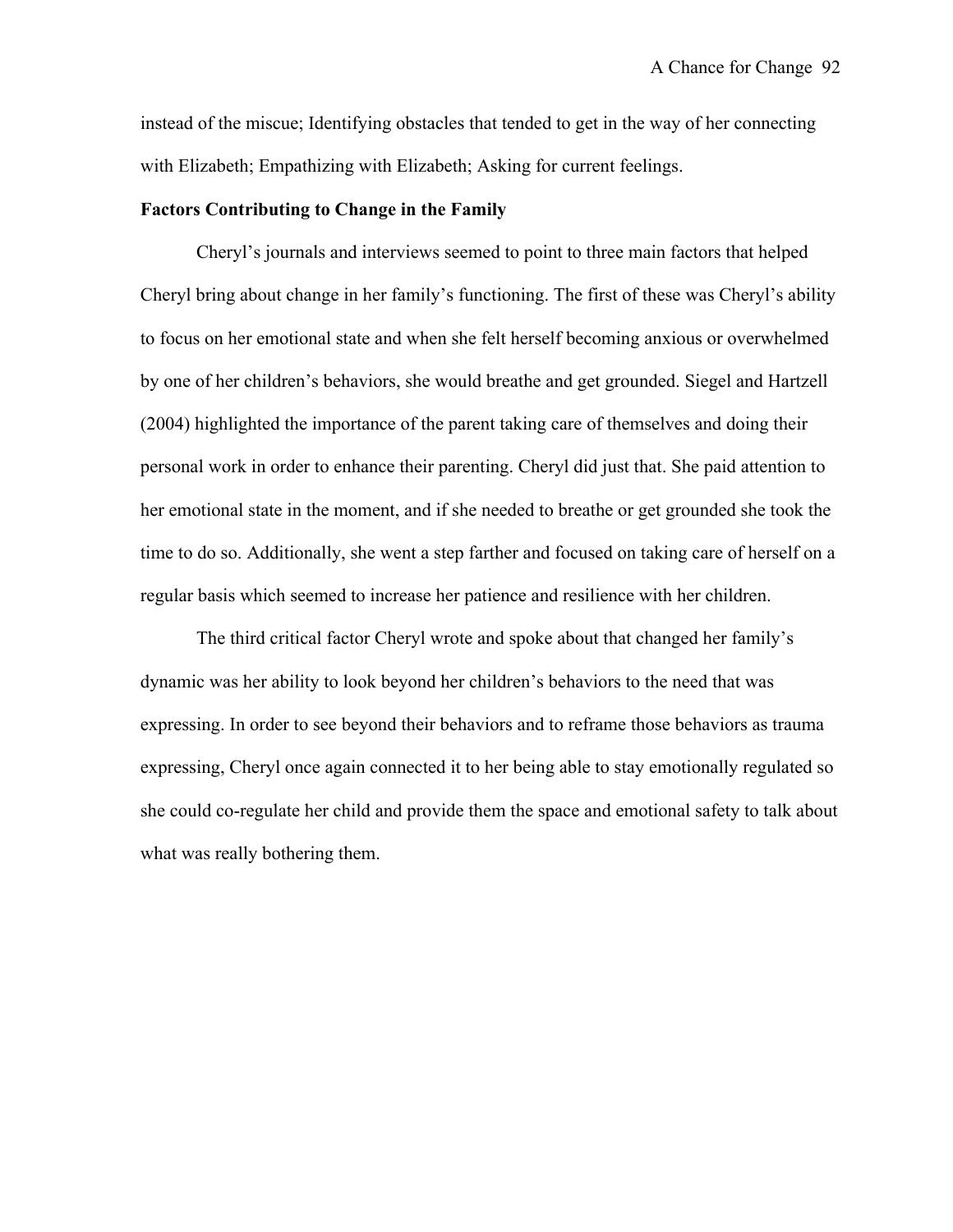#### **Gloria**

Gloria's first-born child is Sophia. When Gloria attended the group and started therapy, Sophia was sixteen years old. Sophia is from Gloria's first marriage in which there was a lot of domestic violence. Sophia witnessed this ongoing domestic violence between her parents from the time she was a baby. This domestic violence was at times severe. For example, on one occasion, Sophia's father held a gun to her head and her mother's head and threatened to kill them.

When Sophia was seven her mother left her father, eventually remarrying and having two boys with her new husband, Gregory. Gregory was also a part of the research, and his story will be told next. Now sixteen, Sophia lived with her Mom, stepfather and two halfbrothers.

Prior to the Parent Group, and the start of treatment, the relationship between Gloria and Sophia was strained. Sophia's relationship with Gregory, her stepfather, and brothers was distant. Gregory did not understand Sophia's difficult behaviors and was critical of her. Furthermore, Gloria was wounded from her first marriage and had a tough time trusting anyone else to parent Sophia. She did not want Sophia to get hurt again, so Gloria built up walls to prevent Gregory from parenting Sophia. This further increased the emotional distance between Sophia and her family. During the Focus Group, Gloria shared, "I was so full of fear before we started with you that I was not connected to anyone in my family."

At the time of intake, Gloria shared in the clinical interview that Sophia's behaviors were out of control. Gloria reported that a month earlier Sophia had been charged with possession of marijuana. Gloria also reported that Sophia was impulsive, forgetful, and disrespectful in the home. According to Gloria, Sophia did not take responsibility for her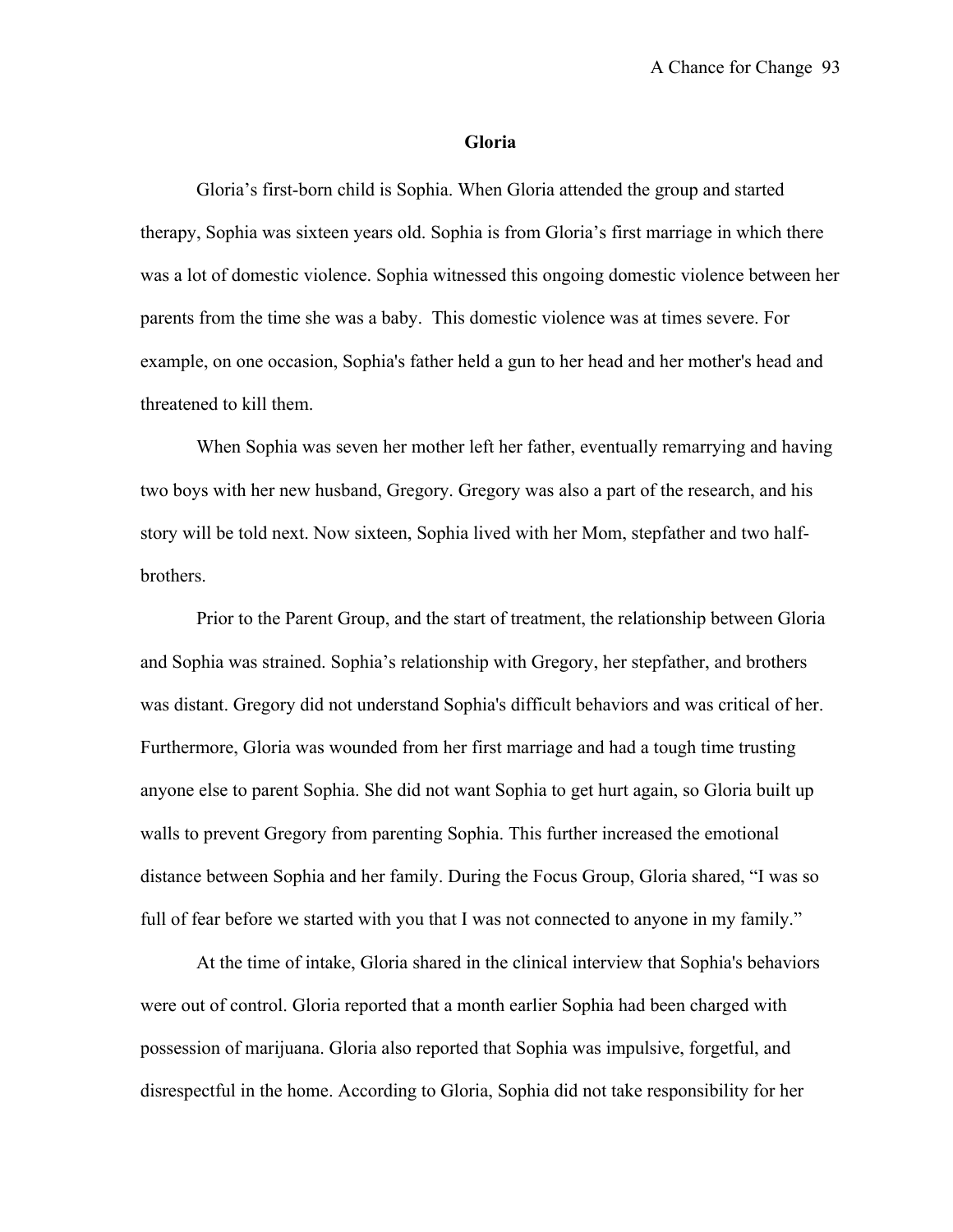behaviors, and frequently lied and manipulated. She refused to do chores, threatened to run away, was explosive, verbally aggressive, and had tantrums on a daily basis that consisted of yelling, slamming doors and throwing things.

Additionally during the clinical interview, Sophia seemed to have significant difficulty sustaining relationships with her peers and maintaining personal hygiene, such as wearing the same clothes for up to four days at a time. Gloria said Sophia ate sporadically, hoarding food in her room and eating throughout the night. Sophia had a history of using alcohol and marijuana. Gloria said she was unsure of exactly how much Sophia was using. Gloria also reported that Sophia had severe depressive symptoms and bouts of insomnia.

The emotion Gloria said she felt most around Sophia was anxiety. Sophia seemed to escalate out of control when plans changed suddenly or when she heard the word, "No." Gloria said she did not know how to get Sophia to behave in a safe and secure way and Gloria would get scared and start panicking. Gloria also admitted that she felt she was not in control and was not able to have an impact on her family's health.

Gloria said there was no sense of unity or of being a team with her family members. Gloria had a feeling of not being able to keep it together and of being overwhelmed with raw emotion. Gloria perceived that Sophia felt unloved and feared that her needs would not be met. For her part, Gloria admitted to feeling exhausted and emotionally depleted.

#### **Parent journaling through the group process**

Early on in the Parenting Group, Gloria journaled, "My emotions are very high. Probably the emotion I feel the most is anxiety. I react a great deal from anxiety with her." In answer to the question, 'What are some triggers', Gloria wrote, "Her escalating out of control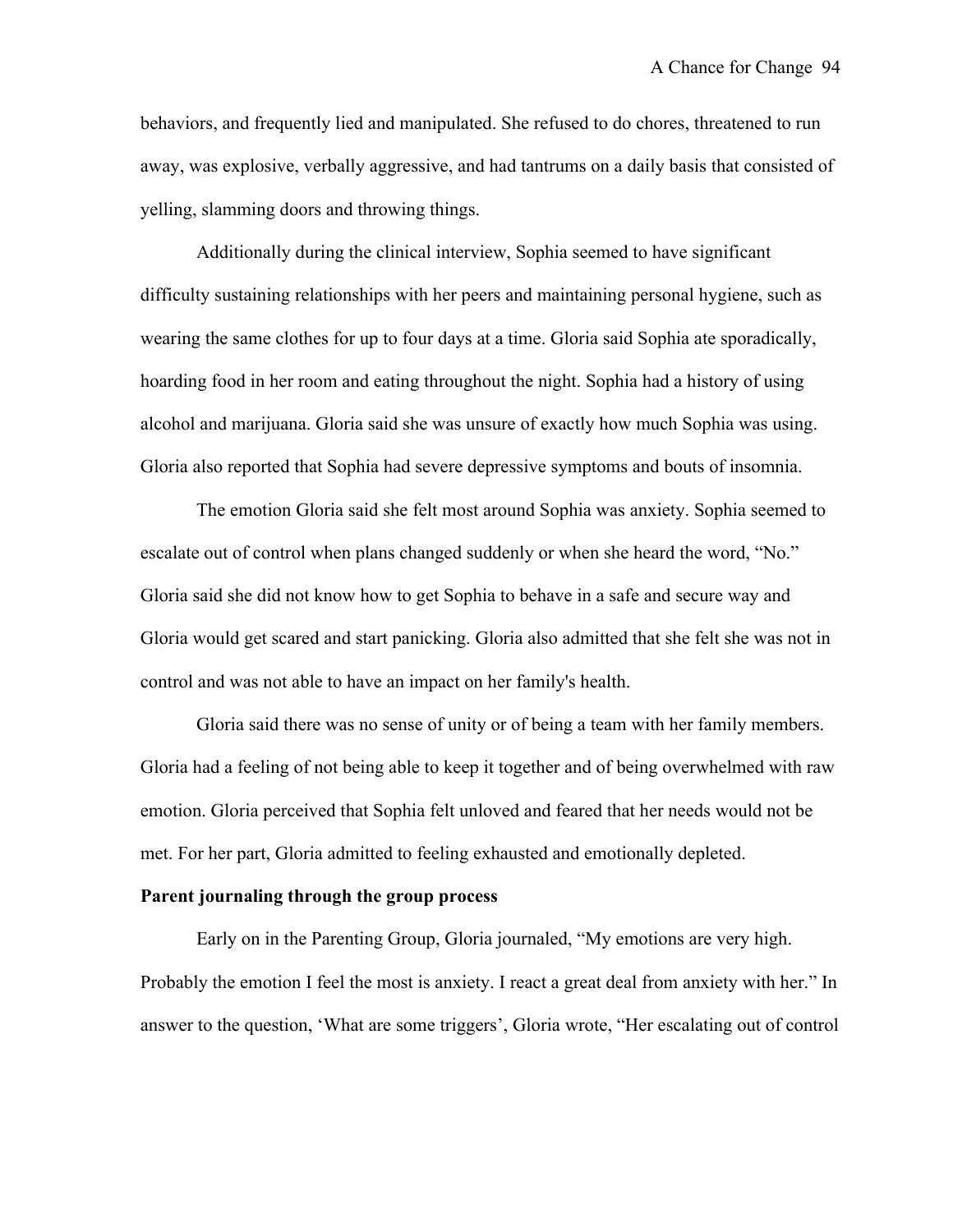when plans changed unexpectedly or the word 'No'. I couldn't get her to behave in a safe and secure way and I would get scared and start panicking."

Gloria found that she was better able to manage her emotions and communications than she used to be. In response to the question, how was she handling those triggers now, Gloria wrote, "Managing my emotions and communication. When I am not scared or panicked I can set boundaries and we can talk through plan interruptions. Co-regulation helps tremendously. Not being afraid of setting safety boundaries and Nos." In her body Gloria noticed, "I still get pretty worried but I feel a sense of hope in my heart (chest/stomach). I think it could lead to a more relaxed posture."

In response to what she learned in the first class Gloria wrote, "Having more mindfulness about brain function and the importance of connection, need meeting, and trust. Also bringing down my own stress by breathing, Heart Math, grounding techniques. Good Stuff!"

After the first week, the thing that impacted Gloria the most was, "Understanding where my child is as far as what is going on in her brain, in her emotionally. What she is trying and has been trying to communicate for years. Understanding is bringing me more compassion and grace." The amount of information shared seemed to be just right for Gloria. "I reread my packet when I got home. It is really what I needed. Exactly what I need. It was just enough to not be overwhelming but enough to where I really had a lot to chew on." "I really appreciate the handouts to read and I have taken a million notes. It's great!"

At the end of the first week Gloria's insight was, "That I may not have parented well before but by golly it is not too late to have a good trusting, connected relationship with my daughter." By the second week of the Parent Group, Gloria wrote, "This week I am definitely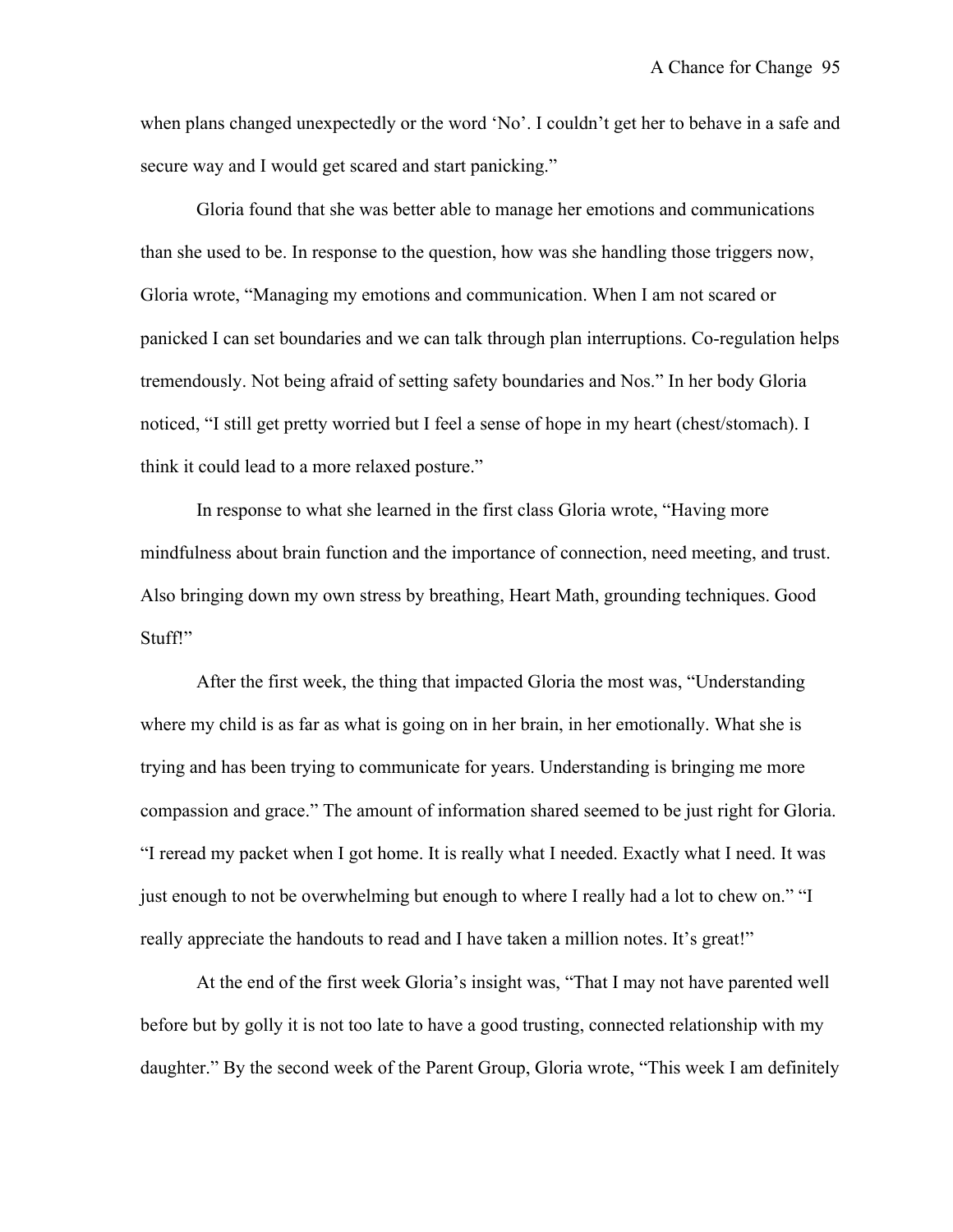feeling more calm, compassionate and in control. My anxiety has lessened and I don't feel as negatively reactionary."

In her home life, Gloria journaled that she noticed there was less tension and that she was connecting more with her husband. "1. Connecting more with my spouse. Less extreme emotion from our daughter has helped in getting on the same page. 2. Keep calm and carry on is our new motto. Lol. Marking behaviors is actually really helping." Overall, the tone in the family was changing, "I am less tense. There is less tension in our home. We are working together and everyone's stress is less."

In class, Gloria wrote that she continued to increase her knowledge and it was this information that has helped to support the behavioral changes experienced in her family. "Parents being a secure base. Experiences shape brain structure. Children with attachment issues need help re-organizing their brains. Wow. It is only done in relationships – positive ones. Self-regulating techniques. Mirror neurons." When asked to journal about what aspects of this week's class impacted her the most Gloria wrote, "I really loved learning about the triune brain, reptilian, mammalian and cerebral cortex. The function of these areas alone and together."

When asked what was her take away from this week's class, Gloria wrote, "Things do go much better when everyone is grounded and peaceful. My epiphany was that when I am stressed my personality changes into one who is more left brained. (I took an extensive personality test a few years back with my job.) When I'm stressed I get more logical and serious and organized. My daughter cannot stand this and it's a trigger for her. I start saying and explaining everything and she goes wild. I'm going to make it a point and use mirror neurons 'feel her' and stay on course." When asked how she is connecting to the information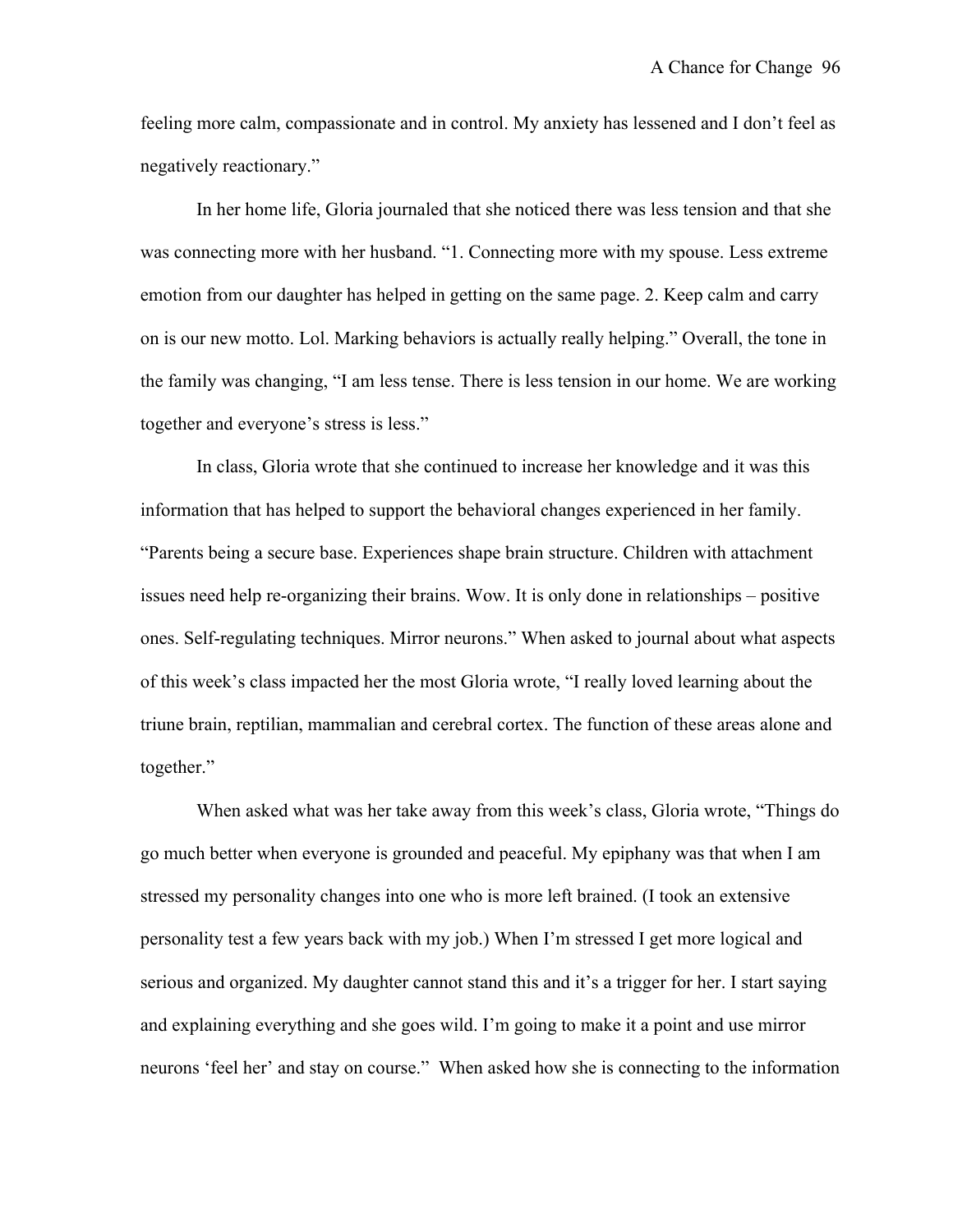Gloria wrote, "I find it really easy to apply this information to intervene. My husband always applies it differently and it is great to learn this together and apply it to our family and ourselves."

After the third Parent Group, Gloria wrote that she was noticing a difference in how she was reacting to her daughter. "It is absolutely noticeably different. Better. Before, even three weeks ago, it was very reactive, negative and stressful." In the past some of the triggers for things to go wrong were, "Me feeling exhausted and emotionally depleted, and then my daughter feeling unloved and fearing her needs won't be met. She getting loud and me shutting down more." After three weeks, Gloria handles these triggers differently now. "Nipping my emotions at the bud. I am so much more aware of mine and my daughter's emotional levels. I'm checking in more with her." At home she is noticing, "Less anxiety. I had so much anxiety it affected everything. Calm home, and loving. Better connecting in my marriage."

About class, Gloria wrote that she was finding it really easy to connect with the concepts and ideas that were being presented and that they were opening up a world for her that was both new and lovely. Gloria was learning about emotions, fears and schemas, and while this material was new to her, she wrote that it just made so much sense. Gloria was fascinated to learn how our deep beliefs and perspectives can alter reality. Gloria said this information spurred her to begin exploring her own schemas.

Gloria wrote that as she applied this new information it helped support the changes they were experiencing in the home. "We talked about emotions, fears, and schemas. Much sense. Paying attention to my emotions helps me stay above, able to see, able to make changes, able to stay in the right frame of mind, prefrontal cortex, right brain, making new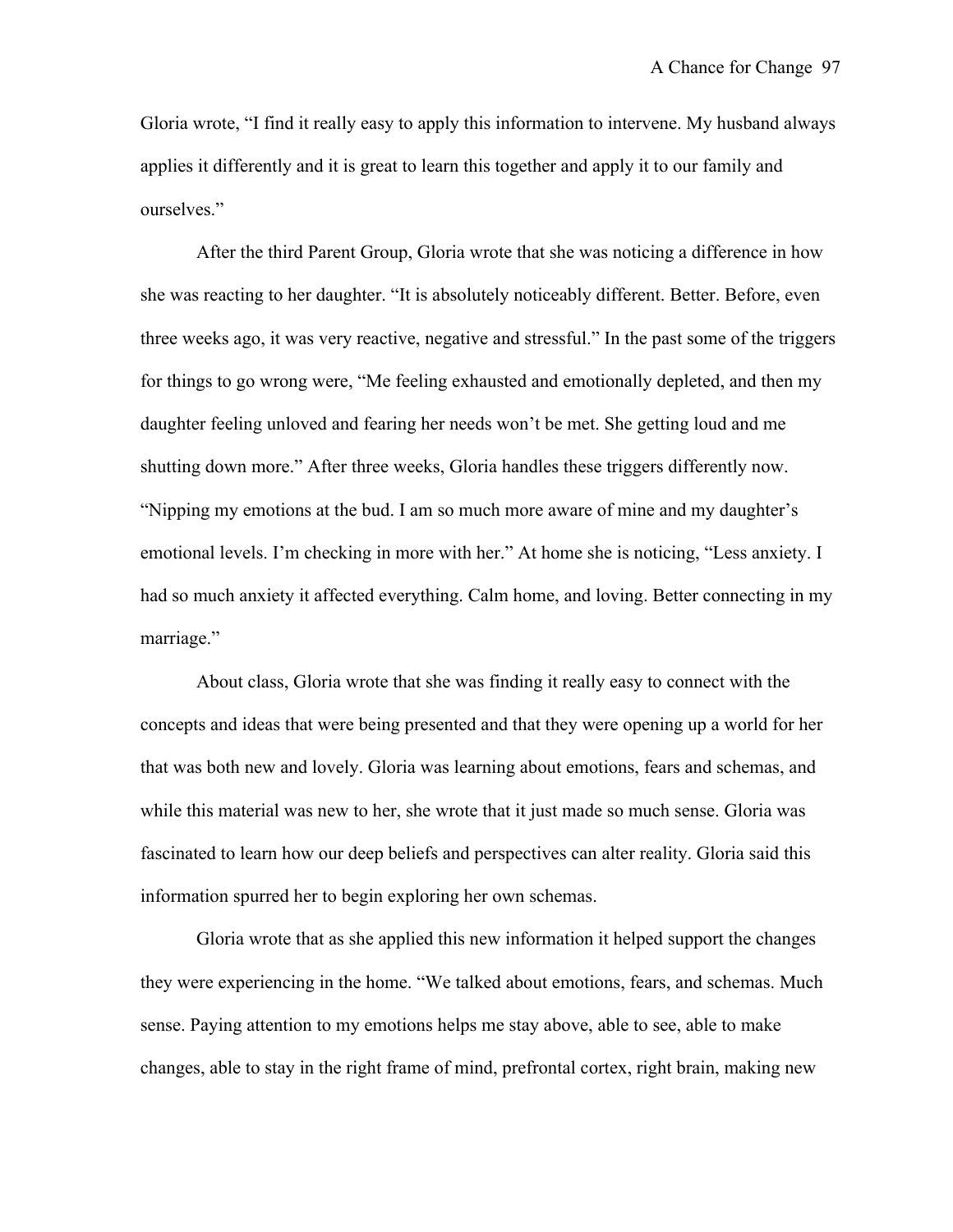connections." What impacted her the most from this week was, "Learning about schemas. That deep beliefs or perspectives can alter reality. WOW! It is really quite fascinating. I'm exploring my own schemas."

Her take away from this week's class was, "Hope. My hope grows weekly. Understanding my emotional state and my family's emotional state is what I am going to explore. I have tools to help me. I am grateful." Gloria connected with the information. "It is really easy to connect with the concepts and ideas in the lessons. It's easy to read, easy to understand and apply practically. It's a whole new world but lovely!"

With the Parent Group and weekly therapy sessions, Gloria reported feeling that she had all the tools she needed to make positive changes. Gloria's hope for a harmonious family life was growing weekly, and she felt that her entire family was motivated. "I look forward to reading and re-reading all the materials we received in class. The weekly therapy sessions are amazingly helpful too. We have all that we need to make positive changes." During the Focus Group, Gloria shared that seeing the therapist model what she was learning in class, "Showed me how to implement the tools. I remember thinking, 'Oh, okay! That's how you do it.' When [therapist] came into our home and modeled the treatment approach I was worried about how my daughter would react. I wasn't sure how she would respond and what I would do. But it didn't make my child defensive and that surprised me."

At the time of the final Parent Group, Gloria noticed the following changes in her emotional reaction to Sophia. "I am noticing anxiety and a little bit of panic when I see my daughter interact with friends, boyfriend and her Dad's family. I'm working on sitting with it, rating it, breathing to stay level headed and ultimately accomplish healing and connection." As a result of having tools to use, Gloria noticed the following changes in her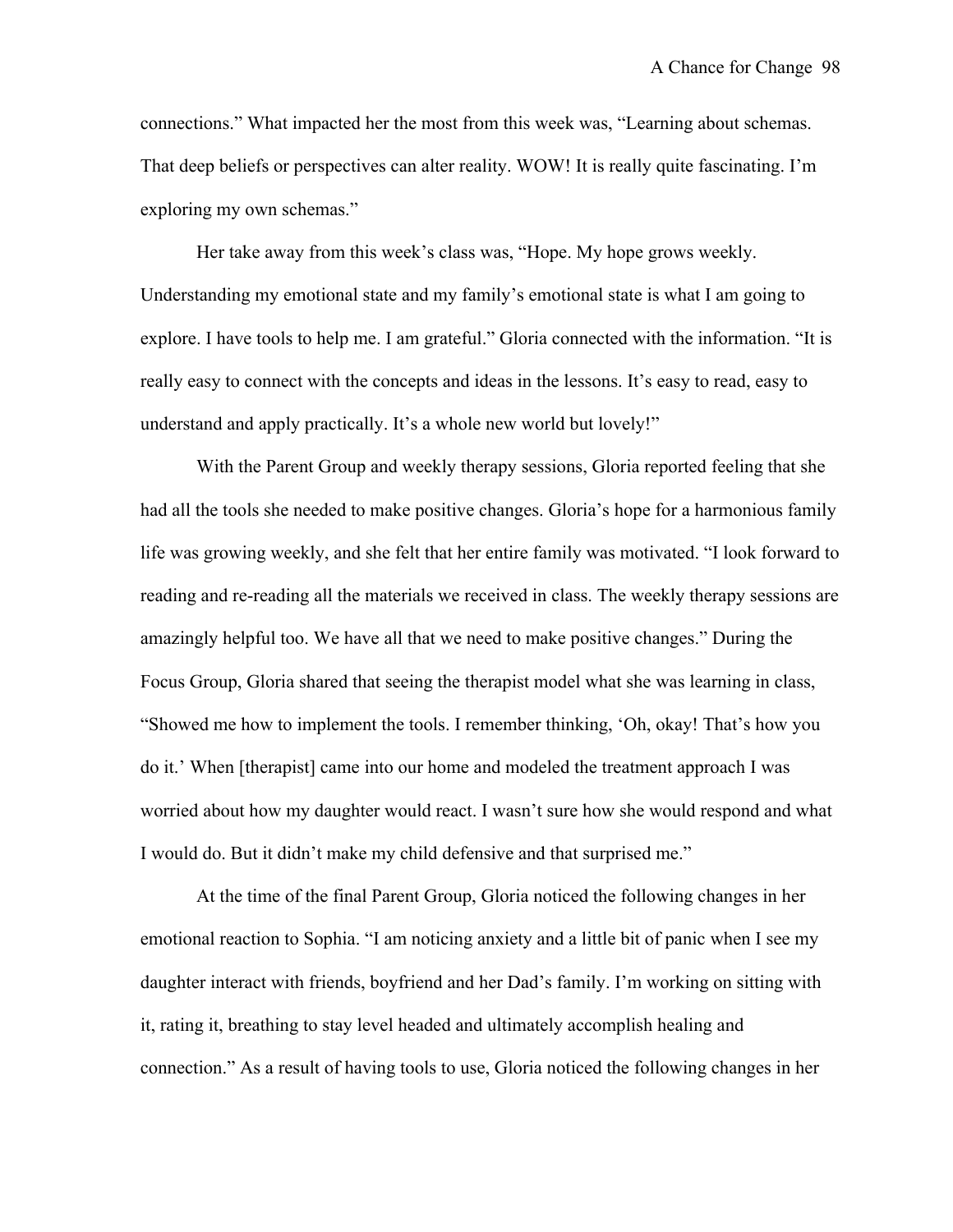body. "More love. More connection. Less anxious in my stomach and muscles. My husband told me the other day that I'm more coherent, happy and present." Gloria reported feeling that about half the time now she was able to recognize what was happening in her conflicts with Sophia. "About  $\frac{1}{2}$  the time I am able to recognize what is really going on and use some tools like 1) getting grounded 2) physical touch with emotional openness 3) figure out what the real need is."

In class, Gloria said she enjoyed the continued look at schemas. "I really loved learning about schemas. Very interesting. I've been working on that little bit and I thinks it's definitely helped! Self care. This class was really life changing. (coupled, of course, with the weekly therapy. It was a one two punch.)." In writing about what impacted her the most about this week's class, Gloria wrote, "I appreciated the couples' dialogue. [The facilitator] helped us with it a little more in a home therapy session. It helped me and my daughter resolve some resentment. I need to keep practicing." In the Focus Group, Gloria stressed, "It was really important that [therapist] pointed out that some of the areas we were struggling in were about us doing our personal work. The therapist helped us uncover our schemas that needed to be healed."

As the Parent Group wrapped up, Gloria wrote, "I am so thankful for this model, for [the facilitator] for all of the help and resources and information. We've been on a six year journey of trying to find help and answers. We have struck gold! Plus all of the material is easy to understand yet extremely effective."

In the post Parent Group interview, six months later, both Gloria and Sophia felt that there had been huge changes in their lives. Gloria said, "We are doing so much better. I have, I am more maternal with her. She has responded to that. She likes to come in close. Its better.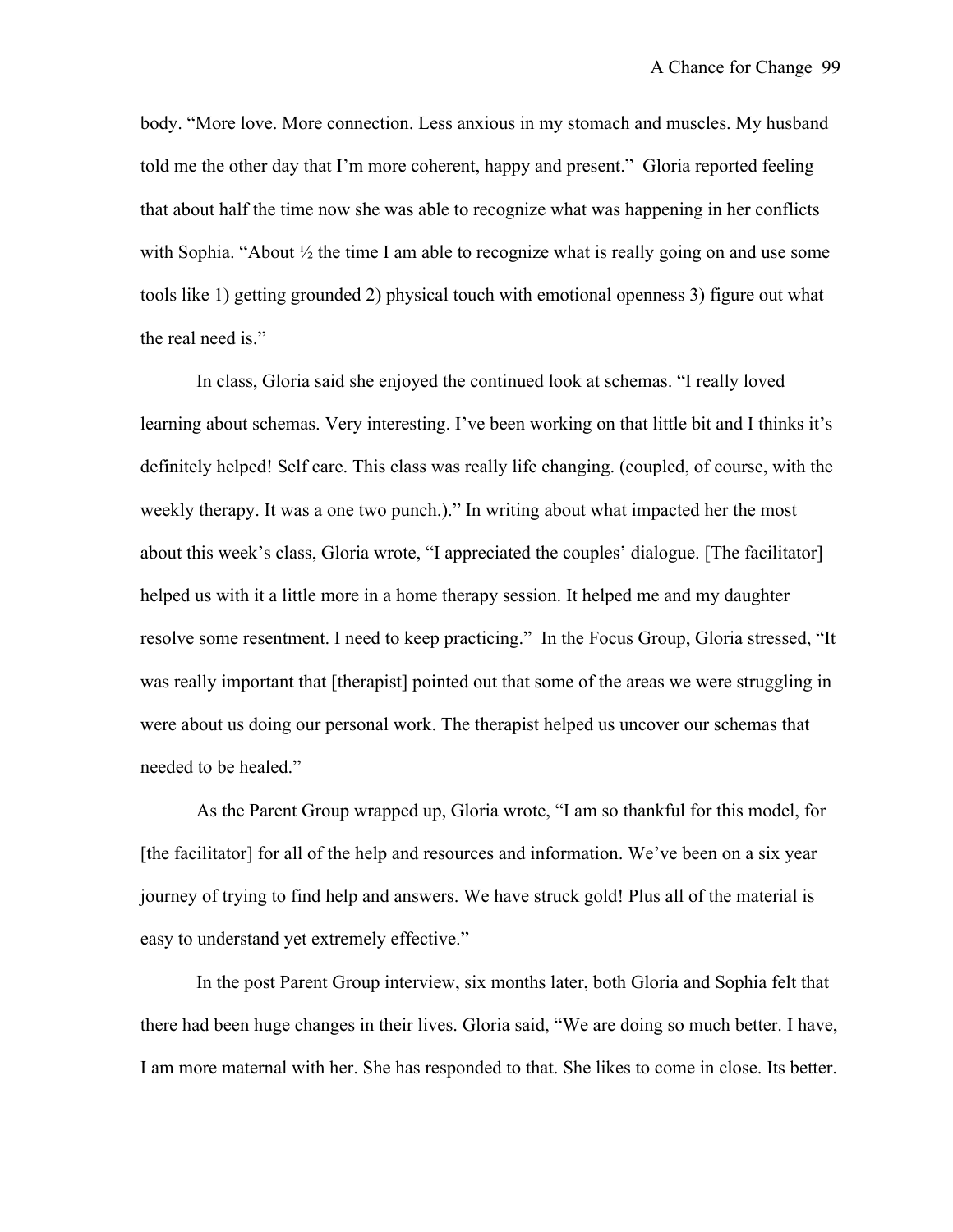It definitely is better. I see sometimes when I get fearful or she stays away longer and then it becomes harder for us to reconnect. Yes. I just saw [Sophia] in a different way. In a tender way. The understanding helped me see her in a maternal way. To just connect with her and understand where she is coming from and. I think I had a lot of blinders towards her. I couldn't see her. I started seeing her for the first time and she was 16/17 years old. This is you, your personality. I just saw her for the first time. In a genuine, without blinders, just pure."

When reflecting on the changes the family sustained six months after discharge Sophia said, "At first me and my Mom had trouble connecting because it was too much at times. She would, now she can say I really hate when you do that. Now it's like okay. It definitely deescalated the negative emotions. Now we can have more trust in the process and have a difference of opinion and say I hear you, you hear me."

When asked about the current level of stress in the home, Gloria said, "I think it's so much less! It is stressful because we have a busy life with a lot of moving parts. It is not emotionally stressful. I really find myself able to kind of emotionally breathing well." Sophia shared her perspective, "And we can work together better. Before if it was stressful, we were butting heads. Now we can communicate better. I can watch the boys. It is just easier to mesh. We communicate better, which definitely takes the stress level down."

They both agreed that they were meshing better as a family and had a feeling of all being in it together. "I think that I just brought in a lot of parenting baggage into our marriage. This is my second marriage, [Sophia's] dad it was a very abusive relationship. She witnessed a lot of abuse. Then when I got the courage and we decided this is not working and I left the relationship, I got into another relationship and he was very critical of [Sophia].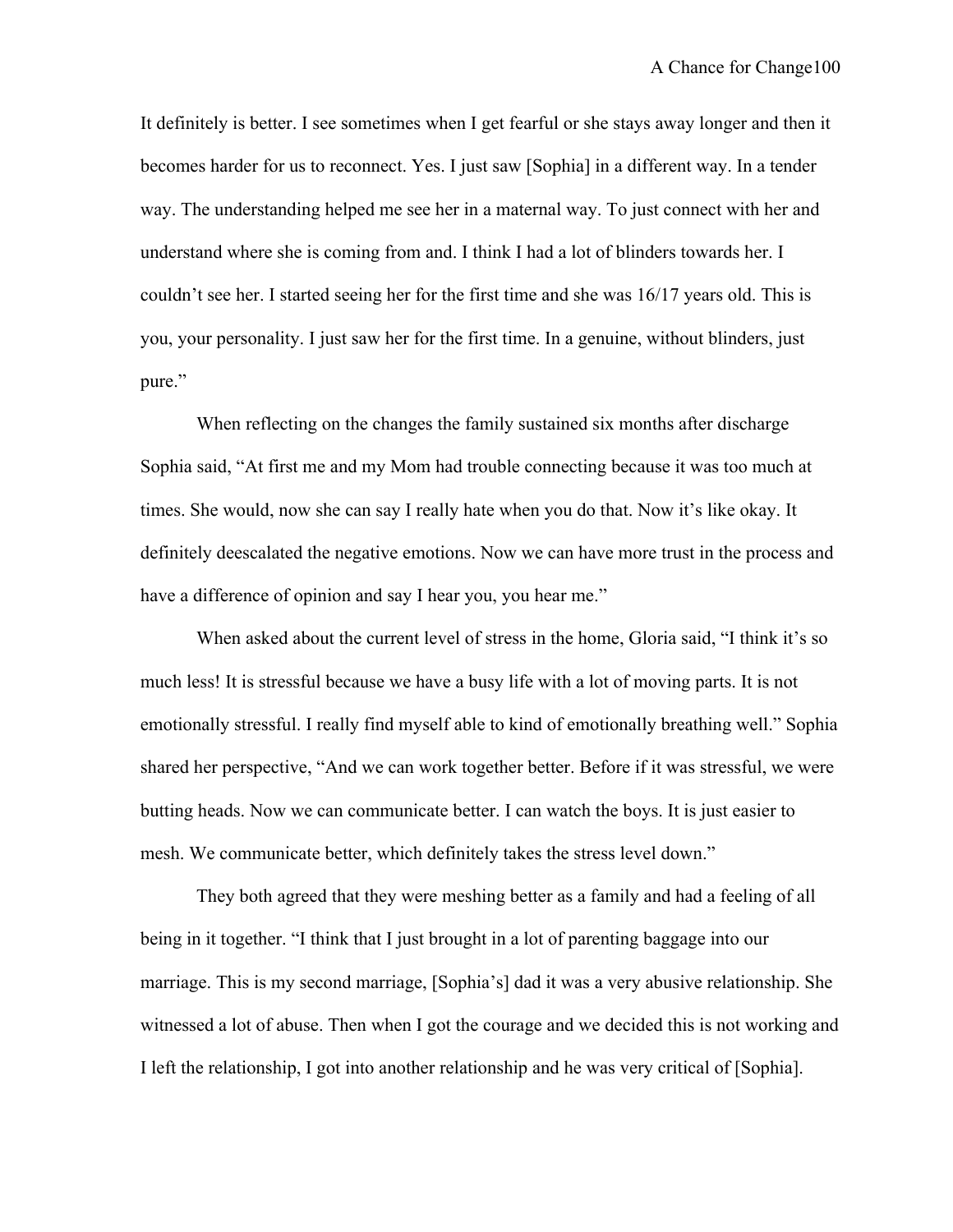When I got married I did not want my husband to parent her, and I did not want him to hurt her. Going through this process at attachment healing helped us to heal. We are doing this. We are doing this. We are going to find out how to parent her and find out who she is. It helped me to lose some of that mistrust, and my guards and my walls, and she don't cross this line. Healing with her helped us mesh as a family."

Gloria acknowledged that she had been very critical of Sophia and was suppressing her daughter's creative, whimsical side, which in turn caused Sophia to feel rejected. Seeing this allowed Gloria the space to heal it, to love herself and to let go of her fear and hurt.

According to Gloria, a big piece of this change was that she felt her negative emotional reactions were slower and quieter and that she was able to see and reflect better. Gloria was also doing a better job with self-care and had been able to receive more support from her husband.

Looking back on the parenting group, Gloria reported feeling that the information she received was vast and powerful. When asked if they were still using the information eight months after discharging from treatment, Gloria said, "I think the information in group was so vast. It was incredible. Some things it just sticks and you do it, and some of the ones you need to go back and read. I think us just realizing that. I think it was schemas and some of those voices to play a part in our life and we believe them. The landscape of our minds. If you believe something even if it is not true, it is true in how you live your life. This is important to make sure we are really believing and saying the right things. And really removing the blinders that surround needs. The basics. We are in this together. We are going to figure this out together. That was the biggest thing. We are going to trust each other, and we are going to heal together and learn to trust each other. I guess deep inside, our life is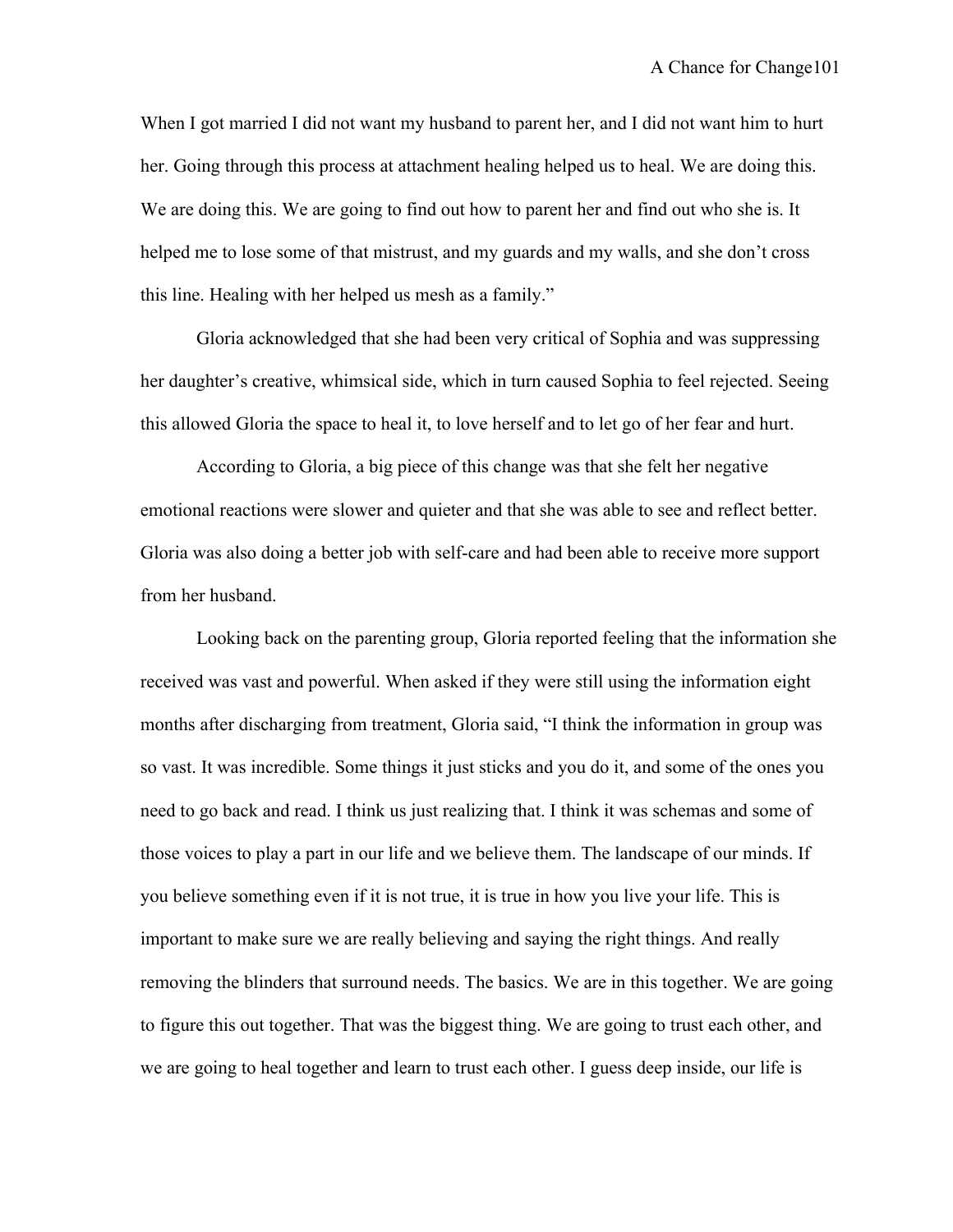beyond repair. I thought it was too late. Just feeling that grief. It was like no, that is not true and sort of that WOW! No, we were handed this gift. We are in this until the last breath together. That was a real gift to us. It's not broken beyond."

In the interview, Gloria and Sophia were asked what it was like at home now. Gloria said, "I think that it's more family. More we are in this together. My distrust and not wanting to bring my husband into parenting [Sophia], it did draw lines. And [Sophia] did not feel like a part of the family at all. It was really hard for her. Now. She will come home and the boys are with her and it's just this. We are all family. It was not even something I had with her growing up. I was a big hot mess, so this is a new feeling." Sophia had this to say about family life now, "I feel the same way. I am so thankful for my boys and for my Mom. I am thankful I get to be a part of this family."

During the interview Gloria was asked how long it took to bring about change in the family. "It was immediate. Every time [the therapist and facilitator] would bring something to us, or point something out to us, we would go over the packet together sometimes. She would say, 'Do you remember' if we had a problem. We would be like, 'No, let's talk about it.' Every time she would do that, me and my husband would talk about it and we take off with it. We were being handed these how tos. It was oh, this is how it works. It really was so fast. We were surprised at how fast it was."

In a follow-up clinical assessment, two months later, eight months after the end of the Parent Group, Sophia had turned her academic struggles into straight A's and one B. She showed minimal to no depressive symptoms and only minor anxiety symptoms. According to Gloria, Sophia's tantrums had decreased from daily to less than once a week. Gloria reported being able to downshift in less than five minutes.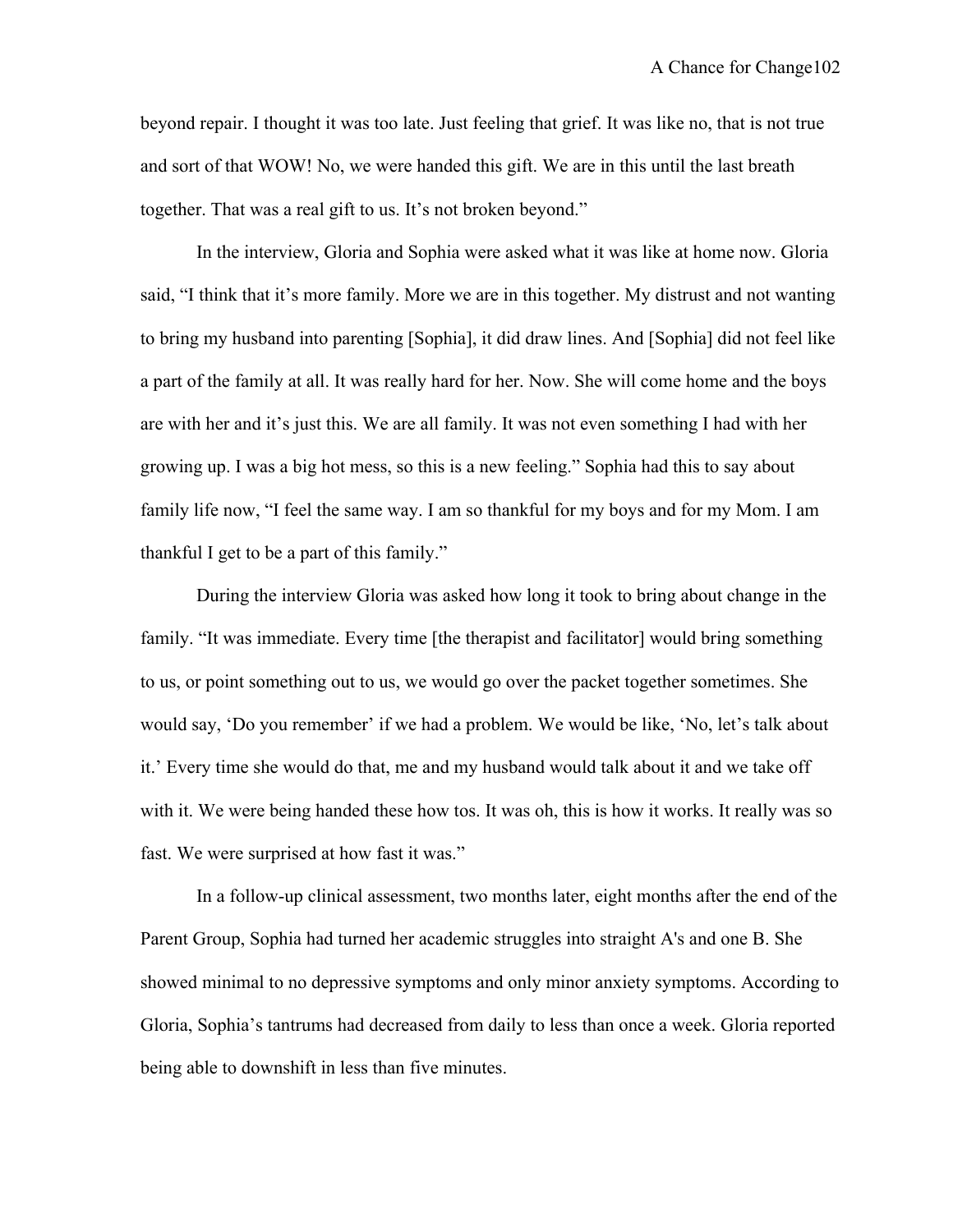The therapist working with the family reported, looking back, that over the course of the Parent Group the family displayed significant improvement in relationships, communication, emotional regulation and connectedness.

## **Child Assessments**

Sophia scored a 23 on the Minnis RAD Questionnaire. Sophia's scores were not predominantly in any one cluster. Her behaviors were spread out. Given this, it does not seem as if Sophia demonstrated significant behaviors associated with either type of attachment disorder. She did experience major stress in her relationships at home and at school that interfered with healthy family functioning. According to the pre and post answers on the questionnaire Sophia had major shifts in the following areas, indicated by her scores moving from "Exactly like my child" over two positions to "A bit like my child": Tends to be afraid of new things or situations; Is often unhappy, tearful or distressed; Has few friends; Is difficult to comfort when fearful/scared; Is demanding or attention seeking; If you approach him/her you never know whether he/she will be friendly or unfriendly.

In the following category Sophia moved from "Like my child" to "Not at all like my child": If you approach him/her, he/she often runs away or refuses to be approached.

Following the Focus Group, Gloria and Gregory scored Sophia a 14 on the RAD Questionnaire. The only question they scored her "Exactly like my child" was, "When you have been parted for a short time, he/she seems happy to see you." Of all the categories to be exactly like their child, this is definitely a positive attribute for Sophia to display with her parents. A majority of the answers they chose were, "Not at all like my child."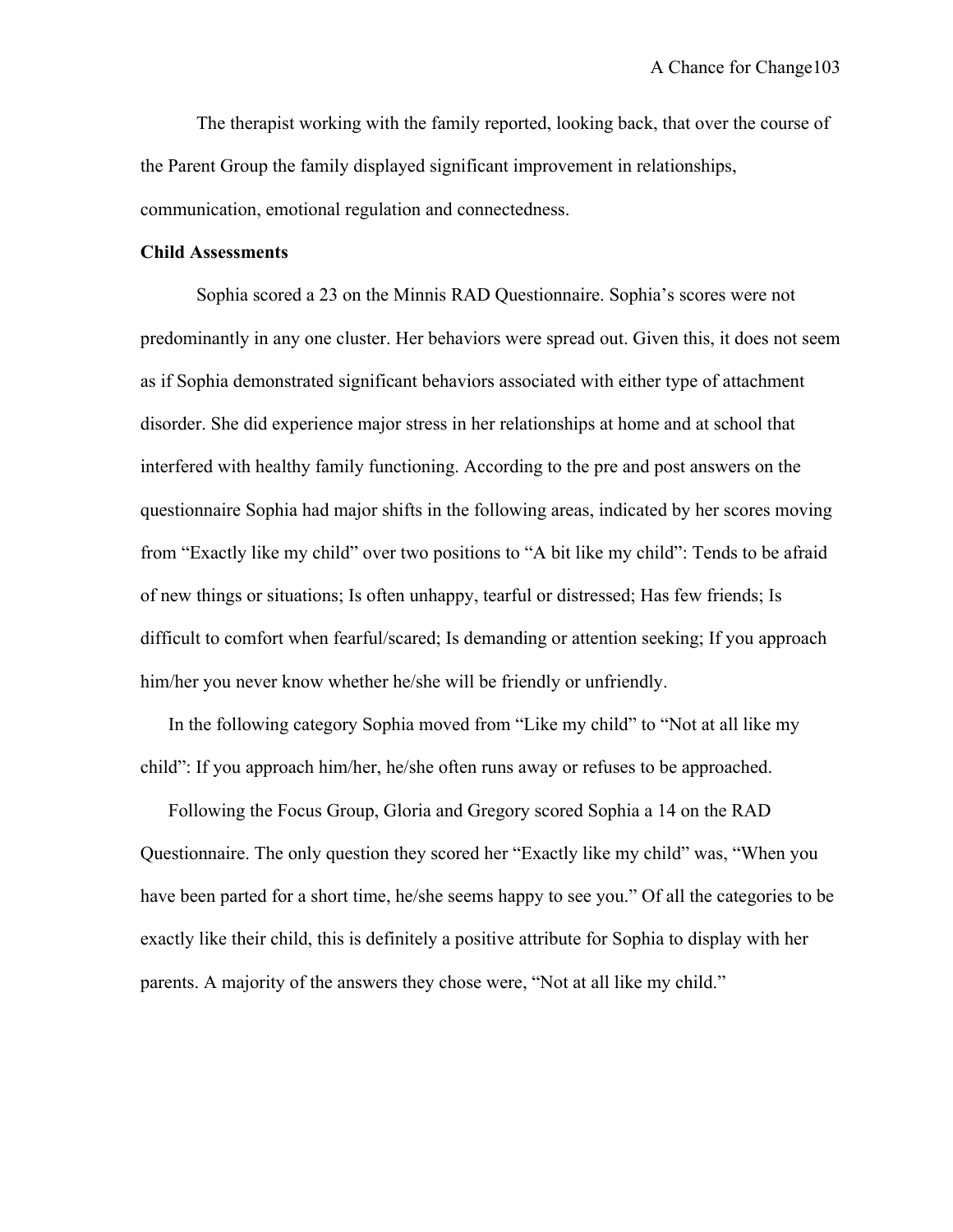## **Family Assessment Following Parent Group**

Gloria's family discharged from therapy approximately seven months after they started treatment at the Attachment Healing Center. Given that a family session could not be observed, since the family had successfully discharged, Gloria invited the researcher to come to their home to conduct the interview. Both Gloria and Sophia were present for the interview. Gregory was stuck at work and had to reschedule his interview for a separate time.

The most impressive aspect of the observation of family functioning was the fact that Sophia's two little brothers looked up to her and she seemed to be an integral middle person between mom and her brothers. Sophia arrived home from school and immediately engaged mom about something to eat. Gloria used a sense of humor when Sophia looked in the refrigerator and commented that there was nothing to eat. Gloria reflected on the commercial that highlights the difference of what a teen sees when they look in the refrigerator versus what a parent sees. In response to her daughter's demands, Gloria demonstrated warmth, a sense of humor and concentrated on meeting the need instead of engaging the miscue.

Through the use of right-brain communication, Gloria encouraged Sophia to find her own solution. As an observer this made a lot of sense, and the way Gloria went about sidestepping a power struggle was nothing short of magical. Through her tone of voice, moving in close to her daughter, then moving away after setting Sophia up for success by offering suggestions, Gloria communicated confidence in her teen to be able to resolve the after-school snack issue.

One of Sophia's brothers asked her for assistance and, very appropriately Sophia took care of the immediate safety issue and then directed him to Gloria, as the adult in charge. As Gloria went to address her son's request, Sophia had important information to share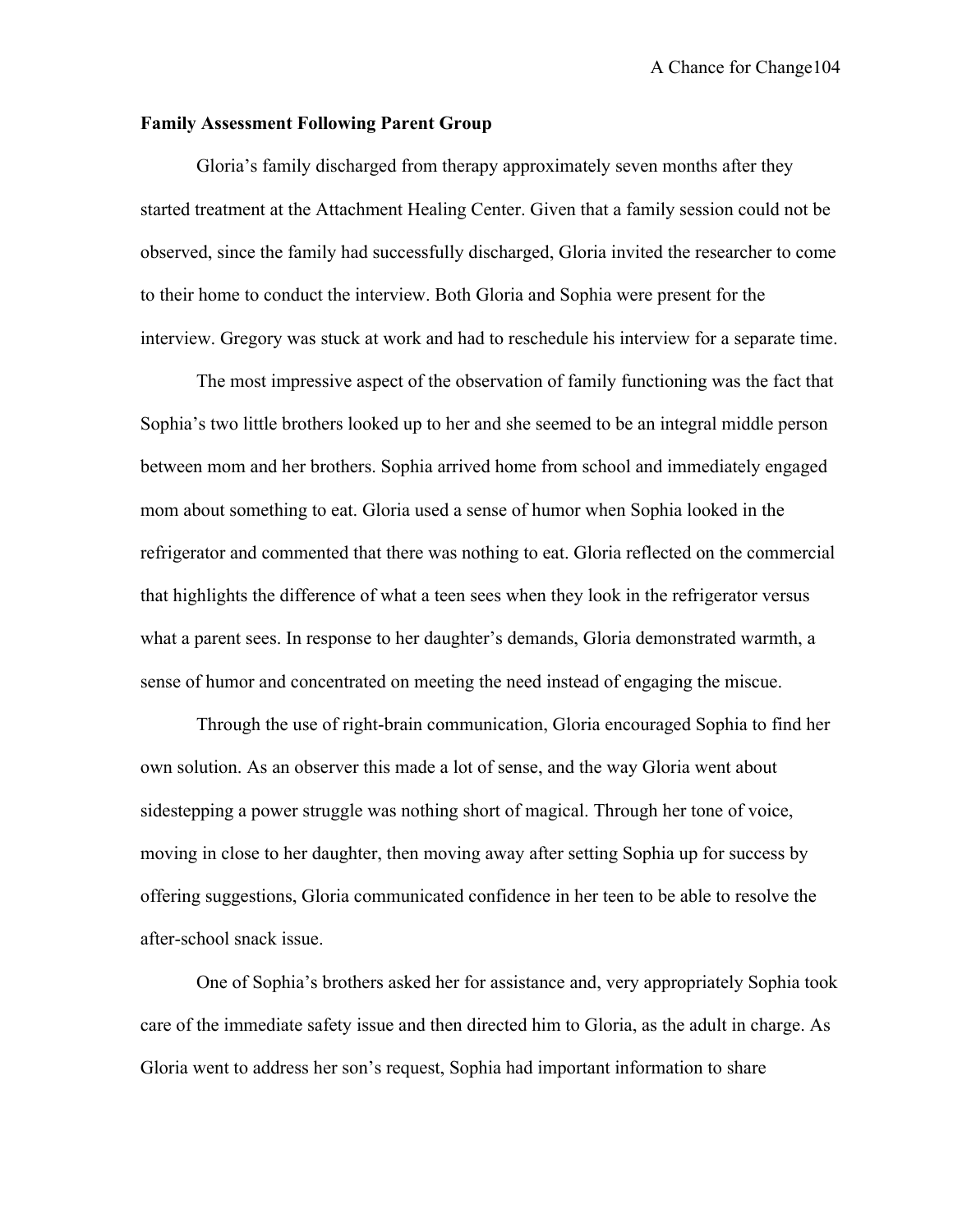concerning his request, and without being asked, Sophia shared with Gloria. Gloria saw this as a positive and thanked Sophia for her support and based on the additional information, Gloria made her decision and implemented actions based on all the information available. During the Focus Group, Gloria shared, "We have the companion star for Sophia's graduation from treatment at home. He took scotch tape and plastered on the wall in our bedroom. The star is low on the wall at his level so he can see it whenever he comes into our room." The researcher highlighted that the star is possibly important to their young son because it symbolizes that he got a big sister as a result of the work she did at AHC.

Sophia joined the discussion and throughout the interview, she and Gloria took turns answering questions. Gloria seemed comfortable enough sharing her personal issues that were in the way of her parenting Sophia appropriately prior to attending the Parent Group and having in- home therapy.

In her journal Gloria had written that she struggled setting boundaries and saying No, to Sophia. The researcher asked what fear Gloria had to release in order to shift her perspective around setting boundaries. "Yes! Yes! It was more than a fear. I think it was hurt. It was a real wound I had in my heart with my Mom." "It became, I just saw the cycle really closely. I am getting emotional. I was very critical and didn't want, I was suppressing her creativity. She is very creative, whimsical. It was just this fear, it hurt inside of me. It was critical and I wanted to fix the creative part of her and she felt rejected by me. So we just had this dance. [Tears.] Me, just seeing it, allowed God to come and heal it. It allowed me to pull her in close and allowed me to love myself and heal all that hurt and fear."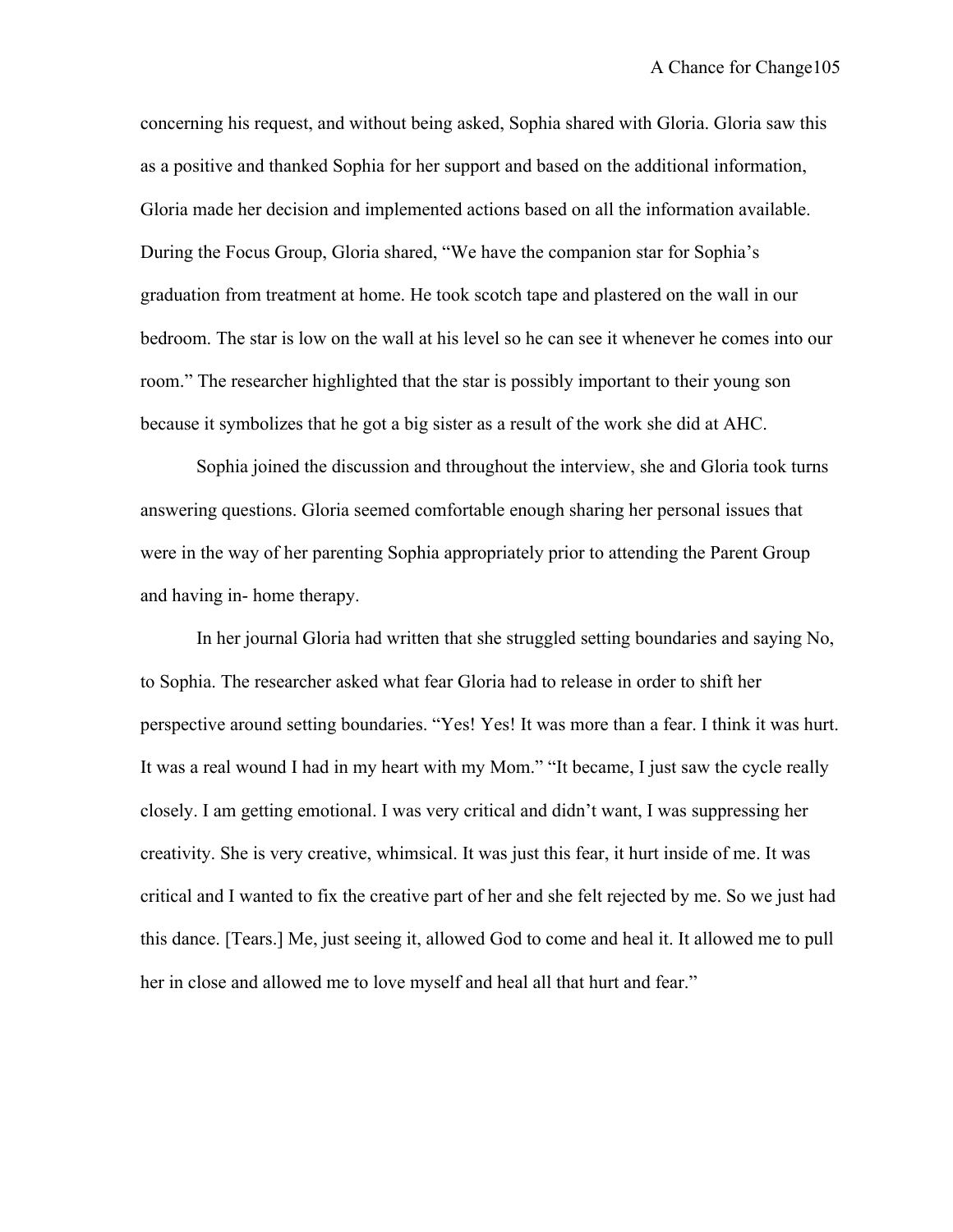Sophia was highly respectful and did not comment on anything her mom said that seemed like sensitive personal information. Based on this mature attitude, it seemed as if both Sophia and Gloria contributed to the emotional safety in the relationship. The researcher asked how Gloria's body was responding to Sophia now that the family had discharged from treatment. "We are doing so much better. I have. I am more maternal with her. She has responded to that. She likes to come in close. Its better. It definitely is better. I see sometimes when I get fearful or she stays away longer and then it becomes harder for us to reconnect."

The researcher asked Gloria to share more about the connection between compassion and understanding. Gloria said, "Yes. I just saw [Sophia] in a different way. In a tender way. The understanding helped me see her in a maternal way. To just connect with her and understand where she is coming from and. I think I had a lot of blinders towards her. I couldn't see her. I started seeing her for the first time and she was 16/17 years old. This is you, your personality. I just saw her for the first time. In a genuine, without blinders, just pure.

Treatment ended eight months ago, and the researcher was curious about how Gloria's negative reaction to her daughter was doing now. Gloria shared, "It is quieter. It is slower and quieter and I'm able to just see and reflect and see. Myself and whatever I'm feeling negative over and not be so outward with it." Sophia commented, "At first me and my Mom had trouble connecting because it was too much at times. She would .. now she can say I really hate when you do that. Now it's like okay. It definitely deescalated the negative emotions. Now they can have more trust in the process and have a difference of opinion and say I hear you, you hear me."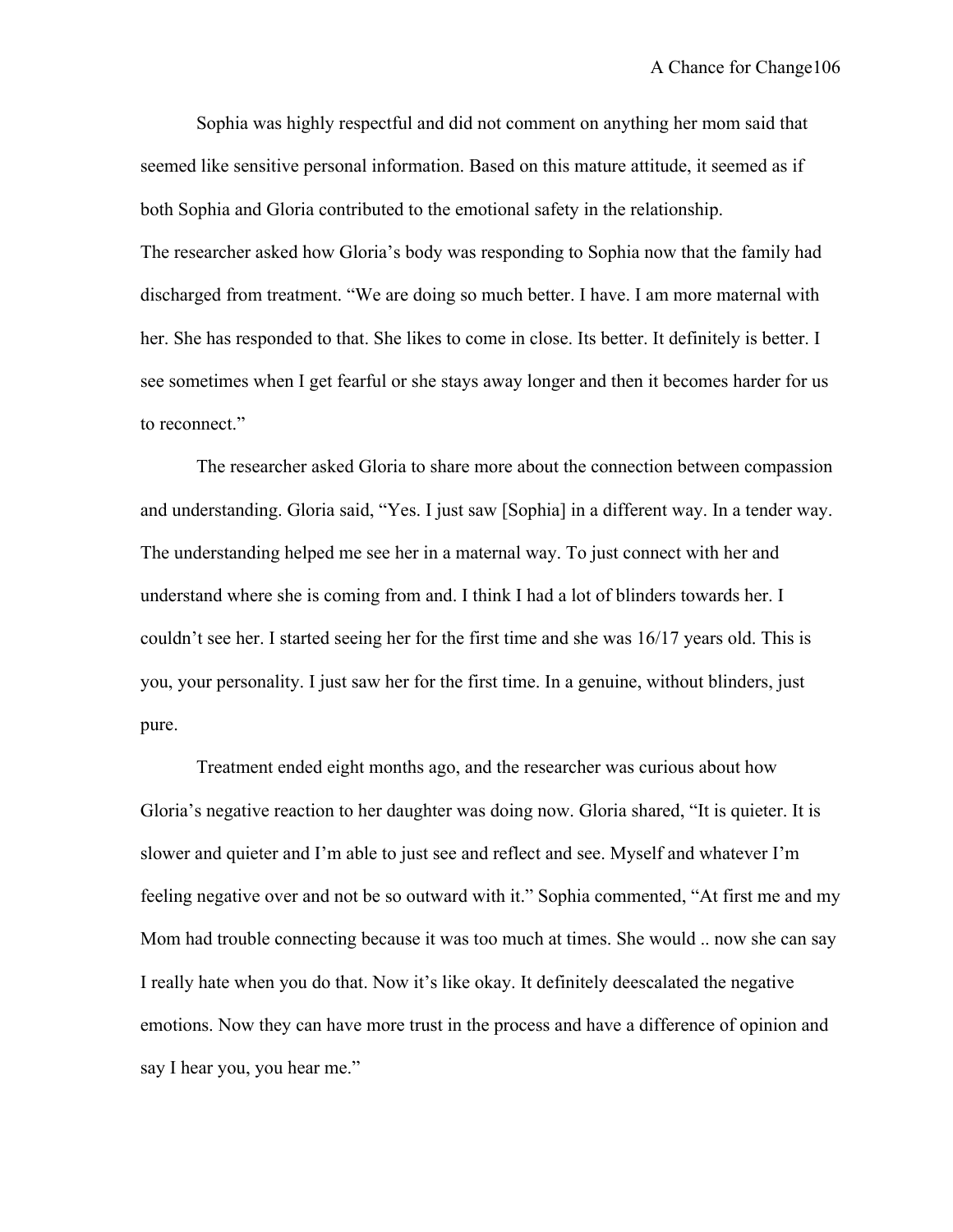The researcher asked what their relationship was like now. Gloria responded first, "I think it's so much less! It is stressful because we have a busy life with a lot of moving parts. It is not emotionally stressful. I really find myself able to kind of emotionally breathing well." Sophia agreed, "And we can work together better. Before if it was stressful, we were butting heads. Now we can communicate better. I can watch the boys. It is just easier to mesh. We communicate better, which definitely takes the stress level down."

Gloria stayed attuned to her daughter and when Sophia initiated communication, Gloria responded. There seemed to be an ease of back-and-forth sharing of the painful truth the family had endured together. As they were reflecting on the healing experienced in this family, Gloria asked Sophia if it was impacting her relationship with her bio dad. Sophia responded, "My dad's an interesting one. Sometimes he's like on his grumpy days and you have to leave him over there. When he is having good days, it helps." Sophia continued with an experience that let her know her bio dad was seeing a change in how she was showing up. "I remember one day, I think I was just going to school and my dad sent me a text, 'think you are a good kid and I love you.' My dad does not do good with showing his emotions."

During the Focus Group, Gloria shared, "She is amazing. She still spends time with her father's family but she doesn't take them in. She has like this resilience to not let their crazy impact her. When she comes back home, she is the same sweet child we worked so hard to help her be. I am just amazed she is not impacted by them anymore." "And now she is a straight A student. She is getting back to being the type of student she was in elementary school. The other day she asked me how long she has to be in school if she wants to become a neurologist. I told her about 12 years after college depending. She said, okay. I want to be a brain doctor. I thought oh my! Most kids in high school are counting the days until they are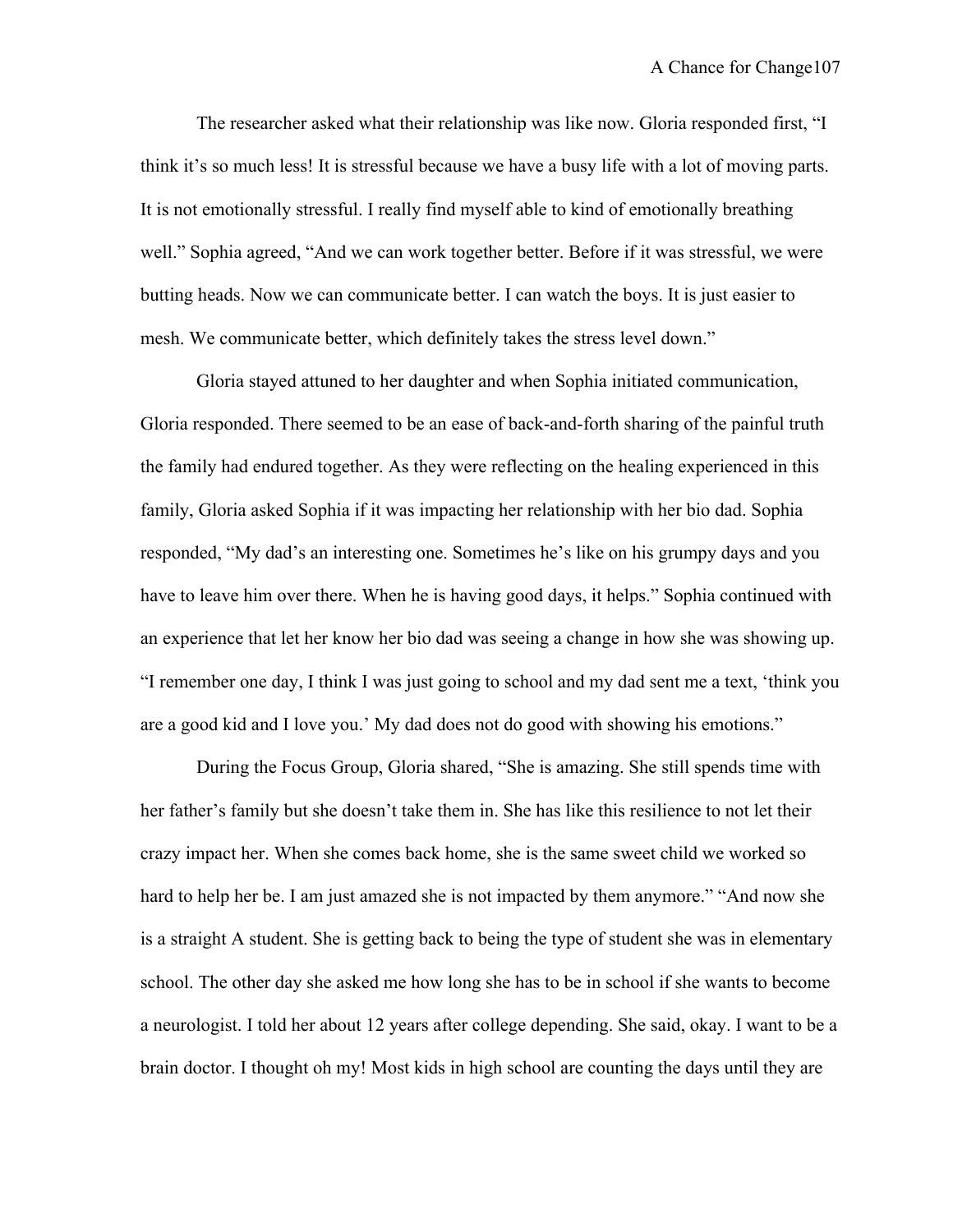done with school and here my child was looking forward to being school forever! I guess we did something right."

During the family observation, still speaking respectfully of her father, Sophia was able to compare life in her home now with how life was previously. During Sophia's deep and meaningful sharing of her feelings, Gloria confirmed Sophia's experience of a specific event and of life in her birth home more generally. Gloria spoke at a comfortable pace and conveyed empathy and sensitivity to Sophia's feelings.

Both Gloria and Sophia talked about how things had greatly improved in their home and in their relationship since mom started the Parent Group and the family had in-home therapy. As the two shared about the impact of group and in-home therapy, the researcher asked them if doing in-home therapy helped the group experience. Gloria responded, "Absolutely enhanced. There was no way it detracted in any way. I think the two go hand in hand. Unless you do multiple rounds of the parenting group. Because there is a lot of information. The great things was the way [facilitator] really knew the material. She recognized when we were having a problem, so we knew the information, but we needed someone to help plug it in. To show this is how we do it. I think she knew the model so well and knew the information so well, she could easily remind us. And then we could really run from there."

Gloria was able to identify the obstacles that had previously gotten in the way of she and Gregory connecting emotionally with Sophia. Both Gloria and Gregory did their work to remove those obstacles. As a result, the family cohesion was actually palpable during the interview in their home. The researcher asked where Gloria she was in the process of recognizing the impact her personal issues have on the relationship with her daughter. Gloria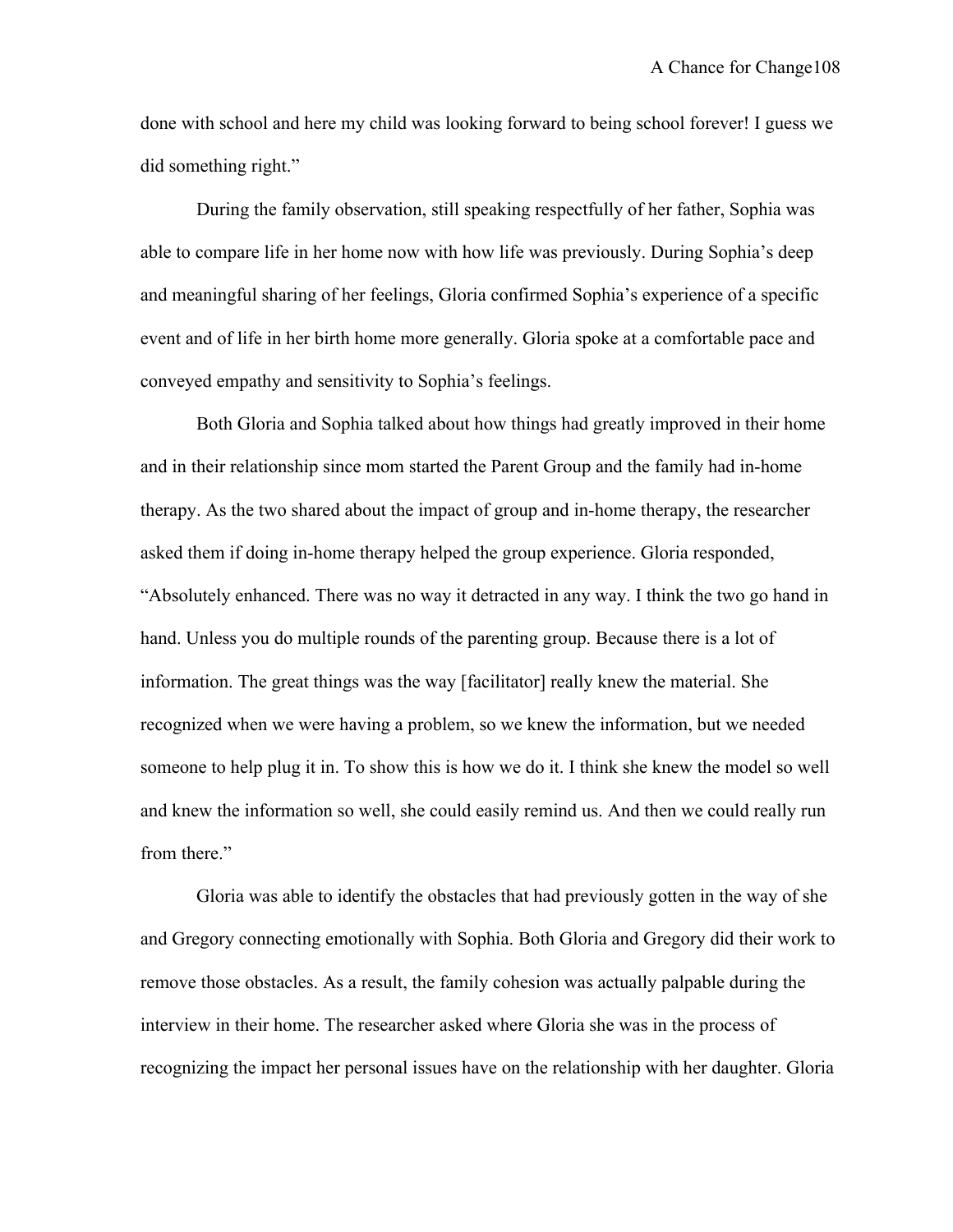said, "Yes, this whole experience was giant flashlight on issues. The sky's the limit. I think that as we continue to go there is a lot of realization. This last month or so, one thing I've really been thinking about and getting, something I'm able to receive grace and what that is, and what that means in my life. That's another thing I've really realized in my life. I've been so critical because I had not received grace for myself. I think that is the way life is, you just go on learning about yourself and it helps the next relationship. The sky's the limit. So you just keep going."

Gloria was able to identify the obstacles that had previously gotten in the way of how she and Gregory connecting emotionally with their daughter Sophia. Observing the ease at which Gloria and Sophia shared their growth experience in front of one another, and noticing how emotionally connected Sophia seemed to be with her brothers and they with her, the researcher observed family cohesion during this interview process. The genuine way in which each of the family members present for the interview interacted and emotionally connected with one another made the family cohesion actually palpable during the interview in their home.

### **Factors Contributing to Change in the Family**

Gloria's shift in her awareness around her emotional expression seemed to be the turning point for her ability to bring about change in her relationship with Sophia. Diana Fosha (2000) wrote that our defenses kick in when we don't recognize our body's early warning signals that we are having an emotional reaction. As Gloria was able to recognize the early signs that her emotional wounding was being triggered by her daughter, Gloria took personal responsibility for those emotions and interrupted her former pattern of projecting her emotional pain onto Sophia.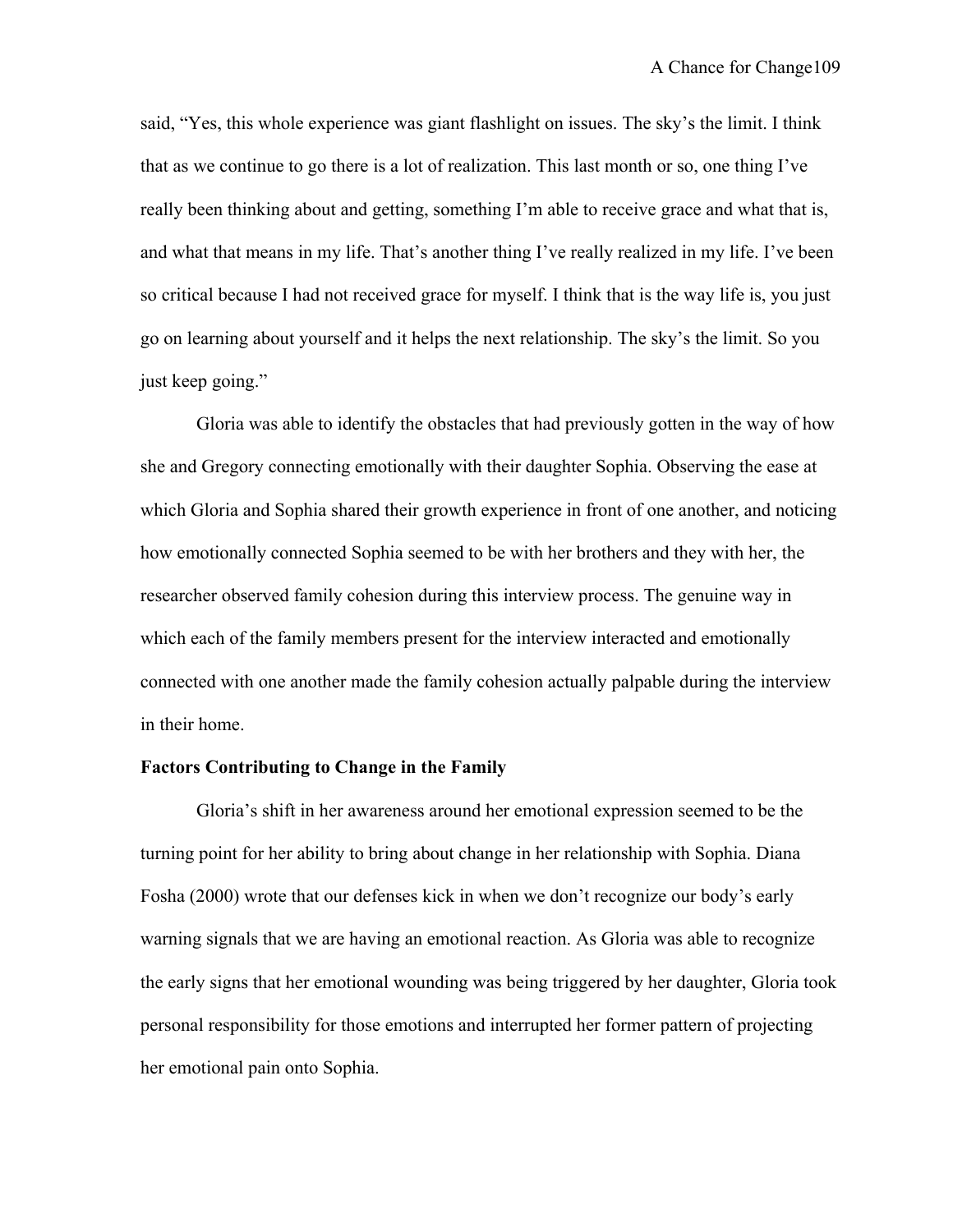As Gloria's family relationships began to shift and heal, Gloria saw the importance of self-care and doing her personal work. As she worked on understanding the schemas that were activated in response to Sophia's behaviors, Gloria was able to change those schemas or perspectives. Bruce Lipton in Biology of Beliefs (2008) stated that subroutines run below our level of awareness, but those subroutines dictate how we experience reality. Here those subroutines are being referred to as schemas. In Gloria's ability to own her perspectives, she was able to rewire her perspectives and change how she responded to Sophia.

Gloria admitted to being very critical of Sophia and this in turn made Sophia feel rejected. In the interview, Gloria shared that this is how she felt with her mother. Her mother did not honor her creative side and without paying attention to it, Gloria recreated the dynamic she grew up with in the relationship with her mother. As Gloria owned her own wounding, she then felt empowered to change that interaction. Once Gloria focused on shifting this interaction pattern, Sophia began feeling seen and accepted by her mother and the result was that she could relax and be herself with all of her family members.

One final contributing factor is that Gloria began to allow her husband to have a relationship with Sophia. As Gloria gained insight into how she was standing between Sophia and Gregory, staying in the middle of Sophia and Gregory's father-daughter relationship, she realized she was projecting negativity onto their relationship. Based on a past experience a schema had been created that Gloria was enacting in an effort to keep her daughter safe. Gloria took ownership for this schema also and allowed it to shift as she brought the schema forward for healing.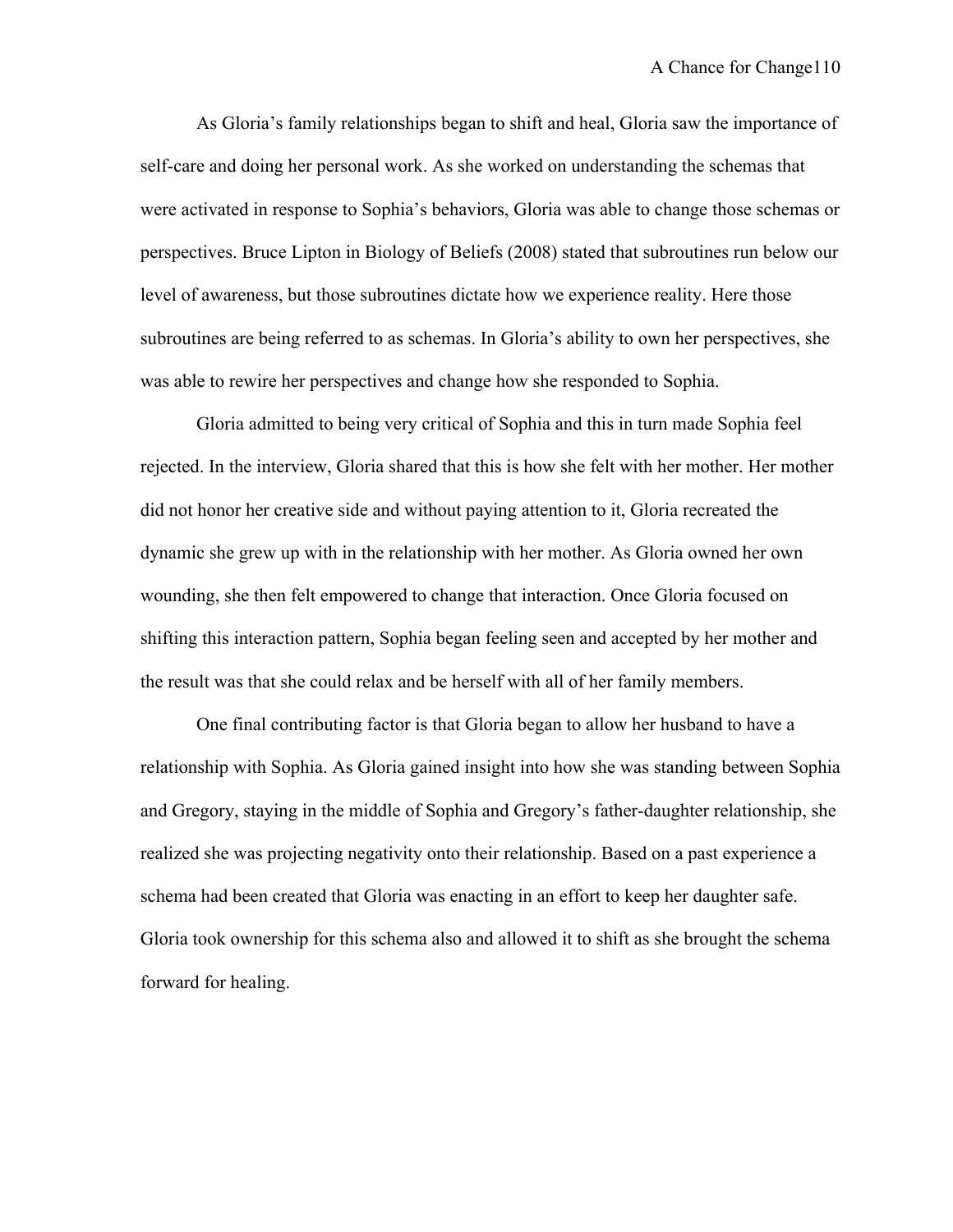#### **Gregory**

Gregory is married to Gloria. Sophia is Gregory's 16 year old stepdaughter. In addition to Sophia, Gregory and Gloria have two young sons. Sophia's behaviors prior to treatment at AHC seemed to be out of control. In the interview, Gregory reflected on his relationship with Sophia. "Our relationship was difficult. I know some of it was typical teenage type rebellion. She's very, by nature, for whatever reason a closed person. She wouldn't let us into her life. She had been in trouble with the law. We were just closed from her life. It was affecting everyone."

He went on to describe how the family relationships were impacting Sophia's life outside of the family. "…there were a lot of power struggles, where [Sophia] wouldn't follow the rules. Just couldn't connect with her. She was hanging out with these people who were negative influences. Her self-esteem was terrible. Where she felt she didn't deserve good friends, or she didn't. One of the common themes in our relationship was that she felt we loved our two sons more than we loved her. She felt left out, like she was not as important."

#### **Parent journaling through the group process**

In his journal, Gregory wrote about his experience with behavior modification approaches to assist he and Gloria in raising and helping Sophia. "Behavior modification by and large hasn't worked; we're desperate for new ideas/tools; also [facilitator/therapist] has emphasized safety in our home, and has given us language/perspectives/tools for dealing with unsafe situations. This has been so helpful."

As the Parent Group began, Gregory wrote about his emotional reaction to Sophia. "I'm still struggling to react as I always have. The tools I believe are useful, but they are not yet habits for me." When Sophia was disrespectful, blaming or dismissive, Gregory would be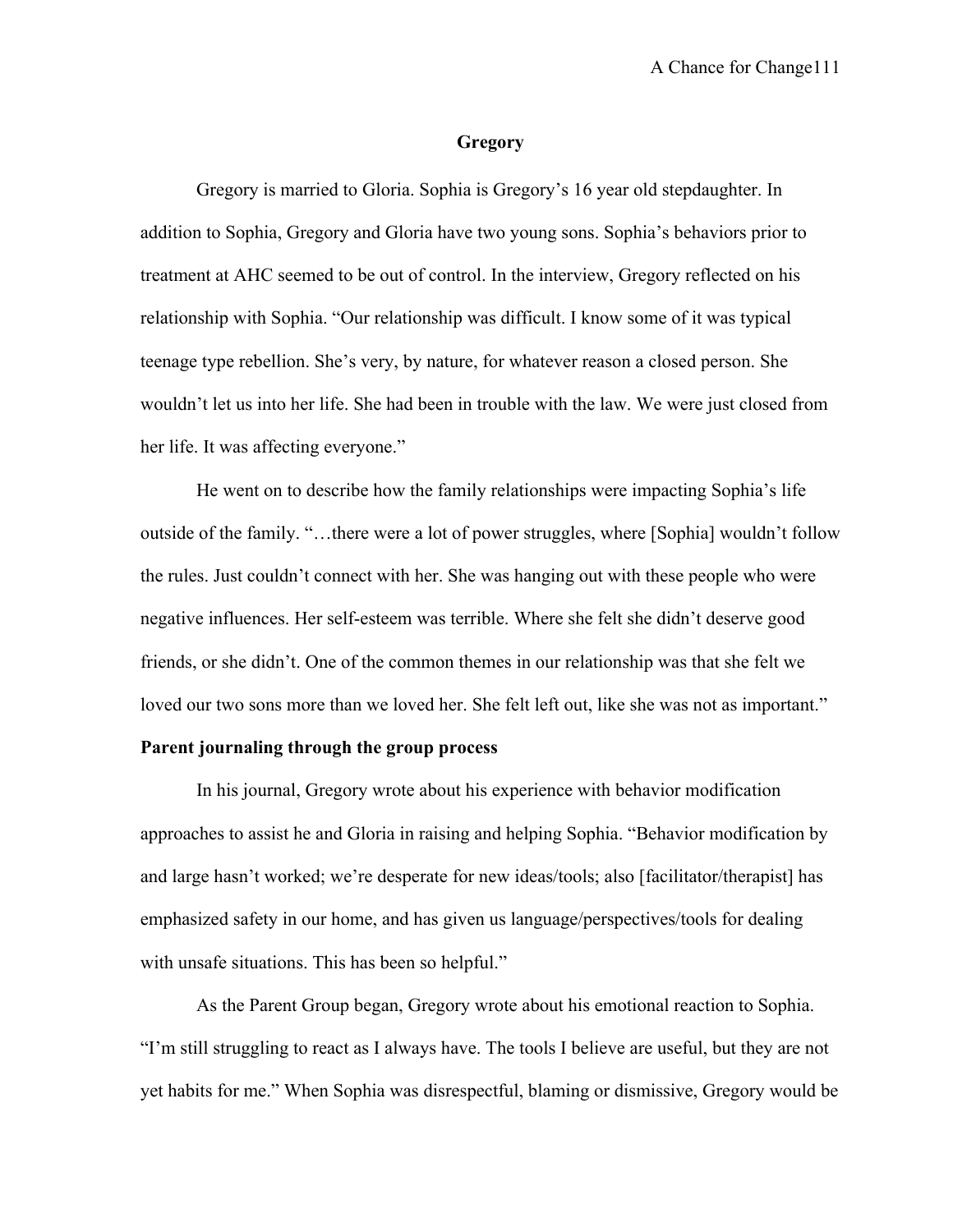triggered. This is what he wrote about how he currently handled those triggers, "I'm aware that it is not helpful to 'power up' in these moments, but I still am struggling [with] marking." As Gregory wrote in his journal and reflected on the experience, he could feel that he was getting angry.

In the first class, Gregory stated that he was particularly impressed by, "Respond to the miscue as if it's the need; this is HUGE!" His take away from the first class was, "Try not to take the miscue personally, and respond to that place of hurt/need."

In the Comments section, Gregory wrote that their class facilitator was, "…doing a great job." He also had a significant comment about one of the readings for class. "Regarding 'The Cosmic Journey' as a person who believes in a more God centered version of creation, I have a few comments. I'm not offended at all by being presented with these evolutionary ideas. That being said, I don't see how referring to our brains in animalistic terms enhances or adds to, or increases the understanding of the brain or the model. Leaving out the 'evolution' of the brain would be more welcoming to people who believe in a God centered creation, but would still be highly insightful as to how the brain works. Just my opinion ;-)"

After the second week of the Parent Class, Gregory reported, "Still trying to get in the habit of marking vs reacting." The impact of learning this approach as a couple was reflected in his writing. "My wife is helping me; my instincts are still to respond negatively."

In class, Gregory said he learned about right brain and left brain. "Left brain is more logic and organization, this is my natural inclination anyway as recognizing that helps me be more aware that I need to work on shifting to right brain." In his writing, as Gregory worked on shifting to his right brain he found he was showing up with more emotional presence. "Realizing that I don't have to always respond with reason, but try to be more emotionally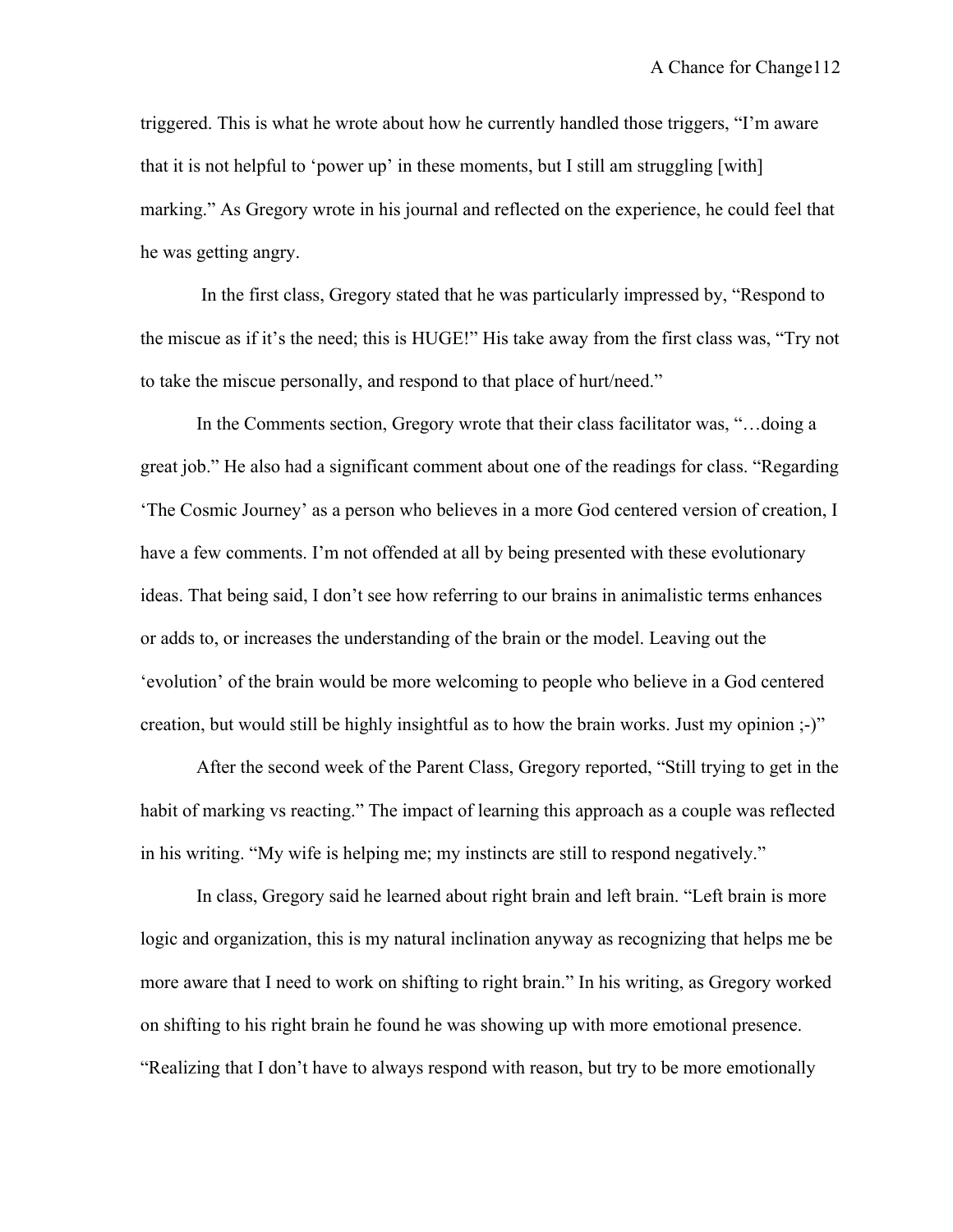available." As he saw the impact of the right brain Gregory wrote that he wanted to know more. "How to practically shift to right brain especially since emotion is harder for me to tap into." His take away from the second week's class was, "Being in the moment, and trying not to solve the problem logically." In response to what material is he connecting to most Gregory wrote, "I like learning about the research and how the brain works; it helps to understand behavior."

After the third Parent Group, Gregory wrote he was noticing some changes. "More patience; aware of my triggers." Whereas in the past he would respond logically, he was reacting differently to what used to trigger him, "I'm seeing that there is an underlying need that isn't being met, and I'm trying to identify what it is." As a result of responding differently, Gregory noticed, "More calmness, more patience." He attributed this change in his responses in part due to the explanation in the week-two class about schemas. "Really appreciated how [facilitator] explained the schemas, and how the underlying belief systems drive these responses.

Gregory wrote about what impacted him the most, "The schemas and trying to figure out what lies my daughter is believing; getting the practical tool that says, 'I know it's hard to believe, but..." Gregory found it so helpful to have a concrete explanation for what was happening in his family. "It's so helpful to put words to what is taking place inside of myself and my family, from a scientific perspective; it helps bring understanding in order to deal with the challenges." Gregory's take away from week three's class was, "Looking deeper at my daughter's belief system and how childhood trauma has reinforced them."

After the fourth Parent Group, Gregory reported in his journal, "I have more patience; also she is more regulated now, as we've had fewer blow ups (that's nice!)." In the past, "I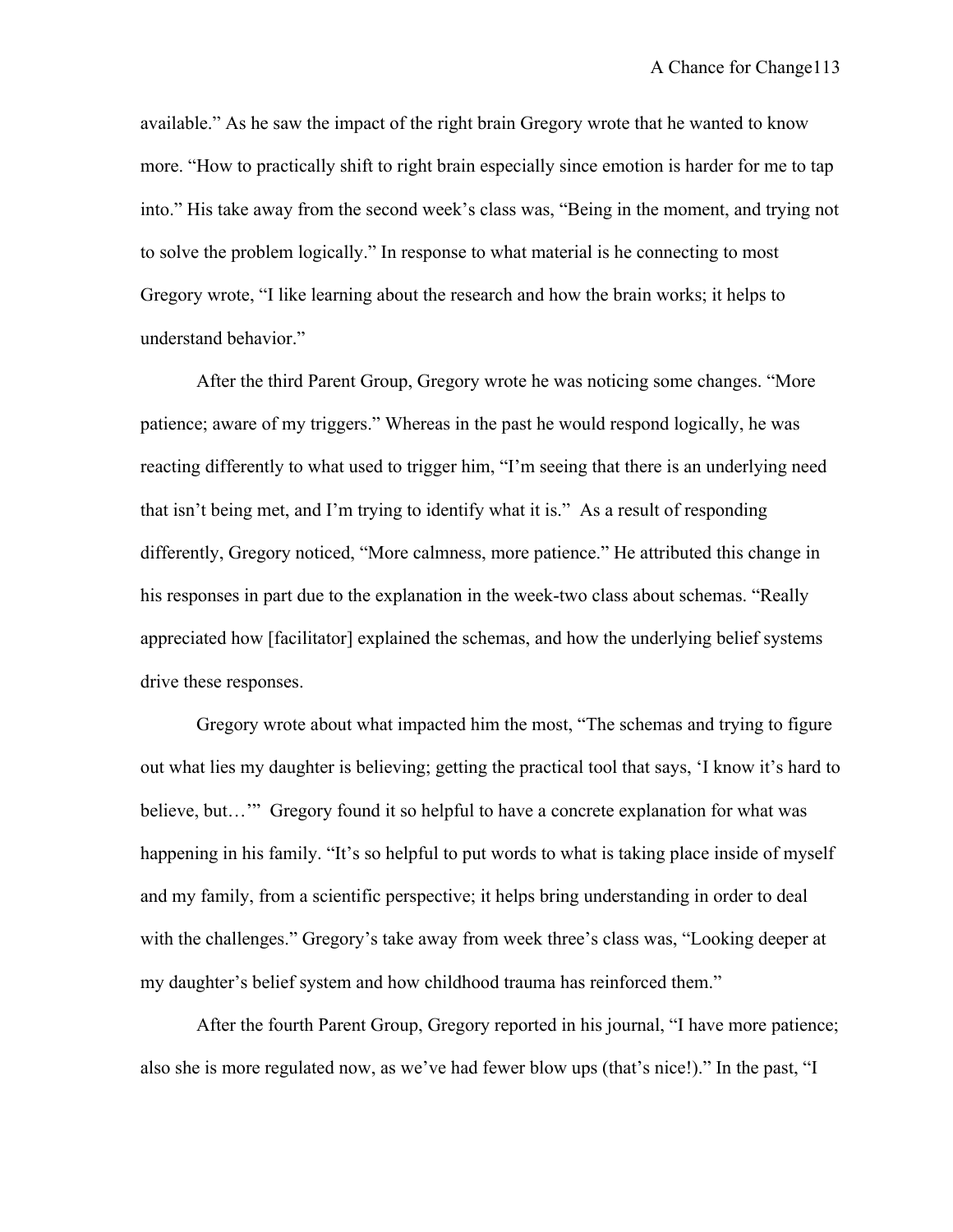would get angry, and argue logically and factually." However, as he took in the information taught in class he started to show up differently in his relationship with his daughter. "I realize that left brain doesn't really work when she is dysregulated; I'm not engaging in power struggles nearly as often."

As the interaction between Gregory and his daughter began to shift to a more positive relationship, Gregory began to focus on the personal work he had to do. "Emotional conflict creates a lot of anxiety for me; anger in others makes me afraid; now I'm trying to look beyond the emotion and figure out the need." He wrote about what he learned in class that helped support this change, "I see how cortisol influences my ability to process; by staying regulated, the 'fireworks' don't create a strong reaction in me."

According to Gregory's journal, he really appreciated the in-class discussion of selfcare. He was also greatly impressed to learn that, "80% of reality is inside the brain. This is HUGE! WOW; this reality affects not only families, but communities, cities, governments, and nations." Gregory reflected that in particular he was impressed by learning about the science of the model and how or why we respond to life the way we do.

Gregory's journal reflected that the main things he took away after the fourth class was the importance of spending time caring for himself and to really contemplate why he behaves or does certain things. Gregory wondered, "To spend time caring for myself, and to really contemplate "why" I believe or do certain things, (am I believing a lie that is preventing me from being who God created me to be?)"

The two ideas that seemed to impact Gregory the most by the fourth group were the importance of self-care and taking personal responsibility for one's perceptions. "Reflecting on the fact that "perception is reality" and how that influences every area of our life; I think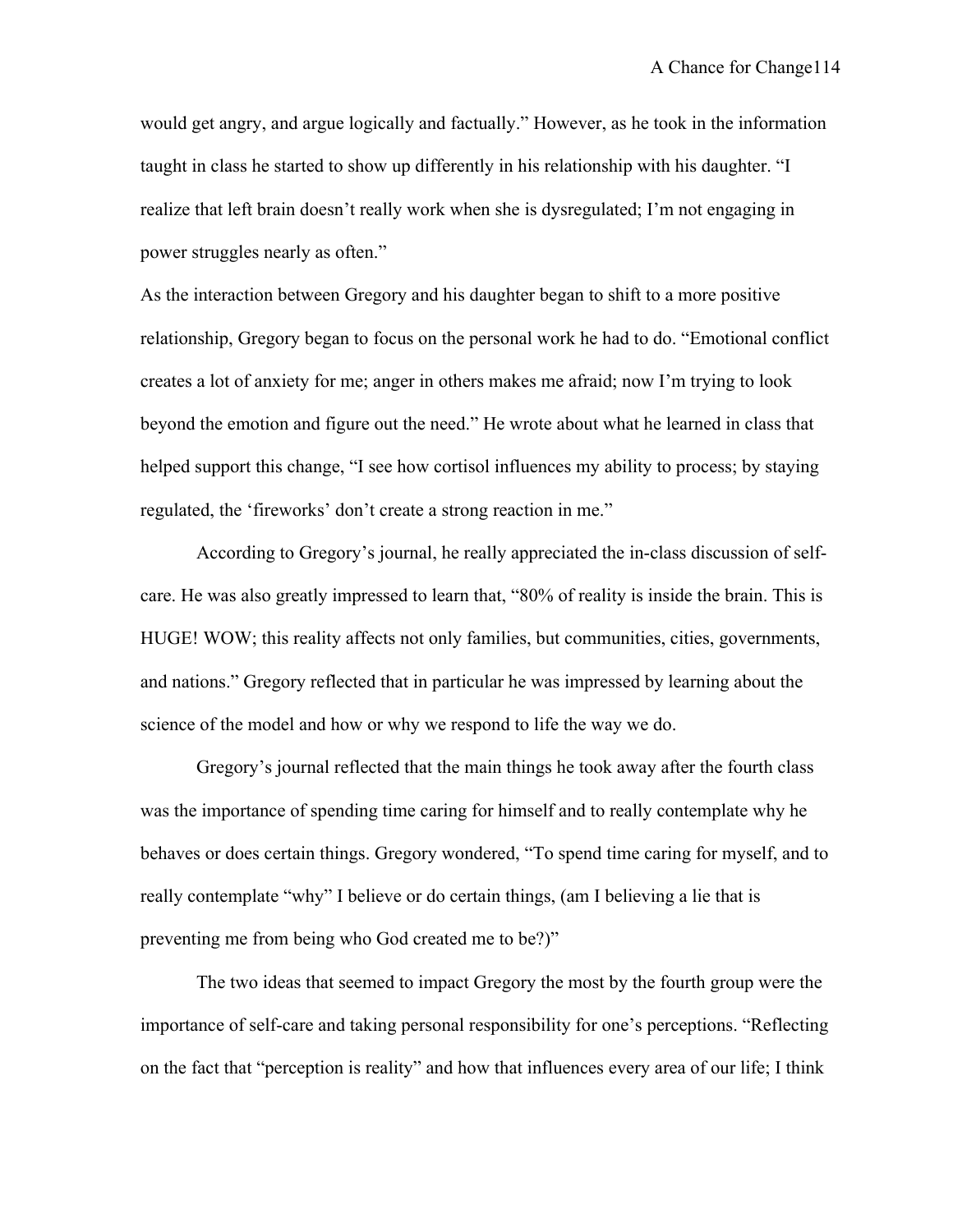more examples of what this looks like would drive the point home more, and challenge parents to think through their own belief systems."

Looking back on the Parent Group as a whole, Gregory wrote that he felt the group in combination with the therapy sessions had been life changing for his family. He expressed feeling very thankful. "This training and counseling has been life changing for us; we are so thankful; we really appreciate [facilitator/therapist]." During the Focus Group, when asked about his experience of seeing the therapist model the treatment approach in his home Gregory said, "Learning the tools and then see it modeled and know how to implement it differently. This really helped. I think this is the reason things moved so quickly in our home."

In the interview, Gregory reported that following the Parenting Group, he and his family continued to work with a therapist to apply the skills learned in the Group. After seven months, they all decided so much progress had been made that they could stop therapy. Gregory said, "[Sophia] had really stabilized. Our relationship with her was much improved. She was more open. [Gloria] and I, our relationship seemed stronger. It felt like we had done everything we needed to do. [Therapist] was still getting help, and it seemed like in terms of [Sophia] there wasn't much more we could do for this season any way."

Reflecting back on this progress eight months after finishing therapy, Gregory commented in the interview, "We are not marking that much. Part of that is [Sophia's] improvement. She's not giving us as many things to mark. She has really matured a lot in the last year. She's taking her school seriously. She had her best report card, this last nine weeks. Straight As and one B. There are just fewer things that are problems. She's becoming more helpful with her brothers where she had been disengaged with them. She's taking more time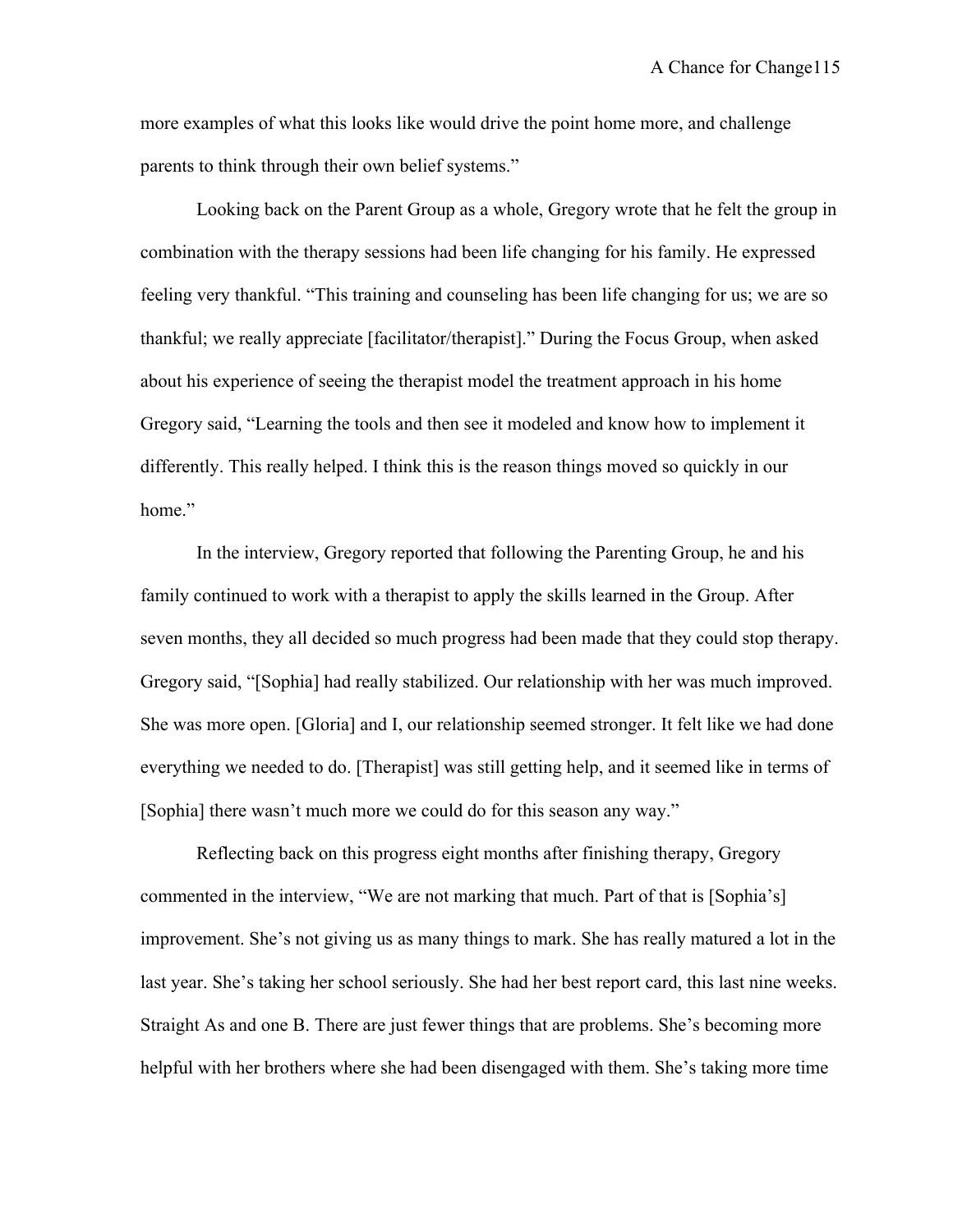just loving them. Pouring her love into them. That is something that was not happening. Even helping around the house more. She can still grow in that area. She is helping more than she ever would. Those were the kinds of things she used to not do. 'Can you help with the kids? With the house? What about these friends you are hanging out with' Those things have improved so there is not much to address. She is driving and a part of me in the back of my mind is a little worried. Who is she really hanging out with? The fact that she is getting good grades means she has to be making some good decisions."

For his part, Gregory stated that he felt the stress levels in the home and in every relationship within the family had come down. In the interview Gregory said, "Definitely stress has come down. We can see it in every relationship. With [Gloria] she is less anxious she feels much better about the direction that [Sophia] is going. There is not nearly as much fighting. There used to be major intense heated conversations. Where she would end up storming out, slamming the door and riding away on her skateboard. Those just aren't happening."

When asked about what tools he had used to help communicate emotional safety to Sophia, in the interview Gregory said, "[The therapist] really helped us when it came to trying to pull [Sophia] in. Physically be near her. She taught us how to point out the truth. That was something [Sophia] literally believed lies. Even if the truth was in front of her face, wherever her schemas were, she couldn't even see the truth. The therapist even witnessed it one day. [Gloria] had said something in a rude way, in a negative comment, and it hurt [Sophia]. Right on the spot [Gloria] said, 'I'm sorry, I should not have said that.' Not 30 seconds later, [Sophia] said, 'See, my mom can't even apologize.' All of her schemas, her belief system, the truth couldn't get in. [The therapist] taught us how to note if something,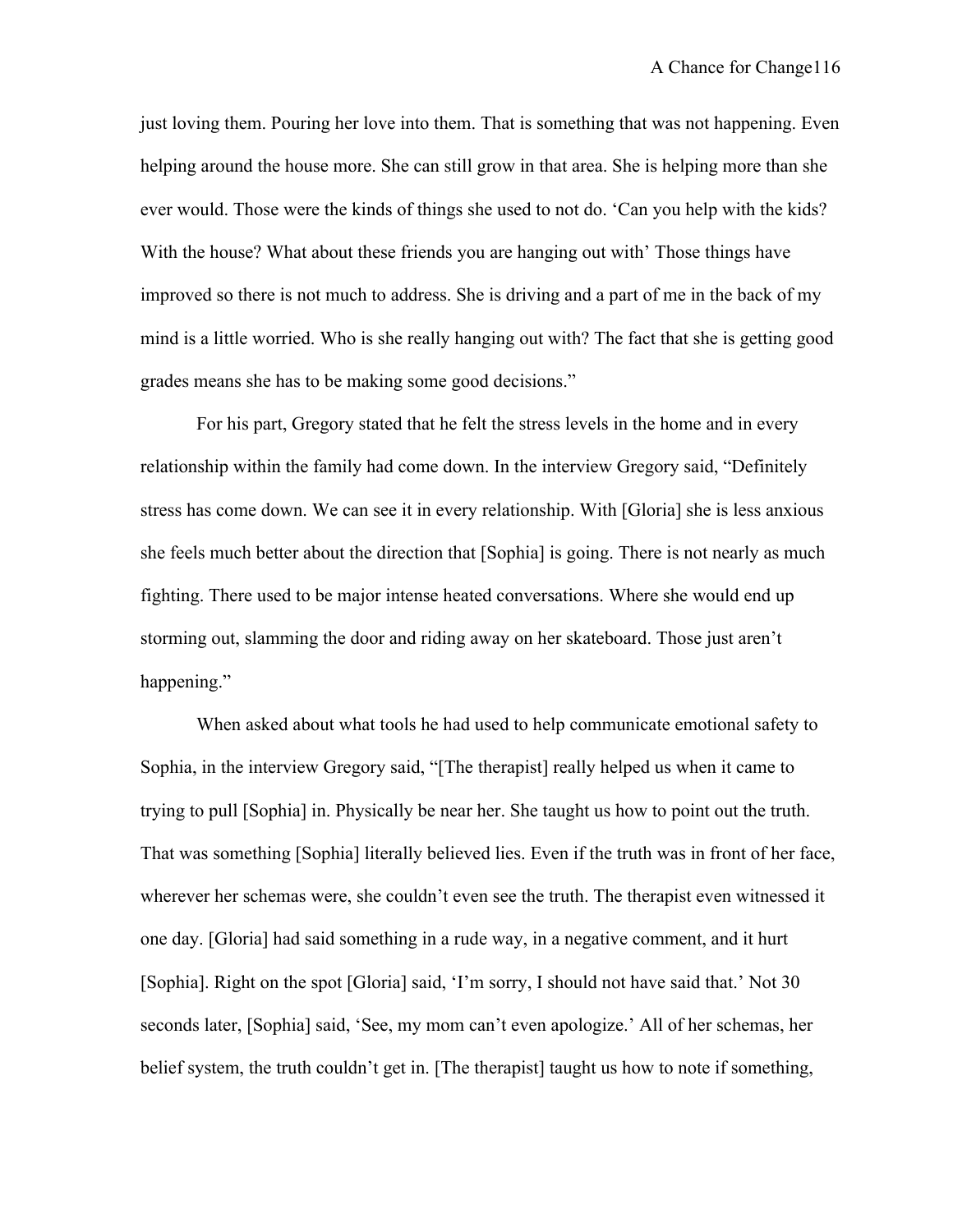even just to mark good things that happened. 'Hey [Sophia] did you not notice I really did address your concerns today? Do you see I really did help you with your problem today?' To counter those perspectives we don't love you. Those were really helpful. I think just understanding, it was the biggest one of the biggest things I learned that helped me learn when [the therapist] taught us in the parenting class. 80% of reality is what we believe. This just gave me a better understanding of where [Sophia] was coming from. That statistic can be applied to everything, every area, every person. That is so Huge! So it helped me have more grace for [Sophia]. To realize that in different circumstances, her belief system was all wrong about herself, us, her school, whatever it was. She was believing the wrong thing. So we have to help her see the truth in a loving way."

This increase in grace towards Sophia was just one of many manifestations of change that Gregory reported noticing in himself. "I think I still need to improve. To some degree yes. I think I'm a lot less confrontational or less quick to react in a negative way. Because I understand where she's coming from and some of the lies that she believes. In that regard I've improved." He said he felt more space internally to tolerate difficult emotions in himself and in the home. When asked about his triggers, Gregory said, "I feel tense, like a tightening. Part of it is my own journey of learning to live with women. They are more emotional and I am learning to let that be okay. Emotions for me were always very scary. That is one of my issues. Especially anger emotions were scary for me. Even frustration or sadness, that is probably all the right brain stuff. I don't know how to operate in that area. Those situations automatically create my stress or anxiety or whatever to elevate."

Gregory was learning that it was OK for his wife and Sophia to express more emotion than he did. "Disrespect still bothers me, but I try to be more patient. Usually it comes up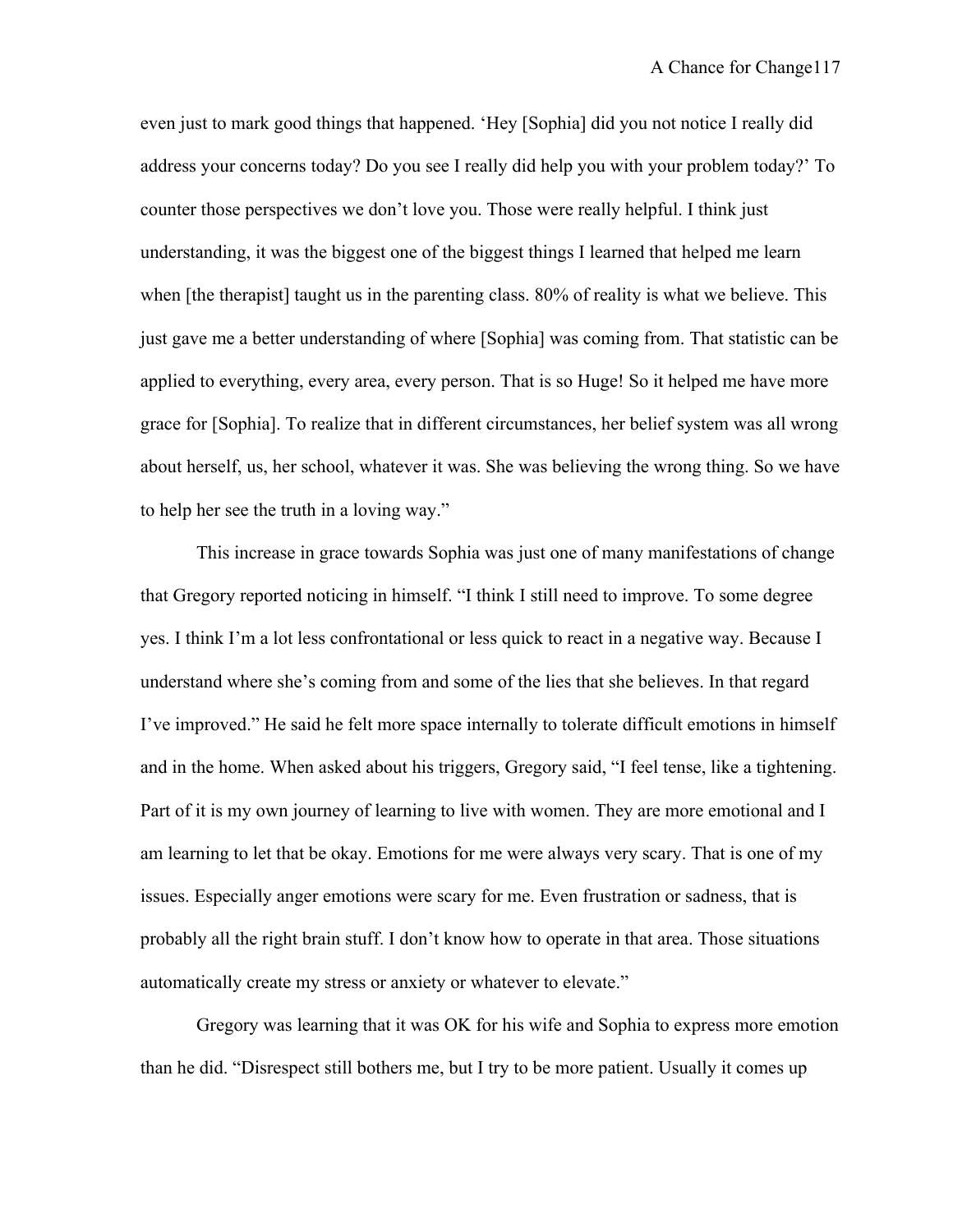when [Sophia] is disrespecting her mom. My reaction is to defend or protect [Gloria]. I try to let them work it out before I get involved….They are more emotional and I am learning to let that be okay." In the interview Gregory expressed seeing growth in his wife, Gloria as well.

Still, Gregory felt he wanted to continue to work on what he learned in the Parent Group and in therapy. He wanted to be able to show up calmer and less reactive. When asked how he was doing shifting his schemas Gregory said, "Good question. I still struggle with the same ones. Schemas. I think it's been helpful, one of them is believing I'm not good enough. I'm always coming up short. At least one thing that is helpful, that uncovering those schemas, so that [Gloria] and I can identify them in each other. Hey I see it looks like you are going into that schema. At least that helps we are able to help each other. It's still there, but at least not that we are working together that is positive. If so, in what ways?"

In addition to the changes Gregory saw in himself, he also noticed the stress level in the house was coming down. "Definitely stress has come down. She can see it in every relationship. With [Gloria] she is less anxious she feels much better about the direction that [Sophia] is going. There is not nearly as much fighting. There used to be major intense heated conversations. Where she would end up storming out, slamming the door and riding away on her skateboard. Those just aren't happening."

In his week four journal, Gregory reported how the group and counseling impacted his family. "The training and counseling has been life changing for us; we are so thankful; we really appreciate [facilitator/therapist]. He felt a lot of appreciation for the group and for what he learned in it. "The parenting class was really great. Thank you for what you did. That point about belief. I wish everyone could know that. "What you are believing is driving your life!"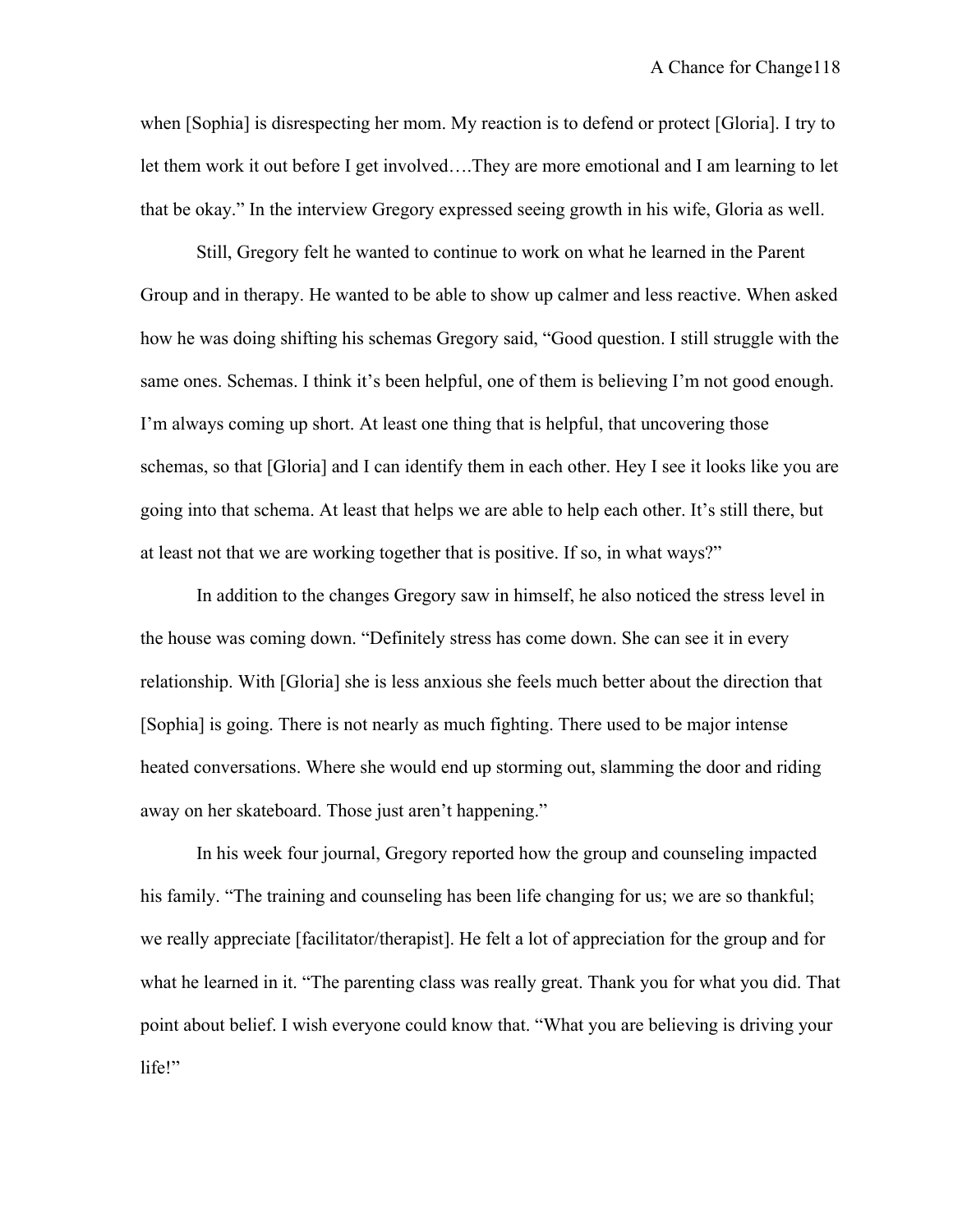## **Child and Family Assessments**

Gregory's stepdaughter Sophia's assessments are reflected here as a repeat of what was reflected in Gloria's write up.

Sophia scored a 23 on the Minnis RAD Questionnaire. Sophia's scores were not predominantly in any one cluster. Her behaviors were spread out. Given this, it does not seem as if Sophia demonstrated significant behaviors associated with either type of attachment disorder. She did experience major stress in her relationships at home and at school that interfered with healthy family functioning. According to the pre and post answers on the questionnaire Sophia had major shifts in the following areas, indicated by her scores moving from "Exactly like my child" over two positions to "A bit like my child": Tends to be afraid of new things or situations; Is often unhappy, tearful or distressed; Has few friends; Is difficult to comfort when fearful/scared; Is demanding or attention seeking; If you approach him/her you never know whether he/she will be friendly or unfriendly.

In the following category Sophia moved from "Like my child" to "Not at all like my child": If you approach him/her, he/she often runs away or refuses to be approached.

Following the Focus Group, Gloria and Gregory scored Sophia a 14 on the RAD Questionnaire. The only question they scored her "Exactly like my child" was, "When you have been parted for a short time, he/she seems happy to see you." Of all the categories to be exactly like their child, this is definitely a positive attribute for Sophia to display with her parents. A majority of the answers they chose were, "Not at all like my child."

# **Factors Contributing to Change in the Family**

The factors that seemed to help Gregory shift in his relationship with Sophia, were his ability to own how strong emotions impact him. Once Gregory gained insight around his own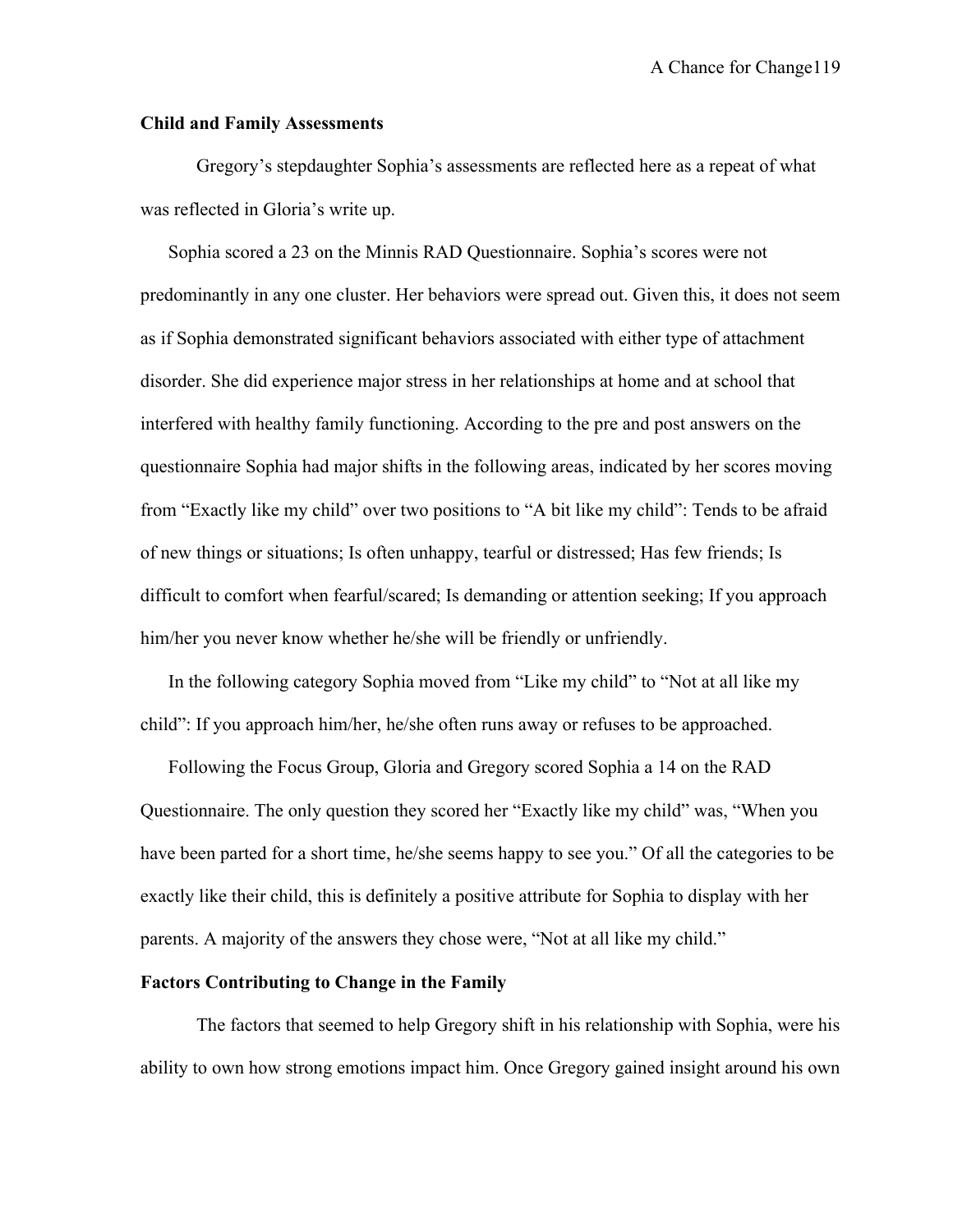internal processing of negative emotions he was able to get grounded and then to shift his focus to how he could improve his interaction with his stepdaughter. Gregory spoke about the impact of learning left-brain versus right-brain functioning. He realized that a lot of his behaviors were left-brain driven and were based on schemas he picked up from his family of origin. Murray Bowen (Gilbert, 1992) theorized that a person's level of differentiation does not change after they leave their family of origin. It seems as if Gregory's way of dealing with emotions had been with him since he was a young boy. Now in relationship with Sophia he was being challenged to change that conditioned response.

As Gregory gained insight into the schemas that were driving his behavior, he was then able to get curious about the schemas driving his stepdaughter's behaviors. As Gregory focused on what need was underneath Sophia's behaviors, he was less reactive to how she showed up in relation to her family members. It seems as if Gregory's ownership for how he was showing up in relation to his stepdaughter enabled him to create more emotional safety between them. This increase in emotional safety then enabled Sophia to interact more positively with Gregory and also with her younger brothers.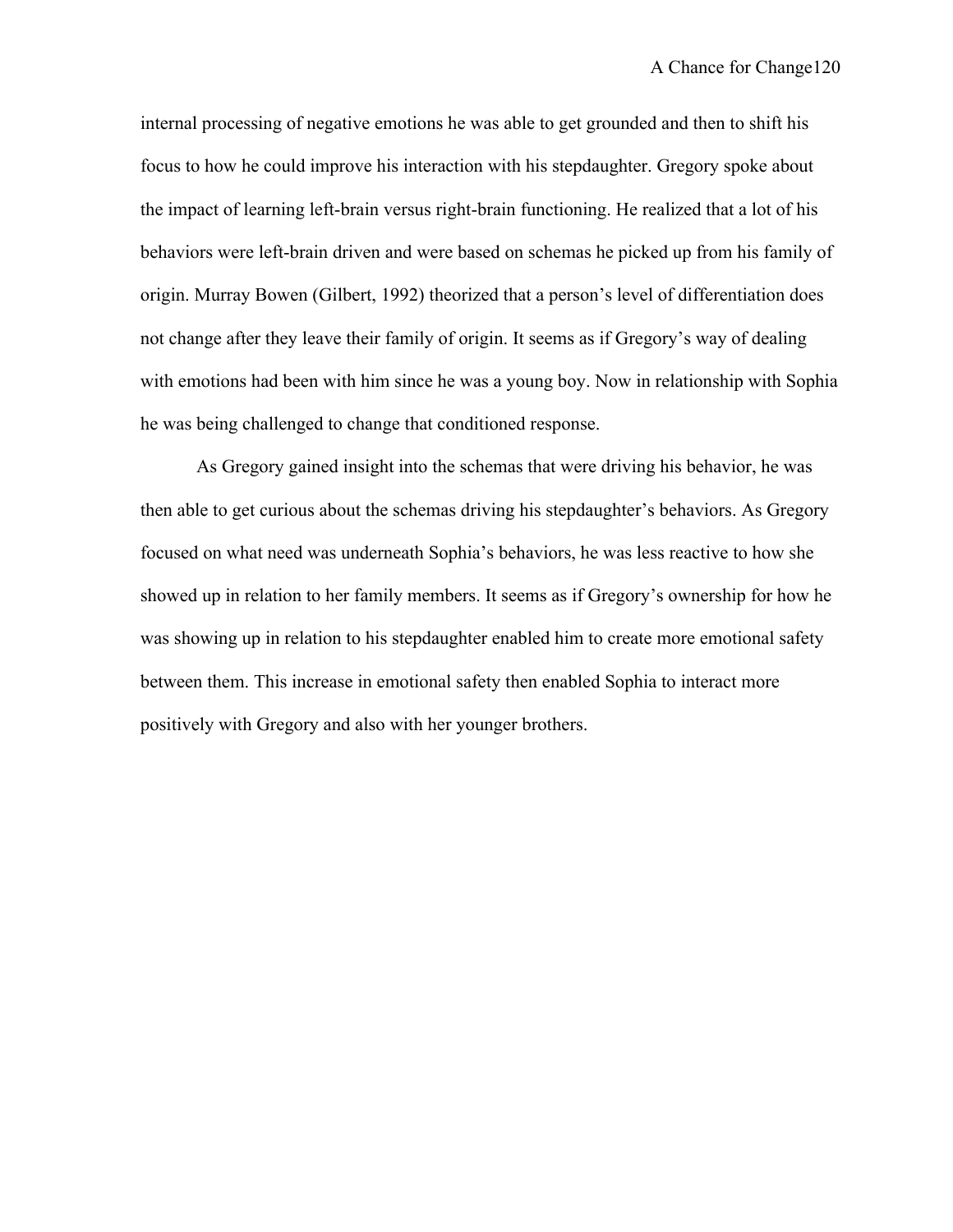#### **Analysis**

# **Research questions addressed**

There were six questions being addressed by this study. The first question addresses whether or not the research participants have tried other treatment modalities. Of the five participants representing five children, four of the participants had tried other treatment modalities. The treatment modality most prevalent in their community and the one usually recommended for children was a behavior modification approach.

The second question is a follow-up to the first, asking how this treatment approach compares to the other treatment modality the parents have tried. Three parents in particular wrote about how many years they had been in treatment elsewhere. In week one of his journal Gregory wrote, "Behavior modification by and large hasn't worked; we're desperate for new ideas/tools."

In her week four journal Gloria wrote about the journey to find help. "I am so thankful for this model, for [our therapist], for all of the help and resources and information. We have been on a six-year journey of trying to find help and answers. We have struck gold! Plus all the material is easy to understand yet extremely effective." In week one, Stephen wrote, "We have tried behavioral modification for 11 years and were dealing with the same problems. Ten months of using this model we see, feel and hear healing for our entire family." In the Focus Group his wife Cheryl said, "It's treatment that heals. It's not forever."

According to the participants in this study, it does not seem to matter if the child is birth, step or adoptive. All of the parents reported experiencing a significant change in their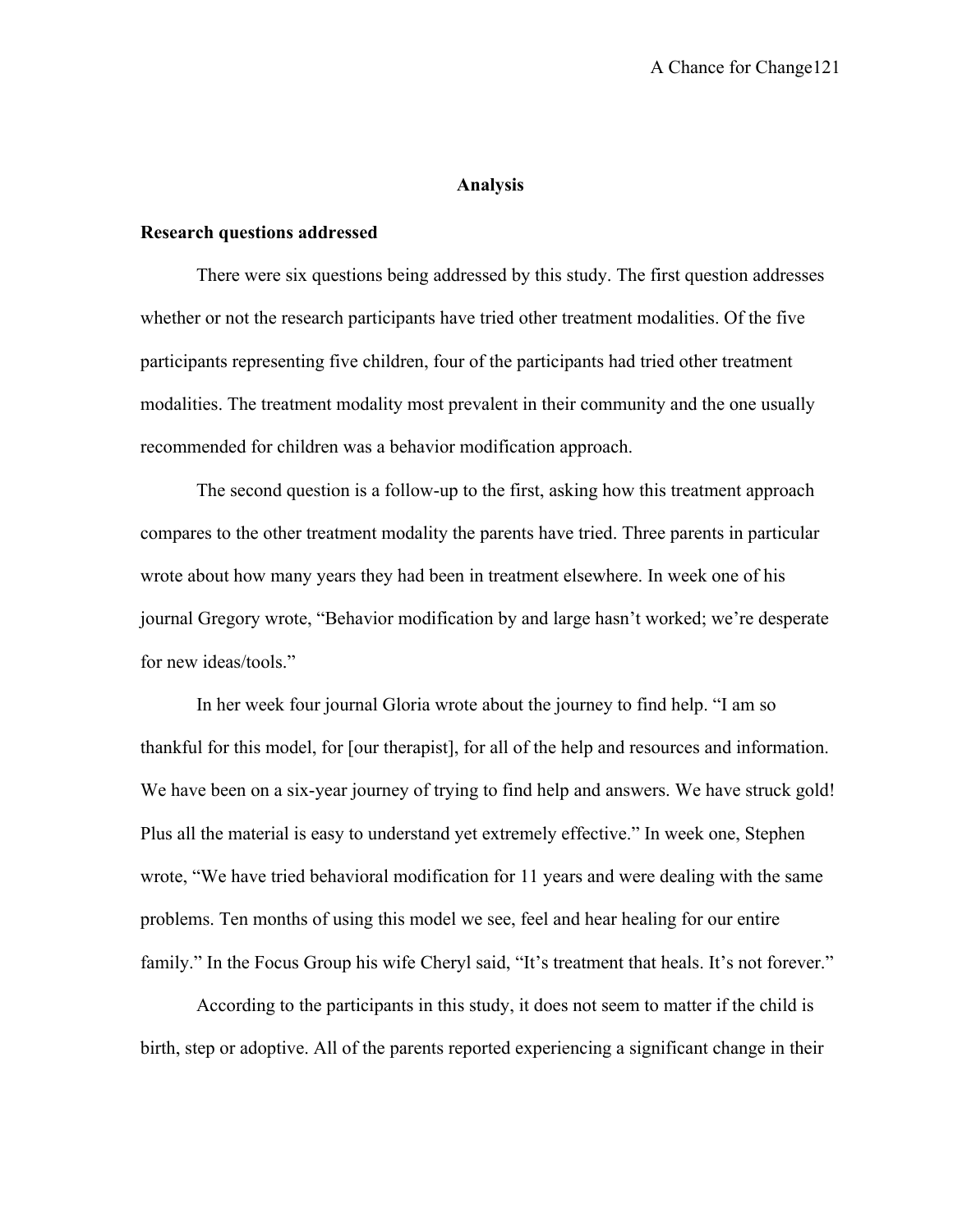child's behavior as a result of the information they learned in group. Each parent wrote and spoke about the impact of having group coupled with in-home therapy.

Without exception, each parent reported severe behavioral challenges in their child prior to treatment at the Attachment Healing Center. All of the children seemed to struggle with trust of control in particular, and the parent's inability to redirect their child was a huge trigger for the parent. As parents we cannot keep our children safe and we cannot meet their needs if they do not let us parent them.

The research participants experienced this inability to care for their children as despair. After trying treatment elsewhere for years with no change, the parents began to feel hopeless believing that no one could help them. Even Cheryl was skeptical when she started treatment at AHC. In her interview she said, "When the family started with AHC, I thought my daughter was going to go to RTC, and I knew she would not come back. Six places in state and six out of state rejected her because they said she would burn out their staff. The process was burning me out as we were getting nowhere with it, and I told my husband I could not keep up with the process. This was my Hail Mary Pass. Even when you said we have had people in the past who were going to go residential but didn't, I thought, 'You have not met my daughter.' I felt double minded at that point as I was trying to say goodbye to my daughter in my heart. By August, I knew she was not going away."

There was a similarity in how the parents attempted to address these behavioral issues. Gregory labeled it as "powering up." This is when parents feel they need to yell and be more intense than their child. In her interview, this is how Cheryl referred to her parenting stance prior to training, "I used to think the more seriously the behavior showed up, the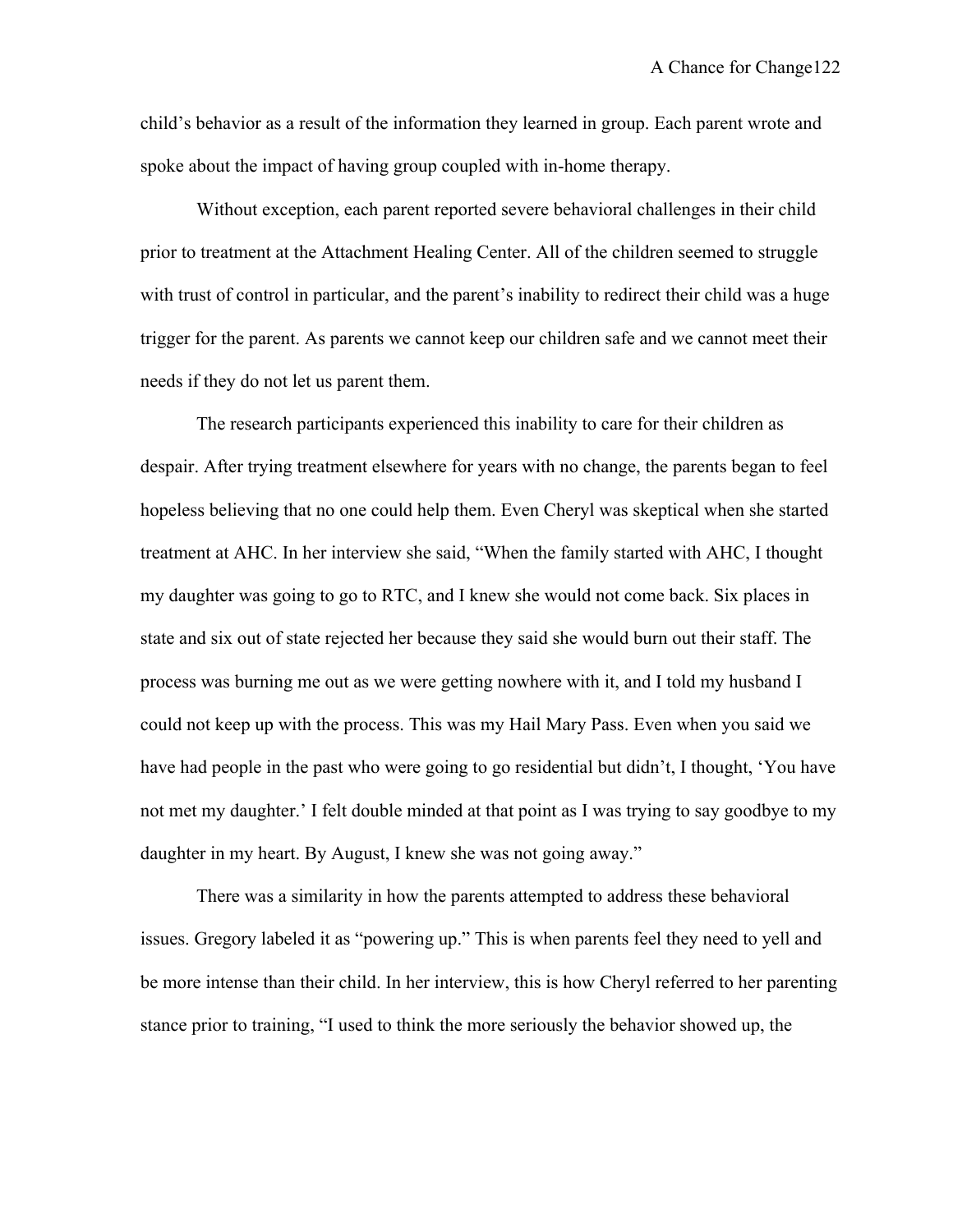stronger I had to be, so they would realize what they had done. But now, I know I can stay calm because the model is going to do the work instead of me."

In her week three journal, Gloria wrote about how she used to show up in these terms, "Before, even three weeks ago, it was very reactive, negative, and stressful." It seemed as if the parents felt they were bringing everything they had to effect change, but nothing they did worked. Their child seemed to get worse before their very eyes.

This desperation may also be a factor in how well the parents responded to the information. As Escudero (2008) stated, change only comes about when both sides are motivated to change. Having tried other modalities with no change in their child's behavior may have primed the parents to give this treatment approach their all in the hopes that finally they had found something that would make a difference in their family's functioning.

Without exception, each of the children realized significant behavior changes. There were no trust-of-care or trust-of-control issues witnessed during the observation of the family sessions. Trust-of-care is when the child knows the adult caregiver will take care of their needs like food, shelter, clothing and so the child does not take charge of these things. Trustof-control is when the child trust the adult to be in charge of them so when the adult says no, or redirects the child, the child knows the adult will keep them safe so they do as asked or directed.

All of the severe behaviors are only known from the diagnostic clinical assessments by the therapist and the parents' reports. During the session between Sharon and Olivia, there were remnants of Olivia not trusting her mother. However, what kept Olivia from escalating and becoming violent towards her mother in an effort to keep her feelings buried away, was how Sharon responded. When Olivia began to shutdown verbally and to move in on herself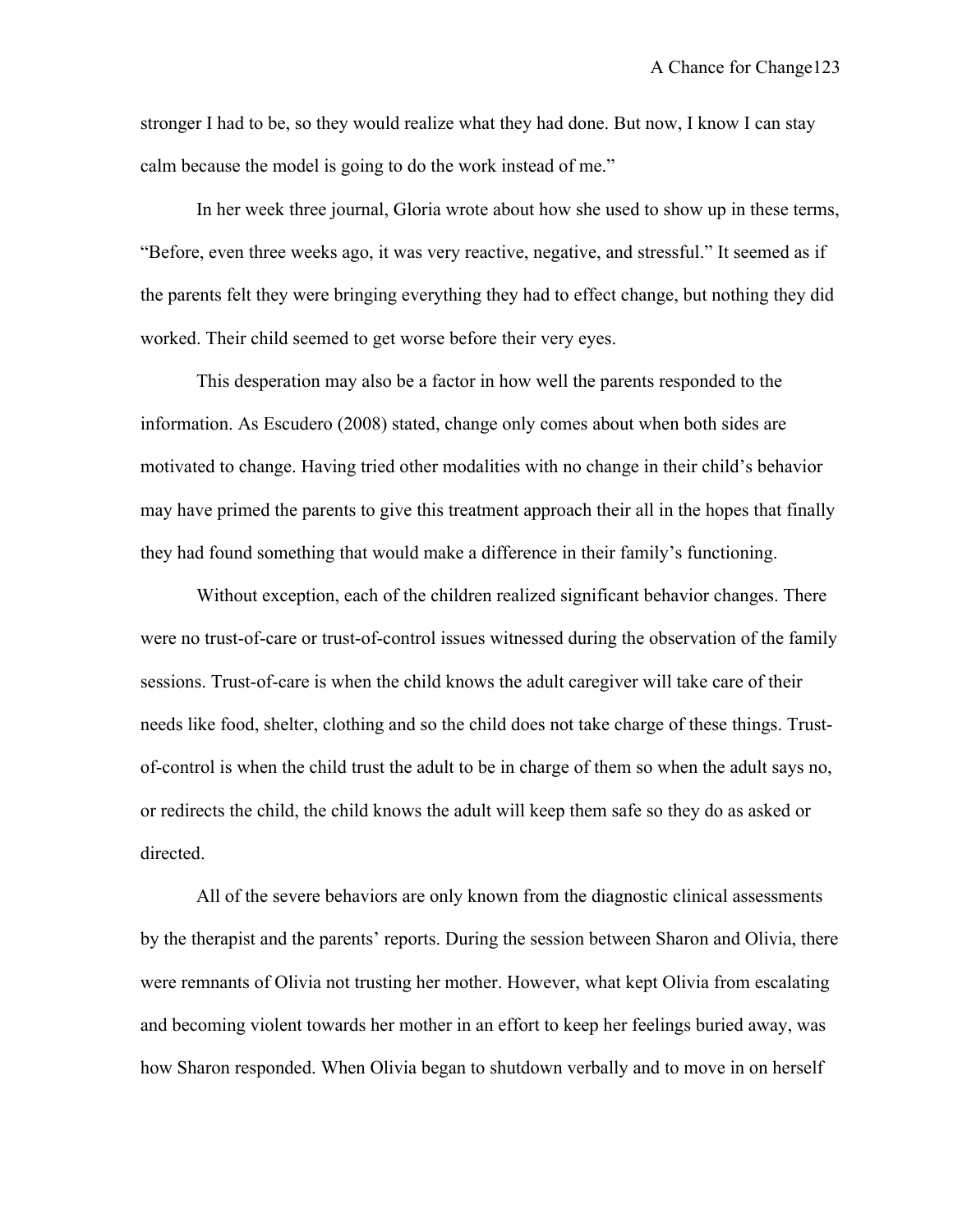physically, Sharon moved in close. Not only did Sharon move in close physically, but also her words became softer and more soothing. It was obvious that Sharon had shifted to her right brain which was more emotionally regulated.

Schore (2003) stated that it is the mature regulated brain that helps the immature brain to regulate. This is exactly what was witnessed as Sharon entered regulated mom mode. As Sharon moved in close, Olivia, resisting at first, slowly began to allow her mother to meet her emotional need. As Olivia allowed her mother to soothe her, Olivia began to share openly and freely about emotions she had been holding onto for years. In this one pivotal moment, Sharon provided such emotional safety that Olivia could not resist sharing and unloading all she had been carrying.

In addressing what contributed to the differences observed and experienced in the children's behaviors there is a sample cross case analysis presented below. This sample is a compilation of the five cases studied. The overarching theme seems to be the focus on the parents changing, not on the child's behaviors. As a result of focusing on the parents bringing about change, the child's behaviors changed in response to the parent's change.

In addressing if the group experience contributed to change, each of the participants had something positive to say. Gregory said, "Something beyond our wildest dreams. A gift of repair and connection for our entire family." Stephen said, "Brings deep meaningful and lasting change to all relationships."

In week three, Cheryl wrote, "IT WORKS! I am finally being given tools that I understand to connect with my child." In her journal Gloria wrote, "It is easy to connect with the concepts and ideas in the lessons. It's easy to read, easy to understand and apply practically. It's a whole new world but lovely." In week four Sharon wrote, "I feel as though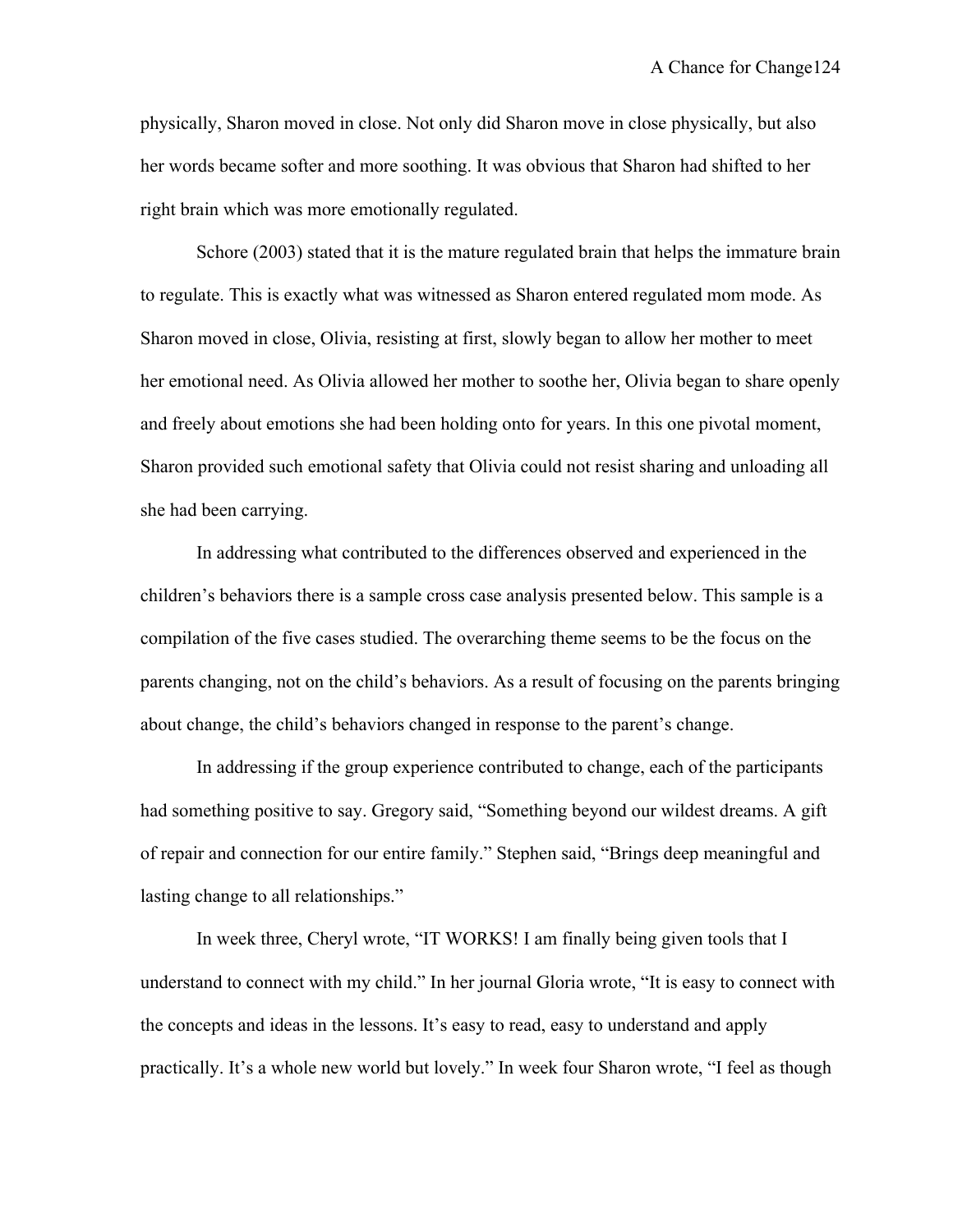all of the information can be used daily in our interaction, therefore it's easy to try each day to do better." As his last statement in week four, Gregory wrote, "This training and counseling has been life changing for us; we are so thankful; we really appreciate [our therapist]." In week four of his journal Stephen wrote, "The material seems to be straightforward and clear particularly when I go back and review it."

In the Focus Group, the participants shared the things they thought contributed to the groups being so successful. Each of them attended different groups as a part of the research, however, the experiences seemed to be similar across groups. Gregory said, "Having food each week was good." Gloria said, "You don't feel alone. We're all working together." Cheryl said, "In the home everything is coming at you. Bombs are going off in the middle of therapy. You can't really focus on the material there."

Cheryl and Gregory were the only ones to journal about the other participants in the group. In her week four journal Cheryl said, "It has been wonderful getting to know others that share our journey." In week one Gregory said, "mainly just some of the other parents trying to take over the session." At this point it is unclear whether it was the group process or the information that had the most significant impact. This question was asked during the focus group and the response from Gloria was, "In group you don't feel alone. We're all working together You also avoid the, 'Your kid is perfect' stuff." All the parents joined in here as they hate it when their child's charm and manipulation gets over on other adults. These adults can be family members, teachers, counselors, child care workers or teachers at church.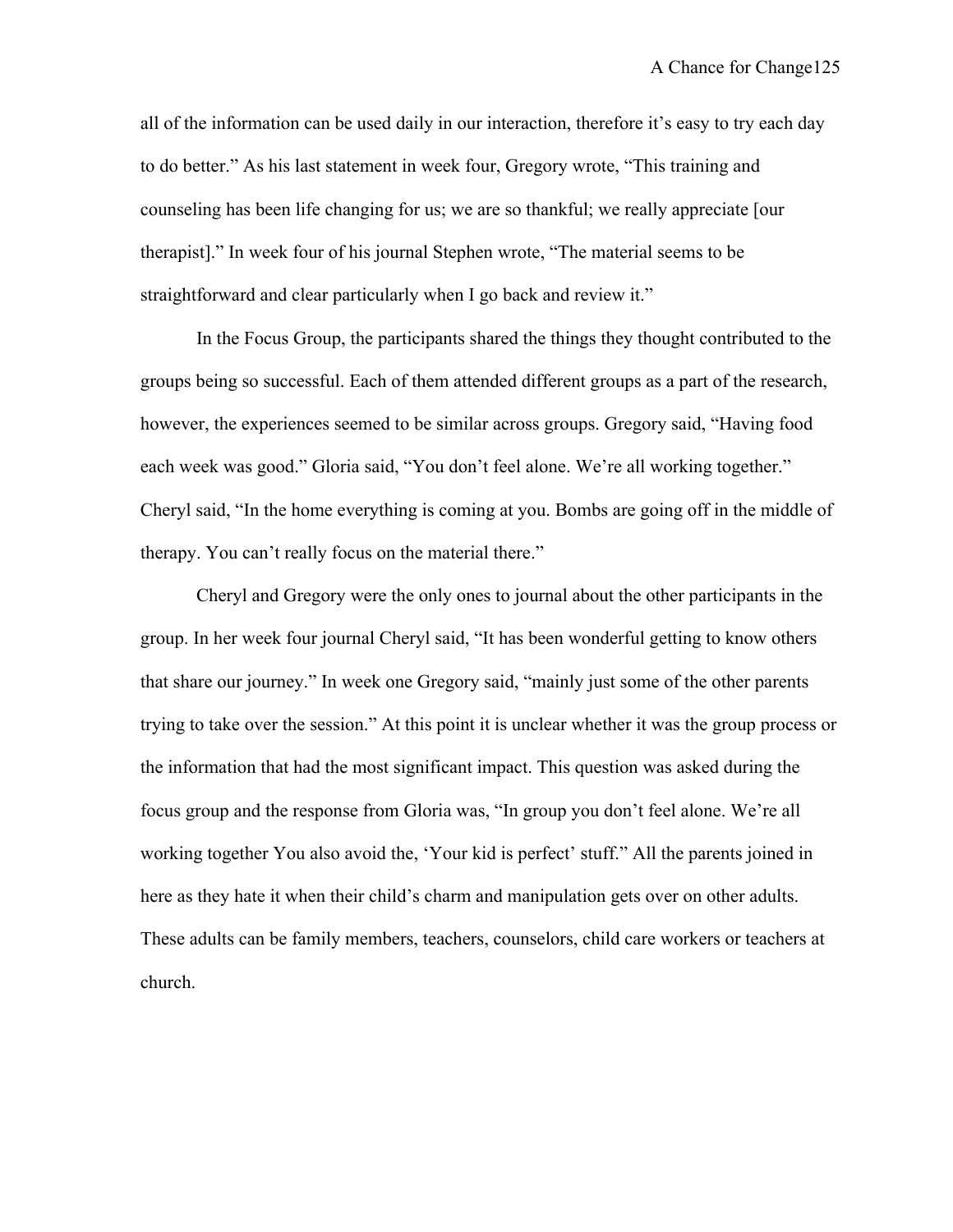## **Sample Case Progression – Track II**

In accordance with Stake's (2006) presentation of findings, track II merges similar findings across cases. This next section will review the five cases and will address the similar findings in those cases as they pertain to the research questions.

**Week 1.** Prior to finding the Attachment Healing Center, parents seemed to feel hopeless as they had tried other treatment modalities with limited results. It did not matter if the child was a birth child or an adoptive child. The child's age also did not seem to matter as the parents in the research had children ranging from ages 7 to 16.

The behaviors the research parents were dealing with at intake ranged from tantrums at being told no, or having plans change at the last minute or being redirected from something they wanted to do. Tantrums showed up as verbal or physical aggression. The children would not allow their adult caregivers to meet their needs. As an example some of the children stole food in the middle of the night and hide it in their bedrooms. They might lie about simple things when the truth to the contrary was obvious. The children tended to struggle in school partly because they had no emotional regulation and could not sit still and focus to complete their assignments. The children in the research also tended to struggle with taking directions from their teachers, who were seen as authority figures. Peer relationships were a challenge as well as their peers tended to not want to play or interact with them.

Parents have tried putting their children in time out, along with taking things and privileges away from them. None of these things worked so the parents began to try to be bigger than the child by yelling or getting more intense with their directives. The yelling or getting bigger and more intense than the child didn't make a difference either and instead only served to make the parents feel bad. The parents's anxiety continued to go up as they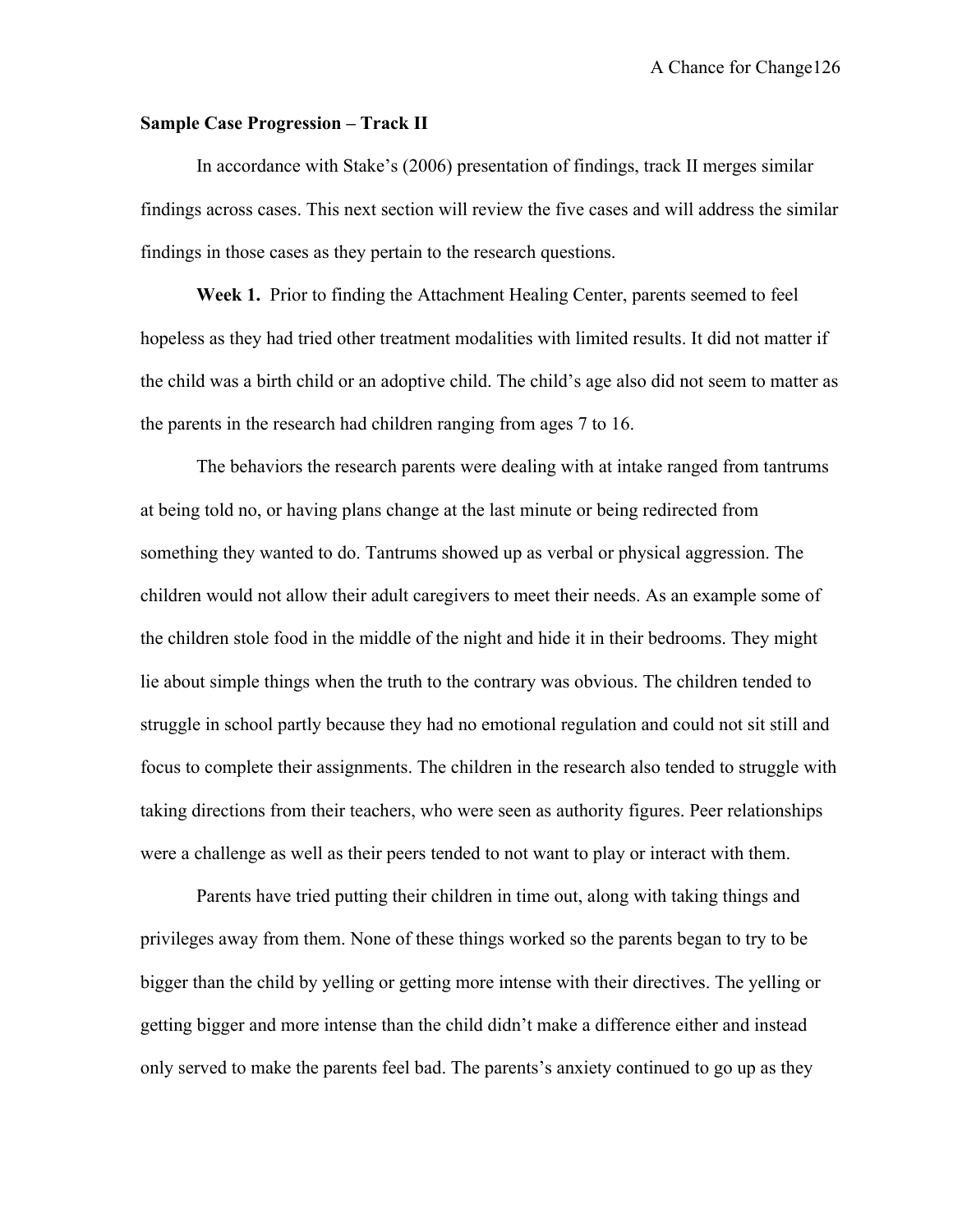anticipated an argument any time they had to redirect their child, say no, or change plans. By the time the parents found AHC they were feeling hopeless, like nothing would ever help and family life would never get better. They all spoke to feeling a sense of dread when their child was about to come home from school or they were about to see their child after being away for the day.

Most of the children in the study exhibited behavioral symptoms associated with disorganized attachment. Fahlberg (1990) categorized these behaviors as trust-of-care and trust-of-control. In healthy development trust-of-care comes online between birth and two years of age. This is when an infant learns to trust the adult caregiver to feed them, change them and take care of their daily needs. The infant learns to ask for their needs and wants by crying, and the adult responds to their emotional distress first. Such a response teaches the child emotional regulation. After calming the child, the parent then meets the need. The child learns the adult can be depended on to meet those daily needs so the child will let the adult take care of those needs as they arise.

Trust-of-control comes online between the ages of two to four. During this time, the child has some mobility and is learning independence. Trust-of-control is exhibited when the adult says no, or redirects the child from an activity the child wants to engage in, and the child listens to the adult caregiver and does as asked without incident. The toddler at this point has learned the adult is safe and can be trusted so the toddler does as asked. According to Seigel (2012) when a child has a traumatic experience during the last trimester in utero or the first two years of life when the attachment system is being formed, the child's trust/mistrust development is impaired. According to Siegel, it is traumatic for a child to be raised without a secure attachment figure. Bowlby (1988) describes a secure attachment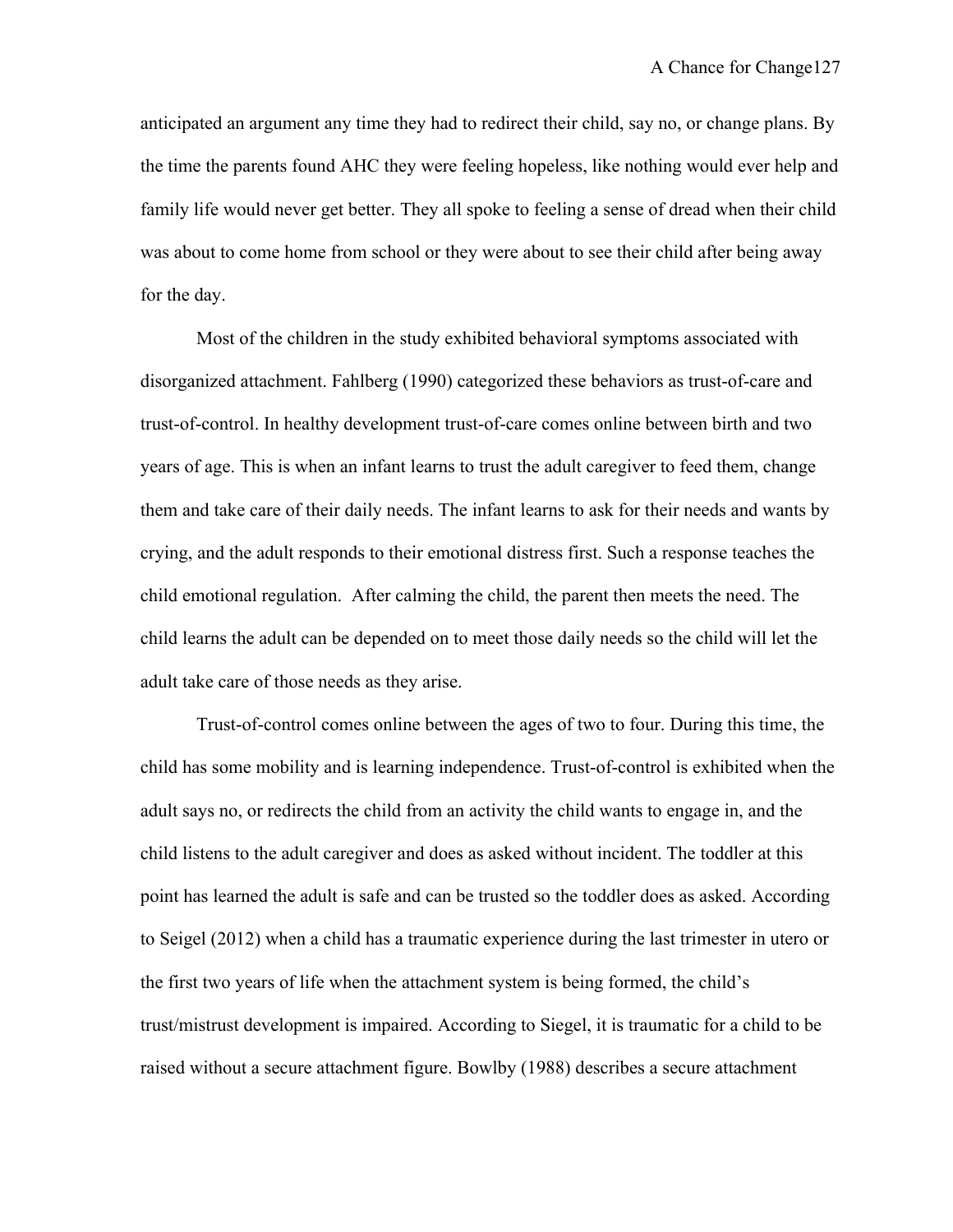figure as someone who is consistently present to meet the child's physical and emotional needs. Siegel states that the adult caregiver must be emotionally calm and grounded in order to attune to the child in a way that the child feels seen and heard. Siegel says this attuned communication must occur at least 65% of the time in order for the infant to develop a secure attachment to their caregiver.

According to the DSM IV-TR (2000), children who have experienced abuse or neglect during the first two years of life are at risk for disorganized attachment, meaning they do not trust their adult caregivers to meet their needs. When a child has been hurt by an adult caregiver during their early childhood experiences, they generalize to all adults, assuming others will hurt them as well. According to the research participants, parenting such a child can be challenging.

**Week 2.** All but one of the families had been engaged in years of therapy with no positive change in their child's behavior. As a result of seeking help but not finding any relief the parents became discouraged, and felt hopeless. Each family found their way to AHC differently, however because they were feeling so discouraged they each were willing to try anything in the hope of finding a treatment approach that would work. They each started treatment a bit skeptical but were willing to try anything out of desperation. At intake during the clinical assessment, each parent was told about and invited to attend the upcoming four week parent training group.

Reflecting on the information from the first week, it seemed each of the parents made the conscious decision to implement what they learned about the Cycle of Trust and understood the mechanics behind how their child learned to trust or mistrust them. For each of the parents, the change in family dynamics at home began after the first week of Parent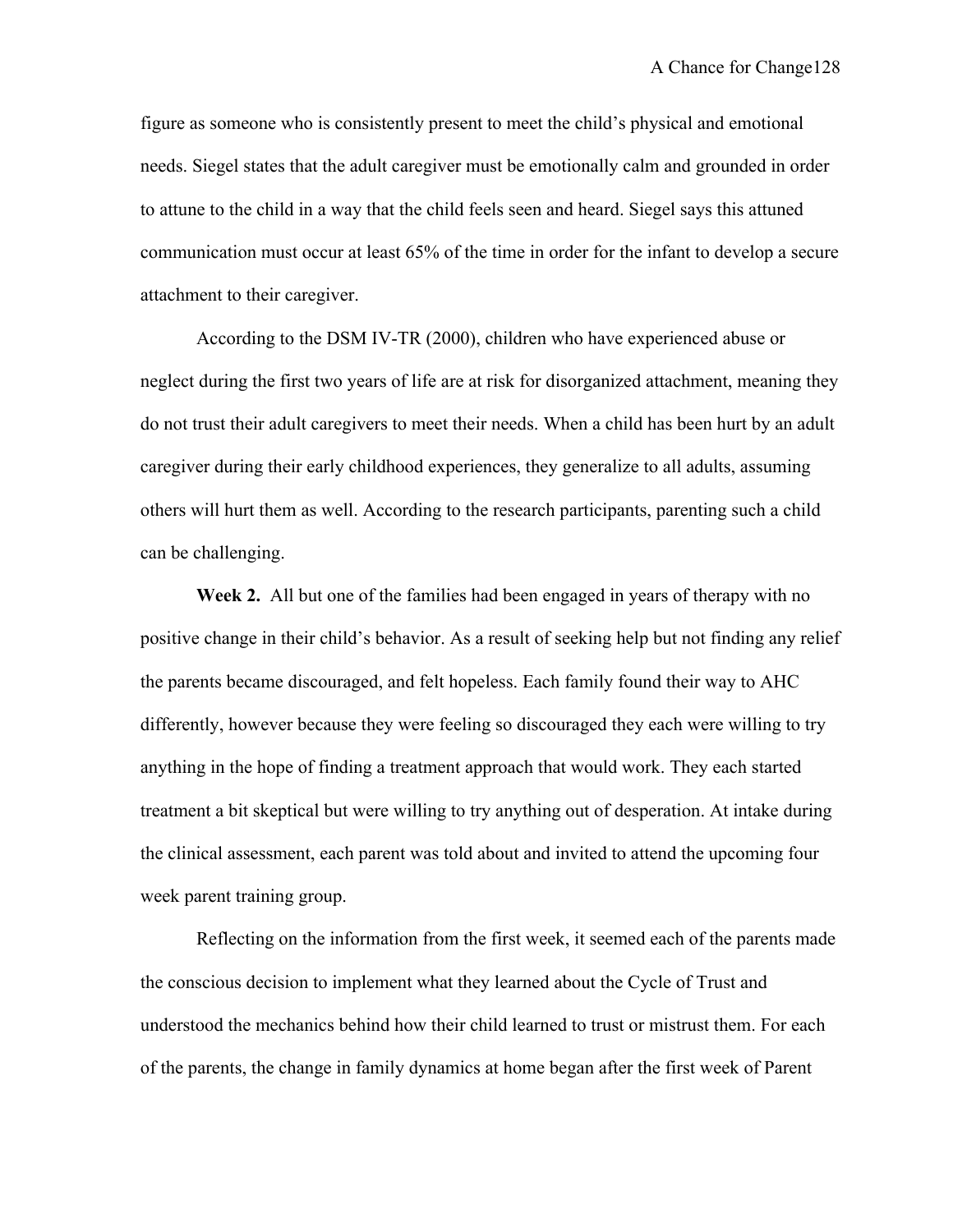Group. Each family coupled the group training with in-home therapy. Without exception they each felt this combination was vital to their success in bringing about change in the family's dynamics. One intervention the parents implemented was to get curious about what their child's behavior was trying to communicate to the parents about the child's need. In meeting that need the parents understood that they were the agent of change and had to respond to their child's miscues instead of reacting as they had always done in the past.

Looking at their child's behaviors as miscues, rather than defiance, significantly shifted how the parents viewed their children. Up until the parent group, the parents thought their child was doing these things intentionally to hurt the parents. Cheryl's statement about miscues and the parents seems to capture how the other parents felt as well, "Don't take the behavior personally. Miscues are not personal."

 At the end of the first week for homework the parents were assigned reading on the three brains in one, the triune brain (Pearce, 1993). The facilitator connected this science to the science of mirror neurons and the parents learned that when their child is in survival brain, it can trigger the parent to go to survival brain as well. And vice versa. So when the parent was yelling at their child to do something or to stop doing something, the parent was actually sending their child into survival mode. This was just the opposite of what the parent wanted to do. At the end of the first week it seemed as if the parents learned that all of their parenting skills were working against the relationship they were hoping to experience with their child.

 Up until this point in the group process, each of the children in the study had experienced their parents as not being emotionally available even though it was for different reasons. Some of the children came from severe physical abuse or neglect. Some of the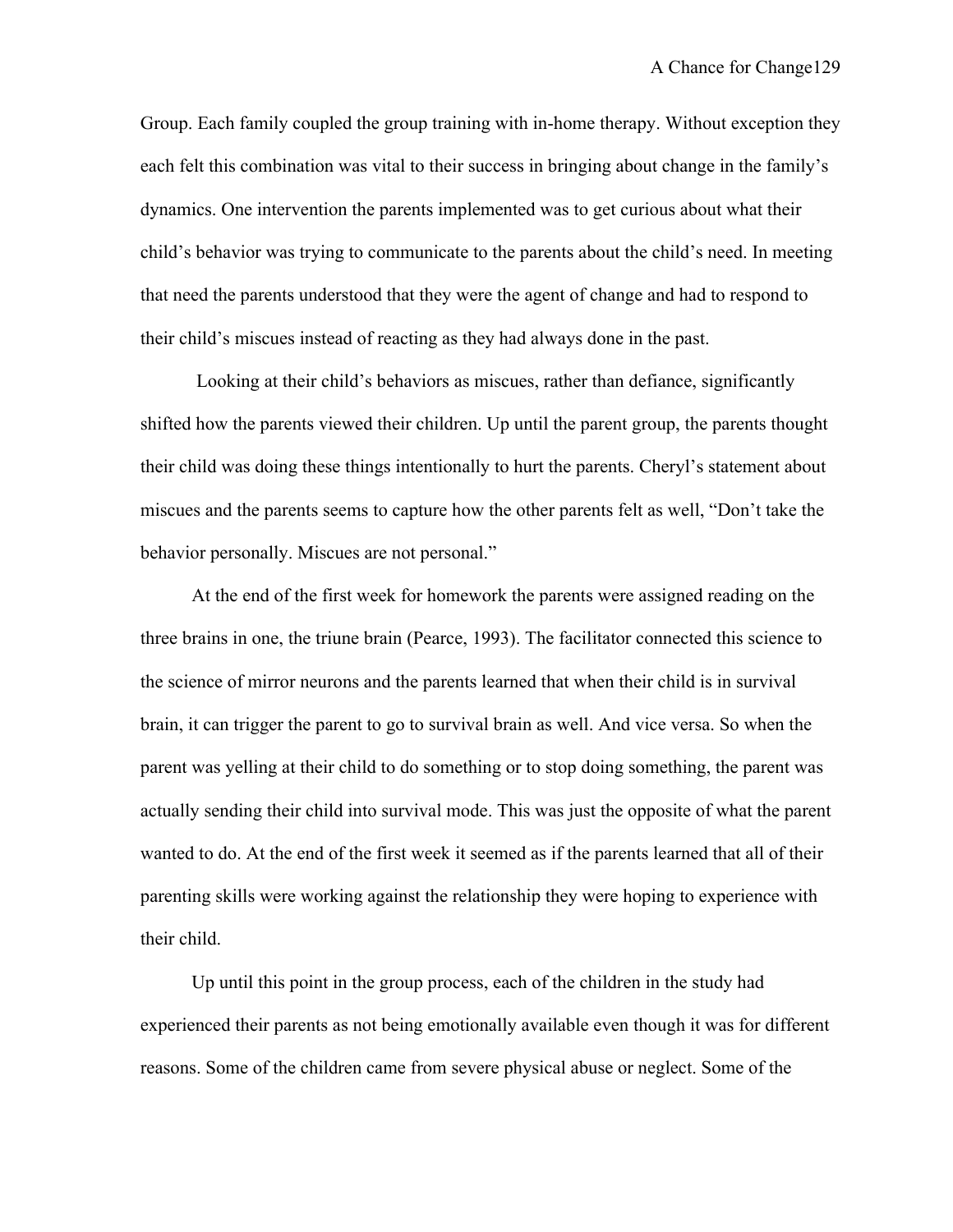children were with their birth parent, but that parent had been emotionally compromised and the child experienced this emotional absence as not having their needs met. Through their early childhood experiences each of the children came to view the parents as adults who would not meet the children's needs. When the child developed to the trust of control stage, they did not trust their parents to be in control of them for fear that they would not be safe if the adult was in charge.

 The children would start to get scared and anxious about what would happen next if the parent was telling them no or was redirecting their behaviors. In order to shift their child's experience of them, the parents had to consciously think about being in their connected brain, or their mammalian brain in order to provide connection and the experience of intersubjectivity differently for their child. A child normally learns intersubjectivity as an infant through the interactions they have with their parents intuitive responses to their plea for attention. One parent put it this way, "Children with attachment issues need help reorganizing their brains. WOW! It is only done in relationships – positive ones. Selfregulating techniques. Mirror Neurons." When speaking about his stepdaughter, Gregory said, "I'm going to make it a point and use mirror neurons to 'feel her' and stay on course." This is an expression of the parent working to repair the child's experience of intersubjectivity. Gregory is talking about responding to his stepdaughter's bid for attention and need to be met by 'feeling her' so he can respond appropriately. This was a corrective experience for both of them.

 Learning that our children's behaviors are not directed at us, but rather are an expression of how they are feeling inside based on earlier childhood experiences, seemed to help parents release the fight and the need to be in survival brain. The information around the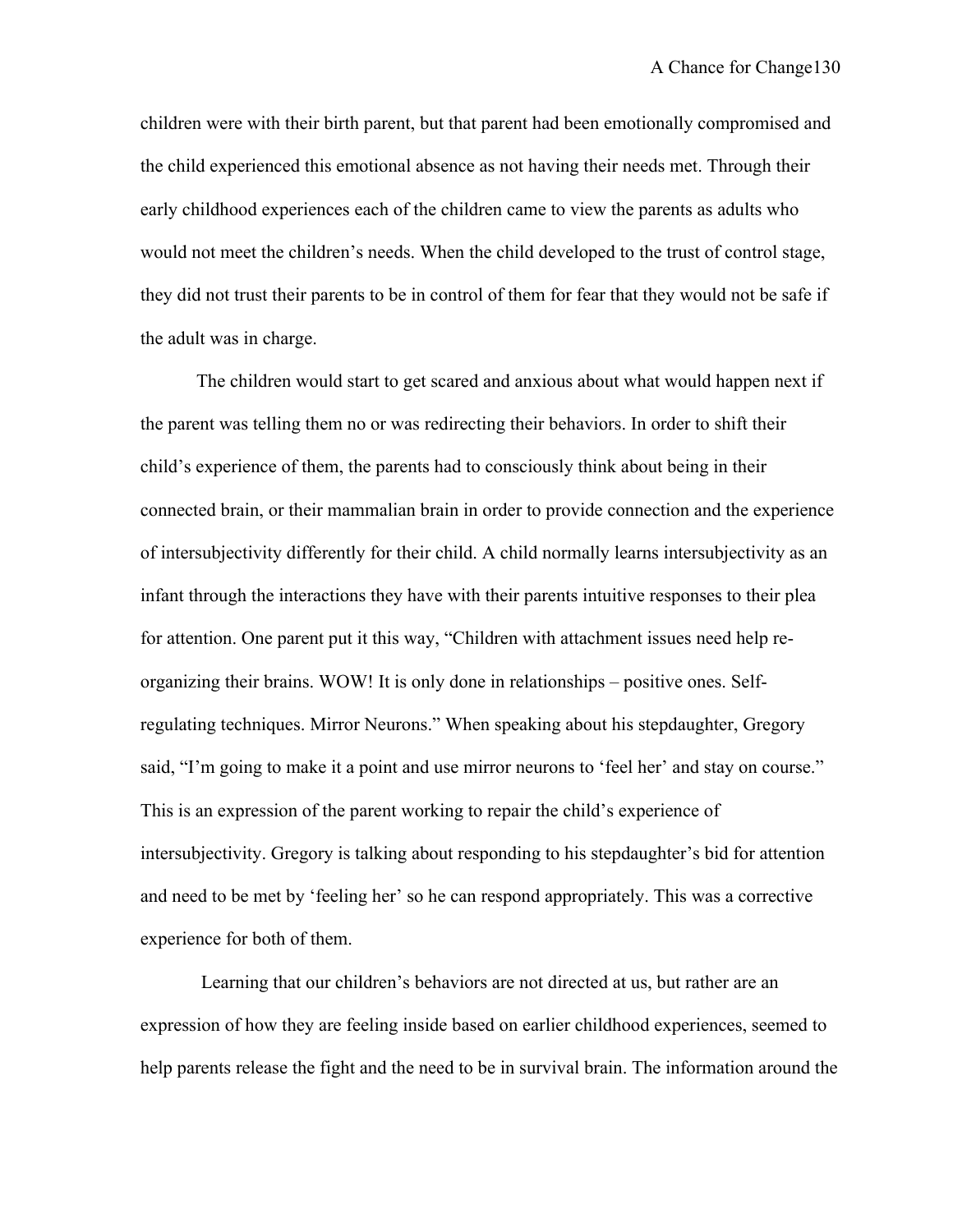triune brain (Pearce, 1993) and mirror neurons (Rizzolatti, 2008) helped empower the parents to see when their child went to defense due to a fear that they would be hurt again by an adult caregiver. The parent's motor cortex where the mirror neuron system resides recreates a sense of not being safe, based on the child going to defense in response to the parent interacting with them. The parent reacted to the child's defenses. Once the parent understands the dynamic that is playing out in their home, they felt empowered to bring about a change in how they responded to their child's reactivity. As the parent began to show up differently in relation to their child, the child had a corrective experience in the parentchild relationship, and it seems as if the child's brain changed in relation to this corrective experience (Siegel, 2012). Based on the child's behavior changing for good we make the assumption that the child's brain changed as well. The child began to experience appropriate intersubjectivity in relation to their parent. Given that this is how the child learned their relationship style initially, it is only in relationship with a positive, caring other that the child can have an experience of emotional safety which sets them up to heal their original relationship style (Schore, 2003). As Cheryl put it, "Our children heal through us."

 **Week 3.** By the third week the parents started to experience real change at home. At the focus group each of them expressed how amazed they were in the speed at which the relationship with their child began to change. They each spoke about getting along with fewer fights, meltdowns and aggression when faced with the previous triggers. Sharon put it this way, "I am far less stressed at home, whereas before, my stress **was home**." (Researcher added bolding to highlight the participant's emphasis.) Sharon's statement seems to capture how the parents felt about the impact of their former parenting style on the feeling tone of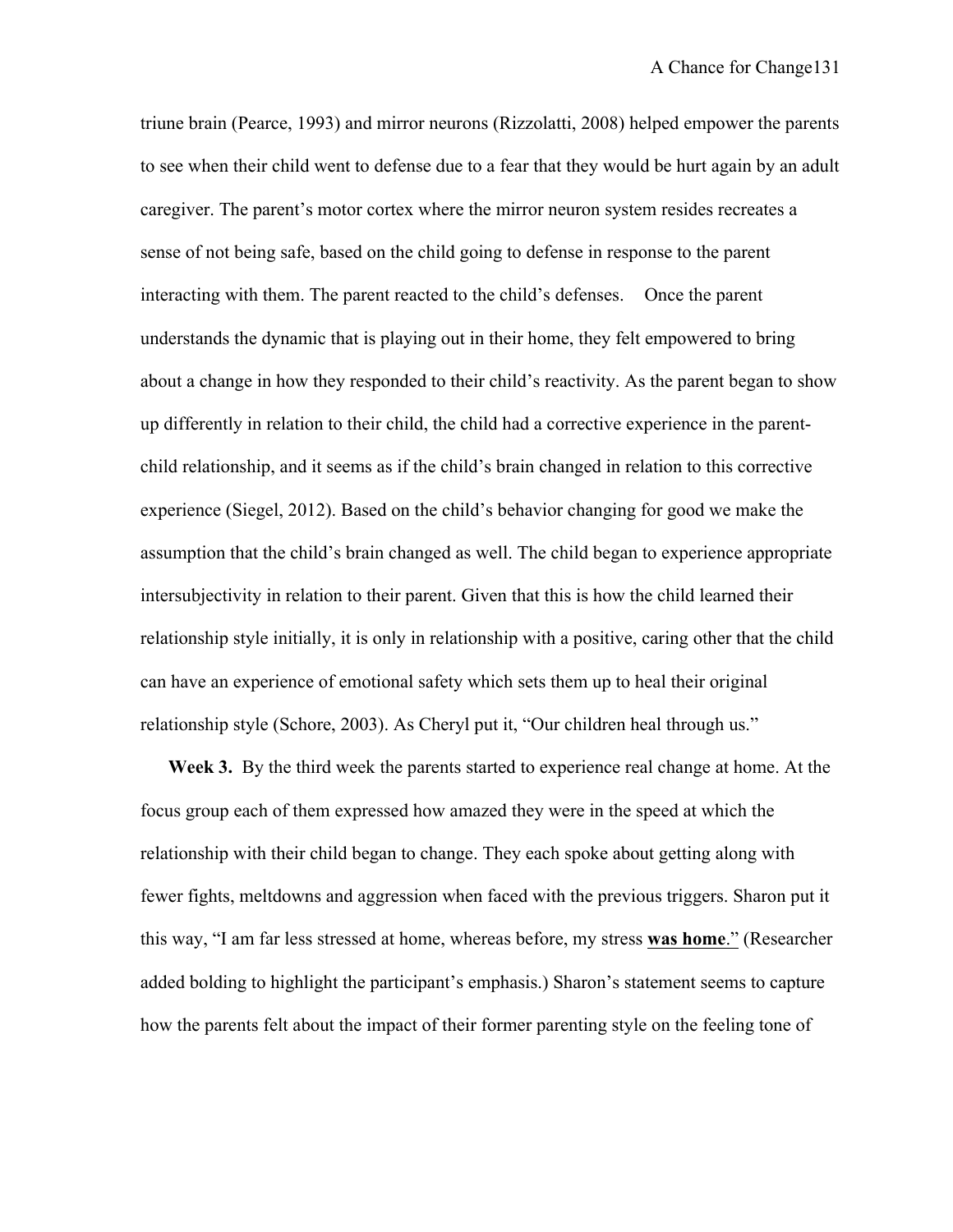their family. By the third week the parents had practiced the tools enough to begin seeing the change not just in themselves but in the responses of their family members as well.

 This week in class the discussion centered around emotional regulation, which is another component of the attachment system. The facilitator said that when the adult caregiver gets calm, this is how the child learns to get calm. It is not the adult trying to kick into parent overdrive that will bring about change in the child's behavior. As a matter of fact, focusing on the behaviors is actually a setup for failure. According to the parents, this seemed counter intuitive. They each spoke about responding positively to the information as shared, Gregory said, "It helped to have the combination of the parent groups and in-home therapy sessions" When speaking of the material presented Gloria said, "Well-rounded spirit, soul and body." Cheryl said, "Not just one thing –parent group, individuals, practical tools given."

 When speaking of what was helping bring about change in the home so quickly, Gloria shared, "Value of being in the home is that we see the miscues easier." The combination of group training and in-home therapy seemed to be one key to the families' success in bringing about change in their child's reactivity and resultant behaviors. As the parents became the model of treatment Cheryl shared, "When my child starts to escalate, it's my cue to get calm." Gregory summed it up with, "Things do go much better when everyone is grounded and peaceful. Grounding enhances connection."

 In addition to getting calm as their child engaged in dysfunctional behaviors, the parents were able to become curious about what might be driving their child's out-of-control behaviors. It would be nice if the children could just tell their parents in words what was disturbing them, but their early childhood experiences had taught them that adults cannot be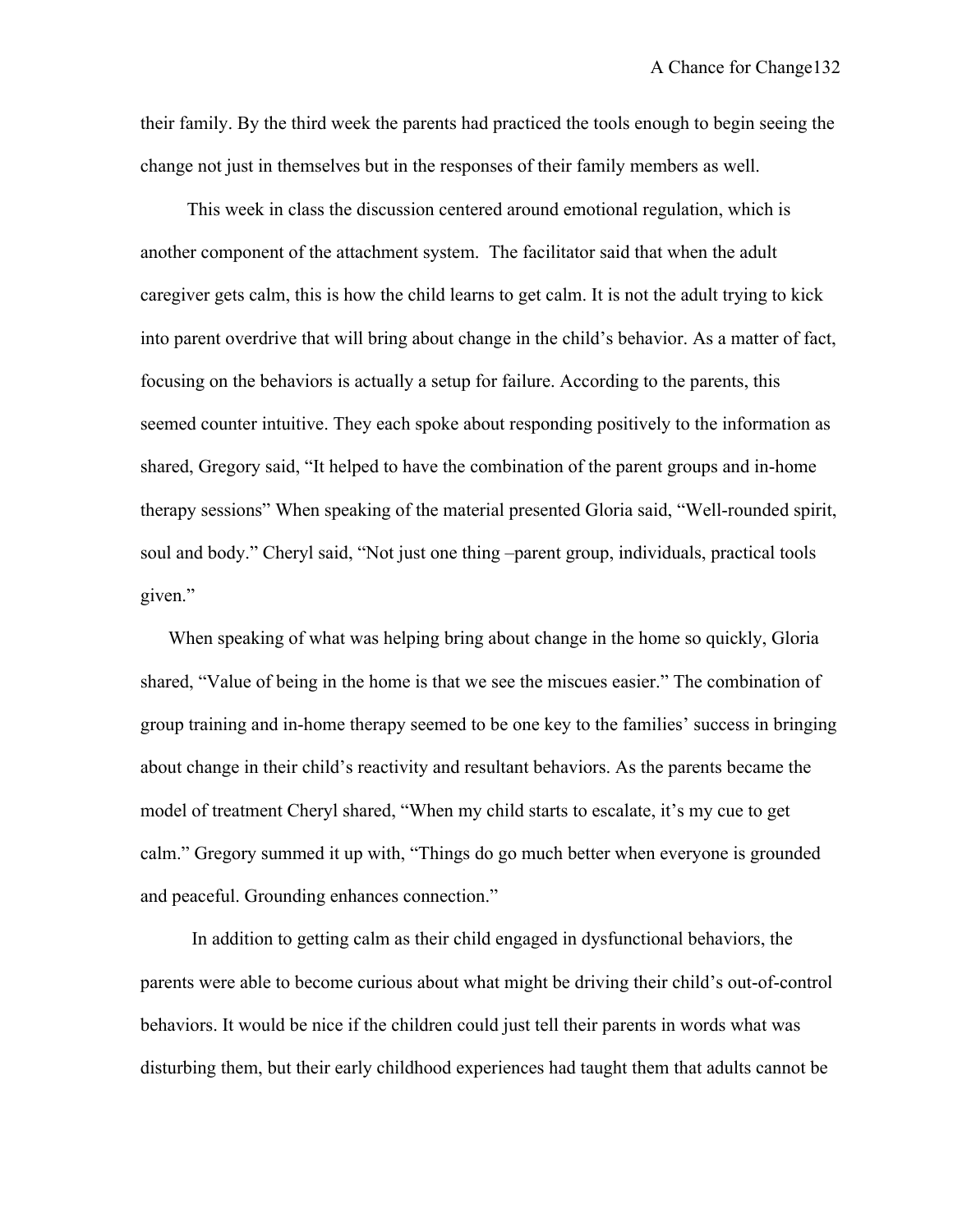trusted. As a result, the children were communicating the only way they felt safe enough to do so. To get underneath their children's behaviors, the parents had to engage their right brain and get curious about the underlying need. Stephen said, "Don't focus on miscues. See miscues as warning signs of deeper hurts and emotions." Cheryl's perspective was shared like this, "…if we are chasing behaviors, we are not getting to the trauma; we are parenting the miscues." And yet Stephen said this is what helped them, "Looking for what is actually there underneath the actions versus what is coming out on the surface."

 Schore (2003) conducted extensive research on the development of right-brain communication and the impact on changing the brain. Schore also published extensively on the ability of one calm, regulated adult to communicate that state to another. Schore stated that it is the mature, regulated brain that will drive the emotional tone of the interaction. In this instance, we want the parent to be the one with the mature, regulated brain.

 **Week 4.** Given that this model is driven by a family systems perspective, it focuses on the parent being the adult in charge (Gilbert, 1992). The focus is not on the child's behaviors. In the Focus Group, Cheryl put it this way, "It incorporates everyone." This was very different than the experience the parents had with other treatment approaches. This was very different for all of the parents, given what they had been taught about how to parent and what they were being taught in other treatment modalities.

 During this last week, the facilitator stressed the importance of self-care. Here the parents were being given permission to attend to their needs. The parents were being asked to stay calm and non-reactive when their children yelled at them and were defiant and oppositional. To continue showing up emotionally regulated in order to bring about change in the parent child relationship the parents were being instructed to ensure they were resourced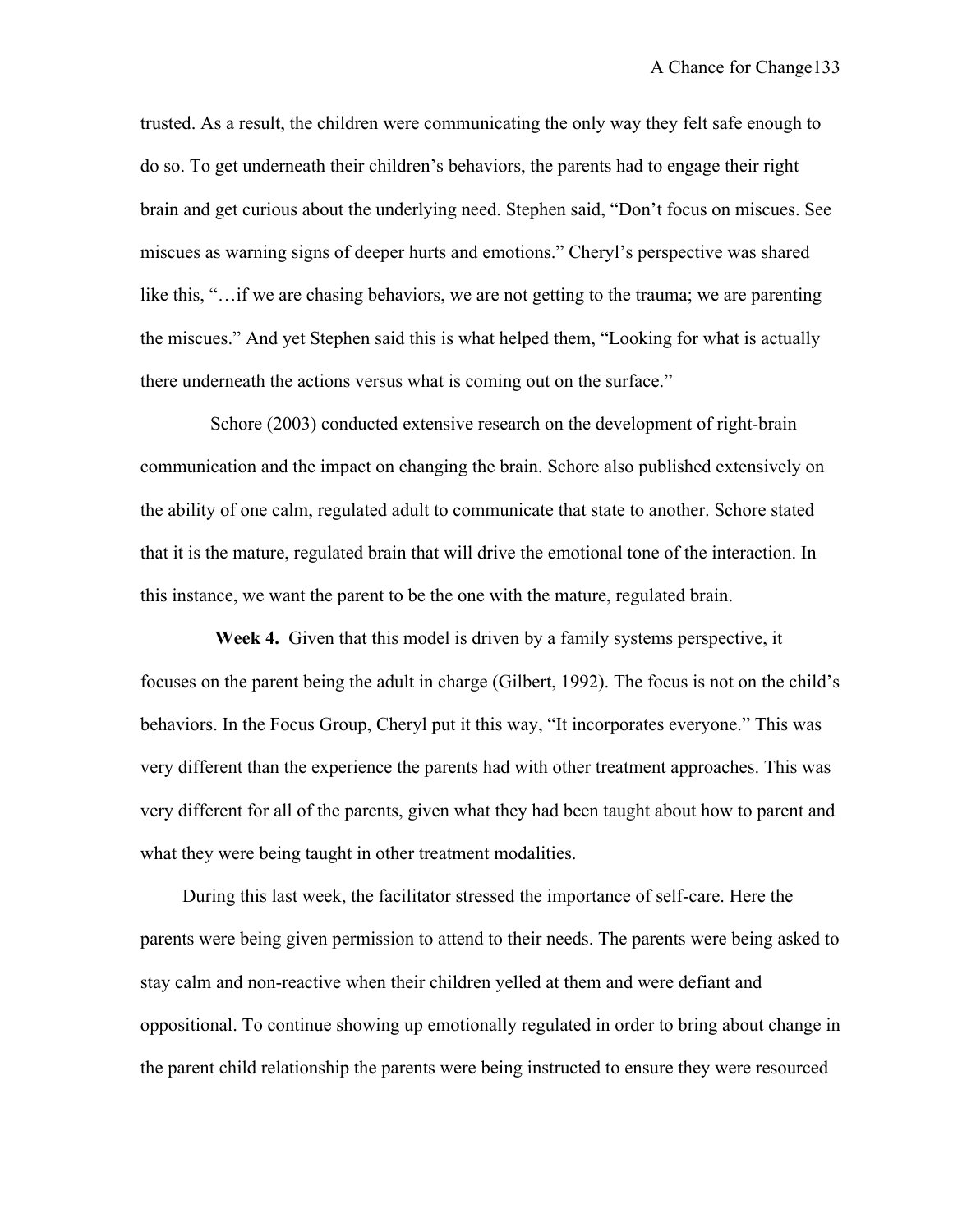first. The parents were being taught to be the agent of change in their families. No longer was the focus going to be on the child and their behaviors. Now, the focus had to be on the parents. During the Focus Group, Gloria shared her journey with Sharon instructing her to take her focus off her child's behaviors and instead focus on healing her own wounding. Gloria said, once Sharon addressed her own needs and shifted how she showed up in relationship with her daughter, her daughter's behaviors with everyone would change.

 Seeing all of the changes that were being experienced in their home, the parents were willing to shift their focus to make sure they were taking care of themselves so they could be the parents their children needed and deserved. Cheryl put it this way, "Good parenting can begin at any time. It's not too late." Gloria started to stress over what she had done leading up to this moment, however in the end she said, "…I may not have parented well before but by golly it is not too late to have a good, trusting, connected relationship with my daughter." Hearing others own the mistakes they had made in parenting their children helped Sharon not go to shame over the mistakes she had made. It was not too late, as the other parents were communicating based on the change in their children's behavior.

 The parents were finding the more they practiced the tools they learned in group, the easier it became to connect with their children. The children were being less defiant and more loving with their parents. This shift in interaction pattern, encouraged the parents to spend more positive time with their children. One of the interventions that the parents reported in the Focus Group was different but highly effective was scanning for the positive and making it big. Gloria shared that this was the one thing the therapist did with their family that was transformational and unexpected, "The thing that really surprised me is how [therapist]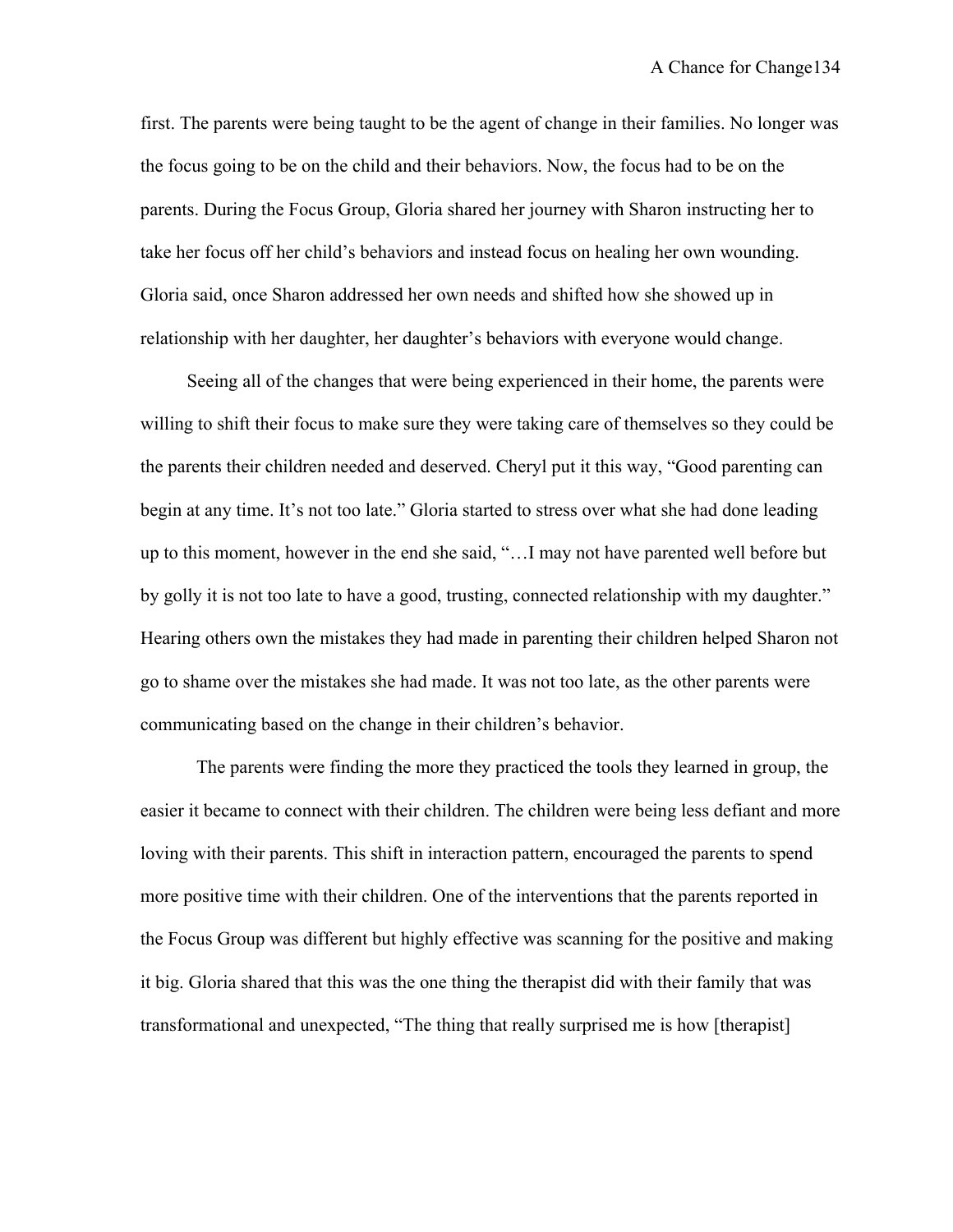would come into our home and focus on what we were doing right. This was such a different experience for me."

 The one drawback highlighted by Sharon, was that as a single parent she did not have a partner she could tag when she was feeling emotionally depleted. According to Sharon, friends and family have no idea of how challenging it was to raise her daughter alone.

 One of the family systems founders, Virginia Satir (1988) wrote on the importance of the parents taking care of themselves so that they are resourced enough to attend to the physical and emotional challenges their children bring forth. A part of self-care is doing our personal work, because the parent's wounding can be activated through the mirror neuron system when the child's wounding is being expressed. In his book, Biology of Belief, Lipton (2008) sheds light on a hidden subroutine that runs in the background of our interactions. Lipton stated that our embedded beliefs drive our experience of reality. To this we add Charlotte Shelton (2011) who informed us that 80% of our experience of reality is internal and based on the past. Any new experiences are seen through a filter based on our history. The result is we are constantly running past experiences. Rick Hanson (2013) saw such a mechanism as being a skill developed over time to ensure our survival. If something bad happened to us in the past, we continually scan to make sure we avoid such a situation in the future.

 Diana Fosha (2000) spoke to the importance of doing our emotional work so that we allow others to see our pain and in turn we can be there to help another heal through their pain. When we hold onto those experiences that have wounded us, Fosha says we have a compromised view of ourselves and consequently have a distorted view of the other. The place for a parent to intervene is to heal the compromised view they have of themselves, so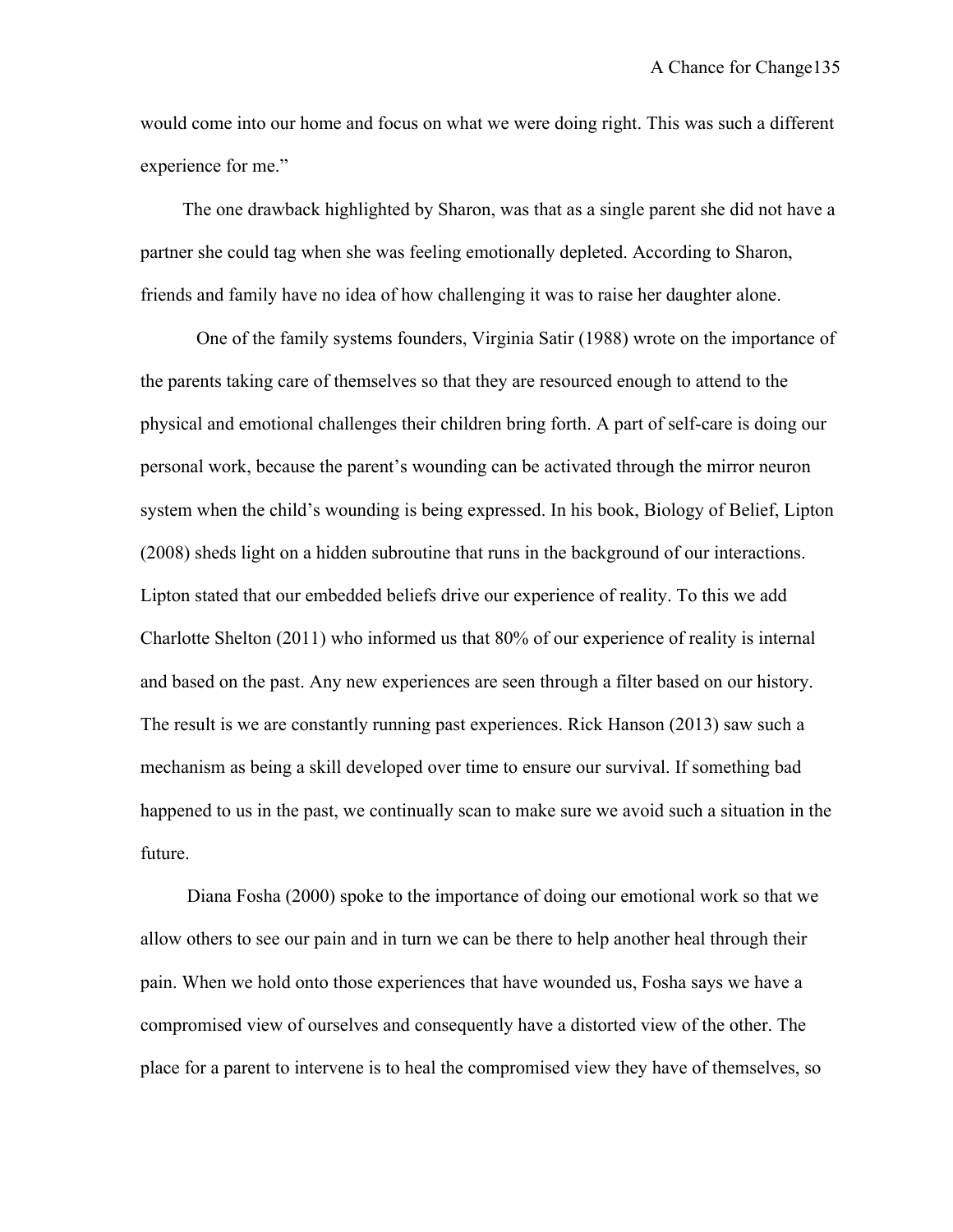they can begin to see the truth of who their child is underneath the expression of their pain and wounding.

 Siegel (2012) shared that change occurs only with another brain. If we are to change our schemas, or embedded beliefs and perspectives, we need to be in an emotionally safe relationship (Schore, 2003). Sometimes this healing relationship is with a counselor when there is no partner available within the family system, or no support system available. Sharon spoke to the model's dependence on another brain as a drawback because she was a single parent whose partner lived in another state. "I feel extremely depleted, which is why I mentions having ideas for single mothers. I realize that the model, when it comes to getting relief is based on a two parent home." Since the scientists tell us the way to heal one's attachment style is to be in an emotionally safe relationship (Siegel, 2012) one consideration to address this issue would be to have ongoing support groups. Belonging to a support group is definitely a self-care activity.

#### **Emerging Themes – Track III**

In accordance with Stake's (2006) recommendation for presenting findings on multiple case research, Track III is where the case findings are presented as factors or themes. Both the researcher and the data auditor coded the journals and interviews for themes. Following is a list of themes that emerged from the data. The data gathered from the participants' responses to the research questions, were used to generalize to a theory of what, if anything from the Parent Group may have contributed to the parent and child's change in relationship (Yin, 1993). One of the central themes in each of these vignettes is the fact that all of the parents took ownership for how they were showing up and shifted their parenting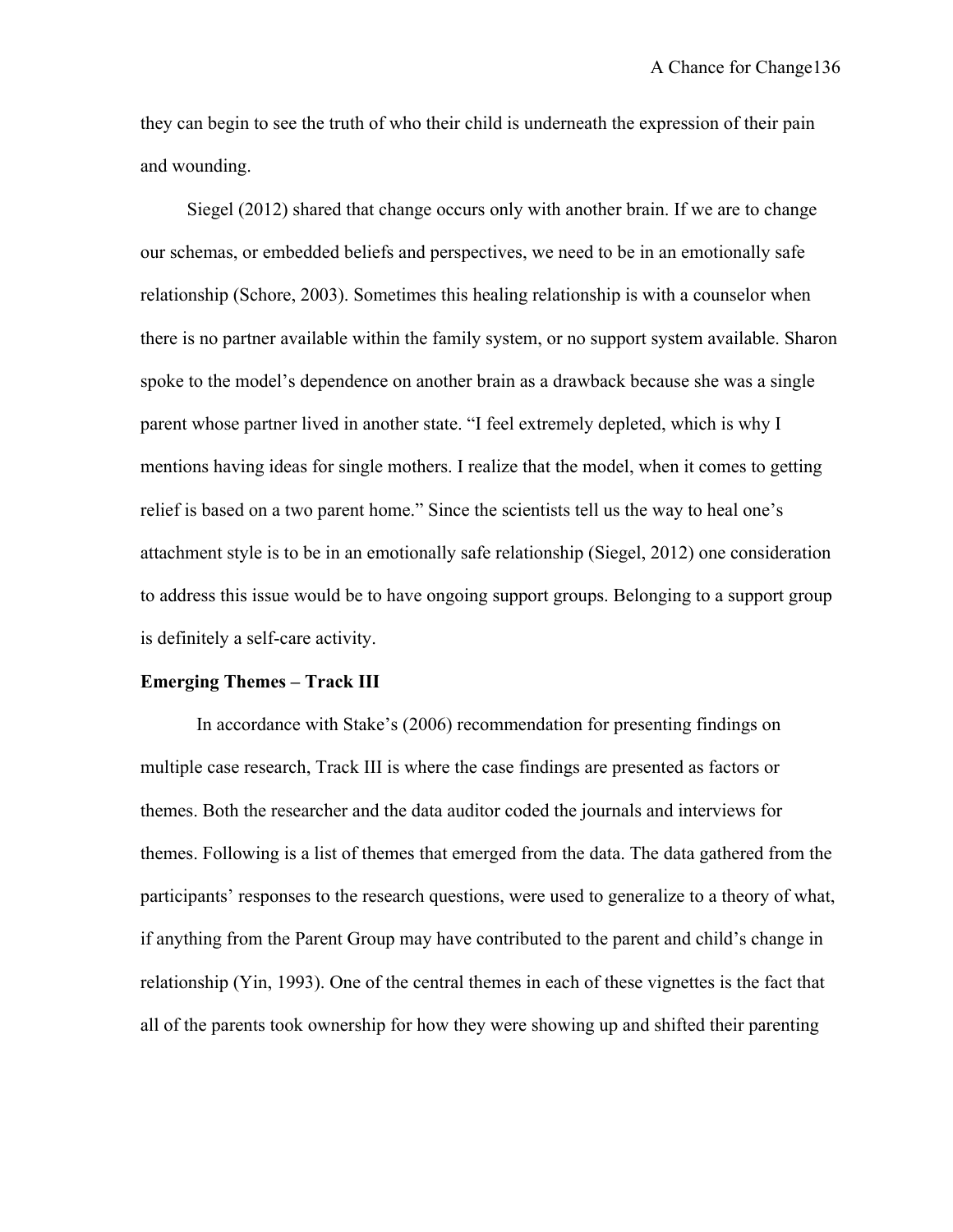approach. The focus was not on getting the child to change, but rather working on how the parent could change in their interactions with their child.

Another overarching theme was that each parent felt like they had been looking for a model such as this one, only they did not know where to find it. They were in agreement that a focus on their child's behaviors had not brought about any lasting results and contributed to a feeling of hopelessness.

Four of the five parents had different terms for their perspective of trying to dominate their child or children in an effort to get the child to change. As a result of trying to be "bigger" than the child, and not having this approach work, the parents became discouraged and hopeless. The overarching theme seems to be when the parent is willing to do their personal work and step forward as the agent of change the child exhibits lasting behavioral changes. These are themes that emerged in support of the parent being the adult in charge: hopefulness; behavior modification does not work; parent must be the change agent; parents who attend the parent group are fed by the material; they started out with anxious parenting; the relationship they have with their therapist is essential; including weekly therapy on top of the parent group is critical; all familiar relationships improve; behavior is not the issue, address the need not the behavior.

Taking a closer look at these themes we see that as the parents started to see a change in their child relatively quickly, they became more hopeful. Most of the parents had sought help through counselors that used a behavior modification approach. The parents reported that this treatment approach stayed on the surface and did not bring about any change in their child's behavior. Being in treatment for awhile with no change in behavior is what led the parents to feel hopeless.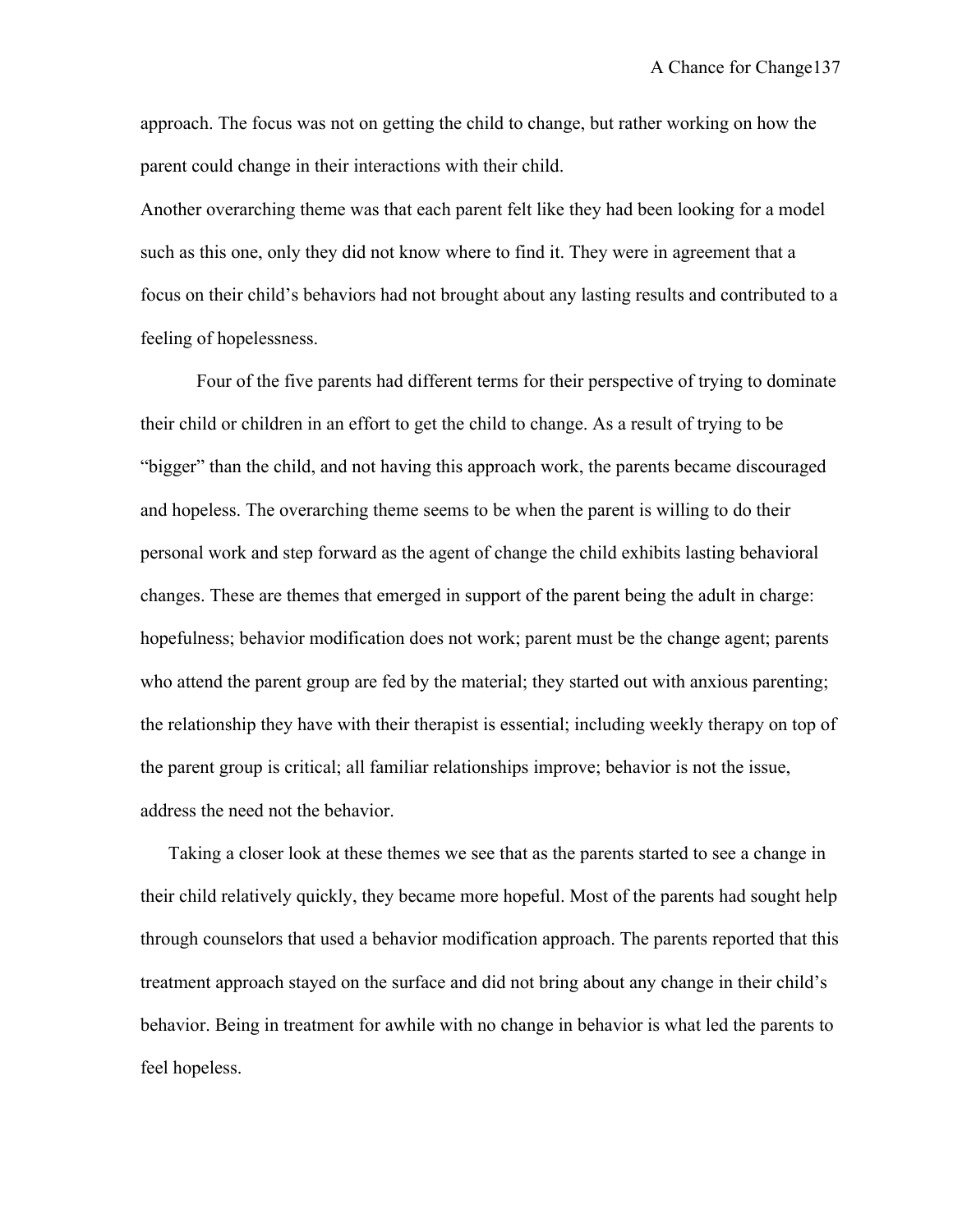The parents are critical in bringing about any change in their child's behavior. As a result, the parents felt empowered. As a part of being the change agent the parents reported it was important that they stayed grounded and emotionally regulated. Through continued consistent practice being the calm, patience adult in charge, the parents reported seeing a change in their child's behavior. A contributing factor to all of this change was the gratitude the parents felt for receiving help that made a difference. Additionally, one intervention that seemed to go a long way was the parents scanning for the positive behaviors their child engaged in and making a big deal out of it. The parents highlighted that it was not only important for them to show gratitude to their child for the positive behaviors the child engaged in but it also felt great when the therapist scanned for the parent's positive and made that big as well.

In working hard to change the perspective the parent had around their child's behavior it was essential that the parent engaged in quality self-care. Appropriate self-care might have been a nutritional diet, drinking plenty of water, exercising and talking to a close friend, whatever it was, the parents said it was essential to practice good self-care. The parents said they must be resourced and feel supported before they can show up as the calm, regulated adult in charge with their child.

A key self-care element was the parent doing their personal work. As the parent identified what kept them from being the calm, positive other, they gained increased selfawareness. Sometimes this self-awareness took the form of the parent signing up for their individual work so they had an opportunity to heal their childhood wounds.

The parents said they felt fed by the information, as all of it was helpful. The fact that the model of treatment was based on the latest research in science and this research was broken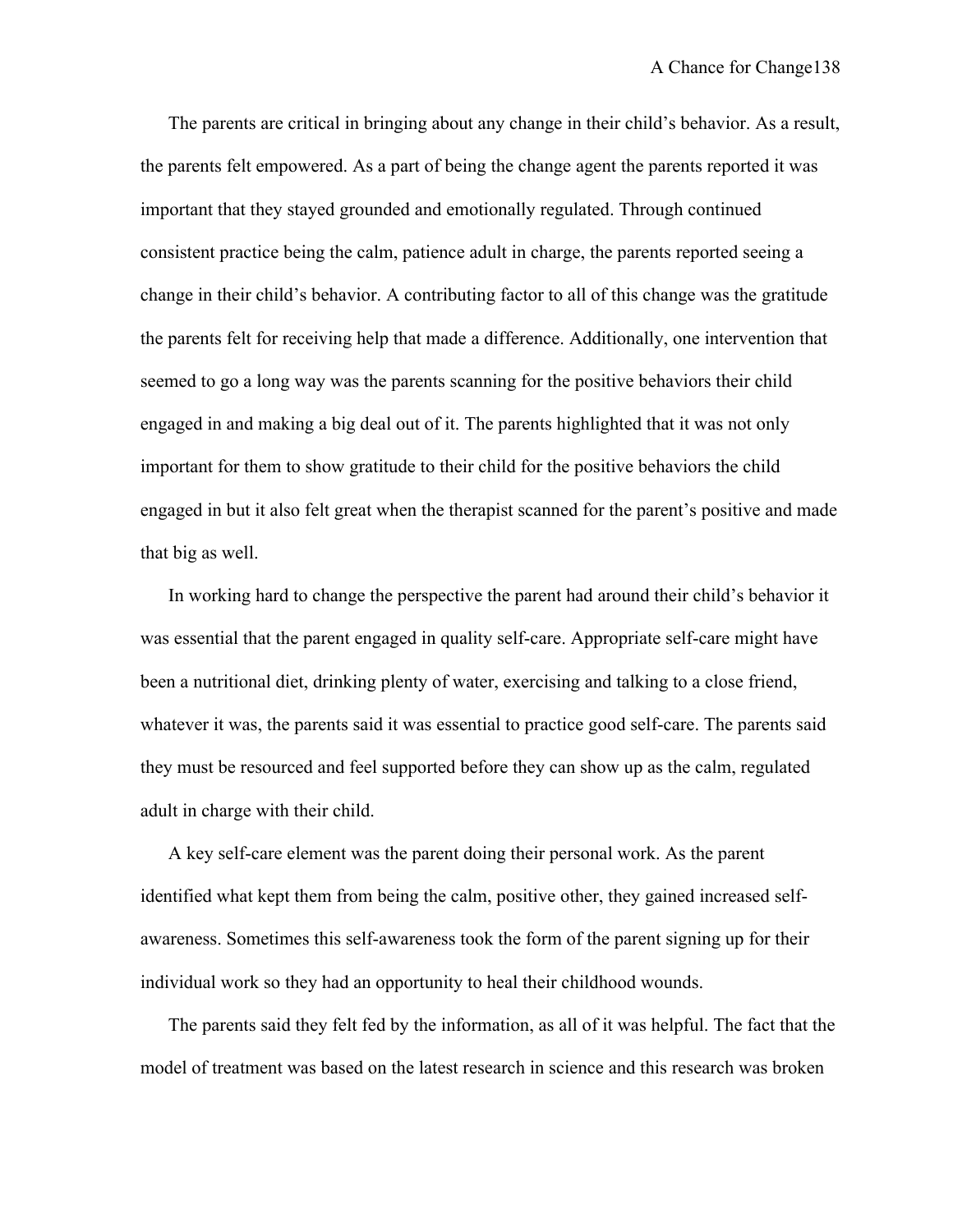down into easily understood information the parents were able to gain a better understanding of what was going on inside their brain as well as what was happening in their child's brain. This knowledge helped the parent shift from an anxious parenting style fraught with hopelessness, despair and frustration to a parenting style full of hope.

In bringing about such a significant change in their parenting style and thus in the relationship they had with their child, it was vital that the relationship the parent had with the therapist was a positive, nurturing one. The client therapist relationship was significant as weekly therapy enhanced the information learned in the group. All family relationships improved, as everyone healed and experienced an enhanced connection with one another. Most of the parents reported that not only did family relationships improve, but so did their work relationships, friendships and other relationships shift as well, as the parent shifted. The parents marveled at the fact that they came to understand the behavior was not the issue, and it was most important that they addressed the need and not the behavior if they wished to see a change in their child's behavior. The parents said they took their attention off the behavior and instead placed it on what was driving the behavior.

As a result of these factors the parents experienced moving from an anxious state to a calm one. The family relationships moved from a stance of conflict to one of cooperation. The family tone moved from chaos to order. The parents moved from feeling isolated from one another to feeling connected to each other. There was a powerful emotional connection that developed among all family members. As each parent was motivated, it inspired the child to be motivated especially as the child began to feel emotionally connected to their parent. Through this strengthened emotional connection, the child was able to overcome their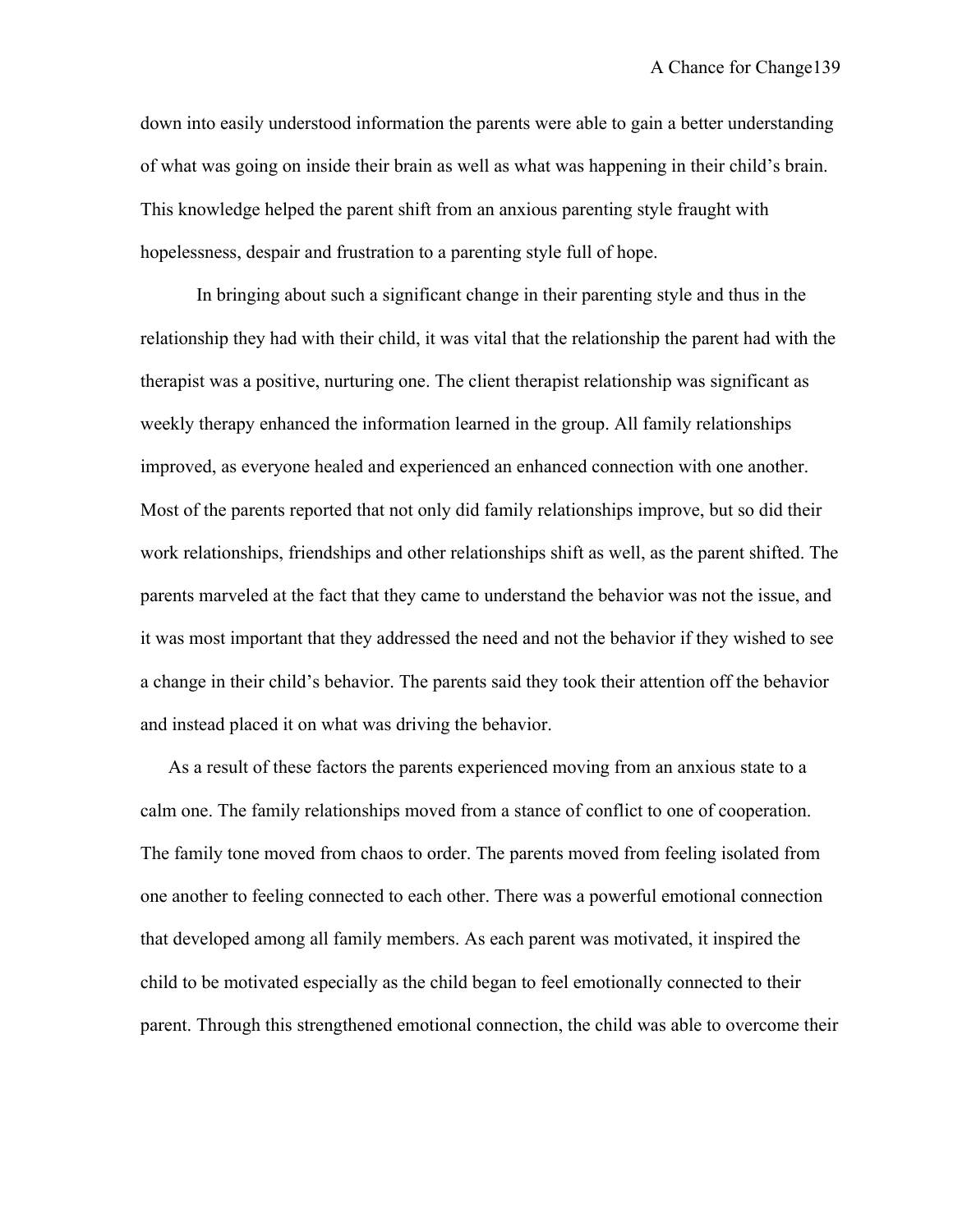behavioral challenges and moved through to the point of learning how to do family relations successfully. As a result, home life became enjoyable.

 These themes were synthesized into the following emerging theories and resultant relationships.

#### **Emerging Theory Around The Work**

 The approach is a relationship-based model of treatment working with children who have had traumatic early childhood experiences that impacted the child's ability to trust adult caregivers. When the adult caregiver was willing to be the agent of change the child's intersubjectivity was healed through corrective experiences that occurred naturally within the parent-child relationship. This healing was accomplished by the following. The adult was willing to look at their own perspectives that reduced their ability to be positive, nurturing, calm and grounded. The parent was willing to see the behavior as a need instead of the child willfully acting out. The parent was willing to be the calm, in-charge, nurturing adult regardless of how the child was behaving. Often times getting grounded, or using right-brain communication helped with remaining the calm in-charge adult. The adult was willing to change their interactional pattern with the child first, before the child changed. The parent was willing to heal their childhood wounding that informed their reactivity towards the child and blocked the parent's ability to respond positively to the child instead. The parent was willing to focus on self-care so they were resourced and able to be the calm, adult in charge when the child began to behave in aggressive ways in an effort to meet their own needs. The parent-child relationship healed as a result of the parent implementing the tools taught. Focusing on the child's behavior did not work; the parent owned their personal healing work first and then the child shifted in relation to the healthy parent. Through all of these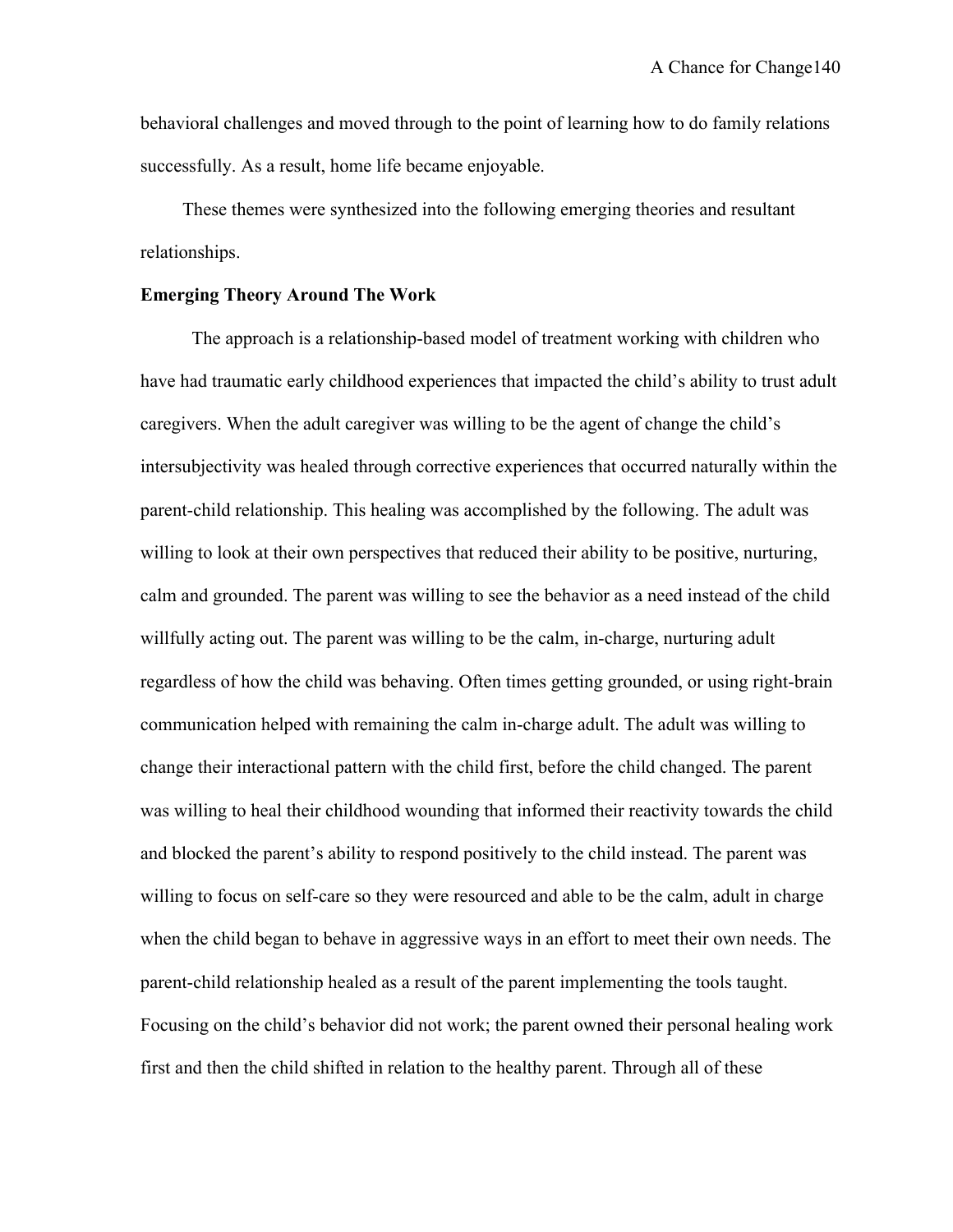interactions, the child's sense of intersubjectivity appeared to heal. The most important intervention was focusing on the positive, in the parent by the clinician as well as in the child by the parent.

#### **Emerging Theory Related to the Group and the Material**

When parents were taught the neuroscience of their child's behavioral problems as it relates to intersubjectivity, parents were inspired to embrace the work in learning and applying the material to bring about change in their family dynamic. The information provided an understanding of the parenting task ahead and inspired hopefulness followed by giving parents a new way to see their child. This hopefulness was followed by gratitude once the parent implemented what was learned in class and they saw a shift in the child's behavior and the overall family dynamic.

The information provided an understanding of what was happening from a scientific perspective and this helped the parent be the change agent. Parents expressed needing more time to practice the material with one another through examples and role plays. The parents stated that they learned from one another in a group setting.

In the group setting, they all agreed the behavioral modification approaches did not work with their children. The most impactful material presented in the parenting group was: Leftbrain vs right-brain functioning where the focus is on emotional regulation and not behaviors; the power of schemas in contributing to both the parent's and the child's realities; the importance of the parent being regulated before they intervene with their child; the importance of the parent's self-care; understanding the child's behavior as miscues instead of willful acting out.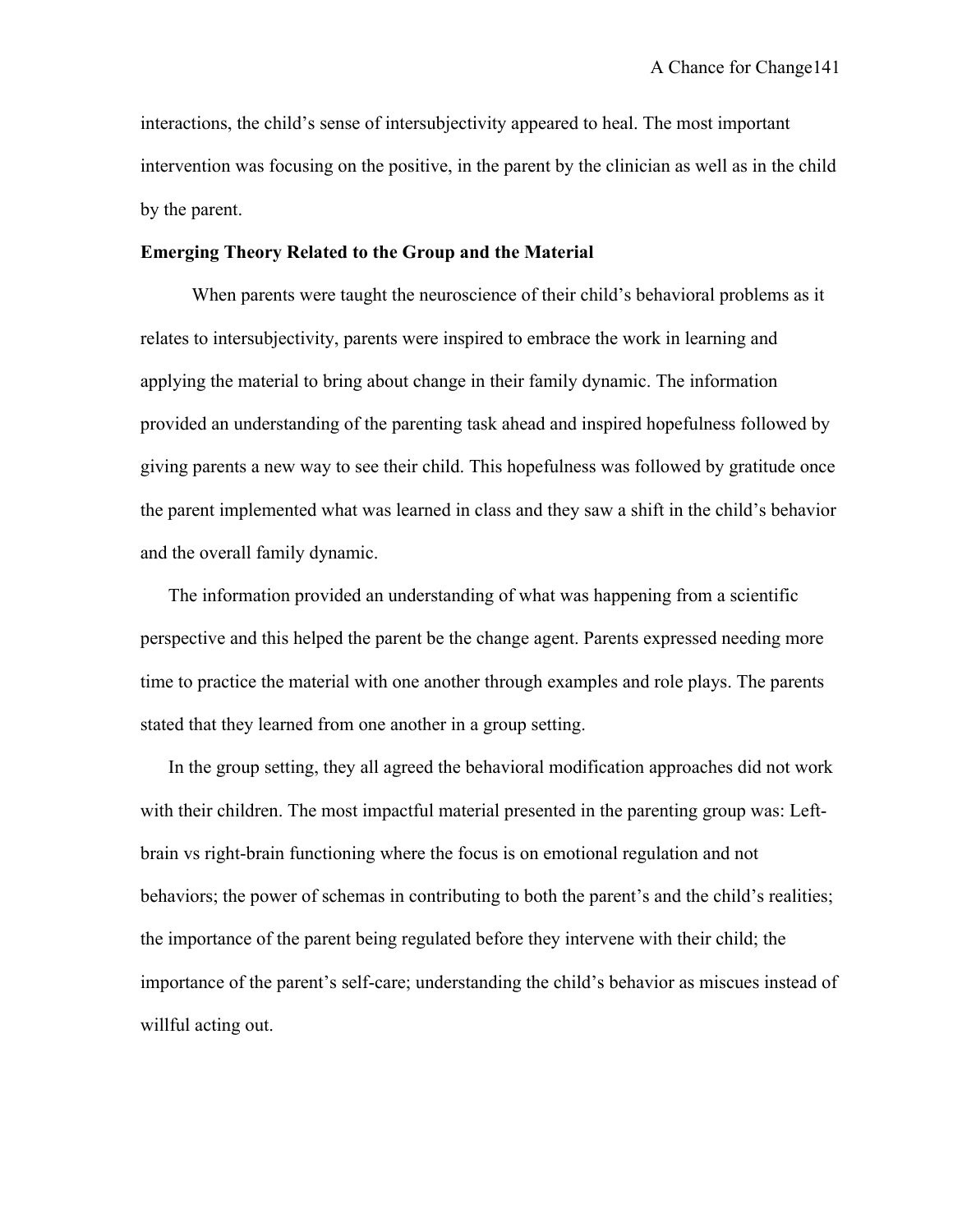There were two limitations identified and one suggestion. One limitation was that the treatment approach required a second brain. When there was only one parent in the home, there was no support for that parent in which they could be co-regulated to help them be the calm, in charge, nurturing adult. The question becomes, how can we provide support for single parents? The second limitation was that in the study while the children were of diverse cultural and economic backgrounds, the parents were not.

There was a suggestion made by the parents that the homework provided be personalized. The parents wanted to be given assignments at the end of each class that helped them personally integrate the material learned from that week's class into their home life.

Another theme that surfaced during the focus group was the intervention of scanning for the positive as a critical tool. Scanning for the positive and making it big was significant in helping the parents bring about change in their parent child relationship. Once the parents began to implement a positive focus on their child's behavior, coupled with keeping the focus on their own healing work, the parents began to witness changes in their children's behaviors. As a result of seeing even a slight change, the parents went from being hopeless to hopeful. By the end of treatment, the parents were overwhelmingly grateful for the impact the model of treatment, Healing in Resonance, had on every member of their family.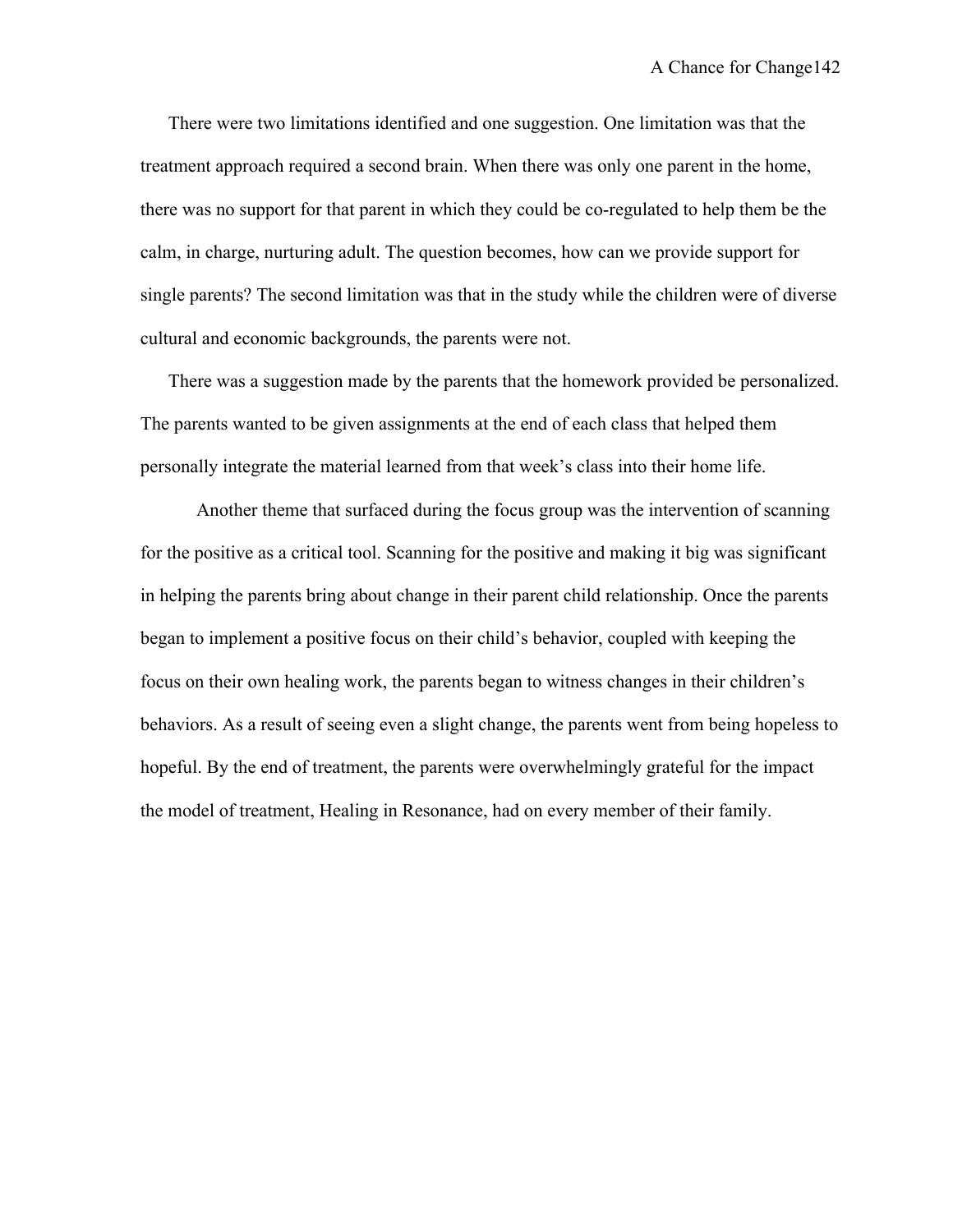#### **Chapter 5**

### **Discussion**

This qualitative investigation of whether or not the parent group training aspect of the AHC model of treatment was effective in helping parents bring about changes in their child's behaviors associated with reactive attachment disorder lead to support that the training is effective, especially when coupled with therapy. Three conditions highlighted as important for bringing about change in the child's behavior were 1) that the treatment approach must come through the parent; 2) the parent must be willing to heal their attachment wounding before change in the child will be evident; and 3) in order to bring about change in the child's behavior, which was highlighted by the parents, scanning for the positive and "making it big" is essential in helping the child bring about change in their experience of intersubjectivity.

Pace and Zavattini (2011) conducted a brief longitudinal study on children adopted after the age of 12 months who presented with insecure attachment styles, meaning they did not trust adults to care for them. The study determined that when the adoptive mother had a secure attachment each of the late-adopted children enhanced their attachment style in relationship to the securely attached mother. Those children adopted by insecurely attached mothers did not enhance their attachment styles at all. The securely attached mothers valued attachment interactions and reinforced positive interactions with their child.

The Pace and Zavattini study highlighted the importance of reinforcing positive interactions between parent and child and the importance of focusing on the positive was also a finding in this study. When the parents have their interactions positively highlighted by the therapist and the parents highlight the child's positive interactions with them, this was seen as one of the most impactful interventions. Additionally, the Pace and Zavattini study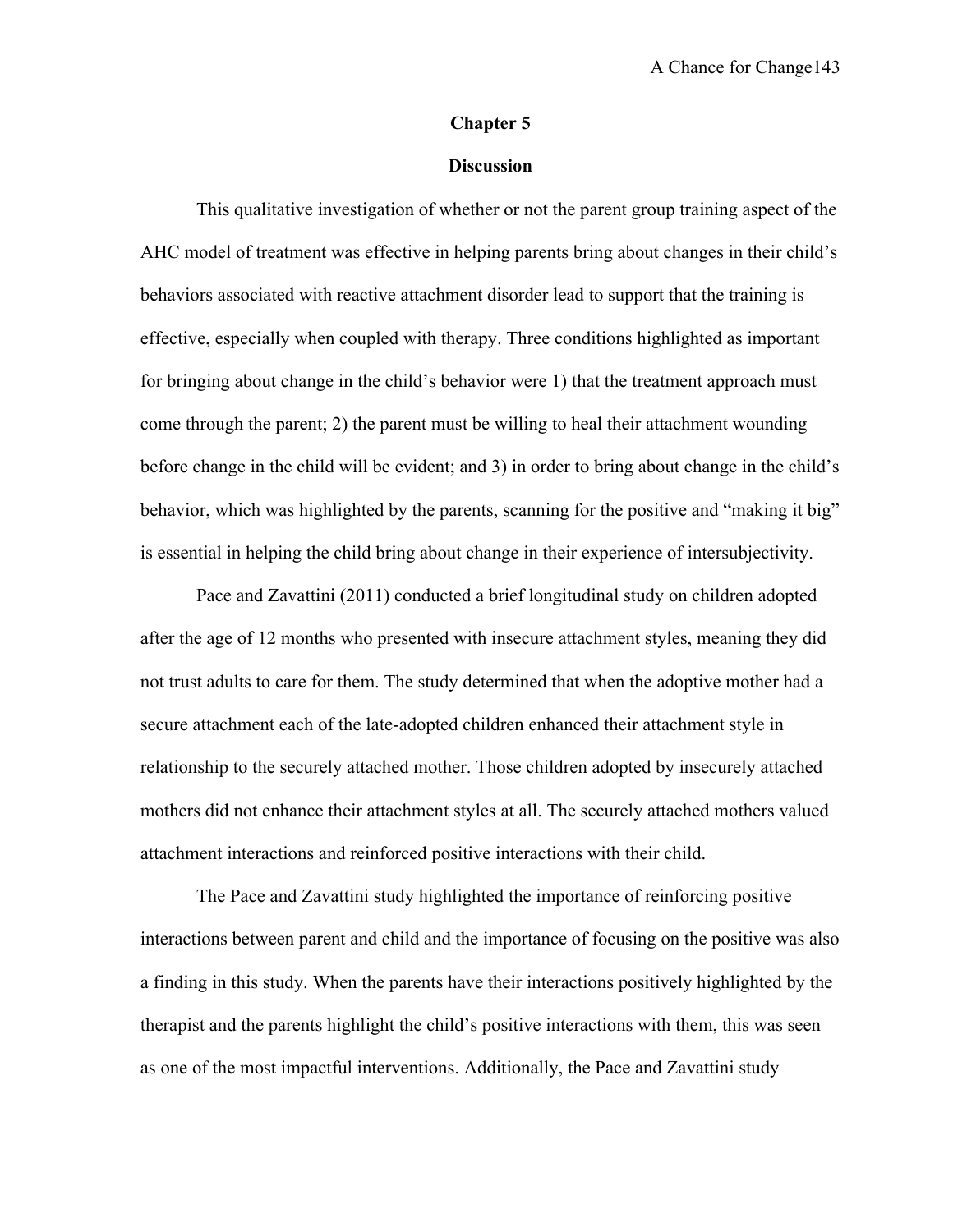indicated the connection to the mother's attachment style was critical to the child's healing. This finding supports the finding in the current study of Healing in Resonance as the parents highlighted the importance of them healing their attachment wounds as a critical factor in helping to bring about change in their child's attachment style.

The focus of the Pace and Zavattini study was on the Internal Working Models of attachment (IWMs) between the parent and child. "The IWMs are initially relationship specific but then they generalize and are the mechanisms through which early experience influences later development, regulating affective, social and cognitive functions in adults" (Pace and Zavattini, 2010, p. 82). These day-to-day positive interactional experiences seemed to bring about lasting change in the child's behavior. In the study around the Healing in Resonance treatment approach, it was through these naturally occurring experiences between parent and child that the parent was able to provide corrective experiences for their child's healing of their attachment wounding.

The Mellow Parenting Programme (Puckering, 2011) is a full day, 14- week parent psychoeducational and support group. The original program included a children's group as well. The Mellow Parenting Programme was initially designed for birth mothers whose children experienced a compromised early childhood due to the challenges the mother faced. With this population the program had medium progress in bringing about a change in the behavior of younger children, but no effect in bringing about change in the older children. When the program introduced foster parents there was no change in the child's behavioral functioning. The researchers felt the program's success was due to the birth parent taking ownership for how they had previously interacted with their child and the parent's desire to bring about change in the relationship. The foster parents demonstrated no such buy-in.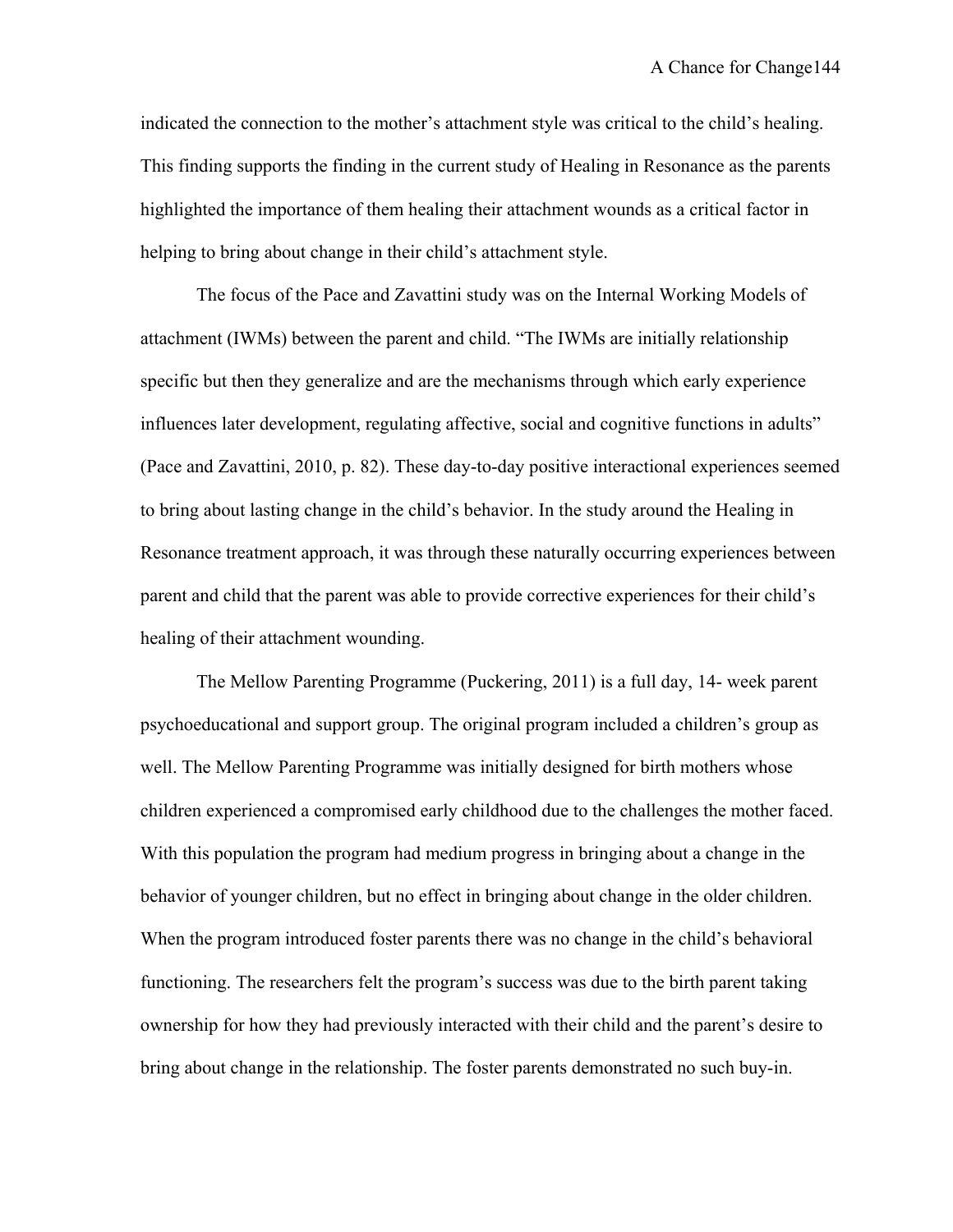This study around Healing in Resonance, provided a change in the parent child interaction even when the parent was not a birth parent. The parents in this current study had buy-in into the treatment of their child and took personal responsibility for the way in which they interacted with their child in order to effect change.

The current study was also able to support the parents in bringing about change through a four week, eight hour training program as opposed to 14 weeks. There were only mothers enrolled in the Mellow Programme, and this current study was applied to both mothers and fathers with equally effective results.

Twardosz and Lutzker (2009) commenting on the work of Bruce Perry, discussed findings that the brain of a child who has experienced neglect or abuse is most profoundly changed by experiences that occur naturally in relationship. This finding aligns with the work as practiced at AHC coming through the parents. It is in relationship with their adult caregiver that the child's brain was healed as evidenced by the child's sustained behavioral changes in the day-to-day interactions.

#### **Study Limitations**

The small size of the study presents a limitation. Additionally, while the children came from diverse socioeconomic backgrounds and represented several cultures, including Hispanic, African-American and White, all of the parents who completed the study requirements were White with at least some college experience and had an annual income greater than \$50,000. It is unclear at this point how the treatment approach would transfer to working with parents of various socioeconomic and diverse cultural backgrounds. **Sources of potential bias.** The student investigator is also the developer of the model of treatment being studied. This personal bias could have presented a threat to credibility and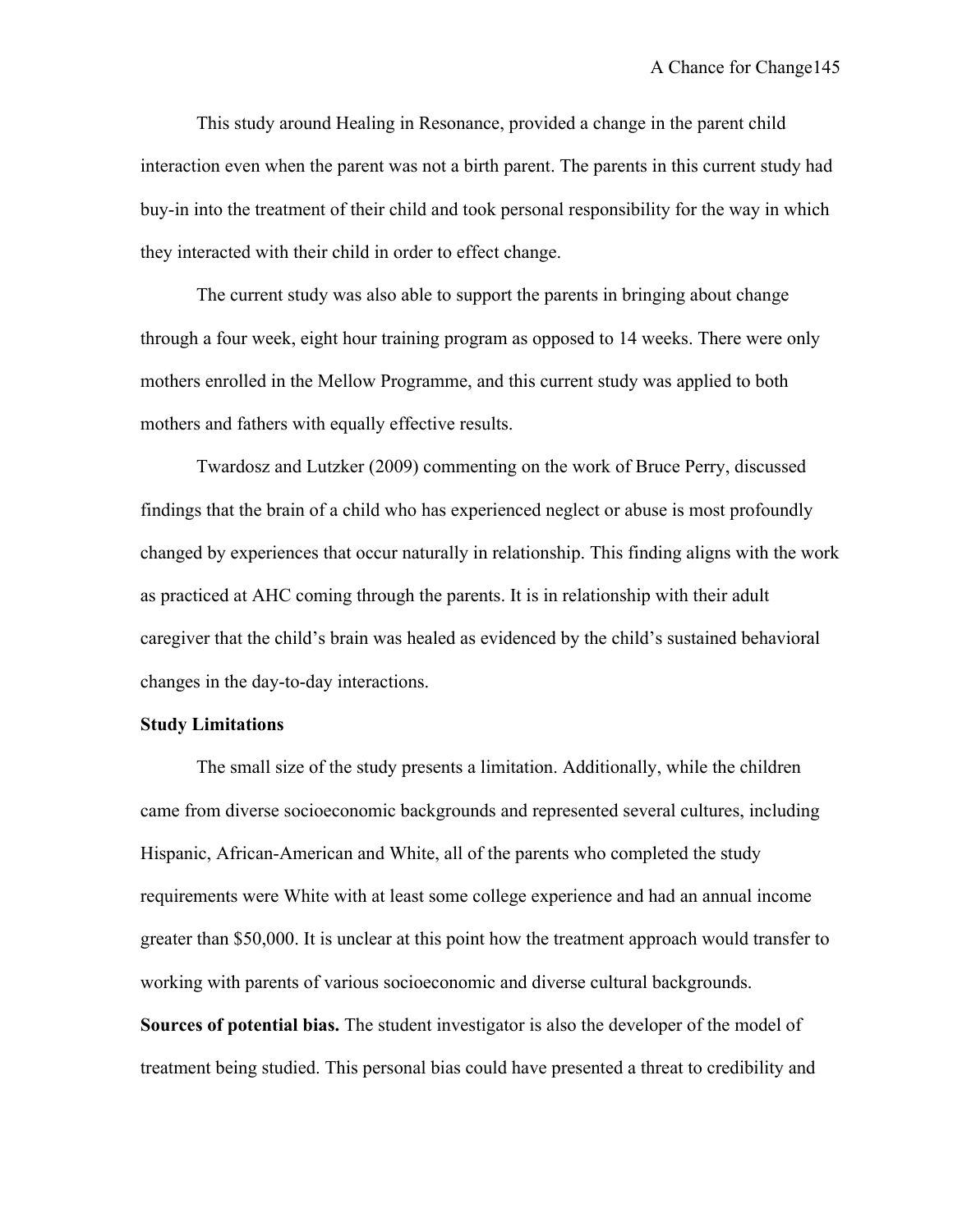trustworthiness. Additionally, while the researcher did not facilitate the parent groups, the researcher was also an adoptive parent of a child with disorganized attachment.

To mitigate these biases, the researcher kept a journal to document the internal process of being impacted by the material while also applying the material in her home life. Additionally, there were two clinicians familiar with the treatment approach also working on the study. One of the clinicians who no longer works within this treatment approach, provided ongoing data auditing to ensure what was being reflected in the write-up of the study was an accurate portrayal of what the participants were communicating. The other clinician facilitated the four-week group class and supervised the in-home therapy of the research participants.

#### **Recommendations for Further Research**

Additional qualitative research with a diverse population of parents is indicated to see how the model of treatment transfers across cultures and socioeconomic differences. All of the participants reported the importance of the training group in conjunction with in-home therapy. Given the connection between the psycho-educational group and family therapy a qualitative study investigating the components of both aspects of treatment and how they support one another seems that it would add to the knowledge of how this treatment approach can help children with disorganized attachment. This would provide knowledge into what is contributing to change in the parent/child relationship.

Some of the studies reviewed addressed using fMRIs to determine the brain pattern of children with disorganized attachment versus those with secure or anxious attachment styles. A quantitative study using fMRI scans to capture the impact on the brain of interventions aimed specifically at healing a child's experience of intersubjectivity in relation to their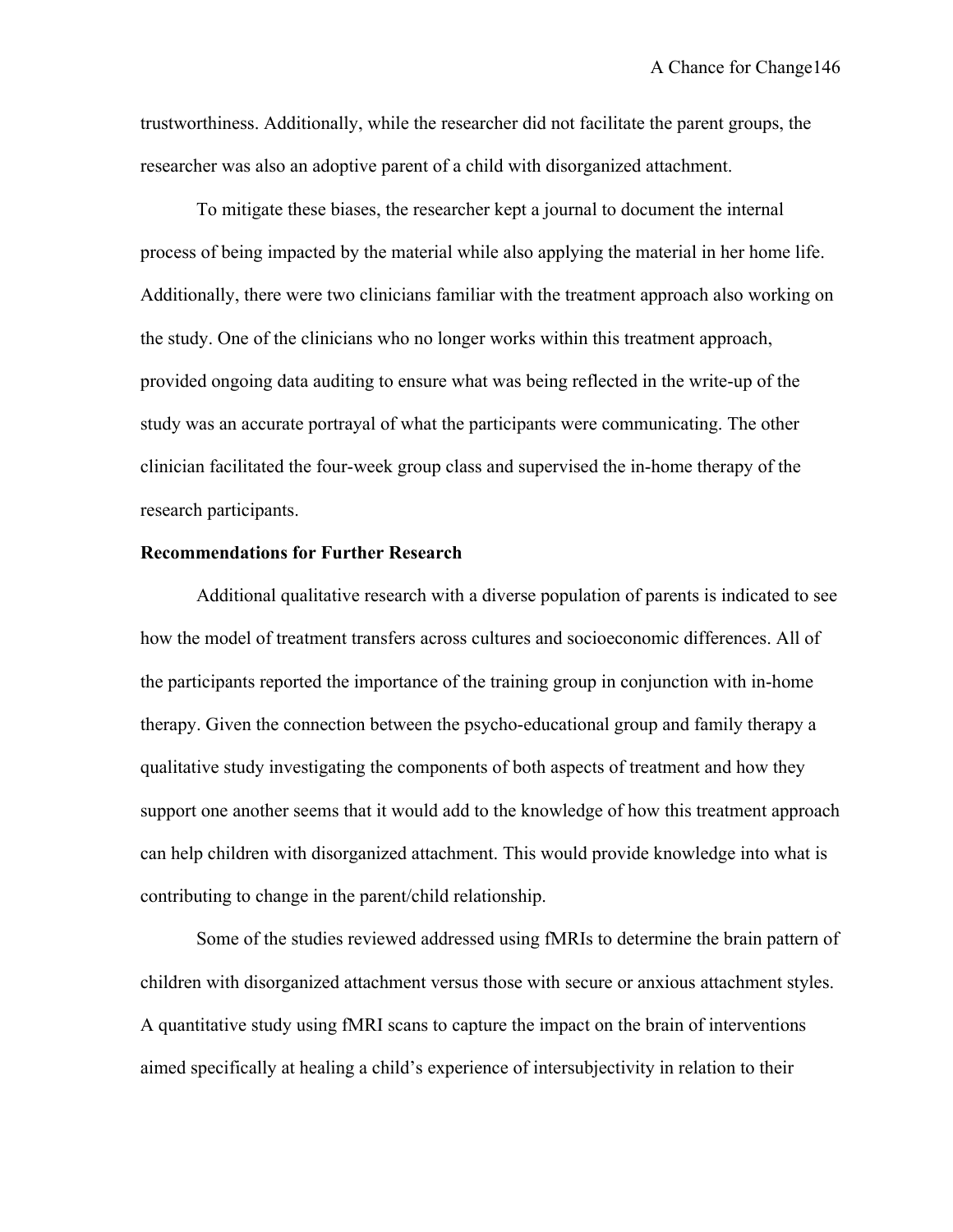primary caregiver would be highly beneficial. It is believed that this treatment approach does not manage behaviors, but rather changes the brain and as a result, behaviors change. It seems critical to investigate this aspect of the treatment approach to quantify if the brain really is changing and if so in what ways.

fMRIs would describe the changes in the brain that occurred as a result of the healing power of the parent-child relationship. The process of behavioral changes was facilitated by the relational aspects of the interventions taught to the parents. Being able to describe the brain changes would support this incredible relational work.

Another quantitative study to follow up on these findings is to measure the heart-rate variability of the attunement between a parent and child. Measuring the attunement or lack thereof between the caregiver and child prior to implementing this treatment approach and then measuring attunement during predetermined intervals of treatment like weekly or monthly, would provide a significant indicator of changes in attunement and empathy as measures of connection between parent and child.

#### **Clinical Implications**

Given that the parents felt the group was an essential component to their learning and understanding the neuroscience concepts that were driving the treatment approach, it seems as if parent trainings would be an easy way to educate and support foster and adoptive parents seeking to make a difference in the life of a child. There are many children nationwide who are returned to State custody because the parents feel ill equipped to change the child's aggressive behaviors (Festinger, 2002).

Children identified as having an attachment disorder have a reputation for not getting better. This could be the result of what Pace and Zavattini (2010) refer to as a stable Internal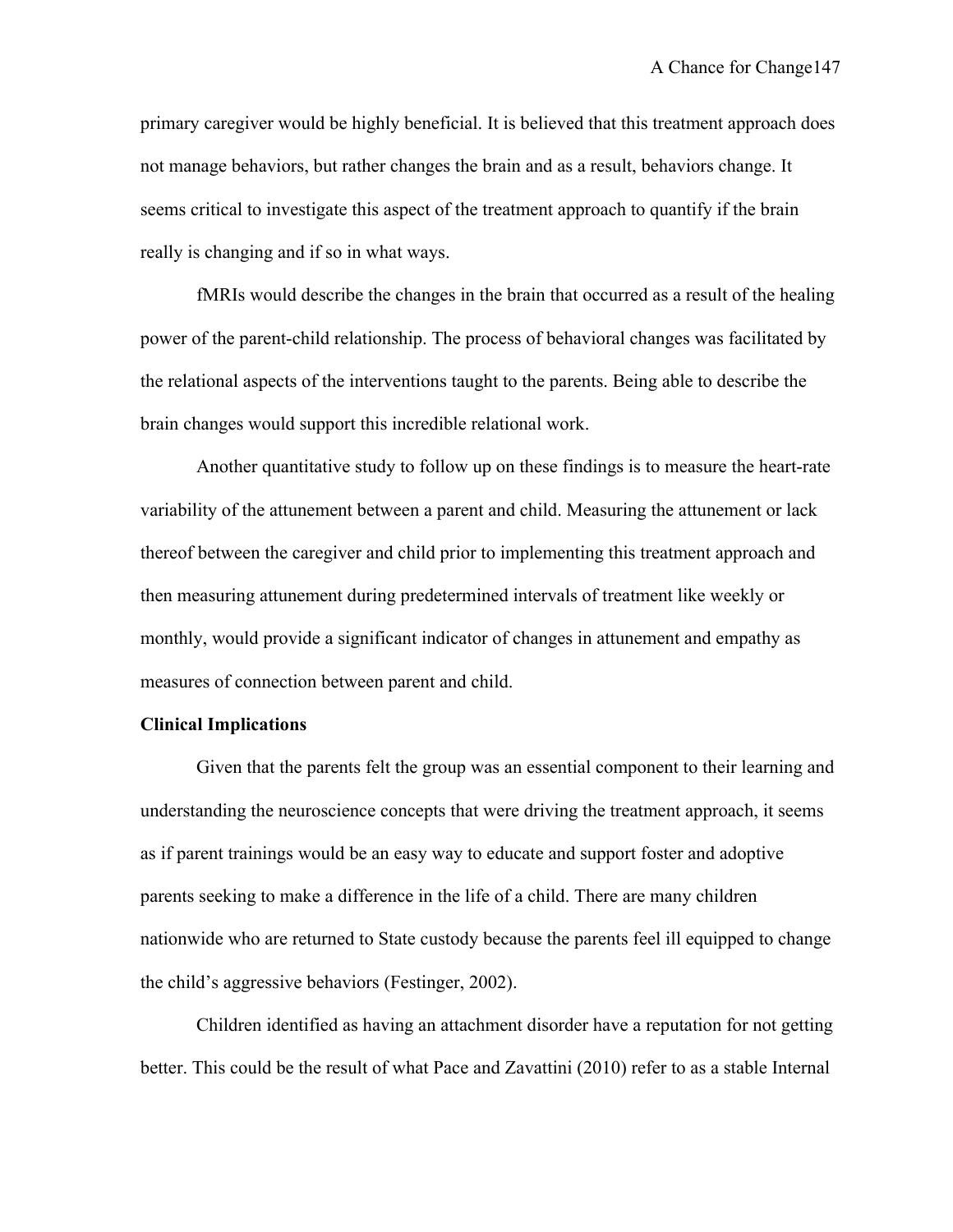Working Model of attachment (IWM). The IWMs are revised when there is a significant change in the child's caregiving environment. The AHC model of treatment, Neuroscience of Attachment: Healing in Resonance, aims to do just that, by helping the caregiver focus on providing positive, naturally-occurring experiences in the parent-child relationship in the family's home environment. With the large number of children entering the foster care and adoption system and struggling to learn how to function in a family, it seems as if this treatment approach could have an impact by helping children learn to trust their adult caregivers, so that they can learn how to function in a family system. When a child can learn to be a part of a family system, they will not age of out foster care with no connection to family, but rather will be an integral part of a family unit that can support them as they mature into adulthood.

While Healing in Resonance, supported the parents in bringing about significant changes in their child's behavior, there were some revisions the parents stated they would like to see in upcoming parent groups. In her interview, Cheryl was very specific about her recommendations for implementation of the model of treatment. She said, "A) I would slow it down. There is so much information. This is our third time. The first two times I came out thinking people were speaking another language. There was so much information. B) I would have case studies, parents could take home and study. It is hard to take it from the group when you are in the midst of upheaval to see that is trust of care. I understand what is being taught now, but it took me three times. C) Role plays are too extreme, but vignettes to take home would be good. D) Start every single week with a breathing exercise. For us to experience the calming, would be important. It's like labor: if you've never experienced labor, it is hard to explain."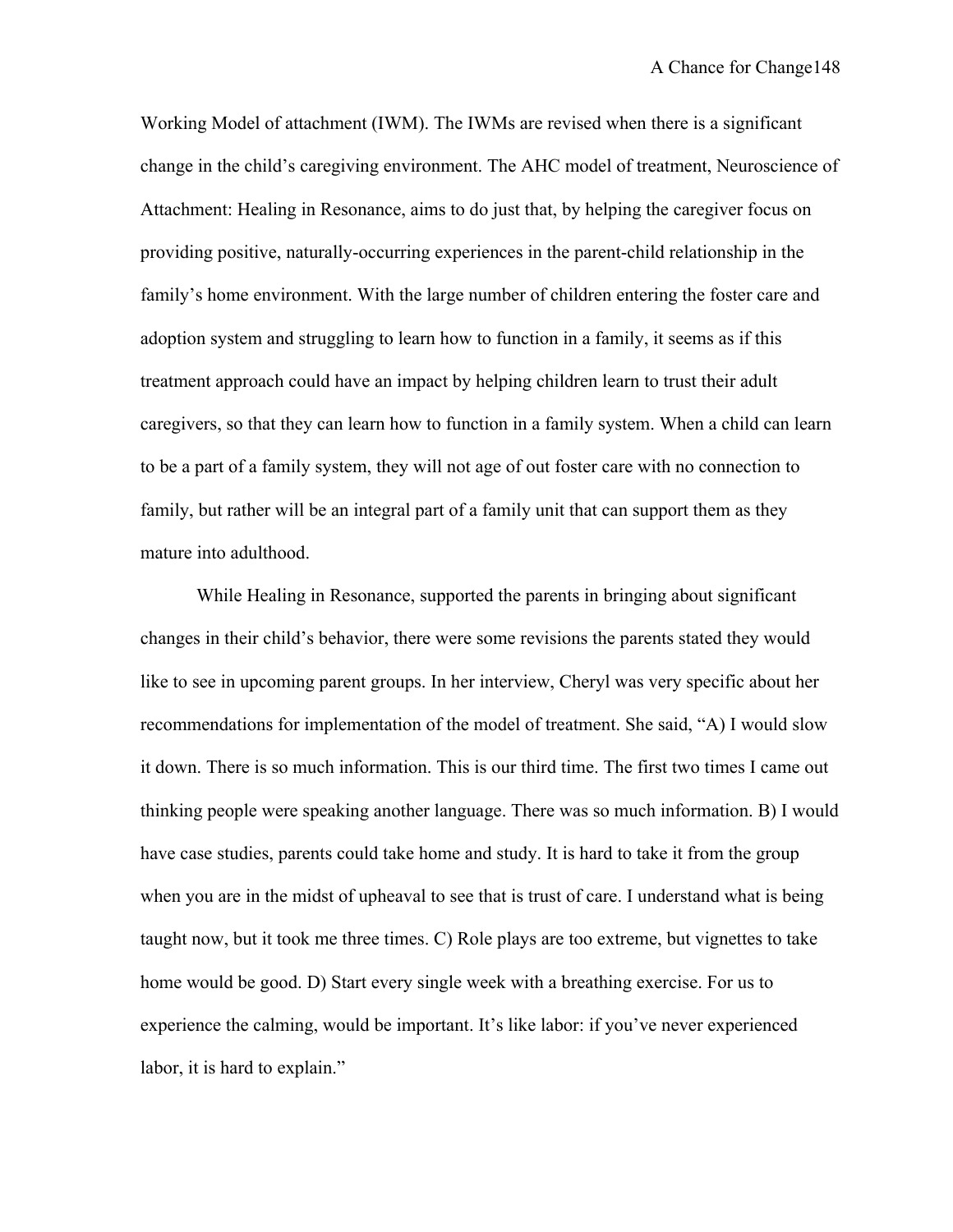During the focus group the other parents added the following to what they would like to see in future group offerings: Personalized homework at the end of each week so the parents could implement the interventions to address their specific issues to provide, "…more practical implementation of the model through homework;" Have the group be six weeks long instead of four weeks to allow for more role plays and practical application exercises in class; Offer ongoing support groups as the group process helps the parents stay on track and provides the relief and validation a parent needs; Offer a support group for single parents; Write a book where the parents can refer to the treatment interventions in times of desperate need.

This study looked at the psycho-educational parent group training for caregiver's of children identified as having disorganized attachment. Children with disorganized attachment do not trust their caregivers to meet their needs or to have control over them. As a result, such children struggle to learn how to successfully function in a family setting. Many of these children age of out the foster care system not attached and not belonging to a family system. As a result, researchers have reported that such a child is at higher risk for unemployment, health issues, homelessness and incarceration (Heimpel, 2009).

This study contributes to the body of knowledge around what might be needed to help such a child learn that despite trauma and attachment wounding in his or her early childhood experiences, there is hope for a different way of interacting within a family system. It is hoped that there will be additional research building on these findings to support further development of a treatment approach that helps our most disenfranchised children learn that they too can experience belonging within a safe and emotionally connected environment. As a parent, this is my wish for all children.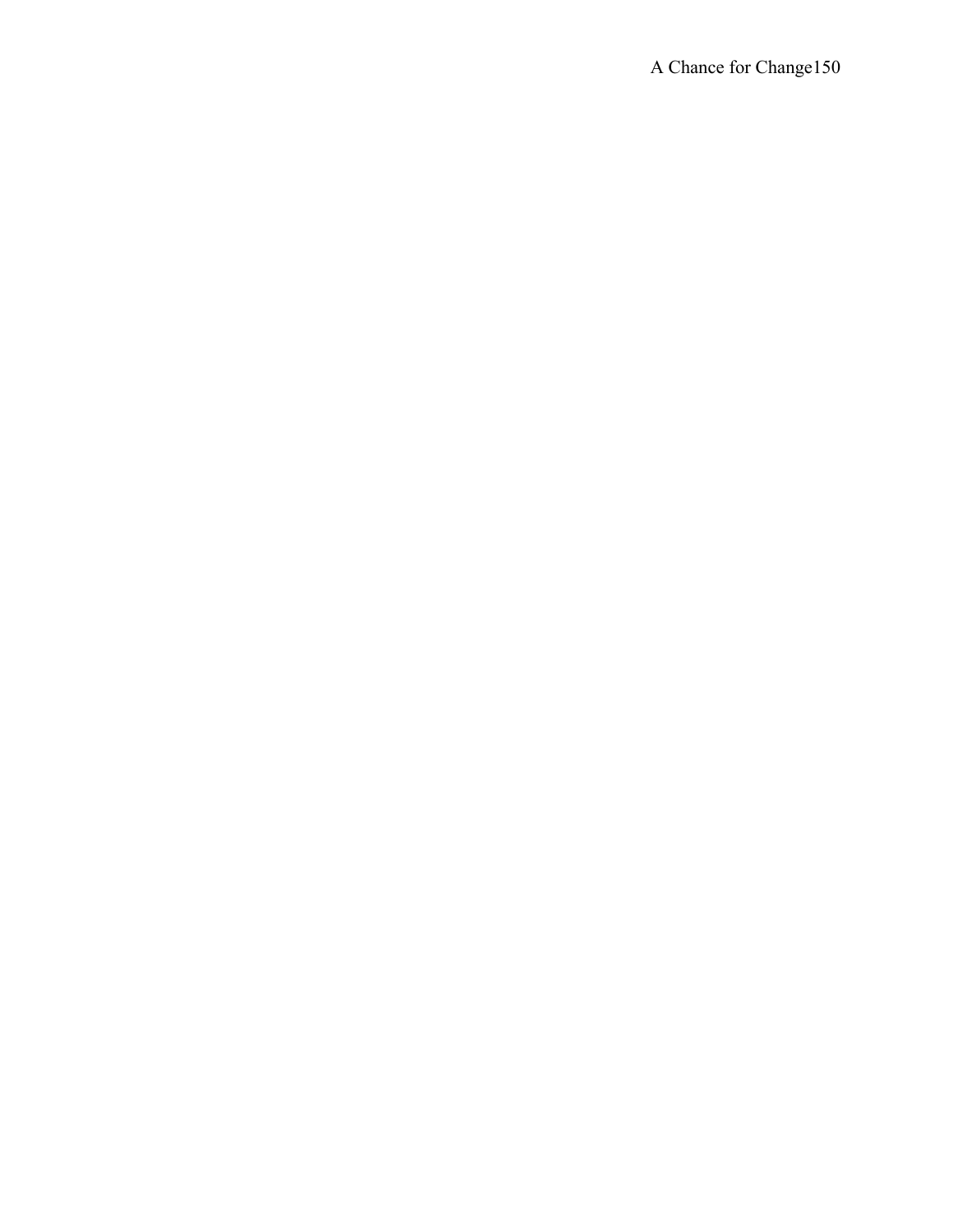#### **References**

- American Psychiatric Association, (2000). *Diagnostic and Statistical Manual of Mental Disorders (2000). DSM-IV-TR Fourth Edition*. Arlington, VA: American Psychiatric Association.
- Barkley, R. A., (1997). *Defiant children: A clinician's manual for assessment and parent training* (2<sup>nd</sup> ed., Vol 264). New York: Guilford.
- Baylis, P. (2006). The Neurobiology of affective interventions: A cross-theoretical model. *Clinical Social Work Journal, Vol 34, No. 1, Spring,* 61-81.
- Becker-Weidman, A. (2008). Treatment for Children with Reactive Attachment Disorder: Dyadic Developmental Psychotherapy. *Child and Adolescent Mental Health.* Vol 13:1, pp. 52-59.
- Bowlby, J. (1988). *A Secure Base: Parent-Child Attachment and Healthy Human Development.* London, England: Routledge.
- Buhner, S. H., (2006). Aithesis and the heart as an organ of perception. *Canadian Journal of Herbalism.* 27 (1), 21-26.
- Childre, D., Martin, H. (2000). *The HeartMath Solution: The Institute of HeartMath's Revolutionary Program for Engaging the Power of the Heart's Intelligence.* New York, NY: Penguin Group.
- Coleman, M. *A Chance for Change: The Role of Trust in Foster Care.* Falls Church: Virginia Polytechnic Institute and State University, 2000. Master's Thesis.
- Connors, M. (2011). Attachment theory: A "secure base" for psychotherapy integration. *Journal of Psychotherapy Integration,* 21 (3), 348-362.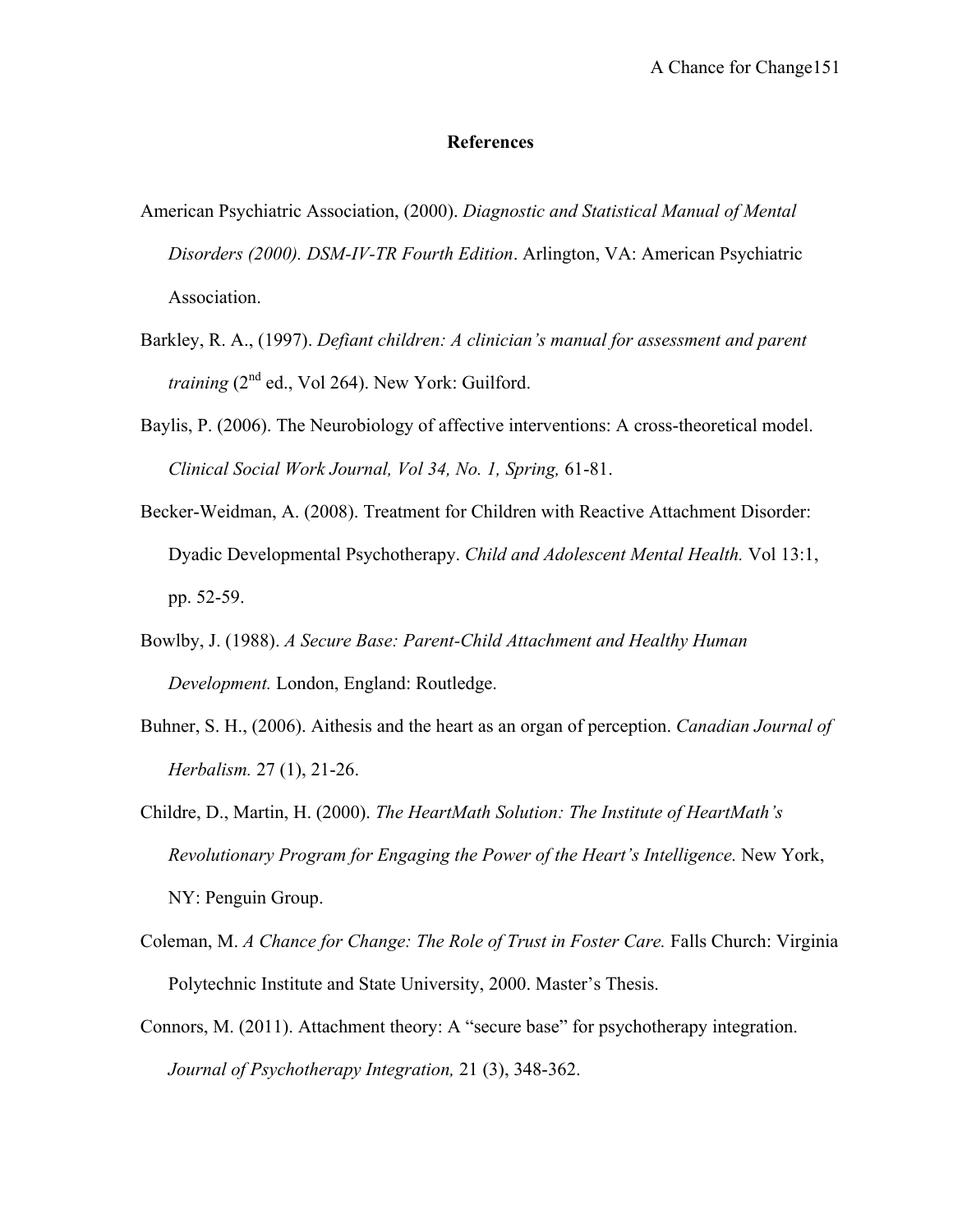- Cozolino, L. J. (2002). *The neuroscience of psychotherapy : Building and rebuilding the human brain* (Norton series on interpersonal neurobiology; Norton series on interpersonal neurobiology). New York: Norton.
- Department of Health and Human Services http://www.childwelfare.gov/pubs/s\_disrup.cfm accessed 3.13.12
- Doidge, N. (2007). *The Brain that Changes Itself: Stories of Personal Triumph from the frontiers of Brain Science.* London, England: Penguin Books.
- Escudero, V., Friedlander, M. L., Varela, N., Abascal, A. (2008, May). Observing the therapeutic alliance in family therapy: associations with participants' perceptions and therapeutic outcomes. *Journal of Family Therapy*, 30 (2), 194-214.
- Fahlberg, V., Colburn, R., Forest Heights Lodge (1990). *Residential Treatment: A Tapestry of many therapies.* Indianapolis, IN: Perspectives Press.
- Festinger, T. (2002). Bureau of Consular Affairs, Department of State, accessed 3.3.12 http://adoption.state.gov/about\_us/statistics.php
- Festinger**,** T*.* (2002). After Adoption: Dissolution or Permanence? *Child Welfare*, May/Jun 2002, Vol. 81 Issue 3, p515, 19p.
- Fishbane MD. (2007). Wired to connect: neuroscience, relationships, and therapy. *Family Process*, *46*(3), 395-412.
- Fosha, D., (2000). *Tranforming power of affect: A model of accelerated change.* New York: Perseus Books Group.
- Gilbert, R., (1992). *Extraordinary Relationships: A new way of thinking about human interactions.* Chronimed Publishing.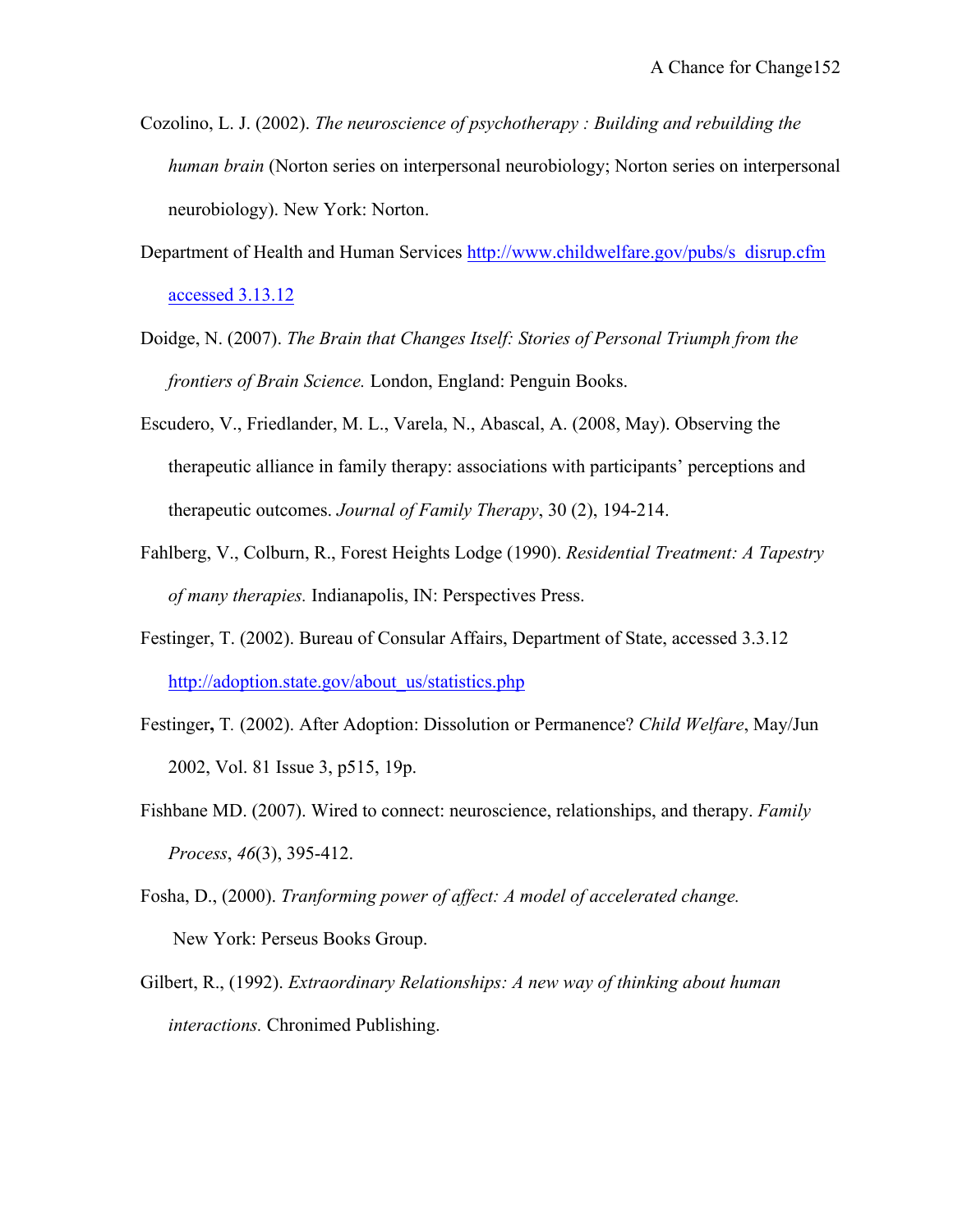- Golden, J. A., (2011, Spring). Introduction to a special issue on the assessment of children with reactive attachment disorder and the treatment of children with attachment difficulties or a history of maltreatment and/or foster care. *Behavioral Development Bulletin,* 15, 1-3.
- Gudzer, J., Bond, S., Rabiau, M., Zelkowitz, P., Roahar, S. (2011, August). The Relationship between alliance, attachment and outcome in a child multi-modal treatment population: Pilot study. *Journal of the Canadian Academy of Child & Adolescent Psychiatry,* 20 (3)*,*  196-202.
- Hanson, R. (2013). *Hardwiring Happiness: the new brain science of contentment, calm and confidence.* New York: Harmony Books.
- Hardy, L. (2007). Attachment Theory and Reactive Attachment Disorder: Theoretical Perspectives and Treatment Implications. *Journal of Child and Adolescent Psychiatric Nursing.* Vol 20:1, pp 27-39.

Heimpel, D. (2009). *Children of the System*. *Newsweek, March 9.*

- Keck, G. & Kupecky, R. (2009). *Parenting the Hurt Child: Helping Adoptive Families heal and grow.* Colorado Springs: NavPress.
- Konvalinka, I., Xygalatas, D., Bulbulia, J., Schjodt, U., Jegindo, EM., Wallot, S., Van Orden, G., Roepstorff, A., (May 17, 2011). *Proceedings of the National Academy of Sciences of the United States of America.* 108 (20), 8514-8519.
- Lipton, B. (2008). *Biology of Belief: Unleashing the power of consciousness, matter and miracles.* New York: Hay House.
- Luquet, W., (1996). *Short-term couples therapy: The Imago model in action.* Bristol, PA: Brunner/Mazel.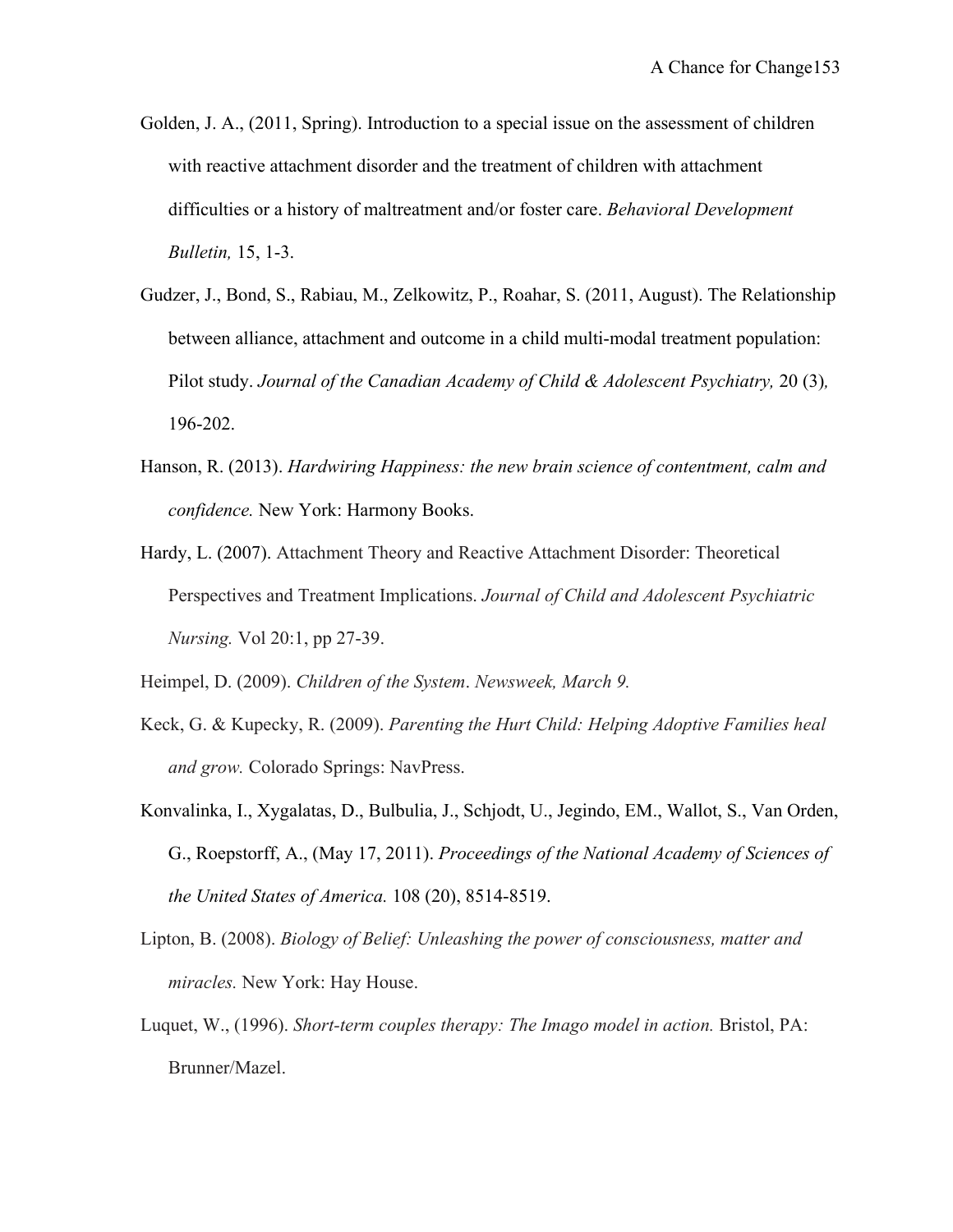- Main, M. (1995). Recent studies in attachment: Overview, with selected implications for clinical work. In S. Goldberg, R. Muir, & J. Kerr (Eds.), *Attachment Theory: Social, developmental, and clinical perspectives (pp. 407-474).* Hillsdale, NJ: Analytic Press.
- Maxwell, J. (2005). Qualitative Research Design: An Interactive Approach. Second edition. *Applied Social Research Methods Series*, 42. Thousand Oaks, CA: Sage Publications.
- McCraty, R. (2003). The Energetic Heart: Bioelectromagnetic interactions within and between people. Boulder Creek: Colorado, HeartMath Institute.
- McTaggert, L. (2007). *The Intention Experiment: Using your thoughts to change your life and your world.* New York: Free Press.
- Miles, M. B., & Huberman, A. M. (1994). *Qualitative data analysis:An expanded sourcebook* (2nd ed.). Thousand Oaks: Sage Publications.
- Minnis, H., Rabe-Hesketh, S., & Wolkind, S. (2002). Development of a brief, clinically relevant, scale for measuring attachment disorders. *International Journal Of Methods In Psychiatric Research*, *11*(2), 90-98. doi:10.1002/mpr.127
- Minuchin, S. (1998). *Family Healing: Strategies for Hope and Understanding.* New York: The Free Press.
- Minuchin, S., Fishman, H.C., (1981). *Family Therapy Techniques.* Cambridge, MA: Harvard University Press.
- National Foster Care Coalition. (2012, March). *Foster Care Facts*. Retrieved from http://www.nationalfostercare.org/facts/fostercare.php.
- Pace CS, & Zavattini GC. (2011). 'Adoption and attachment theory' the attachment models of adoptive mothers and the revision of attachment patterns of their late-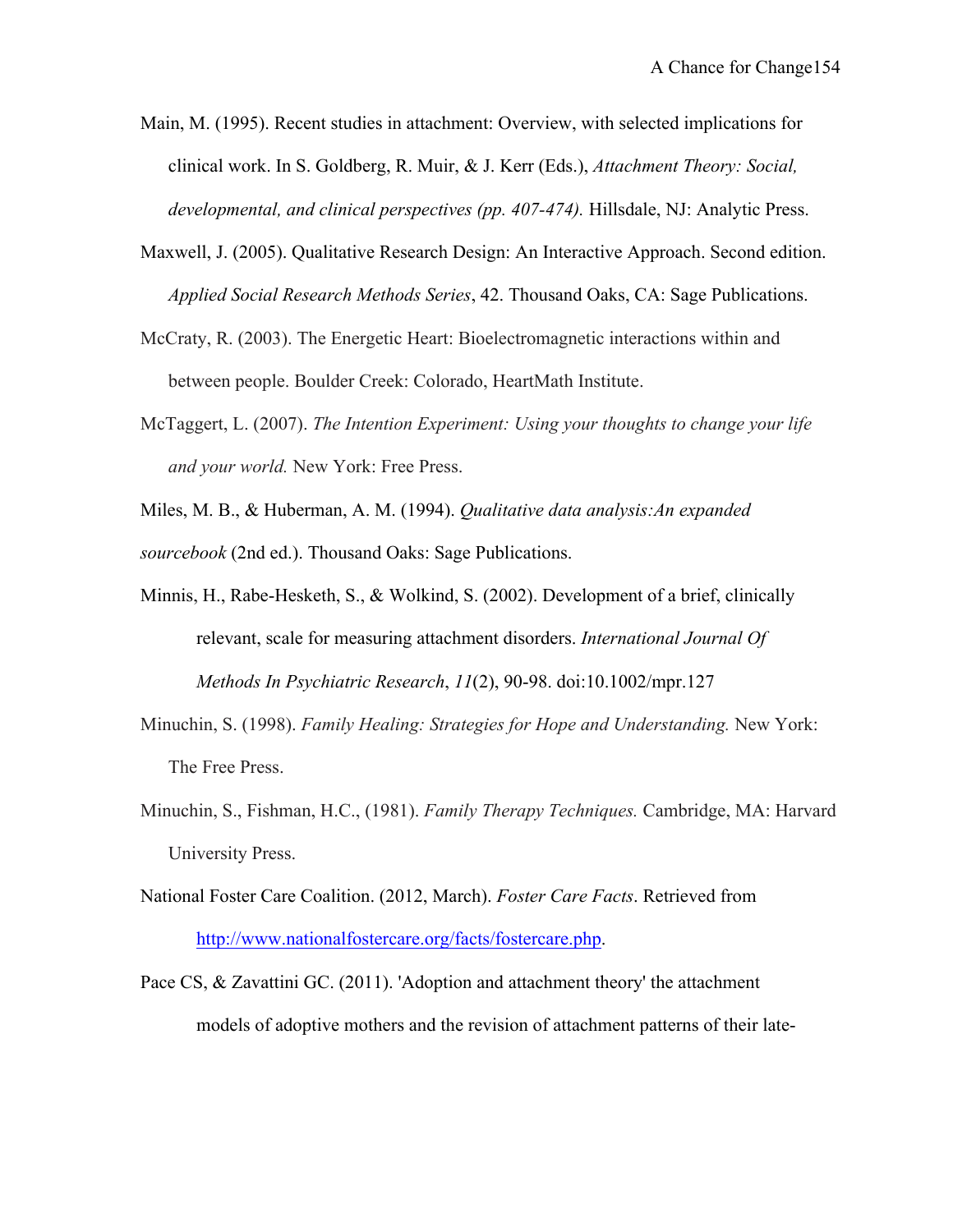adopted children. *Child: Care, Health And Development*, *37*(1), 82-8. doi:10.1111/j.1365-2214.2010.01135.x

- Pearce, J.C., (1993). *Evolution's end: Claiming the potential of our intelligence.* NewYork: Harper.
- Pearce, J.C., (2002). *The Biology of Transcendence: A blueprint for the human spirit.* Rochester, VT: Inner Traditions.
- Peirce, P. (2009). Frequency: *The power of personal vibration.* Hillsboro, Oregon: Beyond Words.

Piercy, F. P., Laird, R. A., & Mohammed, Z. (1983). A Family Therapist Rating Scale\*. *Journal Of Marital And Family Therapy*, *9*(1), 49-59. doi:10.1111/j.1752- 0606.1983.tb01483.xPuckering, C., Connolly, B., Werner, C., Toms-Whittle, L., Thompson, L., Lennox, J., Minnis, H. (2011, January). *Clinical Child Psychology & Psychiatry,* 16(1), 73-87.

- Puckering C, Connolly B, Werner C, Toms-Whittle L, Thompson L, Lennox J, & Minnis H. (2011). Rebuilding relationships: a pilot study of the effectiveness of the Mellow Parenting Programme for children with Reactive Attachment Disorder. *Clinical Child Psychology And Psychiatry*, *16*(1), 73-87. doi:10.1177/1359104510365195
- Reynolds, C., and Kamphaus, R., (2004). *The Clinician's Guide to Behavior Assessment System for Children.* 2nd Edition. New York: Guilford Press.
- Rizzolatti, G. (2008). *Mirrors in the brain: how our minds share actions and emotions*. Oxford, NY: Oxford University Press.
- Satir, V. (1988). *The new peoplemaking*. Palo Alto, CA: Science and Behavior Books.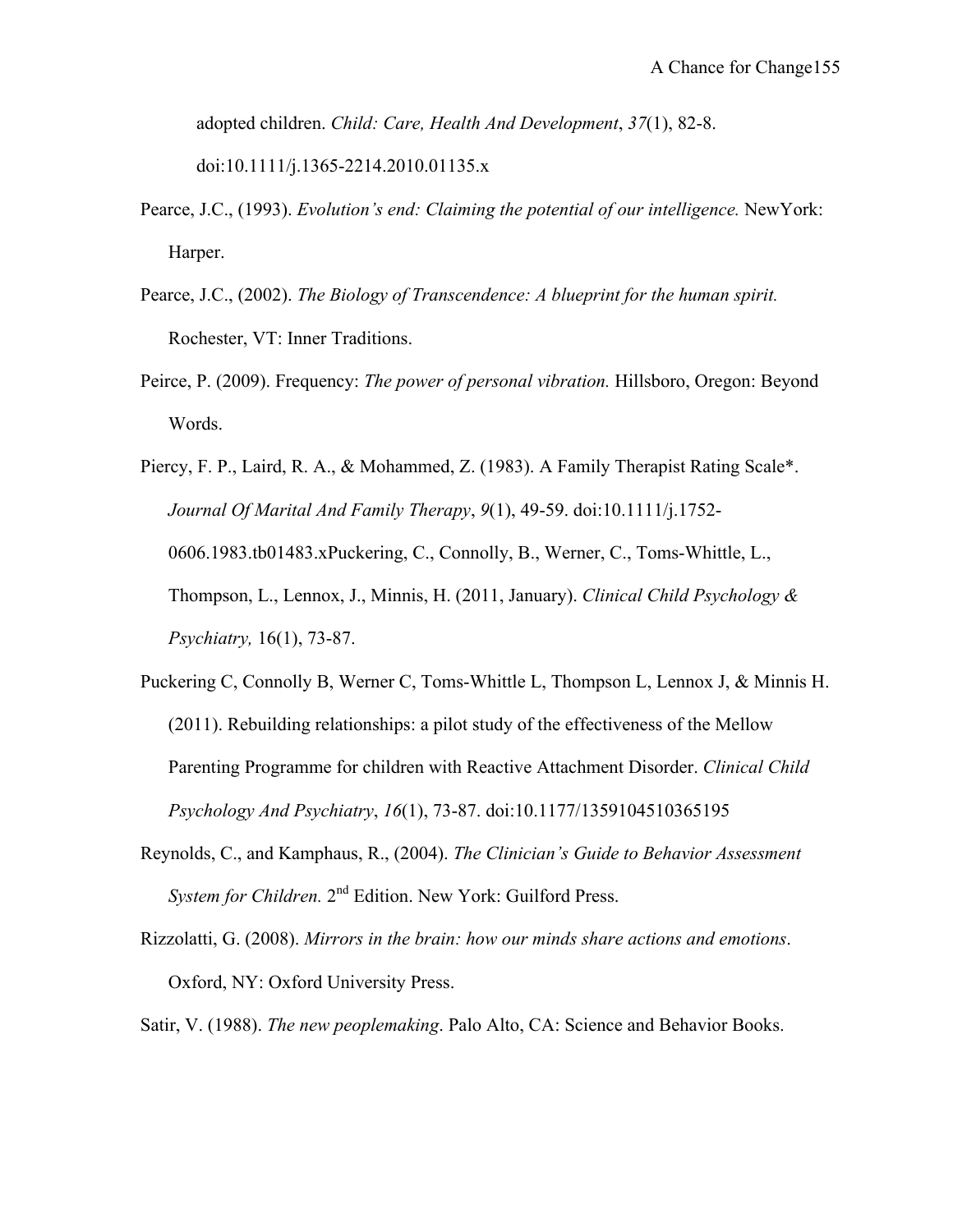- Schore, A. (2003). *Affect dysregulation and disorders of the self*. New York, NY: WW Norton & Co.
- Schore, A. (2003). *Affect regulation and the repair of the self*. New York, NY: WW Norton & Co.
- Shelton, C. (1999). *Quantum Leaps: 7 skills for workplace re-creation.* Boston, MA: Butterworth-Heinemann.
- Shields, A., Cicchetti, D., (2007). Cognitive and emotional control and perspective taking and their relations to empathy in 5 year old children. *The Journal of Genetic Psychology,*  163 (3), 301-322.
- Siegel, D. (2012). *The Developing Mind, Second Edition: How relationships and the brain interact to shape who we are.* New York, NY: Guilford Press.
- Siegal, D. & Hartzell, M. (2004). *Parenting from the Inside Out.* New York, NY: Penguin Group.
- Siegal, D. (2007). *The Mindful Brain: Reflection and attunement in the cultivation of wellbeing.* New York, NY: WW Norton & Co.
- Stake, R. E. (2006). *Multiple Case Study Analysis*. New York, NY: Guilford Press.
- Stake, R. E. (1995). *The Art of Case Study Research.* Thousand Oaks, CA: SAGE Publications.
- Taylor, J. (2008). *My Stroke of Insight: A Brain Scientist's Personal Journey.* New York: Penguin Group.
- Twardosz, S., & Lutzker, J. R. (2010). Child maltreatment and the developing brain: A review of neuroscience perspectives. *Aggression And Violent Behavior*, *15*(1), 59-68. doi:10.1016/j.avb.2009.08.003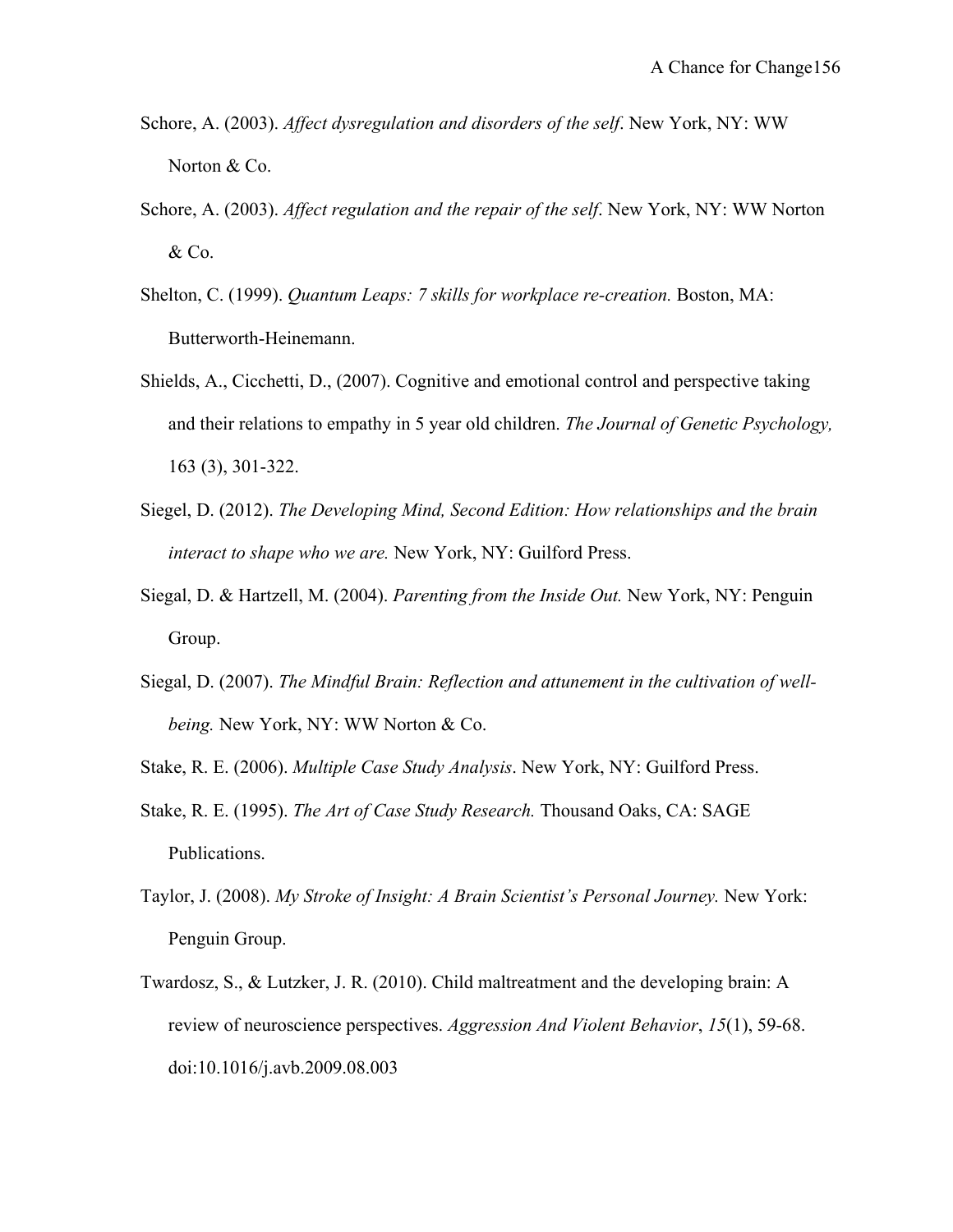- Woltering, S., Lishak, V., Elliott, B., Ferraro, L., & Granic, I. (2015). Dyadic Attunement and Physiological Synchrony During Mother-Child Interactions: An Exploratory Study in Children With and Without Externalizing Behavior Problems. *Journal Of Psychopathology And Behavioral Assessment*, *37*(4), 624-633. doi:10.1007/s10862-015- 9480-3.
- Yin, R. K. (1993). *Applications of Case Study Research.* Newbury Park, CA: SAGE Publications.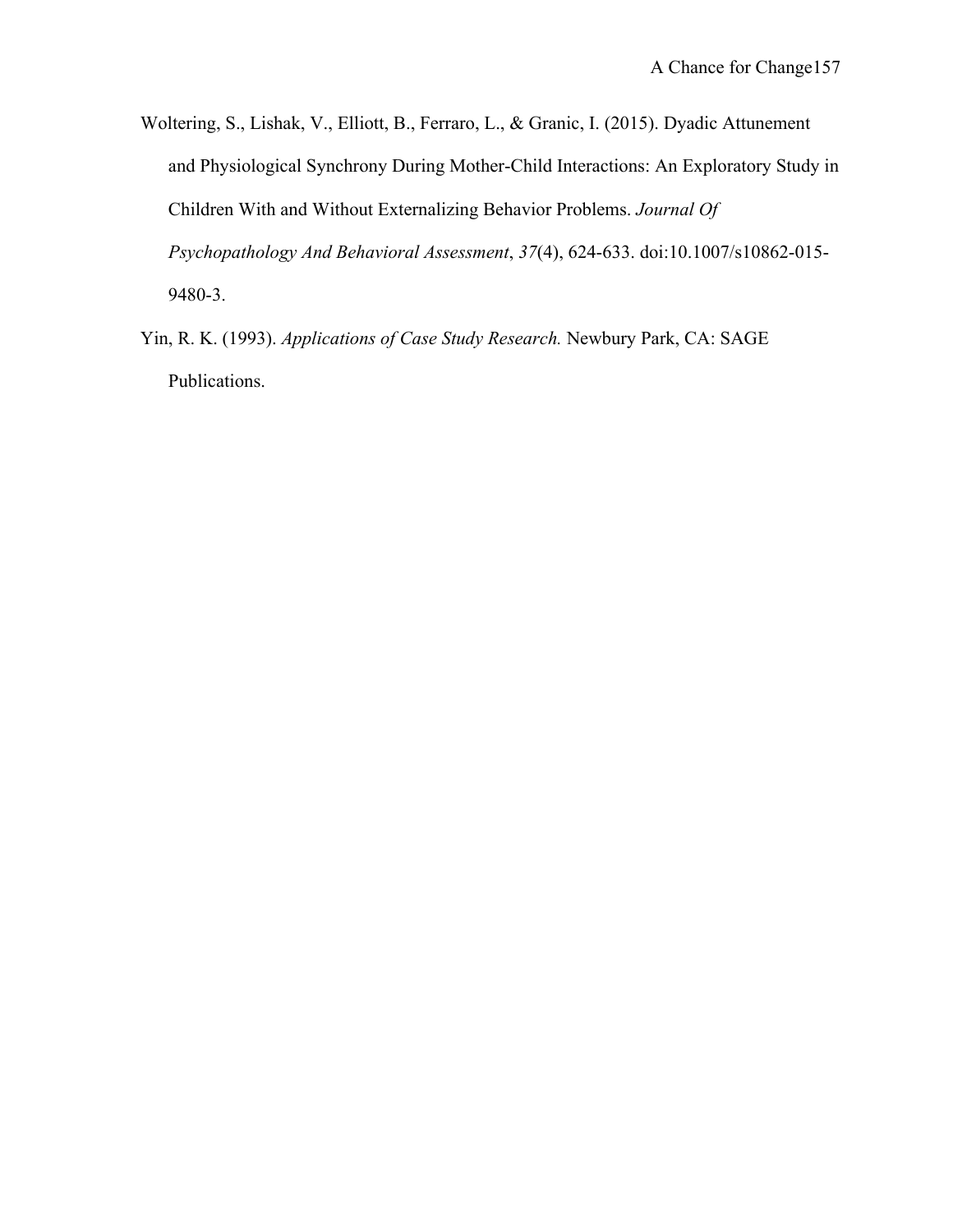#### **Appendix A**

### **Definition of Terms**

**Adoption disruption.** Before a child s legally adopted by the parent or parents, the family decides not to complete the legal adoption process (Festinger, 2002).

**Adoption dissolution.** After the legal adoption process has been completed, and the family decides they no longer wish to or are unable to continue parenting the child they adopted (Festinger, 2002).

**Anxious attachment.** An attachment style where a child's needs were met inconsistently and consequently does not know when to trust that others can be depended on to meet their needs (Siegel, 2012).

**Attachment.** The connection between two people that crease safety for one to ask the other for what is needed and wanted (Bowlby, 1988).

**Attunement.** In a relationship between two people this is the level of connectedness, joint attention, and reciprocity that occurs within the dyad. (Woltering, Lishak, Elliott, Ferraro & Granic, 2015)

**Coherence.** When the brain and heart are in alignment or their brain and heart waves have a similar pattern it is said the individual is in a state of coherence. Such a state can bring about calm, centeredness, and optimal efficiency making one able to perform at their peak (Childre & Martin, 2000).

**Disorganized attachment.** An attachment style where the child has learned to meet their own needs instead of being able to trust others to do so (Siegel, 2012).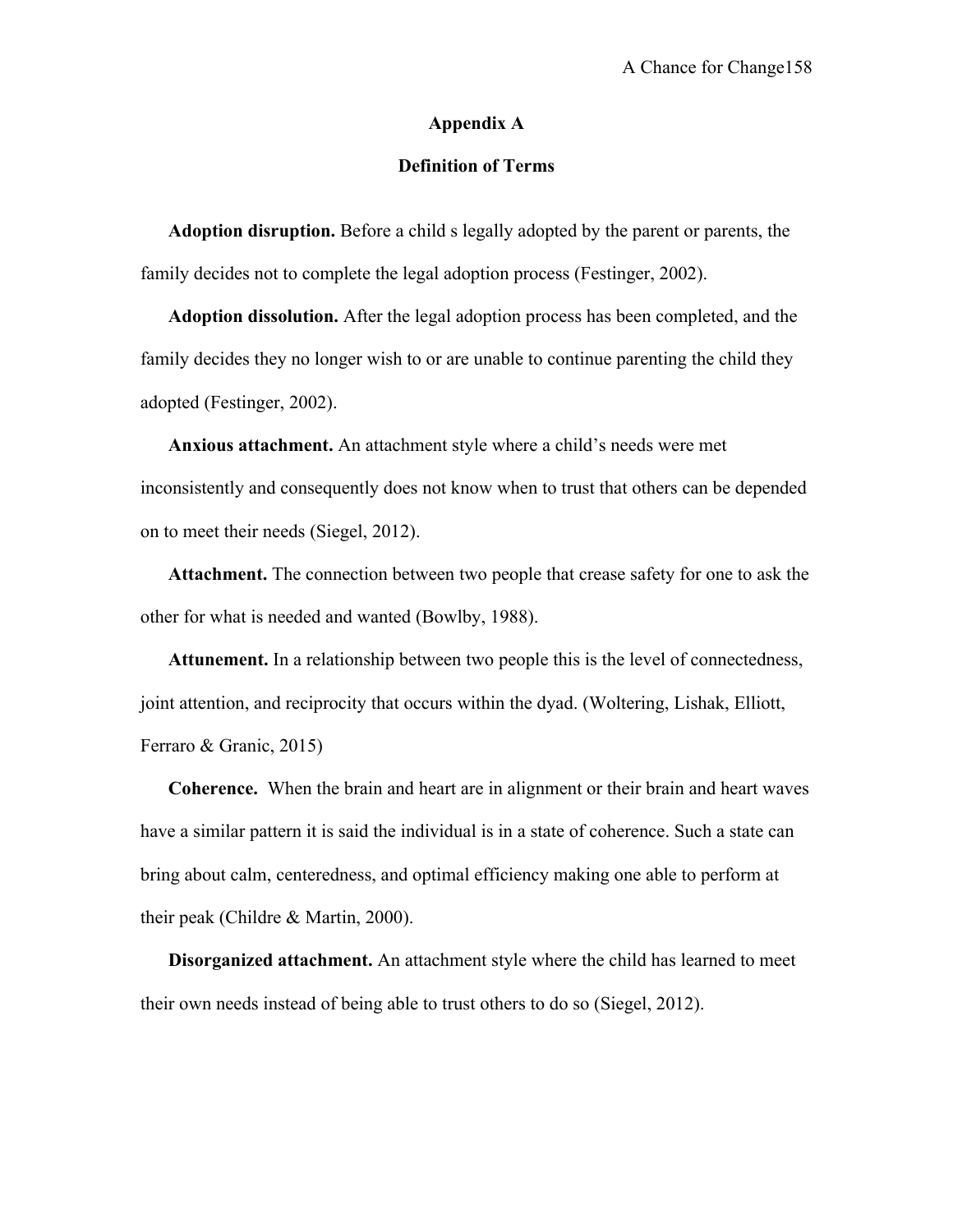**Earned secure.** If in the early years, a child does not learn to trust others, but rather learns to depend on adults as an older child or as an adult, we say the child or person is Earned Secure (Siegel, 2012).

**Emotional regulation.** Being able to be calmed when upset. The natural rhythm of having ups and downs and being able to move seamlessly between the two (Schore, 2003).

**Emotional resonance.** Emotional resonance occurs when the right brains of two individuals are synchronized as a result of their electromagnetic frequency being coherent (Schore, 2003).

**Foster Care.** The placement of children with families outside of their birth home for the purpose of being temporarily parented (Hardy, 2007).

**Intersubjectivity**. "Refers to the shared, reciprocal experience between the parent and child whereby the experience of each is having an impact on the experience of the other" (Becker-Weidman, 2008).

**Resonance.** When the frequency of two hearts is in alignment, it is said there is resonance between those two individuals. The frequency alliance that is created between individuals enhances the likelihood that there will be emotional resonance (McCraty, 2003).

**Secure attachment.** A child who has his needs consistently met is said to be Securely Attached (Siegel, 2012).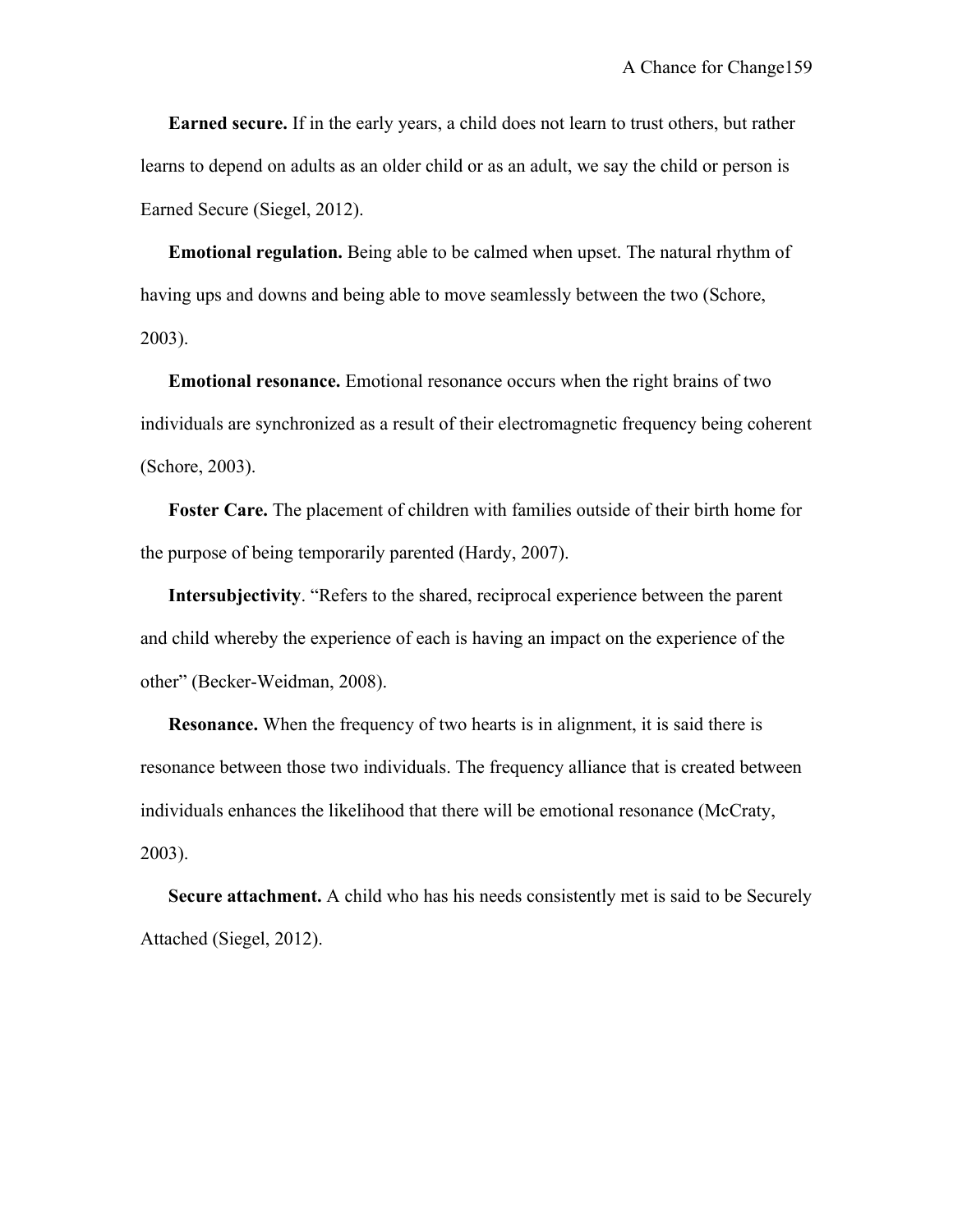# **Appendix B**

# **Methodology**

| Step 1                                                                                   |
|------------------------------------------------------------------------------------------|
| Pre-Clinical Assessment:                                                                 |
| Conducted with parent and child - Interview; administer RAD questionnaire                |
| Diagnosis assigned as part of the clinical assessment                                    |
| Step 2                                                                                   |
| Research assistant facilitates four weeks of psychoeducational groups                    |
| Parents attend four weeks of psychoeducational groups                                    |
| Step 3                                                                                   |
| Parent journals each week about their experience of the material in their home           |
| Step 4                                                                                   |
| Researcher reads journals and develops questions for parent interviews                   |
| Researcher reads journals and writes about how her reaction to the participants' sharing |
| Data auditor reads journals and writes about his reactions to the information shared     |
| Step 5                                                                                   |
| Post clinical assessment completed                                                       |
| <b>Administer RAD Questionnaire</b>                                                      |
| Step 6                                                                                   |
| Researcher conducts interviews with the parent participant                               |
| Step 7                                                                                   |
| Researcher observes a family session during a regularly scheduled therapy session with   |
| the exception of one family where the family had favorably discharged by the time the    |
| interview was scheduled. The researcher visited the family home to observe how one of    |
| the parent's interacted with the child.                                                  |
| Family Rating Scale used to document behaviors observed (Family Therapist Rating         |
| Scale)                                                                                   |
| Step 8                                                                                   |
| One on one meeting with each parent participant to have them review their vignettes      |
| Step 9                                                                                   |
| Focus group conducted with all parent participants to review emerging themes and         |
| address additional questions to clarify those emerging themes                            |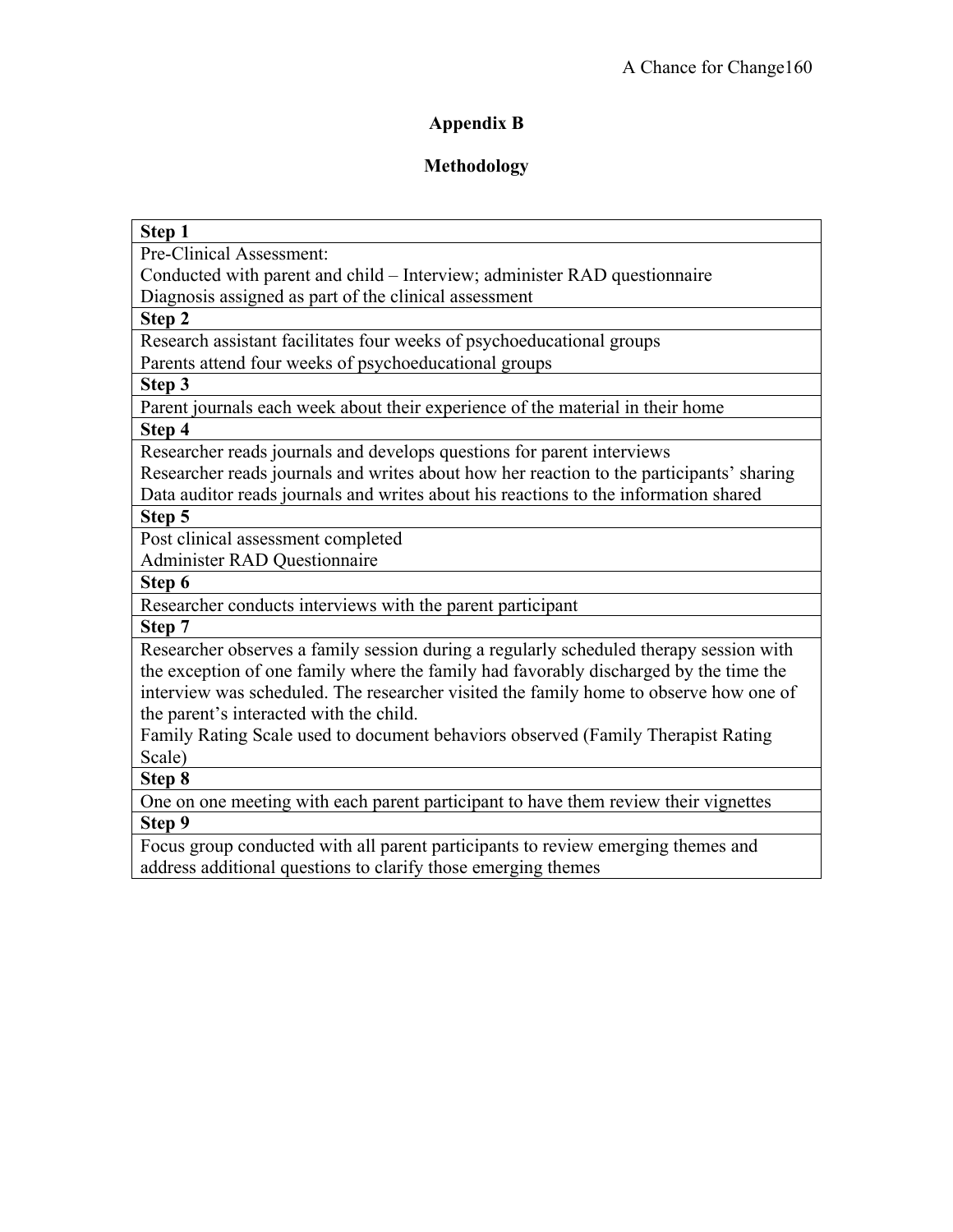# **Appendix C**

# **Coding Grid**

|  |  |  | 6. What aspects of this week's training impacted you the most? |
|--|--|--|----------------------------------------------------------------|
|  |  |  |                                                                |

|                   | Gregory                                                                                                                                                                          | Gloria                                                                                                                                                                                                                                                     | Cheryl                                                                                | <b>Stephen</b>                                                                                                                                                           | <b>Sharon</b>                                                                                                                                                  |
|-------------------|----------------------------------------------------------------------------------------------------------------------------------------------------------------------------------|------------------------------------------------------------------------------------------------------------------------------------------------------------------------------------------------------------------------------------------------------------|---------------------------------------------------------------------------------------|--------------------------------------------------------------------------------------------------------------------------------------------------------------------------|----------------------------------------------------------------------------------------------------------------------------------------------------------------|
| WEEK1             | Respond to the<br>miscue as if it's<br>the need; this is<br>HUGE!                                                                                                                | Understanding<br>where my child is<br>at as/or as what is<br>going on in her<br>brain, in her<br>emotionally. What<br>she is trying and<br>has been trying to<br>communicate for<br>years<br>understanding is<br>bring me more<br>compassion and<br>grace. | I need to<br>change, not just<br>the kids.                                            | Our children<br>heal through<br>us. This is not<br>hopeless & our<br>children can<br>heal! The<br>circle of<br>attachment.                                               | Understanding<br>more about the<br>miscues and<br>how to identify<br>them.                                                                                     |
| WEEK <sub>2</sub> | Realizing that I<br>don't always<br>have to respond<br>with reasons, but<br>try to be more<br>emotionally<br>available.                                                          | I really loved<br>learning about the<br>triune brain<br>reptilian,<br>mammalian and<br>cerebral cortex.<br>The function of<br>these areas alone<br>and together.                                                                                           | Implementing<br>the model more<br>consistently                                        | Keeping right<br>brained. If my<br>brain is full of<br>words I know I<br>am being left<br>brained. If I<br>am thinking in<br>images then I<br>am being right<br>brained. | Learning how<br>the brain can<br>repair itself and<br>feeling that<br>there is hope<br>that my<br>daughter can<br>heal.                                        |
| WEEK <sub>3</sub> | The schemas and<br>trying to figure<br>out what lies my<br>daughter is<br>believing;<br>getting the<br>practical tool<br>that says, "I<br>know its hard to<br>believe but"       | Learning about<br>schemas. That<br>deep beliefs or<br>perspectives can<br>alter reality.<br><b>WOW!</b> It is really<br>quite fascinating!<br>I'm exploring my<br>own schemas.                                                                             | It's never too<br>late, slow<br>progress is still<br>progress. The<br>brain can heal! | About positive<br>$marking - that$<br>the correct<br>types of praise<br>can really<br>affect the<br>child's<br>behavior.                                                 | Learning that<br>you can't and<br>won't always<br>be perfect, as a<br>parent, but the<br>more you use<br>the model the<br>more it<br>becomes<br>second nature. |
| WEEK4             | "80% of reality<br>is inside the<br>brain" this is<br>HUGE! WOW;<br>this reality<br>affects not only<br>families, but<br>communities,<br>cities,<br>governments,<br>and nations. | I appreciated the<br>couple's dialogs.<br>Michelle helped us<br>with it a little<br>more in a home<br>therapy session. It<br>helped me and my<br>daughter resolve<br>some resentment. I<br>need to keep<br>practicing.                                     | If I don't take<br>care of myself I<br>can't take care<br>of others.                  | The<br>importance of<br>self-care, that<br>it is essential I<br>helping keep<br>ourselves calm<br>and in control<br>of our actions<br>and the words<br>we speak.         | I found the self-<br>help aspects<br>helpful<br>especially the<br>idea of setting<br>aside 20 min a<br>day for myself.                                         |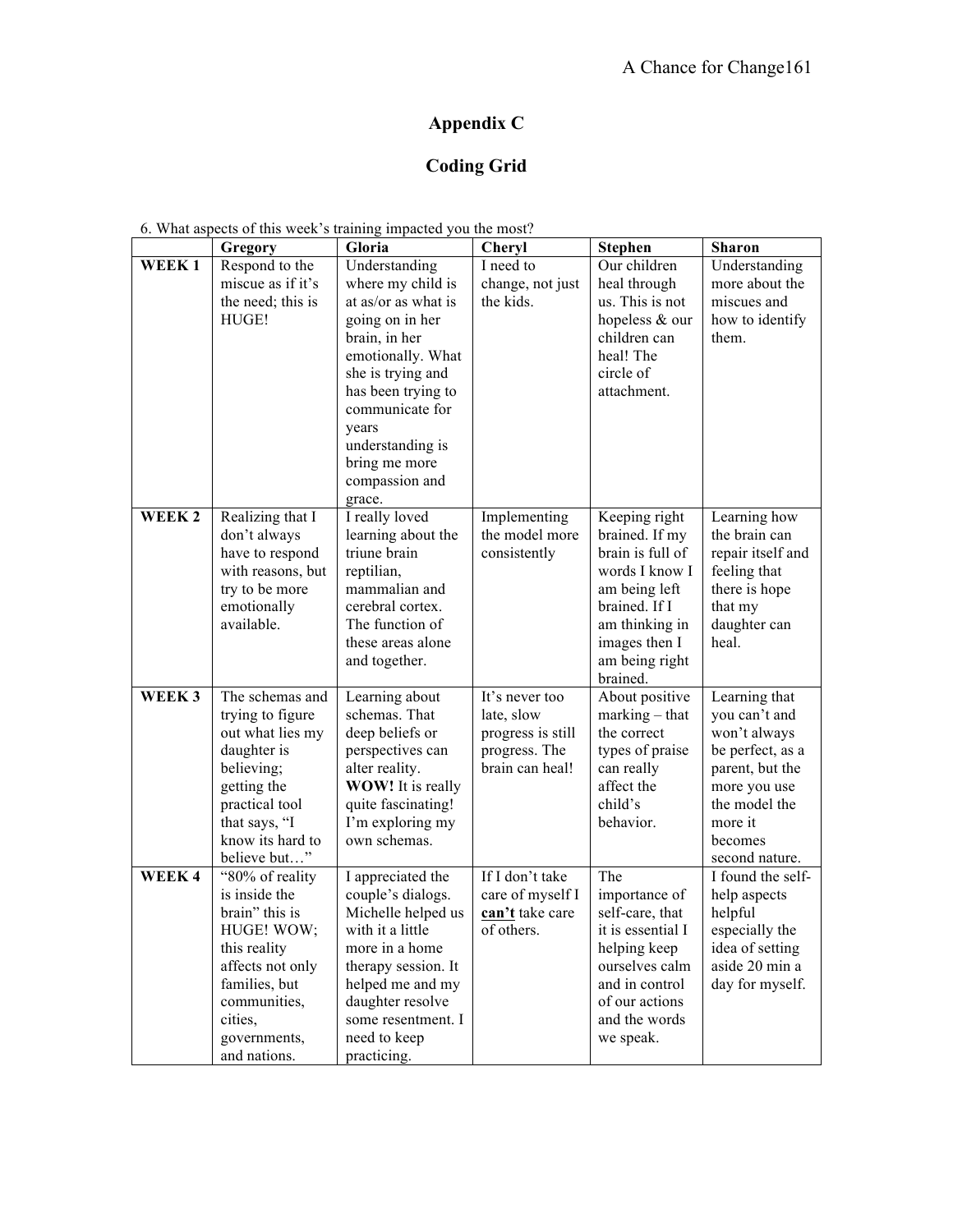# **Appendix D**

### **RAD Questionnaire.**

Please tick the statement that best describes your child.

|                                                                                | Exactly        | Like           | A bit   | Not at           | For             |
|--------------------------------------------------------------------------------|----------------|----------------|---------|------------------|-----------------|
|                                                                                | like my        | my             | like my | all like         | Office          |
|                                                                                | child          | child          | child   | my<br>child      | Use Only        |
| Tends to be afraid of new things or situations                                 |                |                |         |                  |                 |
|                                                                                |                |                |         |                  |                 |
| Acts younger than his/her age                                                  |                |                |         |                  | 2               |
|                                                                                |                |                |         |                  |                 |
| Is often unhappy, tearful or distressed                                        |                |                |         |                  | 3               |
| Is apathetic/'can't be bothered'                                               |                |                |         |                  | 4               |
| Can be aggressive towards him/herself e.g.                                     |                |                |         |                  |                 |
| using bad language about him/herself, head                                     |                |                |         |                  |                 |
| banging, cutting etc.                                                          |                |                |         |                  | 6               |
| Has few friends                                                                |                |                |         |                  |                 |
| Has no conscience                                                              |                |                |         |                  |                 |
| Is too friendly with strangers                                                 |                |                |         |                  | 8               |
| Often gives you cuddles                                                        |                |                |         |                  | 9               |
| Often starts a conversation                                                    |                |                |         |                  | 10              |
| Very 'clingy'/wants to be with you all the                                     |                |                |         |                  | $\overline{11}$ |
| time                                                                           |                |                |         |                  |                 |
| Is difficult to comfort when fearful/scared                                    |                |                |         |                  | 12              |
| Is demanding or attention seeking                                              |                |                |         |                  | 13              |
| If you approach him/her, he/she often cuddles                                  |                |                |         |                  | 14              |
| you                                                                            |                |                |         |                  |                 |
| If you approach him/her, he/she often runs<br>away or refuses to be approached |                |                |         |                  | 15              |
| If you approach him/her, you never know                                        |                |                |         |                  | 16              |
| whether he/she will be friendly or unfriendly                                  |                |                |         |                  |                 |
| When you have been parted for a short time,                                    |                |                |         |                  | 17              |
| he/she seems happy to see you                                                  |                |                |         |                  |                 |
| Scoring                                                                        | $\overline{3}$ | $\overline{2}$ | 1       | $\boldsymbol{0}$ |                 |
|                                                                                |                |                |         |                  |                 |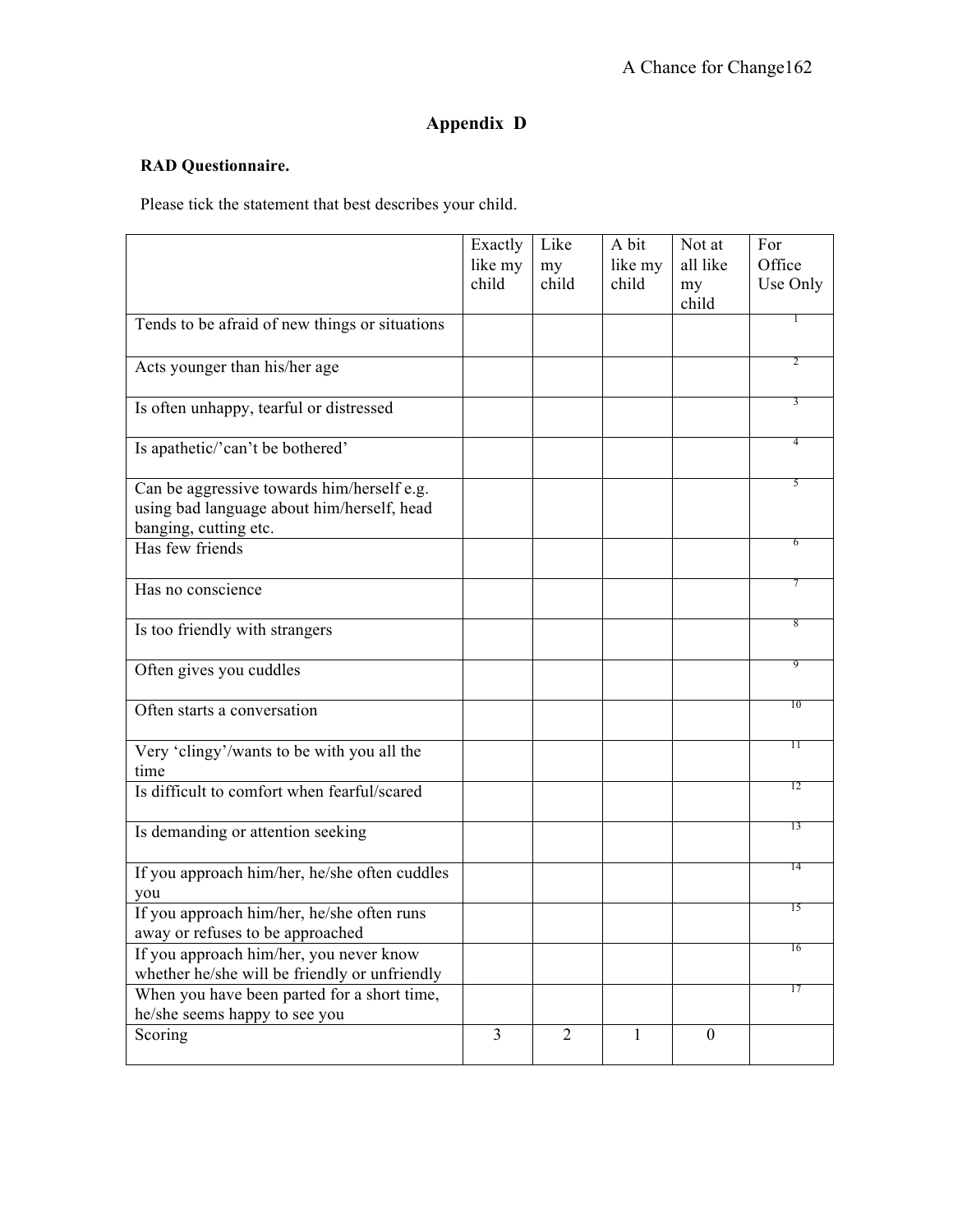| <b>Parent</b>         | <b>Child</b> | Pre | Post | <b>Most improved</b>                                                                                                                                                                                                                                                                                                               |
|-----------------------|--------------|-----|------|------------------------------------------------------------------------------------------------------------------------------------------------------------------------------------------------------------------------------------------------------------------------------------------------------------------------------------|
| Sharon                | Oliva        | 41  | 17   | Demanding; afraid of new situations; difficult<br>to comfort when scared; aggressive towards<br>self; refuses to be approached; has few friends;<br>acts younger than her age; clingy; never know<br>if she will be friendly or unfriendly when<br>approached.                                                                     |
| Stephen               | Hogan        | 18  | 12   | Can be aggressive toward self                                                                                                                                                                                                                                                                                                      |
| Cheryl                | Elizabeth    | 31  | 20   | Tends to be afraid of new things or situations;<br>is often unhappy; has few friends; too friendly<br>with strangers; too clingy; difficult to comfort<br>when fearful/scared; demanding or attention<br>seeking; when approached don't know if she<br>will be friendly or unfriendly.                                             |
|                       | Noah         | 30  | 17   | Tends to be afraid of new things or situations;<br>acts younger than his age; if often unhappy;<br>can be aggressive towards himself; has few<br>friends; too friendly with strangers; often gives<br>you cuddles; often starts a conversation; is<br>demanding or attention seeking; if you<br>approach him he often cuddles you. |
| Gloria and<br>Gregory | Sophia       | 23  | 14   | Tends to be afraid of new things or situations;<br>is often unhappy; has few friends; difficult to<br>comfort when fearful/scared; is demanding or<br>attention seeking; when approached you don't<br>know if she will be friendly or unfriendly; if<br>you approach her she runs away or refuses to<br>be approached.             |

### Assessment Results: RAD Questionnaire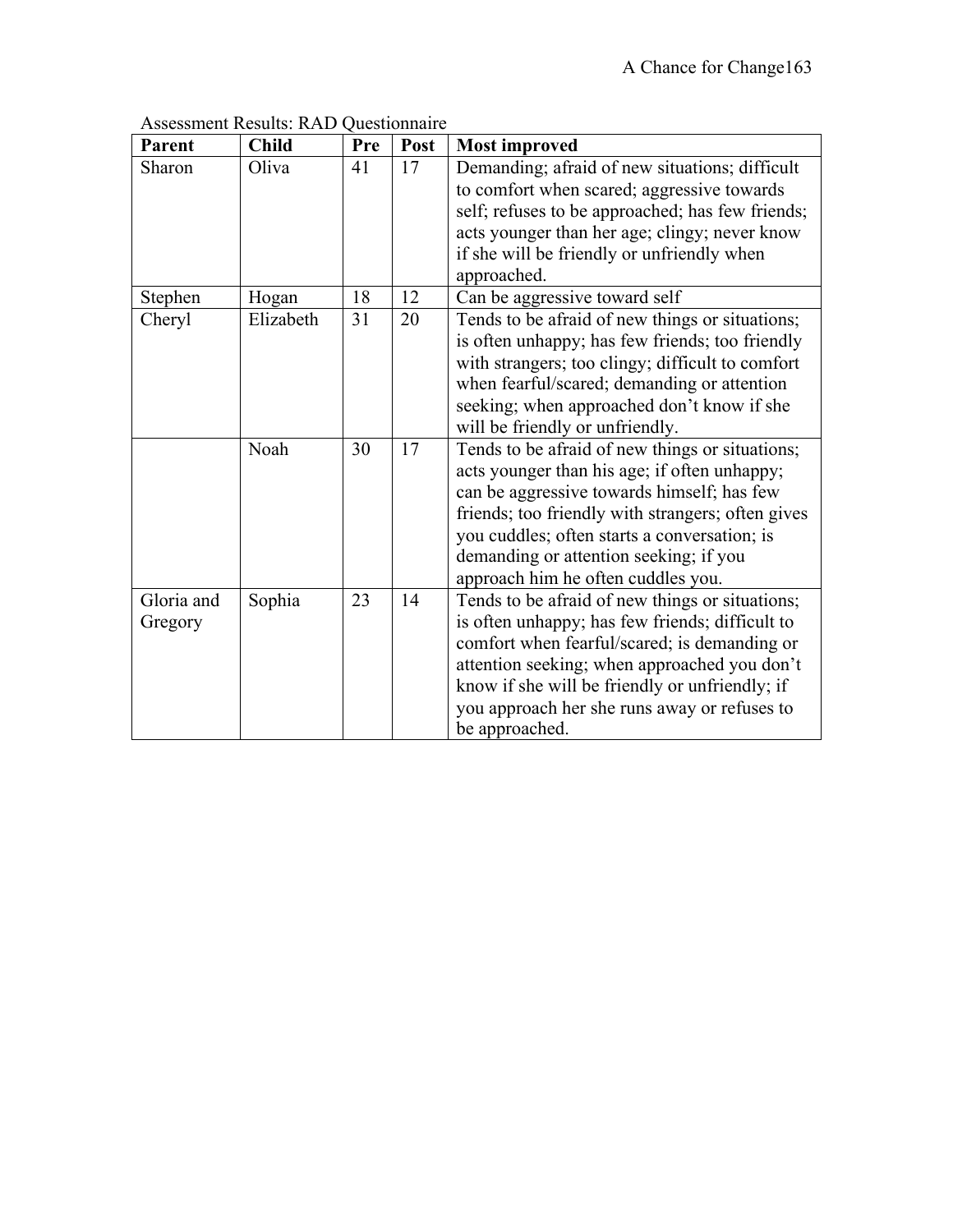### **Appendix E**

### **Family Observation Rating Scale**

*Directions:* Rate the relative effectiveness with which the adult caregiver engages in the behaviors listed below. These behaviors should be evaluated according to the training provided in the AHC model of treatment. On the Comment lines at the end of each section, include the positive behaviors that will be used to highlight the behaviors observed.

*Not present (0); Ineffective (1); Neutral (2); Minimally Effective (3); Effective (4): Very Effective (5); Maximally Effective (6)*

|                    | 0        | 1                               | $\overline{2}$ | 3 | 4 | 5                                      | 6 |                                                                                                                |
|--------------------|----------|---------------------------------|----------------|---|---|----------------------------------------|---|----------------------------------------------------------------------------------------------------------------|
|                    |          |                                 |                |   |   | <b>Structuring Behaviors</b>           |   |                                                                                                                |
| $\mathbf 1$ .      |          |                                 |                |   |   | وتواري المستور المستور المستور المستور |   | Helps the child define their                                                                                   |
| needs.<br>2.<br>3. |          |                                 |                |   |   | ___ __ __ __ __ __                     |   | : Stops chaotic interchanges.<br>: Shifts approach when one<br>way of connecting is not                        |
| 4.                 |          | __ ___ ___ ___ ___ ___ ___      |                |   |   |                                        |   | working.<br>: Uses short, specific and                                                                         |
| 5.<br>6.           |          | _ ____ ___ ___                  |                |   |   |                                        |   | clear communications.<br>: Asks open-ended questions.<br>: Avoids offering solutions or<br>advice prematurely. |
| 7 <sub>1</sub>     |          | _ __ __ __ __ __                |                |   |   |                                        |   | : Lays down ground rules for<br>the adult child interaction.                                                   |
| 8.                 |          | _ ___ ___ ___ ___ ___           |                |   |   |                                        |   | : Confirms area of pain or                                                                                     |
| 9                  |          | _ ___ ___ ___ ___ ___           |                |   |   |                                        |   | struggle<br>Scans for the positive, or                                                                         |
| 10.                |          | __ ___ ___ ___ ___ ___          |                |   |   |                                        |   | strengths and makes it big<br>: Uses right brain<br>communication to redirect<br>the child                     |
| 13.                |          |                                 |                |   |   |                                        |   | Accepts and attempts to<br>understand the child's<br>perspective.                                              |
| 14.                |          | <u>. ______ _____ _____ ___</u> |                |   |   |                                        |   | : Establishes appropriate<br>boundaries with the child<br>and maintains being the<br>adult in charge           |
|                    | Comment: |                                 |                |   |   |                                        |   |                                                                                                                |
|                    |          |                                 |                |   |   |                                        |   |                                                                                                                |

*Relational Behaviors*

 $\mathcal{L}_\text{max}$  and  $\mathcal{L}_\text{max}$  and  $\mathcal{L}_\text{max}$  and  $\mathcal{L}_\text{max}$  and  $\mathcal{L}_\text{max}$  and  $\mathcal{L}_\text{max}$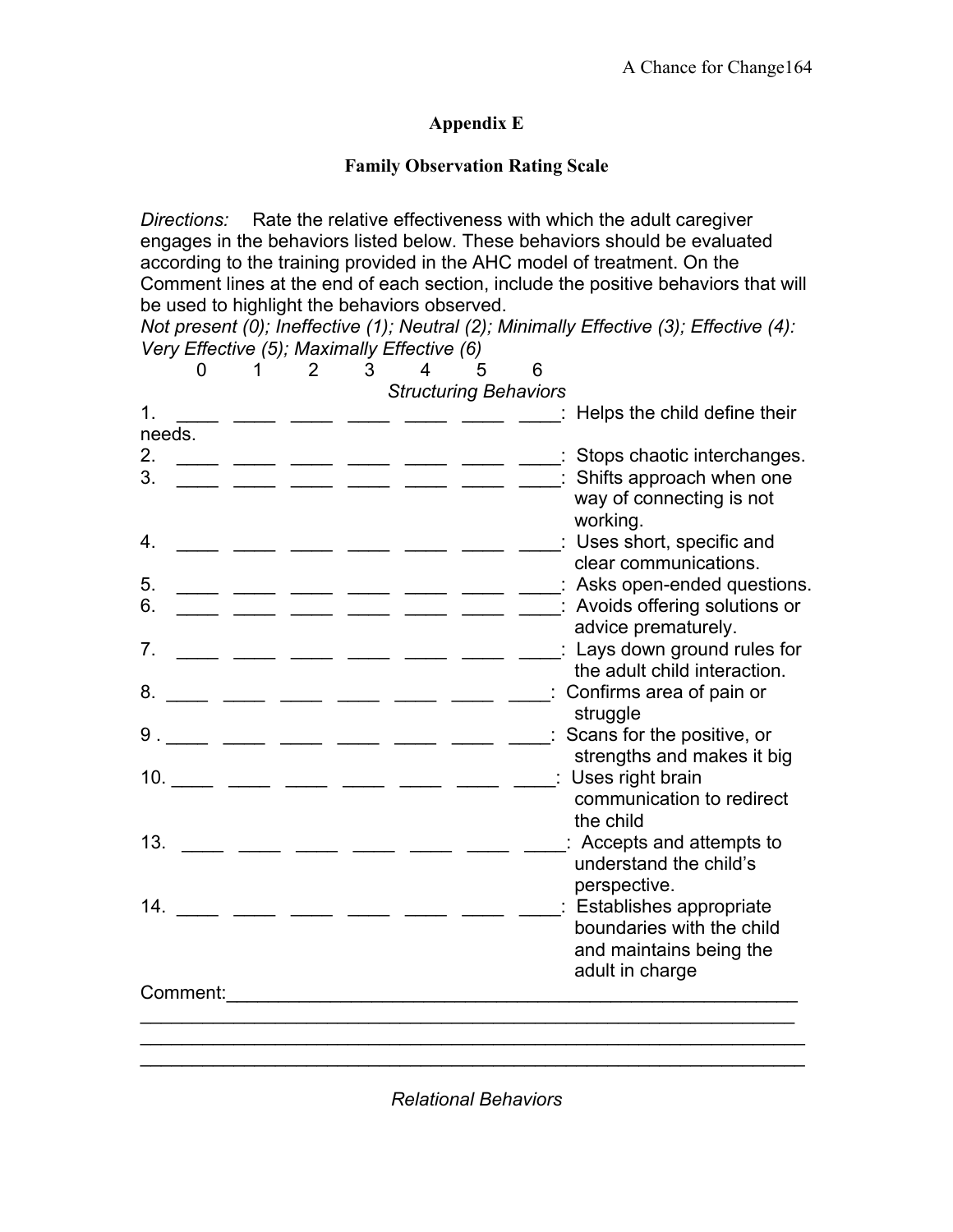| $\mathbf 1$ .<br>2. |  |                                 |  | : Engenders hope.<br>Communicates safety<br>Maintains being the adult in<br>charge to communicate |
|---------------------|--|---------------------------------|--|---------------------------------------------------------------------------------------------------|
| 3.                  |  |                                 |  | emotional safety.<br>: Engages the child and<br>encourages them to share<br>their perspective     |
| 4.                  |  |                                 |  | : Parent appropriately<br>communicates their feelings<br>in relation to the child's               |
| 5.                  |  |                                 |  | behavior.<br>Demonstrates an ability to                                                           |
| 6.                  |  |                                 |  | be attuned to the child.<br>Demonstrates warmth.                                                  |
| 7 <sub>1</sub>      |  |                                 |  | : "Communicates" the attitude                                                                     |
|                     |  |                                 |  | that the child's problem or<br>question is of real                                                |
|                     |  |                                 |  | importance.                                                                                       |
| 8.                  |  |                                 |  | : Use of right brain<br>communication conveys                                                     |
|                     |  |                                 |  | empathy and sensitivity to                                                                        |
|                     |  |                                 |  | the child's feelings.                                                                             |
| 9.                  |  |                                 |  | Speaks at a comfortable<br>pace.                                                                  |
| 10.                 |  |                                 |  | Empathizes with the child                                                                         |
| 11.                 |  |                                 |  | Confirms child's<br>experience of an event.                                                       |
| 12.                 |  |                                 |  | Concentrates on the                                                                               |
|                     |  |                                 |  | interaction with the child,                                                                       |
|                     |  |                                 |  | consistently communicating<br>trust of care and control as                                        |
|                     |  |                                 |  | the adult in charge.                                                                              |
|                     |  | $13.$ _____ ____ ____ ____ ____ |  | Demonstrates a good sense                                                                         |
| 14.                 |  | ___ ___ ___ ___ ___ ___ ___     |  | of humor.<br>: Caregiver/parent can                                                               |
|                     |  |                                 |  | identify obstacles that get in                                                                    |
|                     |  |                                 |  | the way of connecting                                                                             |
|                     |  | $15.$ ____ ___ ___ ___ ___ ___  |  | emotionally with their child.<br>Parent moves in close to                                         |
|                     |  |                                 |  | regulate their child                                                                              |
| 16.                 |  |                                 |  | : Parent moves in close to                                                                        |
| 17.                 |  |                                 |  | regulate their child.<br>: Uses right brain                                                       |
|                     |  |                                 |  | communication to provide                                                                          |
|                     |  |                                 |  | emotional regulation                                                                              |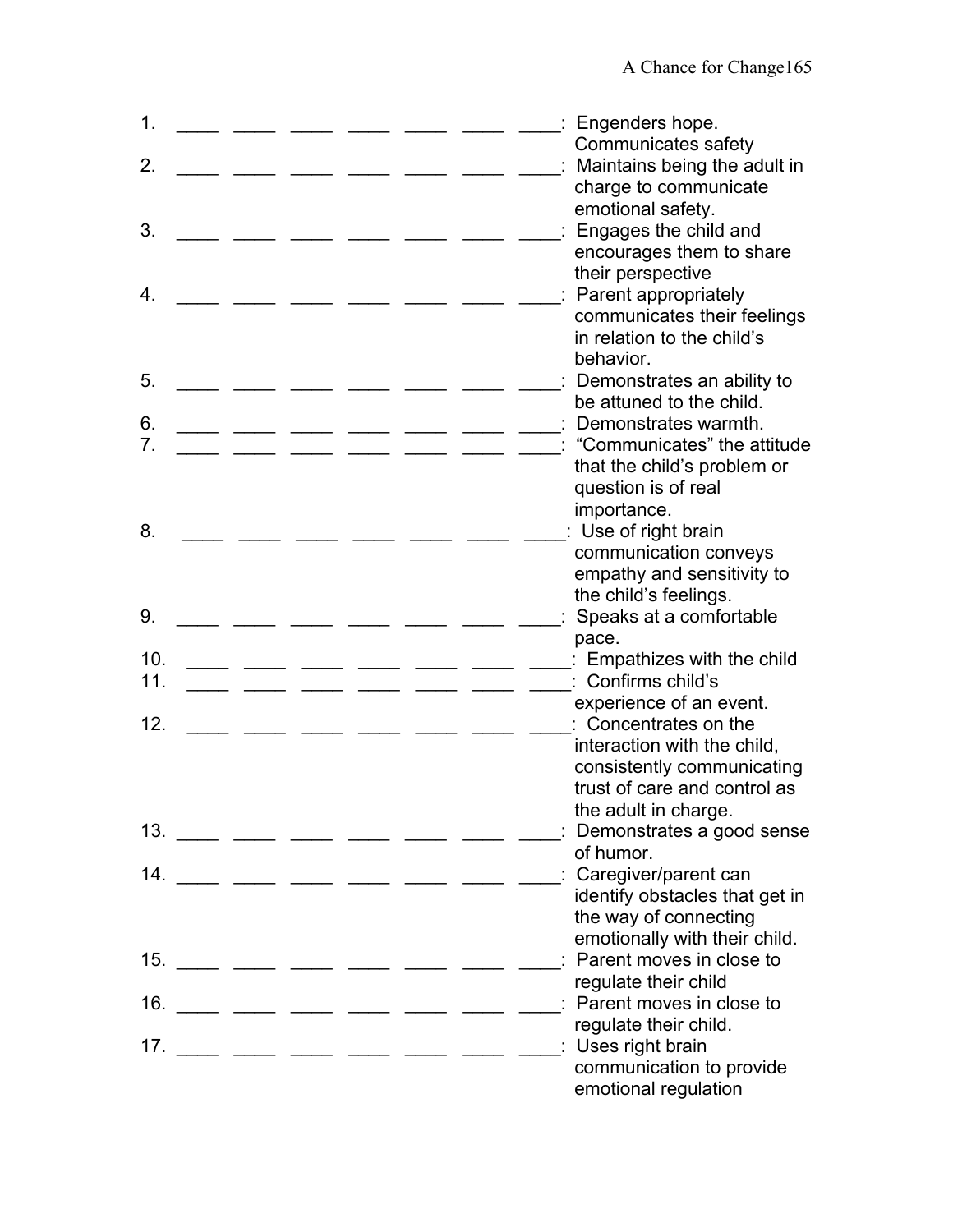| 1.             |                                                                                                     | <b>Process Behaviors</b>                                                                                                                                                                                                                                                                                              | : Checks out pronouns to see<br>who did what to whom.                                                                                 |
|----------------|-----------------------------------------------------------------------------------------------------|-----------------------------------------------------------------------------------------------------------------------------------------------------------------------------------------------------------------------------------------------------------------------------------------------------------------------|---------------------------------------------------------------------------------------------------------------------------------------|
| $\mathbf{2}$ . | ___ _____ _____ ____                                                                                |                                                                                                                                                                                                                                                                                                                       | Focuses on process over                                                                                                               |
| 2.             |                                                                                                     |                                                                                                                                                                                                                                                                                                                       | story.<br>: Works to determine what<br>need the miscue is pointing<br>to                                                              |
| 3.             |                                                                                                     |                                                                                                                                                                                                                                                                                                                       | : Concentrates on meeting<br>the need instead of<br>engaging the miscue.                                                              |
| 4.             |                                                                                                     |                                                                                                                                                                                                                                                                                                                       | $\therefore$ Attempts to improve child's<br>self-esteem                                                                               |
| 5.             |                                                                                                     |                                                                                                                                                                                                                                                                                                                       | Relabels child's behaviors in<br>alignment with AHC model,<br>i.e., miscues not behavior.                                             |
| 6.             | $\overline{\phantom{a}}$ $\overline{\phantom{a}}$ $\overline{\phantom{a}}$ $\overline{\phantom{a}}$ |                                                                                                                                                                                                                                                                                                                       | : Helps the child maintain<br>their position as a child in<br>the family dynamic                                                      |
| 9.             |                                                                                                     |                                                                                                                                                                                                                                                                                                                       | Identifies when the<br>boundaries between parent<br>and child have been blurred<br>and highlights this for their<br>child             |
| 10.            |                                                                                                     |                                                                                                                                                                                                                                                                                                                       | Assumes the role of parent<br>in charge when the child<br>wants to take control.                                                      |
| 11.            |                                                                                                     |                                                                                                                                                                                                                                                                                                                       | : Uses right brain<br>communication when<br>reestablishing authority                                                                  |
|                |                                                                                                     | $12.$ ____ ___ ___ ___ ___ ___                                                                                                                                                                                                                                                                                        | : Connects with the child                                                                                                             |
|                |                                                                                                     | $12.$ $\frac{1}{2}$ $\frac{1}{2}$ $\frac{1}{2}$ $\frac{1}{2}$ $\frac{1}{2}$ $\frac{1}{2}$ $\frac{1}{2}$ $\frac{1}{2}$ $\frac{1}{2}$ $\frac{1}{2}$ $\frac{1}{2}$ $\frac{1}{2}$ $\frac{1}{2}$ $\frac{1}{2}$ $\frac{1}{2}$ $\frac{1}{2}$ $\frac{1}{2}$ $\frac{1}{2}$ $\frac{1}{2}$ $\frac{1}{2}$ $\frac{1}{2}$ $\frac{1$ | before correcting them.<br>_____: Moves in close to regulate<br>parent and assist them with<br>co-regulating a dysregulated<br>child. |

\_\_\_\_\_\_\_\_\_\_\_\_\_\_\_\_\_\_\_\_\_\_\_\_\_\_\_\_\_\_\_\_\_\_\_\_\_\_\_\_\_\_\_\_\_\_\_\_\_\_\_\_\_\_\_\_\_\_\_\_\_\_\_\_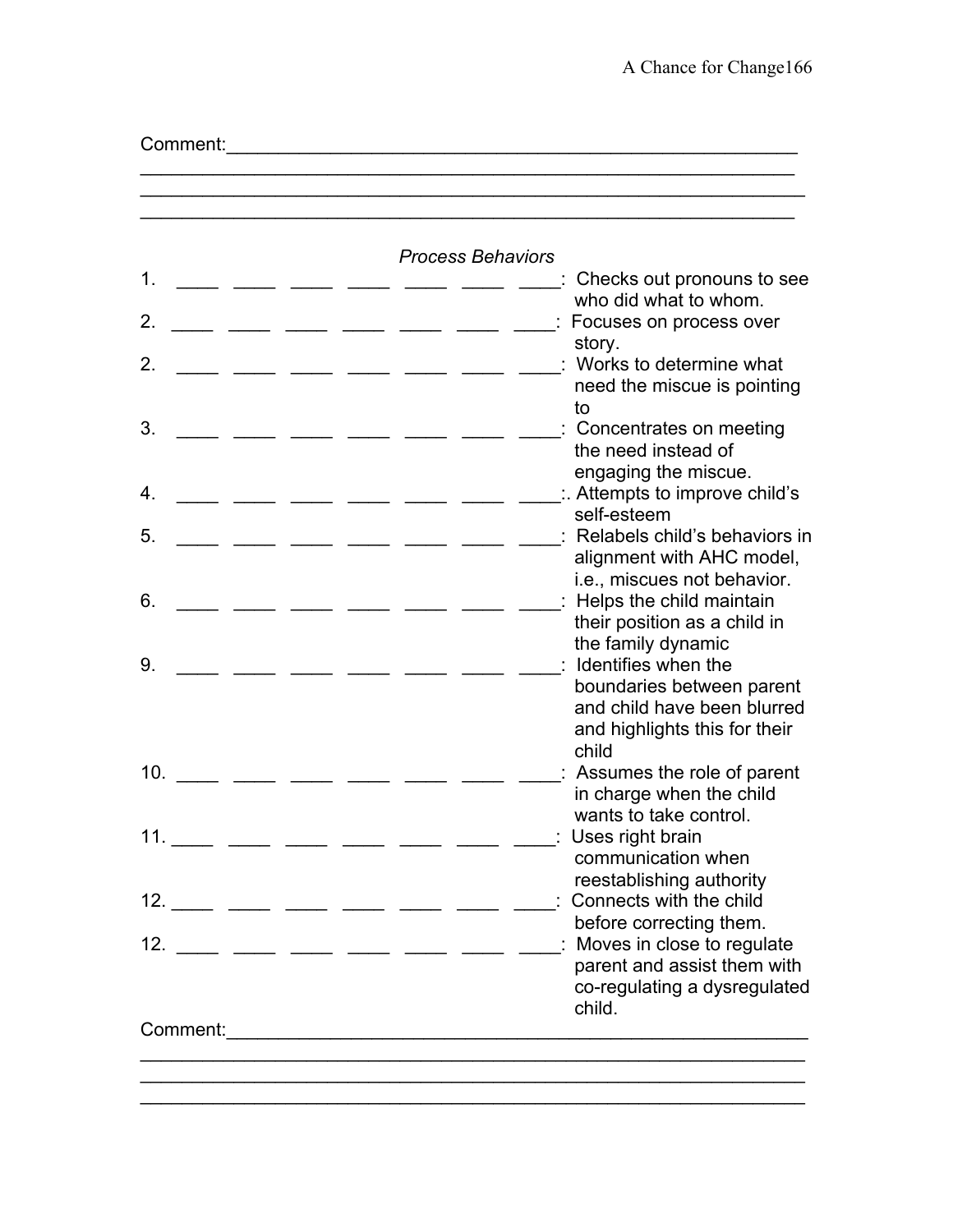| 1.             |  |                                                                                                                                                                                                                                                                                                                       |  | : Uses relationship is key as<br>a means of determining        |
|----------------|--|-----------------------------------------------------------------------------------------------------------------------------------------------------------------------------------------------------------------------------------------------------------------------------------------------------------------------|--|----------------------------------------------------------------|
|                |  |                                                                                                                                                                                                                                                                                                                       |  | what the child can and<br>cannot do.                           |
| 2.             |  |                                                                                                                                                                                                                                                                                                                       |  | : Encourages the child to find<br>their own solutions.         |
| 3.             |  |                                                                                                                                                                                                                                                                                                                       |  | Responds when the child<br>initiates communication.            |
| 4.             |  |                                                                                                                                                                                                                                                                                                                       |  | : Asks for current feelings.                                   |
| 5.             |  | ___ _____ ____ ____ ____                                                                                                                                                                                                                                                                                              |  | Redirects the child when the<br>focus becomes about the        |
|                |  |                                                                                                                                                                                                                                                                                                                       |  | other as a means of blame.                                     |
| 6.             |  |                                                                                                                                                                                                                                                                                                                       |  | Scans for and highlights the<br>positive.                      |
| 7 <sub>1</sub> |  | _ __ __ __ __ __ __                                                                                                                                                                                                                                                                                                   |  | : Uses role playing or                                         |
|                |  |                                                                                                                                                                                                                                                                                                                       |  | enactments.                                                    |
| 8.             |  |                                                                                                                                                                                                                                                                                                                       |  | : Pays attention to his/her<br>own discomfort and uses it      |
|                |  |                                                                                                                                                                                                                                                                                                                       |  | appropriately in relation to                                   |
| 9.             |  |                                                                                                                                                                                                                                                                                                                       |  | the child.<br>: Uses own affect to elicit                      |
|                |  |                                                                                                                                                                                                                                                                                                                       |  | affect in child.                                               |
| 10.            |  | ___ ____ ____ ____ ____ __                                                                                                                                                                                                                                                                                            |  | : Keeps the interaction in the<br>here and now.                |
| 11.            |  | ___ ___ ___ ___ ___ ___                                                                                                                                                                                                                                                                                               |  | : Focuses on solution over                                     |
| 12.            |  |                                                                                                                                                                                                                                                                                                                       |  | problem.                                                       |
|                |  | ___ ___ ___ ___ ___ ___                                                                                                                                                                                                                                                                                               |  | : Uses curiosity to gather<br>information about the child's    |
|                |  |                                                                                                                                                                                                                                                                                                                       |  | perception of a situation                                      |
| 13.            |  | __ ___ ___ ___ __                                                                                                                                                                                                                                                                                                     |  | : Facilitates child using his or<br>her words to ask for their |
|                |  |                                                                                                                                                                                                                                                                                                                       |  | needs and wants.                                               |
|                |  | 14. ___ ___ ___ ___ ___ ___ ___                                                                                                                                                                                                                                                                                       |  | Works to discover what will<br>motivate the child to bring     |
|                |  |                                                                                                                                                                                                                                                                                                                       |  | about change.                                                  |
|                |  | $15.$ ____ ___ ___ ___ ___ ___                                                                                                                                                                                                                                                                                        |  | $\therefore$ Helps the child see they                          |
|                |  |                                                                                                                                                                                                                                                                                                                       |  | have a choice in how they<br>respond.                          |
|                |  | $16.$ ____ ___ ___ ___ ___ ___                                                                                                                                                                                                                                                                                        |  | : Consistently marks miscues                                   |
|                |  |                                                                                                                                                                                                                                                                                                                       |  | with curiosity.<br>: Helps the child take                      |
|                |  | $17.$ $\frac{1}{2}$ $\frac{1}{2}$ $\frac{1}{2}$ $\frac{1}{2}$ $\frac{1}{2}$ $\frac{1}{2}$ $\frac{1}{2}$ $\frac{1}{2}$ $\frac{1}{2}$ $\frac{1}{2}$ $\frac{1}{2}$ $\frac{1}{2}$ $\frac{1}{2}$ $\frac{1}{2}$ $\frac{1}{2}$ $\frac{1}{2}$ $\frac{1}{2}$ $\frac{1}{2}$ $\frac{1}{2}$ $\frac{1}{2}$ $\frac{1}{2}$ $\frac{1$ |  | responsibility for their                                       |
|                |  |                                                                                                                                                                                                                                                                                                                       |  | actions.                                                       |
|                |  | Comment: Executive Comments and the comments of the contract of the contract of the contract of the contract of the contract of the contract of the contract of the contract of the contract of the contract of the contract o                                                                                        |  |                                                                |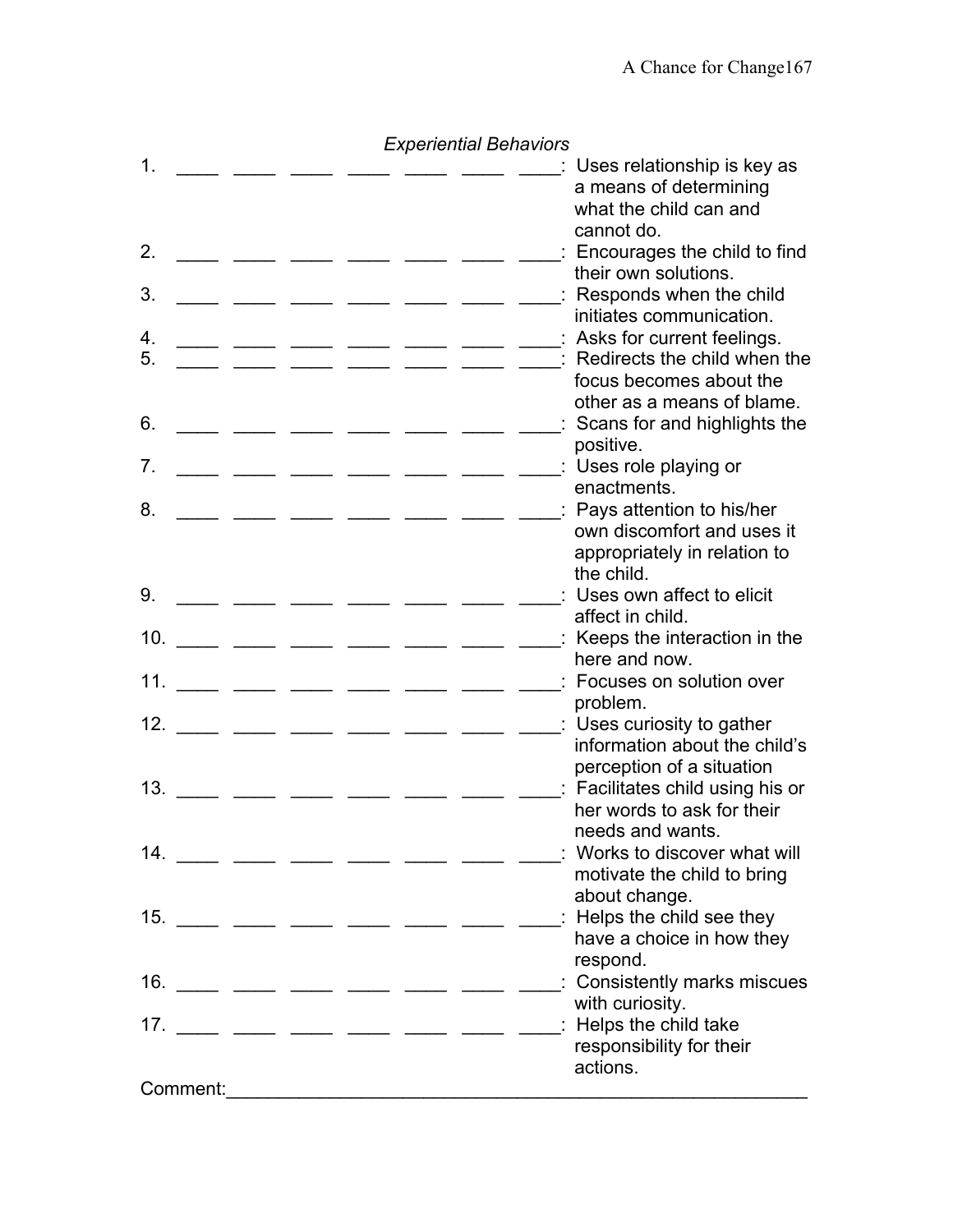### Family Observation Rating Scale Profile

\_\_\_\_\_\_\_\_\_\_\_\_\_\_\_\_\_\_\_\_\_\_\_\_\_\_\_\_\_\_\_\_\_\_\_\_\_\_\_\_\_\_\_\_\_\_\_\_\_\_\_\_\_\_\_\_\_\_\_\_\_\_\_\_

\_\_\_\_\_\_\_\_\_\_\_\_\_\_\_\_\_\_\_\_\_\_\_\_\_\_\_\_\_\_\_\_\_\_\_\_\_\_\_\_\_\_\_\_\_\_\_\_\_\_\_\_\_\_\_\_\_\_\_\_\_\_\_

 $\mathcal{L}_\text{max}$  and  $\mathcal{L}_\text{max}$  and  $\mathcal{L}_\text{max}$  and  $\mathcal{L}_\text{max}$  and  $\mathcal{L}_\text{max}$  and  $\mathcal{L}_\text{max}$ 

Study #: \_\_\_\_\_\_\_\_\_\_\_\_\_\_\_\_\_\_\_\_\_\_\_\_\_\_ Researcher: \_\_\_\_\_\_\_\_\_\_\_\_\_\_\_\_\_\_\_\_\_\_\_\_\_\_\_ Comments:  $\mathcal{L}_\text{max}$  and  $\mathcal{L}_\text{max}$  and  $\mathcal{L}_\text{max}$  and  $\mathcal{L}_\text{max}$  and  $\mathcal{L}_\text{max}$ 

|                |          | Structuring | Relationship | Process | Experiential |
|----------------|----------|-------------|--------------|---------|--------------|
| 6              | 60<br>55 |             |              |         |              |
| 5              | 50<br>45 |             |              |         |              |
| $\overline{4}$ | 40<br>35 |             |              |         |              |
| 3              | 30<br>25 |             |              |         |              |
| 2              | 20<br>15 |             |              |         |              |
| 1              | 10<br>5  |             |              |         |              |

*Note:* A profile of a parent's behavior may be constructed in two ways. In one approach, raw scores, the total points within each category, may be added and placed on the profile. However, it may at times be helpful to use the mean ratings of only those behaviors actually observed within each category. The above profile has been constructed to accommodate either method.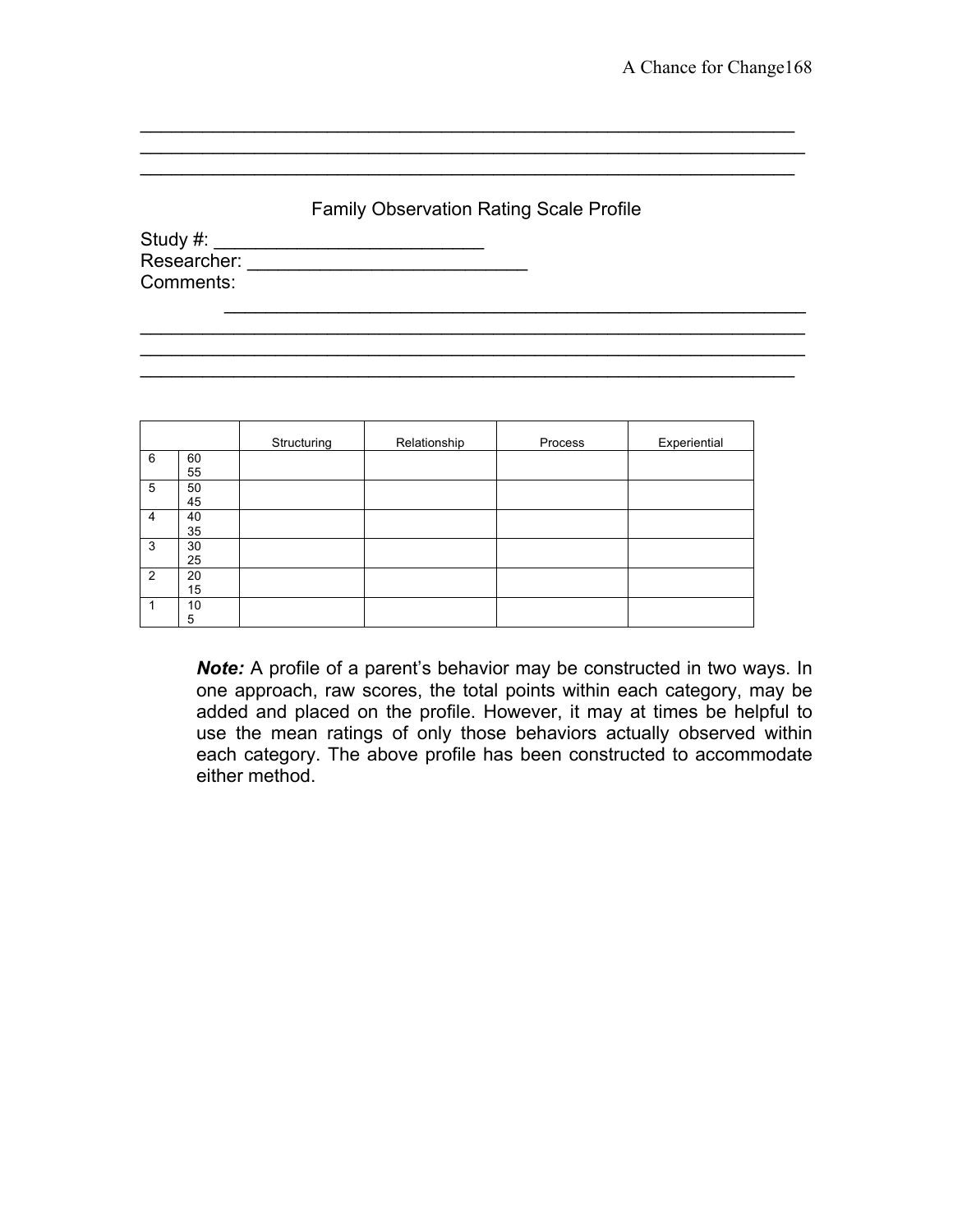# **Appendix F**

|                      | Week 1             | Week 2                | Week 3               | Week 4       |
|----------------------|--------------------|-----------------------|----------------------|--------------|
| Content              | Attachment         | Triune Brain          | Right brain          | Importance   |
|                      | Neuroscience       | <b>Four Defenses</b>  | communication        | of Self-Care |
|                      | Cycle of Trust     | <b>Mirror Neurons</b> | <b>Emotion</b> focus |              |
|                      |                    |                       | Schemas              |              |
| <b>Interventions</b> | Understanding      | Becoming aware        | Rewiring schemas     | Relationship |
|                      | the parent's       | of when the           | Tools for shifting   | is Key       |
|                      | attachment style;  | adult is              | from left            |              |
|                      | Importance of      | parenting from        | hemisphere           |              |
|                      | parent healing     | the survival          | communication to     |              |
|                      | their wounding     | brain from the        | right hemisphere     |              |
|                      |                    | mammalian             | communication        |              |
|                      |                    | brain for             |                      |              |
|                      |                    | connection            |                      |              |
| <b>Activity</b>      | <b>Behaviors</b>   | Freeze-Frame:         | Watch TED talk,      | Couple's     |
|                      | associated with a  | shifting from         | A Stroke of          | Dialog       |
|                      | child who trusts   | survival brain to     | Insight by Dr. Jill  | (IMAGO)      |
|                      | adults vs. a child | the mammalian         | Bolte Taylor.        |              |
|                      | who has learned    | or neocortex in       | Parents identify     |              |
|                      | mistrust           | order to create       | what is associated   |              |
|                      |                    | emotional safety      | with the left        |              |
|                      |                    | and encourage         | hemisphere           |              |
|                      |                    | connection in the     | processing vs.       |              |
|                      |                    | parent-child          | right hemisphere     |              |
|                      |                    | dyad                  | processing           |              |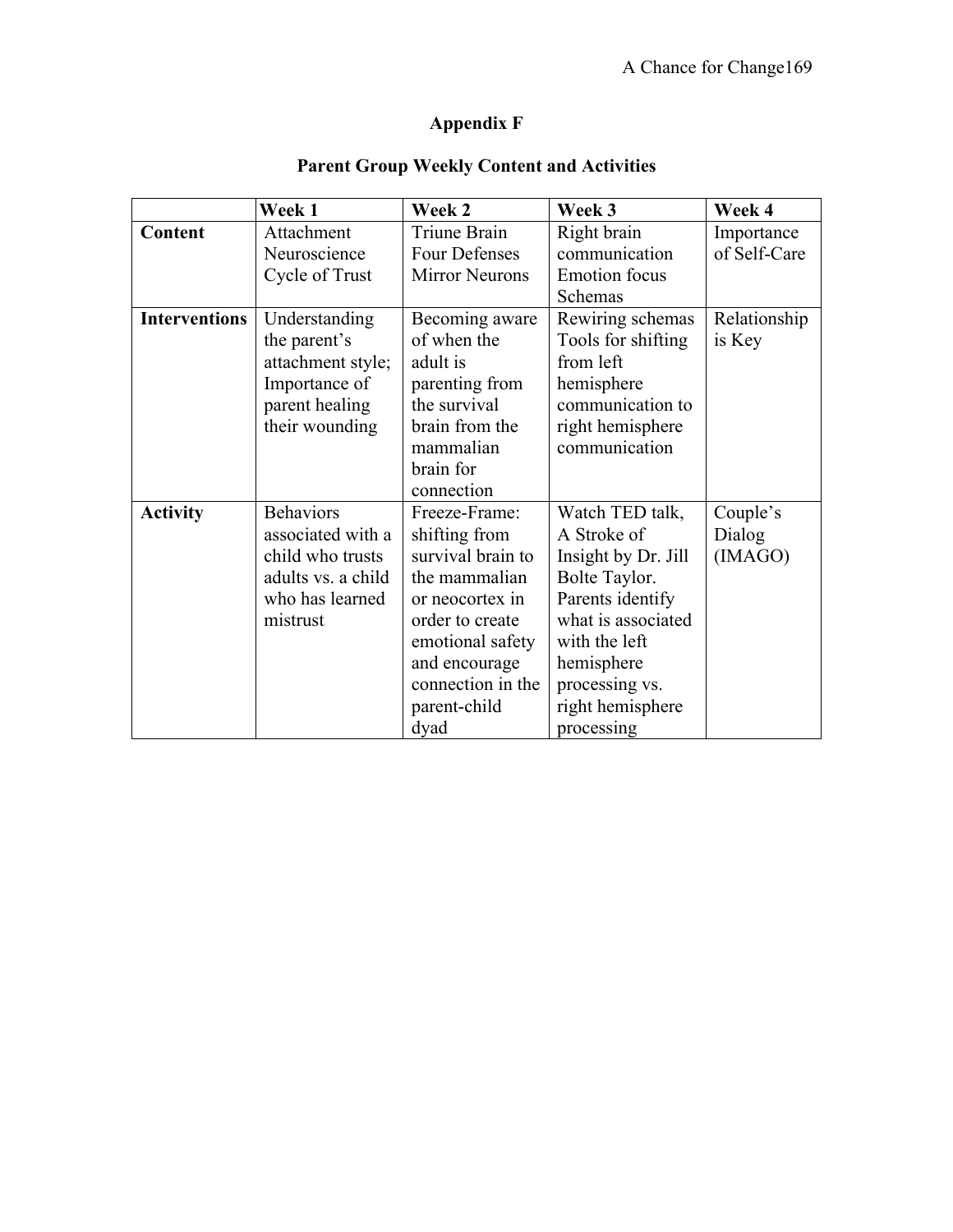#### **Appendix G**

#### **Journal Questions**

- 1. What if anything are you noticing about your emotional reactions to your child?
- 2. What were some previous triggers?
- 3. How are you responding to those triggers now?
- 4. What are you noticing in your body as a result of those responses?
- 5. What did you learn in class that supported or did not support this change?
- 6. What aspects of this week's training impacted you the most?
- 7. What aspects of this week's training impacted you the least?
- 8. What do you wish you could have learned more about?
- 9. What are you taking away from this week's class?
- 10. In what ways are you connecting to the material discussed in class?
- 11. In what ways are you not connecting to the material discussed in class?
- 12. Describe your relationship with your child before the training.
- 13. Describe your current relationship with your child.
- 14. Additional comments: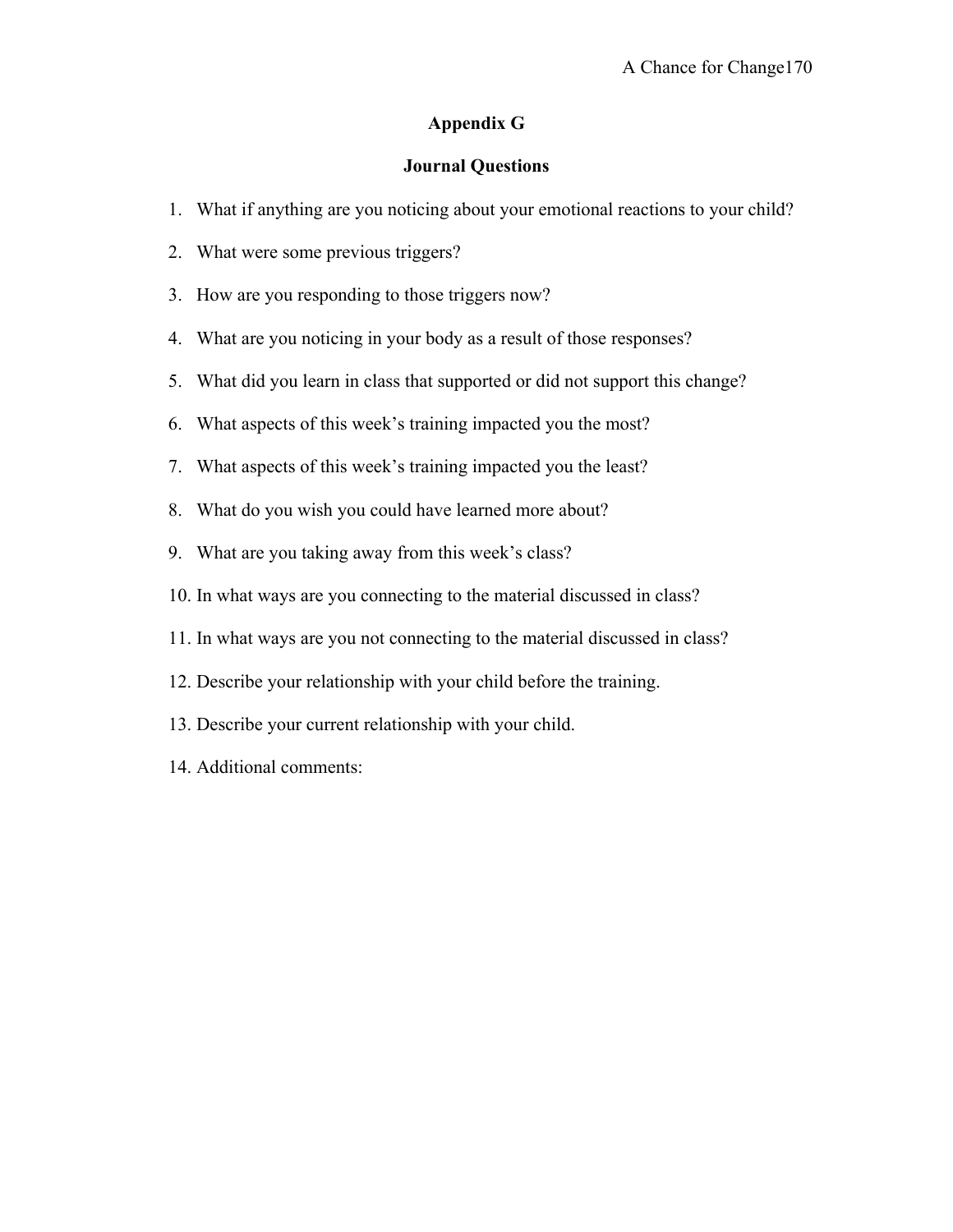# **Appendix H**

### **Focus Group Questions**

- How does this model of treatment compare to other models of treatment you have used to address your child's behavioral issues? Have you tried other treatment models?
- What enabled you to learn all you learned from the parent group?
- How did you learn? What allowed you to learn?
- What prompted the changes in your household?
- How would you describe the process of change?
	- o What characteristics of the group facilitation inspired you to implement the material you were learning in group?
- The counselor did some treatment modeling:
	- o What was your experience of seeing the treatment modeled?
	- o Did you know your therapist was modeling the treatment approach?
	- o What was your process as a parent observing?
- What was your experience participating in the group?
- Did the group contribute to your change process? (What aspects of the group facilitation inspired you to want to change?)
- Can you separate out what aspect of change the group contributed to versus inhome or in-office counseling? If so, what aspects do you attribute to the group?
- How have your thoughts about your child changed since you attended the group?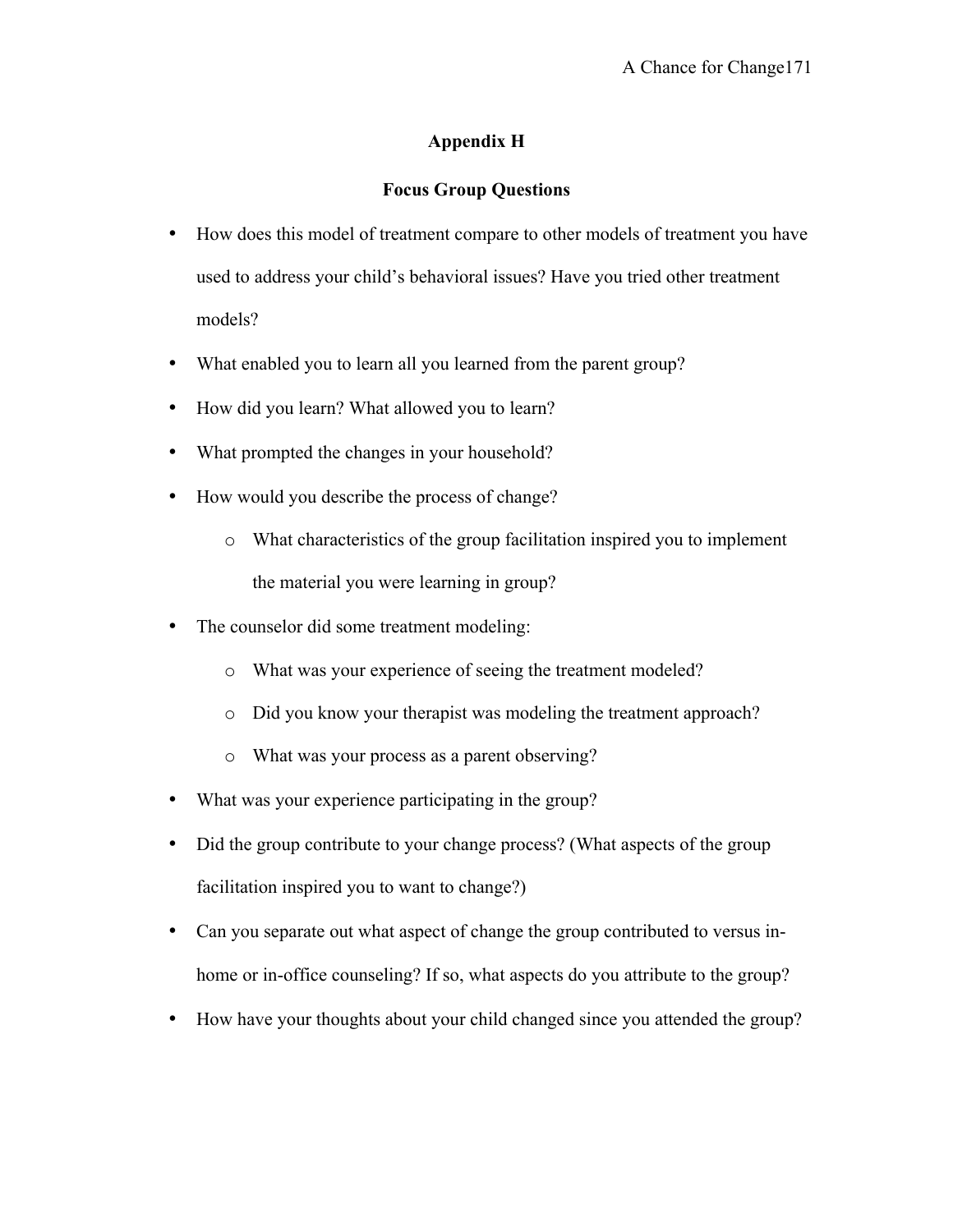# **Appendix I**

### **The University of New Mexico**

### **Consent to Participate in Research** January 2016

#### **Introduction**

You are being asked to participate in a research study that is being done by Michele Coleman, who is the Principal Investigator and student, from the Department of Individual, Family, and Community Education at the University of New Mexico, under the direction of Kristopher Goodrich, PhD., Faculty Advisor. This research is studying the parent group training component of the Attachment Healing Center's model of treatment, Healing in Resonance.

You are being asked to participate in this study because we want to determine what if any impact the training has on parenting a child with disorganized attachment. We will invite up to 15 families to participate with the hope that 5 people will take part in this study. This is a multiple site project in that we will recruit from Albuquerque, and Las Cruces, New Mexico. All research activities will take place in the State of New Mexico.

Attachment Healing Center, a division of Inner Guidance, LC is funding this study. There is no outside funding for this study.

This form will explain the research study, and will also explain the possible risks as well as the possible benefits to you. We encourage you to talk with your family and friends before you decide to take part in this research study. If you have any questions, please ask one of the study investigators.

### **What will happen if I decide to participate?**

If you agree to participate, the following things will happen:

- Attend four two-hour psycho-educational groups for adult caregivers of children with disorganized attachment
- You will be asked to journal weekly after each of the four parenting groups.
- The groups will inform the caregivers of the neuroscience concepts used in this treatment approach of parenting children with attachment issues.
- Following turning in your weekly journals, there will be one interview and one observation of you parenting implementing some of the tools taught in training.
- Should you decide to drop out of the study, this will not impact your ability to continue obtaining mental health treatment from the Attachment Healing Center.
- Your weekly journals will be given a study number that will link your personal information with the journal. The link between the study number and your personal information will remain intact until after the data analysis has been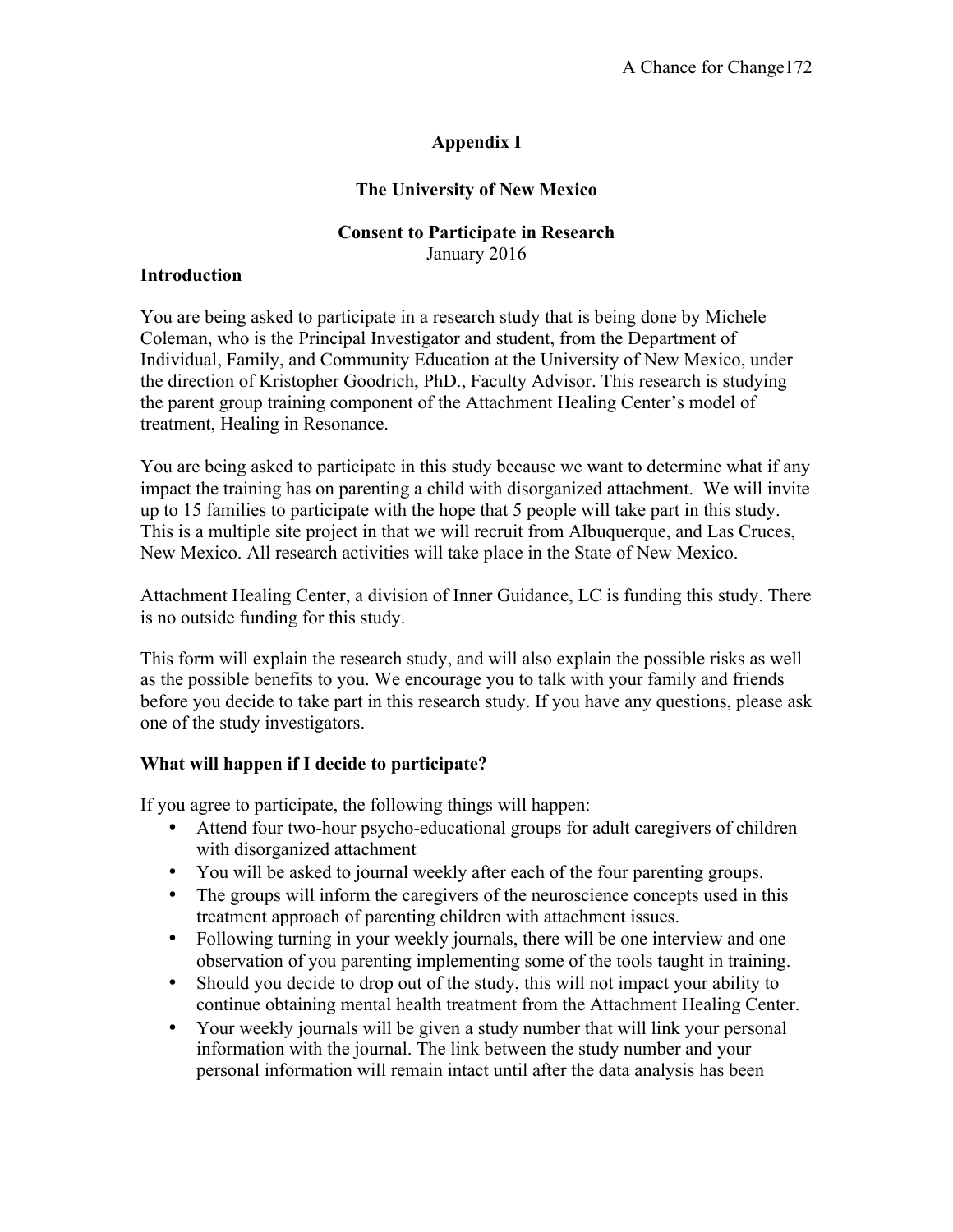completed and the document linking you and your study number will be destroyed.

- Your journals will be placed in a locked box for transport by the Student Investigator to the Faculty Advisor, Dr. Kristopher Goodrich, at the University of New Mexico.
- The data gathered from your journals will be entered into a computer database, encrypted and password protected. Following the data gathering and analysis, the data will be stored on a flash drive along with your consent form and will be locked in a file cabinet and maintained by the Principal Student Investigator, Michele Coleman.
- Hard copy notes of the observation and interview will also be stored in a lock box for transportation to Dr. Goodrich. Notes from the observation and interview will remain in Dr. Goodrich's possession.
- You will be invited to attend a where you will have an opportunity to review and edit the vignettes created from your participation along with an opportunity to comment on the research findings. The focus group will be audiotaped.
- Michele Coleman and Dr. Goodrich will have access to your study information. Data will be stored for six years and then will be destroyed.

# **How long will I be in this study?**

There are three aspects to the study; 1) attendance at weekly parenting training for four weeks, 2) weekly journaling for four weeks, 3) observation and interview at the end of the parent training. The following is the time we anticipate each activity will take:

- Parenting group  $-8$  hours
- Journaling  $-4$  hours
- Interview and observation 1 hour
- Focus group, including vignette review  $-2$  hours

### **What are the risks of being in this study?**

There are risks of stress, emotional distress, inconvenience and possible loss of privacy and confidentiality associated with participating in a research study.

Additional risks of being in this study include becoming uncomfortable when confronted about personal issues that may be contributing to your child's dysfunctional coping behaviors. Distress can be typical in the counseling change process, and change can be helpful. The licensed and trained clinicians know how to address and support this stress and can help alleviate the stress. Should you become agitated and require additional individual therapy, a clinician from our agency can be assigned to you. Information from your individual session will not become a part of the study. You may also call Agora Hotline at 1.866.HELP1NM (1.866.435.7166) In Albuquerque, 277.3013.

With the audiotaping of the focus group, there is a risk of a breach in confidentiality. To address this potential risk pseudonyms will be used and focus group recordings will be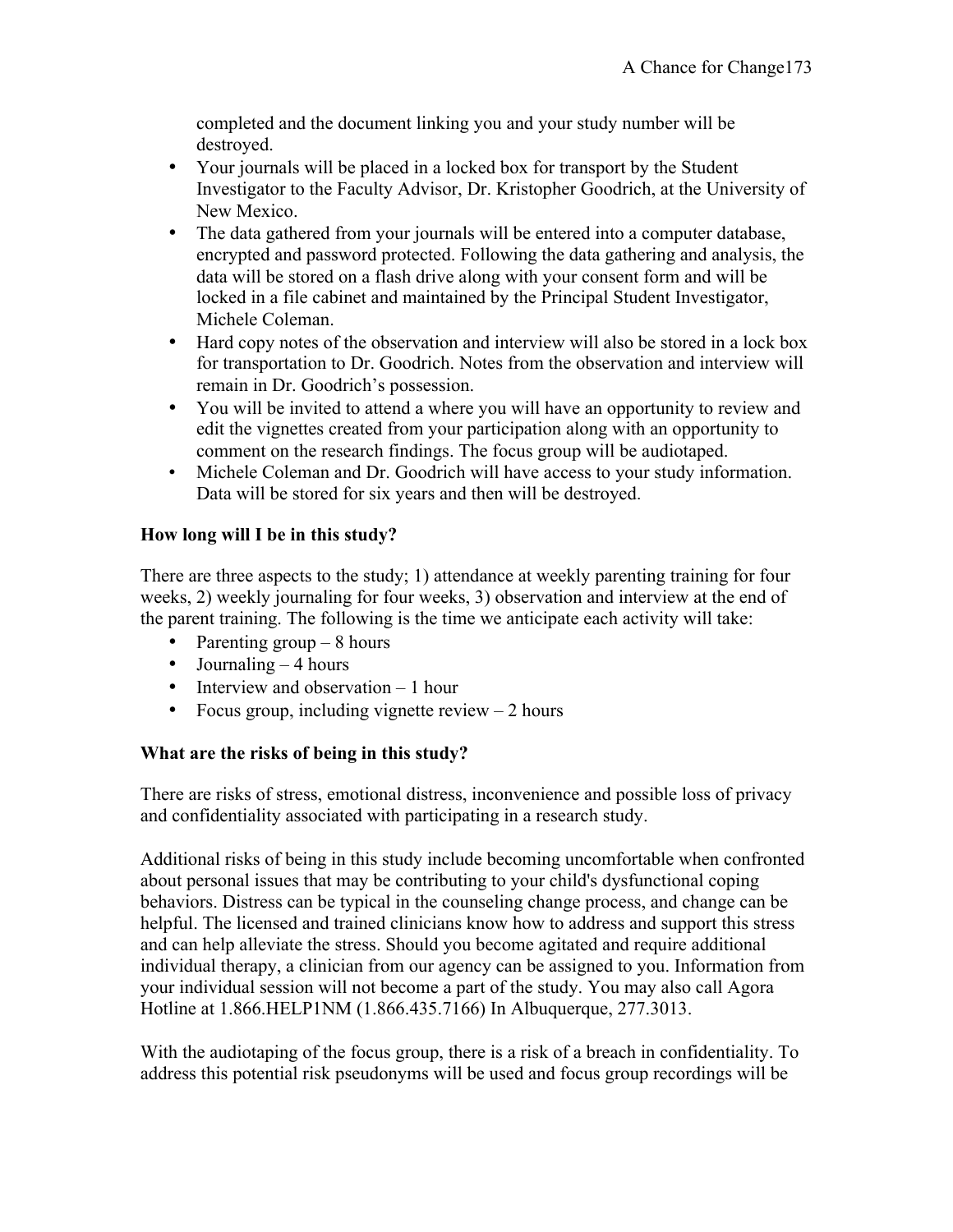transcribed and destroyed after transcription to guard participant confidentiality. You can decline participation in the focus group with no harm or consequences.

It is also important that you know that there are legal limits with regard to confidentiality. In certain situations the research investigators, who are also counselors, may be required to reveal information obtained during the groups or from your journals to other persons or agencies without your permission. These situations include, but are not limited to;

- where there is a threat of bodily harm to yourself
- where there is a threat of bodily harm to another person
- where there is evidence of any type of child abuse
- where there is evidence of any type of elder abuse or abuse of other dependent adults who are not able to protect their rights.

For more information about risks, ask the study investigators.

### **What are the benefits to being in this study?**

There may or may not be a benefit to you from participating in this study. As a participant in this study you may receive a small benefit from the insight obtained through the journaling process or as a result of the interview.

Additionally, families participating in the research are guaranteed a therapist to support applying the concepts learned in group.

### **What other choices do I have if I do not want to be in this study?**

Participation in this research is voluntary. You may still attend the four-week psychotherapy group and you can obtain mental health services from our agency if you do not wish to participate in this study. However, there may be a wait for a clinician at the time you are seeking services. If you choose to withdraw, no penalties will occur.

### **How will my information be kept confidential?**

Information obtained as part of this study will be assigned a study number. Information without the participant's name will be entered into a computer database, encrypted and password protected. Data will be stored on a flash drive and along with consent forms will be locked in a file cabinet and maintained by the Principal Investigator Michele Coleman. The link between your personal information and the study record number will be destroyed after the data analysis is completed. Michele Coleman and her Faculty Advisor, Dr. Kristopher Goodrich, will have access to your study information. Data will be stored for six years and then will be destroyed.

We will take measures to protect the security of all your personal information, but we cannot guarantee confidentiality of all study data.

Information contained in your study record is used by the principal investigator and her faculty advisor and other study investigators. The University of New Mexico Institutional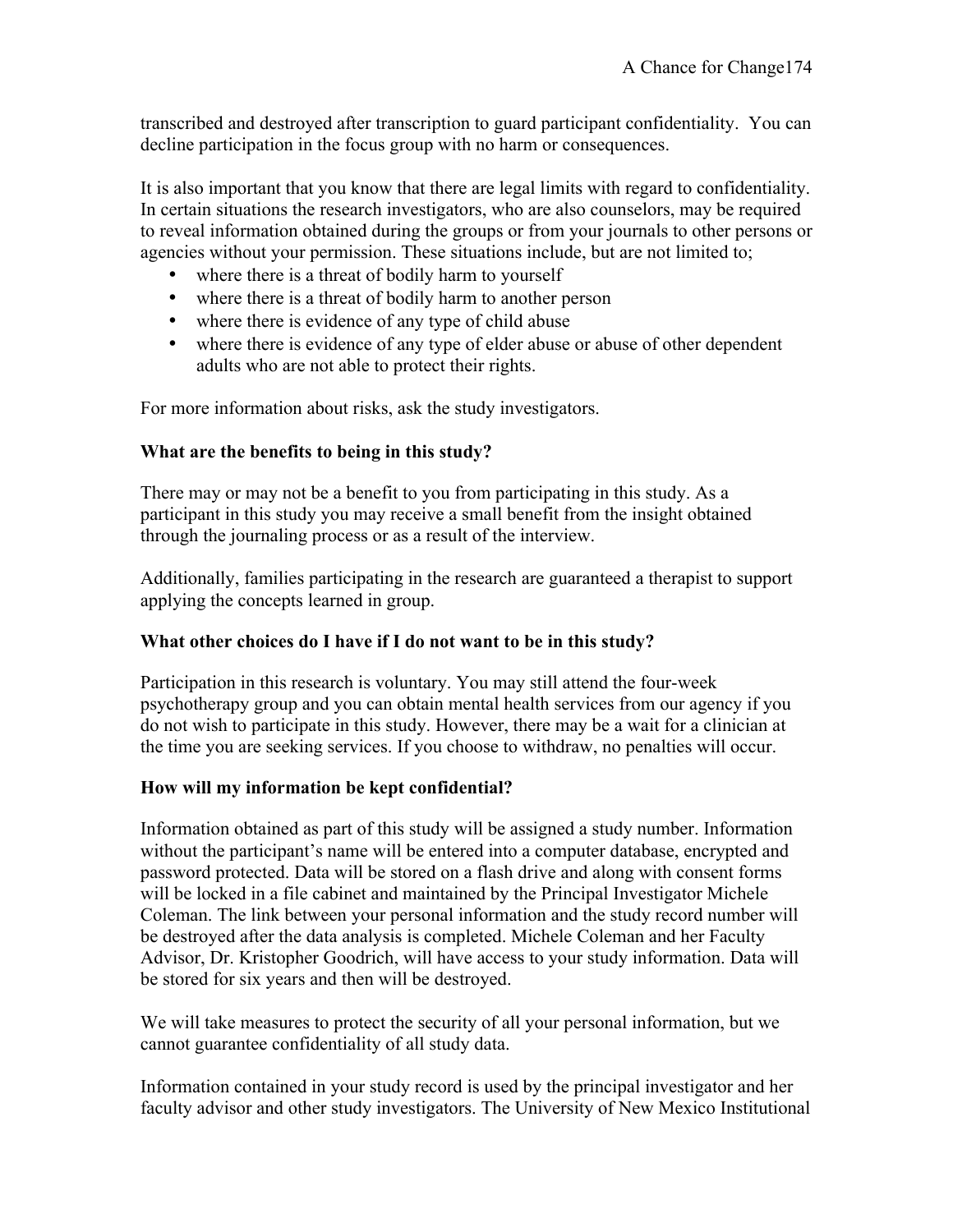Review Board (IRB) that oversees human subject research and/or other entities may be permitted to access your records. There may be times when we are required by law to share your information. Your name will not be used in any published reports about this study. A copy of this consent form will not be kept in your medical record, but will be kept in your study record.

Finally, you should understand that the investigator and her research team are not prevented from taking steps, including reporting to authorities, to prevent serious harm of yourself or others.

### **What are the costs of taking part in this study?**

There is no cost to you to be in this study.

### **Will I be paid for taking part in this study?**

Once you have submitted your journal entries for your experience implementing what was shared in each of the four weeks of group, you will be compensated with a \$25 Amazon gift card to thank you for your participation in this study.

Compensation is considered taxable income. Amounts of \$600 or more will be reported by UNM to the Internal Revenue Service (IRS).

### **How will I know if you learn something new that may change my mind about participating?**

You will be informed of any significant new findings that become available during the course of the study, such as changes in the risks or benefits resulting from participating in the research or new alternatives to participation that might change your mind about participating.

### **Can I stop being in the study once I begin?**

Your participation in this study is completely voluntary. You have the right to choose not to participate or to withdraw your participation at any point in this study without affecting your future mental health care or other services to which you are entitled. Up until the completion of the data analysis you also have the right to request that your data no longer be included. After the data analysis has been completed however, we will no longer be able to determine which data are connected to you.

### **Whom can I call with questions or complaints about this study?**

If you have any questions, concerns or complaints at any time about the research study, please contact the Faculty Advisor, Dr. Kristopher Goodrich at (505) 277-7222, or kgoodric@unm.edu. Dr. Goodrich has no affiliation with the Attachment Healing Center.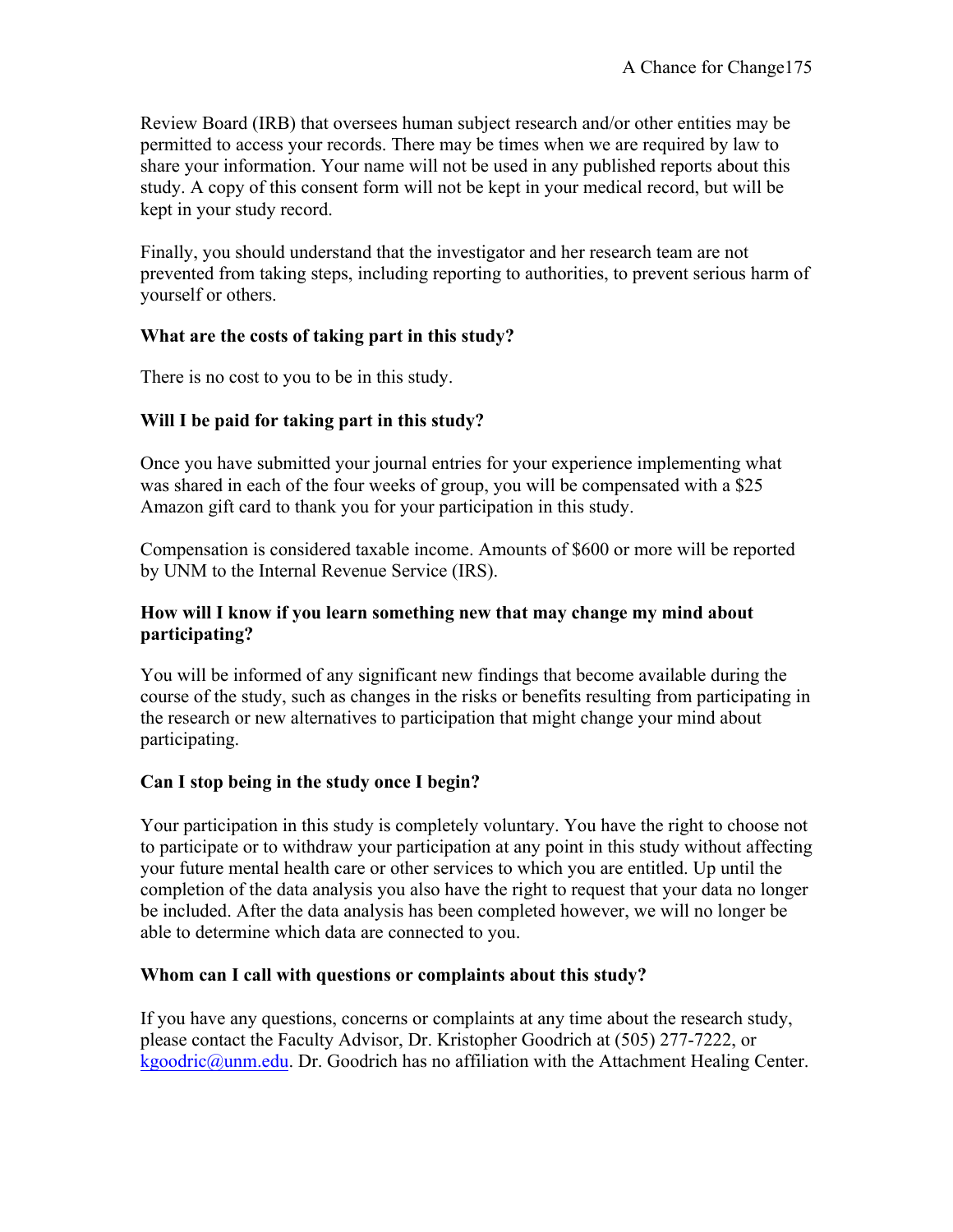If you need to contact someone after business hours or on weekends, please call (505) 270-1297 and ask for Michele Coleman or call (505) 321-1827, which is the Center's emergency phone number.

If you would like to speak with someone other than the research team, you may call the UNM Office of the IRB at (505) 277-2644.

### **Whom can I call with questions about my rights as a research participant?**

If you have questions regarding your rights as a research participant, you may call the UNM Office of the IRB (OIRB) at (505) 277-2644. The IRB is a group of people from UNM and the community who provide independent oversight of safety and ethical issues related to research involving human participants. For more information, you may also access the OIRB website at http://irb.unm.edu.

### **CONSENT AND AUTHORIZATION**

You are making a decision whether to participate in this study. Your signature below indicates that you read the information provided. By signing this consent form, you are not waiving any of your legal rights as a research participant.

I have had an opportunity to ask questions and all questions have been answered to my satisfaction. By signing this consent form, I agree to participate in this study. A copy of this consent form will be provided to you.

 $\_$  , and the contribution of the contribution of  $\mathcal{L}_\mathcal{A}$  , and the contribution of  $\mathcal{L}_\mathcal{A}$  , and the contribution of  $\mathcal{L}_\mathcal{A}$ 

I agree to have my participation in the focus group audiotaped.

 $\mathcal{L}_\text{max}$  , and the set of the set of the set of the set of the set of the set of the set of the set of the set of the set of the set of the set of the set of the set of the set of the set of the set of the set of the

Name of Adult Subject (print)

Signature of Adult Subject Date

### **INVESTIGATOR SIGNATURE**

I have explained the research to the participant and answered all of his/her questions. I believe that he/she understands the information described in this consent form and freely consents to participate.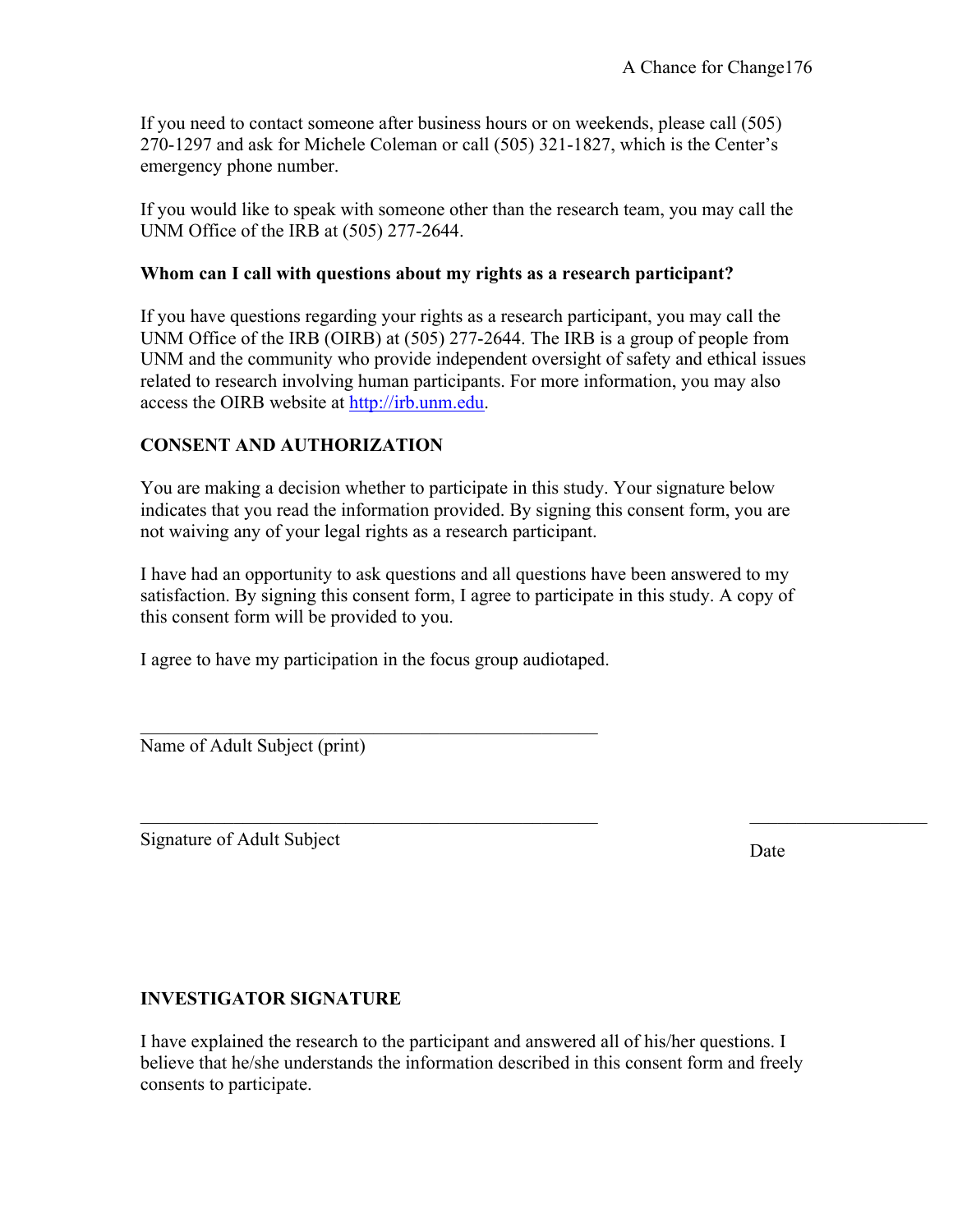Name of Investigator/ Study Team Member (print)

 $\mathcal{L}_\text{max}$  and the contract of the contract of the contract of the contract of the contract of the contract of the contract of the contract of the contract of the contract of the contract of the contract of the contrac

Signature of Investigator/ Study Team Member Date

 $\mathcal{L}_\text{max} = \mathcal{L}_\text{max} = \mathcal{L}_\text{max} = \mathcal{L}_\text{max} = \mathcal{L}_\text{max} = \mathcal{L}_\text{max} = \mathcal{L}_\text{max} = \mathcal{L}_\text{max} = \mathcal{L}_\text{max} = \mathcal{L}_\text{max} = \mathcal{L}_\text{max} = \mathcal{L}_\text{max} = \mathcal{L}_\text{max} = \mathcal{L}_\text{max} = \mathcal{L}_\text{max} = \mathcal{L}_\text{max} = \mathcal{L}_\text{max} = \mathcal{L}_\text{max} = \mathcal{$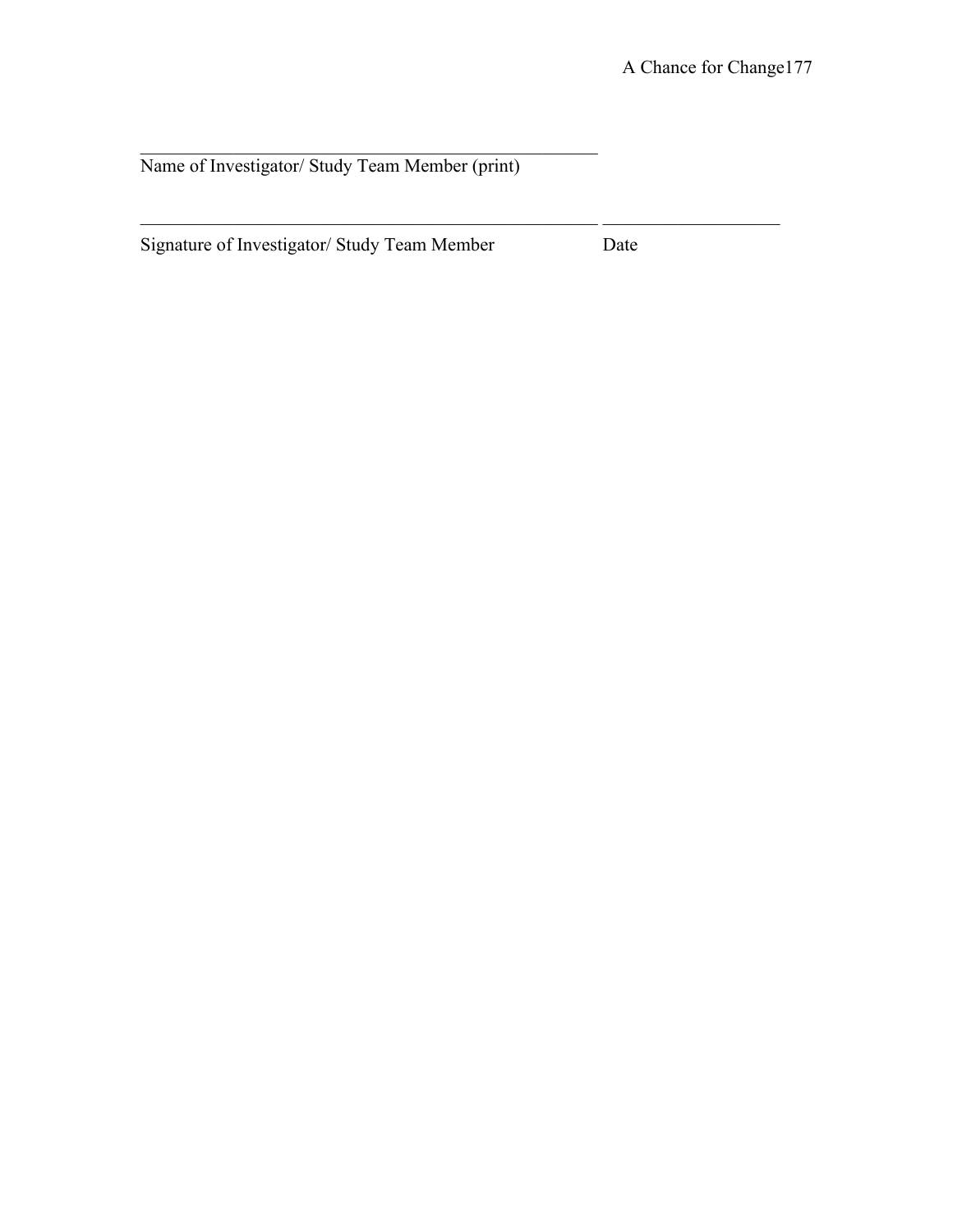# **Appendix J**

### **Consent form prior to adding Focus Group Consent The University of New Mexico Consent to Participate in Research April 2015**

#### **Introduction**

You are being asked to participate in a research study that is being done by Michele Coleman, who is the Principal Investigator and student, from the Department of Individual, Family, and Community Education at the University of New Mexico, under the direction of Kristopher Goodrich, PhD., Faculty Advisor. This research is studying the parent group training component of the Attachment Healing Center's model of treatment, Healing in Resonance.

You are being asked to participate in this study because we want to determine what if any impact the training has on parenting a child with disorganized attachment. We will invite up to 15 families to participate with the hope that 5 people will take part in this study. This is a multiple site project in that we will recruit from Albuquerque, and Las Cruces, New Mexico. All research activities will take place in the State of New Mexico.

Attachment Healing Center, a division of Inner Guidance, LC is funding this study. There is no outside funding for this study.

This form will explain the research study, and will also explain the possible risks as well as the possible benefits to you. We encourage you to talk with your family and friends before you decide to take part in this research study. If you have any questions, please ask one of the study investigators.

### **What will happen if I decide to participate?**

If you agree to participate, the following things will happen:

- Attend four two-hour psycho-educational groups for adult caregivers of children with disorganized attachment
- You will be asked to journal weekly after each of the four parenting groups.
- The groups will inform the caregivers of the neuroscience concepts used in this treatment approach of parenting children with attachment issues.
- Following turning in your weekly journals, there will be one interview and one observation of you parenting implementing some of the tools taught in training.
- Should you decide to drop out of the study, this will not impact your ability to continue obtaining mental health treatment from the Attachment Healing Center.
- Your weekly journals will be given a study number that will link your personal information with the journal. The link between the study number and your personal information will remain intact until after the data analysis has been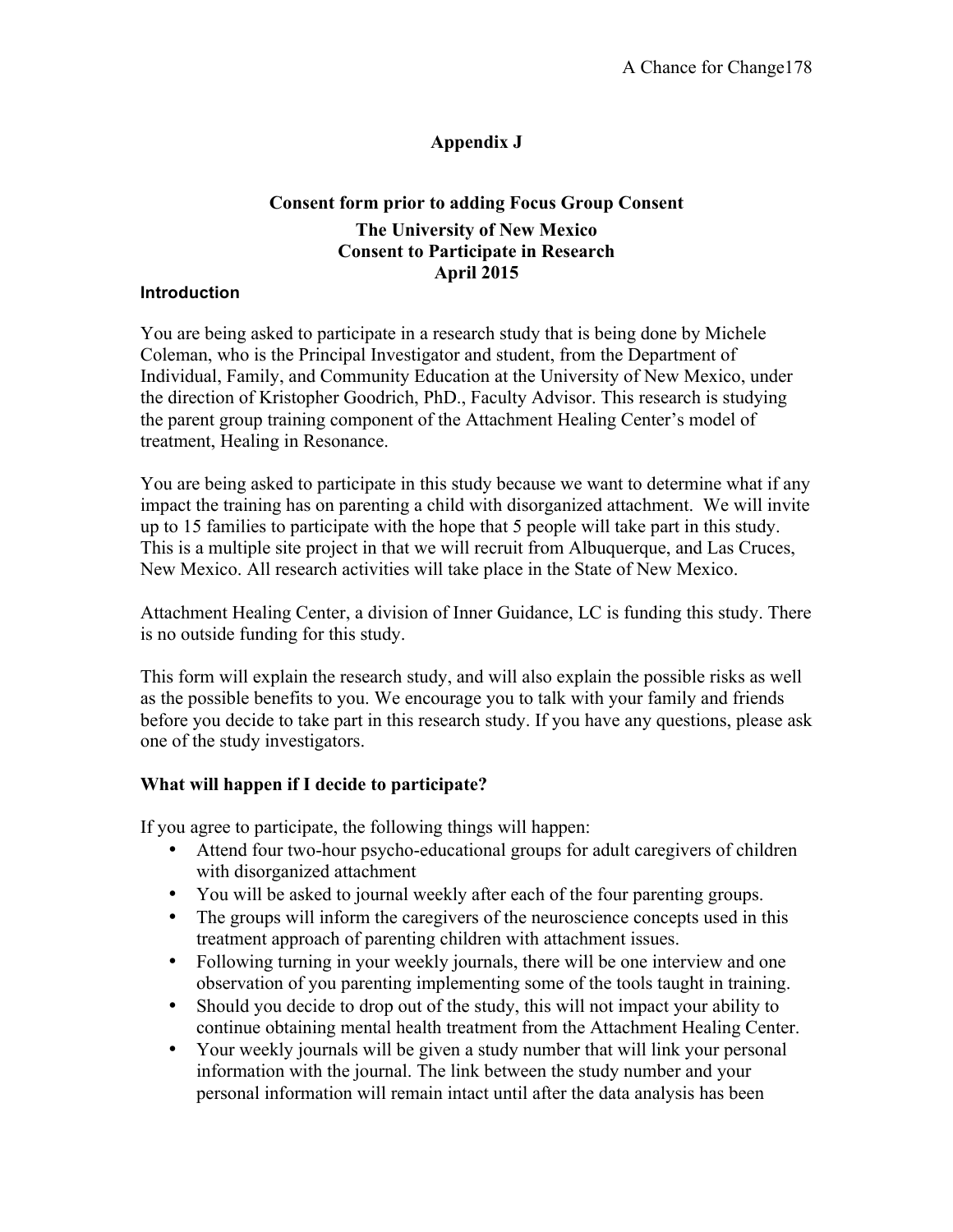completed and the document linking you and your study number will be destroyed.

- Your journals will be placed in a locked box for transport by the Student Investigator to the Faculty Advisor, Dr. Kristopher Goodrich, at the University of New Mexico.
- The data gathered from your journals will be entered into a computer database, encrypted and password protected. Following the data gathering and analysis, the data will be stored on a flash drive along with your consent form and will be locked in a file cabinet and maintained by the Principal Student Investigator, Michele Coleman.
- Hard copy notes of the observation and interview will also be stored in a lock box for transportation to Dr. Goodrich. Notes from the observation and interview will remain in Dr. Goodrich's possession.
- Michele Coleman and Dr. Goodrich will have access to your study information. Data will be stored for six years and then will be destroyed.

### **How long will I be in this study?**

There are three aspects to the study; 1) attendance at weekly parenting training for four weeks, 2) weekly journaling for four weeks, 3) observation and interview at the end of the parent training. The following is the time we anticipate each activity will take:

- Parenting group  $-8$  hours
- Journaling  $-4$  hours
- Interview and observation 1 hour

### **What are the risks or side effects of being in this study?**

There are risks of stress, emotional distress, inconvenience and possible loss of privacy and confidentiality associated with participating in a research study.

Additional risks of being in this study include becoming uncomfortable when confronted about personal issues that may be contributing to your child's dysfunctional coping behaviors. Distress can be typical in the counseling change process, and change can be helpful. The licensed and trained clinicians know how to address and support this stress and can help alleviate the stress. Should you become agitated and require additional individual therapy, a clinician from our agency can be assigned to you. Information from your individual session will not become a part of the study. You may also call Agora Hotline at 1.866.HELP1NM (1.866.435.7166) In Albuquerque, 277.3013.

It is also important that you know that there are legal limits with regard to confidentiality. In certain situations the research investigators, who are also counselors, may be required to reveal information obtained during the groups or from your journals to other persons or agencies without your permission. These situations include, but are not limited to;

- where there is a threat of bodily harm to yourself
- where there is a threat of bodily harm to another person
- where there is evidence of any type of child abuse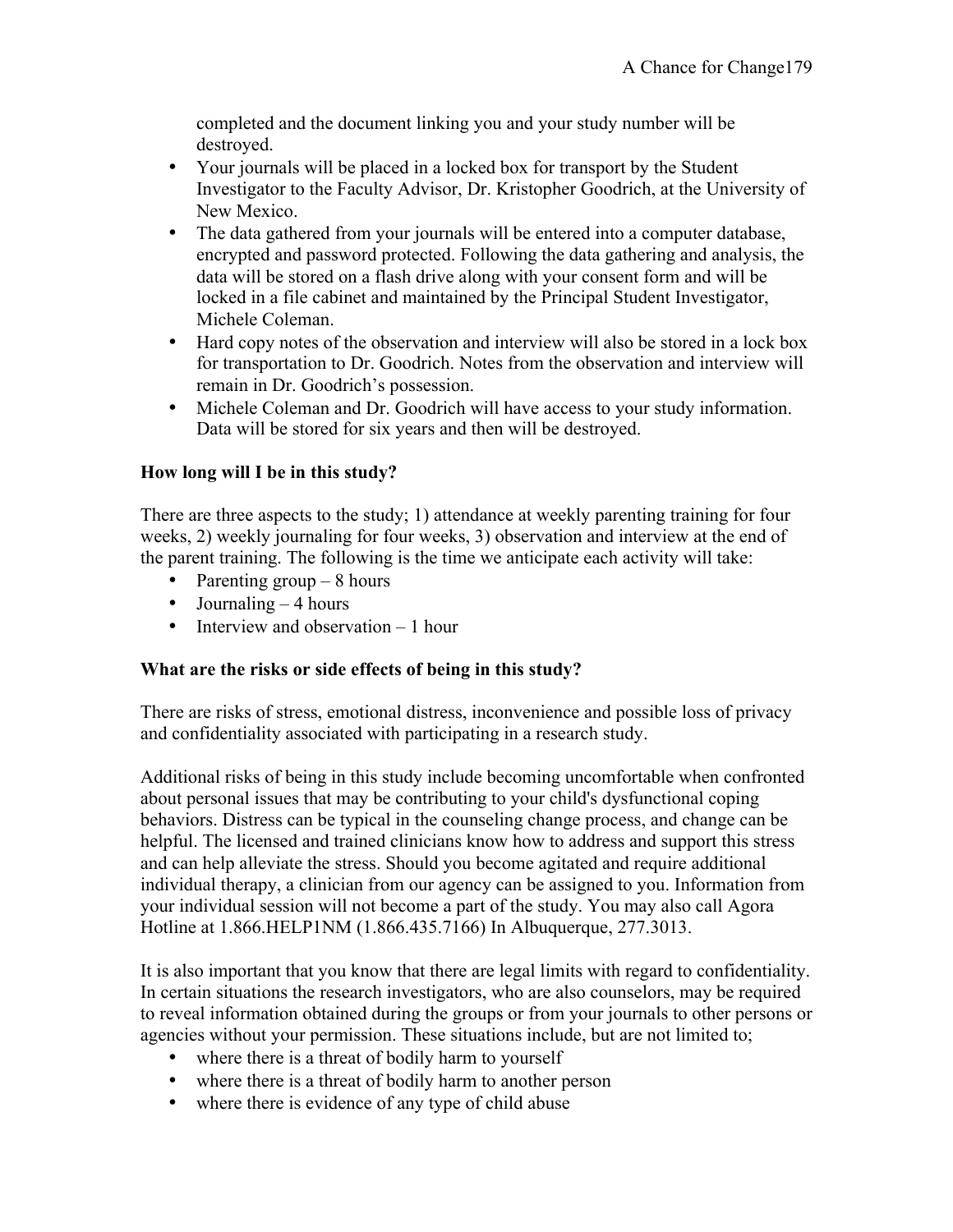• where there is evidence of any type of elder abuse or abuse of other dependent adults who are not able to protect their rights.

For more information about risks, ask the study investigators.

### **What are the benefits to being in this study?**

There may or may not be a benefit to you from participating in this study. As a participant in this study you may receive a small benefit from the insight obtained through the journaling process or as a result of the interview.

Additionally, families participating in the research are guaranteed a therapist to support applying the concepts learned in group.

#### **What other choices do I have if I do not want to be in this study?**

Participation in this research is voluntary. You may still attend the four-week psychotherapy group and you can obtain mental health services from our agency if you do not wish to participate in this study. However, there may be a wait for a clinician at the time you are seeking services. If you choose to withdraw, no penalties will occur.

#### **How will my information be kept confidential?**

Information obtained as part of this study will be assigned a study number. Information without the participant's name will be entered into a computer database, encrypted and password protected. Data will be stored on a flash drive and along with consent forms will be locked in a file cabinet and maintained by the Principal Investigator Michele Coleman. The link between your personal information and the study record number will be destroyed after the data analysis is completed. Michele Coleman and her Faculty Advisor, Dr. Kristopher Goodrich, will have access to your study information. Data will be stored for six years and then will be destroyed.

We will take measures to protect the security of all your personal information, but we cannot guarantee confidentiality of all study data.

Information contained in your study record is used by the principal investigator and her faculty advisor and other study investigators. The University of New Mexico Institutional Review Board (IRB) that oversees human subject research and/or other entities may be permitted to access your records. There may be times when we are required by law to share your information. Your name will not be used in any published reports about this study. A copy of this consent form will not be kept in your medical record, but will be kept in your study record.

Finally, you should understand that the investigator and her research team are not prevented from taking steps, including reporting to authorities, to prevent serious harm of yourself or others.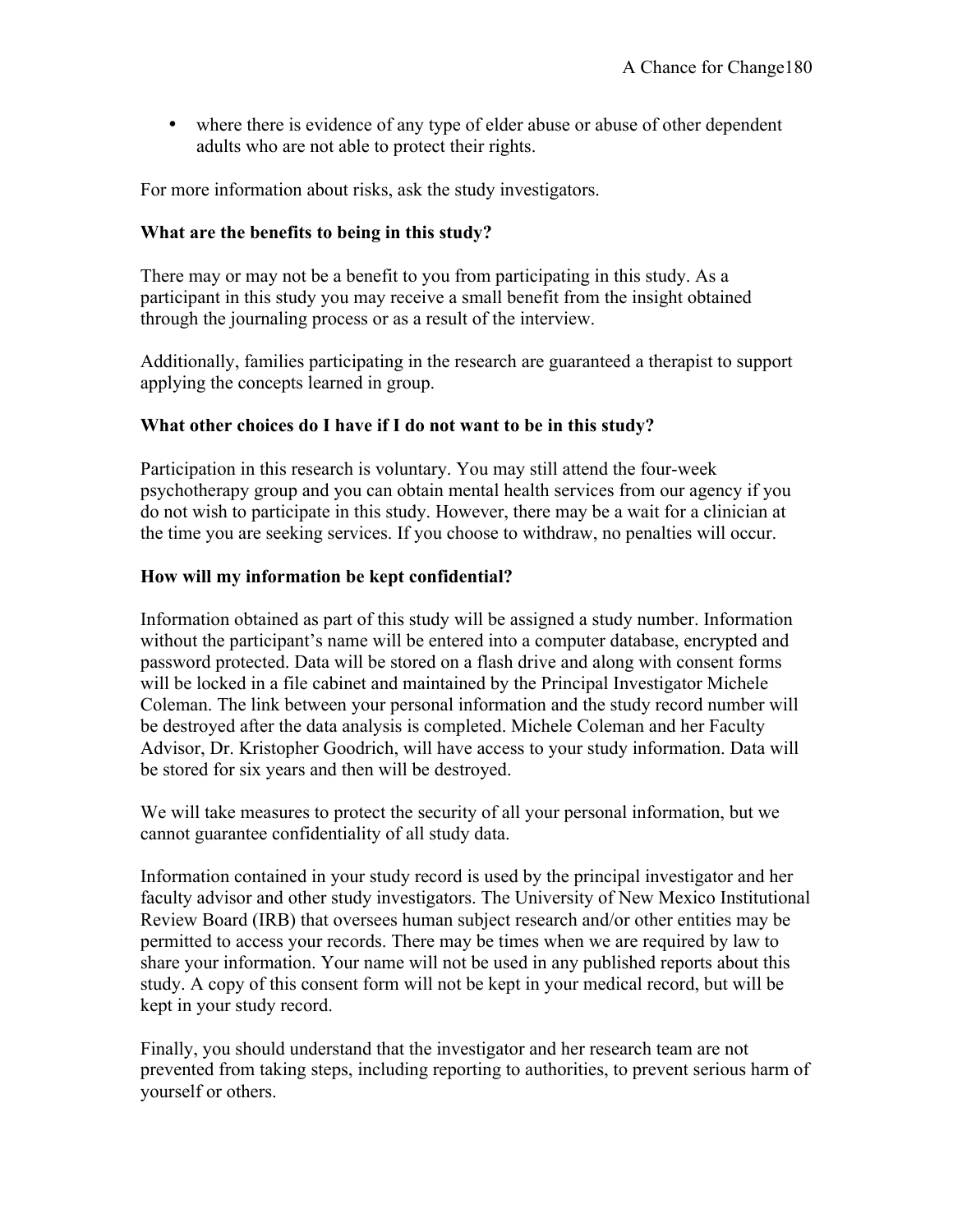### **What are the costs of taking part in this study?**

There is no cost to you to be in this study.

### **Will I be paid for taking part in this study?**

Once you have submitted your journal entries for your experience implementing what was shared in each of the four weeks of group, you will be compensated with a \$25 Amazon gift card to thank you for your participation in this study.

Compensation is considered taxable income. Amounts of \$600 or more will be reported by UNM to the Internal Revenue Service (IRS).

#### **How will I know if you learn something new that may change my mind about participating?**

You will be informed of any significant new findings that become available during the course of the study, such as changes in the risks or benefits resulting from participating in the research or new alternatives to participation that might change your mind about participating.

#### **Can I stop being in the study once I begin?**

Your participation in this study is completely voluntary. You have the right to choose not to participate or to withdraw your participation at any point in this study without affecting your future mental health care or other services to which you are entitled. Up until the completion of the data analysis you also have the right to request that your data no longer be included. After the data analysis has been completed however, we will no longer be able to determine which data are connected to you.

#### **Whom can I call with questions or complaints about this study?**

If you have any questions, concerns or complaints at any time about the research study, please contact the Faculty Advisor, Dr. Kristopher Goodrich at (505) 277-7222, or kgoodric@unm.edu. Dr. Goodrich has no affiliation with the Attachment Healing Center.

If you need to contact someone after business hours or on weekends, please call (505) 270-1297 and ask for Michele Coleman or call (505) 321-1827, which is the Center's emergency phone number.

If you would like to speak with someone other than the research team, you may call the UNM Office of the IRB at (505) 277-2644.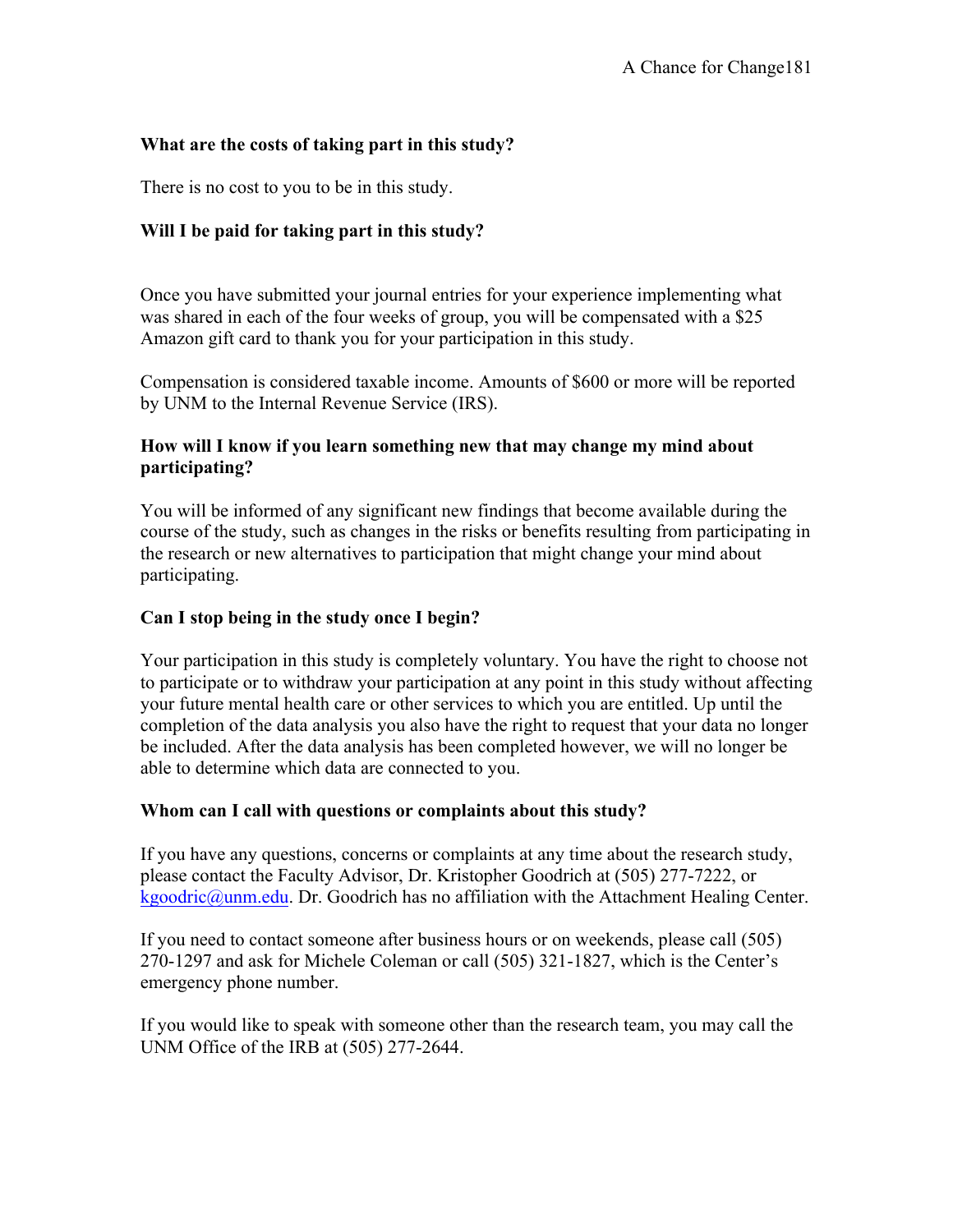#### **Whom can I call with questions about my rights as a research participant?**

If you have questions regarding your rights as a research participant, you may call the UNM Office of the IRB (OIRB) at (505) 277-2644. The IRB is a group of people from UNM and the community who provide independent oversight of safety and ethical issues related to research involving human participants. For more information, you may also access the OIRB website at http://irb.unm.edu.

### **CONSENT AND AUTHORIZATION**

You are making a decision whether to participate in this study. Your signature below indicates that you read the information provided. By signing this consent form, you are not waiving any of your legal rights as a research participant.

I have had an opportunity to ask questions and all questions have been answered to my satisfaction. By signing this consent form, I agree to participate in this study. A copy of this consent form will be provided to you.

 $\mathcal{L}_\text{max} = \mathcal{L}_\text{max} = \mathcal{L}_\text{max} = \mathcal{L}_\text{max} = \mathcal{L}_\text{max} = \mathcal{L}_\text{max} = \mathcal{L}_\text{max} = \mathcal{L}_\text{max} = \mathcal{L}_\text{max} = \mathcal{L}_\text{max} = \mathcal{L}_\text{max} = \mathcal{L}_\text{max} = \mathcal{L}_\text{max} = \mathcal{L}_\text{max} = \mathcal{L}_\text{max} = \mathcal{L}_\text{max} = \mathcal{L}_\text{max} = \mathcal{L}_\text{max} = \mathcal{$ 

 $\mathcal{L}_\text{max} = \frac{1}{2} \sum_{i=1}^n \mathcal{L}_\text{max}(\mathbf{z}_i - \mathbf{z}_i)$ 

 $\mathcal{L}_\text{max}$  , and the set of the set of the set of the set of the set of the set of the set of the set of the set of the set of the set of the set of the set of the set of the set of the set of the set of the set of the

Signature of Adult Subject Date

Signature of Legal Adult Guardian Date

### **CHILD ENROLLMENT**

 $\mathcal{L}_\text{max}$ Name of Child Subject (print) Age of Child\*

\*Ages 7-11 read and sign a separate "Assent to Participate in Research" form.

### **INVESTIGATOR SIGNATURE**

I have explained the research to the participant and answered all of his/her questions. I believe that he/she understands the information described in this consent form and freely consents to participate.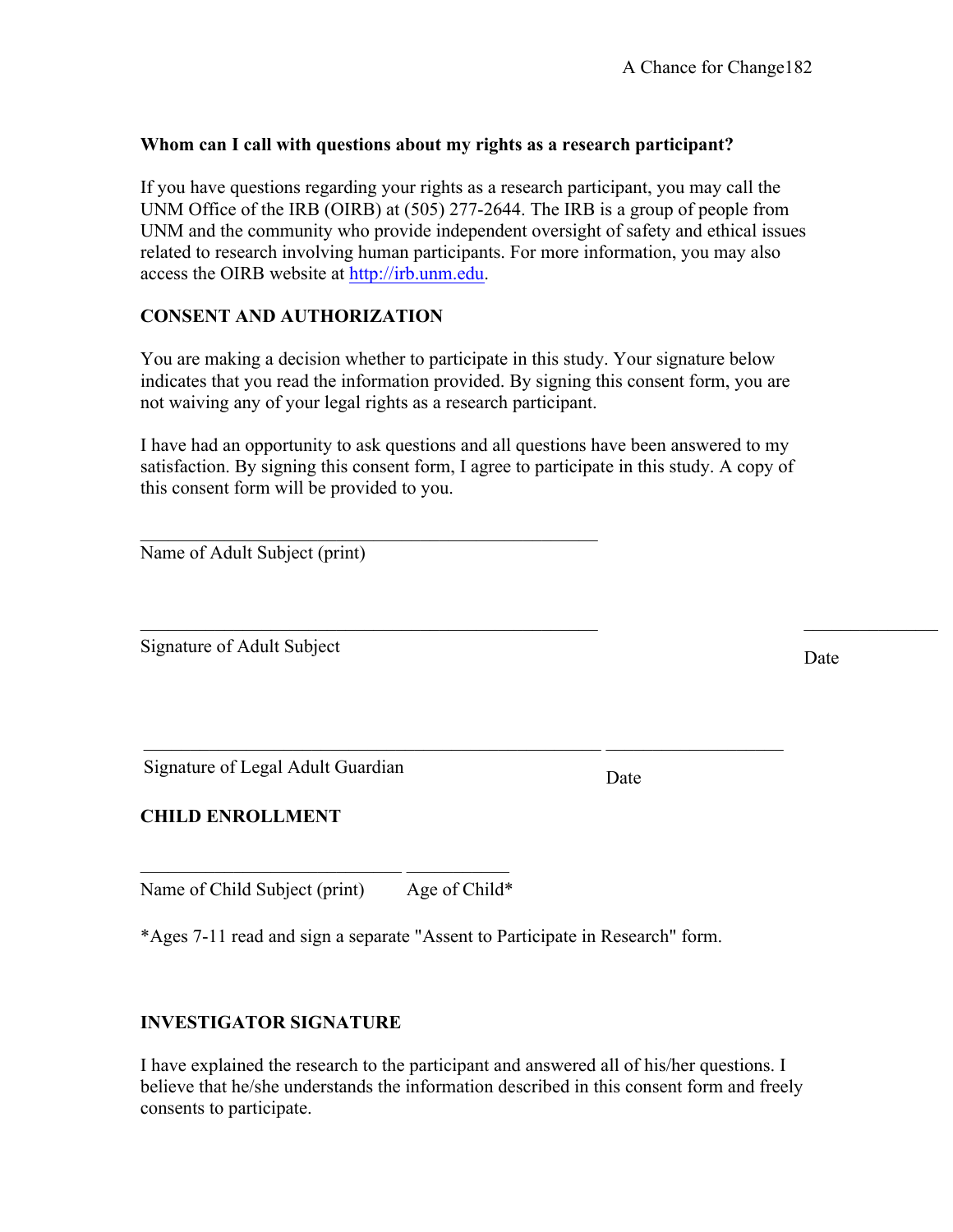Name of Investigator/ Study Team Member (print)

Signature of Investigator/ Study Team Member Date

 $\mathcal{L}_\text{max} = \mathcal{L}_\text{max} = \mathcal{L}_\text{max} = \mathcal{L}_\text{max} = \mathcal{L}_\text{max} = \mathcal{L}_\text{max} = \mathcal{L}_\text{max} = \mathcal{L}_\text{max} = \mathcal{L}_\text{max} = \mathcal{L}_\text{max} = \mathcal{L}_\text{max} = \mathcal{L}_\text{max} = \mathcal{L}_\text{max} = \mathcal{L}_\text{max} = \mathcal{L}_\text{max} = \mathcal{L}_\text{max} = \mathcal{L}_\text{max} = \mathcal{L}_\text{max} = \mathcal{$ 

 $\mathcal{L}_\text{max}$  and the contract of the contract of the contract of the contract of the contract of the contract of the contract of the contract of the contract of the contract of the contract of the contract of the contrac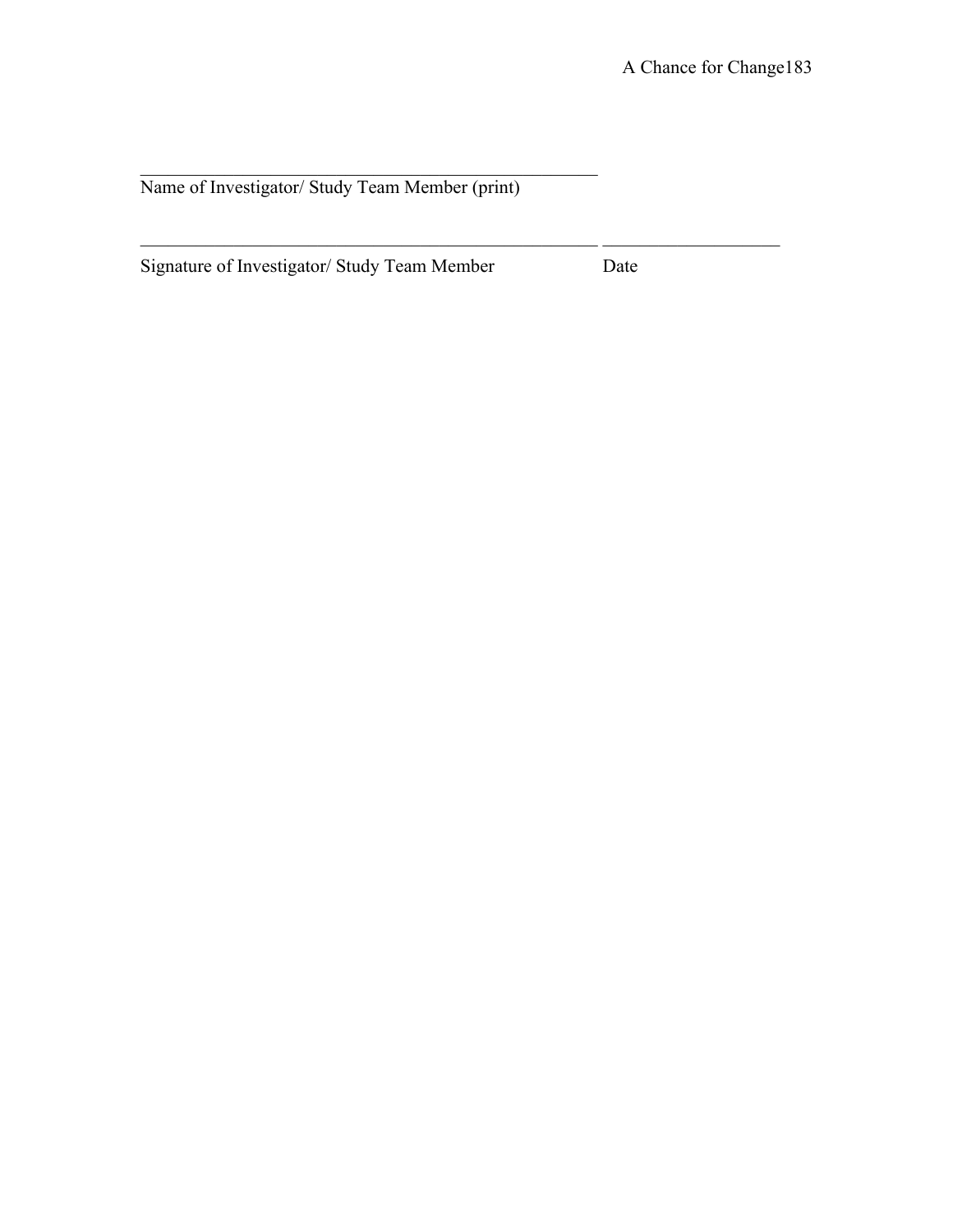# **Appendix K**

### **Prescreen Questions**

Once a parent states an interest in participating in the research, there will be a call made to Pre-Screen them into the research. The following questions will be asked:

- Is your child between the ages of 3 and 17?
- Are you seeking mental health counseling through another agency?
- Have you been clients of the Attachment Healing Center in the past?
- Do you have legal custody of your child?
- Is there one adult willing to be a part of the Parenting Group?
- Do you have transportation for travel to the Parenting Group once a week for four weeks?
- Are you proficient in and able to write in English?
- Are you willing to journal weekly for four weeks about your experience with the material discussed in parenting group?
- Are you willing to be interviewed following your journaling?
- Following the journaling are you willing to be observed parenting your child?

Does your child display any of the following behaviors?

- Inability to be comforted by an adult caregiver
- Poor peer relations
- Displays indiscriminate charm with people they do not know
- Displays approach/avoidance behaviors with adult caregiver
- Lies when telling the truth seems simpler to the adult
- Engages in "crazy lying" meaning they will lie even when the obvious evidence points to the fact they are lying
- Steals or hoards food
- Night time enuresis
- Is a finicky eater
- Does not allow the adult caregiver to redirect them without a fight
- Cannot accept "no" as an answer
- Hurts animals
- Sets fires
- There was pathological care in the child's first two years of life
- The mother suffered depression and was emotionally unavailable for an extended period of time during the first two years of life
- The mother was under extreme stress during pregnancy
- Mother was under extreme stress during the child's first two years of life
- Primary caregiver was hospitalized for an extended period of time preventing daily contact with child and child had multiple caregivers during this time, during the first two years of life